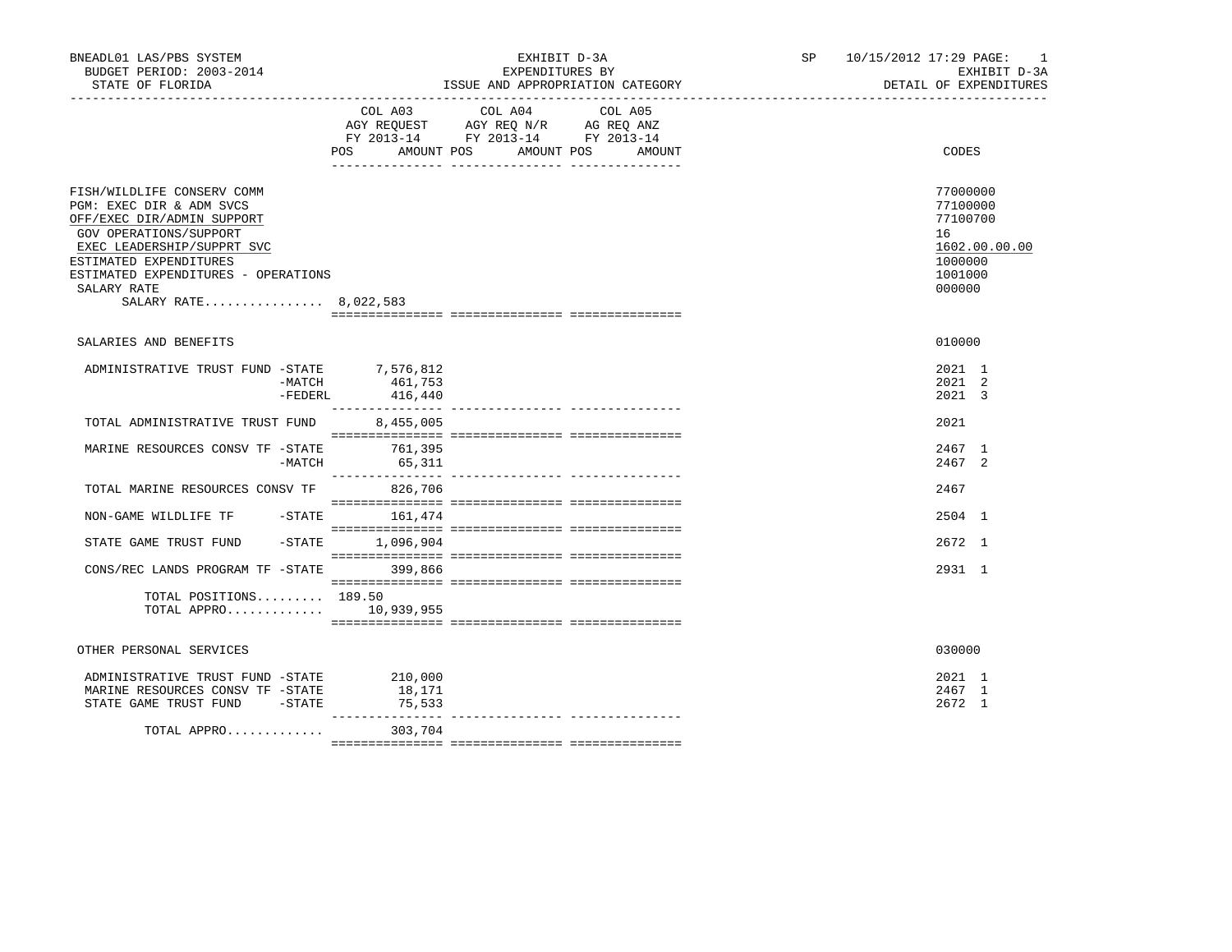| BNEADL01 LAS/PBS SYSTEM<br>BUDGET PERIOD: 2003-2014<br>STATE OF FLORIDA                                                                                                                                                   |                                                | EXHIBIT D-3A<br>EXPENDITURES BY<br>ISSUE AND APPROPRIATION CATEGORY                                                                   | SP 10/15/2012 17:29 PAGE:<br>2<br>EXHIBIT D-3A<br>DETAIL OF EXPENDITURES                |
|---------------------------------------------------------------------------------------------------------------------------------------------------------------------------------------------------------------------------|------------------------------------------------|---------------------------------------------------------------------------------------------------------------------------------------|-----------------------------------------------------------------------------------------|
|                                                                                                                                                                                                                           |                                                | COL A03 COL A04 COL A05<br>AGY REQUEST AGY REQ N/R AG REQ ANZ<br>FY 2013-14 FY 2013-14 FY 2013-14<br>POS AMOUNT POS AMOUNT POS AMOUNT | CODES                                                                                   |
| FISH/WILDLIFE CONSERV COMM<br>PGM: EXEC DIR & ADM SVCS<br>OFF/EXEC DIR/ADMIN SUPPORT<br>GOV OPERATIONS/SUPPORT<br>EXEC LEADERSHIP/SUPPRT SVC<br>ESTIMATED EXPENDITURES<br>ESTIMATED EXPENDITURES - OPERATIONS<br>EXPENSES |                                                |                                                                                                                                       | 77000000<br>77100000<br>77100700<br>16<br>1602.00.00.00<br>1000000<br>1001000<br>040000 |
| ADMINISTRATIVE TRUST FUND -STATE<br>MARINE RESOURCES CONSV TF -STATE<br>NON-GAME WILDLIFE TF - STATE<br>STATE GAME TRUST FUND - STATE<br>CONS/REC LANDS PROGRAM TF -STATE                                                 | 924,713<br>600,000<br>17,062<br>432,492<br>121 |                                                                                                                                       | 2021 1<br>2467 1<br>2504 1<br>2672 1<br>2931 1                                          |
| TOTAL APPRO $1,974,388$                                                                                                                                                                                                   |                                                |                                                                                                                                       |                                                                                         |
| OPERATING CAPITAL OUTLAY                                                                                                                                                                                                  |                                                |                                                                                                                                       | 060000                                                                                  |
| ADMINISTRATIVE TRUST FUND -STATE 25,057<br>MARINE RESOURCES CONSV TF -STATE<br>STATE GAME TRUST FUND -STATE<br>TOTAL APPRO                                                                                                | 4,704<br>16,557<br>46,318                      |                                                                                                                                       | 2021 1<br>2467 1<br>2672 1                                                              |
|                                                                                                                                                                                                                           |                                                |                                                                                                                                       |                                                                                         |
| SPECIAL CATEGORIES<br>ENHANCED WILDLIFE MGMT                                                                                                                                                                              |                                                |                                                                                                                                       | 100000<br>100228                                                                        |
| CONS/REC LANDS PROGRAM TF -STATE 491,324                                                                                                                                                                                  |                                                |                                                                                                                                       | 2931 1                                                                                  |
| NON-CARL WILDLIFE MGMT                                                                                                                                                                                                    |                                                |                                                                                                                                       | 100340                                                                                  |
| STATE GAME TRUST FUND                                                                                                                                                                                                     | $-STATE$ 123, 205                              |                                                                                                                                       | 2672 1                                                                                  |
| CONTRACTED SERVICES                                                                                                                                                                                                       |                                                |                                                                                                                                       | 100777                                                                                  |
| ADMINISTRATIVE TRUST FUND -STATE<br>MARINE RESOURCES CONSV TF -STATE<br>NON-GAME WILDLIFE TF - STATE<br>STATE GAME TRUST FUND -STATE 2,040,864                                                                            | 411,509<br>234,514<br>1,945                    |                                                                                                                                       | 2021 1<br>2467 1<br>2504 1<br>2672 1                                                    |
| TOTAL APPRO                                                                                                                                                                                                               | _________<br>2,688,832                         |                                                                                                                                       |                                                                                         |
|                                                                                                                                                                                                                           |                                                |                                                                                                                                       |                                                                                         |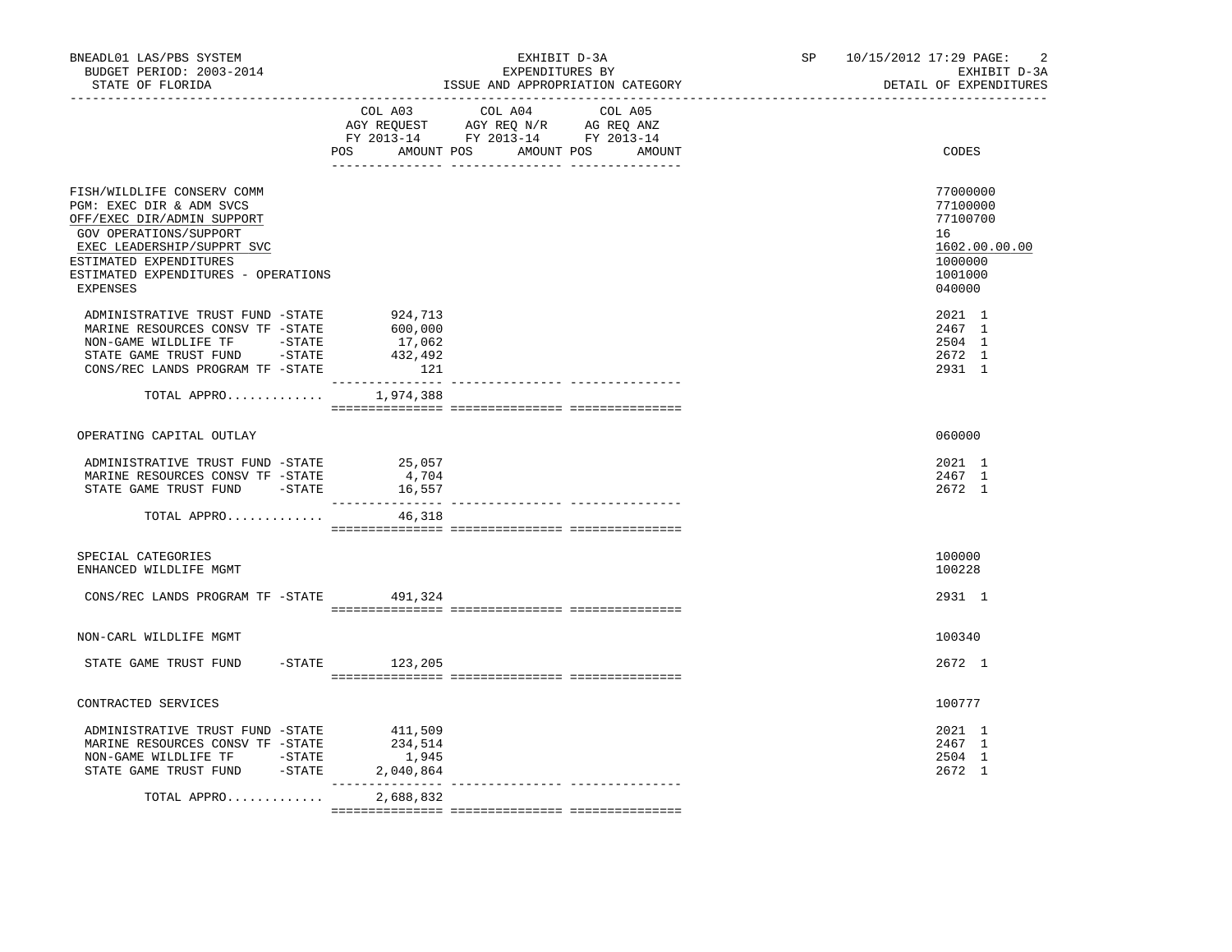| BNEADL01 LAS/PBS SYSTEM<br>BUDGET PERIOD: 2003-2014<br>STATE OF FLORIDA                                                                                                                                                                                                                       |                                            | EXHIBIT D-3A<br>EXPENDITURES BY<br>ISSUE AND APPROPRIATION CATEGORY                                                                   | SP 10/15/2012 17:29 PAGE:<br>$\overline{3}$<br>EXHIBIT D-3A<br>DETAIL OF EXPENDITURES                       |
|-----------------------------------------------------------------------------------------------------------------------------------------------------------------------------------------------------------------------------------------------------------------------------------------------|--------------------------------------------|---------------------------------------------------------------------------------------------------------------------------------------|-------------------------------------------------------------------------------------------------------------|
|                                                                                                                                                                                                                                                                                               |                                            | COL A03 COL A04 COL A05<br>AGY REQUEST AGY REQ N/R AG REQ ANZ<br>FY 2013-14 FY 2013-14 FY 2013-14<br>POS AMOUNT POS AMOUNT POS AMOUNT | CODES                                                                                                       |
| FISH/WILDLIFE CONSERV COMM<br>PGM: EXEC DIR & ADM SVCS<br>OFF/EXEC DIR/ADMIN SUPPORT<br>GOV OPERATIONS/SUPPORT<br>EXEC LEADERSHIP/SUPPRT SVC<br>ESTIMATED EXPENDITURES<br>ESTIMATED EXPENDITURES - OPERATIONS<br>SPECIAL CATEGORIES<br>PAYMENT OF REWARDS<br>ADMINISTRATIVE TRUST FUND -STATE |                                            |                                                                                                                                       | 77000000<br>77100000<br>77100700<br>16<br>1602.00.00.00<br>1000000<br>1001000<br>100000<br>102485<br>2021 1 |
|                                                                                                                                                                                                                                                                                               | 5,000                                      |                                                                                                                                       |                                                                                                             |
| RISK MANAGEMENT INSURANCE                                                                                                                                                                                                                                                                     |                                            |                                                                                                                                       | 103241                                                                                                      |
| ADMINISTRATIVE TRUST FUND -STATE 67,403<br>MARINE RESOURCES CONSV TF -STATE<br>STATE GAME TRUST FUND - STATE<br>CONS/REC LANDS PROGRAM TF -STATE                                                                                                                                              | 7,398<br>31,683<br>2,336                   |                                                                                                                                       | 2021 1<br>2467 1<br>2672 1<br>2931 1                                                                        |
| TOTAL APPRO                                                                                                                                                                                                                                                                                   | 108,820                                    |                                                                                                                                       |                                                                                                             |
| SALARY INCENTIVE PAYMENTS                                                                                                                                                                                                                                                                     |                                            |                                                                                                                                       | 103290                                                                                                      |
| ADMINISTRATIVE TRUST FUND -STATE 3,300                                                                                                                                                                                                                                                        |                                            |                                                                                                                                       | 2021 1                                                                                                      |
| TR/DMS/HR SVCS/STW CONTRCT                                                                                                                                                                                                                                                                    |                                            |                                                                                                                                       | 107040                                                                                                      |
| ADMINISTRATIVE TRUST FUND -STATE<br>MARINE RESOURCES CONSV TF -STATE<br>NON-GAME WILDLIFE TF - STATE<br>STATE GAME TRUST FUND - STATE<br>CONS/REC LANDS PROGRAM TF -STATE                                                                                                                     | 59,833<br>7,401<br>1,096<br>3,399<br>2,551 |                                                                                                                                       | 2021 1<br>2467 1<br>2504 1<br>2672 1<br>2931 1                                                              |
| TOTAL APPRO $74,280$                                                                                                                                                                                                                                                                          |                                            |                                                                                                                                       |                                                                                                             |
| CONTRACT & GRANT REIMB ACT                                                                                                                                                                                                                                                                    |                                            |                                                                                                                                       | 109940                                                                                                      |
| ADMINISTRATIVE TRUST FUND -FEDERL 793,200<br>FEDERAL GRANTS TRUST FUND -FEDERL 390,000                                                                                                                                                                                                        | _____________                              |                                                                                                                                       | 2021 3<br>2261 3                                                                                            |
| TOTAL APPRO $1,183,200$                                                                                                                                                                                                                                                                       |                                            |                                                                                                                                       |                                                                                                             |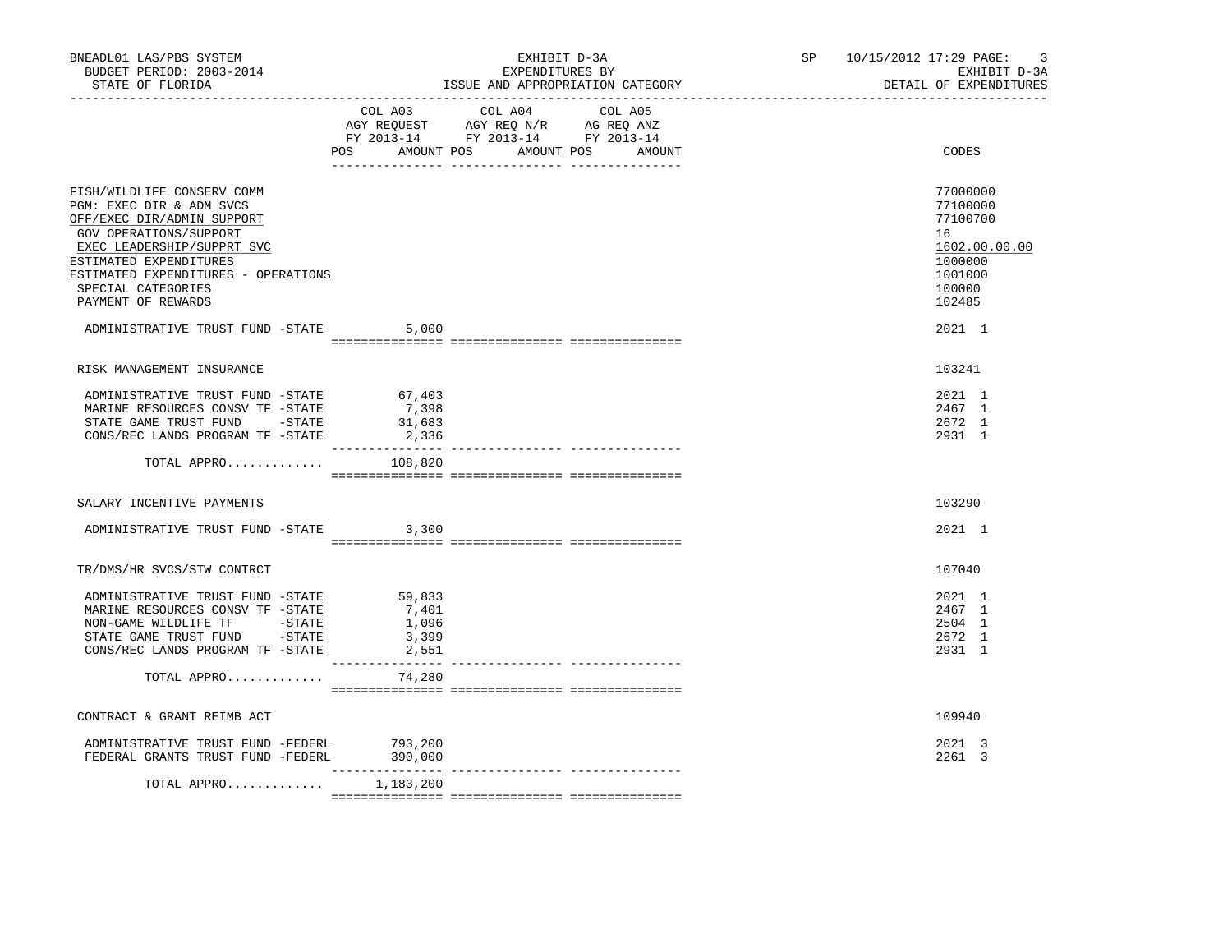| BNEADL01 LAS/PBS SYSTEM<br>BUDGET PERIOD: 2003-2014<br>STATE OF FLORIDA                                                                                                                                       |                                                                                                   | EXHIBIT D-3A<br>EXPENDITURES BY<br>ISSUE AND APPROPRIATION CATEGORY | SP 10/15/2012 17:29 PAGE: 4<br>EXHIBIT D-3A<br>DETAIL OF EXPENDITURES         |
|---------------------------------------------------------------------------------------------------------------------------------------------------------------------------------------------------------------|---------------------------------------------------------------------------------------------------|---------------------------------------------------------------------|-------------------------------------------------------------------------------|
|                                                                                                                                                                                                               | COL A03 COL A04 COL A05<br>AGY REQUEST AGY REO N/R AG REO ANZ<br>FY 2013-14 FY 2013-14 FY 2013-14 | POS AMOUNT POS AMOUNT POS AMOUNT                                    | CODES                                                                         |
| FISH/WILDLIFE CONSERV COMM<br>PGM: EXEC DIR & ADM SVCS<br>OFF/EXEC DIR/ADMIN SUPPORT<br>GOV OPERATIONS/SUPPORT<br>EXEC LEADERSHIP/SUPPRT SVC<br>ESTIMATED EXPENDITURES<br>ESTIMATED EXPENDITURES - OPERATIONS |                                                                                                   |                                                                     | 77000000<br>77100000<br>77100700<br>16<br>1602.00.00.00<br>1000000<br>1001000 |
| TOTAL: ESTIMATED EXPENDITURES - OPERATIONS<br>TOTAL POSITIONS 189.50<br>TOTAL ISSUE 17,942,326<br>TOTAL SALARY RATE 8,022,583                                                                                 |                                                                                                   |                                                                     | 1001000                                                                       |
|                                                                                                                                                                                                               |                                                                                                   |                                                                     |                                                                               |

AGENCY ISSUE NARRATIVE:

 2013-2014 BUDGET YEAR NARRATIVE: IT COMPONENT? NO Special Categories: Enhanced Wildlife Management (100228) and Non-CARL Wildlife Management (100340)

 The funds in these special categories are used to cover expenditures strictly for enhanced wildlife management activities (CARL and Non-CARL) which include OPS, Expense, OCO, Acquisition and Replacement of Motor Vehicles, and Acquisition and Replacement of Boats, Motors and Trailers. Purchases from these special categories may include motor vehicles, ATV's, swamp buggies, heavy equipment (such as tractors, backhoes, dump trucks, etc.), boats, motors, and trailers. Expenditures may also include prescribed burning, exotic vegetation control, plant and animal surveys, wildlife food plot plantings, check stations, road maintenance, wildlife viewing facilities, bridges, culverts, signage, habitat improvements projects, public recreation access improvement, site security, and trail development.

Special Category: Contract & Grant Reimbursed Activities (109940)

 The funds in this special category are used to cover expenditures strictly for contracts and grants for which 100% reimbursement will be received. Expenditures may include OPS, Expense, OCO, Acquisition and Replacement of Motor Vehicles, and Acquisition and Replacement of Boats, Motors and Trailers. Purchases from this special category may include motor vehicles, ATV's, swamp buggies, heavy equipment (such as tractors, backhoes, dump trucks, etc.), boats, motors, and trailers.

 Pursuant to section 11.061, Florida Statutes, the following employee positions are designated as being used throughout the fiscal year for lobbying: #00436, Director of Legislative Affairs and #70007, Legislative Specialist. Pursuant to section 11.061, Florida Statutes, the following employee positions are designated as being used during a portion of the fiscal year for lobbying: #00001 Executive Director, #00003 Assistant Executive Director, #00123 Director of Legal Office, #71721 Deputy General Counsel, #00706 Chief Financial Officer/Senior Advisor, and #00006, #0009, #00014, #00017, #00023 Regional Directors. \*\*\*\*\*\*\*\*\*\*\*\*\*\*\*\*\*\*\*\*\*\*\*\*\*\*\*\*\*\*\*\*\*\*\*\*\*\*\*\*\*\*\*\*\*\*\*\*\*\*\*\*\*\*\*\*\*\*\*\*\*\*\*\*\*\*\*\*\*\*\*\*\*\*\*\*\*\*\*\*\*\*\*\*\*\*\*\*\*\*\*\*\*\*\*\*\*\*\*\*\*\*\*\*\*\*\*\*\*\*\*\*\*\*\*\*\*\*\*\*\*\*\*\*\*\*\*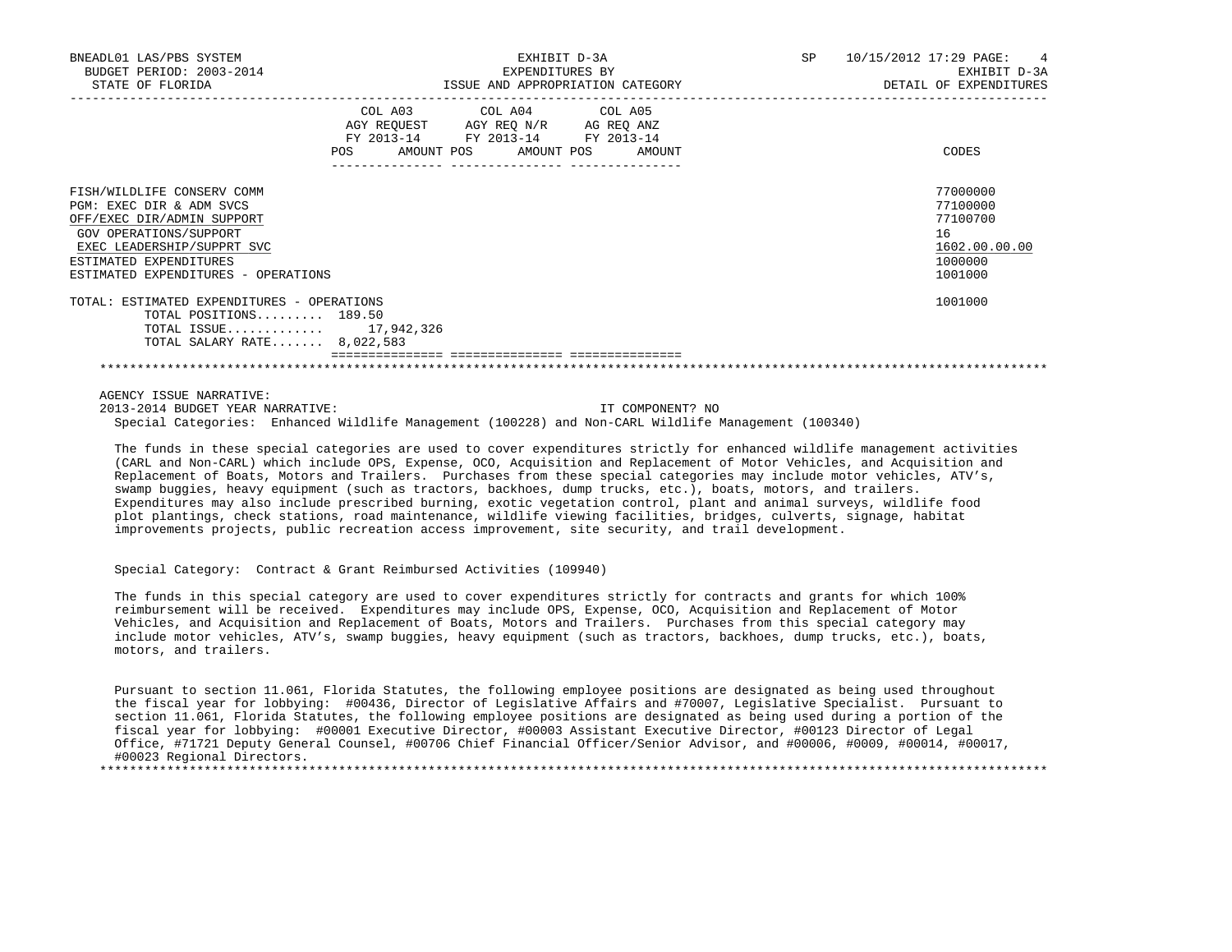| BNEADL01 LAS/PBS SYSTEM<br>BUDGET PERIOD: 2003-2014<br>STATE OF FLORIDA                                                                                                                                                                                               |                      |                     | EXHIBIT D-3A<br>EXPENDITURES BY<br>ISSUE AND APPROPRIATION CATEGORY                                                           | 10/15/2012 17:29 PAGE:<br>SP and the set of the set of the set of the set of the set of the set of the set of the set of the set of the set of the set of the set of the set of the set of the set of the set of the set of the set of the set of the se<br>EXHIBIT D-3A<br>DETAIL OF EXPENDITURES |  |                                                                                                   |  |
|-----------------------------------------------------------------------------------------------------------------------------------------------------------------------------------------------------------------------------------------------------------------------|----------------------|---------------------|-------------------------------------------------------------------------------------------------------------------------------|----------------------------------------------------------------------------------------------------------------------------------------------------------------------------------------------------------------------------------------------------------------------------------------------------|--|---------------------------------------------------------------------------------------------------|--|
|                                                                                                                                                                                                                                                                       |                      |                     | COL A03 COL A04<br>AGY REQUEST AGY REQ N/R AG REQ ANZ<br>FY 2013-14 FY 2013-14 FY 2013-14<br>POS AMOUNT POS AMOUNT POS AMOUNT | COL A05                                                                                                                                                                                                                                                                                            |  | CODES                                                                                             |  |
| FISH/WILDLIFE CONSERV COMM<br>PGM: EXEC DIR & ADM SVCS<br>OFF/EXEC DIR/ADMIN SUPPORT<br>GOV OPERATIONS/SUPPORT<br>EXEC LEADERSHIP/SUPPRT SVC<br>ESTIMATED EXPENDITURES<br>CASUALTY INSURANCE PREMIUM<br>ADJUSTMENT<br>SPECIAL CATEGORIES<br>RISK MANAGEMENT INSURANCE |                      |                     |                                                                                                                               |                                                                                                                                                                                                                                                                                                    |  | 77000000<br>77100000<br>77100700<br>16<br>1602.00.00.00<br>1000000<br>1001090<br>100000<br>103241 |  |
| ADMINISTRATIVE TRUST FUND -STATE 2,511<br>MARINE RESOURCES CONSV TF -STATE<br>STATE GAME TRUST FUND -STATE<br>CONS/REC LANDS PROGRAM TF -STATE                                                                                                                        |                      | 425<br>6,670<br>481 |                                                                                                                               |                                                                                                                                                                                                                                                                                                    |  | 2021 1<br>2467 1<br>2672 1<br>2931 1                                                              |  |
| TOTAL APPRO                                                                                                                                                                                                                                                           |                      | 10,087              |                                                                                                                               |                                                                                                                                                                                                                                                                                                    |  |                                                                                                   |  |
| FLORIDA RETIREMENT SYSTEM<br>CONTRIBUTION ADJUSTMENT FOR<br>FISCAL YEAR 2012-2013<br>SALARIES AND BENEFITS                                                                                                                                                            |                      |                     |                                                                                                                               |                                                                                                                                                                                                                                                                                                    |  | 1001240<br>010000                                                                                 |  |
| ADMINISTRATIVE TRUST FUND -STATE 19,482                                                                                                                                                                                                                               | -MATCH<br>$-$ FEDERL | 1,187<br>1,072      |                                                                                                                               |                                                                                                                                                                                                                                                                                                    |  | 2021 1<br>2021 2<br>2021 3                                                                        |  |
| TOTAL ADMINISTRATIVE TRUST FUND                                                                                                                                                                                                                                       |                      | 21,741              |                                                                                                                               |                                                                                                                                                                                                                                                                                                    |  | 2021                                                                                              |  |
| MARINE RESOURCES CONSV TF -STATE                                                                                                                                                                                                                                      | -MATCH               | 1,959<br>168        |                                                                                                                               |                                                                                                                                                                                                                                                                                                    |  | 2467 1<br>2467 2                                                                                  |  |
| TOTAL MARINE RESOURCES CONSV TF                                                                                                                                                                                                                                       |                      | 2,127               |                                                                                                                               |                                                                                                                                                                                                                                                                                                    |  | 2467                                                                                              |  |
| NON-GAME WILDLIFE TF  -STATE  416                                                                                                                                                                                                                                     |                      |                     |                                                                                                                               |                                                                                                                                                                                                                                                                                                    |  | 2504 1                                                                                            |  |
| STATE GAME TRUST FUND                                                                                                                                                                                                                                                 |                      | $-STATE$ 2,822      |                                                                                                                               |                                                                                                                                                                                                                                                                                                    |  | $2672 \quad 1$                                                                                    |  |
| CONS/REC LANDS PROGRAM TF -STATE                                                                                                                                                                                                                                      |                      | 1,030               |                                                                                                                               |                                                                                                                                                                                                                                                                                                    |  | 2931 1                                                                                            |  |
| TOTAL APPRO                                                                                                                                                                                                                                                           |                      | 28,136              |                                                                                                                               |                                                                                                                                                                                                                                                                                                    |  |                                                                                                   |  |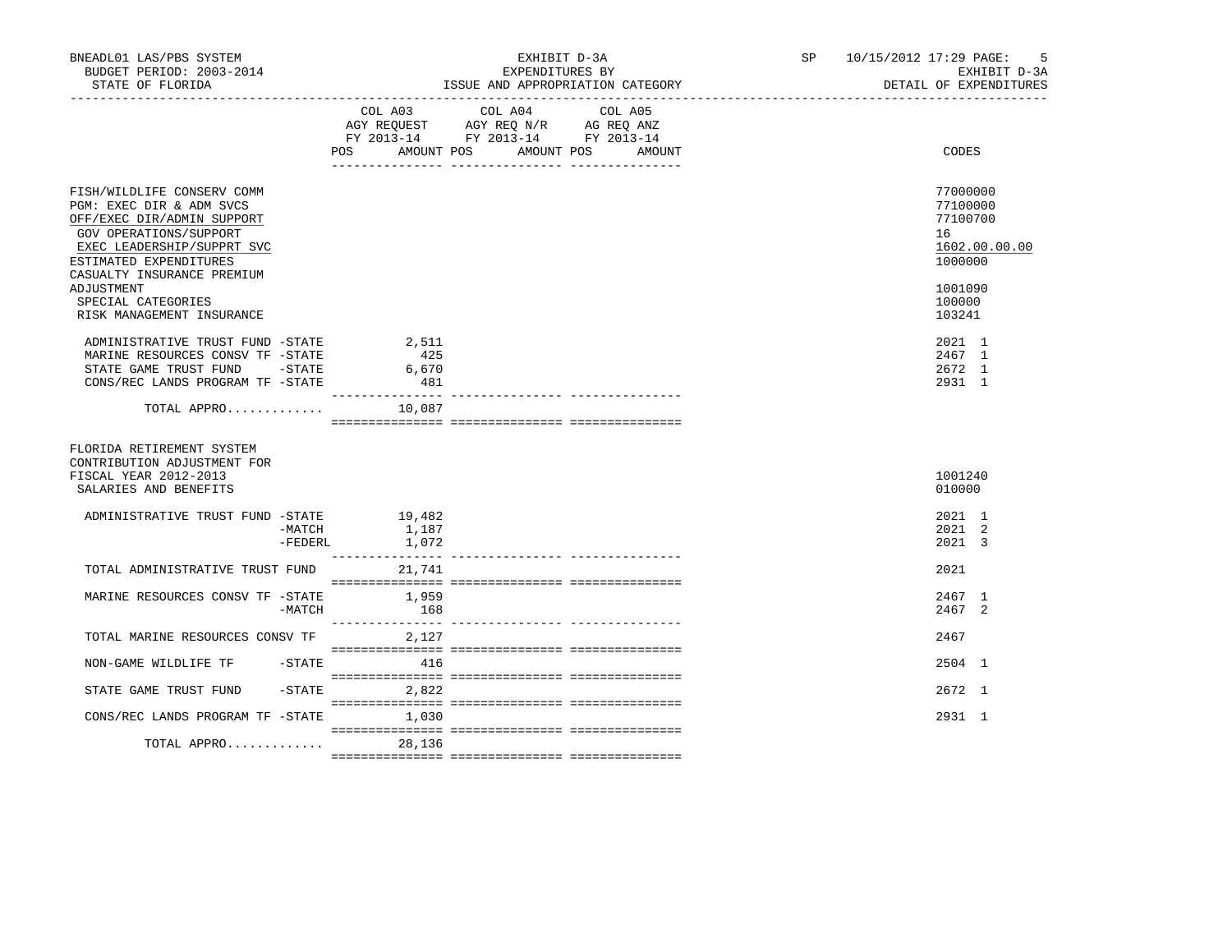| BNEADL01 LAS/PBS SYSTEM<br>BUDGET PERIOD: 2003-2014<br>STATE OF FLORIDA                                                                                                                                                                  |                   |                                                | EXHIBIT D-3A<br>EXPENDITURES BY                                                                                            | ISSUE AND APPROPRIATION CATEGORY | SP <sub>2</sub> | 10/15/2012 17:29 PAGE: 6                                           | EXHIBIT D-3A<br>DETAIL OF EXPENDITURES |  |
|------------------------------------------------------------------------------------------------------------------------------------------------------------------------------------------------------------------------------------------|-------------------|------------------------------------------------|----------------------------------------------------------------------------------------------------------------------------|----------------------------------|-----------------|--------------------------------------------------------------------|----------------------------------------|--|
|                                                                                                                                                                                                                                          |                   | POS                                            | COL A03 COL A04 COL A05<br>AGY REQUEST AGY REQ N/R AG REQ ANZ<br>FY 2013-14 FY 2013-14 FY 2013-14<br>AMOUNT POS AMOUNT POS | AMOUNT                           |                 | CODES                                                              |                                        |  |
| FISH/WILDLIFE CONSERV COMM<br>PGM: EXEC DIR & ADM SVCS<br>OFF/EXEC DIR/ADMIN SUPPORT<br>GOV OPERATIONS/SUPPORT<br>EXEC LEADERSHIP/SUPPRT SVC<br>ESTIMATED EXPENDITURES<br>ADJUSTMENT TO STATE HEALTH<br>INSURANCE PREMIUM CONTRIBUTION - |                   |                                                |                                                                                                                            |                                  |                 | 77000000<br>77100000<br>77100700<br>16<br>1602.00.00.00<br>1000000 |                                        |  |
| FISCAL YEAR 2012-13<br>SALARIES AND BENEFITS                                                                                                                                                                                             |                   |                                                |                                                                                                                            |                                  |                 | 1001830<br>010000                                                  |                                        |  |
| ADMINISTRATIVE TRUST FUND -STATE 15,661                                                                                                                                                                                                  | -MATCH<br>-FEDERL | 954<br>862                                     |                                                                                                                            |                                  |                 | 2021 1<br>$2021$ 2<br>2021 3                                       |                                        |  |
| TOTAL ADMINISTRATIVE TRUST FUND                                                                                                                                                                                                          |                   | 17,477                                         |                                                                                                                            |                                  |                 | 2021                                                               |                                        |  |
| MARINE RESOURCES CONSV TF -STATE                                                                                                                                                                                                         | $-MATCH$          | 1,575<br>135                                   |                                                                                                                            |                                  |                 | 2467 1<br>2467 2                                                   |                                        |  |
| TOTAL MARINE RESOURCES CONSV TF 1,710                                                                                                                                                                                                    |                   |                                                |                                                                                                                            |                                  |                 | 2467                                                               |                                        |  |
|                                                                                                                                                                                                                                          |                   |                                                |                                                                                                                            |                                  |                 | 2504 1                                                             |                                        |  |
| STATE GAME TRUST FUND                                                                                                                                                                                                                    |                   | $-STATE$ 2,268                                 |                                                                                                                            |                                  |                 | 2672 1                                                             |                                        |  |
| CONS/REC LANDS PROGRAM TF -STATE 828<br>TOTAL APPRO 22,618                                                                                                                                                                               |                   |                                                |                                                                                                                            |                                  |                 | 2931 1                                                             |                                        |  |
|                                                                                                                                                                                                                                          |                   |                                                |                                                                                                                            |                                  |                 |                                                                    |                                        |  |
| REALLOCATION OF HUMAN RESOURCES<br>OUTSOURCING<br>SPECIAL CATEGORIES<br>TR/DMS/HR SVCS/STW CONTRCT                                                                                                                                       |                   |                                                |                                                                                                                            |                                  |                 | 1005900<br>100000<br>107040                                        |                                        |  |
| ADMINISTRATIVE TRUST FUND -STATE<br>MARINE RESOURCES CONSV TF -STATE<br>NON-GAME WILDLIFE TF -STATE<br>STATE GAME TRUST FUND - STATE<br>CONS/REC LANDS PROGRAM TF -STATE                                                                 |                   | $487 -$<br>$60 -$<br>$9 -$<br>$28 -$<br>$21 -$ |                                                                                                                            |                                  |                 | 2021 1<br>2467 1<br>2504 1<br>2672 1<br>2931 1                     |                                        |  |
| TOTAL APPRO                                                                                                                                                                                                                              |                   | 605-                                           |                                                                                                                            |                                  |                 |                                                                    |                                        |  |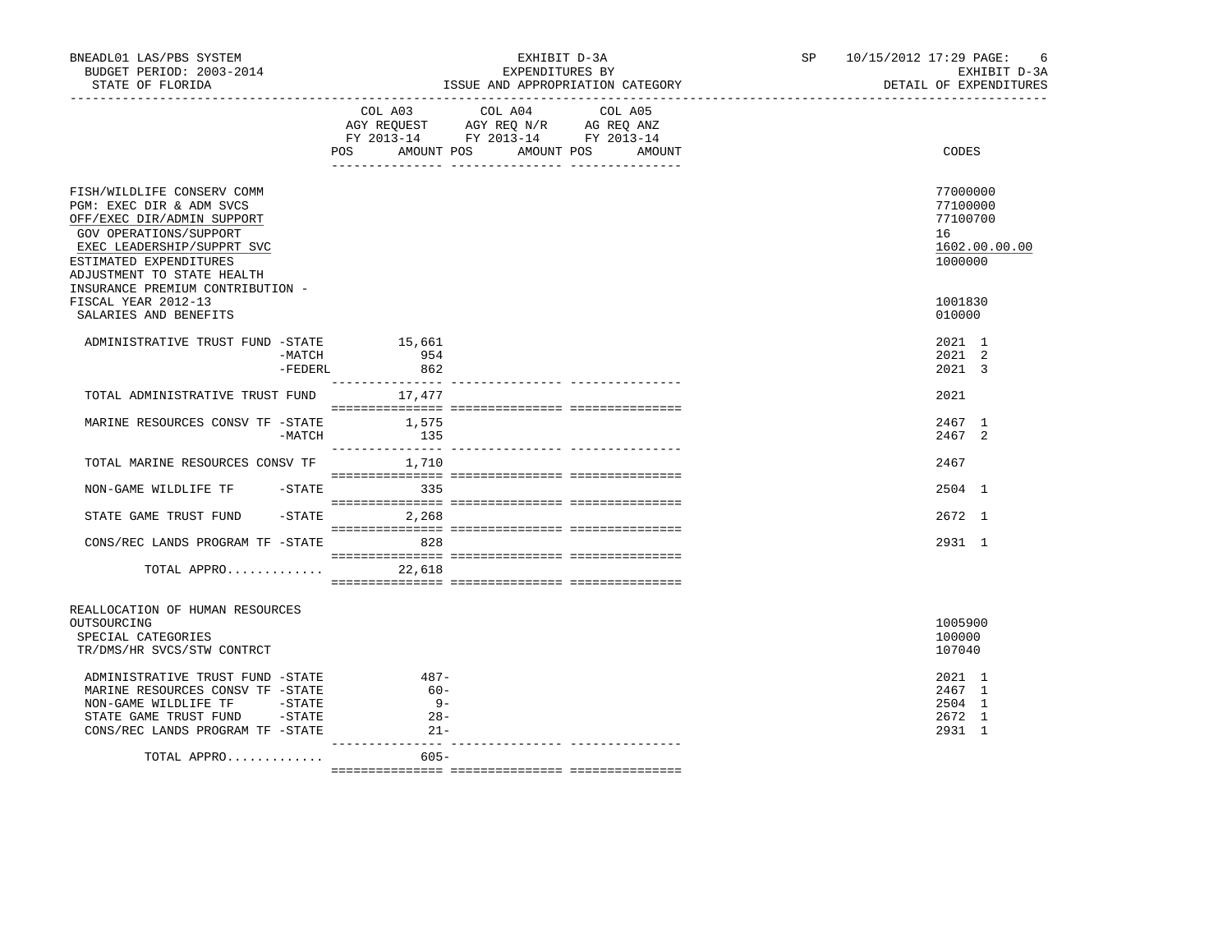| BNEADL01 LAS/PBS SYSTEM<br>BUDGET PERIOD: 2003-2014<br>STATE OF FLORIDA                                                                                                                                                                                                                        | EXHIBIT D-3A<br>EXPENDITURES BY<br>ISSUE AND APPROPRIATION CATEGORY |                                                                                                                                                                                                                                                                                                                                                                                     |                                                                                                                                                                                                                                                                                                                                                                                                                                                                                                 |  |                                                   |          | SP                                                                                                                                                                                                                                                                                                                                                                                                                                                                                                | 10/15/2012 17:29 PAGE:<br>7<br>EXHIBIT D-3A<br>DETAIL OF EXPENDITURES |
|------------------------------------------------------------------------------------------------------------------------------------------------------------------------------------------------------------------------------------------------------------------------------------------------|---------------------------------------------------------------------|-------------------------------------------------------------------------------------------------------------------------------------------------------------------------------------------------------------------------------------------------------------------------------------------------------------------------------------------------------------------------------------|-------------------------------------------------------------------------------------------------------------------------------------------------------------------------------------------------------------------------------------------------------------------------------------------------------------------------------------------------------------------------------------------------------------------------------------------------------------------------------------------------|--|---------------------------------------------------|----------|---------------------------------------------------------------------------------------------------------------------------------------------------------------------------------------------------------------------------------------------------------------------------------------------------------------------------------------------------------------------------------------------------------------------------------------------------------------------------------------------------|-----------------------------------------------------------------------|
|                                                                                                                                                                                                                                                                                                | POS                                                                 | $\begin{tabular}{lllllllllll} &\multicolumn{4}{c}{\text{COL A03}} &\multicolumn{4}{c}{\text{COL A04}} &\multicolumn{4}{c}{\text{COL A05}}\\ &\multicolumn{4}{c}{\text{AGY REQUEST}} &\multicolumn{4}{c}{\text{AGY REQ}} &\multicolumn{4}{c}{\text{N/R}} &\multicolumn{4}{c}{\text{AG REQ ANZ}}\\ \end{tabular}$<br>FY 2013-14 FY 2013-14 FY 2013-14<br>AMOUNT POS AMOUNT POS AMOUNT |                                                                                                                                                                                                                                                                                                                                                                                                                                                                                                 |  |                                                   |          |                                                                                                                                                                                                                                                                                                                                                                                                                                                                                                   | CODES                                                                 |
|                                                                                                                                                                                                                                                                                                |                                                                     |                                                                                                                                                                                                                                                                                                                                                                                     |                                                                                                                                                                                                                                                                                                                                                                                                                                                                                                 |  |                                                   |          |                                                                                                                                                                                                                                                                                                                                                                                                                                                                                                   |                                                                       |
| FISH/WILDLIFE CONSERV COMM<br>PGM: EXEC DIR & ADM SVCS<br>OFF/EXEC DIR/ADMIN SUPPORT<br>GOV OPERATIONS/SUPPORT<br>EXEC LEADERSHIP/SUPPRT SVC<br>ADJUSTMENTS TO CURRENT YEAR                                                                                                                    |                                                                     |                                                                                                                                                                                                                                                                                                                                                                                     |                                                                                                                                                                                                                                                                                                                                                                                                                                                                                                 |  |                                                   |          |                                                                                                                                                                                                                                                                                                                                                                                                                                                                                                   | 77000000<br>77100000<br>77100700<br>16<br>1602.00.00.00               |
| ESTIMATED EXPENDITURES<br>FUNDING SOURCE IDENTIFIER TECHNICAL                                                                                                                                                                                                                                  |                                                                     |                                                                                                                                                                                                                                                                                                                                                                                     |                                                                                                                                                                                                                                                                                                                                                                                                                                                                                                 |  |                                                   |          |                                                                                                                                                                                                                                                                                                                                                                                                                                                                                                   | 1600000                                                               |
| CORRECTIONS - BACK OUT<br>SALARIES AND BENEFITS                                                                                                                                                                                                                                                |                                                                     |                                                                                                                                                                                                                                                                                                                                                                                     |                                                                                                                                                                                                                                                                                                                                                                                                                                                                                                 |  |                                                   |          |                                                                                                                                                                                                                                                                                                                                                                                                                                                                                                   | 160S070<br>010000                                                     |
| ADMINISTRATIVE TRUST FUND -STATE 764,137-                                                                                                                                                                                                                                                      |                                                                     |                                                                                                                                                                                                                                                                                                                                                                                     |                                                                                                                                                                                                                                                                                                                                                                                                                                                                                                 |  |                                                   |          |                                                                                                                                                                                                                                                                                                                                                                                                                                                                                                   | 2021 1                                                                |
|                                                                                                                                                                                                                                                                                                |                                                                     |                                                                                                                                                                                                                                                                                                                                                                                     |                                                                                                                                                                                                                                                                                                                                                                                                                                                                                                 |  |                                                   |          |                                                                                                                                                                                                                                                                                                                                                                                                                                                                                                   |                                                                       |
| AGENCY ISSUE NARRATIVE:<br>2013-2014 BUDGET YEAR NARRATIVE:<br>This issue corrects the federal portion of Salaries and Benefits due to the amount of federal revenue from indirect costs<br>which varies every year depending on grant volume and indirect cost rate.<br>Explanation of Costs: |                                                                     |                                                                                                                                                                                                                                                                                                                                                                                     |                                                                                                                                                                                                                                                                                                                                                                                                                                                                                                 |  | IT COMPONENT? NO                                  |          |                                                                                                                                                                                                                                                                                                                                                                                                                                                                                                   |                                                                       |
| Administrative Trust Fund<br>____________________________                                                                                                                                                                                                                                      |                                                                     |                                                                                                                                                                                                                                                                                                                                                                                     | Issue<br>$\begin{array}{cccccccccc} \multicolumn{2}{c}{} & \multicolumn{2}{c}{} & \multicolumn{2}{c}{} & \multicolumn{2}{c}{} & \multicolumn{2}{c}{} & \multicolumn{2}{c}{} & \multicolumn{2}{c}{} & \multicolumn{2}{c}{} & \multicolumn{2}{c}{} & \multicolumn{2}{c}{} & \multicolumn{2}{c}{} & \multicolumn{2}{c}{} & \multicolumn{2}{c}{} & \multicolumn{2}{c}{} & \multicolumn{2}{c}{} & \multicolumn{2}{c}{} & \multicolumn{2}{c}{} & \multicolumn{2}{c}{} & \multicolumn{2}{c}{} & \mult$ |  | $\begin{array}{c}\n\text{FSI} \\ --\n\end{array}$ |          | Amount.<br>$\begin{array}{cccccccccc} \multicolumn{2}{c}{} & \multicolumn{2}{c}{} & \multicolumn{2}{c}{} & \multicolumn{2}{c}{} & \multicolumn{2}{c}{} & \multicolumn{2}{c}{} & \multicolumn{2}{c}{} & \multicolumn{2}{c}{} & \multicolumn{2}{c}{} & \multicolumn{2}{c}{} & \multicolumn{2}{c}{} & \multicolumn{2}{c}{} & \multicolumn{2}{c}{} & \multicolumn{2}{c}{} & \multicolumn{2}{c}{} & \multicolumn{2}{c}{} & \multicolumn{2}{c}{} & \multicolumn{2}{c}{} & \multicolumn{2}{c}{} & \mult$ |                                                                       |
| Salaries and Benefits<br>Salaries and Benefits                                                                                                                                                                                                                                                 |                                                                     |                                                                                                                                                                                                                                                                                                                                                                                     | 160S070<br>160S080                                                                                                                                                                                                                                                                                                                                                                                                                                                                              |  | $\overline{1}$<br>$\frac{1}{3}$                   |          | \$ (764, 137)<br>764,137                                                                                                                                                                                                                                                                                                                                                                                                                                                                          |                                                                       |
| Net Fiscal Impact                                                                                                                                                                                                                                                                              |                                                                     |                                                                                                                                                                                                                                                                                                                                                                                     |                                                                                                                                                                                                                                                                                                                                                                                                                                                                                                 |  |                                                   |          | $-0-$                                                                                                                                                                                                                                                                                                                                                                                                                                                                                             |                                                                       |
|                                                                                                                                                                                                                                                                                                |                                                                     |                                                                                                                                                                                                                                                                                                                                                                                     |                                                                                                                                                                                                                                                                                                                                                                                                                                                                                                 |  |                                                   |          | $= = = = = = = =$                                                                                                                                                                                                                                                                                                                                                                                                                                                                                 |                                                                       |
|                                                                                                                                                                                                                                                                                                |                                                                     |                                                                                                                                                                                                                                                                                                                                                                                     |                                                                                                                                                                                                                                                                                                                                                                                                                                                                                                 |  |                                                   |          |                                                                                                                                                                                                                                                                                                                                                                                                                                                                                                   |                                                                       |
| POSITION DETAIL OF SALARIES AND BENEFITS:                                                                                                                                                                                                                                                      |                                                                     |                                                                                                                                                                                                                                                                                                                                                                                     |                                                                                                                                                                                                                                                                                                                                                                                                                                                                                                 |  |                                                   |          |                                                                                                                                                                                                                                                                                                                                                                                                                                                                                                   | LAPSE LAPSED SALARIES                                                 |
|                                                                                                                                                                                                                                                                                                |                                                                     | FTE BASE RATE ADDITIVES                                                                                                                                                                                                                                                                                                                                                             |                                                                                                                                                                                                                                                                                                                                                                                                                                                                                                 |  |                                                   | BENEFITS | SUBTOTAL %                                                                                                                                                                                                                                                                                                                                                                                                                                                                                        | AND BENEFITS                                                          |
| A03 - AGY REQUEST FY 2013-14                                                                                                                                                                                                                                                                   |                                                                     |                                                                                                                                                                                                                                                                                                                                                                                     |                                                                                                                                                                                                                                                                                                                                                                                                                                                                                                 |  |                                                   |          |                                                                                                                                                                                                                                                                                                                                                                                                                                                                                                   |                                                                       |
| CHANGES TO CURRENTLY AUTHORIZED POSITIONS<br>OTHER SALARY AMOUNT                                                                                                                                                                                                                               |                                                                     |                                                                                                                                                                                                                                                                                                                                                                                     |                                                                                                                                                                                                                                                                                                                                                                                                                                                                                                 |  |                                                   |          |                                                                                                                                                                                                                                                                                                                                                                                                                                                                                                   |                                                                       |
| 2021 ADMINISTRATIVE TRUST FUND                                                                                                                                                                                                                                                                 |                                                                     |                                                                                                                                                                                                                                                                                                                                                                                     |                                                                                                                                                                                                                                                                                                                                                                                                                                                                                                 |  |                                                   |          |                                                                                                                                                                                                                                                                                                                                                                                                                                                                                                   | $764, 137 -$                                                          |
|                                                                                                                                                                                                                                                                                                |                                                                     |                                                                                                                                                                                                                                                                                                                                                                                     |                                                                                                                                                                                                                                                                                                                                                                                                                                                                                                 |  |                                                   |          |                                                                                                                                                                                                                                                                                                                                                                                                                                                                                                   | 764,137-<br>==============                                            |
|                                                                                                                                                                                                                                                                                                |                                                                     |                                                                                                                                                                                                                                                                                                                                                                                     |                                                                                                                                                                                                                                                                                                                                                                                                                                                                                                 |  |                                                   |          |                                                                                                                                                                                                                                                                                                                                                                                                                                                                                                   |                                                                       |
|                                                                                                                                                                                                                                                                                                |                                                                     |                                                                                                                                                                                                                                                                                                                                                                                     |                                                                                                                                                                                                                                                                                                                                                                                                                                                                                                 |  |                                                   |          |                                                                                                                                                                                                                                                                                                                                                                                                                                                                                                   |                                                                       |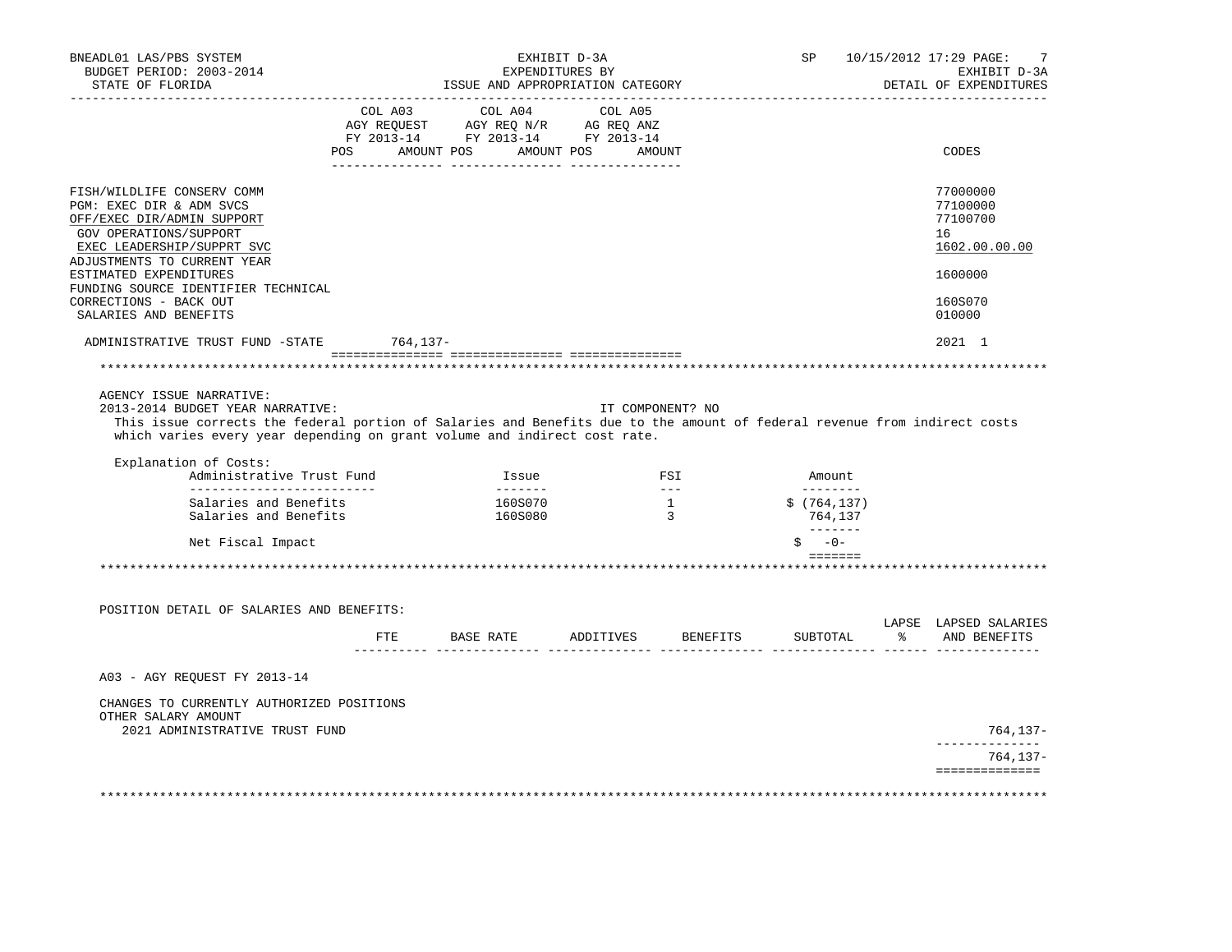| BNEADL01 LAS/PBS SYSTEM<br>BUDGET PERIOD: 2003-2014<br>STATE OF FLORIDA                                                                                                                                                                                                                        |     | ISSUE AND APPROPRIATION CATEGORY                                                                                                                                                           | EXHIBIT D-3A<br>EXPENDITURES BY |                                                   |                 | SP <sub>2</sub>                                                  | 10/15/2012 17:29 PAGE:<br>-8<br>EXHIBIT D-3A<br>DETAIL OF EXPENDITURES |
|------------------------------------------------------------------------------------------------------------------------------------------------------------------------------------------------------------------------------------------------------------------------------------------------|-----|--------------------------------------------------------------------------------------------------------------------------------------------------------------------------------------------|---------------------------------|---------------------------------------------------|-----------------|------------------------------------------------------------------|------------------------------------------------------------------------|
|                                                                                                                                                                                                                                                                                                | POS | $\begin{tabular}{lcccc} COL A03 & COL A04 & COL A05 \\ AGY REQUEST & AGY REQ N/R & AG REQ ANZ \\ FY & 2013-14 & FY & 2013-14 & FY & 2013-14 \end{tabular}$<br>AMOUNT POS AMOUNT POS AMOUNT |                                 |                                                   |                 |                                                                  | CODES                                                                  |
|                                                                                                                                                                                                                                                                                                |     |                                                                                                                                                                                            |                                 |                                                   |                 |                                                                  |                                                                        |
| FISH/WILDLIFE CONSERV COMM<br>PGM: EXEC DIR & ADM SVCS<br>OFF/EXEC DIR/ADMIN SUPPORT<br>GOV OPERATIONS/SUPPORT<br>EXEC LEADERSHIP/SUPPRT SVC                                                                                                                                                   |     |                                                                                                                                                                                            |                                 |                                                   |                 |                                                                  | 77000000<br>77100000<br>77100700<br>16<br>1602.00.00.00                |
| ADJUSTMENTS TO CURRENT YEAR<br>ESTIMATED EXPENDITURES                                                                                                                                                                                                                                          |     |                                                                                                                                                                                            |                                 |                                                   |                 |                                                                  | 1600000                                                                |
| FUNDING SOURCE IDENTIFIER TECHNICAL<br>CORRECTIONS - ADD BACK<br>SALARIES AND BENEFITS                                                                                                                                                                                                         |     |                                                                                                                                                                                            |                                 |                                                   |                 |                                                                  | 160S080<br>010000                                                      |
| ADMINISTRATIVE TRUST FUND -FEDERL 764,137                                                                                                                                                                                                                                                      |     |                                                                                                                                                                                            |                                 |                                                   |                 |                                                                  | $2021 \quad 3$                                                         |
|                                                                                                                                                                                                                                                                                                |     |                                                                                                                                                                                            |                                 |                                                   |                 |                                                                  |                                                                        |
| AGENCY ISSUE NARRATIVE:<br>2013-2014 BUDGET YEAR NARRATIVE:<br>This issue corrects the federal portion of Salaries and Benefits due to the amount of federal revenue from indirect costs<br>which varies every year depending on grant volume and indirect cost rate.<br>Explanation of Costs: |     |                                                                                                                                                                                            |                                 | IT COMPONENT? NO                                  |                 |                                                                  |                                                                        |
| Administrative Trust Fund<br>____________________________                                                                                                                                                                                                                                      |     |                                                                                                                                                                                            | Issue<br><b>Construction</b>    | $\begin{array}{c}\n\text{FSI} \\ --\n\end{array}$ |                 | Amount.<br>_________                                             |                                                                        |
| Salaries and Benefits<br>Salaries and Benefits                                                                                                                                                                                                                                                 |     |                                                                                                                                                                                            | 160S070<br>160S080              | $\frac{1}{3}$                                     |                 | \$ (764, 137)<br>764,137                                         |                                                                        |
| Net Fiscal Impact                                                                                                                                                                                                                                                                              |     |                                                                                                                                                                                            |                                 |                                                   |                 | $-0-$                                                            |                                                                        |
|                                                                                                                                                                                                                                                                                                |     |                                                                                                                                                                                            |                                 |                                                   |                 | $\qquad \qquad \equiv \equiv \equiv \equiv \equiv \equiv \equiv$ |                                                                        |
|                                                                                                                                                                                                                                                                                                |     |                                                                                                                                                                                            |                                 |                                                   |                 |                                                                  |                                                                        |
| POSITION DETAIL OF SALARIES AND BENEFITS:                                                                                                                                                                                                                                                      |     |                                                                                                                                                                                            |                                 |                                                   |                 |                                                                  |                                                                        |
|                                                                                                                                                                                                                                                                                                |     | FTE BASE RATE ADDITIVES                                                                                                                                                                    |                                 |                                                   | <b>BENEFITS</b> |                                                                  | LAPSE LAPSED SALARIES<br>SUBTOTAL % AND BENEFITS                       |
| A03 - AGY REQUEST FY 2013-14                                                                                                                                                                                                                                                                   |     |                                                                                                                                                                                            |                                 |                                                   |                 |                                                                  |                                                                        |
| CHANGES TO CURRENTLY AUTHORIZED POSITIONS<br>OTHER SALARY AMOUNT                                                                                                                                                                                                                               |     |                                                                                                                                                                                            |                                 |                                                   |                 |                                                                  |                                                                        |
| 2021 ADMINISTRATIVE TRUST FUND                                                                                                                                                                                                                                                                 |     |                                                                                                                                                                                            |                                 |                                                   |                 |                                                                  | 764,137                                                                |
|                                                                                                                                                                                                                                                                                                |     |                                                                                                                                                                                            |                                 |                                                   |                 |                                                                  | 764,137                                                                |
|                                                                                                                                                                                                                                                                                                |     |                                                                                                                                                                                            |                                 |                                                   |                 |                                                                  | ==============                                                         |
|                                                                                                                                                                                                                                                                                                |     |                                                                                                                                                                                            |                                 |                                                   |                 |                                                                  |                                                                        |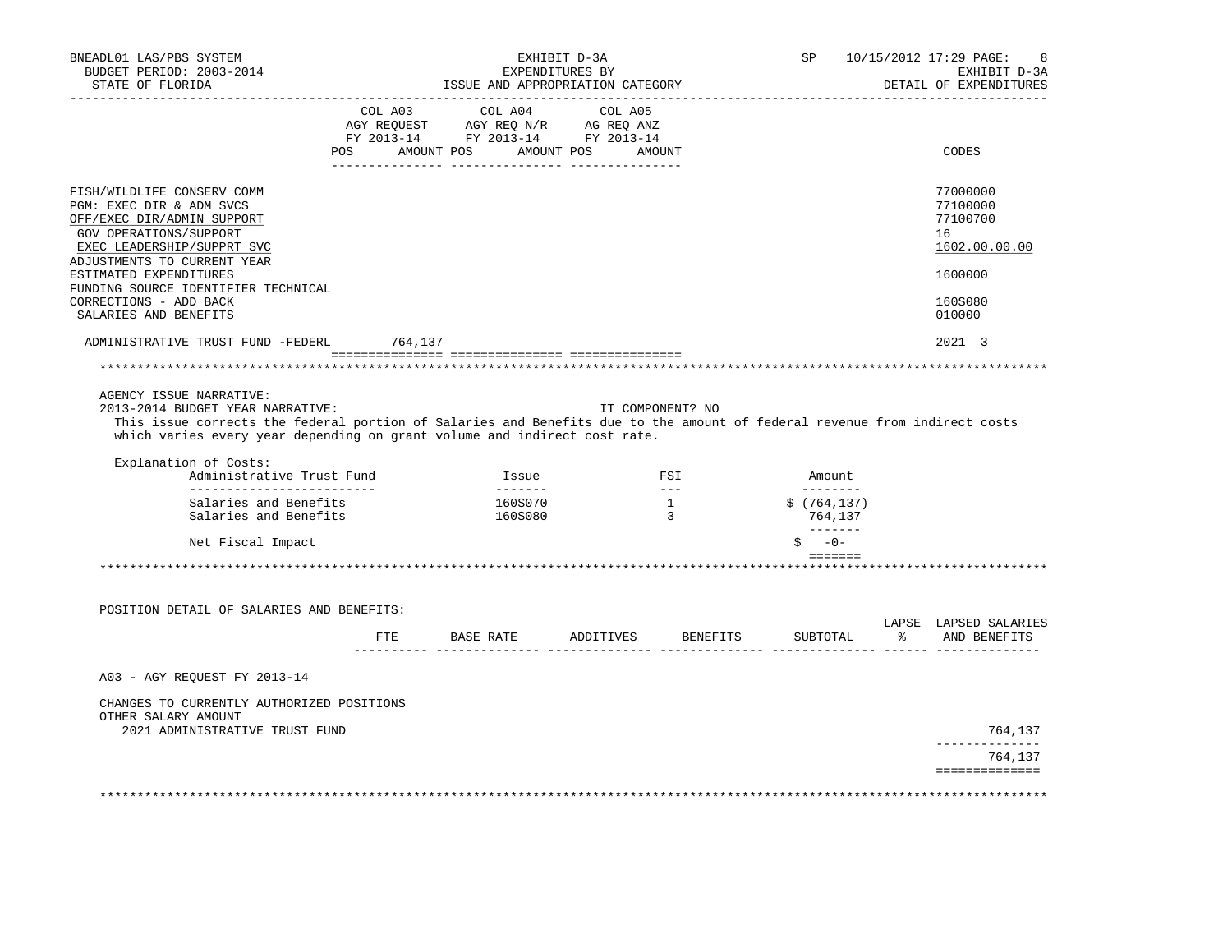| BNEADL01 LAS/PBS SYSTEM<br>BUDGET PERIOD: 2003-2014<br>STATE OF FLORIDA                                                                                                                                                                                                    |                 | EXHIBIT D-3A<br>EXPENDITURES BY<br>ISSUE AND APPROPRIATION CATEGORY                                                                      | - 9<br>SP 10/15/2012 17:29 PAGE:<br>EXHIBIT D-3A<br>DETAIL OF EXPENDITURES |
|----------------------------------------------------------------------------------------------------------------------------------------------------------------------------------------------------------------------------------------------------------------------------|-----------------|------------------------------------------------------------------------------------------------------------------------------------------|----------------------------------------------------------------------------|
|                                                                                                                                                                                                                                                                            |                 | COL A03 COL A04 COL A05<br>AGY REQUEST AGY REQ N/R AG REQ ANZ<br>FY 2013-14 FY 2013-14 FY 2013-14<br>POS AMOUNT POS AMOUNT POS<br>AMOUNT | CODES                                                                      |
| FISH/WILDLIFE CONSERV COMM<br>PGM: EXEC DIR & ADM SVCS<br>OFF/EXEC DIR/ADMIN SUPPORT<br>GOV OPERATIONS/SUPPORT<br>EXEC LEADERSHIP/SUPPRT SVC<br>ADJUSTMENTS TO CURRENT YEAR<br>ESTIMATED EXPENDITURES<br>CONTINUE BUDGET AMENDMENT #13-06 TO<br>TRANFER POSITIONS FROM THE |                 |                                                                                                                                          | 77000000<br>77100000<br>77100700<br>16<br>1602.00.00.00<br>1600000         |
| DEPARTMENT OF ENVIRONMENTAL<br>PROTECTION<br>SALARY RATE<br>SALARY RATE 185,148                                                                                                                                                                                            |                 |                                                                                                                                          | 1602200<br>000000                                                          |
| SALARIES AND BENEFITS                                                                                                                                                                                                                                                      |                 |                                                                                                                                          | 010000                                                                     |
| ADMINISTRATIVE TRUST FUND -STATE                                                                                                                                                                                                                                           | 4.00<br>266,191 |                                                                                                                                          | 2021 1                                                                     |
| <b>EXPENSES</b>                                                                                                                                                                                                                                                            |                 |                                                                                                                                          | 040000                                                                     |
| ADMINISTRATIVE TRUST FUND -STATE 12,097                                                                                                                                                                                                                                    |                 |                                                                                                                                          | 2021 1                                                                     |
| SPECIAL CATEGORIES<br>SALARY INCENTIVE PAYMENTS                                                                                                                                                                                                                            |                 |                                                                                                                                          | 100000<br>103290                                                           |
| ADMINISTRATIVE TRUST FUND -STATE 3,528                                                                                                                                                                                                                                     |                 |                                                                                                                                          | 2021 1                                                                     |
| TR/DMS/HR SVCS/STW CONTRCT                                                                                                                                                                                                                                                 |                 |                                                                                                                                          | 107040                                                                     |
| ADMINISTRATIVE TRUST FUND -STATE                                                                                                                                                                                                                                           | 1,424           |                                                                                                                                          | 2021 1                                                                     |
| TOTAL: CONTINUE BUDGET AMENDMENT #13-06 TO<br>TRANFER POSITIONS FROM THE<br>DEPARTMENT OF ENVIRONMENTAL<br>PROTECTION<br>TOTAL POSITIONS 4.00<br>TOTAL ISSUE                                                                                                               | 283,240         |                                                                                                                                          | 1602200                                                                    |
| TOTAL SALARY RATE 185,148                                                                                                                                                                                                                                                  |                 |                                                                                                                                          |                                                                            |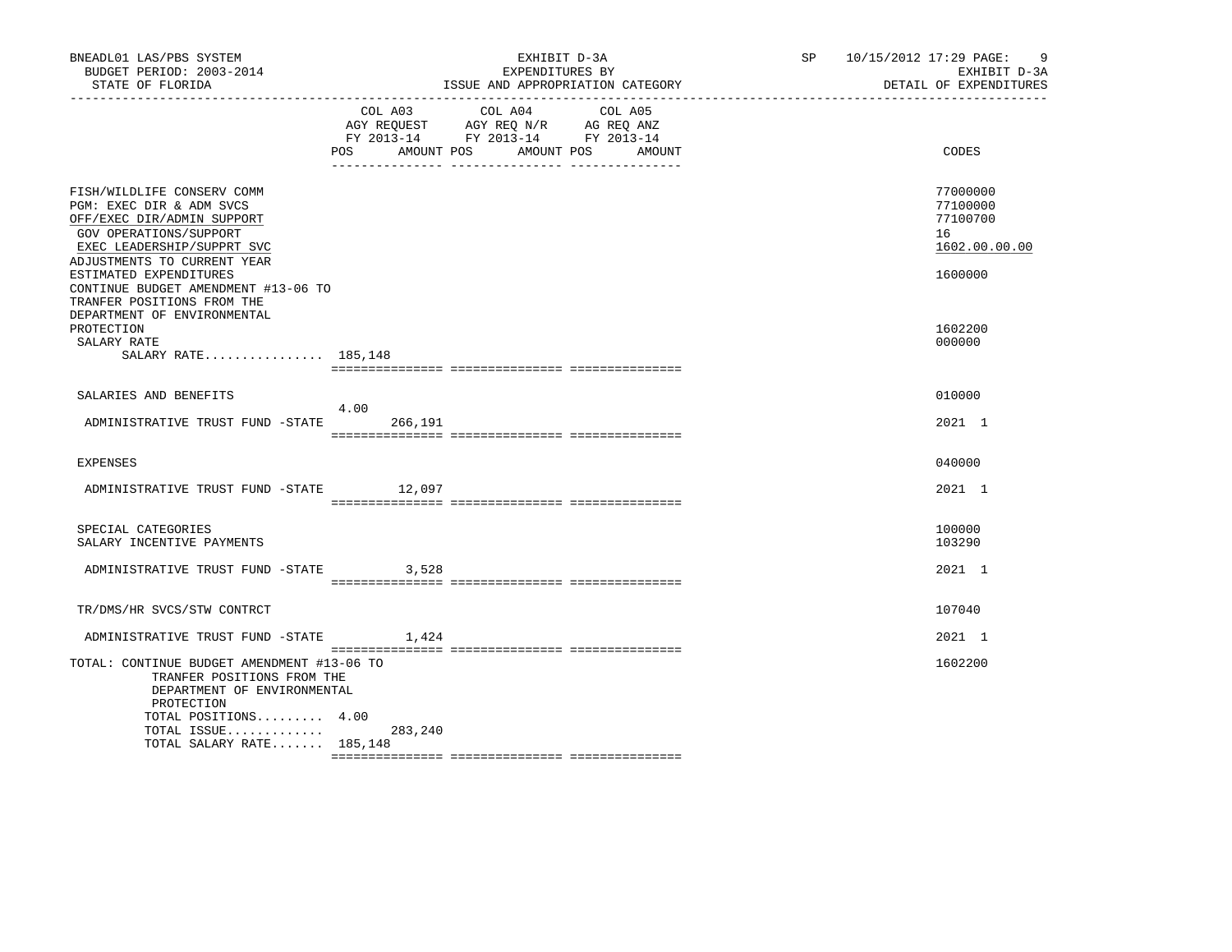| BNEADL01 LAS/PBS SYSTEM<br>EXHIBIT D-3A<br>BUDGET PERIOD: 2003-2014<br>EXPENDITURES BY<br>ISSUE AND APPROPRIATION CATEGORY |                |                                                                        |                    |        |                    |      | SP 10/15/2012 17:29 PAGE: 10<br>EXHIBIT D-3A |
|----------------------------------------------------------------------------------------------------------------------------|----------------|------------------------------------------------------------------------|--------------------|--------|--------------------|------|----------------------------------------------|
| STATE OF FLORIDA                                                                                                           |                |                                                                        |                    |        |                    |      | DETAIL OF EXPENDITURES                       |
|                                                                                                                            | COL A03        | COL A04                                                                | COL A05            |        |                    |      |                                              |
|                                                                                                                            |                | AGY REQUEST AGY REQ N/R AG REQ ANZ<br>FY 2013-14 FY 2013-14 FY 2013-14 |                    |        |                    |      |                                              |
|                                                                                                                            | POS AMOUNT POS |                                                                        | AMOUNT POS AMOUNT  |        |                    |      | CODES                                        |
|                                                                                                                            |                |                                                                        |                    |        |                    |      |                                              |
| FISH/WILDLIFE CONSERV COMM                                                                                                 |                |                                                                        |                    |        |                    |      | 77000000                                     |
| PGM: EXEC DIR & ADM SVCS                                                                                                   |                |                                                                        |                    |        |                    |      | 77100000                                     |
| OFF/EXEC DIR/ADMIN SUPPORT                                                                                                 |                |                                                                        |                    |        |                    |      | 77100700                                     |
| GOV OPERATIONS/SUPPORT                                                                                                     |                |                                                                        |                    |        |                    |      | 16                                           |
| EXEC LEADERSHIP/SUPPRT SVC<br>ADJUSTMENTS TO CURRENT YEAR                                                                  |                |                                                                        |                    |        |                    |      | 1602.00.00.00                                |
| ESTIMATED EXPENDITURES                                                                                                     |                |                                                                        |                    |        |                    |      | 1600000                                      |
| CONTINUE BUDGET AMENDMENT #13-06 TO                                                                                        |                |                                                                        |                    |        |                    |      |                                              |
| TRANFER POSITIONS FROM THE                                                                                                 |                |                                                                        |                    |        |                    |      |                                              |
| DEPARTMENT OF ENVIRONMENTAL                                                                                                |                |                                                                        |                    |        |                    |      |                                              |
| PROTECTION                                                                                                                 |                | *****************************                                          |                    |        |                    |      | 1602200                                      |
| POSITION DETAIL OF SALARIES AND BENEFITS:                                                                                  |                |                                                                        |                    |        |                    |      |                                              |
|                                                                                                                            |                |                                                                        |                    |        |                    |      | LAPSE LAPSED SALARIES                        |
|                                                                                                                            | FTE            | BASE RATE                                                              | ADDITIVES BENEFITS |        | SUBTOTAL           |      | % AND BENEFITS                               |
|                                                                                                                            |                |                                                                        |                    |        |                    |      |                                              |
| A03 - AGY REQUEST FY 2013-14                                                                                               |                |                                                                        |                    |        |                    |      |                                              |
| NEW POSITIONS                                                                                                              |                |                                                                        |                    |        |                    |      |                                              |
| 0709 ADMINISTRATIVE ASSISTANT I                                                                                            |                |                                                                        |                    |        |                    |      |                                              |
| 11070 001                                                                                                                  |                | $1.00$ 30,341                                                          |                    |        | 14,069 44,410 0.00 |      | 44,410                                       |
| 2050 DISTRIBUTED COMPUTER SYSTEMS SPECIALIST                                                                               |                |                                                                        |                    |        |                    |      |                                              |
| 20017 001                                                                                                                  | 1.00           | 32,697                                                                 |                    | 14,371 | 47,068             | 0.00 | 47,068                                       |
| 8525 LAW ENFORCEMENT CAPTAIN<br>01645 001                                                                                  | 1.00           | 61,055                                                                 |                    | 23,944 | 84,999             | 0.00 | 84,999                                       |
| 02356 001                                                                                                                  | 1.00           | 61,055                                                                 |                    | 23,944 | 84,999             | 0.00 | 84,999                                       |
|                                                                                                                            |                |                                                                        |                    |        |                    |      |                                              |
| TOTALS FOR ISSUE BY FUND                                                                                                   |                |                                                                        |                    |        |                    |      |                                              |
| 2021 ADMINISTRATIVE TRUST FUND                                                                                             |                |                                                                        |                    |        |                    |      | 261,476                                      |
|                                                                                                                            |                | 4.00 185,148                                                           |                    |        | 76,328 261,476     |      | --------------<br>261,476                    |
|                                                                                                                            |                |                                                                        |                    |        |                    |      | ==============                               |
| OTHER SALARY AMOUNT                                                                                                        |                |                                                                        |                    |        |                    |      |                                              |
| 2021 ADMINISTRATIVE TRUST FUND                                                                                             |                |                                                                        |                    |        |                    |      | 4,715<br>-------------                       |
|                                                                                                                            |                |                                                                        |                    |        |                    |      | 266,191                                      |
|                                                                                                                            |                |                                                                        |                    |        |                    |      | ==============                               |
| **************************                                                                                                 |                |                                                                        |                    |        |                    |      |                                              |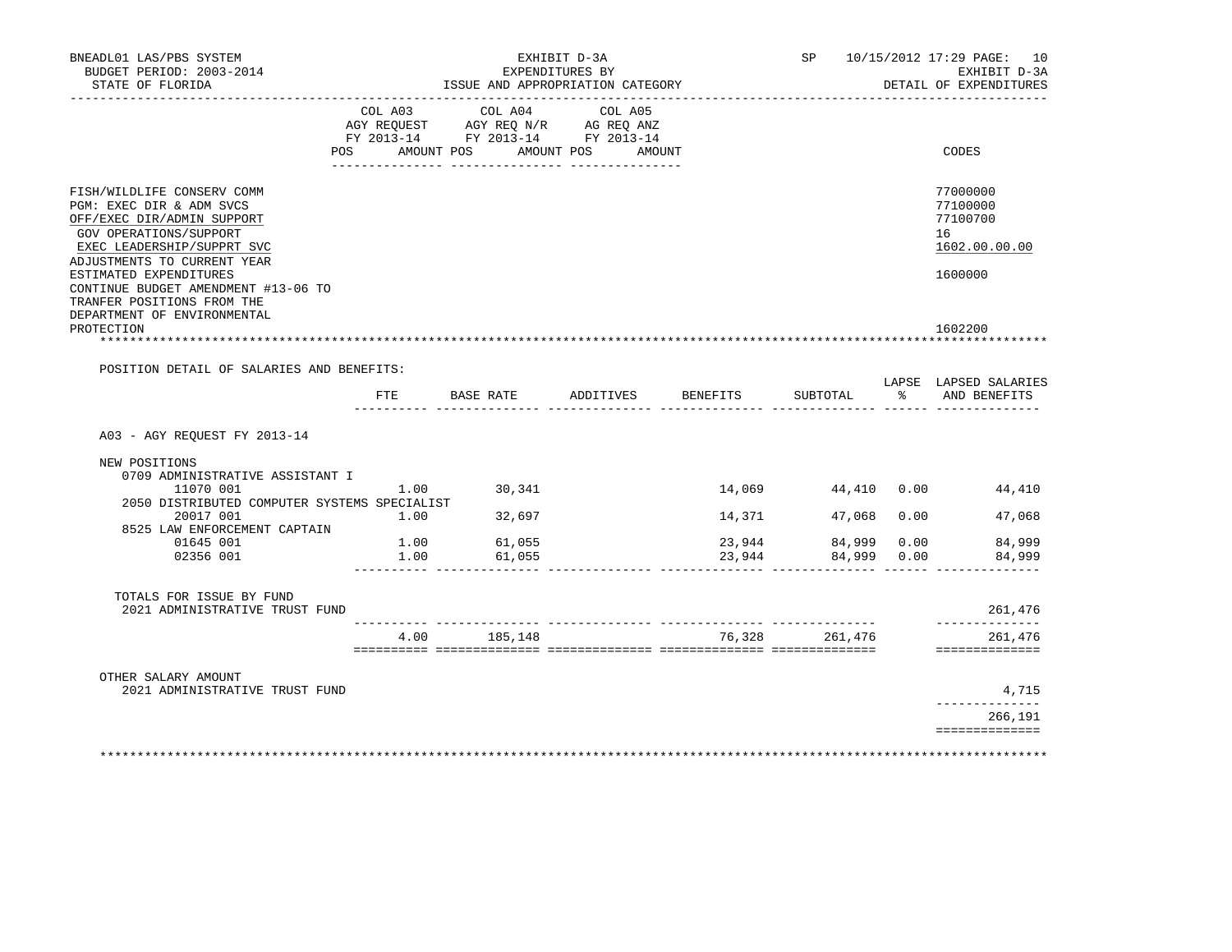| BNEADL01 LAS/PBS SYSTEM<br>BUDGET PERIOD: 2003-2014<br>STATE OF FLORIDA                                                                                            |                          | EXHIBIT D-3A<br>EXPENDITURES BY<br>ISSUE AND APPROPRIATION CATEGORY                                                               | SP <sub>2</sub> | 10/15/2012 17:29 PAGE: 11<br>EXHIBIT D-3A<br>DETAIL OF EXPENDITURES |  |  |
|--------------------------------------------------------------------------------------------------------------------------------------------------------------------|--------------------------|-----------------------------------------------------------------------------------------------------------------------------------|-----------------|---------------------------------------------------------------------|--|--|
|                                                                                                                                                                    | POS                      | COL A03 COL A04 COL A05<br>AGY REQUEST AGY REQ N/R AG REQ ANZ<br>FY 2013-14 FY 2013-14 FY 2013-14<br>AMOUNT POS AMOUNT POS AMOUNT |                 | CODES                                                               |  |  |
| FISH/WILDLIFE CONSERV COMM<br>PGM: EXEC DIR & ADM SVCS<br>OFF/EXEC DIR/ADMIN SUPPORT<br>GOV OPERATIONS/SUPPORT<br>EXEC LEADERSHIP/SUPPRT SVC                       |                          |                                                                                                                                   |                 | 77000000<br>77100000<br>77100700<br>16<br>1602.00.00.00             |  |  |
| ANNUALIZATION OF ADMINISTERED<br>FUNDS APPROPRIATIONS<br>STATE HEALTH INSURANCE ADJUSTMENT<br>FOR FY 2012-13 - 10 MONTHS<br>ANNUALIZATION<br>SALARIES AND BENEFITS |                          |                                                                                                                                   |                 | 26A0000<br>26A1830<br>010000                                        |  |  |
| ADMINISTRATIVE TRUST FUND -STATE 78,305<br>$-FEDERL$                                                                                                               | -MATCH<br>4,770<br>4,310 |                                                                                                                                   |                 | 2021 1<br>2021 2<br>2021 3                                          |  |  |
| TOTAL ADMINISTRATIVE TRUST FUND                                                                                                                                    | 87,385                   |                                                                                                                                   |                 | 2021                                                                |  |  |
| MARINE RESOURCES CONSV TF -STATE<br>-MATCH                                                                                                                         | 7,875<br>675             |                                                                                                                                   |                 | 2467 1<br>2467 2                                                    |  |  |
| TOTAL MARINE RESOURCES CONSV TF                                                                                                                                    | 8,550                    |                                                                                                                                   |                 | 2467                                                                |  |  |
| NON-GAME WILDLIFE TF -STATE 1,675                                                                                                                                  |                          |                                                                                                                                   |                 | 2504 1                                                              |  |  |
| STATE GAME TRUST FUND                                                                                                                                              | $-STATE$ 11,340          |                                                                                                                                   |                 | 2672 1                                                              |  |  |
| CONS/REC LANDS PROGRAM TF -STATE 4,140                                                                                                                             |                          |                                                                                                                                   |                 | 2931 1                                                              |  |  |
| TOTAL APPRO $113,090$                                                                                                                                              |                          |                                                                                                                                   |                 |                                                                     |  |  |
| OFFICE OF EXECUTIVE DIRECTOR AND<br>ADMINISTRATIVE SUPPORT SERVICES<br>PROGRAMS                                                                                    |                          |                                                                                                                                   |                 | 8500000                                                             |  |  |
| CITIZEN PARTNERSHIPS COORDINATOR<br>OTHER PERSONAL SERVICES                                                                                                        |                          |                                                                                                                                   |                 | 8503000<br>030000                                                   |  |  |
| NON-GAME WILDLIFE TF -STATE 48,618                                                                                                                                 |                          |                                                                                                                                   |                 | 2504 1                                                              |  |  |
| <b>EXPENSES</b>                                                                                                                                                    |                          |                                                                                                                                   |                 | 040000                                                              |  |  |
| NON-GAME WILDLIFE TF                                                                                                                                               | $-STATE$ 3,000           |                                                                                                                                   |                 | 2504 1                                                              |  |  |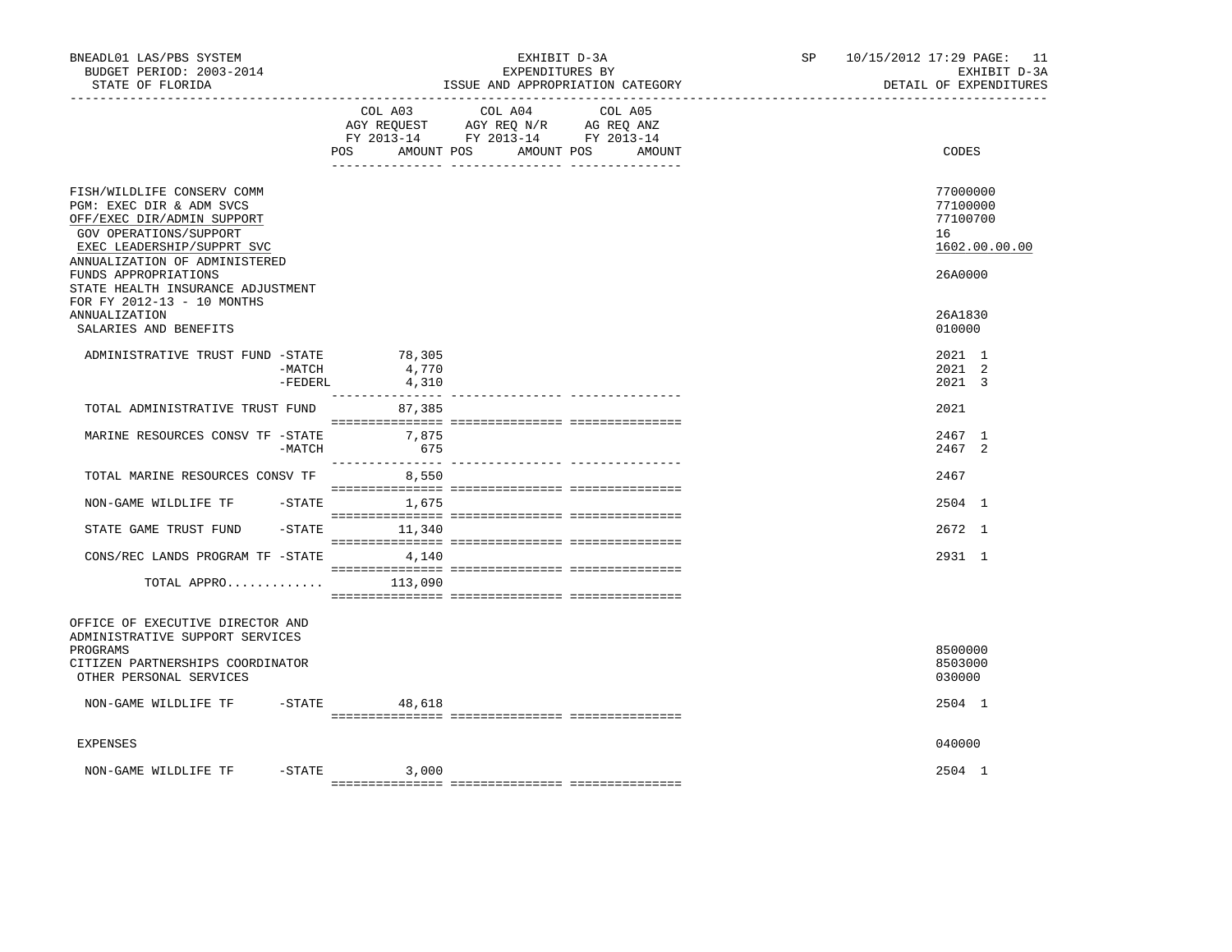| BNEADL01 LAS/PBS SYSTEM<br>BUDGET PERIOD: 2003-2014<br>STATE OF FLORIDA                                                                                                          |                 | EXHIBIT D-3A<br>EXPENDITURES BY<br>ISSUE AND APPROPRIATION CATEGORY                                                                   | SP<br>10/15/2012 17:29 PAGE: 12<br>EXHIBIT D-3A<br>DETAIL OF EXPENDITURES |                                                         |  |
|----------------------------------------------------------------------------------------------------------------------------------------------------------------------------------|-----------------|---------------------------------------------------------------------------------------------------------------------------------------|---------------------------------------------------------------------------|---------------------------------------------------------|--|
|                                                                                                                                                                                  |                 | COL A03 COL A04 COL A05<br>AGY REQUEST AGY REQ N/R AG REQ ANZ<br>FY 2013-14 FY 2013-14 FY 2013-14<br>POS AMOUNT POS AMOUNT POS AMOUNT |                                                                           | CODES                                                   |  |
| FISH/WILDLIFE CONSERV COMM<br>PGM: EXEC DIR & ADM SVCS<br>OFF/EXEC DIR/ADMIN SUPPORT<br>GOV OPERATIONS/SUPPORT<br>EXEC LEADERSHIP/SUPPRT SVC<br>OFFICE OF EXECUTIVE DIRECTOR AND |                 |                                                                                                                                       |                                                                           | 77000000<br>77100000<br>77100700<br>16<br>1602.00.00.00 |  |
| ADMINISTRATIVE SUPPORT SERVICES<br>PROGRAMS<br>CITIZEN PARTNERSHIPS COORDINATOR<br>SPECIAL CATEGORIES<br>TR/DMS/HR SVCS/STW CONTRCT                                              |                 |                                                                                                                                       |                                                                           | 8500000<br>8503000<br>100000<br>107040                  |  |
| NON-GAME WILDLIFE TF                                                                                                                                                             | $-$ STATE $118$ |                                                                                                                                       |                                                                           | 2504 1                                                  |  |
|                                                                                                                                                                                  |                 |                                                                                                                                       |                                                                           |                                                         |  |
| TOTAL: CITIZEN PARTNERSHIPS COORDINATOR<br>TOTAL ISSUE                                                                                                                           | 51,736          |                                                                                                                                       |                                                                           | 8503000                                                 |  |
|                                                                                                                                                                                  |                 |                                                                                                                                       |                                                                           |                                                         |  |

AGENCY ISSUE NARRATIVE:

2013-2014 BUDGET YEAR NARRATIVE: IT COMPONENT? NO

Request:

 This issue is for funding from the Nongame Wildlife Trust Fund for an Other Personal Services (OPS) position to be the Citizen Partnerships Coordinator. This position will be responsible for providing agency-wide services including training in designing successful volunteer projects, managing volunteers, seeking additional sources of funding and sponsorships, and building partnerships to bring in additional resources. In addition, this position will assist in recruiting, screening, and training of volunteers, all essential to building and maintaining strong volunteer networks.

## Current Situation:

 The Office of Public Access and Wildlife Viewing Services, within the Office of the Executive Director, currently has an OPS Coordinator supported by federal grant funding with the Division of Habitat and Species Conservation (HSC). Since there is a three-year limit on this funding, HSC is redirecting the federal funds towards another project. In addition, the grant required 85% of the Coordinator's time be focused solely on grant-funded projects, which has limited the support that could be provided to other agency-wide needs. Despite these limitations and turnover in this position, the Coordinator's support has helped the agency increase volunteer hours by 22% to an annual value of \$2.4 million and the volunteer retention from 35% to 56%. The Coordinator's services have been requested by every division within the agency.

## Explanation of Costs:

| Other Personal Services                                                             | Amount   |
|-------------------------------------------------------------------------------------|----------|
| Biological Scientist III (2,080 hrs x<br>$$23.04/hr = $47.923 \times 1.45%$ (\$695) | \$48.618 |
| Expenses                                                                            |          |
| Office & Operating Supplies                                                         | 3,000    |

Transfer to DMS - HR Services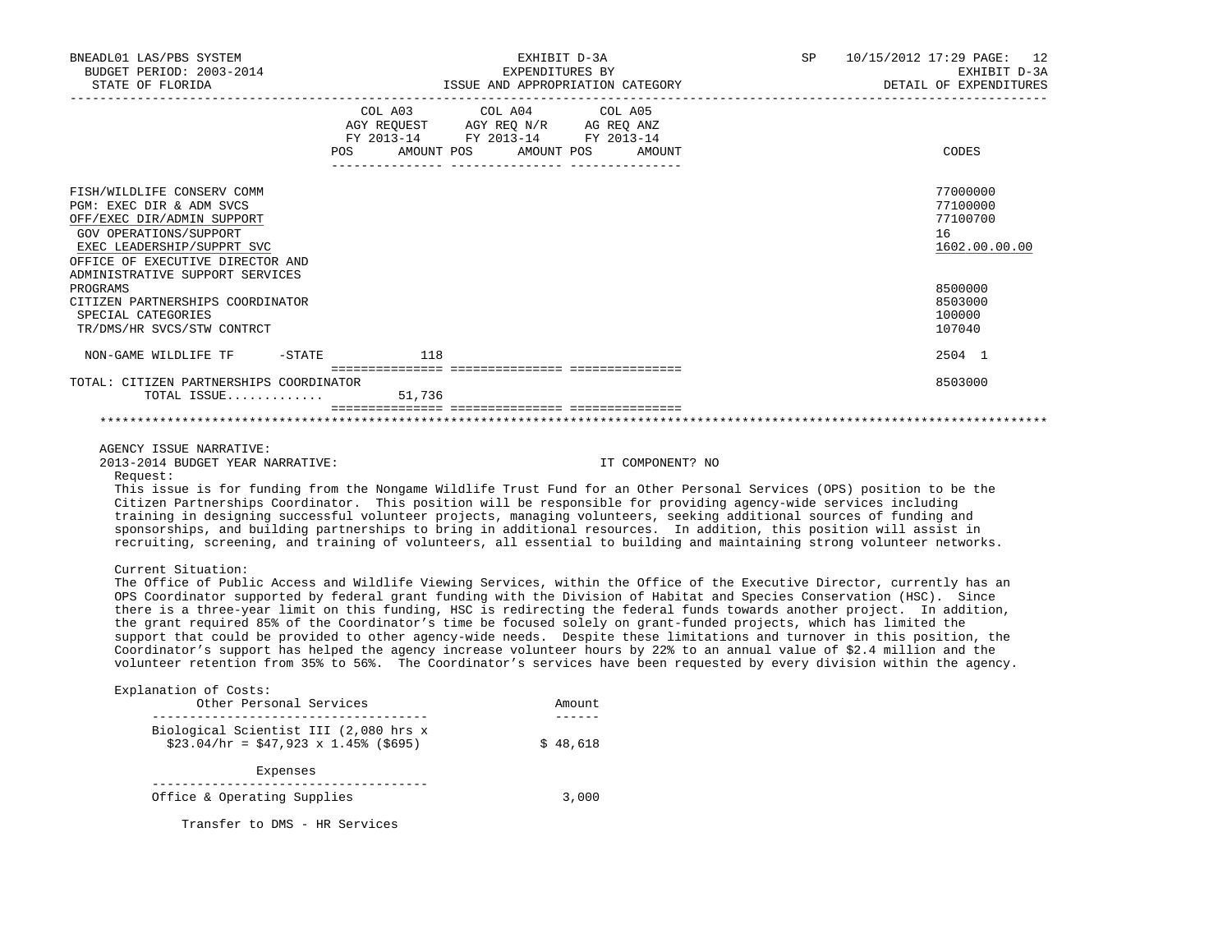| BNEADL01 LAS/PBS SYSTEM<br>BUDGET PERIOD: 2003-2014<br>STATE OF FLORIDA                                                                                                                                             | EXHIBIT D-3A<br>EXPENDITURES BY<br>ISSUE AND APPROPRIATION CATEGORY                                                                             | SP | 10/15/2012 17:29 PAGE: 13<br>EXHIBIT D-3A<br>DETAIL OF EXPENDITURES |
|---------------------------------------------------------------------------------------------------------------------------------------------------------------------------------------------------------------------|-------------------------------------------------------------------------------------------------------------------------------------------------|----|---------------------------------------------------------------------|
|                                                                                                                                                                                                                     | COL A03 COL A04 COL A05<br>AGY REQUEST AGY REQ N/R AG REQ ANZ<br>FY 2013-14 FY 2013-14 FY 2013-14<br><b>POS</b><br>AMOUNT POS AMOUNT POS AMOUNT |    | CODES                                                               |
| FISH/WILDLIFE CONSERV COMM<br>PGM: EXEC DIR & ADM SVCS<br>OFF/EXEC DIR/ADMIN SUPPORT<br>GOV OPERATIONS/SUPPORT<br>EXEC LEADERSHIP/SUPPRT SVC<br>OFFICE OF EXECUTIVE DIRECTOR AND<br>ADMINISTRATIVE SUPPORT SERVICES |                                                                                                                                                 |    | 77000000<br>77100000<br>77100700<br>16<br>1602.00.00.00             |
| PROGRAMS<br>CITIZEN PARTNERSHIPS COORDINATOR                                                                                                                                                                        |                                                                                                                                                 |    | 8500000<br>8503000                                                  |
| 1 OPS x \$118                                                                                                                                                                                                       | 118                                                                                                                                             |    |                                                                     |
| Total Request                                                                                                                                                                                                       | \$51,736<br>$=$ $=$ $=$ $=$ $=$                                                                                                                 |    |                                                                     |
| Benefits:                                                                                                                                                                                                           |                                                                                                                                                 |    |                                                                     |

 Funding this request will ensure the Citizen Partnerships Coordinator's continued support and allow the agency to increase volunteer support of the Commission's mission and provide greater leverage of limited state funds. This position requires a biological science background because of the major focus on non-game species citizen science projects. Every dollar invested in the volunteer program has returned to the agency \$3.20 in volunteer services.

Activity: Wildlife Viewing Recreation - ACT3450

Governor's Initiatives:

This request supports the Quality of Life Places strategies in the Governor's Strategic Plan for Economic Development.

(27) Create and sustain vibrant, safe and healthy communities that attract workers, businesses, residents and visitors.

 (29) Promote, develop, protect and leverage Florida's natural, art and cultural assets in a sustainable manner. \*\*\*\*\*\*\*\*\*\*\*\*\*\*\*\*\*\*\*\*\*\*\*\*\*\*\*\*\*\*\*\*\*\*\*\*\*\*\*\*\*\*\*\*\*\*\*\*\*\*\*\*\*\*\*\*\*\*\*\*\*\*\*\*\*\*\*\*\*\*\*\*\*\*\*\*\*\*\*\*\*\*\*\*\*\*\*\*\*\*\*\*\*\*\*\*\*\*\*\*\*\*\*\*\*\*\*\*\*\*\*\*\*\*\*\*\*\*\*\*\*\*\*\*\*\*\*

| TOTAL: EXEC LEADERSHIP/SUPPRT SVC |        | 1602.00.00.00 |
|-----------------------------------|--------|---------------|
| BY FUND TYPE                      |        |               |
|                                   | 193.50 |               |
| TRUST FUNDS 18,450,628            |        | 2000          |
| SALARY RATE 8,207,731             |        |               |
|                                   |        |               |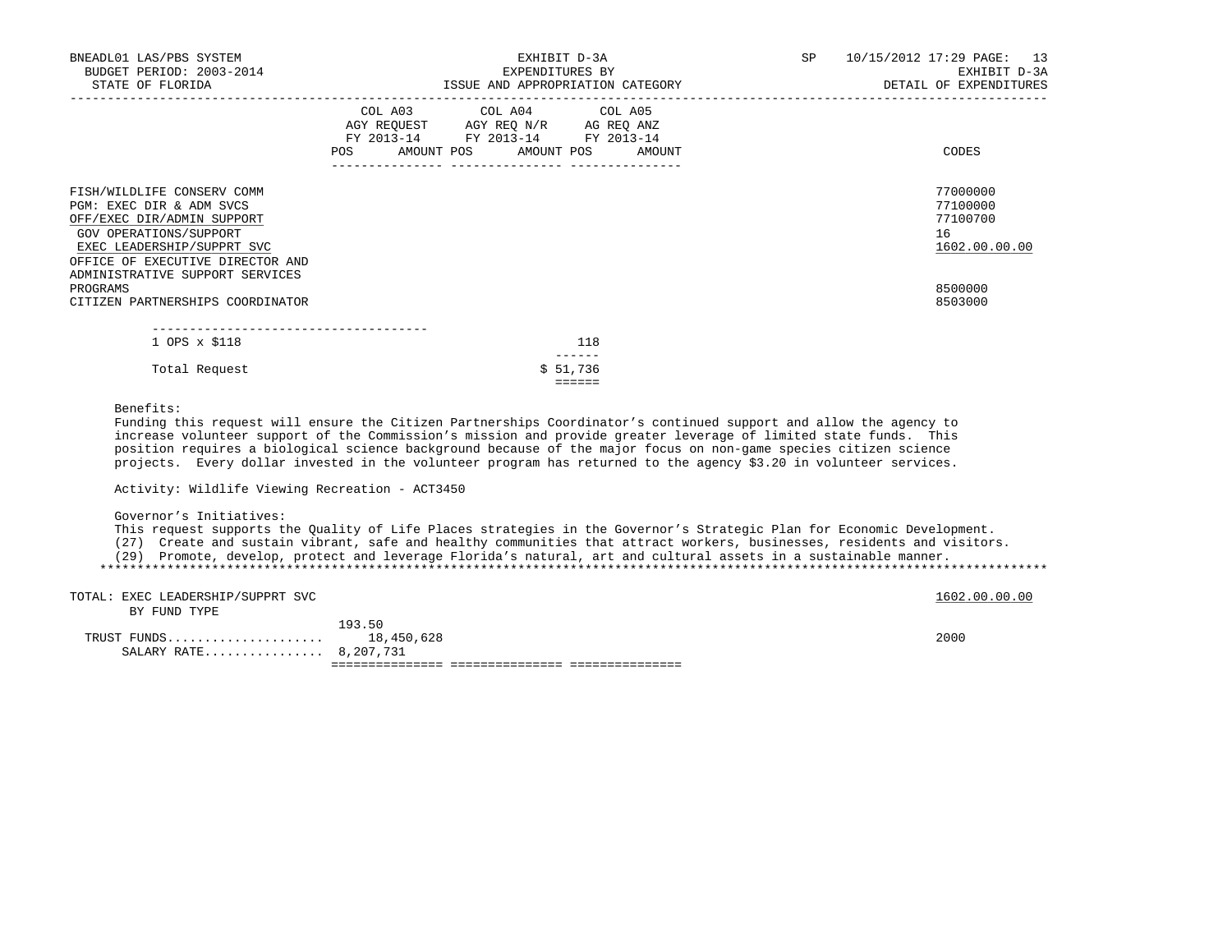| BNEADL01 LAS/PBS SYSTEM<br>BUDGET PERIOD: 2003-2014<br>STATE OF FLORIDA                                                                                                                                                                           |                | EXHIBIT D-3A<br>EXPENDITURES BY<br>ISSUE AND APPROPRIATION CATEGORY                                                       | SP | 10/15/2012 17:29 PAGE: 14<br>EXHIBIT D-3A<br>DETAIL OF EXPENDITURES                     |
|---------------------------------------------------------------------------------------------------------------------------------------------------------------------------------------------------------------------------------------------------|----------------|---------------------------------------------------------------------------------------------------------------------------|----|-----------------------------------------------------------------------------------------|
|                                                                                                                                                                                                                                                   | COL A03<br>POS | COL A04 COL A05<br>AGY REQUEST AGY REQ N/R AG REQ ANZ<br>FY 2013-14 FY 2013-14 FY 2013-14<br>AMOUNT POS AMOUNT POS AMOUNT |    | CODES                                                                                   |
| FISH/WILDLIFE CONSERV COMM<br>PGM: EXEC DIR & ADM SVCS<br>OFF/EXEC DIR/ADMIN SUPPORT<br>GOV OPERATIONS/SUPPORT<br>INFORMATION TECHNOLOGY<br>ESTIMATED EXPENDITURES<br>ESTIMATED EXPENDITURES - OPERATIONS<br>SALARY RATE<br>SALARY RATE 1,141,435 |                |                                                                                                                           |    | 77000000<br>77100000<br>77100700<br>16<br>1603.00.00.00<br>1000000<br>1001000<br>000000 |
| SALARIES AND BENEFITS                                                                                                                                                                                                                             |                |                                                                                                                           |    | 010000                                                                                  |
| ADMINISTRATIVE TRUST FUND -STATE 1,427,580                                                                                                                                                                                                        | 23.00          |                                                                                                                           |    | 2021 1                                                                                  |
| OTHER PERSONAL SERVICES                                                                                                                                                                                                                           |                |                                                                                                                           |    | 030000                                                                                  |
| ADMINISTRATIVE TRUST FUND -STATE 10,000                                                                                                                                                                                                           |                |                                                                                                                           |    | 2021 1                                                                                  |
| <b>EXPENSES</b>                                                                                                                                                                                                                                   |                |                                                                                                                           |    | 040000                                                                                  |
| ADMINISTRATIVE TRUST FUND -STATE                                                                                                                                                                                                                  | 233,227        |                                                                                                                           |    | 2021 1                                                                                  |
| OPERATING CAPITAL OUTLAY                                                                                                                                                                                                                          |                |                                                                                                                           |    | 060000                                                                                  |
| ADMINISTRATIVE TRUST FUND -STATE                                                                                                                                                                                                                  | 50,000         |                                                                                                                           |    | 2021 1                                                                                  |
| SPECIAL CATEGORIES<br>CONTRACTED SERVICES                                                                                                                                                                                                         |                |                                                                                                                           |    | 100000<br>100777                                                                        |
| ADMINISTRATIVE TRUST FUND -STATE 30,000                                                                                                                                                                                                           |                |                                                                                                                           |    | 2021 1                                                                                  |
| RISK MANAGEMENT INSURANCE                                                                                                                                                                                                                         |                |                                                                                                                           |    | 103241                                                                                  |
| ADMINISTRATIVE TRUST FUND -STATE 10,662                                                                                                                                                                                                           |                |                                                                                                                           |    | 2021 1                                                                                  |
| INFORMATION TECH SVCS/FWCC                                                                                                                                                                                                                        |                |                                                                                                                           |    | 105080                                                                                  |
| ADMINISTRATIVE TRUST FUND -STATE                                                                                                                                                                                                                  | 2,223,360      |                                                                                                                           |    | 2021 1                                                                                  |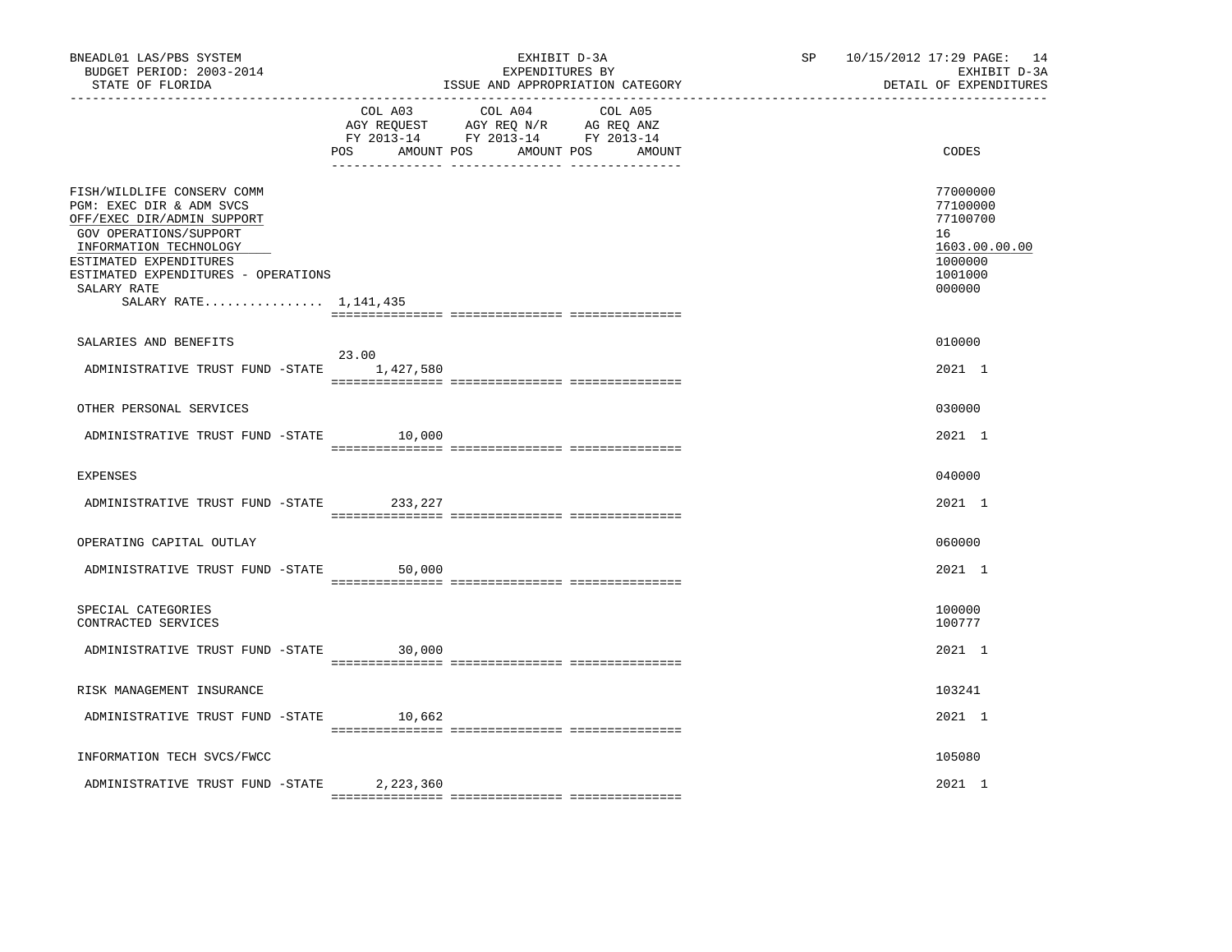| BNEADL01 LAS/PBS SYSTEM<br>BUDGET PERIOD: 2003-2014                                                                                                                                                                                                           | EXHIBIT D-3A<br>EXPENDITURES BY                                                                                                |                                  | SP 10/15/2012 17:29 PAGE: 15<br>EXHIBIT D-3A                                                      |
|---------------------------------------------------------------------------------------------------------------------------------------------------------------------------------------------------------------------------------------------------------------|--------------------------------------------------------------------------------------------------------------------------------|----------------------------------|---------------------------------------------------------------------------------------------------|
| STATE OF FLORIDA                                                                                                                                                                                                                                              |                                                                                                                                | ISSUE AND APPROPRIATION CATEGORY | DETAIL OF EXPENDITURES                                                                            |
|                                                                                                                                                                                                                                                               | COL A03 COL A04 COL A05<br>AGY REQUEST AGY REQ N/R AG REQ ANZ<br>FY 2013-14 FY 2013-14 FY 2013-14<br>POS AMOUNT POS AMOUNT POS | AMOUNT                           | CODES                                                                                             |
| FISH/WILDLIFE CONSERV COMM<br>PGM: EXEC DIR & ADM SVCS<br>OFF/EXEC DIR/ADMIN SUPPORT<br>GOV OPERATIONS/SUPPORT<br>INFORMATION TECHNOLOGY<br>ESTIMATED EXPENDITURES<br>ESTIMATED EXPENDITURES - OPERATIONS<br>SPECIAL CATEGORIES<br>TR/DMS/HR SVCS/STW CONTRCT |                                                                                                                                |                                  | 77000000<br>77100000<br>77100700<br>16<br>1603.00.00.00<br>1000000<br>1001000<br>100000<br>107040 |
| ADMINISTRATIVE TRUST FUND -STATE 8,911                                                                                                                                                                                                                        |                                                                                                                                |                                  | 2021 1                                                                                            |
| CONTRACT & GRANT REIMB ACT                                                                                                                                                                                                                                    |                                                                                                                                |                                  | 109940                                                                                            |
| ADMINISTRATIVE TRUST FUND -FEDERL 206,800<br>GRANTS AND DONATIONS TF - STATE 150,000                                                                                                                                                                          |                                                                                                                                |                                  | 2021 3<br>2339 1                                                                                  |
| TOTAL APPRO 356,800                                                                                                                                                                                                                                           |                                                                                                                                |                                  |                                                                                                   |
| DATA PROCESSING SERVICES<br>SOUTHWOOD SRC                                                                                                                                                                                                                     |                                                                                                                                |                                  | 210000<br>210021                                                                                  |
| ADMINISTRATIVE TRUST FUND -STATE 133,018                                                                                                                                                                                                                      |                                                                                                                                |                                  | 2021 1                                                                                            |
| TOTAL: ESTIMATED EXPENDITURES - OPERATIONS<br>TOTAL POSITIONS 23.00<br>TOTAL ISSUE $4,483,558$<br>TOTAL SALARY RATE 1,141,435                                                                                                                                 |                                                                                                                                |                                  | 1001000                                                                                           |
|                                                                                                                                                                                                                                                               |                                                                                                                                |                                  |                                                                                                   |
| AGENCY ISSUE NARRATIVE:<br>2013-2014 BUDGET YEAR NARRATIVE:                                                                                                                                                                                                   |                                                                                                                                | IT COMPONENT? NO                 |                                                                                                   |

Special Category: Information Technology Services/FWCC (105080)

 The funds in this special category are used to cover expenditures for desktop support, network equipment, data communications lines, training, e-mail system, computer application development and support for mission critical applications. Expenditures may include OPS, Expense, OCO, acquisition of information technology (IT) hardware and software, as well as maintenance, and IT related services such as contracting and application development. Expenditures are used to support all offices and divisions across the agency.

Special Category: Contract & Grant Reimbursed Activities (109940)

 The funds in this special category are used to cover expenditures strictly for contracts and grants for which 100% reimbursement will be received. Expenditures may include OPS, Expense, OCO, acquisition of information technology (IT)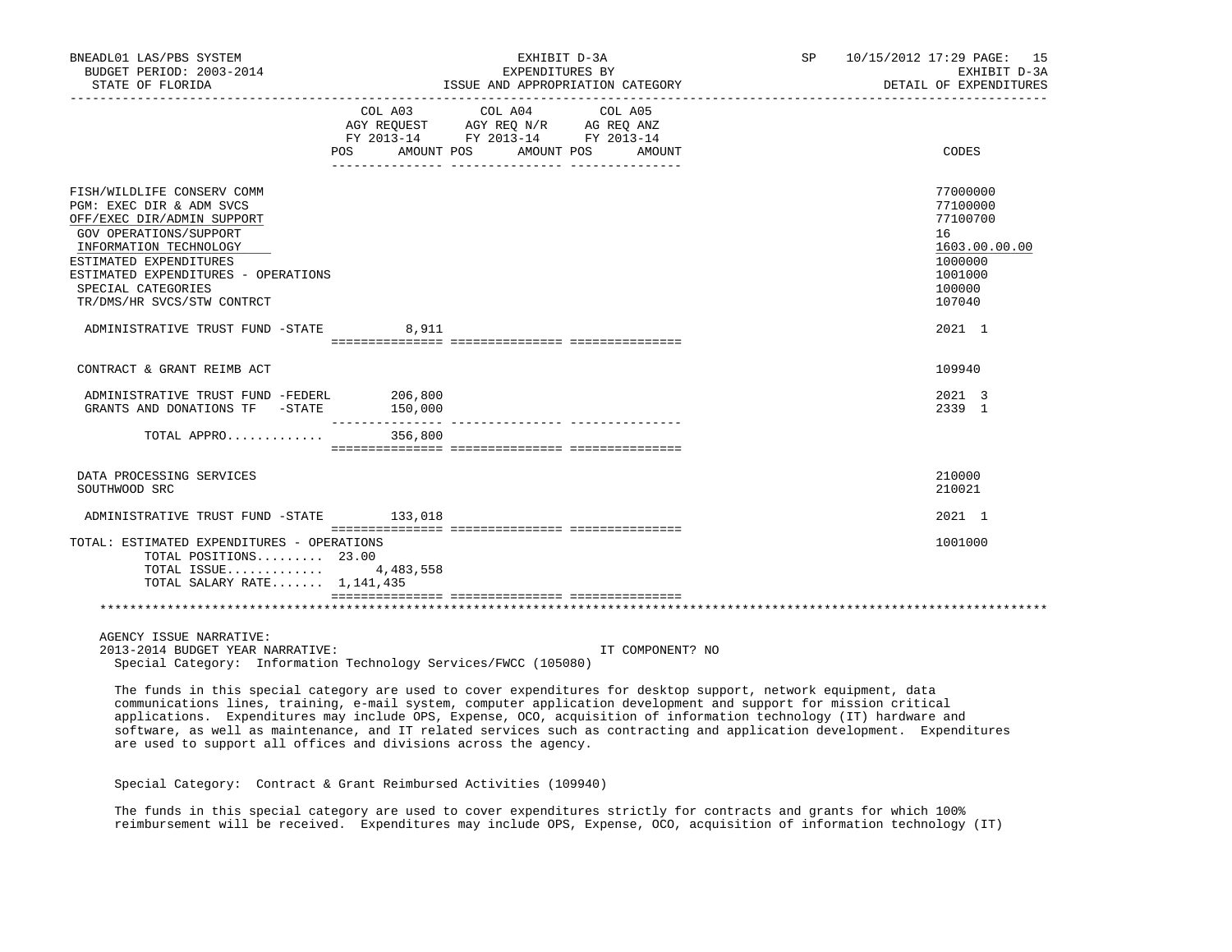| BNEADL01 LAS/PBS SYSTEM             | EXHIBIT D-3A                                                                                         | SP | 10/15/2012 17:29 PAGE: 16 |
|-------------------------------------|------------------------------------------------------------------------------------------------------|----|---------------------------|
| BUDGET PERIOD: 2003-2014            | EXPENDITURES BY                                                                                      |    | EXHIBIT D-3A              |
| STATE OF FLORIDA                    | ISSUE AND APPROPRIATION CATEGORY                                                                     |    | DETAIL OF EXPENDITURES    |
|                                     | COL A03 COL A04 COL A05<br>AGY REOUEST<br>AGY REO N/R AG REO ANZ<br>FY 2013-14 FY 2013-14 FY 2013-14 |    |                           |
|                                     | AMOUNT POS<br>POS<br>AMOUNT POS<br>AMOUNT                                                            |    | CODES                     |
| FISH/WILDLIFE CONSERV COMM          |                                                                                                      |    | 77000000                  |
| PGM: EXEC DIR & ADM SVCS            |                                                                                                      |    | 77100000                  |
| OFF/EXEC DIR/ADMIN SUPPORT          |                                                                                                      |    | 77100700                  |
| GOV OPERATIONS/SUPPORT              |                                                                                                      |    | 16                        |
| INFORMATION TECHNOLOGY              |                                                                                                      |    | 1603.00.00.00             |
| ESTIMATED EXPENDITURES              |                                                                                                      |    | 1000000                   |
| ESTIMATED EXPENDITURES - OPERATIONS |                                                                                                      |    | 1001000                   |

 hardware and software, as well as maintenance, and IT related services such as contracting and application development. Expenditures are used to support all offices and divisions across the agency.

 Pursuant to section 11.061, Florida Statutes, the following employee position is designated as being used throughout the fiscal year for lobbying: #70082, Director of Information Technology. \*\*\*\*\*\*\*\*\*\*\*\*\*\*\*\*\*\*\*\*\*\*\*\*\*\*\*\*\*\*\*\*\*\*\*\*\*\*\*\*\*\*\*\*\*\*\*\*\*\*\*\*\*\*\*\*\*\*\*\*\*\*\*\*\*\*\*\*\*\*\*\*\*\*\*\*\*\*\*\*\*\*\*\*\*\*\*\*\*\*\*\*\*\*\*\*\*\*\*\*\*\*\*\*\*\*\*\*\*\*\*\*\*\*\*\*\*\*\*\*\*\*\*\*\*\*\*

| ADJUSTMENT TO STATE HEALTH<br>INSURANCE PREMIUM CONTRIBUTION -<br>FISCAL YEAR 2012-13<br>SALARIES AND BENEFITS |       | 010000 | 1001830 |
|----------------------------------------------------------------------------------------------------------------|-------|--------|---------|
|                                                                                                                |       |        |         |
| CONTRIBUTION ADJUSTMENT FOR<br>FISCAL YEAR 2012-2013<br>TOTAL ISSUE                                            | 4,665 |        |         |
| TOTAL: FLORIDA RETIREMENT SYSTEM                                                                               |       |        | 1001240 |
| ADMINISTRATIVE TRUST FUND -STATE                                                                               | 75    |        | 2021 1  |
| SOUTHWOOD SRC                                                                                                  |       | 210021 |         |
| DATA PROCESSING SERVICES                                                                                       |       | 210000 |         |
| ADMINISTRATIVE TRUST FUND -STATE                                                                               | 4,590 |        | 2021 1  |
| CONTRIBUTION ADJUSTMENT FOR<br>FISCAL YEAR 2012-2013<br>SALARIES AND BENEFITS                                  |       | 010000 | 1001240 |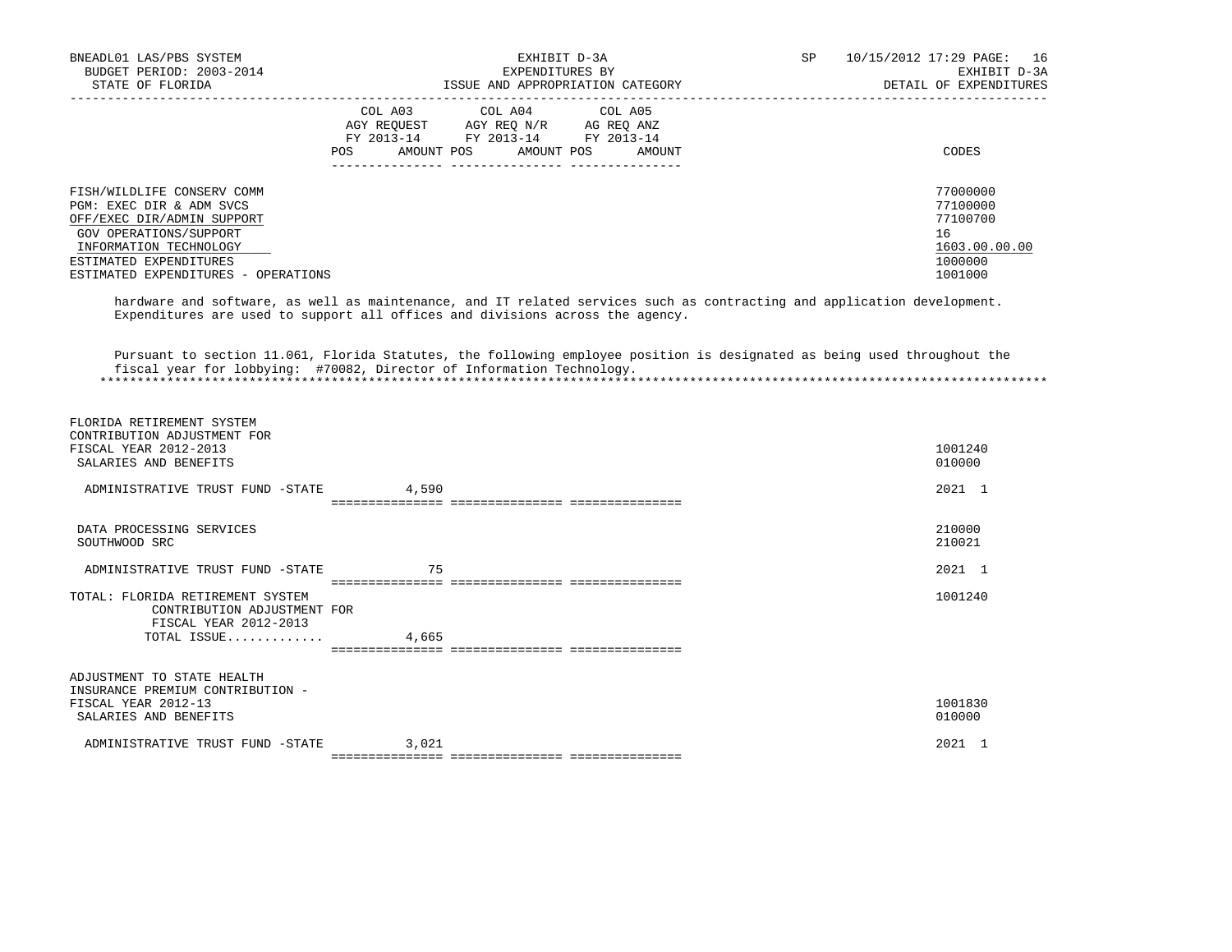| BNEADL01 LAS/PBS SYSTEM<br>BUDGET PERIOD: 2003-2014<br>STATE OF FLORIDA                                                                                                                          | EXHIBIT D-3A<br>EXPENDITURES BY<br>ISSUE AND APPROPRIATION CATEGORY                                                                                                                                                                                                             | SP 10/15/2012 17:29 PAGE: 17<br>EXHIBIT D-3A<br>DETAIL OF EXPENDITURES<br>_____________________________ |
|--------------------------------------------------------------------------------------------------------------------------------------------------------------------------------------------------|---------------------------------------------------------------------------------------------------------------------------------------------------------------------------------------------------------------------------------------------------------------------------------|---------------------------------------------------------------------------------------------------------|
|                                                                                                                                                                                                  | COL A03<br>COL A04<br>COL A05<br>$\begin{tabular}{lllllllll} \bf AGY & \bf REQUEST & \bf AGY & \bf REQ & \bf N/R & \bf AG & \bf REQ & \bf ANZ \\ \bf FY & \tt 2013-14 & \bf FY & \tt 2013-14 & \bf FY & \tt 2013-14 \\ \end{tabular}$<br>POS<br>AMOUNT POS AMOUNT POS<br>AMOUNT | CODES                                                                                                   |
|                                                                                                                                                                                                  |                                                                                                                                                                                                                                                                                 |                                                                                                         |
| FISH/WILDLIFE CONSERV COMM<br>PGM: EXEC DIR & ADM SVCS<br>OFF/EXEC DIR/ADMIN SUPPORT<br>GOV OPERATIONS/SUPPORT<br>INFORMATION TECHNOLOGY<br>ESTIMATED EXPENDITURES<br>ADJUSTMENT TO STATE HEALTH |                                                                                                                                                                                                                                                                                 | 77000000<br>77100000<br>77100700<br>16<br>1603.00.00.00<br>1000000                                      |
| INSURANCE PREMIUM CONTRIBUTION -<br>FISCAL YEAR 2012-13<br>DATA PROCESSING SERVICES<br>SOUTHWOOD SRC                                                                                             |                                                                                                                                                                                                                                                                                 | 1001830<br>210000<br>210021                                                                             |
| ADMINISTRATIVE TRUST FUND -STATE                                                                                                                                                                 | 68                                                                                                                                                                                                                                                                              | 2021 1                                                                                                  |
| TOTAL: ADJUSTMENT TO STATE HEALTH<br>INSURANCE PREMIUM CONTRIBUTION -<br>FISCAL YEAR 2012-13                                                                                                     |                                                                                                                                                                                                                                                                                 | 1001830                                                                                                 |
| TOTAL ISSUE                                                                                                                                                                                      | 3,089                                                                                                                                                                                                                                                                           |                                                                                                         |
| REALLOCATION OF HUMAN RESOURCES<br>OUTSOURCING<br>SPECIAL CATEGORIES<br>TR/DMS/HR SVCS/STW CONTRCT                                                                                               |                                                                                                                                                                                                                                                                                 | 1005900<br>100000<br>107040                                                                             |
| ADMINISTRATIVE TRUST FUND -STATE                                                                                                                                                                 | $72 -$                                                                                                                                                                                                                                                                          | 2021 1                                                                                                  |
| INTER-AGENCY REORGANIZATIONS -<br>INFORMATION TECHNOLOGY<br>DEDUCT AGENCY DATA CENTER SERVICES<br>FUNDING<br>SALARY RATE                                                                         |                                                                                                                                                                                                                                                                                 | 17C0000<br>17C01C0<br>000000                                                                            |
| SALARY RATE 37,547-                                                                                                                                                                              |                                                                                                                                                                                                                                                                                 |                                                                                                         |
| SALARIES AND BENEFITS                                                                                                                                                                            |                                                                                                                                                                                                                                                                                 | 010000                                                                                                  |
| ADMINISTRATIVE TRUST FUND -STATE                                                                                                                                                                 | $1.00 -$<br>$56,209-$                                                                                                                                                                                                                                                           | 2021 1                                                                                                  |
| SPECIAL CATEGORIES<br>INFORMATION TECH SVCS/FWCC                                                                                                                                                 |                                                                                                                                                                                                                                                                                 | 100000<br>105080                                                                                        |
| ADMINISTRATIVE TRUST FUND -STATE                                                                                                                                                                 | 422,647-                                                                                                                                                                                                                                                                        | 2021 1                                                                                                  |
|                                                                                                                                                                                                  |                                                                                                                                                                                                                                                                                 |                                                                                                         |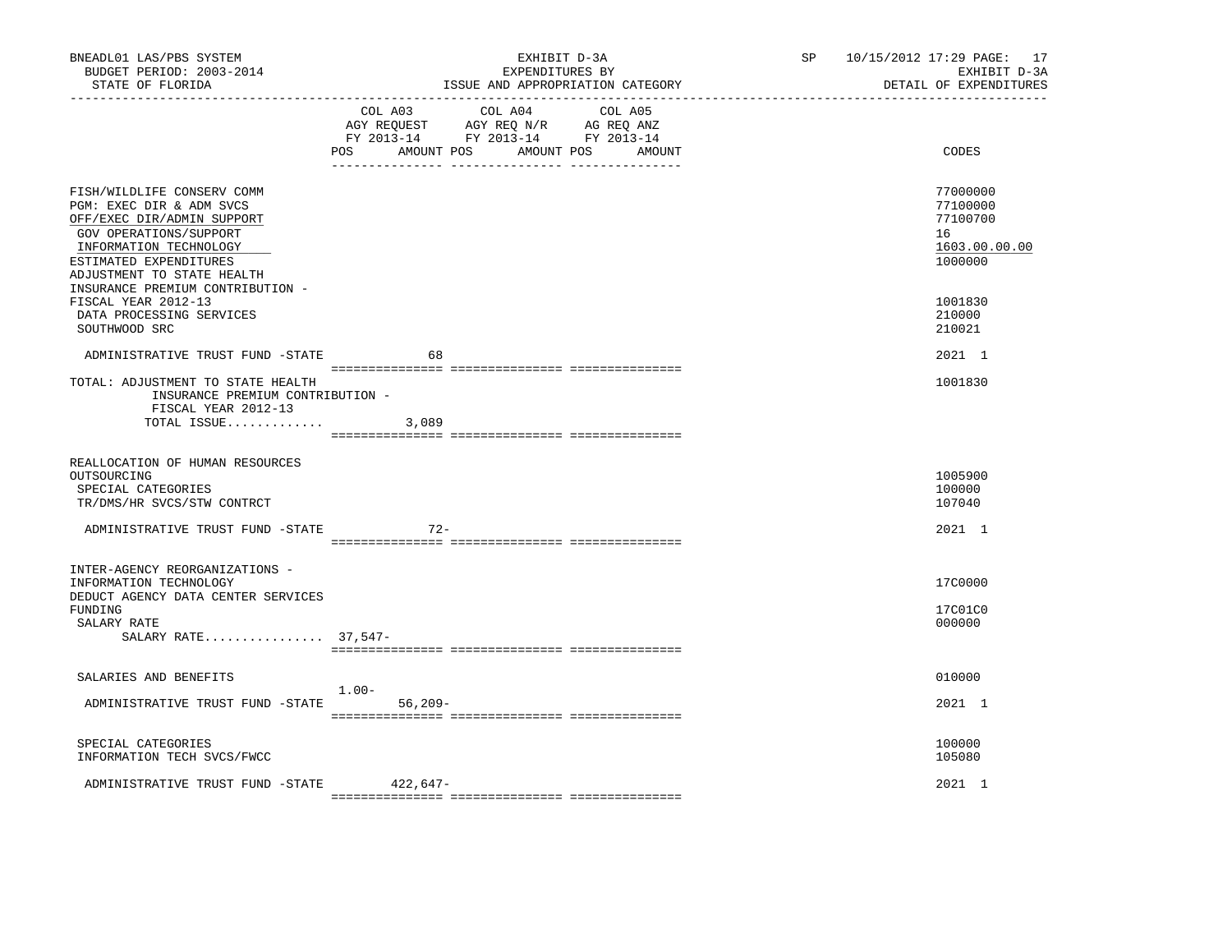| BNEADL01 LAS/PBS SYSTEM<br>BUDGET PERIOD: 2003-2014<br>STATE OF FLORIDA                                                                                                                              | EXHIBIT D-3A<br>EXPENDITURES BY<br>ISSUE AND APPROPRIATION CATEGORY                                                                                                                                                                                                                                                                                                                                                                                                                                                                                                                                                                                                                                                                          | 10/15/2012 17:29 PAGE: 18<br>SP<br>EXHIBIT D-3A<br>DETAIL OF EXPENDITURES |
|------------------------------------------------------------------------------------------------------------------------------------------------------------------------------------------------------|----------------------------------------------------------------------------------------------------------------------------------------------------------------------------------------------------------------------------------------------------------------------------------------------------------------------------------------------------------------------------------------------------------------------------------------------------------------------------------------------------------------------------------------------------------------------------------------------------------------------------------------------------------------------------------------------------------------------------------------------|---------------------------------------------------------------------------|
|                                                                                                                                                                                                      | COL A03<br>COL A04<br>COL A05<br>AGY REQUEST AGY REQ N/R AG REQ ANZ<br>FY 2013-14 FY 2013-14 FY 2013-14<br>AMOUNT POS<br>AMOUNT POS<br>POS<br>AMOUNT                                                                                                                                                                                                                                                                                                                                                                                                                                                                                                                                                                                         | CODES                                                                     |
| FISH/WILDLIFE CONSERV COMM<br>PGM: EXEC DIR & ADM SVCS<br>OFF/EXEC DIR/ADMIN SUPPORT<br>GOV OPERATIONS/SUPPORT<br>INFORMATION TECHNOLOGY<br>INTER-AGENCY REORGANIZATIONS -<br>INFORMATION TECHNOLOGY |                                                                                                                                                                                                                                                                                                                                                                                                                                                                                                                                                                                                                                                                                                                                              | 77000000<br>77100000<br>77100700<br>16<br>1603.00.00.00<br>17C0000        |
| DEDUCT AGENCY DATA CENTER SERVICES<br>FUNDING<br>SPECIAL CATEGORIES<br>TR/DMS/HR SVCS/STW CONTRCT                                                                                                    |                                                                                                                                                                                                                                                                                                                                                                                                                                                                                                                                                                                                                                                                                                                                              | 17C01C0<br>100000<br>107040                                               |
| ADMINISTRATIVE TRUST FUND -STATE                                                                                                                                                                     | $354-$                                                                                                                                                                                                                                                                                                                                                                                                                                                                                                                                                                                                                                                                                                                                       | $2021$ 1                                                                  |
| TOTAL: DEDUCT AGENCY DATA CENTER SERVICES<br>FUNDING<br>TOTAL POSITIONS 1.00-<br>TOTAL ISSUE<br>TOTAL SALARY RATE 37,547-                                                                            | $479.210 -$                                                                                                                                                                                                                                                                                                                                                                                                                                                                                                                                                                                                                                                                                                                                  | 17C01C0                                                                   |
| AGENCY ISSUE NARRATIVE:<br>2013-2014 BUDGET YEAR NARRATIVE:<br>Request:<br>Consolidation of Data Center Services).                                                                                   | IT COMPONENT? YES<br>This issue is part of a three-issue request to transfer agency data center functions to a primary data center.<br>issue deducts \$479,210 recurring spending authority currently used to provide data center services for the Fish and<br>Wildlife Conservation Commission (FWC). Corresponding issues related to this consolidation are #17C020 (Add Data Center<br>Services Provided by Primary Data Center) and #550C010 (Additional Resources Required to Support Data Center                                                                                                                                                                                                                                       | This                                                                      |
| Current Situation:                                                                                                                                                                                   | Pursuant to section $282.201(4)(q)$ F.S., the Fish and Wildlife Conservation Commission (FWC), with the exception of the<br>Fish and Wildlife Research Institute, is scheduled to consolidate agency data center resources with the Southwood Shared<br>Resource Center, effective July 1, 2013. Agencies were asked to complete a Data Center Consolidation Workbook to<br>identify current agency budget and resources for data center functions. For purposes of consolidation, agency data<br>center functions include all data center hardware, software, staff, contracted services, and facility resources<br>performing data center management and operations, security, production control, backup and recovery, disaster recovery, |                                                                           |

 resource information that is submitted as part of the FY 2013-14 Legislative Budget Request. \*\*\*\*\*\*\*\*\*\*\*\*\*\*\*\*\*\*\*\*\*\*\*\*\*\*\*\*\*\*\*\*\*\*\*\*\*\*\*\*\*\*\*\*\*\*\*\*\*\*\*\*\*\*\*\*\*\*\*\*\*\*\*\*\*\*\*\*\*\*\*\*\*\*\*\*\*\*\*\*\*\*\*\*\*\*\*\*\*\*\*\*\*\*\*\*\*\*\*\*\*\*\*\*\*\*\*\*\*\*\*\*\*\*\*\*\*\*\*\*\*\*\*\*\*\*\*

 system administration, database administration, system programming, job control, production control, print, storage, technical support, help desk, and managed services. See FWC Data Center Consolidation Workbook for detailed budget and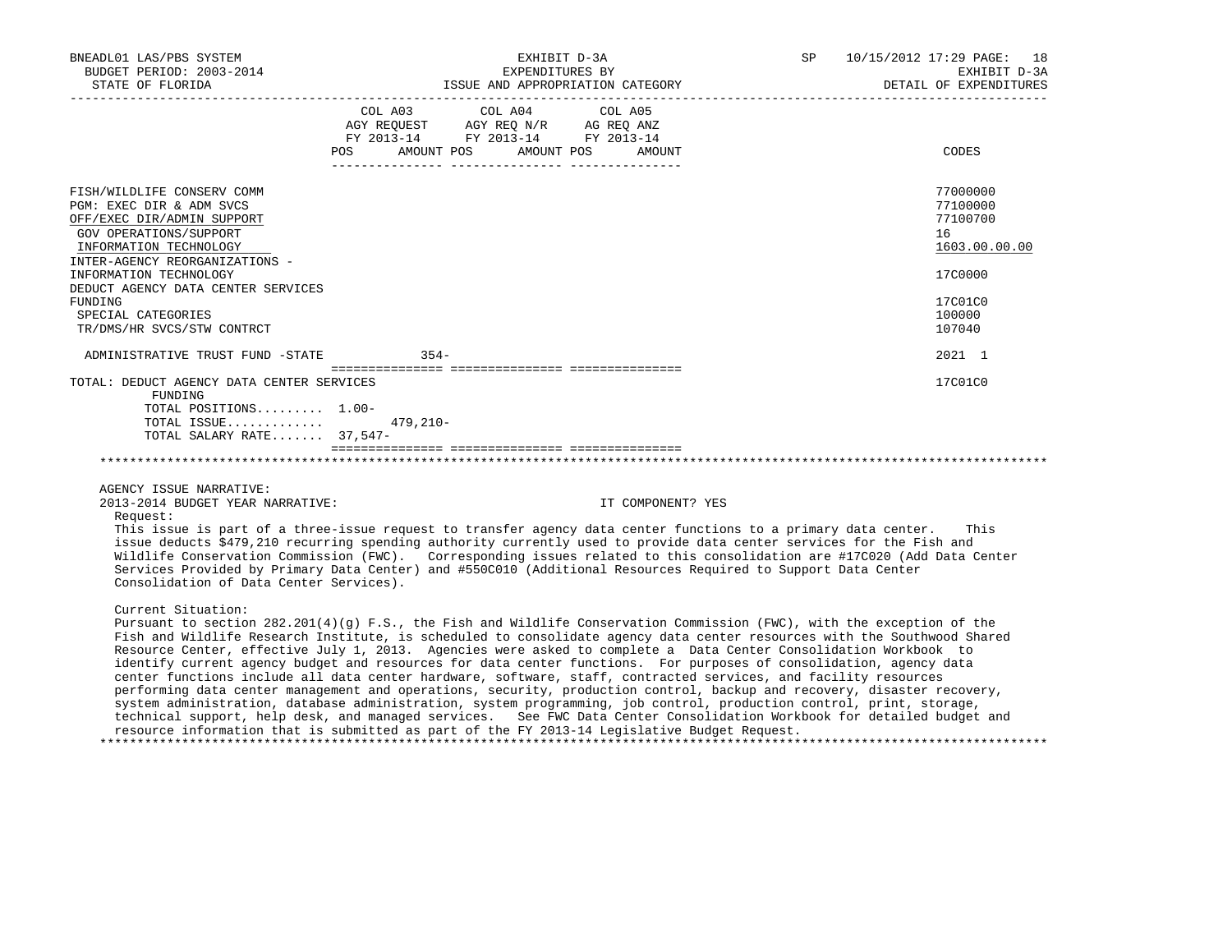| BNEADL01 LAS/PBS SYSTEM                                                                                                                                                                                                                                                                                                                                                                                                                                                                                                                                             |                                                                                                                                               | EXHIBIT D-3A                 | SP | 10/15/2012 17:29 PAGE: 19                                          |
|---------------------------------------------------------------------------------------------------------------------------------------------------------------------------------------------------------------------------------------------------------------------------------------------------------------------------------------------------------------------------------------------------------------------------------------------------------------------------------------------------------------------------------------------------------------------|-----------------------------------------------------------------------------------------------------------------------------------------------|------------------------------|----|--------------------------------------------------------------------|
| BUDGET PERIOD: 2003-2014<br>STATE OF FLORIDA                                                                                                                                                                                                                                                                                                                                                                                                                                                                                                                        | EXPENDITURES BY<br>ISSUE AND APPROPRIATION CATEGORY                                                                                           |                              |    | EXHIBIT D-3A<br>DETAIL OF EXPENDITURES                             |
|                                                                                                                                                                                                                                                                                                                                                                                                                                                                                                                                                                     | COL A03 COL A04<br>AGY REQUEST AGY REQ N/R AG REQ ANZ<br>FY 2013-14 FY 2013-14 FY 2013-14<br>POS AMOUNT POS AMOUNT POS AMOUNT<br>_______ ____ | COL A05<br>. _ _ _ _ _ _ _ _ |    | CODES                                                              |
| FISH/WILDLIFE CONSERV COMM<br>PGM: EXEC DIR & ADM SVCS<br>OFF/EXEC DIR/ADMIN SUPPORT<br>GOV OPERATIONS/SUPPORT<br>INFORMATION TECHNOLOGY<br>INTER-AGENCY REORGANIZATIONS -<br>INFORMATION TECHNOLOGY<br>DEDUCT AGENCY DATA CENTER SERVICES                                                                                                                                                                                                                                                                                                                          |                                                                                                                                               |                              |    | 77000000<br>77100000<br>77100700<br>16<br>1603.00.00.00<br>17C0000 |
| FUNDING                                                                                                                                                                                                                                                                                                                                                                                                                                                                                                                                                             |                                                                                                                                               |                              |    | 17C01C0                                                            |
| POSITION DETAIL OF SALARIES AND BENEFITS:                                                                                                                                                                                                                                                                                                                                                                                                                                                                                                                           |                                                                                                                                               |                              |    | LAPSE LAPSED SALARIES                                              |
|                                                                                                                                                                                                                                                                                                                                                                                                                                                                                                                                                                     |                                                                                                                                               |                              |    |                                                                    |
| A03 - AGY REOUEST FY 2013-14                                                                                                                                                                                                                                                                                                                                                                                                                                                                                                                                        |                                                                                                                                               |                              |    |                                                                    |
| CHANGES TO CURRENTLY AUTHORIZED POSITIONS<br>2050 DISTRIBUTED COMPUTER SYSTEMS SPECIALIST<br>72474 001                                                                                                                                                                                                                                                                                                                                                                                                                                                              | $1.00 - 37,547 -$                                                                                                                             |                              |    | $18,662-56,209-0.00$ 56,209-                                       |
| TOTALS FOR ISSUE BY FUND<br>2021 ADMINISTRATIVE TRUST FUND                                                                                                                                                                                                                                                                                                                                                                                                                                                                                                          |                                                                                                                                               |                              |    | 56,209-                                                            |
|                                                                                                                                                                                                                                                                                                                                                                                                                                                                                                                                                                     | $1.00 - 37,547 - 18,662 - 56,209 -$                                                                                                           |                              |    | --------------<br>$56,209-$<br>==============                      |
|                                                                                                                                                                                                                                                                                                                                                                                                                                                                                                                                                                     |                                                                                                                                               |                              |    |                                                                    |
| ADD SERVICES PROVIDED BY PRIMARY<br>DATA CENTER<br>DATA PROCESSING SERVICES<br>SOUTHWOOD SRC                                                                                                                                                                                                                                                                                                                                                                                                                                                                        |                                                                                                                                               |                              |    | 17C02C0<br>210000<br>210021                                        |
| ADMINISTRATIVE TRUST FUND -STATE 479,210                                                                                                                                                                                                                                                                                                                                                                                                                                                                                                                            |                                                                                                                                               |                              |    | 2021 1                                                             |
|                                                                                                                                                                                                                                                                                                                                                                                                                                                                                                                                                                     |                                                                                                                                               |                              |    |                                                                    |
| AGENCY ISSUE NARRATIVE:<br>2013-2014 BUDGET YEAR NARRATIVE:<br>Request:<br>This issue is part of a three-issue request to transfer agency data center functions to a primary data center.<br>issue transfers \$479,210 recurring spending authority currently used to provide data center services for the Fish and<br>Wildlife Conservation Commission (FWC), to a primary data center. Corresponding issues related to this consolidation<br>are #17C010 (Deduct Agency Data Center Services Funding) and #550C010 (Additional Resources Required to Support Data |                                                                                                                                               | IT COMPONENT? YES            |    | This                                                               |

Center Consolidation of Data Center Services).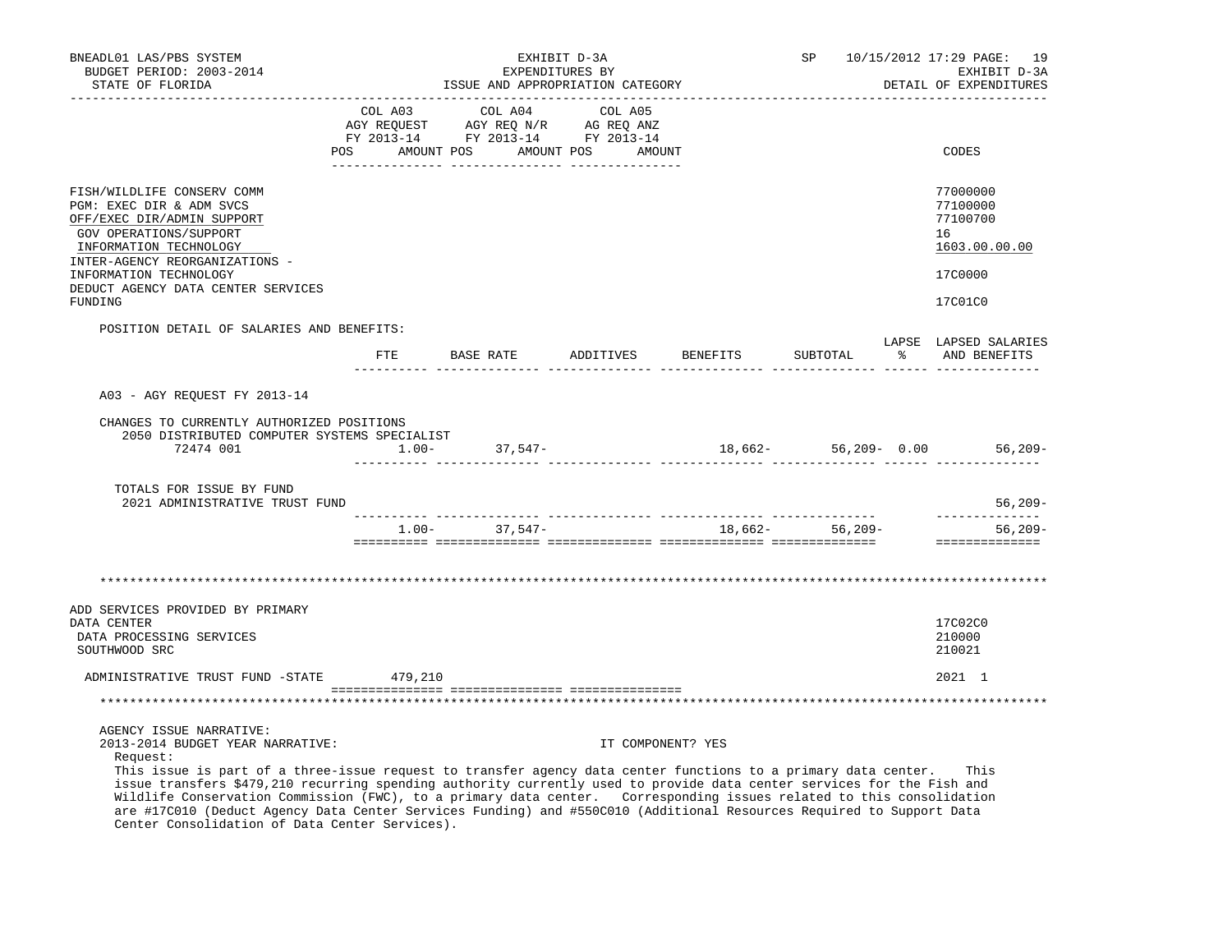| BNEADL01 LAS/PBS SYSTEM<br>BUDGET PERIOD: 2003-2014<br>STATE OF FLORIDA                                                                                                    | EXHIBIT D-3A<br>EXPENDITURES BY<br>ISSUE AND APPROPRIATION CATEGORY                                                                                                                                                                                                                                                                                                                                                                                                                                                                                                                                                                                                                                                                                                                                                                                                                                                                                                                                                                                                                            | <b>SP</b> | 10/15/2012 17:29 PAGE:<br>-20<br>EXHIBIT D-3A<br>DETAIL OF EXPENDITURES |
|----------------------------------------------------------------------------------------------------------------------------------------------------------------------------|------------------------------------------------------------------------------------------------------------------------------------------------------------------------------------------------------------------------------------------------------------------------------------------------------------------------------------------------------------------------------------------------------------------------------------------------------------------------------------------------------------------------------------------------------------------------------------------------------------------------------------------------------------------------------------------------------------------------------------------------------------------------------------------------------------------------------------------------------------------------------------------------------------------------------------------------------------------------------------------------------------------------------------------------------------------------------------------------|-----------|-------------------------------------------------------------------------|
|                                                                                                                                                                            | COL A03 COL A04 COL A05<br>$\begin{tabular}{lllllll} \bf AGY \,\, &\bf REQUEST \,\, &\bf AGY \,\, &\bf REQ \,\, &\bf N/R \,\, &\bf AG \,\, &\bf REQ \,\, &\bf ANZ \,\, \\ \bf FY \,\, &\bf 2013-14 \,\, &\bf FY \,\, &\bf 2013-14 \,\, &\bf FY \,\, &\bf 2013-14 \end{tabular}$<br>AMOUNT POS<br>POS<br>AMOUNT POS<br>AMOUNT                                                                                                                                                                                                                                                                                                                                                                                                                                                                                                                                                                                                                                                                                                                                                                   |           | CODES                                                                   |
| FISH/WILDLIFE CONSERV COMM<br>PGM: EXEC DIR & ADM SVCS<br>OFF/EXEC DIR/ADMIN SUPPORT<br>GOV OPERATIONS/SUPPORT<br>INFORMATION TECHNOLOGY<br>INTER-AGENCY REORGANIZATIONS - |                                                                                                                                                                                                                                                                                                                                                                                                                                                                                                                                                                                                                                                                                                                                                                                                                                                                                                                                                                                                                                                                                                |           | 77000000<br>77100000<br>77100700<br>16<br>1603.00.00.00                 |
| INFORMATION TECHNOLOGY<br>ADD SERVICES PROVIDED BY PRIMARY<br>DATA CENTER                                                                                                  |                                                                                                                                                                                                                                                                                                                                                                                                                                                                                                                                                                                                                                                                                                                                                                                                                                                                                                                                                                                                                                                                                                |           | 17C0000<br>17C02C0                                                      |
| Current Situation:                                                                                                                                                         | Pursuant to section $282.201(4)(q)$ F.S., the Fish and Wildlife Conservation Commission (FWC), with the exception of the<br>Fish and Wildlife Research Institute, is scheduled to consolidate agency data center resources with the Southwood Shared<br>Resource Center, effective July 1, 2013. Agencies were asked to complete a Data Center Consolidation Workbook to<br>identify current agency budget and resources for data center functions. For purposes of consolidation, agency data<br>center functions include all data center hardware, software, staff, contracted services, and facility resources<br>performing data center management and operations, security, production control, backup and recovery, disaster recovery,<br>system administration, database administration, system programming, job control, production control, print, storage,<br>technical support, help desk, and managed services. See FWC Data Center Consolidation Workbook for detailed budget and<br>resource information that is submitted as part of the FY 2013-14 Legislative Budget Request. |           |                                                                         |
| ANNUALIZATION OF ADMINISTERED<br>FUNDS APPROPRIATIONS<br>STATE HEALTH INSURANCE ADJUSTMENT<br>FOR FY 2012-13 - 10 MONTHS<br>ANNUALIZATION                                  |                                                                                                                                                                                                                                                                                                                                                                                                                                                                                                                                                                                                                                                                                                                                                                                                                                                                                                                                                                                                                                                                                                |           | 26A0000<br>26A1830                                                      |
| SALARIES AND BENEFITS<br>ADMINISTRATIVE TRUST FUND -STATE 15,105                                                                                                           |                                                                                                                                                                                                                                                                                                                                                                                                                                                                                                                                                                                                                                                                                                                                                                                                                                                                                                                                                                                                                                                                                                |           | 010000<br>2021 1                                                        |
| DATA PROCESSING SERVICES<br>SOUTHWOOD SRC                                                                                                                                  |                                                                                                                                                                                                                                                                                                                                                                                                                                                                                                                                                                                                                                                                                                                                                                                                                                                                                                                                                                                                                                                                                                |           | 210000<br>210021                                                        |
| ADMINISTRATIVE TRUST FUND -STATE                                                                                                                                           | 340                                                                                                                                                                                                                                                                                                                                                                                                                                                                                                                                                                                                                                                                                                                                                                                                                                                                                                                                                                                                                                                                                            |           | 2021 1                                                                  |
| TOTAL: STATE HEALTH INSURANCE ADJUSTMENT<br>FOR FY 2012-13 - 10 MONTHS<br>ANNUALIZATION                                                                                    |                                                                                                                                                                                                                                                                                                                                                                                                                                                                                                                                                                                                                                                                                                                                                                                                                                                                                                                                                                                                                                                                                                |           | 26A1830                                                                 |
| TOTAL ISSUE                                                                                                                                                                | 15,445                                                                                                                                                                                                                                                                                                                                                                                                                                                                                                                                                                                                                                                                                                                                                                                                                                                                                                                                                                                                                                                                                         |           |                                                                         |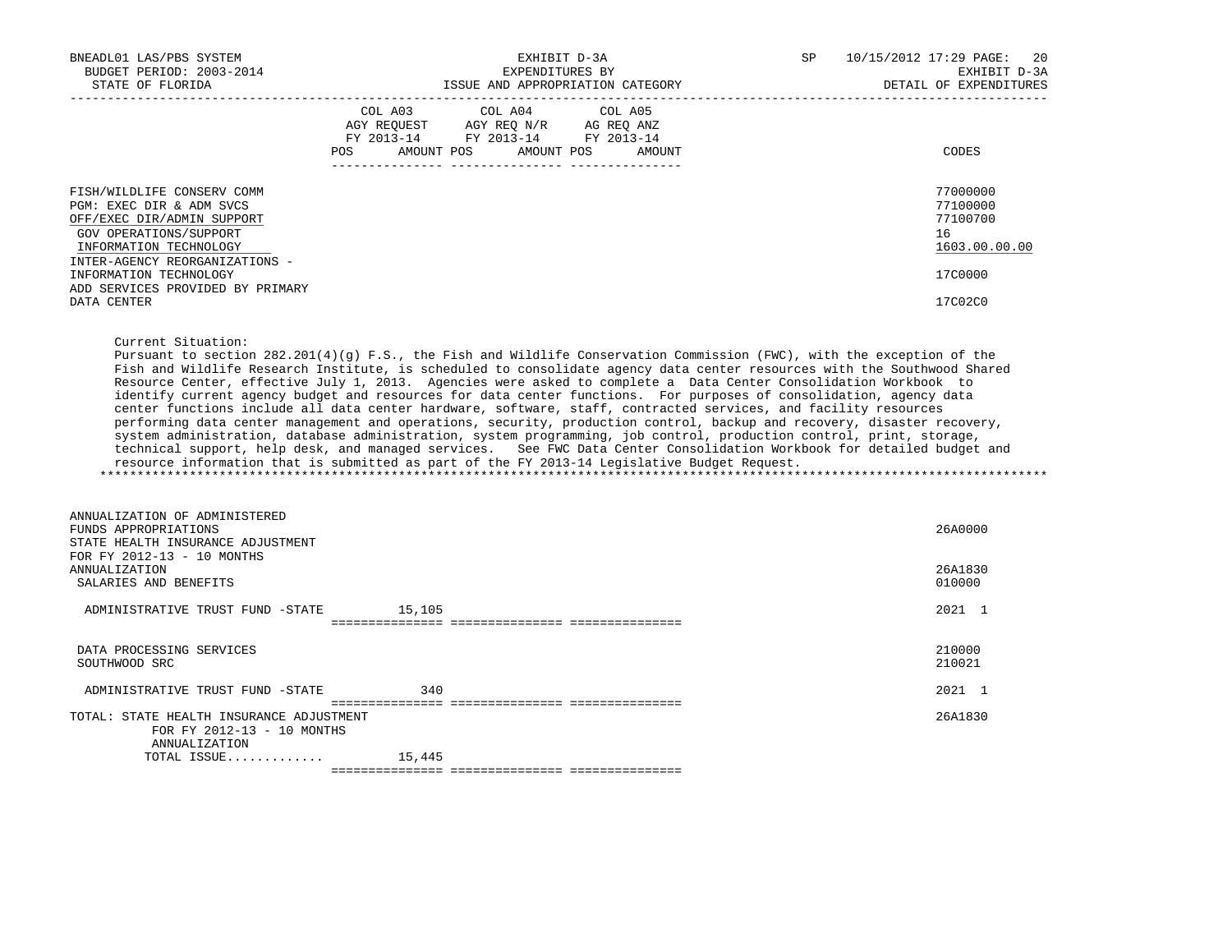| BNEADL01 LAS/PBS SYSTEM<br>BUDGET PERIOD: 2003-2014<br>STATE OF FLORIDA                                                                                                                                                                         | EXHIBIT D-3A<br>EXPENDITURES BY<br>ISSUE AND APPROPRIATION CATEGORY                                                                            | SP<br>10/15/2012 17:29 PAGE: 21<br>EXHIBIT D-3A<br>DETAIL OF EXPENDITURES |
|-------------------------------------------------------------------------------------------------------------------------------------------------------------------------------------------------------------------------------------------------|------------------------------------------------------------------------------------------------------------------------------------------------|---------------------------------------------------------------------------|
|                                                                                                                                                                                                                                                 | COL A03 COL A04 COL A05<br>AGY REQUEST AGY REQ N/R AG REQ ANZ<br>FY 2013-14 FY 2013-14 FY 2013-14<br>POS<br>AMOUNT POS<br>AMOUNT POS<br>AMOUNT | CODES                                                                     |
| FISH/WILDLIFE CONSERV COMM<br>PGM: EXEC DIR & ADM SVCS<br>OFF/EXEC DIR/ADMIN SUPPORT<br>GOV OPERATIONS/SUPPORT<br>INFORMATION TECHNOLOGY<br>MARINE FISHERIES MANAGEMENT<br>SALTWATER FISHING REGULATIONS<br>BOOKLET PRINTING AND DISTRIBUTION - |                                                                                                                                                | 77000000<br>77100000<br>77100700<br>16<br>1603.00.00.00<br>5000000        |
| BACK OUT<br>SPECIAL CATEGORIES<br>CONTRACT & GRANT REIMB ACT                                                                                                                                                                                    |                                                                                                                                                | 5000500<br>100000<br>109940                                               |
| GRANTS AND DONATIONS TF -STATE                                                                                                                                                                                                                  | 75,000-                                                                                                                                        | 2339 1                                                                    |
|                                                                                                                                                                                                                                                 |                                                                                                                                                |                                                                           |

AGENCY ISSUE NARRATIVE:

2013-2014 BUDGET YEAR NARRATIVE: IT COMPONENT? NO

Request:

 This request is for an internal transfer in budget to allow the agency to annually print and distribute the commercial and recreational (English and Spanish) saltwater fishing regulations.

Current Situation:

 Florida's commercial fishermen and wholesale dealers rely on a commercial saltwater fishing regulation booklet, which includes bag and size limits, gear restrictions, seasons, area closures, and license requirements for the commercial harvest and sale of marine fisheries. Commercial fishermen prefer to have the booklet on the water with them while fishing. Only having an online version has not adequately provided this important information to Florida's licensed commercial fishermen and wholesale dealers.

 Florida has approximately 1,286,000 recreational resident and 716,000 non-resident saltwater recreational anglers annually. The English version of the recreational regulations booklets are available biannually to assist in improved compliance with established regulations, increased understanding of the benefits of fishery conservation, explain how license holders can participate in the agency regulatory activities that effect recreational anglers.

 In addition to the regulations being available online, English recreational regulations booklets are printed and shipped by a contracted publishing company. These limited copies are shipped primarily to tax collectors and license vendors. There are numerous other locations, such as tackle shops, visitors' bureaus, beach front condominiums, etc., that do not receive any copies of these booklets. These businesses interact with recreational anglers, especially visiting anglers, and would benefit greatly from receiving this information. The Spanish version of the recreational regulations is usually printed once a year and distributed to selected locations where fishing licenses are sold to Spanish speaking populations. Both the English and Spanish versions of the recreational saltwater fishing regulation booklet are available on the website, but many people still do not have the ability to print the regulations themselves. The Commission has received numerous complaints from the public about the inability to obtain regulations.

 The Office of Information Technology, within the Office of the Executive Director, has available budget from the Grants and Donations Trust Fund to transfer to Marine Fisheries Management due to insufficient grants to support the entire appropriation.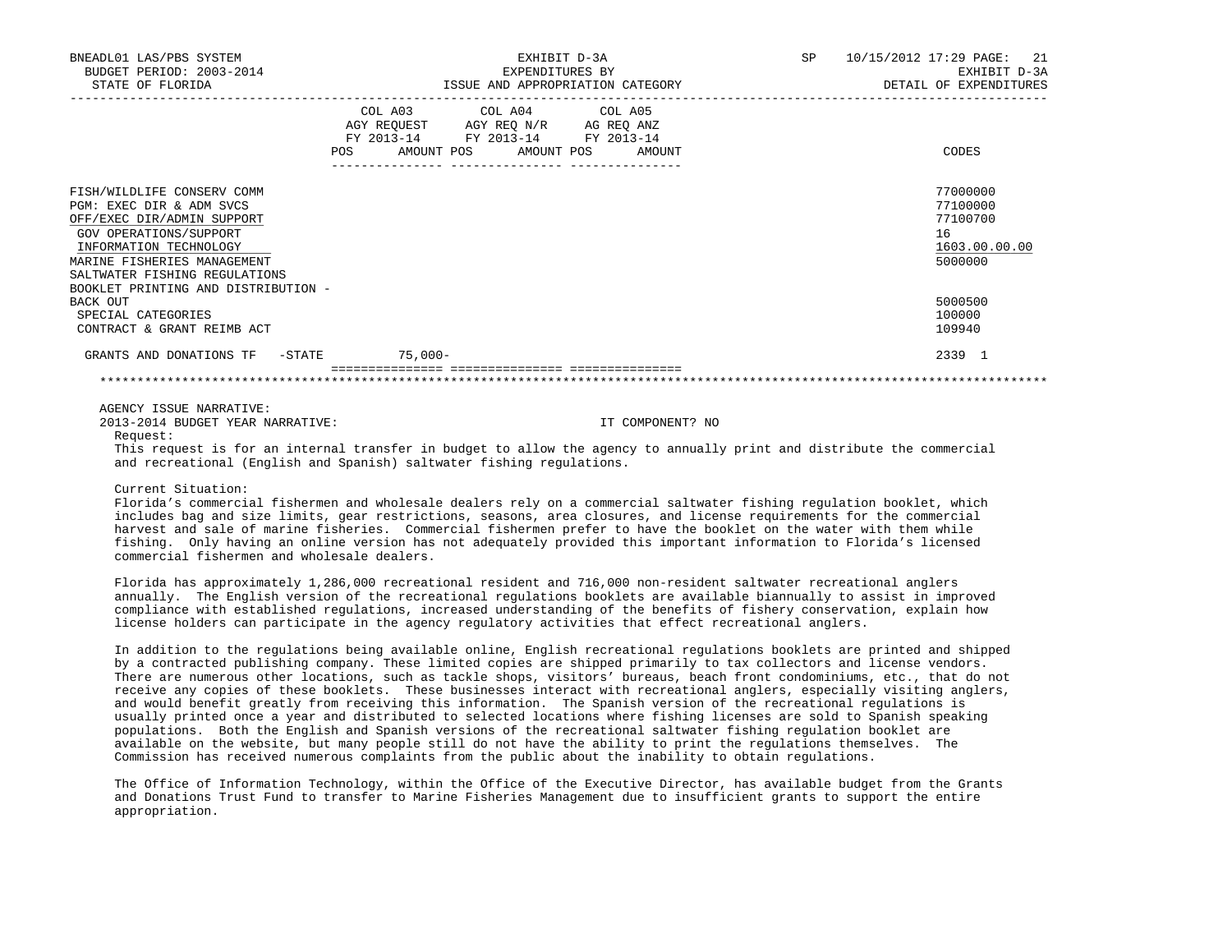| BNEADL01 LAS/PBS SYSTEM<br>BUDGET PERIOD: 2003-2014<br>STATE OF FLORIDA                                                                                                                                                                         |     | EXHIBIT D-3A<br>EXPENDITURES BY<br>ISSUE AND APPROPRIATION CATEGORY                                                               | SP | 10/15/2012 17:29 PAGE: 22<br>EXHIBIT D-3A<br>DETAIL OF EXPENDITURES |
|-------------------------------------------------------------------------------------------------------------------------------------------------------------------------------------------------------------------------------------------------|-----|-----------------------------------------------------------------------------------------------------------------------------------|----|---------------------------------------------------------------------|
|                                                                                                                                                                                                                                                 | POS | COL A03 COL A04 COL A05<br>AGY REQUEST AGY REQ N/R AG REQ ANZ<br>FY 2013-14 FY 2013-14 FY 2013-14<br>AMOUNT POS AMOUNT POS AMOUNT |    | CODES                                                               |
| FISH/WILDLIFE CONSERV COMM<br>PGM: EXEC DIR & ADM SVCS<br>OFF/EXEC DIR/ADMIN SUPPORT<br>GOV OPERATIONS/SUPPORT<br>INFORMATION TECHNOLOGY<br>MARINE FISHERIES MANAGEMENT<br>SALTWATER FISHING REGULATIONS<br>BOOKLET PRINTING AND DISTRIBUTION - |     |                                                                                                                                   |    | 77000000<br>77100000<br>77100700<br>16<br>1603.00.00.00<br>5000000  |
| BACK OUT                                                                                                                                                                                                                                        |     |                                                                                                                                   |    | 5000500                                                             |

 Based on grant projections from the Wildlife Foundation of Florida, the Division of Habitat and Species Conservation has available budget from the Grants and Donation Trust Fund to transfer to Marine Fisheries Management.

| Explanation of Costs:                                                                               |                                                                |                                   |
|-----------------------------------------------------------------------------------------------------|----------------------------------------------------------------|-----------------------------------|
| Division                                                                                            | Trust Fund                                                     | Amount                            |
| Ofc of Info Tech/Ofc of Exec Dir<br>Habitat and Species Conservation<br>Marine Fisheries Management | Grants & Donations<br>Grants & Donations<br>Marine Res Conserv | \$(75,000)<br>(50,000)<br>125,000 |
| Net Fiscal Impact                                                                                   |                                                                | $-() -$                           |

## Benefits:

 Funding of this request will provide more access to the commercial fishing regulations and English and Spanish versions of the saltwater recreational fishing regulations. Those participating in the commercial fishery, it will help sustain their industry for the long term. These publications provide information that helps anglers understand the benefits of fishery conservation, and explains how license holders can participate in agency regulatory activities that affect recreational anglers.

Activities: (OED) Information Technology - ACT0300

(HSC) Habitat and Species Conservation Administration - ACT3550

(MFM) Marine Fisheries Education and Outreach - ACT 5100

(MFM) Marine Fisheries Commercial Services - ACT5500

## Governor's Initiatives:

 This request supports the Business Climate & Competitiveness and Quality of Life and Quality Places strategies in the governor's Strategic Plan for Economic Development.

(20) Reduce barriers to small/minority business and entrepreneurial growth.

(29) Promote, develop, protect and leverage Florida's natural, art and cultural assets in a sustainable manner.

\*\*\*\*\*\*\*\*\*\*\*\*\*\*\*\*\*\*\*\*\*\*\*\*\*\*\*\*\*\*\*\*\*\*\*\*\*\*\*\*\*\*\*\*\*\*\*\*\*\*\*\*\*\*\*\*\*\*\*\*\*\*\*\*\*\*\*\*\*\*\*\*\*\*\*\*\*\*\*\*\*\*\*\*\*\*\*\*\*\*\*\*\*\*\*\*\*\*\*\*\*\*\*\*\*\*\*\*\*\*\*\*\*\*\*\*\*\*\*\*\*\*\*\*\*\*\*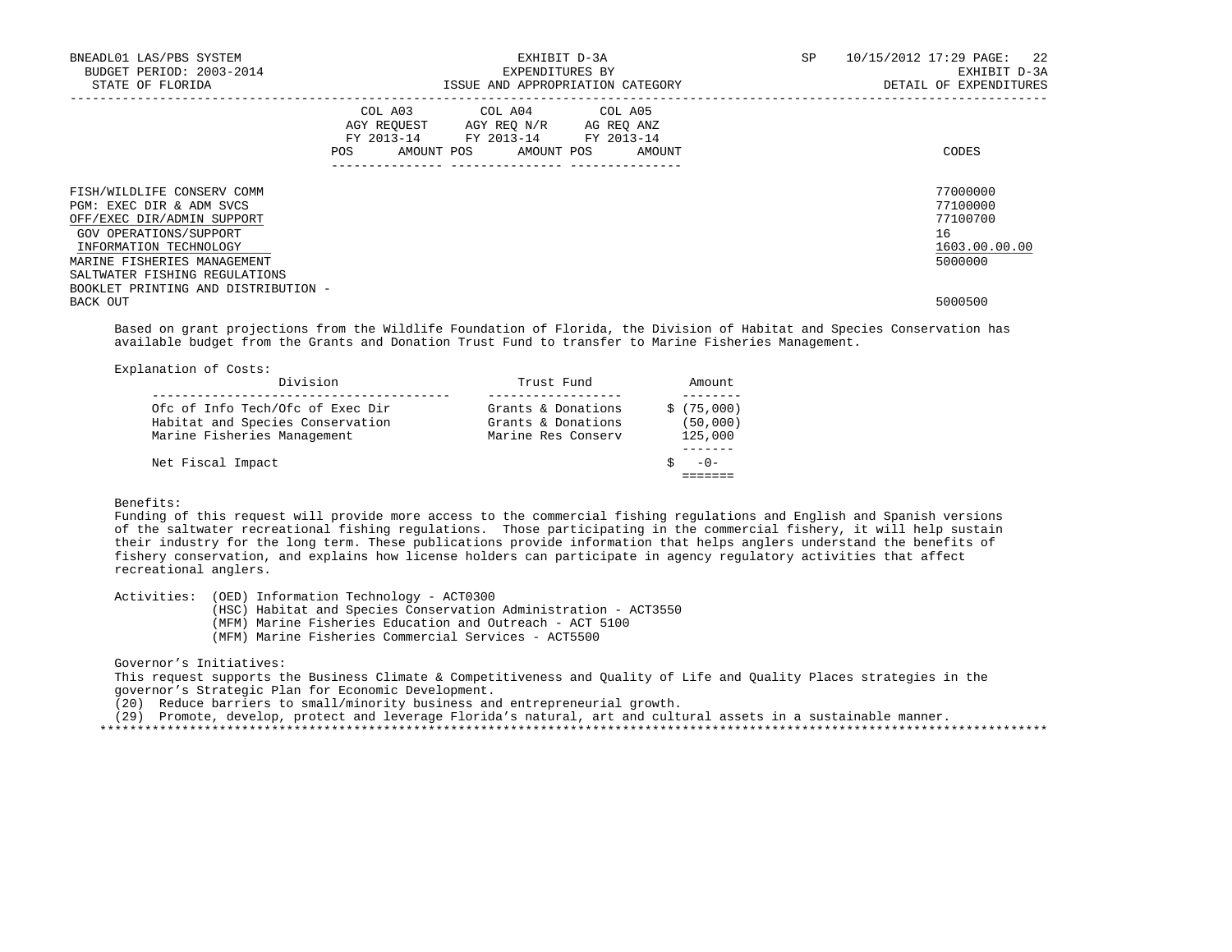| BNEADL01 LAS/PBS SYSTEM<br>BUDGET PERIOD: 2003-2014                                                                                                                                                                                                                                                                                                                                                                                                                                                                                                                                                                                                                                                                                                                                                                                                                                                                                                                                                                                                                                                                  |            |                                  | EXHIBIT D-3A<br>EXPENDITURES BY |         |                                  | SP | 10/15/2012 17:29 PAGE:<br>23<br>EXHIBIT D-3A                       |
|----------------------------------------------------------------------------------------------------------------------------------------------------------------------------------------------------------------------------------------------------------------------------------------------------------------------------------------------------------------------------------------------------------------------------------------------------------------------------------------------------------------------------------------------------------------------------------------------------------------------------------------------------------------------------------------------------------------------------------------------------------------------------------------------------------------------------------------------------------------------------------------------------------------------------------------------------------------------------------------------------------------------------------------------------------------------------------------------------------------------|------------|----------------------------------|---------------------------------|---------|----------------------------------|----|--------------------------------------------------------------------|
| STATE OF FLORIDA                                                                                                                                                                                                                                                                                                                                                                                                                                                                                                                                                                                                                                                                                                                                                                                                                                                                                                                                                                                                                                                                                                     |            |                                  |                                 |         | ISSUE AND APPROPRIATION CATEGORY |    | DETAIL OF EXPENDITURES                                             |
|                                                                                                                                                                                                                                                                                                                                                                                                                                                                                                                                                                                                                                                                                                                                                                                                                                                                                                                                                                                                                                                                                                                      | <b>POS</b> | COL A03<br>AMOUNT POS AMOUNT POS | COL A04                         | COL A05 | AMOUNT                           |    | CODES                                                              |
| FISH/WILDLIFE CONSERV COMM<br>PGM: EXEC DIR & ADM SVCS<br>OFF/EXEC DIR/ADMIN SUPPORT<br>GOV OPERATIONS/SUPPORT<br>INFORMATION TECHNOLOGY<br>DATA CENTER CONSOLIDATION<br>ADDITIONAL RESOURCES REOUIRED TO                                                                                                                                                                                                                                                                                                                                                                                                                                                                                                                                                                                                                                                                                                                                                                                                                                                                                                            |            |                                  |                                 |         |                                  |    | 77000000<br>77100000<br>77100700<br>16<br>1603.00.00.00<br>55C0000 |
| SUPPORT CONSOLIDATION OF TECHNOLOGY<br><b>SERVICES</b><br>SPECIAL CATEGORIES<br>INFORMATION TECH SVCS/FWCC                                                                                                                                                                                                                                                                                                                                                                                                                                                                                                                                                                                                                                                                                                                                                                                                                                                                                                                                                                                                           |            |                                  |                                 |         |                                  |    | 55C01C0<br>100000<br>105080                                        |
| GENERAL REVENUE FUND                                                                                                                                                                                                                                                                                                                                                                                                                                                                                                                                                                                                                                                                                                                                                                                                                                                                                                                                                                                                                                                                                                 | $-$ STATE  | 126,667                          |                                 |         |                                  |    | 1000 1                                                             |
| DATA PROCESSING SERVICES<br>SOUTHWOOD SRC                                                                                                                                                                                                                                                                                                                                                                                                                                                                                                                                                                                                                                                                                                                                                                                                                                                                                                                                                                                                                                                                            |            |                                  |                                 |         |                                  |    | 210000<br>210021                                                   |
| GENERAL REVENUE FUND                                                                                                                                                                                                                                                                                                                                                                                                                                                                                                                                                                                                                                                                                                                                                                                                                                                                                                                                                                                                                                                                                                 | $-$ STATE  | 374,984                          |                                 |         |                                  |    | 1000 1                                                             |
| TOTAL: ADDITIONAL RESOURCES REQUIRED TO<br>SUPPORT CONSOLIDATION OF TECHNOLOGY<br>SERVICES                                                                                                                                                                                                                                                                                                                                                                                                                                                                                                                                                                                                                                                                                                                                                                                                                                                                                                                                                                                                                           |            |                                  |                                 |         |                                  |    | 55C01C0                                                            |
| TOTAL ISSUE                                                                                                                                                                                                                                                                                                                                                                                                                                                                                                                                                                                                                                                                                                                                                                                                                                                                                                                                                                                                                                                                                                          |            | 501,651                          |                                 |         |                                  |    |                                                                    |
|                                                                                                                                                                                                                                                                                                                                                                                                                                                                                                                                                                                                                                                                                                                                                                                                                                                                                                                                                                                                                                                                                                                      |            |                                  |                                 |         |                                  |    |                                                                    |
| AGENCY ISSUE NARRATIVE:<br>2013-2014 BUDGET YEAR NARRATIVE:<br>Request:                                                                                                                                                                                                                                                                                                                                                                                                                                                                                                                                                                                                                                                                                                                                                                                                                                                                                                                                                                                                                                              |            |                                  |                                 |         | IT COMPONENT? YES                |    |                                                                    |
| This issue is part of a three-issue request to transfer agency data center functions to a primary data center.<br>issue requests \$501,651 recurring spending authority to provide for additional costs associated with the transfer of<br>agency data center functions to a primary data center. Corresponding issues related to this consolidation are #17C01C0<br>(Deduct Agency Data Services Funding) and #17C020 (Add Data Center Services Provided by Primary Data Center).                                                                                                                                                                                                                                                                                                                                                                                                                                                                                                                                                                                                                                   |            |                                  |                                 |         |                                  |    | This                                                               |
| Current Situation:<br>Pursuant to section $282.201(4)(q)$ F.S., the Fish and Wildlife Conservation Commission (FWC), with the exception of the<br>Fish and Wildlife Research Institute, is scheduled to consolidate agency data center resources with the Southwood Shared<br>Resource Center, effective July 1, 2013. Agencies were asked to complete a Data Center Consolidation Workbook to<br>identify current agency budget and resources for data center functions. For purposes of consolidation, agency data<br>center functions include all data center hardware, software, staff, contracted services, and facility resources<br>performing data center management and operations, security, production control, backup and recovery, disaster recovery,<br>system administration, database administration, system programming, job control, production control, print, storage,<br>technical support, help desk, and managed services. See FWC Data Center Consolidation Workbook for detailed budget and<br>resource information that is submitted as part of the FY 2013-14 Legislative Budget Request. |            |                                  |                                 |         |                                  |    |                                                                    |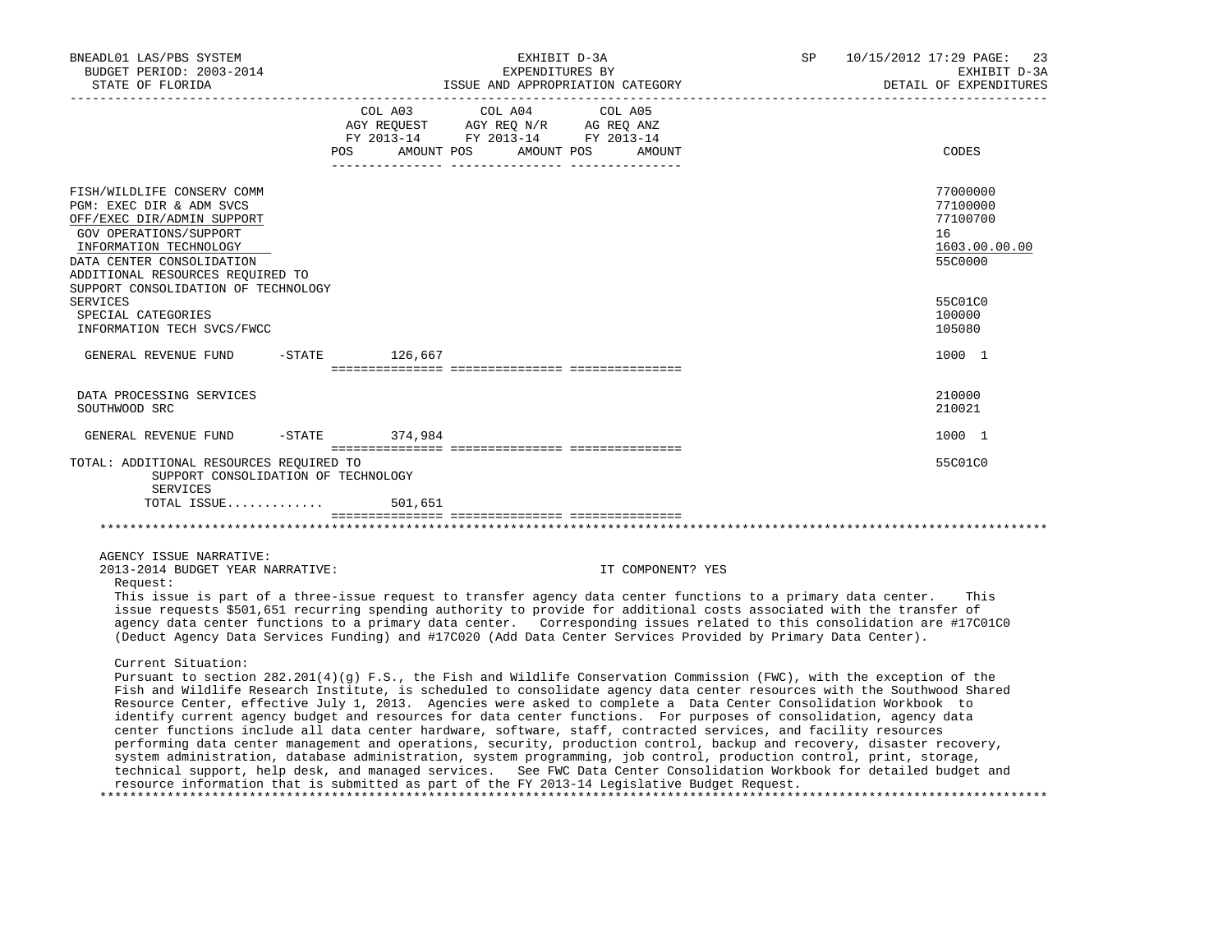| BNEADL01 LAS/PBS SYSTEM<br>BUDGET PERIOD: 2003-2014<br>STATE OF FLORIDA                                                                  |                       | EXHIBIT D-3A<br>EXPENDITURES BY<br>ISSUE AND APPROPRIATION CATEGORY                                                                      | SP 10/15/2012 17:29 PAGE: 24<br>EXHIBIT D-3A<br>DETAIL OF EXPENDITURES |
|------------------------------------------------------------------------------------------------------------------------------------------|-----------------------|------------------------------------------------------------------------------------------------------------------------------------------|------------------------------------------------------------------------|
|                                                                                                                                          |                       | COL A03 COL A04 COL A05<br>AGY REQUEST AGY REQ N/R AG REQ ANZ<br>FY 2013-14 FY 2013-14 FY 2013-14<br>POS AMOUNT POS AMOUNT POS<br>AMOUNT | CODES                                                                  |
| FISH/WILDLIFE CONSERV COMM<br>PGM: EXEC DIR & ADM SVCS<br>OFF/EXEC DIR/ADMIN SUPPORT<br>GOV OPERATIONS/SUPPORT<br>INFORMATION TECHNOLOGY |                       |                                                                                                                                          | 77000000<br>77100000<br>77100700<br>16<br>1603.00.00.00                |
| TOTAL: INFORMATION TECHNOLOGY<br>BY FUND TYPE<br>GENERAL REVENUE FUND<br>TRUST FUNDS                                                     | 501,651<br>4,431,685  |                                                                                                                                          | 1603.00.00.00<br>1000<br>2000                                          |
| TOTAL POSITIONS $22.00$<br>TOTAL PROG COMP 4,933,336<br>TOTAL SALARY RATE 1,103,888                                                      |                       |                                                                                                                                          |                                                                        |
| TOTAL: OFF/EXEC DIR/ADMIN SUPPORT<br>BY FUND TYPE<br>GENERAL REVENUE FUND<br>TRUST FUNDS                                                 | 501,651<br>22,882,313 |                                                                                                                                          | 77100700<br>1000<br>2000                                               |
| TOTAL POSITIONS 215.50<br>TOTAL BUREAU 23,383,964<br>TOTAL SALARY RATE 9,311,619                                                         |                       |                                                                                                                                          |                                                                        |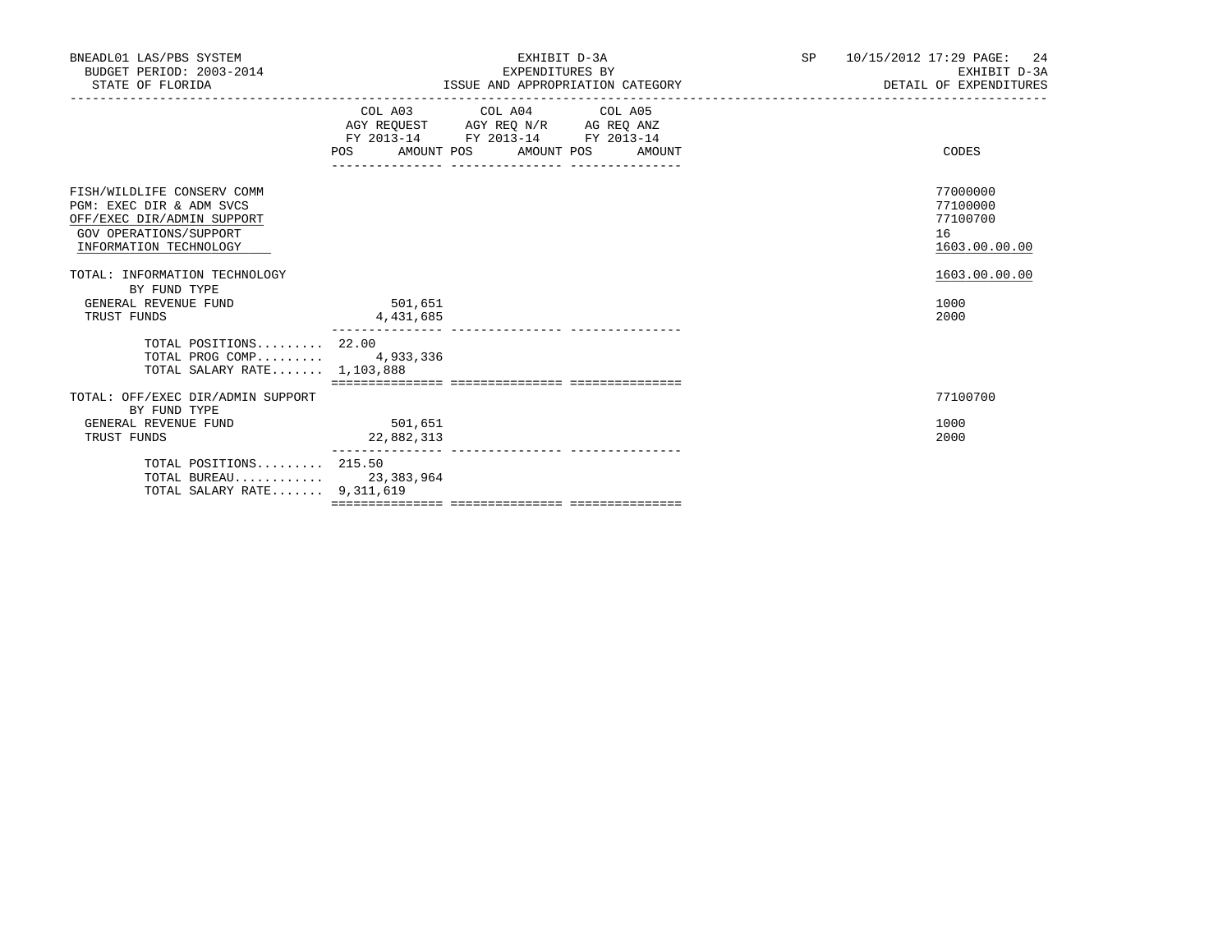| BNEADL01 LAS/PBS SYSTEM<br>BUDGET PERIOD: 2003-2014<br>STATE OF FLORIDA                                                                                                                                                            |                                      | EXHIBIT D-3A<br>EXPENDITURES BY                                                                                                                                                                                                                                                                                                                                                                                                     | ISSUE AND APPROPRIATION CATEGORY | SP | 25<br>10/15/2012 17:29 PAGE:<br>EXHIBIT D-3A<br>DETAIL OF EXPENDITURES                  |
|------------------------------------------------------------------------------------------------------------------------------------------------------------------------------------------------------------------------------------|--------------------------------------|-------------------------------------------------------------------------------------------------------------------------------------------------------------------------------------------------------------------------------------------------------------------------------------------------------------------------------------------------------------------------------------------------------------------------------------|----------------------------------|----|-----------------------------------------------------------------------------------------|
|                                                                                                                                                                                                                                    | COL A03                              | COL A04<br>$\begin{tabular}{lllllllll} \bf{AGY} & \bf{REOUEST} & \bf{AGY} & \bf{REOU} & \bf{N/R} & \bf{AG} & \bf{REQ} & \bf{ANZ} \\ \bf{FY} & \bf{2013-14} & \bf{FY} & \bf{2013-14} & \bf{FY} & \bf{2013-14} \\ \end{tabular}$<br>POS AMOUNT POS AMOUNT POS AMOUNT                                                                                                                                                                  | COL A05                          |    | CODES                                                                                   |
| FISH/WILDLIFE CONSERV COMM<br>PGM: LAW ENFORCEMENT<br>FISH/WILDLIFE/BOAT ENFRCMT<br>PUBLIC PROTECTION<br>LAW ENFORCEMENT<br>ESTIMATED EXPENDITURES<br>ESTIMATED EXPENDITURES - OPERATIONS<br>SALARY RATE<br>SALARY RATE 47,480,440 |                                      |                                                                                                                                                                                                                                                                                                                                                                                                                                     |                                  |    | 77000000<br>77200000<br>77200100<br>12<br>1202.00.00.00<br>1000000<br>1001000<br>000000 |
| SALARIES AND BENEFITS                                                                                                                                                                                                              |                                      |                                                                                                                                                                                                                                                                                                                                                                                                                                     |                                  |    | 010000                                                                                  |
| GENERAL REVENUE FUND                                                                                                                                                                                                               | -STATE 19,331,685                    |                                                                                                                                                                                                                                                                                                                                                                                                                                     |                                  |    | 1000 1                                                                                  |
| FEDERAL GRANTS TRUST FUND -FEDERL 4,697,654                                                                                                                                                                                        |                                      |                                                                                                                                                                                                                                                                                                                                                                                                                                     |                                  |    | $2261 \quad 3$                                                                          |
| FL.PANTHER RESCH & MAN TF -STATE 300,000                                                                                                                                                                                           |                                      |                                                                                                                                                                                                                                                                                                                                                                                                                                     |                                  |    | 2299 1                                                                                  |
| MARINE RESOURCES CONSV TF -STATE 25,993,820                                                                                                                                                                                        | $-MATCH$ $4,785,116$                 |                                                                                                                                                                                                                                                                                                                                                                                                                                     |                                  |    | 2467 1<br>2467 2                                                                        |
| TOTAL MARINE RESOURCES CONSV TF 30,778,936                                                                                                                                                                                         |                                      |                                                                                                                                                                                                                                                                                                                                                                                                                                     |                                  |    | 2467                                                                                    |
| NON-GAME WILDLIFE TF                                                                                                                                                                                                               | $-STATE$ 276,615                     |                                                                                                                                                                                                                                                                                                                                                                                                                                     |                                  |    | 2504 1                                                                                  |
| STATE GAME TRUST FUND                                                                                                                                                                                                              | $-STATE$ 7,871,880<br>-MATCH 386,308 |                                                                                                                                                                                                                                                                                                                                                                                                                                     |                                  |    | 2672 1<br>2672 2                                                                        |
| TOTAL STATE GAME TRUST FUND                                                                                                                                                                                                        | 8,258,188                            | $\begin{minipage}{0.03\textwidth} \begin{tabular}{l} \textbf{1} & \textbf{2} & \textbf{3} & \textbf{5} & \textbf{5} & \textbf{6} & \textbf{6} & \textbf{7} & \textbf{8} & \textbf{9} & \textbf{9} & \textbf{9} & \textbf{1} & \textbf{9} & \textbf{1} & \textbf{1} & \textbf{1} & \textbf{1} & \textbf{1} & \textbf{1} & \textbf{1} & \textbf{1} & \textbf{1} & \textbf{1} & \textbf{1} & \textbf{1} & \textbf{1} & \textbf{1} & \$ |                                  |    | 2672                                                                                    |
| CONS/REC LANDS PROGRAM TF -STATE 2,797,944                                                                                                                                                                                         |                                      |                                                                                                                                                                                                                                                                                                                                                                                                                                     |                                  |    | 2931 1                                                                                  |
| TOTAL POSITIONS $1,051.00$<br>TOTAL APPRO 66, 441, 022                                                                                                                                                                             |                                      |                                                                                                                                                                                                                                                                                                                                                                                                                                     |                                  |    |                                                                                         |
| OTHER PERSONAL SERVICES                                                                                                                                                                                                            |                                      |                                                                                                                                                                                                                                                                                                                                                                                                                                     |                                  |    | 030000                                                                                  |
| GENERAL REVENUE FUND                                                                                                                                                                                                               | $-STATE$<br>74,210                   |                                                                                                                                                                                                                                                                                                                                                                                                                                     |                                  |    | 1000 1                                                                                  |
| FEDERAL GRANTS TRUST FUND -FEDERL 58,000                                                                                                                                                                                           |                                      |                                                                                                                                                                                                                                                                                                                                                                                                                                     |                                  |    | 2261 3                                                                                  |
| MARINE RESOURCES CONSV TF -STATE                                                                                                                                                                                                   | 164,631<br>$-MATCH$ 150,000          |                                                                                                                                                                                                                                                                                                                                                                                                                                     |                                  |    | 2467 1<br>2467 2                                                                        |
| TOTAL MARINE RESOURCES CONSV TF                                                                                                                                                                                                    | 314,631                              |                                                                                                                                                                                                                                                                                                                                                                                                                                     |                                  |    | 2467                                                                                    |
| STATE GAME TRUST FUND -STATE 89,639                                                                                                                                                                                                |                                      |                                                                                                                                                                                                                                                                                                                                                                                                                                     |                                  |    | 2672 1                                                                                  |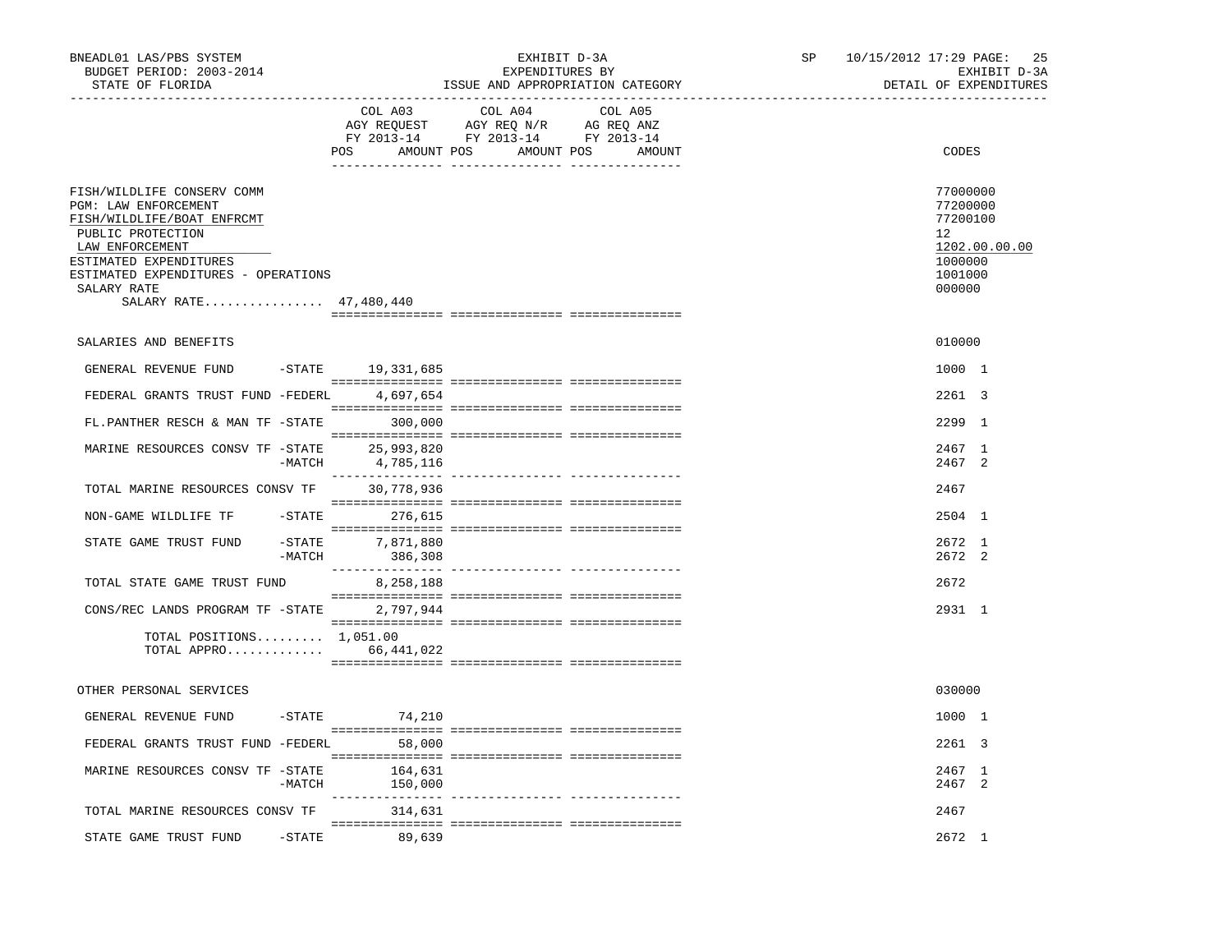| BNEADL01 LAS/PBS SYSTEM<br>BUDGET PERIOD: 2003-2014<br>STATE OF FLORIDA                                                                                                                                                                       |          |                                    | EXHIBIT D-3A<br>EXPENDITURES BY<br>ISSUE AND APPROPRIATION CATEGORY                                                   |         | SP | 10/15/2012 17:29 PAGE:<br>26<br>EXHIBIT D-3A<br>DETAIL OF EXPENDITURES                                         |
|-----------------------------------------------------------------------------------------------------------------------------------------------------------------------------------------------------------------------------------------------|----------|------------------------------------|-----------------------------------------------------------------------------------------------------------------------|---------|----|----------------------------------------------------------------------------------------------------------------|
|                                                                                                                                                                                                                                               |          | COL A03                            | COL A04<br>AGY REQUEST AGY REQ N/R AG REQ ANZ<br>FY 2013-14 FY 2013-14 FY 2013-14<br>POS AMOUNT POS AMOUNT POS AMOUNT | COL A05 |    | CODES                                                                                                          |
| FISH/WILDLIFE CONSERV COMM<br>PGM: LAW ENFORCEMENT<br>FISH/WILDLIFE/BOAT ENFRCMT<br>PUBLIC PROTECTION<br>LAW ENFORCEMENT<br>ESTIMATED EXPENDITURES<br>ESTIMATED EXPENDITURES - OPERATIONS<br>OTHER PERSONAL SERVICES<br>STATE GAME TRUST FUND | -MATCH   | 9,677                              |                                                                                                                       |         |    | 77000000<br>77200000<br>77200100<br>12 <sup>°</sup><br>1202.00.00.00<br>1000000<br>1001000<br>030000<br>2672 2 |
| TOTAL STATE GAME TRUST FUND                                                                                                                                                                                                                   |          | 99,316                             |                                                                                                                       |         |    | 2672                                                                                                           |
| TOTAL APPRO                                                                                                                                                                                                                                   |          | 546,157                            |                                                                                                                       |         |    |                                                                                                                |
| <b>EXPENSES</b>                                                                                                                                                                                                                               |          |                                    |                                                                                                                       |         |    | 040000                                                                                                         |
| GENERAL REVENUE FUND -STATE 1,635,307                                                                                                                                                                                                         |          |                                    |                                                                                                                       |         |    | 1000 1                                                                                                         |
| FEDERAL GRANTS TRUST FUND -FEDERL                                                                                                                                                                                                             |          | 6,351,541                          |                                                                                                                       |         |    | 2261 3                                                                                                         |
| MARINE RESOURCES CONSV TF -STATE 1,478,095                                                                                                                                                                                                    | $-MATCH$ | 1,779,763                          |                                                                                                                       |         |    | 2467 1<br>2467 2                                                                                               |
| TOTAL MARINE RESOURCES CONSV TF                                                                                                                                                                                                               |          | 3,257,858                          |                                                                                                                       |         |    | 2467                                                                                                           |
| STATE GAME TRUST FUND                                                                                                                                                                                                                         |          | -STATE 1,128,097<br>-MATCH 111,620 |                                                                                                                       |         |    | $2672 \quad 1$<br>$2672 \quad 2$                                                                               |
| TOTAL STATE GAME TRUST FUND                                                                                                                                                                                                                   |          | 1,239,717                          |                                                                                                                       |         |    | 2672                                                                                                           |
| CONS/REC LANDS PROGRAM TF - STATE 422,585                                                                                                                                                                                                     |          |                                    |                                                                                                                       |         |    | 2931 1                                                                                                         |
| TOTAL APPRO 12,907,008                                                                                                                                                                                                                        |          |                                    |                                                                                                                       |         |    |                                                                                                                |
| OPERATING CAPITAL OUTLAY                                                                                                                                                                                                                      |          |                                    |                                                                                                                       |         |    | 060000                                                                                                         |
| GENERAL REVENUE FUND                                                                                                                                                                                                                          |          | $-STATE$ 1,369,840                 |                                                                                                                       |         |    | 1000 1                                                                                                         |
| MARINE RESOURCES CONSV TF -STATE                                                                                                                                                                                                              | -MATCH   | 41,891<br>100,000                  |                                                                                                                       |         |    | 2467 1<br>2467 2                                                                                               |
| TOTAL MARINE RESOURCES CONSV TF 141,891                                                                                                                                                                                                       |          |                                    |                                                                                                                       |         |    | 2467                                                                                                           |
| STATE GAME TRUST FUND                                                                                                                                                                                                                         |          | $-$ STATE $74, 257$                |                                                                                                                       |         |    | 2672 1                                                                                                         |
| CONS/REC LANDS PROGRAM TF -STATE                                                                                                                                                                                                              |          | 62,500                             |                                                                                                                       |         |    | 2931 1                                                                                                         |
|                                                                                                                                                                                                                                               |          |                                    |                                                                                                                       |         |    |                                                                                                                |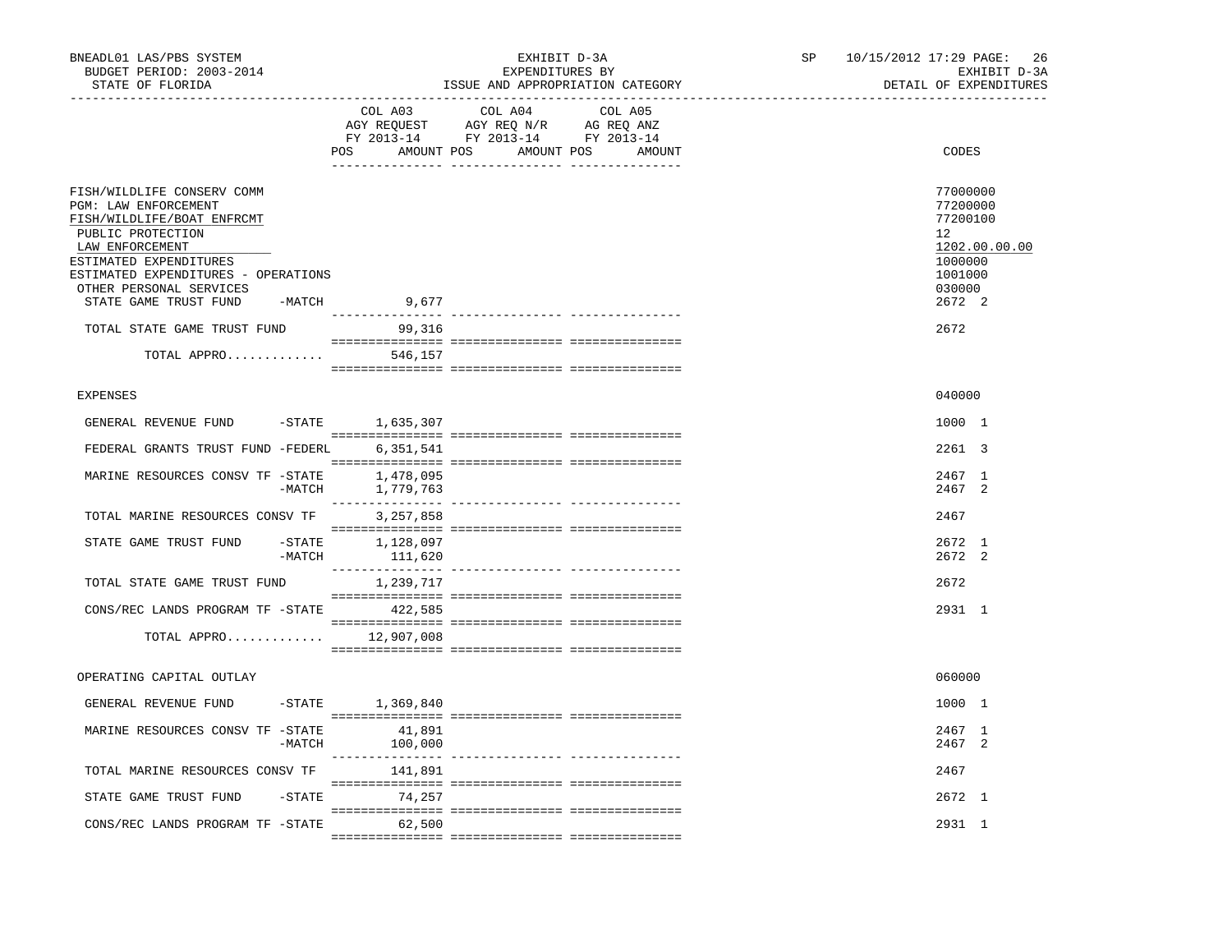| BNEADL01 LAS/PBS SYSTEM<br>BUDGET PERIOD: 2003-2014<br>STATE OF FLORIDA<br>________________________________                                                                                                                          |                                                                                                                                                                                                                                                                                                                                                                                                                                     | EXHIBIT D-3A<br>EXPENDITURES BY | SP<br>ISSUE AND APPROPRIATION CATEGORY<br>-------------------- |  | 27<br>10/15/2012 17:29 PAGE:<br>EXHIBIT D-3A<br>DETAIL OF EXPENDITURES                               |
|--------------------------------------------------------------------------------------------------------------------------------------------------------------------------------------------------------------------------------------|-------------------------------------------------------------------------------------------------------------------------------------------------------------------------------------------------------------------------------------------------------------------------------------------------------------------------------------------------------------------------------------------------------------------------------------|---------------------------------|----------------------------------------------------------------|--|------------------------------------------------------------------------------------------------------|
|                                                                                                                                                                                                                                      | COL A03<br>AGY REQUEST AGY REQ N/R AG REQ ANZ<br>FY 2013-14 FY 2013-14 FY 2013-14<br>POS AMOUNT POS AMOUNT POS AMOUNT                                                                                                                                                                                                                                                                                                               | COL A04<br>COL A05              |                                                                |  | CODES                                                                                                |
| FISH/WILDLIFE CONSERV COMM<br>PGM: LAW ENFORCEMENT<br>FISH/WILDLIFE/BOAT ENFRCMT<br>PUBLIC PROTECTION<br>LAW ENFORCEMENT<br>ESTIMATED EXPENDITURES<br>ESTIMATED EXPENDITURES - OPERATIONS<br>OPERATING CAPITAL OUTLAY<br>TOTAL APPRO | 1,648,488                                                                                                                                                                                                                                                                                                                                                                                                                           |                                 |                                                                |  | 77000000<br>77200000<br>77200100<br>12 <sup>°</sup><br>1202.00.00.00<br>1000000<br>1001000<br>060000 |
| SPECIAL CATEGORIES<br>ACQ & REPLACE PATROL VEH                                                                                                                                                                                       |                                                                                                                                                                                                                                                                                                                                                                                                                                     |                                 |                                                                |  | 100000<br>100014                                                                                     |
| MARINE RESOURCES CONSV TF -STATE<br>$-MATCH$                                                                                                                                                                                         | 329,542<br>392,729                                                                                                                                                                                                                                                                                                                                                                                                                  |                                 |                                                                |  | 2467 1<br>2467 2                                                                                     |
| TOTAL MARINE RESOURCES CONSV TF 722, 271                                                                                                                                                                                             |                                                                                                                                                                                                                                                                                                                                                                                                                                     |                                 |                                                                |  | 2467                                                                                                 |
| STATE GAME TRUST FUND -STATE 222,901                                                                                                                                                                                                 |                                                                                                                                                                                                                                                                                                                                                                                                                                     |                                 |                                                                |  | 2672 1                                                                                               |
| TOTAL APPRO                                                                                                                                                                                                                          | 945,172                                                                                                                                                                                                                                                                                                                                                                                                                             |                                 |                                                                |  |                                                                                                      |
| FL PANTHER MGMT/CONSERVATI                                                                                                                                                                                                           |                                                                                                                                                                                                                                                                                                                                                                                                                                     |                                 |                                                                |  | 100038                                                                                               |
| FL.PANTHER RESCH & MAN TF -STATE 70,000                                                                                                                                                                                              | $\begin{minipage}{0.03\textwidth} \begin{tabular}{l} \textbf{1} & \textbf{2} & \textbf{3} & \textbf{5} & \textbf{6} & \textbf{7} & \textbf{8} & \textbf{9} & \textbf{9} & \textbf{9} & \textbf{9} & \textbf{9} & \textbf{9} & \textbf{9} & \textbf{9} & \textbf{9} & \textbf{9} & \textbf{9} & \textbf{9} & \textbf{9} & \textbf{9} & \textbf{9} & \textbf{9} & \textbf{9} & \textbf{9} & \textbf{9} & \textbf{9} & \textbf{9} & \$ |                                 |                                                                |  | 2299 1                                                                                               |
| ACQ & REPL BOAT/MOT/TRAIL                                                                                                                                                                                                            |                                                                                                                                                                                                                                                                                                                                                                                                                                     |                                 |                                                                |  | 100052                                                                                               |
| MARINE RESOURCES CONSV TF -STATE                                                                                                                                                                                                     | 189,837<br>-MATCH 537,578                                                                                                                                                                                                                                                                                                                                                                                                           |                                 |                                                                |  | 2467 1<br>2467 2                                                                                     |
| TOTAL MARINE RESOURCES CONSV TF                                                                                                                                                                                                      | 727,415                                                                                                                                                                                                                                                                                                                                                                                                                             |                                 |                                                                |  | 2467                                                                                                 |
| TOTAL APPRO                                                                                                                                                                                                                          | 727,415                                                                                                                                                                                                                                                                                                                                                                                                                             |                                 |                                                                |  |                                                                                                      |
| ENHANCED WILDLIFE MGMT                                                                                                                                                                                                               |                                                                                                                                                                                                                                                                                                                                                                                                                                     |                                 |                                                                |  | 100228                                                                                               |
| CONS/REC LANDS PROGRAM TF -STATE                                                                                                                                                                                                     | 272,166                                                                                                                                                                                                                                                                                                                                                                                                                             |                                 |                                                                |  | 2931 1                                                                                               |
| 800 MHZ EQUIP/MAINTENANCE                                                                                                                                                                                                            |                                                                                                                                                                                                                                                                                                                                                                                                                                     |                                 |                                                                |  | 100261                                                                                               |
| MARINE RESOURCES CONSV TF -STATE<br>-MATCH                                                                                                                                                                                           | 20,760<br>24,000                                                                                                                                                                                                                                                                                                                                                                                                                    |                                 |                                                                |  | 2467 1<br>2467 2                                                                                     |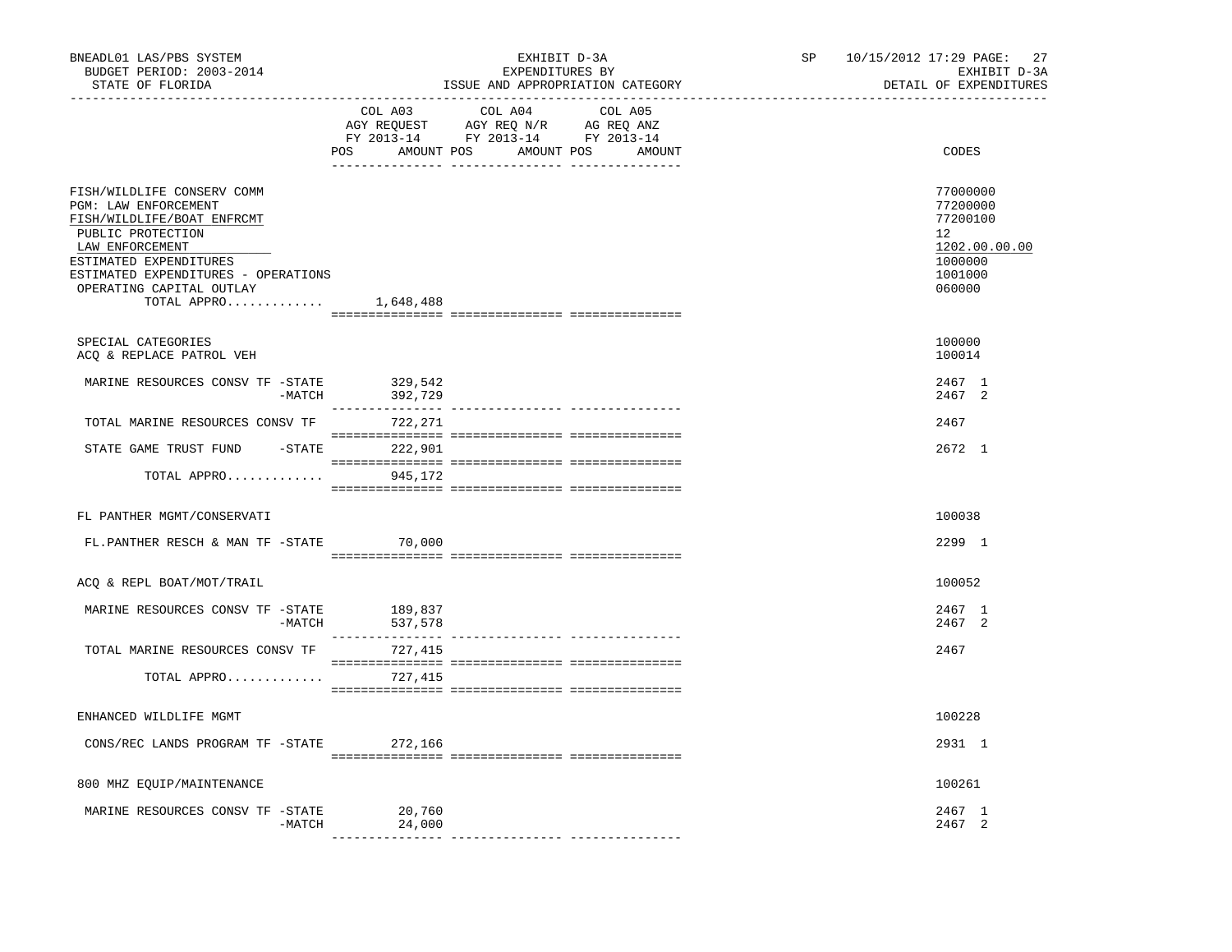| BNEADL01 LAS/PBS SYSTEM<br>BUDGET PERIOD: 2003-2014<br>STATE OF FLORIDA                                                                                                                                                                                                                |                                        | EXHIBIT D-3A<br>EXPENDITURES BY                                                                                                                                                                                                                                      | ISSUE AND APPROPRIATION CATEGORY | SP | 10/15/2012 17:29 PAGE:<br>28<br>EXHIBIT D-3A<br>DETAIL OF EXPENDITURES                                    |
|----------------------------------------------------------------------------------------------------------------------------------------------------------------------------------------------------------------------------------------------------------------------------------------|----------------------------------------|----------------------------------------------------------------------------------------------------------------------------------------------------------------------------------------------------------------------------------------------------------------------|----------------------------------|----|-----------------------------------------------------------------------------------------------------------|
|                                                                                                                                                                                                                                                                                        | COL A03                                | COL A04<br>$\begin{tabular}{lllllllllll} \bf{AGY} & \bf{REQUEST} & \bf{AGY} & \bf{REQ} & \bf{IN/R} & \bf{AG} & \bf{REQ} & \bf{ANZ} \\ \bf{FY} & \bf{2013-14} & \bf{FY} & \bf{2013-14} & \bf{FY} & \bf{2013-14} \\ \end{tabular}$<br>POS AMOUNT POS AMOUNT POS AMOUNT | COL A05                          |    | CODES                                                                                                     |
| FISH/WILDLIFE CONSERV COMM<br>PGM: LAW ENFORCEMENT<br>FISH/WILDLIFE/BOAT ENFRCMT<br>PUBLIC PROTECTION<br>LAW ENFORCEMENT<br>ESTIMATED EXPENDITURES<br>ESTIMATED EXPENDITURES - OPERATIONS<br>SPECIAL CATEGORIES<br>800 MHZ EOUIP/MAINTENANCE<br>TOTAL MARINE RESOURCES CONSV TF 44,760 |                                        |                                                                                                                                                                                                                                                                      |                                  |    | 77000000<br>77200000<br>77200100<br>12<br>1202.00.00.00<br>1000000<br>1001000<br>100000<br>100261<br>2467 |
| TOTAL APPRO                                                                                                                                                                                                                                                                            | 44,760                                 |                                                                                                                                                                                                                                                                      |                                  |    |                                                                                                           |
| CONTRACTED SERVICES                                                                                                                                                                                                                                                                    |                                        |                                                                                                                                                                                                                                                                      |                                  |    | 100777                                                                                                    |
| GENERAL REVENUE FUND<br>$-$ STATE                                                                                                                                                                                                                                                      | 439,548                                |                                                                                                                                                                                                                                                                      |                                  |    | 1000 1                                                                                                    |
| MARINE RESOURCES CONSV TF -STATE<br>-MATCH                                                                                                                                                                                                                                             | 144,663<br>564,000                     |                                                                                                                                                                                                                                                                      |                                  |    | 2467 1<br>2467 2                                                                                          |
| TOTAL MARINE RESOURCES CONSV TF                                                                                                                                                                                                                                                        | 708,663                                |                                                                                                                                                                                                                                                                      |                                  |    | 2467                                                                                                      |
| CONS/REC LANDS PROGRAM TF -STATE 1,500                                                                                                                                                                                                                                                 |                                        |                                                                                                                                                                                                                                                                      |                                  |    | 2931 1                                                                                                    |
| TOTAL APPRO $1,149,711$                                                                                                                                                                                                                                                                |                                        |                                                                                                                                                                                                                                                                      |                                  |    |                                                                                                           |
| BOAT RAMP                                                                                                                                                                                                                                                                              |                                        |                                                                                                                                                                                                                                                                      |                                  |    | 102228                                                                                                    |
| FEDERAL GRANTS TRUST FUND -FEDERL<br>MARINE RESOURCES CONSV TF -MATCH<br>STATE GAME TRUST FUND -MATCH 143,750                                                                                                                                                                          | 431,250<br>181,878<br>________________ | ---------------- ----------------                                                                                                                                                                                                                                    |                                  |    | 2261 3<br>2467 2<br>2672 2                                                                                |
| TOTAL APPRO                                                                                                                                                                                                                                                                            | 756,878                                |                                                                                                                                                                                                                                                                      |                                  |    |                                                                                                           |
| OVERTIME                                                                                                                                                                                                                                                                               |                                        |                                                                                                                                                                                                                                                                      |                                  |    | 102331                                                                                                    |
| GENERAL REVENUE FUND                                                                                                                                                                                                                                                                   | -STATE 765,000                         |                                                                                                                                                                                                                                                                      |                                  |    | 1000 1                                                                                                    |
| MARINE RESOURCES CONSV TF -STATE<br>-MATCH                                                                                                                                                                                                                                             | 979,477<br>1,167,208                   |                                                                                                                                                                                                                                                                      |                                  |    | 2467 1<br>2467 2                                                                                          |
| TOTAL MARINE RESOURCES CONSV TF                                                                                                                                                                                                                                                        | 2,146,685                              |                                                                                                                                                                                                                                                                      |                                  |    | 2467                                                                                                      |
| STATE GAME TRUST FUND                                                                                                                                                                                                                                                                  | -STATE 193,997                         |                                                                                                                                                                                                                                                                      |                                  |    | 2672 1                                                                                                    |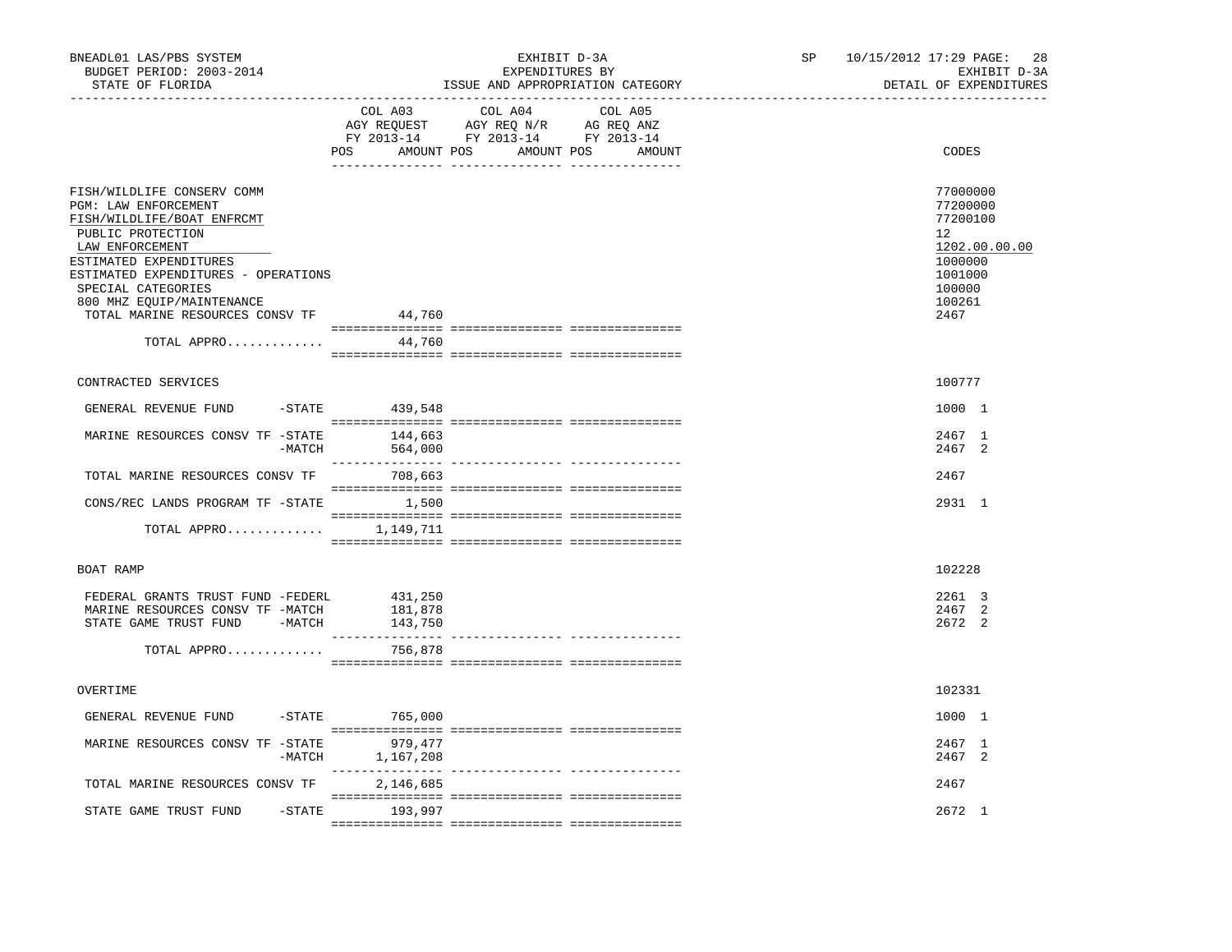| BNEADL01 LAS/PBS SYSTEM<br>BUDGET PERIOD: 2003-2014<br>STATE OF FLORIDA                                                                                                                                                                                |                                           | EXHIBIT D-3A<br>EXPENDITURES BY<br>ISSUE AND APPROPRIATION CATEGORY                                                                  | SP 10/15/2012 17:29 PAGE: 29<br>EXHIBIT D-3A<br>DETAIL OF EXPENDITURES                                          |
|--------------------------------------------------------------------------------------------------------------------------------------------------------------------------------------------------------------------------------------------------------|-------------------------------------------|--------------------------------------------------------------------------------------------------------------------------------------|-----------------------------------------------------------------------------------------------------------------|
|                                                                                                                                                                                                                                                        | POS                                       | COL A03 COL A04 COL A05<br>AGY REQUEST AGY REQ N/R AG REQ ANZ<br>FY 2013-14 FY 2013-14 FY 2013-14<br>AMOUNT POS AMOUNT POS<br>AMOUNT | CODES                                                                                                           |
| FISH/WILDLIFE CONSERV COMM<br>PGM: LAW ENFORCEMENT<br>FISH/WILDLIFE/BOAT ENFRCMT<br>PUBLIC PROTECTION<br>LAW ENFORCEMENT<br>ESTIMATED EXPENDITURES<br>ESTIMATED EXPENDITURES - OPERATIONS<br>SPECIAL CATEGORIES<br>OVERTIME<br>TOTAL APPRO 3, 105, 682 |                                           |                                                                                                                                      | 77000000<br>77200000<br>77200100<br>12 <sup>12</sup><br>1202.00.00.00<br>1000000<br>1001000<br>100000<br>102331 |
| RISK MANAGEMENT INSURANCE                                                                                                                                                                                                                              |                                           |                                                                                                                                      | 103241                                                                                                          |
| GENERAL REVENUE FUND -STATE 389,152<br>FEDERAL GRANTS TRUST FUND -FEDERL<br>MARINE RESOURCES CONSV TF -STATE<br>STATE GAME TRUST FUND - STATE<br>TOTAL APPRO                                                                                           | 28,215<br>975,013<br>626,079<br>2,018,459 |                                                                                                                                      | 1000 1<br>2261 3<br>2467 1<br>2672 1                                                                            |
| SALARY INCENTIVE PAYMENTS                                                                                                                                                                                                                              |                                           |                                                                                                                                      | 103290                                                                                                          |
| GENERAL REVENUE FUND                                                                                                                                                                                                                                   | $-$ STATE 48,668                          |                                                                                                                                      | 1000 1                                                                                                          |
| FEDERAL GRANTS TRUST FUND -FEDERL 14,926                                                                                                                                                                                                               |                                           |                                                                                                                                      | 2261 3                                                                                                          |
| MARINE RESOURCES CONSV TF -STATE<br>-MATCH                                                                                                                                                                                                             | 241,517<br>300,000                        |                                                                                                                                      | 2467 1<br>2467 2                                                                                                |
| TOTAL MARINE RESOURCES CONSV TF                                                                                                                                                                                                                        | 541,517                                   |                                                                                                                                      | 2467                                                                                                            |
| STATE GAME TRUST FUND<br>$-MATCH$                                                                                                                                                                                                                      | -STATE 124,562<br>30,000                  |                                                                                                                                      | 2672 1<br>2672 2                                                                                                |
| TOTAL STATE GAME TRUST FUND                                                                                                                                                                                                                            | 154,562                                   |                                                                                                                                      | 2672                                                                                                            |
| CONS/REC LANDS PROGRAM TF -STATE 20,160                                                                                                                                                                                                                |                                           |                                                                                                                                      | 2931 1                                                                                                          |
| TOTAL APPRO 779,833                                                                                                                                                                                                                                    |                                           |                                                                                                                                      |                                                                                                                 |
| BOATING/WATERWAYS ACTIVITY                                                                                                                                                                                                                             |                                           |                                                                                                                                      | 104080                                                                                                          |
| MARINE RESOURCES CONSV TF -STATE<br>-MATCH                                                                                                                                                                                                             | 1,426,025<br>500,000                      |                                                                                                                                      | 2467 1<br>2467 2                                                                                                |
| TOTAL MARINE RESOURCES CONSV TF                                                                                                                                                                                                                        | 1,926,025                                 |                                                                                                                                      | 2467                                                                                                            |
|                                                                                                                                                                                                                                                        |                                           |                                                                                                                                      |                                                                                                                 |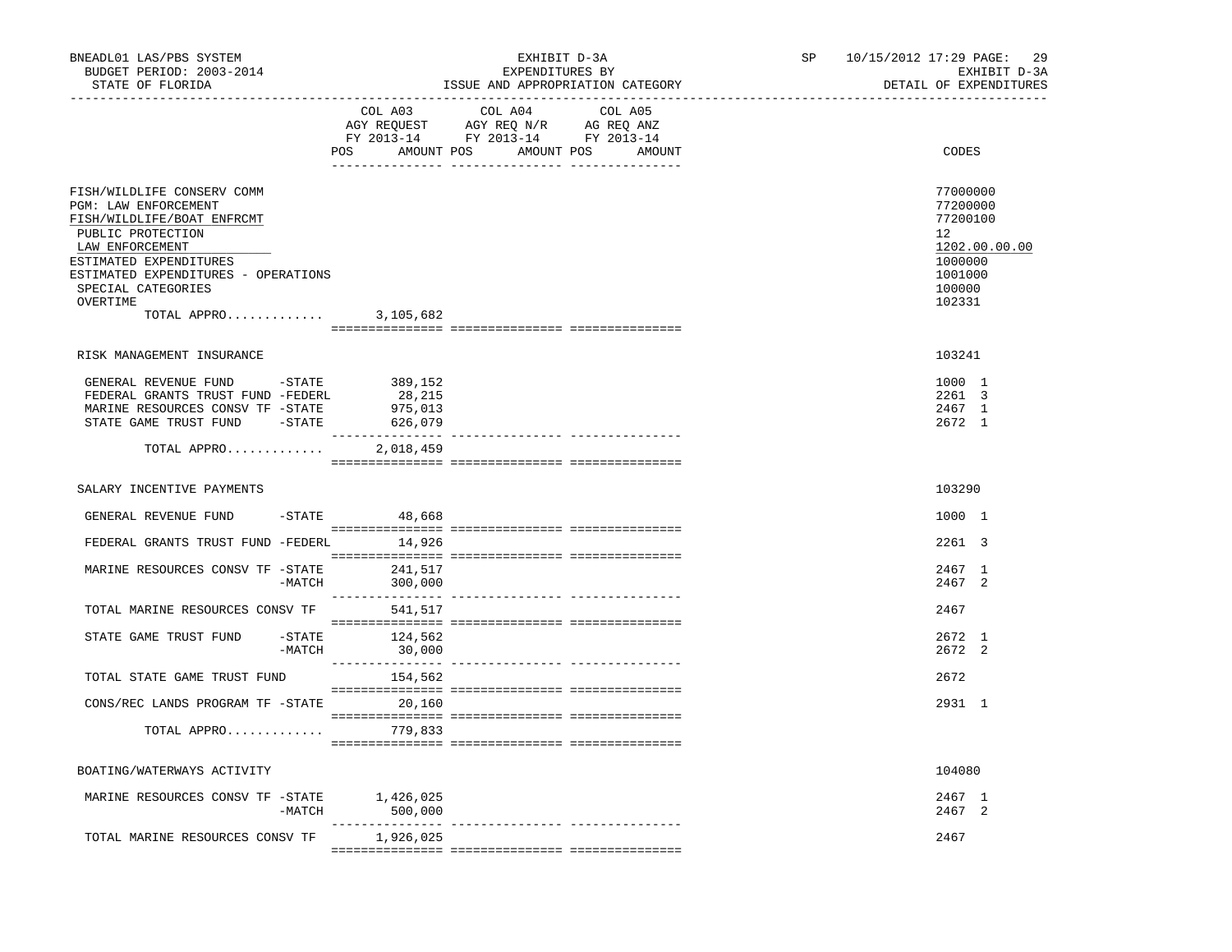| BNEADL01 LAS/PBS SYSTEM<br>BUDGET PERIOD: 2003-2014<br>STATE OF FLORIDA<br>-----------------                                                                                                                                                                           |                                                      | EXHIBIT D-3A<br>EXPENDITURES BY<br>ISSUE AND APPROPRIATION CATEGORY                                                                   | SP and the set of the set of the set of the set of the set of the set of the set of the set of the set of the set of the set of the set of the set of the set of the set of the set of the set of the set of the set of the se | 10/15/2012 17:29 PAGE:<br>30<br>EXHIBIT D-3A<br>DETAIL OF EXPENDITURES                            |
|------------------------------------------------------------------------------------------------------------------------------------------------------------------------------------------------------------------------------------------------------------------------|------------------------------------------------------|---------------------------------------------------------------------------------------------------------------------------------------|--------------------------------------------------------------------------------------------------------------------------------------------------------------------------------------------------------------------------------|---------------------------------------------------------------------------------------------------|
|                                                                                                                                                                                                                                                                        |                                                      | COL A03 COL A04 COL A05<br>AGY REQUEST AGY REQ N/R AG REQ ANZ<br>FY 2013-14 FY 2013-14 FY 2013-14<br>POS AMOUNT POS AMOUNT POS AMOUNT |                                                                                                                                                                                                                                | CODES                                                                                             |
| FISH/WILDLIFE CONSERV COMM<br>PGM: LAW ENFORCEMENT<br>FISH/WILDLIFE/BOAT ENFRCMT<br>PUBLIC PROTECTION<br>LAW ENFORCEMENT<br>ESTIMATED EXPENDITURES<br>ESTIMATED EXPENDITURES - OPERATIONS<br>SPECIAL CATEGORIES<br>BOATING/WATERWAYS ACTIVITY<br>TOTAL APPRO 1,926,025 |                                                      |                                                                                                                                       |                                                                                                                                                                                                                                | 77000000<br>77200000<br>77200100<br>12<br>1202.00.00.00<br>1000000<br>1001000<br>100000<br>104080 |
| BOATING & WATERWAYS GRANTS                                                                                                                                                                                                                                             |                                                      |                                                                                                                                       |                                                                                                                                                                                                                                | 105090                                                                                            |
| MARINE RESOURCES CONSV TF -MATCH                                                                                                                                                                                                                                       | 50,000                                               |                                                                                                                                       |                                                                                                                                                                                                                                | 2467 2                                                                                            |
| TR/DMS/HR SVCS/STW CONTRCT                                                                                                                                                                                                                                             |                                                      |                                                                                                                                       |                                                                                                                                                                                                                                | 107040                                                                                            |
| GENERAL REVENUE FUND -STATE<br>FEDERAL GRANTS TRUST FUND -FEDERL<br>MARINE RESOURCES CONSV TF -STATE<br>STATE GAME TRUST FUND -STATE<br>CONS/REC LANDS PROGRAM TF -STATE                                                                                               | 61,273<br>8,224<br>267,881<br>46,572<br>12,250       |                                                                                                                                       |                                                                                                                                                                                                                                | 1000 1<br>2261 3<br>2467 1<br>2672 1<br>2931 1                                                    |
| TOTAL APPRO                                                                                                                                                                                                                                                            | 396,200                                              |                                                                                                                                       |                                                                                                                                                                                                                                |                                                                                                   |
| CONTRACT & GRANT REIMB ACT                                                                                                                                                                                                                                             |                                                      |                                                                                                                                       |                                                                                                                                                                                                                                | 109940                                                                                            |
| FEDERAL GRANTS TRUST FUND -FEDERL 14,928,808<br>MARINE RESOURCES CONSV TF -STATE<br>STATE GAME TRUST FUND - STATE<br>TOTAL APPRO                                                                                                                                       | 686,450<br>1,208,746<br>______________<br>16,824,004 |                                                                                                                                       |                                                                                                                                                                                                                                | 2261 3<br>2467 1<br>2672 1                                                                        |
|                                                                                                                                                                                                                                                                        |                                                      |                                                                                                                                       |                                                                                                                                                                                                                                |                                                                                                   |
| BOATING SAFETY EDUC PROG                                                                                                                                                                                                                                               |                                                      |                                                                                                                                       |                                                                                                                                                                                                                                | 109951                                                                                            |
| MARINE RESOURCES CONSV TF -MATCH 550,650                                                                                                                                                                                                                               |                                                      |                                                                                                                                       |                                                                                                                                                                                                                                | 2467 2                                                                                            |
| TOTAL: ESTIMATED EXPENDITURES - OPERATIONS<br>TOTAL POSITIONS $1,051.00$<br>TOTAL ISSUE $111, 159, 630$<br>TOTAL SALARY RATE 47,480,440                                                                                                                                |                                                      |                                                                                                                                       |                                                                                                                                                                                                                                | 1001000                                                                                           |
|                                                                                                                                                                                                                                                                        |                                                      |                                                                                                                                       |                                                                                                                                                                                                                                |                                                                                                   |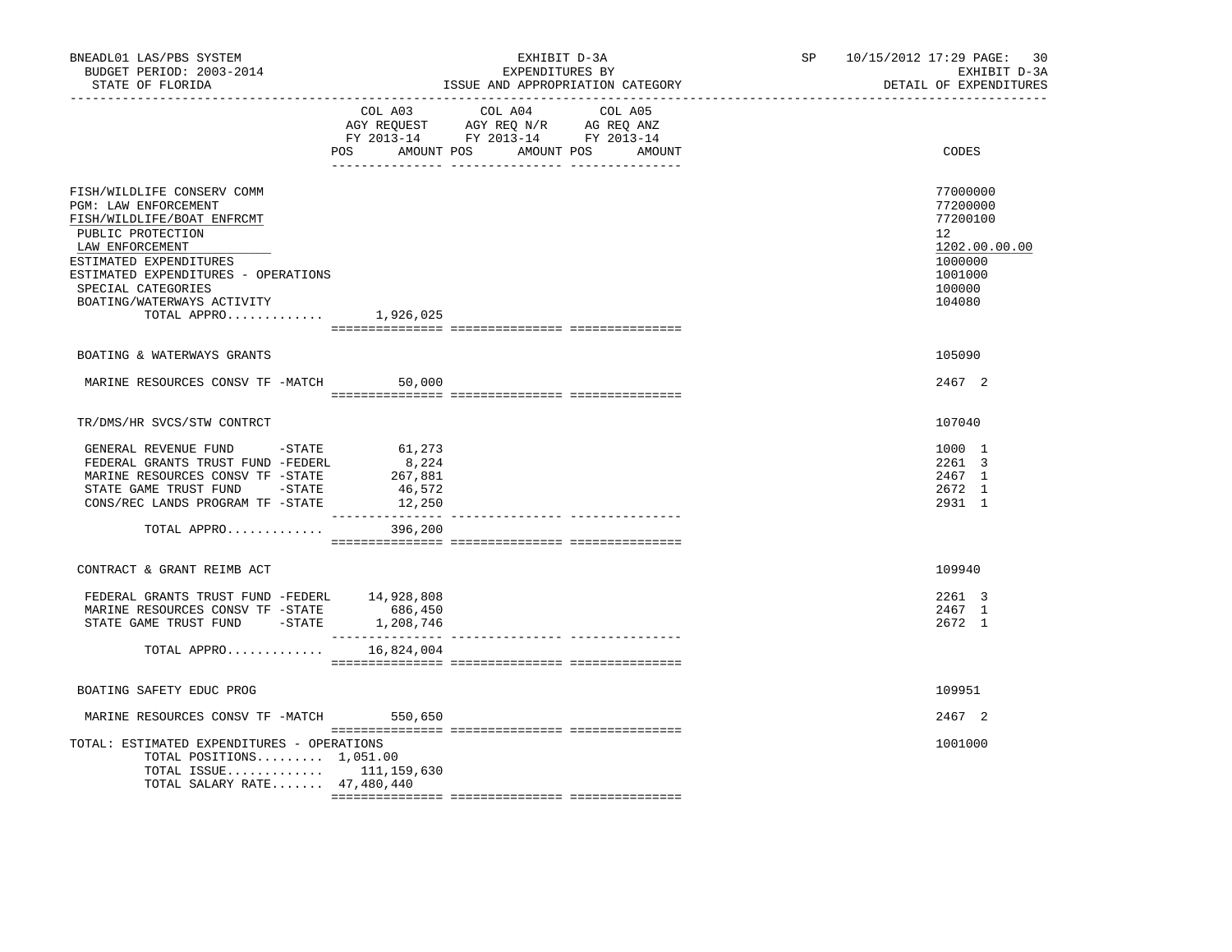| BNEADL01 LAS/PBS SYSTEM             |                                                                                        | EXHIBIT D-3A                                                        | SP | 31<br>10/15/2012 17:29 PAGE: |
|-------------------------------------|----------------------------------------------------------------------------------------|---------------------------------------------------------------------|----|------------------------------|
| BUDGET PERIOD: 2003-2014            |                                                                                        | EXPENDITURES BY                                                     |    | EXHIBIT D-3A                 |
| STATE OF FLORIDA                    |                                                                                        | ISSUE AND APPROPRIATION CATEGORY                                    |    | DETAIL OF EXPENDITURES       |
|                                     | COL A03<br>AGY REOUEST<br>AGY REO N/R<br>FY 2013-14<br>FY 2013-14<br>AMOUNT POS<br>POS | COL A04 COL A05<br>AG REO ANZ<br>FY 2013-14<br>AMOUNT POS<br>AMOUNT |    | CODES                        |
| FISH/WILDLIFE CONSERV COMM          |                                                                                        |                                                                     |    | 77000000                     |
| PGM: LAW ENFORCEMENT                |                                                                                        |                                                                     |    | 77200000                     |
| FISH/WILDLIFE/BOAT ENFRCMT          |                                                                                        |                                                                     |    | 77200100                     |
| PUBLIC PROTECTION                   |                                                                                        |                                                                     |    | 12                           |
| LAW ENFORCEMENT                     |                                                                                        |                                                                     |    | 1202.00.00.00                |
| ESTIMATED EXPENDITURES              |                                                                                        |                                                                     |    | 1000000                      |
| ESTIMATED EXPENDITURES - OPERATIONS |                                                                                        |                                                                     |    | 1001000                      |
|                                     |                                                                                        |                                                                     |    |                              |

 AGENCY ISSUE NARRATIVE: 2013-2014 BUDGET YEAR NARRATIVE: IT COMPONENT? NO Special Category: Enhanced Wildlife Management (100228)

 The funds in this special category are used to cover expenditures strictly for enhanced wildlife management activities (CARL and Non-CARL) which include OPS, Expense, OCO, Acquisition and Replacement of Patrol Vehicles, Acquisition and Replacement of Boats, Motors and Trailers, Contracted Services, and Law Enforcement Overtime. Purchases from this special category may include patrol vehicles, ATV's, swamp buggies, boats, motors, and trailers.

Special Categories: Boat Ramp Maintenance (102228)

 The funds in this special category are used to cover expenditures strictly for the construction and maintenance of boat ramps and other boating related facilities, as well as the support and coordination for the Florida Boating Improvement Program and Boating Infrastructure Grant Program. The expenditures may include OPS, Expense, OCO, Acquisition and Replacement of Vehicles, Acquisition and Replacement of Boats, Motors and Trailers, and Contracted Services. Purchases from this special category may include motor vehicles, heavy equipment (such as tractors, backhoes, dump trucks, etc.), boats, motors, and trailers.

Special Category: Boating and Waterways Activities (104080)

 The funds in this special category are used to cover expenditures for the administration and support of boating and waterway related activities that include Boating Safety, Waterway Management, and Boating Access. These funds are used for the purchase of goods and services that may include OPS, Expense, OCO, Acquisition and Replacement of Patrol Vehicles, Acquisition and Replacement of Boats, Motors and Trailers, and Contracted Services. Purchases from this special category may include vehicles, patrol vehicles, boats, motors, and trailers.

Special Category: Contract & Grant Reimbursed Activities (109940)

 The funds in this special category are used to cover expenditures strictly for contracts and grants for which 100% reimbursement will be received. Expenditures may include OPS, Expense, OCO, Acquisition and Replacement of Patrol Vehicles, Acquisition and Replacement of Motor Vehicles, Acquisition and Replacement of Boats, Motors and Trailers, Contracted Services, and Law Enforcement Overtime. Purchases from this special category may include patrol vehicles, non-patrol vehicles, ATV's, swamp buggies, boats, motors, and trailers.

Pursuant to section 11.061, Florida Statutes, the following employee positions are designated as being used during a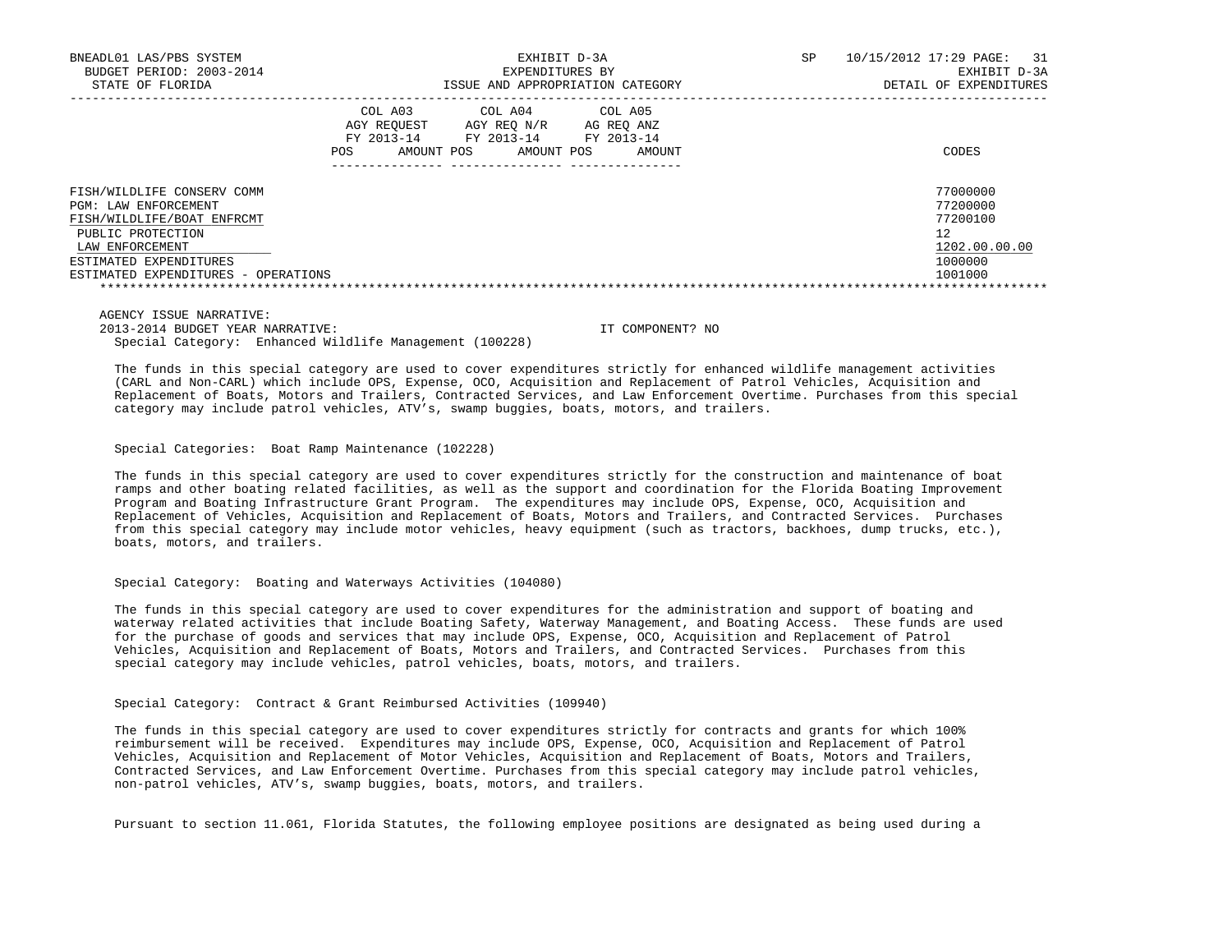| BNEADL01 LAS/PBS SYSTEM<br>BUDGET PERIOD: 2003-2014<br>STATE OF FLORIDA                                                                                                                   |                    |                                                                              | EXHIBIT D-3A<br>EXPENDITURES BY<br>ISSUE AND APPROPRIATION CATEGORY                                                                                                                                                           |         | SP                                                                                                                     | 10/15/2012 17:29 PAGE:<br>-32<br>EXHIBIT D-3A<br>DETAIL OF EXPENDITURES       |
|-------------------------------------------------------------------------------------------------------------------------------------------------------------------------------------------|--------------------|------------------------------------------------------------------------------|-------------------------------------------------------------------------------------------------------------------------------------------------------------------------------------------------------------------------------|---------|------------------------------------------------------------------------------------------------------------------------|-------------------------------------------------------------------------------|
|                                                                                                                                                                                           |                    | -----------------------------<br>COL A03<br>POS AMOUNT POS AMOUNT POS AMOUNT | COL A04<br>$\begin{tabular}{lllllllll} \bf{AGY} & \bf{REQUEST} & \bf{AGY} & \bf{REQ} & \bf{N/R} & \bf{AG} & \bf{REQ} & \bf{ANZ} \\ \bf{FY} & \bf{2013-14} & \bf{FY} & \bf{2013-14} & \bf{FY} & \bf{2013-14} \\ \end{tabular}$ | COL A05 |                                                                                                                        | CODES                                                                         |
| FISH/WILDLIFE CONSERV COMM<br>PGM: LAW ENFORCEMENT<br>FISH/WILDLIFE/BOAT ENFRCMT<br>PUBLIC PROTECTION<br>LAW ENFORCEMENT<br>ESTIMATED EXPENDITURES<br>ESTIMATED EXPENDITURES - OPERATIONS |                    |                                                                              |                                                                                                                                                                                                                               |         |                                                                                                                        | 77000000<br>77200000<br>77200100<br>12<br>1202.00.00.00<br>1000000<br>1001000 |
| Leader.                                                                                                                                                                                   |                    |                                                                              |                                                                                                                                                                                                                               |         | portion of the fiscal year for lobbying: #00254, Director of Law Enforcement and #72328, Boating and Waterways Section |                                                                               |
| CASUALTY INSURANCE PREMIUM<br>ADJUSTMENT<br>SPECIAL CATEGORIES<br>RISK MANAGEMENT INSURANCE                                                                                               |                    |                                                                              |                                                                                                                                                                                                                               |         |                                                                                                                        | 1001090<br>100000<br>103241                                                   |
| FEDERAL GRANTS TRUST FUND -STATE<br>MARINE RESOURCES CONSV TF -STATE<br>STATE GAME TRUST FUND                                                                                             | $-$ STATE          | 35,353<br>211,182<br>219,319                                                 |                                                                                                                                                                                                                               |         |                                                                                                                        | 2261 1<br>2467 1<br>2672 1                                                    |
| TOTAL APPRO                                                                                                                                                                               |                    | 465,854                                                                      |                                                                                                                                                                                                                               |         |                                                                                                                        |                                                                               |
| FLORIDA RETIREMENT SYSTEM<br>CONTRIBUTION ADJUSTMENT FOR<br>FISCAL YEAR 2012-2013<br>SALARIES AND BENEFITS                                                                                |                    |                                                                              |                                                                                                                                                                                                                               |         |                                                                                                                        | 1001240<br>010000                                                             |
| GENERAL REVENUE FUND                                                                                                                                                                      |                    | $-$ STATE 94,690                                                             |                                                                                                                                                                                                                               |         |                                                                                                                        | 1000 1                                                                        |
| FEDERAL GRANTS TRUST FUND -FEDERL 23,014                                                                                                                                                  |                    |                                                                              |                                                                                                                                                                                                                               |         |                                                                                                                        | 2261 3                                                                        |
| FL.PANTHER RESCH & MAN TF -STATE                                                                                                                                                          |                    | 1,465                                                                        |                                                                                                                                                                                                                               |         |                                                                                                                        | 2299 1                                                                        |
| MARINE RESOURCES CONSV TF -STATE                                                                                                                                                          | -MATCH             | 127,358<br>23,451                                                            |                                                                                                                                                                                                                               |         |                                                                                                                        | 2467 1<br>2467 2                                                              |
| TOTAL MARINE RESOURCES CONSV TF 150,809                                                                                                                                                   |                    |                                                                              |                                                                                                                                                                                                                               |         |                                                                                                                        | 2467                                                                          |
| NON-GAME WILDLIFE TF                                                                                                                                                                      |                    | $-$ STATE $1, 367$                                                           |                                                                                                                                                                                                                               |         |                                                                                                                        | 2504 1                                                                        |
| STATE GAME TRUST FUND                                                                                                                                                                     | -STATE<br>$-MATCH$ | 38,567<br>1,894                                                              |                                                                                                                                                                                                                               |         |                                                                                                                        | 2672 1<br>2672 2                                                              |
| TOTAL STATE GAME TRUST FUND                                                                                                                                                               |                    | 40,461                                                                       |                                                                                                                                                                                                                               |         |                                                                                                                        | 2672                                                                          |
| CONS/REC LANDS PROGRAM TF -STATE                                                                                                                                                          |                    | 13,704                                                                       |                                                                                                                                                                                                                               |         |                                                                                                                        | 2931 1                                                                        |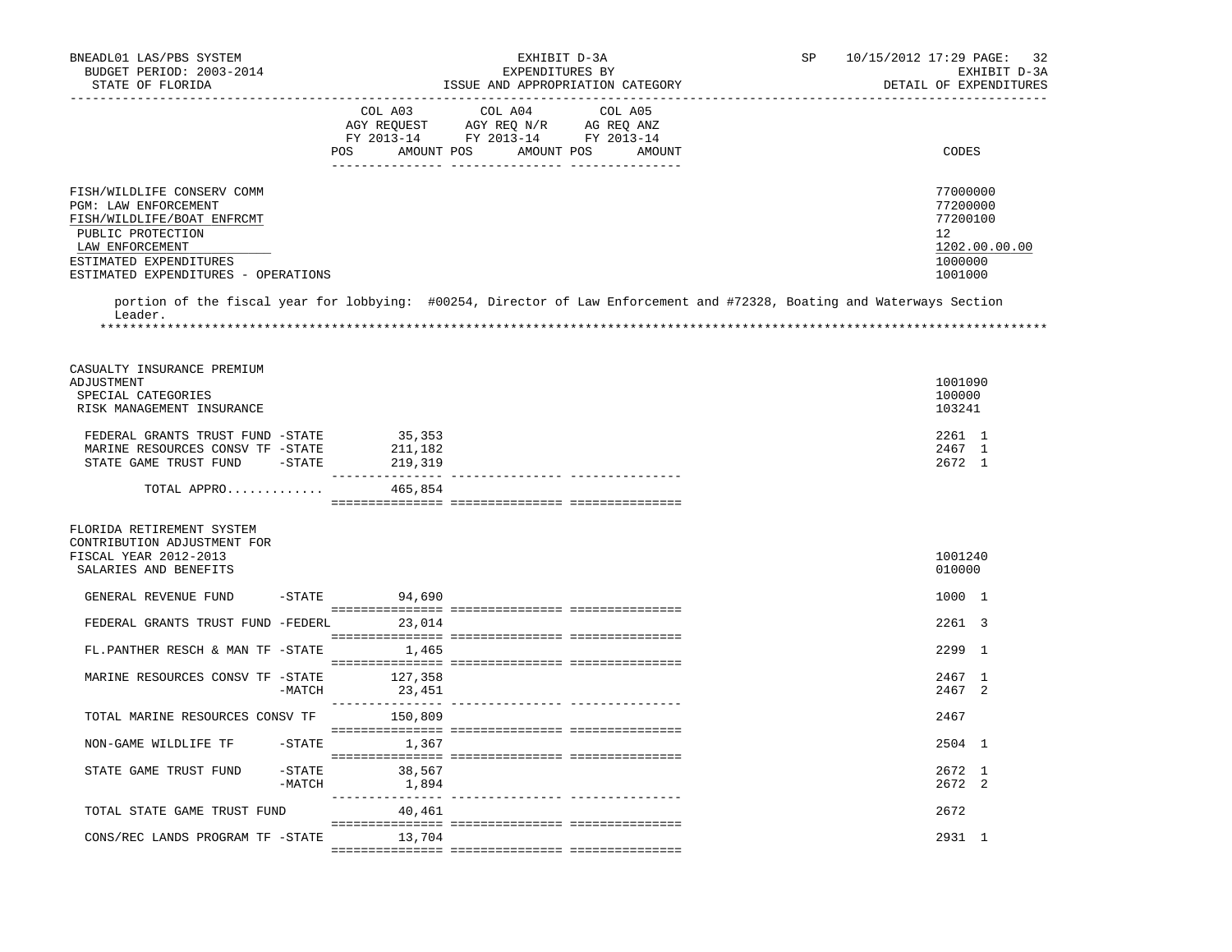| BNEADL01 LAS/PBS SYSTEM<br>BUDGET PERIOD: 2003-2014<br>STATE OF FLORIDA                                                                                                                                                                                          |                 | EXHIBIT D-3A<br>EXPENDITURES BY<br>ISSUE AND APPROPRIATION CATEGORY | SP 10/15/2012 17:29 PAGE: 33<br>DETAIL OF EXPENDITURES                                               | EXHIBIT D-3A |  |
|------------------------------------------------------------------------------------------------------------------------------------------------------------------------------------------------------------------------------------------------------------------|-----------------|---------------------------------------------------------------------|------------------------------------------------------------------------------------------------------|--------------|--|
|                                                                                                                                                                                                                                                                  |                 | COL A03 COL A04<br>COL A05<br>POS AMOUNT POS AMOUNT POS AMOUNT      | CODES                                                                                                |              |  |
|                                                                                                                                                                                                                                                                  |                 |                                                                     |                                                                                                      |              |  |
| FISH/WILDLIFE CONSERV COMM<br>PGM: LAW ENFORCEMENT<br>FISH/WILDLIFE/BOAT ENFRCMT<br>PUBLIC PROTECTION<br>LAW ENFORCEMENT<br>ESTIMATED EXPENDITURES<br>FLORIDA RETIREMENT SYSTEM<br>CONTRIBUTION ADJUSTMENT FOR<br>FISCAL YEAR 2012-2013<br>SALARIES AND BENEFITS |                 |                                                                     | 77000000<br>77200000<br>77200100<br>12 <sup>°</sup><br>1202.00.00.00<br>1000000<br>1001240<br>010000 |              |  |
| TOTAL APPRO                                                                                                                                                                                                                                                      | 325,510         |                                                                     |                                                                                                      |              |  |
| ADJUSTMENT TO STATE HEALTH<br>INSURANCE PREMIUM CONTRIBUTION -<br>FISCAL YEAR 2012-13<br>SALARIES AND BENEFITS<br>GENERAL REVENUE FUND                                                                                                                           | $-STATE$ 37,816 |                                                                     | 1001830<br>010000<br>1000 1                                                                          |              |  |
|                                                                                                                                                                                                                                                                  |                 |                                                                     |                                                                                                      |              |  |
| FEDERAL GRANTS TRUST FUND -FEDERL 9.191                                                                                                                                                                                                                          |                 |                                                                     | 2261 3                                                                                               |              |  |
| FL.PANTHER RESCH & MAN TF -STATE                                                                                                                                                                                                                                 | 585             |                                                                     | 2299 1                                                                                               |              |  |
| MARINE RESOURCES CONSV TF -STATE<br>$-MATCH$                                                                                                                                                                                                                     | 50,862<br>9,365 |                                                                     | 2467 1<br>2467 2                                                                                     |              |  |
| TOTAL MARINE RESOURCES CONSV TF 60,227                                                                                                                                                                                                                           |                 |                                                                     | 2467                                                                                                 |              |  |
| $-$ STATE<br>NON-GAME WILDLIFE TF                                                                                                                                                                                                                                | 546             |                                                                     | 2504 1                                                                                               |              |  |
| $-$ STATE<br>STATE GAME TRUST FUND<br>$-MATCH$                                                                                                                                                                                                                   | 15,402<br>756   |                                                                     | 2672 1<br>2672 2                                                                                     |              |  |
| TOTAL STATE GAME TRUST FUND                                                                                                                                                                                                                                      | 16,158          |                                                                     | 2672                                                                                                 |              |  |
| CONS/REC LANDS PROGRAM TF - STATE 5,473                                                                                                                                                                                                                          |                 |                                                                     | 2931 1                                                                                               |              |  |
| TOTAL APPRO 129,996                                                                                                                                                                                                                                              |                 |                                                                     |                                                                                                      |              |  |
|                                                                                                                                                                                                                                                                  |                 |                                                                     |                                                                                                      |              |  |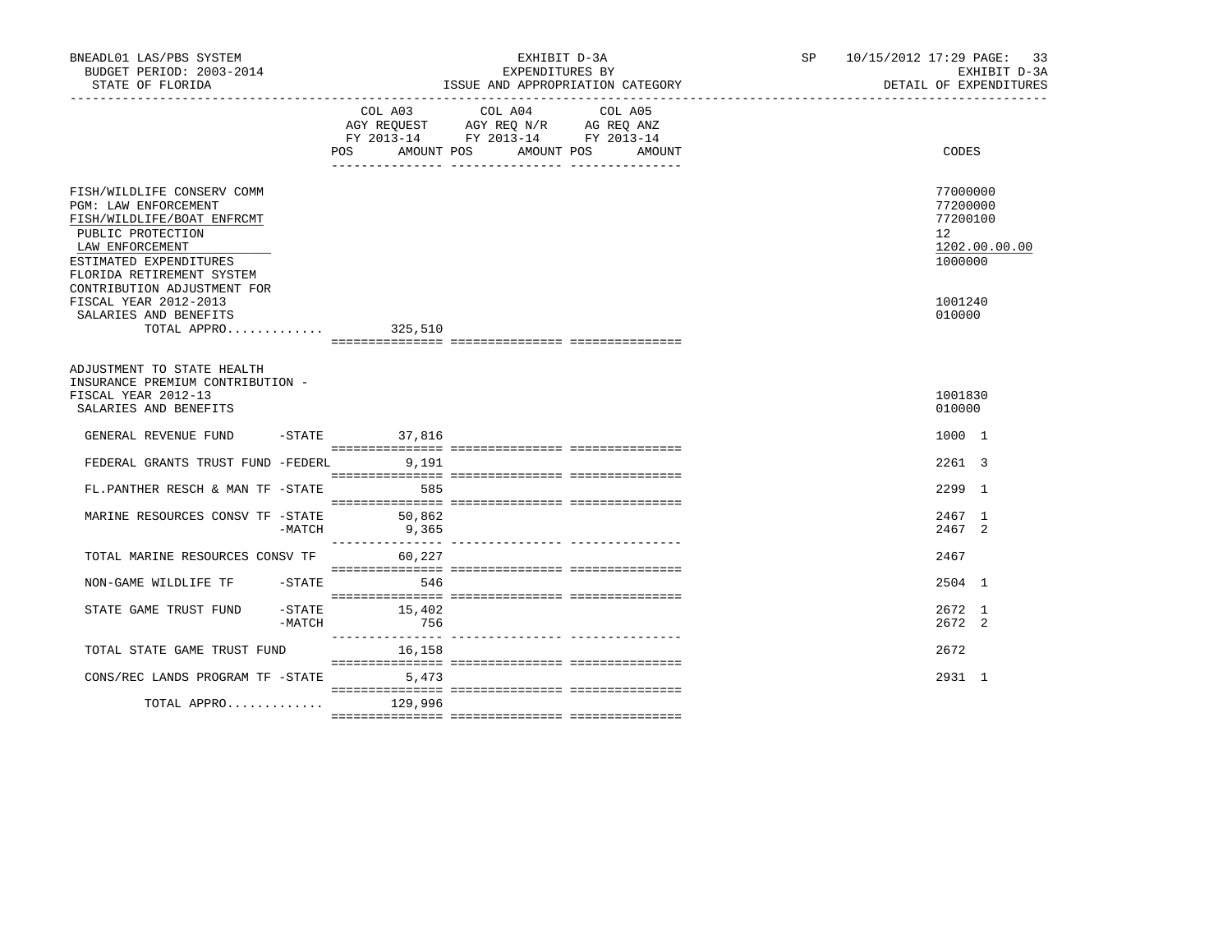| BNEADL01 LAS/PBS SYSTEM<br>BUDGET PERIOD: 2003-2014<br>STATE OF FLORIDA                                                                                                                                                                                  | EXHIBIT D-3A<br>EXPENDITURES BY<br>ISSUE AND APPROPRIATION CATEGORY                                                                               | SP 10/15/2012 17:29 PAGE: 34<br>EXHIBIT D-3A<br>DETAIL OF EXPENDITURES                                         |
|----------------------------------------------------------------------------------------------------------------------------------------------------------------------------------------------------------------------------------------------------------|---------------------------------------------------------------------------------------------------------------------------------------------------|----------------------------------------------------------------------------------------------------------------|
|                                                                                                                                                                                                                                                          | COL A03 COL A04<br>COL A05<br>AGY REQUEST AGY REQ N/R AG REQ ANZ<br>FY 2013-14 FY 2013-14 FY 2013-14<br>AMOUNT POS<br>AMOUNT POS<br>POS<br>AMOUNT | CODES                                                                                                          |
| FISH/WILDLIFE CONSERV COMM<br>PGM: LAW ENFORCEMENT<br>FISH/WILDLIFE/BOAT ENFRCMT<br>PUBLIC PROTECTION<br>LAW ENFORCEMENT<br>ESTIMATED EXPENDITURES<br>REALLOCATION OF HUMAN RESOURCES<br>OUTSOURCING<br>SPECIAL CATEGORIES<br>TR/DMS/HR SVCS/STW CONTRCT |                                                                                                                                                   | 77000000<br>77200000<br>77200100<br>12 <sup>°</sup><br>1202.00.00.00<br>1000000<br>1005900<br>100000<br>107040 |
| GENERAL REVENUE FUND<br>$-STATE$<br>FEDERAL GRANTS TRUST FUND -FEDERL<br>MARINE RESOURCES CONSV TF -STATE<br>STATE GAME TRUST FUND<br>$-\mathtt{STATE}$<br>CONS/REC LANDS PROGRAM TF -STATE                                                              | $498-$<br>$67-$<br>2,179-<br>$379-$<br>$100-$                                                                                                     | 1000 1<br>2261 3<br>2467 1<br>2672 1<br>2931 1                                                                 |
| TOTAL APPRO                                                                                                                                                                                                                                              | $3,223-$                                                                                                                                          |                                                                                                                |
| NONRECURRING EXPENDITURES<br>REPLACEMENT OF STATEWIDE LAW<br>ENFORCEMENT RADIO EQUIPMENT<br>OPERATING CAPITAL OUTLAY                                                                                                                                     |                                                                                                                                                   | 2100000<br>2103018<br>060000                                                                                   |
| GENERAL REVENUE FUND                                                                                                                                                                                                                                     | $-$ STATE $1,369,840-$                                                                                                                            | 1000 1                                                                                                         |
| FLORIDA PANTHER AND HUMAN CONFLICT<br>RESOLUTION<br>SPECIAL CATEGORIES<br>FL PANTHER MGMT/CONSERVATI                                                                                                                                                     |                                                                                                                                                   | 2103019<br>100000<br>100038                                                                                    |
| FL.PANTHER RESCH & MAN TF -STATE                                                                                                                                                                                                                         | $70,000 -$                                                                                                                                        | 2299 1                                                                                                         |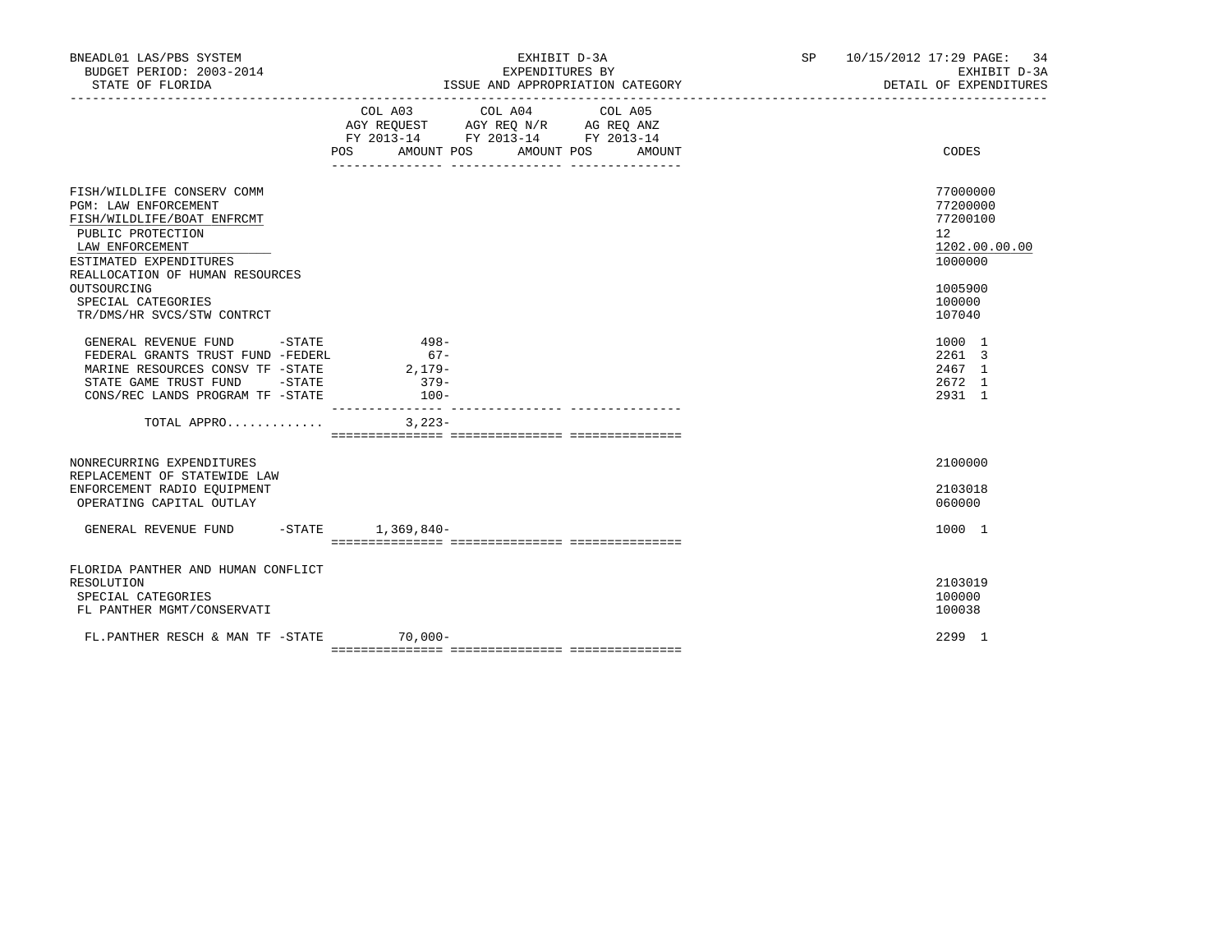| BNEADL01 LAS/PBS SYSTEM                                                                                                                                                                                                                                                                                                                                                                                                                                                                                                                                                                                 |                            |               |                       | EXHIBIT D-3A                                                                                                                                                                                                                                          |                                                                                                       | SP                    |                      | 10/15/2012 17:29 PAGE:<br>35                                                                                |
|---------------------------------------------------------------------------------------------------------------------------------------------------------------------------------------------------------------------------------------------------------------------------------------------------------------------------------------------------------------------------------------------------------------------------------------------------------------------------------------------------------------------------------------------------------------------------------------------------------|----------------------------|---------------|-----------------------|-------------------------------------------------------------------------------------------------------------------------------------------------------------------------------------------------------------------------------------------------------|-------------------------------------------------------------------------------------------------------|-----------------------|----------------------|-------------------------------------------------------------------------------------------------------------|
| BUDGET PERIOD: 2003-2014                                                                                                                                                                                                                                                                                                                                                                                                                                                                                                                                                                                |                            |               | EXPENDITURES BY       |                                                                                                                                                                                                                                                       |                                                                                                       |                       |                      | EXHIBIT D-3A                                                                                                |
|                                                                                                                                                                                                                                                                                                                                                                                                                                                                                                                                                                                                         |                            |               |                       |                                                                                                                                                                                                                                                       |                                                                                                       |                       |                      | DETAIL OF EXPENDITURES                                                                                      |
|                                                                                                                                                                                                                                                                                                                                                                                                                                                                                                                                                                                                         | POS                        |               | AMOUNT POS AMOUNT POS | COL A03 COL A04 COL A05<br>$\begin{tabular}{lllllll} \bf AGY \;\; REQUEST \hspace{1cm} AGY \;\; REQ \;\; N/R \hspace{1cm} AG \;\; REQ \;\; ANZ \\ \hline \tt FY \;\; 2013-14 \hspace{1cm} FY \;\; 2013-14 \hspace{1cm} FY \;\; 2013-14 \end{tabular}$ | AMOUNT                                                                                                |                       |                      | CODES                                                                                                       |
| FISH/WILDLIFE CONSERV COMM<br>PGM: LAW ENFORCEMENT<br>FISH/WILDLIFE/BOAT ENFRCMT<br>PUBLIC PROTECTION<br>LAW ENFORCEMENT<br>EQUIPMENT NEEDS<br>REPLACEMENT OF MOTOR VEHICLES<br>SPECIAL CATEGORIES<br>ACQ & REPLACE PATROL VEH                                                                                                                                                                                                                                                                                                                                                                          |                            |               |                       |                                                                                                                                                                                                                                                       |                                                                                                       |                       |                      | 77000000<br>77200000<br>77200100<br>$12^{\circ}$<br>1202.00.00.00<br>2400000<br>2401500<br>100000<br>100014 |
| MARINE RESOURCES CONSV TF -STATE 1,250,000 1,250,000                                                                                                                                                                                                                                                                                                                                                                                                                                                                                                                                                    |                            |               |                       |                                                                                                                                                                                                                                                       |                                                                                                       |                       |                      | 2467 1                                                                                                      |
| AGENCY ISSUE NARRATIVE:<br>2013-2014 BUDGET YEAR NARRATIVE:<br>This request is for spending authority from the Marine Resources Conservation Trust Fund to replace 69 law enforcement<br>vehicles which are in critical need of replacement in FY 2013-14 based on the following criteria:<br>a. It has been wrecked or become otherwise inoperable, or<br>b. It has a history of chronic and costly repair problems, or<br>c. It is unsafe to operate and requires major costly repairs, or<br>d. It is a vehicle with over 120,000 miles and is showing signs of needing costly repairs very<br>soon. |                            |               |                       |                                                                                                                                                                                                                                                       | IT COMPONENT? NO                                                                                      |                       |                      |                                                                                                             |
| Description<br>____________________________                                                                                                                                                                                                                                                                                                                                                                                                                                                                                                                                                             | Property<br>Number         | Model<br>Year | Actual<br>6/30/12     | Estimated<br>6/30/14                                                                                                                                                                                                                                  | Replacement<br>Mileage Mileage Cost                                                                   | Fund<br>$\frac{1}{2}$ | Criteria<br>-------- |                                                                                                             |
| Ford F150 Pickup Truck                                                                                                                                                                                                                                                                                                                                                                                                                                                                                                                                                                                  | 120213                     | 2008          |                       |                                                                                                                                                                                                                                                       |                                                                                                       | MRCTF                 | d.                   |                                                                                                             |
| Chevrolet C1500 Pickup 114902                                                                                                                                                                                                                                                                                                                                                                                                                                                                                                                                                                           |                            | 2005          |                       |                                                                                                                                                                                                                                                       |                                                                                                       | <b>MRCTF</b>          | d.                   |                                                                                                             |
| Chevrolet C1500 Pickup                                                                                                                                                                                                                                                                                                                                                                                                                                                                                                                                                                                  | 116254<br>116237<br>116234 | 2006          |                       |                                                                                                                                                                                                                                                       | $128, 285$ $168, 285$ $23, 774$<br>$127, 830$ $167, 830$ $23, 774$<br>$123, 883$ $163, 883$ $23, 774$ | <b>MRCTF</b>          | d.                   |                                                                                                             |
| Chevrolet C1500 Pickup                                                                                                                                                                                                                                                                                                                                                                                                                                                                                                                                                                                  |                            | 2006          |                       |                                                                                                                                                                                                                                                       |                                                                                                       | MRCTF                 | d.                   |                                                                                                             |
| Chevrolet C1500 Pickup                                                                                                                                                                                                                                                                                                                                                                                                                                                                                                                                                                                  |                            | 2006          | 123,883               |                                                                                                                                                                                                                                                       |                                                                                                       | MRCTF                 | d.                   |                                                                                                             |
| Chevrolet C1500 Pickup                                                                                                                                                                                                                                                                                                                                                                                                                                                                                                                                                                                  | 116221                     | 2006          | 122,513               | 162,513                                                                                                                                                                                                                                               | 23,774                                                                                                | MRCTF                 | d.                   |                                                                                                             |

Chevrolet C1500 Pickup 116221 2006 122,513 162,513 23,774 MRCTF d.<br>Chevrolet C1500 Pickup 116231 2006 122,080 162,080 23,774 MRCTF d. Chevrolet C1500 Pickup 116231 2006 122,080 162,080 23,774 MRCTF d.<br>Chevrolet C1500 Pickup 116853 2006 121,400 161,400 23,774 MRCTF d. Chevrolet C1500 Pickup 116853 2006 121,400 161,400 23,774 MRCTF d.<br>Chevrolet C1500 Pickup 116219 2006 120,712 160,712 23,774 MRCTF d.

Chevrolet C1500 Pickup 116215 2006 105,279 143,279 23,774 MRCTF d.<br>Chevrolet C1500 Pickup 116224 2006 104,228 142,228 23,774 MRCTF d.

Chevrolet C1500 Pickup 116227 2006 100,196 138,196 23,774 MRCTF d.<br>Chevrolet C1500 Pickup 129277 2006 99,885 137,885 23,774 MRCTF d.

Chevrolet C1500 Pickup 116236 2006 99,000 137,000 23,774 MRCTF d.<br>Chevrolet C1500 Pickup 129678 2006 96,168 134,168 23,774 MRCTF d. Chevrolet C1500 Pickup 129678 2006 96,168 134,168 23,774 MRCTF d.

 Chevrolet C1500 Pickup 116225 2006 115,455 153,455 23,774 MRCTF d. Chevrolet C1500 Pickup 116226 2006 113,339 151,339 23,774 MRCTF d. Chevrolet C1500 Pickup 116229 2006 100,957 148,957 23,774 MRCTF d.<br>Chevrolet C1500 Pickup 116253 2006 108,776 146,776 23,774 MRCTF d.

Chevrolet C1500 Pickup 129277 2006 99,885 137,885 23,774 MRCTF Chevrolet C1500 Pickup 116236 2006 99,000 137,000 23,774 MRCTF

Chevrolet C1500 Pickup 116219 2006 120,712 160,712 23,774<br>
Chevrolet C1500 Pickup 116225 2006 115,455 153,455 23,774<br>
Chevrolet C1500 Pickup 116226 2006 113,339 151,339 23,774

Chevrolet C1500 Pickup 116253 2006 108,776 146,776 23,774<br>Chevrolet C1500 Pickup 116215 2006 105,279 143,279 23,774

Chevrolet C1500 Pickup 116224 2006 104,228 142,228 23,774<br>
Chevrolet C1500 Pickup 116227 2006 100,196 138,196 23,774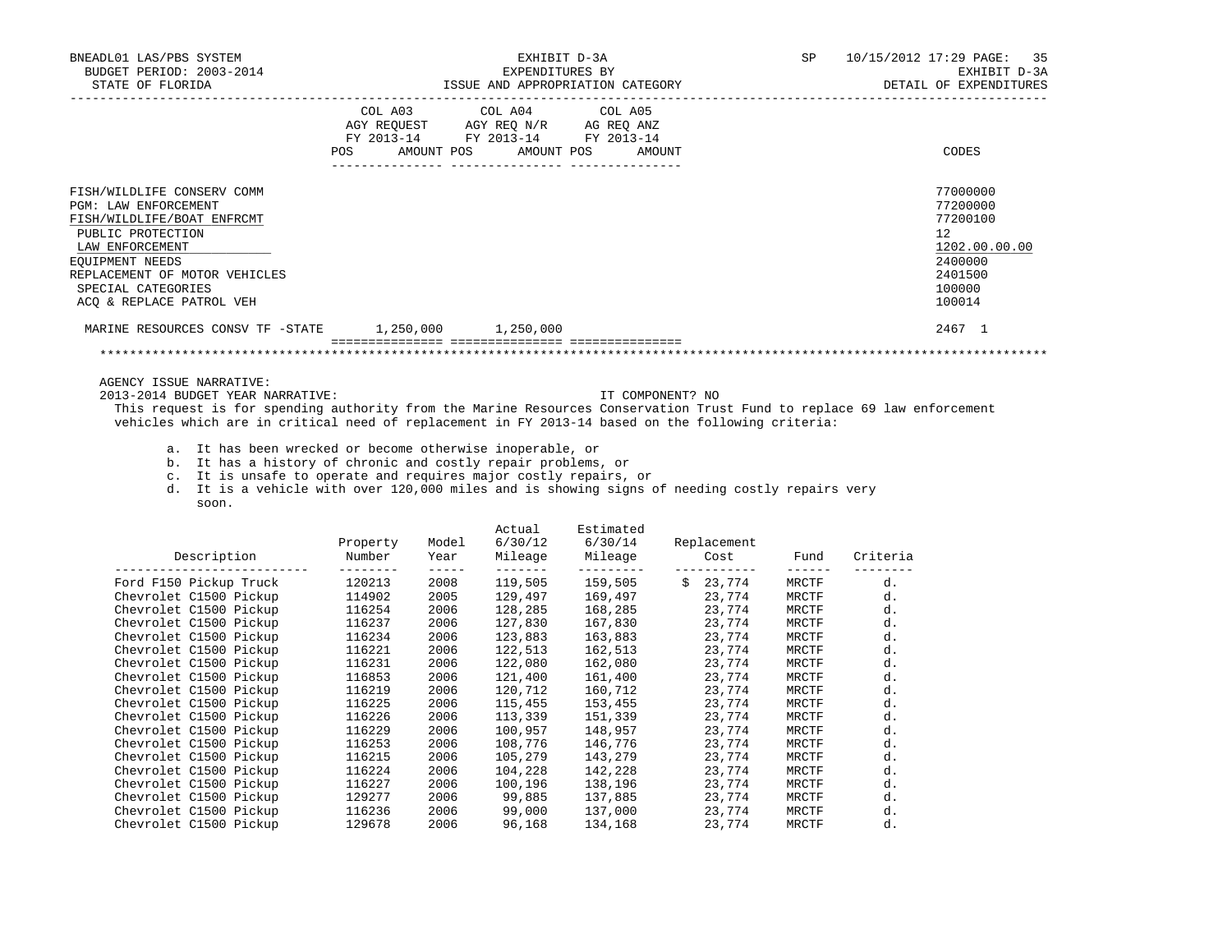| BNEADL01 LAS/PBS SYSTEM<br>BUDGET PERIOD: 2003-2014<br>STATE OF FLORIDA                                                                                                                                                                                                                                                                                                                                                                                                                                                                                                                                                                                                                                                   | EXHIBIT D-3A SP 10/1<br>EXPENDITURES BY EXPENDITURES BY SP 10/1<br>ISSUE AND APPROPRIATION CATEGORY |                                                                                                                                                                                                                                                                                                      |                                                                                                                                                                                                                                                                                                                                                                                                  |                                                                                                                                                                                                                                                                             |  |                                                                                                                                                                                                                                                                                                                                           | 10/15/2012 17:29 PAGE:<br>36<br>EXHIBIT D-3A<br>DETAIL OF EXPENDITURES                                                                                                                                                     |                                                                                         |
|---------------------------------------------------------------------------------------------------------------------------------------------------------------------------------------------------------------------------------------------------------------------------------------------------------------------------------------------------------------------------------------------------------------------------------------------------------------------------------------------------------------------------------------------------------------------------------------------------------------------------------------------------------------------------------------------------------------------------|-----------------------------------------------------------------------------------------------------|------------------------------------------------------------------------------------------------------------------------------------------------------------------------------------------------------------------------------------------------------------------------------------------------------|--------------------------------------------------------------------------------------------------------------------------------------------------------------------------------------------------------------------------------------------------------------------------------------------------------------------------------------------------------------------------------------------------|-----------------------------------------------------------------------------------------------------------------------------------------------------------------------------------------------------------------------------------------------------------------------------|--|-------------------------------------------------------------------------------------------------------------------------------------------------------------------------------------------------------------------------------------------------------------------------------------------------------------------------------------------|----------------------------------------------------------------------------------------------------------------------------------------------------------------------------------------------------------------------------|-----------------------------------------------------------------------------------------|
|                                                                                                                                                                                                                                                                                                                                                                                                                                                                                                                                                                                                                                                                                                                           | COL A03                                                                                             |                                                                                                                                                                                                                                                                                                      | COL A04<br>POS AMOUNT POS AMOUNT POS                                                                                                                                                                                                                                                                                                                                                             | COL A05<br>AGY REQUEST AGY REQ N/R AG REQ ANZ<br>FY 2013-14 FY 2013-14 FY 2013-14<br>AMOUNT                                                                                                                                                                                 |  |                                                                                                                                                                                                                                                                                                                                           |                                                                                                                                                                                                                            | CODES                                                                                   |
| FISH/WILDLIFE CONSERV COMM<br>PGM: LAW ENFORCEMENT<br>FISH/WILDLIFE/BOAT ENFRCMT<br>PUBLIC PROTECTION<br>LAW ENFORCEMENT<br>EQUIPMENT NEEDS<br>REPLACEMENT OF MOTOR VEHICLES                                                                                                                                                                                                                                                                                                                                                                                                                                                                                                                                              |                                                                                                     |                                                                                                                                                                                                                                                                                                      |                                                                                                                                                                                                                                                                                                                                                                                                  |                                                                                                                                                                                                                                                                             |  |                                                                                                                                                                                                                                                                                                                                           |                                                                                                                                                                                                                            | 77000000<br>77200000<br>77200100<br>$12^{\circ}$<br>1202.00.00.00<br>2400000<br>2401500 |
| Chevrolet C1500 Pickup<br>Chevrolet C1500 Pickup<br>Chevrolet C1500 Pickup<br>Chevrolet Montecarlo Coupe<br>Chevrolet Impala Sedan<br>Chevrolet Impala Sedan<br>110071<br>Chevrolet Impala Sedan<br>129659<br>Dodge Stratus Sedan<br>129669<br>Chevrolet Impala Sedan<br>129685<br>Chevrolet Impala Seda<br>Chevrolet Montecarlo Coupe<br>Chevrolet Montecarlo Coupe<br>Chevrolet Montecarlo Coupe<br>Ford CrownVic Sedan<br>Ford CrownVic Sedan<br>Ford CrownVic Sedan<br>Ford CrownVic Sedan 116241<br>Ford CrownVic Sedan 116241<br>Ford CrownVic Sedan 114268<br>Ford CrownVic Sedan 114268<br>Ford CrownVic Sedan 116217<br>Ford CrownVic Sedan 10618<br>Ford CrownVic Sedan 10618<br>Ford CrownVic Sedan 106218<br> | 116230<br>116222<br>110068<br>110067<br>110066<br>116216<br>129664<br>116241                        | 2006<br>2006<br>2003<br>2003<br>2001<br>2002<br>2004<br>2007<br>2005<br>2004<br>2001<br>2003<br>2003<br>2003<br>2006<br>2007<br>2006<br>2005<br>2006<br>2005<br>2005<br>2001<br>2001<br>2001<br>2001<br>2001<br>2001<br>2001<br>2001<br>2001<br>2005<br>2005<br>2004<br>2005<br>2007<br>2007<br>2002 | 94,295<br>86,550<br>116,377<br>119,294<br>157,790<br>111,718<br>108,063<br>86,299<br>89,262<br>91,125<br>92,958<br>106,078<br>105,629<br>94,378<br>104,851<br>84,258<br>97,475<br>104,612<br>87,231<br>100,671<br>96,646<br>97,850<br>88,695<br>88,255<br>86,721<br>131,468<br>129,789<br>121,510<br>120,650<br>116,214<br>136,710<br>97,364<br>104,816<br>88,024<br>94,767<br>90,956<br>165,057 | $\begin{array}{cccc} 132, 295 & 23, 774 \\ 124, 550 & 23, 774 \\ 156, 377 & 24, 472 \\ 157, 294 & 24, 472 \\ 195, 790 & 24, 472 \\ 149, 718 & 24, 472 \\ 149, 718 & 24, 472 \\ 146, 063 & 24, 472 \\ 124, 299 & 24, 472 \\ 127, 262 & 24, 472 \\ 130, 958 & 24, 472 \\ 130$ |  | MRCTF<br>MRCTF<br>MRCTF<br>MRCTF<br>MRCTF<br>MRCTF<br>MRCTF<br>MRCTF<br>MRCTF<br>MRCTF<br>MRCTF<br>MRCTF<br>MRCTF<br>MRCTF<br>MRCTF<br>MRCTF<br>MRCTF<br>MRCTF<br>MRCTF<br>MRCTF<br>MRCTF<br>MRCTF<br>MRCTF<br>MRCTF<br>MRCTF<br>MRCTF<br>MRCTF<br>MRCTF<br>MRCTF<br>MRCTF<br>MRCTF<br>MRCTF<br>MRCTF<br>MRCTF<br>MRCTF<br>MRCTF<br>MRCTF | d.<br>d.<br>d.<br>d.<br>d.<br>d.<br>d.<br>d.<br>d.<br>d.<br>d.<br>d.<br>d.<br>d.<br>d.<br>d.<br>d.<br>d.<br>d.<br>d.<br>d.<br>d.<br>d.<br>d.<br>d.<br>d.<br>d.<br>d.<br>d.<br>d.<br>d.<br>d.<br>d.<br>d.<br>d.<br>d.<br>d. |                                                                                         |
|                                                                                                                                                                                                                                                                                                                                                                                                                                                                                                                                                                                                                                                                                                                           |                                                                                                     | 2007<br>2005<br>2007                                                                                                                                                                                                                                                                                 | 131,720<br>116,098<br>115,747                                                                                                                                                                                                                                                                                                                                                                    |                                                                                                                                                                                                                                                                             |  | MRCTF<br>MRCTF<br>MRCTF                                                                                                                                                                                                                                                                                                                   | d.<br>d.<br>d.                                                                                                                                                                                                             |                                                                                         |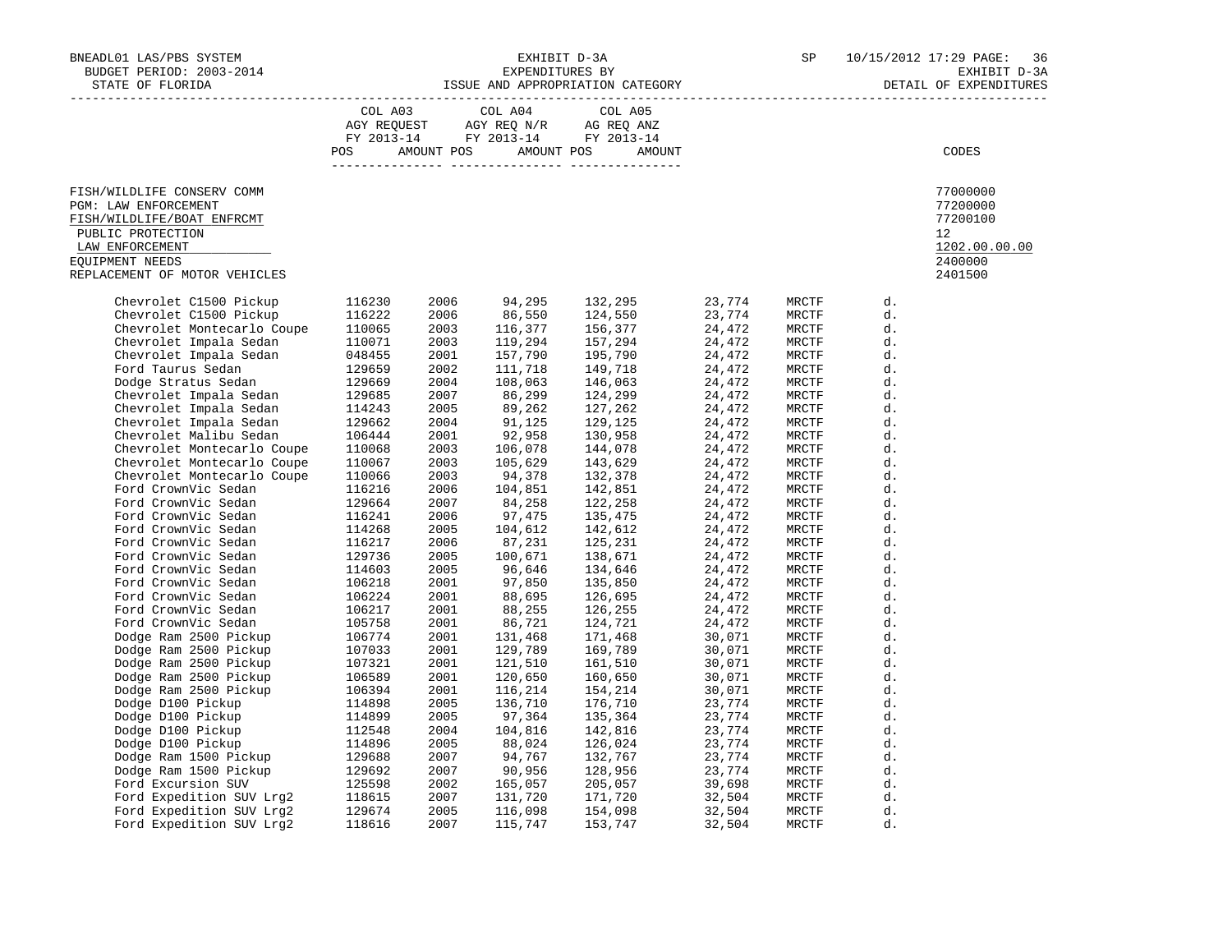| BNEADL01 LAS/PBS SYSTEM<br>BUDGET PERIOD: 2003-2014<br>STATE OF FLORIDA                                                                                                                                                                                                                                                                                                                                                                                                                                                                                                                                                                                                                                                                                                                                                                                                                                                                                   |                                                                                                                                                                                                                                                                                                                    |                                                                                                                                                                                                                                                                              |                                                                                                                                                                                                                                                                                                                                                                      | EXHIBIT D-3A SP 10/<br>EXPENDITURES BY SEXPENDITURES BY SSUE AND APPROPRIATION CATEGORY                                                                                                                                                                                                                                                                                                                                                                                                                                                                                                                                                                                                                                                                                                                                          |                                                                                                                                                                                                                                                                                                                |                                                                                                                                                                                                    | 10/15/2012 17:29 PAGE:<br>37<br>EXHIBIT D-3A<br>DETAIL OF EXPENDITURES        |
|-----------------------------------------------------------------------------------------------------------------------------------------------------------------------------------------------------------------------------------------------------------------------------------------------------------------------------------------------------------------------------------------------------------------------------------------------------------------------------------------------------------------------------------------------------------------------------------------------------------------------------------------------------------------------------------------------------------------------------------------------------------------------------------------------------------------------------------------------------------------------------------------------------------------------------------------------------------|--------------------------------------------------------------------------------------------------------------------------------------------------------------------------------------------------------------------------------------------------------------------------------------------------------------------|------------------------------------------------------------------------------------------------------------------------------------------------------------------------------------------------------------------------------------------------------------------------------|----------------------------------------------------------------------------------------------------------------------------------------------------------------------------------------------------------------------------------------------------------------------------------------------------------------------------------------------------------------------|----------------------------------------------------------------------------------------------------------------------------------------------------------------------------------------------------------------------------------------------------------------------------------------------------------------------------------------------------------------------------------------------------------------------------------------------------------------------------------------------------------------------------------------------------------------------------------------------------------------------------------------------------------------------------------------------------------------------------------------------------------------------------------------------------------------------------------|----------------------------------------------------------------------------------------------------------------------------------------------------------------------------------------------------------------------------------------------------------------------------------------------------------------|----------------------------------------------------------------------------------------------------------------------------------------------------------------------------------------------------|-------------------------------------------------------------------------------|
|                                                                                                                                                                                                                                                                                                                                                                                                                                                                                                                                                                                                                                                                                                                                                                                                                                                                                                                                                           | COL A03                                                                                                                                                                                                                                                                                                            |                                                                                                                                                                                                                                                                              |                                                                                                                                                                                                                                                                                                                                                                      | COL A04 COL A05<br>AGY REQUEST AGY REQ N/R AG REQ ANZ<br>FY 2013-14 FY 2013-14 FY 2013-14<br>POS AMOUNT POS AMOUNT POS AMOUNT                                                                                                                                                                                                                                                                                                                                                                                                                                                                                                                                                                                                                                                                                                    |                                                                                                                                                                                                                                                                                                                |                                                                                                                                                                                                    | CODES                                                                         |
| FISH/WILDLIFE CONSERV COMM<br>PGM: LAW ENFORCEMENT<br>FISH/WILDLIFE/BOAT ENFRCMT<br>PUBLIC PROTECTION<br>LAW ENFORCEMENT<br>EOUIPMENT NEEDS<br>REPLACEMENT OF MOTOR VEHICLES                                                                                                                                                                                                                                                                                                                                                                                                                                                                                                                                                                                                                                                                                                                                                                              |                                                                                                                                                                                                                                                                                                                    |                                                                                                                                                                                                                                                                              |                                                                                                                                                                                                                                                                                                                                                                      |                                                                                                                                                                                                                                                                                                                                                                                                                                                                                                                                                                                                                                                                                                                                                                                                                                  |                                                                                                                                                                                                                                                                                                                |                                                                                                                                                                                                    | 77000000<br>77200000<br>77200100<br>12<br>1202.00.00.00<br>2400000<br>2401500 |
| Ford Expedition SUV Lrg2<br>Ford Expedition SUV Lrg2<br>Ford Expedition SUV Lrg2<br>Ford Expedition SUV Lrg2<br>Ford Expedition SUV Lrg2<br>Ford Expedition SUV Lrg2<br>Jeep Liberty SUV/CMP4<br>Ford Expedition SUV Lrg2<br>Ford Expedition SUV Lrg2<br>Ford Explorer SUV Mid2<br>Ford Explorer SUV Mid2<br>Ford Explorer SUV Mid2<br>Ford Explorer SUV Mid2<br>Ford Explorer SUV Mid2<br>Ford Explorer SUV Mid2<br>Ford Explorer SUV Mid2<br>Ford Explorer SUV Mid2<br>Dodge Durango SUV Mid2<br>Dodge Durango SUV Mid2<br>Dodge Durango SUV Mid2<br>Dodge Durango SUV Mid2<br>Dodge Durango SUV Mid2<br>Dodge Durango SUV Mid2<br>Dodge Durango SUV Mid2<br>Ford Explorer SUV Mid4<br>Dodge Durango SUV/Mid4<br>Dodge Durango SUV/Mid4<br>Ford Escape SUV/ Cmp2 Hybrid 115347<br>Ford Escape SUV/ Cmp2 Hybrid 114602<br>Ford F150 Pickup Truck<br>Ford F150 Pickup Truck<br>Ford F150 Pickup Truck<br>Ford F150 Pickup Truck<br>Ford F150 Pickup Truck | 129752<br>129764<br>129787<br>129684<br>129734<br>118619<br>118500<br>118599<br>120862<br>120861<br>116308<br>114952<br>114952<br>116304<br>116901<br>129804<br>129719<br>129716<br>129716<br>129716<br>129770<br>129809<br>129770<br>129809<br>129722<br>116517<br>116539<br>116305<br>119024<br>119024<br>112378 | 2008<br>2005<br>2005<br>2006<br>2005<br>2007<br>2007<br>2008<br>2008<br>2006<br>2005<br>2006<br>2006<br>2006<br>2006<br>2006<br>2004<br>2007<br>2007<br>2007<br>2007<br>2007<br>2006<br>2006<br>2006<br>2007<br>2007<br>2006<br>2005<br>2005<br>2005<br>2006<br>2007<br>2002 | 90,135<br>110,021<br>109,606<br>87,181<br>90,760<br>115,461<br>87,324<br>107,295<br>102,641<br>133,271<br>121,694<br>108,302<br>105,965<br>102,205<br>99,582<br>88,276<br>88,329<br>104,564<br>102,458<br>98,376<br>94,616<br>88,476<br>93,364<br>89,872<br>125,238<br>116,860<br>95,324<br>91,206<br>114,043<br>131,396<br>127,694<br>128,860<br>128,167<br>139,004 | $\begin{array}{cccc} 135, 202 & 32, 504 \\ 148, 021 & 32, 504 \\ 147, 606 & 32, 504 \\ 125, 181 & 32, 504 \\ 128, 760 & 32, 504 \\ 153, 461 & 32, 504 \\ 153, 961 & 32, 504 \\ 153, 961 & 32, 504 \\ 153, 961 & 32, 504 \\ 153, 961 & 32, 504 \\ 146, 902 & 27, 716 \\ 146$<br>129, 206<br>152, 043<br>171, 396<br>175, 604<br>175, 604<br>187, 604<br>187, 604<br>187, 604<br>187, 704<br>187, 704<br>187, 704<br>188, 705<br>188, 705<br>188, 705<br>188, 705<br>188, 705<br>188, 705<br>188, 705<br>188, 705<br>188, 705<br>18<br>$\begin{array}{llll} 129\,, 206 & 31\,, 560 \\ 152\,, 043 & 31\,, 560 \\ 171\,, 396 & 23\,, 774 \\ 167\,, 694 & 23\,, 774 \\ 168\,, 860 & 23\,, 774 \\ 168\,, 167 & 23\,, 774 \\ 177\,, 004 & 23\,, 774 \\ 157\,, 093 & 23\,, 774 \\ 156\,, 624 & 23\,, 774 \\ 153\,, 769 & 23\,, 774 \\ 1$ | MRCTF<br>MRCTF<br>MRCTF<br>MRCTF<br>MRCTF<br>MRCTF<br>MRCTF<br>MRCTF<br>MRCTF<br>MRCTF<br>MRCTF<br>MRCTF<br>MRCTF<br>MRCTF<br>MRCTF<br>MRCTF<br>MRCTF<br>MRCTF<br>MRCTF<br>MRCTF<br>MRCTF<br>MRCTF<br>MRCTF<br>MRCTF<br>MRCTF<br>MRCTF<br>MRCTF<br>MRCTF<br>MRCTF<br>MRCTF<br>MRCTF<br>MRCTF<br>MRCTF<br>MRCTF | d.<br>d.<br>d.<br>d.<br>d.<br>d.<br>d.<br>d.<br>d.<br>d.<br>d.<br>d.<br>d.<br>d.<br>d.<br>d.<br>d.<br>d.<br>d<br>d<br>d<br>d<br>d<br>d<br>d.<br>d.<br>d.<br>d.<br>d.<br>d.<br>d.<br>d.<br>d.<br>d. |                                                                               |
| Ford F150 Pickup Truck<br>Ford F150 Pickup Truck<br>Ford F150 Pickup Truck<br>Ford F150 Pickup Truck<br>Ford F150 Pickup Truck<br>Ford F150 Pickup Truck                                                                                                                                                                                                                                                                                                                                                                                                                                                                                                                                                                                                                                                                                                                                                                                                  | $112626$<br>$112385$<br>$112428$<br>$108347$<br>$108305$<br>$105576$<br>$112632$<br>$110007$<br>$119015$<br>$120202$<br>120202                                                                                                                                                                                     | 2002<br>2001<br>2004<br>2003<br>2007<br>2008                                                                                                                                                                                                                                 | 119,093<br>118,624<br>115,769<br>114,992<br>114,645<br>114,645                                                                                                                                                                                                                                                                                                       |                                                                                                                                                                                                                                                                                                                                                                                                                                                                                                                                                                                                                                                                                                                                                                                                                                  | MRCTF<br>MRCTF<br>MRCTF<br>MRCTF<br>MRCTF<br>MRCTF                                                                                                                                                                                                                                                             | d.<br>d.<br>d.<br>d.<br>d.<br>d.                                                                                                                                                                   |                                                                               |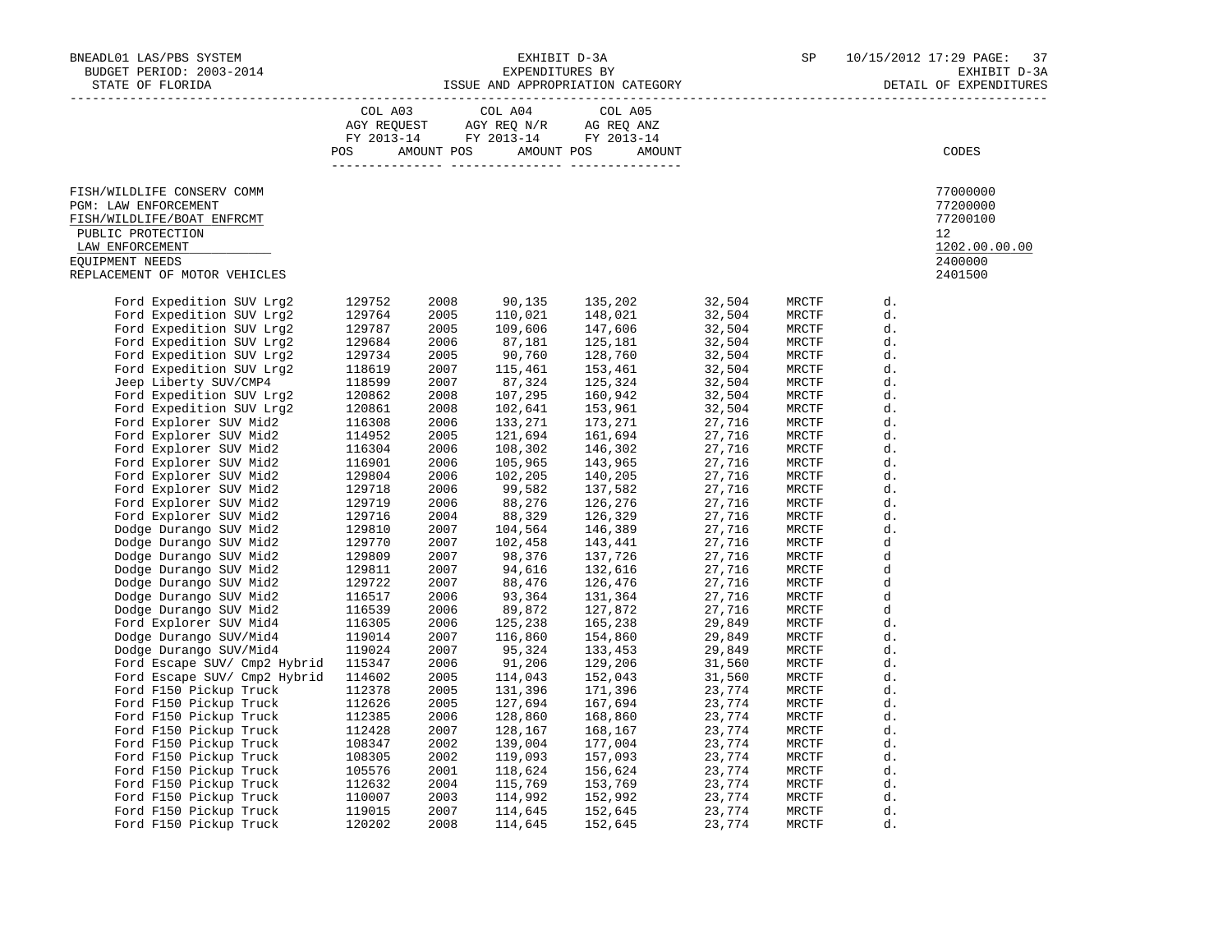| BNEADL01 LAS/PBS SYSTEM $\texttt{EXHIBIT D-3A} \hspace{2.0cm} \texttt{EXHIBIT D-3A} \hspace{2.0cm} \texttt{SPP} \hspace{2.0cm} \texttt{SPP} \hspace{2.0cm} \texttt{D-3A} \hspace{2.0cm} \texttt{SPP} \hspace{2.0cm} \texttt{SPP} \hspace{2.0cm} \texttt{D-3A} \hspace{2.0cm} \texttt{EXHIBIT D-3A} \hspace{2.0cm} \texttt{EXHIBIT D-3A} \hspace{2.0cm} \texttt{EXHIBIT D$ |  |                                                                                                                                                                                                                               |  |                                                                               |
|---------------------------------------------------------------------------------------------------------------------------------------------------------------------------------------------------------------------------------------------------------------------------------------------------------------------------------------------------------------------------|--|-------------------------------------------------------------------------------------------------------------------------------------------------------------------------------------------------------------------------------|--|-------------------------------------------------------------------------------|
|                                                                                                                                                                                                                                                                                                                                                                           |  | $\begin{tabular}{lcccc} COL A03 & COL A04 & COL A05 \\ AGY REQUEST & AGY REQ N/R & AG REQ ANZ \\ FY & 2013-14 & FY & 2013-14 & FY & 2013-14 \end{tabular}$<br>POS AMOUNT POS AMOUNT POS AMOUNT                                |  | CODES                                                                         |
| FISH/WILDLIFE CONSERV COMM<br>PGM: LAW ENFORCEMENT<br>FISH/WILDLIFE/BOAT ENFRCMT<br>PUBLIC PROTECTION<br>LAW ENFORCEMENT<br>EQUIPMENT NEEDS<br>REPLACEMENT OF MOTOR VEHICLES                                                                                                                                                                                              |  |                                                                                                                                                                                                                               |  | 77000000<br>77200000<br>77200100<br>12<br>1202.00.00.00<br>2400000<br>2401500 |
| CEMENT OF MOTOR VEHICLES<br>FORM FISO Pickup Truck<br>FOR FISO Pickup Truck<br>Ford FISO Pickup Truck<br>Ford FISO Pickup Truck<br>1202097<br>Ford FISO Pickup Truck<br>119020<br>Ford FISO Pickup Truck<br>118624<br>Ford FISO Pickup Truck<br>118                                                                                                                       |  | 114,645 152,645 23,774 MRCTF 114,645 152,645 23,774 MRCTF 114,645 152,645 23,774 MRCTF 1151,646 152,645 23,774 MRCTF 114,646 152,645 23,774 MRCTF 1116,645 152,645 23,774 MRCTF 1116,645 152,645 23,774 MRCTF 1116,645 152,64 |  |                                                                               |
|                                                                                                                                                                                                                                                                                                                                                                           |  |                                                                                                                                                                                                                               |  |                                                                               |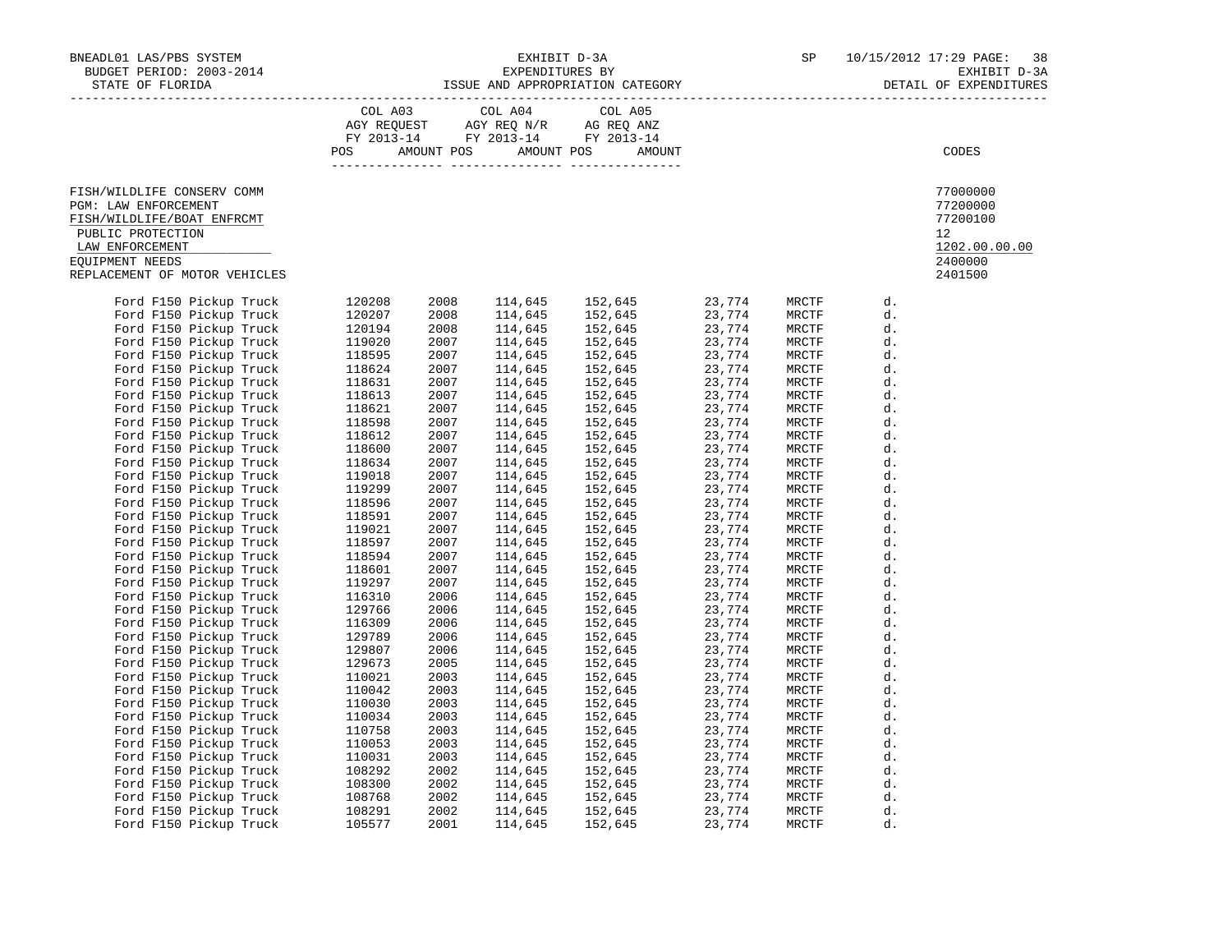| BNEADL01 LAS/PBS SYSTEM $\texttt{EXHIBIT D-3A} \hspace{2.0cm} \texttt{EXHIBIT D-3A} \hspace{2.0cm} \texttt{SPP} \hspace{2.0cm} \texttt{SPP} \hspace{2.0cm} \texttt{D-3A} \hspace{2.0cm} \texttt{SPP} \hspace{2.0cm} \texttt{SPP} \hspace{2.0cm} \texttt{D-3A} \hspace{2.0cm} \texttt{EXHIBIT D-3A} \hspace{2.0cm} \texttt{EXHIBIT D-3A} \hspace{2.0cm} \texttt{EXHIBIT D$ |  |                                                                                                                                                                                                |                                                                                                                                                                                                                                                                            |                                                                                                                                                                                                                                                          |                                                                                            |
|---------------------------------------------------------------------------------------------------------------------------------------------------------------------------------------------------------------------------------------------------------------------------------------------------------------------------------------------------------------------------|--|------------------------------------------------------------------------------------------------------------------------------------------------------------------------------------------------|----------------------------------------------------------------------------------------------------------------------------------------------------------------------------------------------------------------------------------------------------------------------------|----------------------------------------------------------------------------------------------------------------------------------------------------------------------------------------------------------------------------------------------------------|--------------------------------------------------------------------------------------------|
|                                                                                                                                                                                                                                                                                                                                                                           |  | $\begin{tabular}{lcccc} COL A03 & COL A04 & COL A05 \\ AGY REQUEST & AGY REQ N/R & AG REQ ANZ \\ FY & 2013-14 & FY & 2013-14 & FY & 2013-14 \end{tabular}$<br>POS AMOUNT POS AMOUNT POS AMOUNT |                                                                                                                                                                                                                                                                            |                                                                                                                                                                                                                                                          | CODES                                                                                      |
| FISH/WILDLIFE CONSERV COMM<br>PGM: LAW ENFORCEMENT<br>FISH/WILDLIFE/BOAT ENFRCMT<br>PUBLIC PROTECTION<br>LAW ENFORCEMENT<br>EOUIPMENT NEEDS<br>REPLACEMENT OF MOTOR VEHICLES                                                                                                                                                                                              |  |                                                                                                                                                                                                |                                                                                                                                                                                                                                                                            |                                                                                                                                                                                                                                                          | 77000000<br>77200000<br>77200100<br>12 <sup>°</sup><br>1202.00.00.00<br>2400000<br>2401500 |
| CEMERY OF MOTOR VEHICLES<br>CEMERY OF MOTOR VEHICLES<br>Ford F150 Pickup Truck 105574<br>Ford F150 Pickup Truck 119022<br>Ford F150 Pickup Truck 118630<br>Ford F150 Pickup Truck 118632<br>Ford F150 Pickup Truck 119911<br>Ford F150 Pick                                                                                                                               |  |                                                                                                                                                                                                | MKUIF<br>MRCTF<br>MRCTF<br>MRCTF<br>MRCTF<br>MECTF<br>MBCTF<br>MBCTF<br>MRCTF<br>MRCTF<br>MRCTF<br>MRCTF<br>MRCTF<br>MRCTF<br>MRCTF<br>MRCTF<br>MRCTF<br>MRCTF<br>MRCTF<br>MRCTF<br>MRCTF<br>MRCTF<br>MRCTF<br>NECTF<br>MRCTF<br>MRCTF<br>MRCTF<br>MRCTF<br>MRCTF<br>MRCTF | MRCTF d.<br>MRCTF d.<br>MRCTF d.<br>MRCTF d.<br>MRCTF d.<br>MRCTF d.<br>d.<br>d.<br>d.<br>d.<br>d.<br>d.<br>d.<br>d.<br>d.<br>d.<br>d.<br>d.<br>d.<br>d.<br>d.<br>d.<br>d.<br>d.<br>d.<br>d.<br>d.<br>d.<br>d.<br>d.<br>d.<br>d.<br>d.<br>d.<br>d.<br>d. |                                                                                            |
|                                                                                                                                                                                                                                                                                                                                                                           |  |                                                                                                                                                                                                |                                                                                                                                                                                                                                                                            | d.<br>d.<br>d.<br>d.                                                                                                                                                                                                                                     |                                                                                            |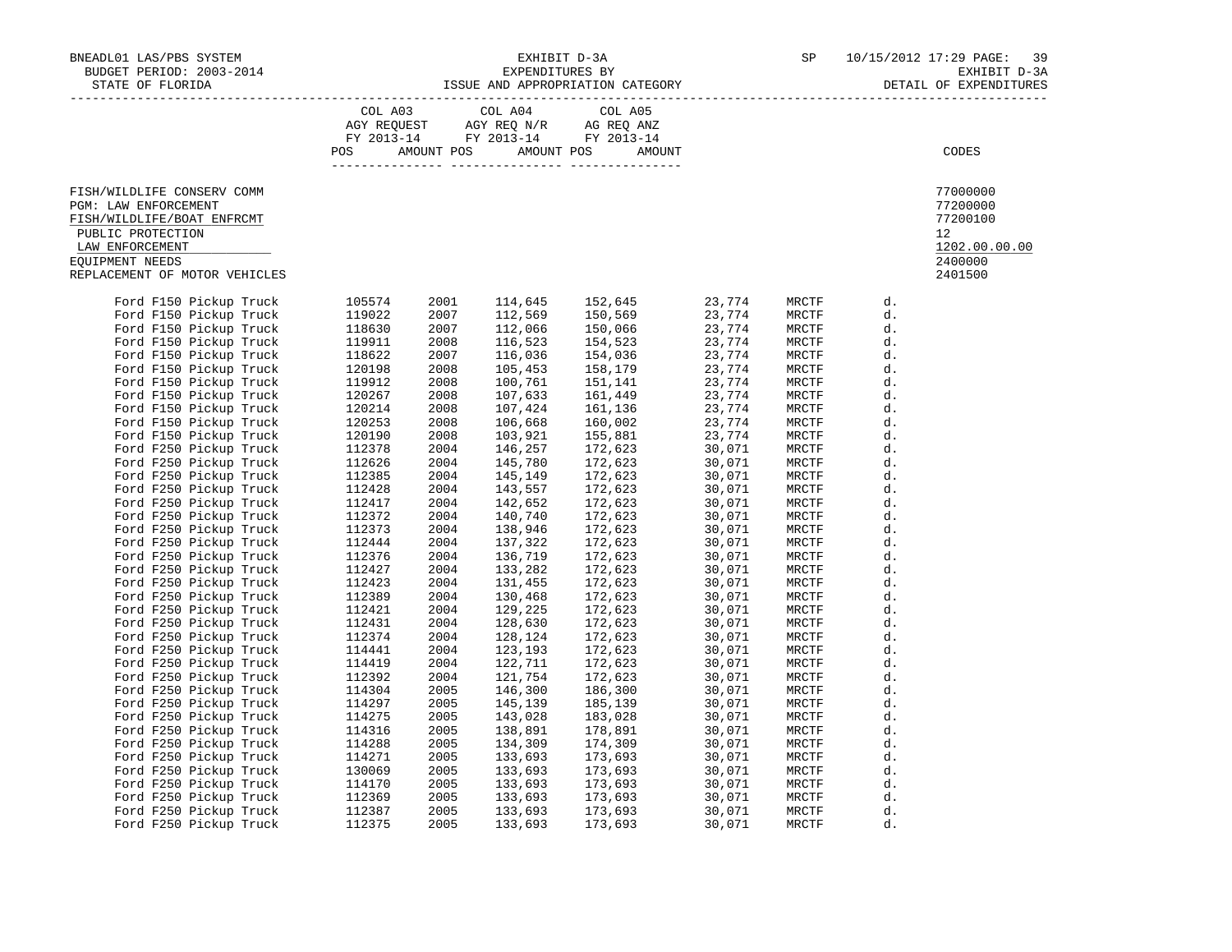| BNEADL01 LAS/PBS SYSTEM                                                                                                                                                                                                        | NEADL01 LAS/PBS SYSTEM $\,$ EXHIBIT D-3A SP $\,$ 10/15/2012 17:29 PAGE:<br>BUDGET PERIOD: 2003-2014 EXPENDITURES BY EXHEMIC DEXHIBIT D-3A SP SP $\,$ EXHIBIT D-3A EXHIBIT D-3A SP SP EXHIBIT D- |  |  |                                                                                                                                                            |                           |  | 40<br>EXHIBIT D-3A<br>DETAIL OF EXPENDITURES                                               |
|--------------------------------------------------------------------------------------------------------------------------------------------------------------------------------------------------------------------------------|-------------------------------------------------------------------------------------------------------------------------------------------------------------------------------------------------|--|--|------------------------------------------------------------------------------------------------------------------------------------------------------------|---------------------------|--|--------------------------------------------------------------------------------------------|
|                                                                                                                                                                                                                                |                                                                                                                                                                                                 |  |  | $\begin{tabular}{lcccc} CDL A03 & CDL A04 & CDL A05 \\ AGY REQUEST & AGY REQ N/R & AG REQ ANZ \\ FY & 2013-14 & FY & 2013-14 & FY & 2013-14 \end{tabular}$ |                           |  |                                                                                            |
|                                                                                                                                                                                                                                |                                                                                                                                                                                                 |  |  |                                                                                                                                                            |                           |  |                                                                                            |
|                                                                                                                                                                                                                                |                                                                                                                                                                                                 |  |  | POS AMOUNT POS AMOUNT POS AMOUNT                                                                                                                           |                           |  | CODES                                                                                      |
|                                                                                                                                                                                                                                |                                                                                                                                                                                                 |  |  |                                                                                                                                                            |                           |  |                                                                                            |
| FISH/WILDLIFE CONSERV COMM<br>PGM: LAW ENFORCEMENT<br>FISH/WILDLIFE/BOAT ENFRCMT<br>PUBLIC PROTECTION<br>LAW ENFORCEMENT<br>EOUIPMENT NEEDS<br>REPLACEMENT OF MOTOR VEHICLES                                                   |                                                                                                                                                                                                 |  |  |                                                                                                                                                            |                           |  | 77000000<br>77200000<br>77200100<br>12 <sup>°</sup><br>1202.00.00.00<br>2400000<br>2401500 |
| ection of ACTOM ventities (114279 2005 133,693 177,693 0007 1980)<br>Food F290 Fictoip Truck (114279 2005 133,693 177,693 0007 10007 10007 10007 10007 10007 10007 10007 10007 10007 10007 10007 10007 10007 10007 10007 10007 |                                                                                                                                                                                                 |  |  |                                                                                                                                                            |                           |  |                                                                                            |
|                                                                                                                                                                                                                                |                                                                                                                                                                                                 |  |  |                                                                                                                                                            |                           |  |                                                                                            |
| Sub-Total MRCTF<br>Less Recurring Appropriation                                                                                                                                                                                |                                                                                                                                                                                                 |  |  |                                                                                                                                                            | \$5,881,936<br>(722, 271) |  |                                                                                            |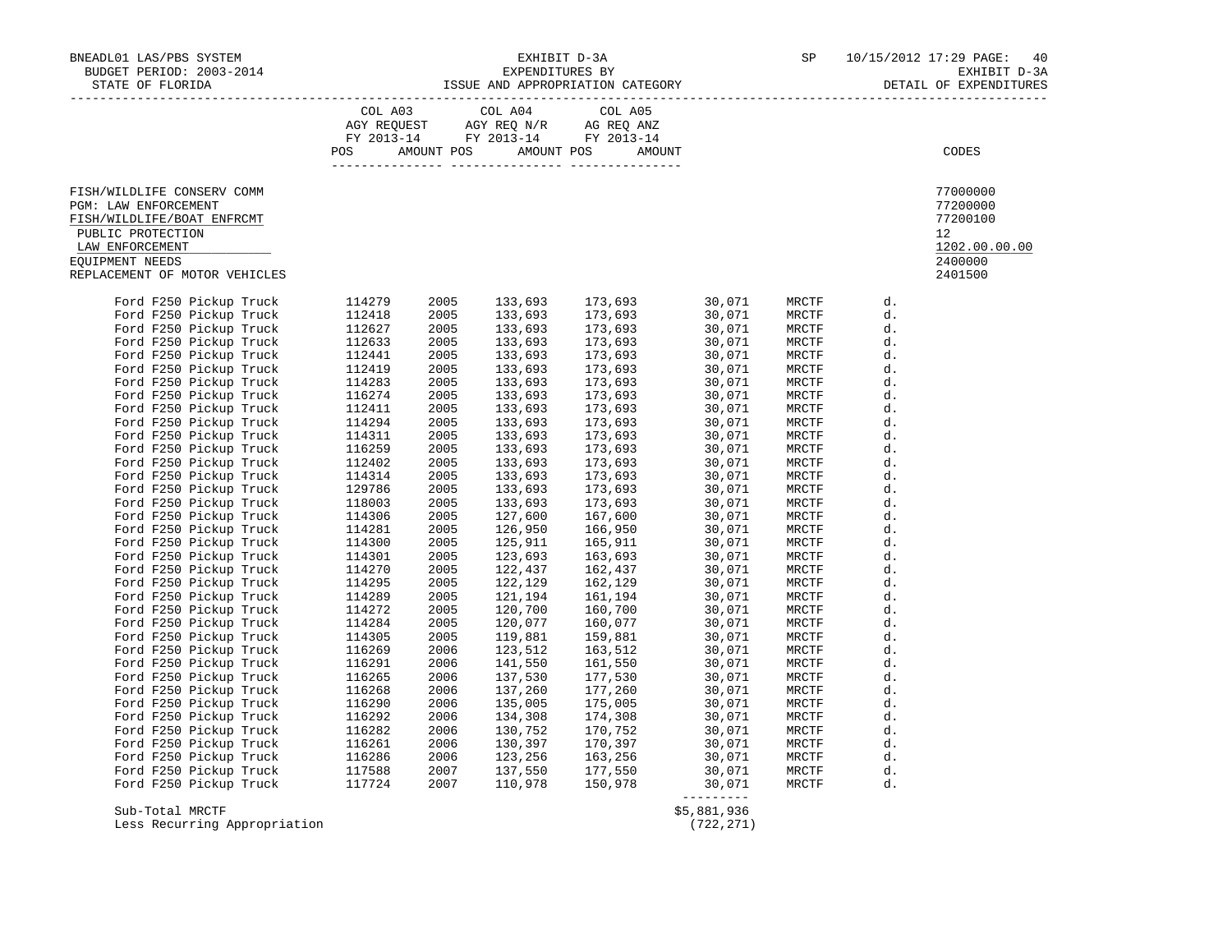| BNEADL01 LAS/PBS SYSTEM<br>BUDGET PERIOD: 2003-2014<br>STATE OF FLORIDA                                                                                                                              | EXHIBIT D-3A<br>EXPENDITURES BY<br>ISSUE AND APPROPRIATION CATEGORY |                                                                                                                      |  | 10/15/2012 17:29 PAGE: 41<br>EXHIBIT D-3A<br>DETAIL OF EXPENDITURES           |
|------------------------------------------------------------------------------------------------------------------------------------------------------------------------------------------------------|---------------------------------------------------------------------|----------------------------------------------------------------------------------------------------------------------|--|-------------------------------------------------------------------------------|
|                                                                                                                                                                                                      | COL A03<br>AMOUNT POS<br>POS                                        | COL A04<br>COL A05<br>AGY REQUEST AGY REQ N/R AG REQ ANZ<br>FY 2013-14 FY 2013-14 FY 2013-14<br>AMOUNT POS<br>AMOUNT |  | CODES                                                                         |
| FISH/WILDLIFE CONSERV COMM<br>PGM: LAW ENFORCEMENT<br>FISH/WILDLIFE/BOAT ENFRCMT<br>PUBLIC PROTECTION<br>LAW ENFORCEMENT<br>EQUIPMENT NEEDS<br>REPLACEMENT OF MOTOR VEHICLES<br>Less Unfunded Amount |                                                                     | ( \$3, 909, 665)                                                                                                     |  | 77000000<br>77200000<br>77200100<br>12<br>1202.00.00.00<br>2400000<br>2401500 |
| Total Request MRCTF (69 vehicles)                                                                                                                                                                    |                                                                     | $- - - - - - - - -$<br>\$1,250,000                                                                                   |  |                                                                               |
|                                                                                                                                                                                                      |                                                                     | $\qquad \qquad \equiv \equiv \equiv \equiv \equiv \equiv \equiv \equiv \equiv$                                       |  |                                                                               |
| ANNUALIZATION OF ADMINISTERED<br>FUNDS APPROPRIATIONS<br>STATE HEALTH INSURANCE ADJUSTMENT<br>FOR FY 2012-13 - 10 MONTHS<br><b>ANNUALIZATION</b><br>SALARIES AND BENEFITS                            |                                                                     |                                                                                                                      |  | 26A0000<br>26A1830<br>010000                                                  |
| GENERAL REVENUE FUND                                                                                                                                                                                 | $-$ STATE 189,080                                                   |                                                                                                                      |  | 1000 1                                                                        |
| FEDERAL GRANTS TRUST FUND -FEDERL                                                                                                                                                                    | 45,955                                                              |                                                                                                                      |  | 2261 3                                                                        |
| FL.PANTHER RESCH & MAN TF -STATE                                                                                                                                                                     | 2,925                                                               |                                                                                                                      |  | 2299 1                                                                        |
| MARINE RESOURCES CONSV TF -STATE<br>-MATCH                                                                                                                                                           | 254,310<br>46,825                                                   |                                                                                                                      |  | 2467 1<br>2467 2                                                              |
| TOTAL MARINE RESOURCES CONSV TF                                                                                                                                                                      | 301,135                                                             |                                                                                                                      |  | 2467                                                                          |
| NON-GAME WILDLIFE TF<br>$-$ STATE                                                                                                                                                                    | 2,730                                                               |                                                                                                                      |  | 2504 1                                                                        |
| $-STATE$<br>STATE GAME TRUST FUND<br>$-MATCH$                                                                                                                                                        | 77,010<br>3,780                                                     |                                                                                                                      |  | 2672 1<br>2672 2                                                              |
| TOTAL STATE GAME TRUST FUND                                                                                                                                                                          | 80,790                                                              |                                                                                                                      |  | 2672                                                                          |
| CONS/REC LANDS PROGRAM TF -STATE                                                                                                                                                                     | 27,365                                                              |                                                                                                                      |  | 2931 1                                                                        |
| TOTAL APPRO                                                                                                                                                                                          | 649,980                                                             |                                                                                                                      |  |                                                                               |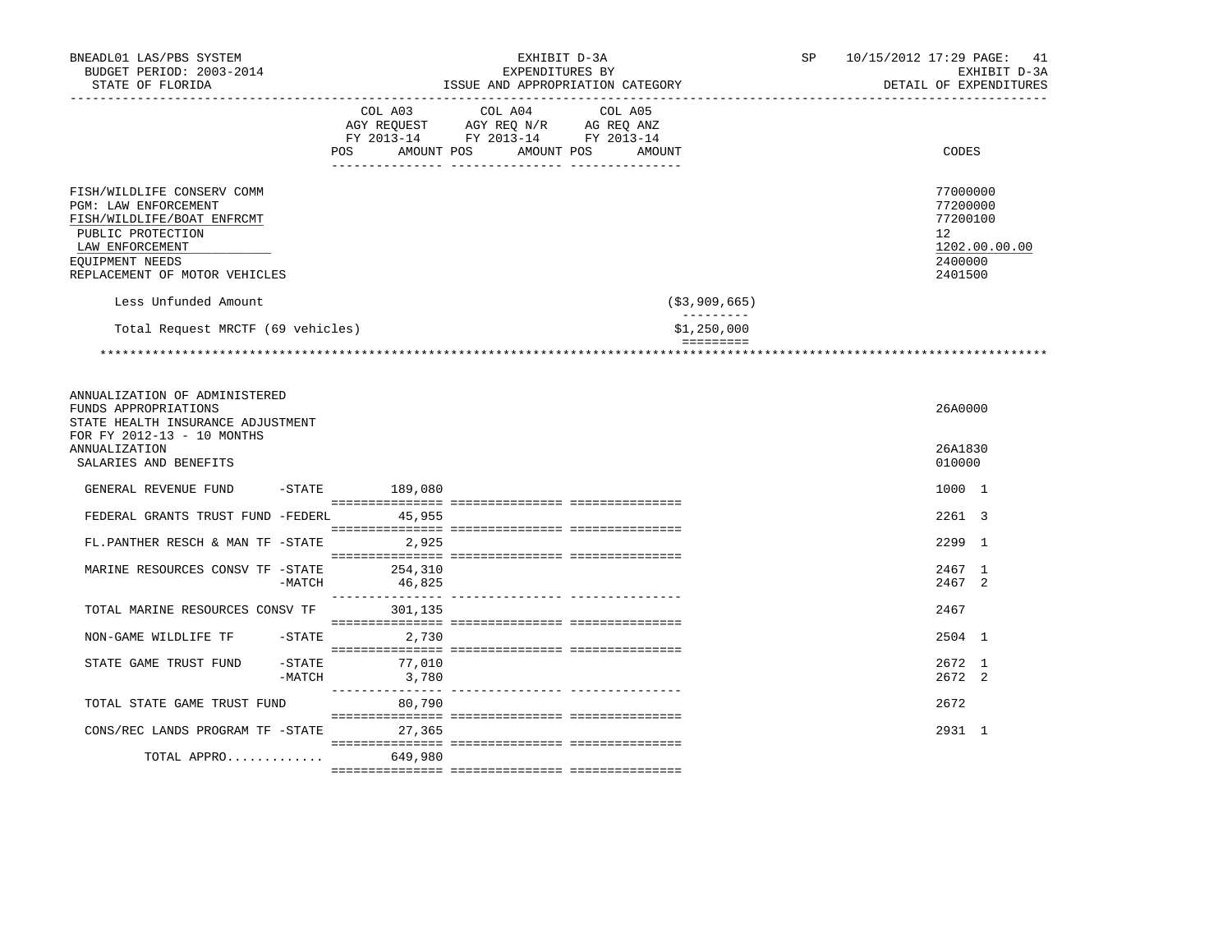| BNEADL01 LAS/PBS SYSTEM<br>BUDGET PERIOD: 2003-2014                                                                                                                                                                                |                 | EXHIBIT D-3A<br>EXPENDITURES BY                                                                                                       | SP | 10/15/2012 17:29 PAGE: 42<br>EXHIBIT D-3A                                                         |
|------------------------------------------------------------------------------------------------------------------------------------------------------------------------------------------------------------------------------------|-----------------|---------------------------------------------------------------------------------------------------------------------------------------|----|---------------------------------------------------------------------------------------------------|
| STATE OF FLORIDA                                                                                                                                                                                                                   |                 | ISSUE AND APPROPRIATION CATEGORY                                                                                                      |    | DETAIL OF EXPENDITURES                                                                            |
|                                                                                                                                                                                                                                    |                 | COL A03 COL A04 COL A05<br>AGY REQUEST AGY REQ N/R AG REQ ANZ<br>FY 2013-14 FY 2013-14 FY 2013-14<br>POS AMOUNT POS AMOUNT POS AMOUNT |    | CODES                                                                                             |
| FISH/WILDLIFE CONSERV COMM<br><b>PGM: LAW ENFORCEMENT</b><br>FISH/WILDLIFE/BOAT ENFRCMT<br>PUBLIC PROTECTION<br>LAW ENFORCEMENT<br>CAPITAL IMPROVEMENT PLAN<br>OFFICE SPACE<br>FIXED CAPITAL OUTLAY<br>LAW ENFORCEMENT F.O. - KEYS |                 |                                                                                                                                       |    | 77000000<br>77200000<br>77200100<br>12<br>1202.00.00.00<br>9900000<br>990A000<br>080000<br>080096 |
| MARINE RESOURCES CONSV TF -STATE                                                                                                                                                                                                   | 623,865 623,865 |                                                                                                                                       |    | 2467 1                                                                                            |
|                                                                                                                                                                                                                                    |                 |                                                                                                                                       |    |                                                                                                   |

AGENCY NARRATIVE:

 2013-2014 BUDGET YEAR NARRATIVE: LAW ENFORCEMENT F.O.- KEYS IT COMPONENT? NO Request:

 This request is for spending authority, in the amount of \$623,865, from the Marine Resources Conservation Trust Fund to construct a law enforcement field office on property located on Windley Key in South Florida.

\*\*\*\*\*\*\*\*\*\*\*\*\*\*\*\*\*\*\*\*\*\*\*\*\*\*\*\*\*\*\*\*\*\*\*\*\*\*\*\*\*\*\*\*\*\*\*\*\*\*\*\*\*\*\*\*\*\*\*\*\*\*\*\*\*\*\*\*\*\*\*\*\*\*\*\*\*\*\*\*\*\*\*\*\*\*\*\*\*\*\*\*\*\*\*\*\*\*\*\*\*\*\*\*\*\*\*\*\*\*\*\*\*\*\*\*\*\*\*\*\*\*\*\*\*\*\*

### Current Situation:

 Windley Key is strategically located adjacent to one of the busiest boating areas in Monroe County. Hundreds of local residents and out of town boaters frequent this area, creating the potential for a dangerous situation. In addition to boating safety, enforcement activities in the area include those for heavy commercial and charter fishing, recreational fishing, border security, and Florida Keys National Marine Sanctuary issues. Currently there is not a place to process boater violations or accidents. Fixed Capital Outlay funding was appropriated in FY 2007-08 to demolish an existing building that was a safety hazard, provide preliminary design work for a replacement building, and replacement of the docks.

### Explanation of Costs:

 The construction costs of this building include the pilings it is required to be placed on due to its location in the Keys. In addition, a parking area will be provided under the building.

| Construction of Field Office           | Fund  | Amount    | Non-Recurring |
|----------------------------------------|-------|-----------|---------------|
| Construction - 1,000 sf x \$350 per sf | MRCTF | \$350.000 | \$350,000     |
| Permits, Inspections, Impact Fees      | MRCTF | 7,500     | 7,500         |
| Communications (conduits, wiring, etc) | MRCTF | 5,000     | 5,000         |
| Utilities outside building             | MRCTF | 60,000    | 60,000        |
| Site Development (roads, paving)       | MRCTF | 45,000    | 45,000        |
| Other - 10% contingency                | MRCTF | 46,750    | 46,750        |
| Planning/Programming                   | MRCTF | 15,000    | 15,000        |
| Architectural/Engineering Fees         | MRCTF | 50,000    | 50,000        |
| Moveable Equipment/Furniture           | MRCTF | 44,615    | 44,615        |
|                                        |       |           |               |
| Total Request                          |       | \$623.865 | \$623,865     |
|                                        |       |           |               |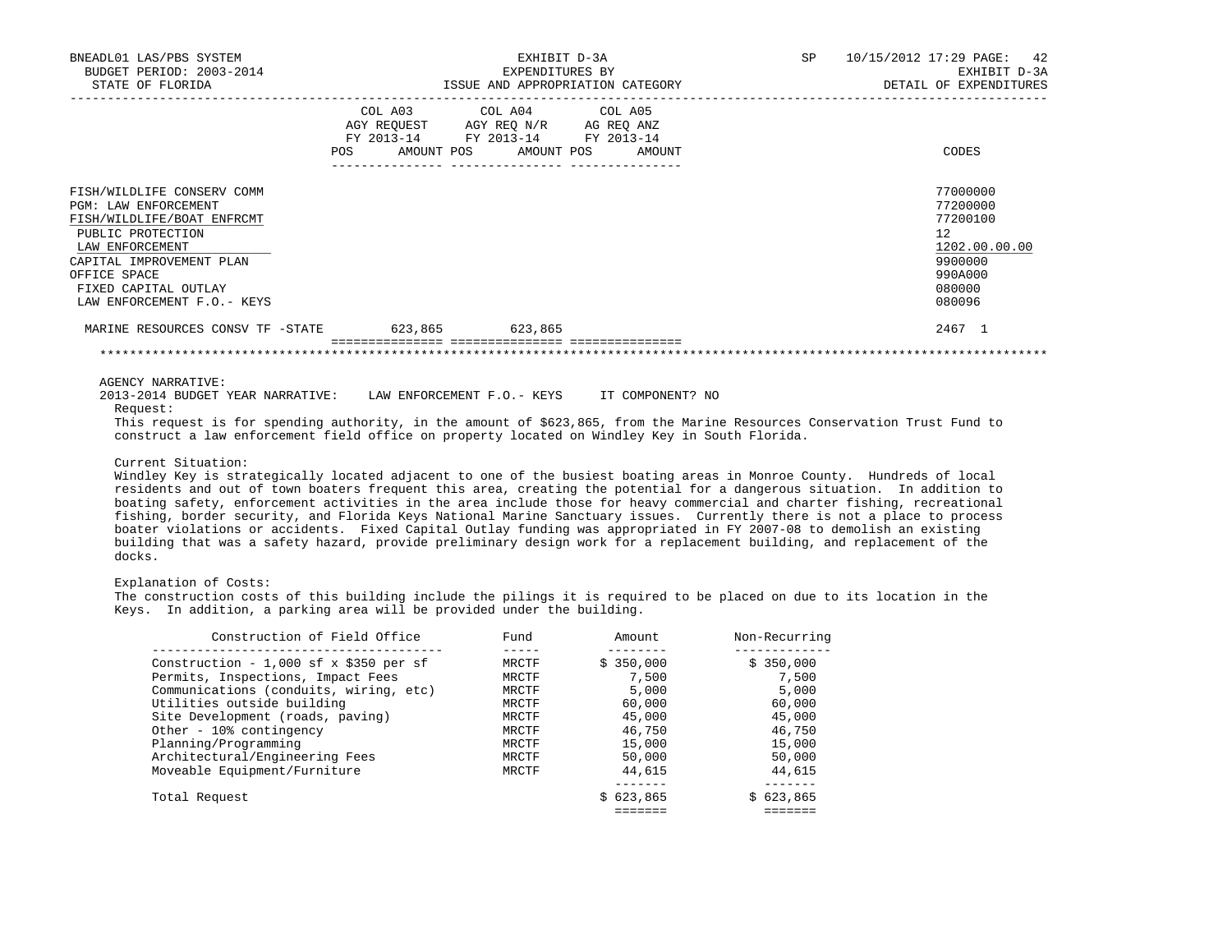| BNEADL01 LAS/PBS SYSTEM    | EXHIBIT D-3A<br>EXPENDITURES BY        | 10/15/2012 17:29 PAGE:<br>SP | 43                     |
|----------------------------|----------------------------------------|------------------------------|------------------------|
| BUDGET PERIOD: 2003-2014   |                                        | EXHIBIT D-3A                 |                        |
| STATE OF FLORIDA           | ISSUE AND APPROPRIATION CATEGORY       |                              | DETAIL OF EXPENDITURES |
|                            | COL A03 COL A04 COL A05                |                              |                        |
|                            | AGY REOUEST AGY REO N/R AG REO ANZ     |                              |                        |
|                            | FY 2013-14 FY 2013-14 FY 2013-14       |                              |                        |
|                            | AMOUNT POS AMOUNT POS<br>POS<br>AMOUNT |                              | CODES                  |
|                            |                                        |                              |                        |
| FISH/WILDLIFE CONSERV COMM |                                        |                              | 77000000               |
| PGM: LAW ENFORCEMENT       |                                        |                              | 77200000               |
| FISH/WILDLIFE/BOAT ENFRCMT |                                        |                              | 77200100               |
| PUBLIC PROTECTION          |                                        |                              | 12                     |
| LAW ENFORCEMENT            |                                        |                              | 1202.00.00.00          |
| CAPITAL IMPROVEMENT PLAN   |                                        |                              | 9900000                |
| OFFICE SPACE               |                                        |                              | 990A000                |

#### Benefits:

 Approval of this issue will provide trust fund spending authority to construct a law enforcement field office on Windley Key in Monroe County. This office will provide a law enforcement presence which will assist in the deterrence of unwanted activity and enhance the ability of the division to provide law enforcement services and resources to the public in this extremely high use area. It will also create operational efficiencies by improving readiness to respond to emergency calls and provide a waterside support facility to a multitude of Commission services and other law enforcement agencies.

Activity: Uniform Patrol and Investigations - ACT2010

Governor's Initiatives:

This request supports the Quality of Life Places strategies in the Governor's Strategic Plan for Economic Development.

(27) Create and sustain vibrant, safe and healthy communities that attract workers, businesses, residents and visitors.

(29) Promote, develop, protect and leverage Florida's natural, art and cultural assets in a sustainable manner.

\*\*\*\*\*\*\*\*\*\*\*\*\*\*\*\*\*\*\*\*\*\*\*\*\*\*\*\*\*\*\*\*\*\*\*\*\*\*\*\*\*\*\*\*\*\*\*\*\*\*\*\*\*\*\*\*\*\*\*\*\*\*\*\*\*\*\*\*\*\*\*\*\*\*\*\*\*\*\*\*\*\*\*\*\*\*\*\*\*\*\*\*\*\*\*\*\*\*\*\*\*\*\*\*\*\*\*\*\*\*\*\*\*\*\*\*\*\*\*\*\*\*\*\*\*\*\*

| GRANTS AND AIDS - FIXED CAPITAL  |           |           |         |
|----------------------------------|-----------|-----------|---------|
| OUTLAY                           |           |           | 990G000 |
| G/A-LOC GOV/NONST ENT-FCO        |           |           | 140000  |
| FL BOATING IMPROVEMENT PRG       |           |           | 140270  |
| MARINE RESOURCES CONSV TF -STATE | 562,000   | 562,000   | 2467 1  |
| STATE GAME TRUST FUND<br>-STATE  | 1,250,000 | 1,250,000 | 2672 1  |
| TOTAL APPRO                      | 1,812,000 | 1,812,000 |         |
|                                  |           |           |         |

AGENCY NARRATIVE:

 2013-2014 BUDGET YEAR NARRATIVE: FL BOATING IMPROVEMENT PRG IT COMPONENT? NO Request:

 This issue requests \$562,000 in spending authority from the Marine Resources Conservation Trust Fund (MRCTF) and \$1,250,000 from the State Game Trust Fund (SGTF) to continue a long term program of providing grants to local governments for boating improvements.

Current Situation:

 Pursuant to Section 328.72(15), Florida Statutes, an estimated \$562,000 will be deposited into the MRCTF from \$1 directed from the county portion of vessel registration fees to be used to fund a competitive grant program for local projects providing public launching facilities.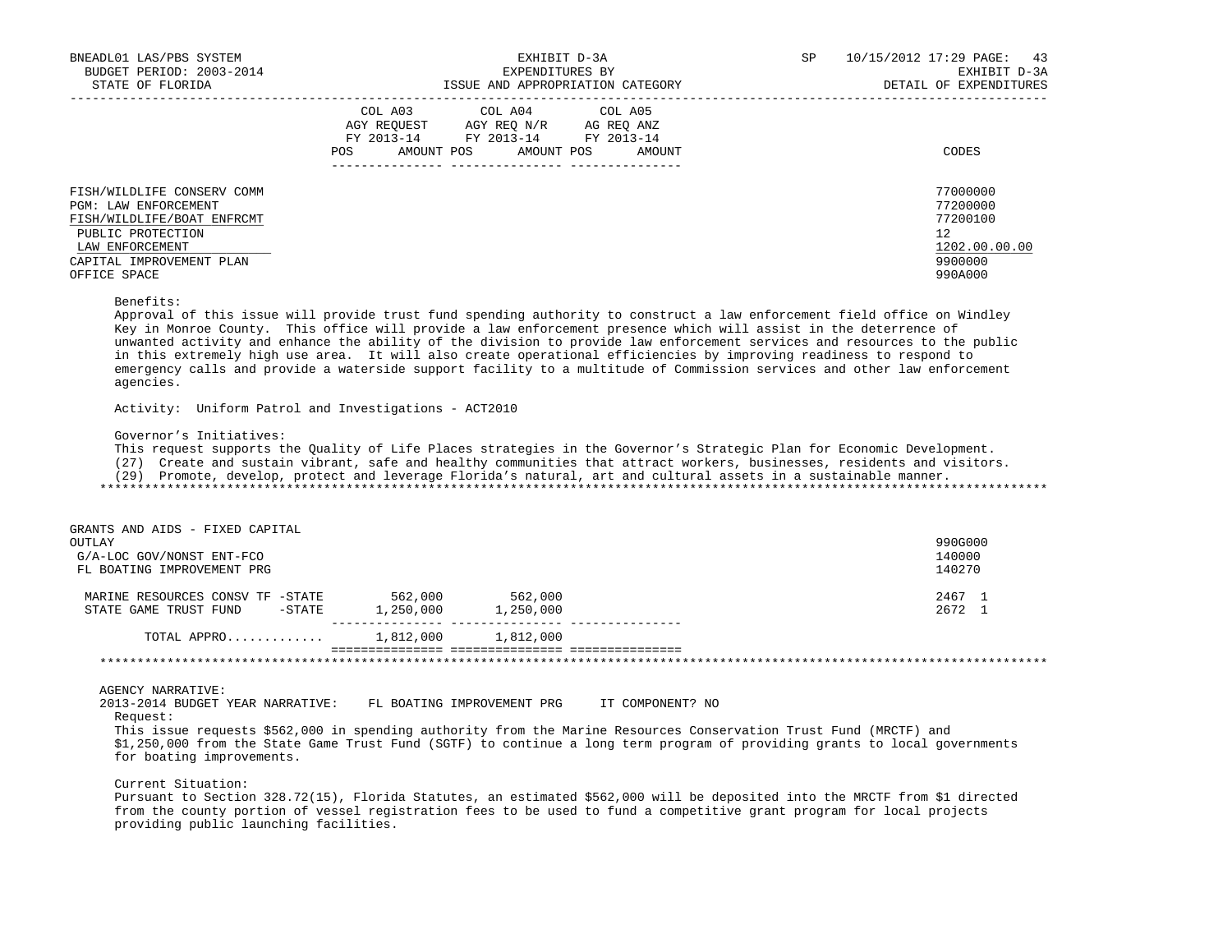| BNEADL01 LAS/PBS SYSTEM<br>BUDGET PERIOD: 2003-2014<br>STATE OF FLORIDA                                                                                                                 | EXHIBIT D-3A<br>EXPENDITURES BY<br>ISSUE AND APPROPRIATION CATEGORY                                                                         | SP<br>10/15/2012 17:29 PAGE: 44<br>DETAIL OF EXPENDITURES          | EXHIBIT D-3A |
|-----------------------------------------------------------------------------------------------------------------------------------------------------------------------------------------|---------------------------------------------------------------------------------------------------------------------------------------------|--------------------------------------------------------------------|--------------|
|                                                                                                                                                                                         | COL A03 COL A04 COL A05<br>AGY REQUEST AGY REQ N/R AG REQ ANZ<br>FY 2013-14 FY 2013-14 FY 2013-14<br>AMOUNT POS AMOUNT POS<br>AMOUNT<br>POS | CODES                                                              |              |
| FISH/WILDLIFE CONSERV COMM<br>PGM: LAW ENFORCEMENT<br>FISH/WILDLIFE/BOAT ENFRCMT<br>PUBLIC PROTECTION<br>LAW ENFORCEMENT<br>CAPITAL IMPROVEMENT PLAN<br>GRANTS AND AIDS - FIXED CAPITAL |                                                                                                                                             | 77000000<br>77200000<br>77200100<br>12<br>1202.00.00.00<br>9900000 |              |
| OUTLAY                                                                                                                                                                                  |                                                                                                                                             | 990G000                                                            |              |

 As directed by section 206.606(1)(b), Florida Statutes, \$1,250,000 is transferred annually from the Fuel Tax Collection Trust Fund to the SGTF to fund local projects through a competitive grant program for recreational channel marking, public launching facilities, derelict vessel removal, and other local boating related activities. These funds are used to provide grants to local governments.

| Explanation of Costs:<br>Marine Resources Conservation Trust Fund | Amount.     | Non-Recurring |
|-------------------------------------------------------------------|-------------|---------------|
| Vessel registration fees (\$1)                                    | 562,000     | 562,000       |
| State Game Trust Fund                                             |             |               |
| Vessel fuel tax revenue                                           | \$1,250,000 | \$1,250,000   |
| Total FCO Request                                                 | \$1,812,000 | \$1,812,000   |

Benefits:

 Approval of this issue will provide grant funding to counties, municipalities, and other governmental agencies from funds transferred from the Fuel Tax Collection Trust Fund and from county vessel registration fees. Projects that meet the criteria under the Florida Boating Improvement Program include recreational channel marking, public launching facilities, derelict vessel removal, and other boating related activities that enhance boating access for recreational boaters. Most projects take more than one year to complete due to permit requirements, environmental issues, and other delays, therefore fixed capital outlay funding will allow for these projects to be completed without a delay in appropriations.

Activity: Boating and Waterways - ACT2410

### Governor's Initiatives:

 This request supports the Civic & Governance Systems and Quality of Life and Quality Places strategies in the Governor's Strategic Plan for Economic Development.

(24) Support and sustain statewide and regional partnerships to accomplish Florida's economic and quality of life goals.

(27) Create and sustain vibrant, safe and healthy communities that attract workers, businesses, residents and visitors.

(29) Promote, develop, protect and leverage Florida's natural, art and cultural assets in a sustainable manner.

\*\*\*\*\*\*\*\*\*\*\*\*\*\*\*\*\*\*\*\*\*\*\*\*\*\*\*\*\*\*\*\*\*\*\*\*\*\*\*\*\*\*\*\*\*\*\*\*\*\*\*\*\*\*\*\*\*\*\*\*\*\*\*\*\*\*\*\*\*\*\*\*\*\*\*\*\*\*\*\*\*\*\*\*\*\*\*\*\*\*\*\*\*\*\*\*\*\*\*\*\*\*\*\*\*\*\*\*\*\*\*\*\*\*\*\*\*\*\*\*\*\*\*\*\*\*\*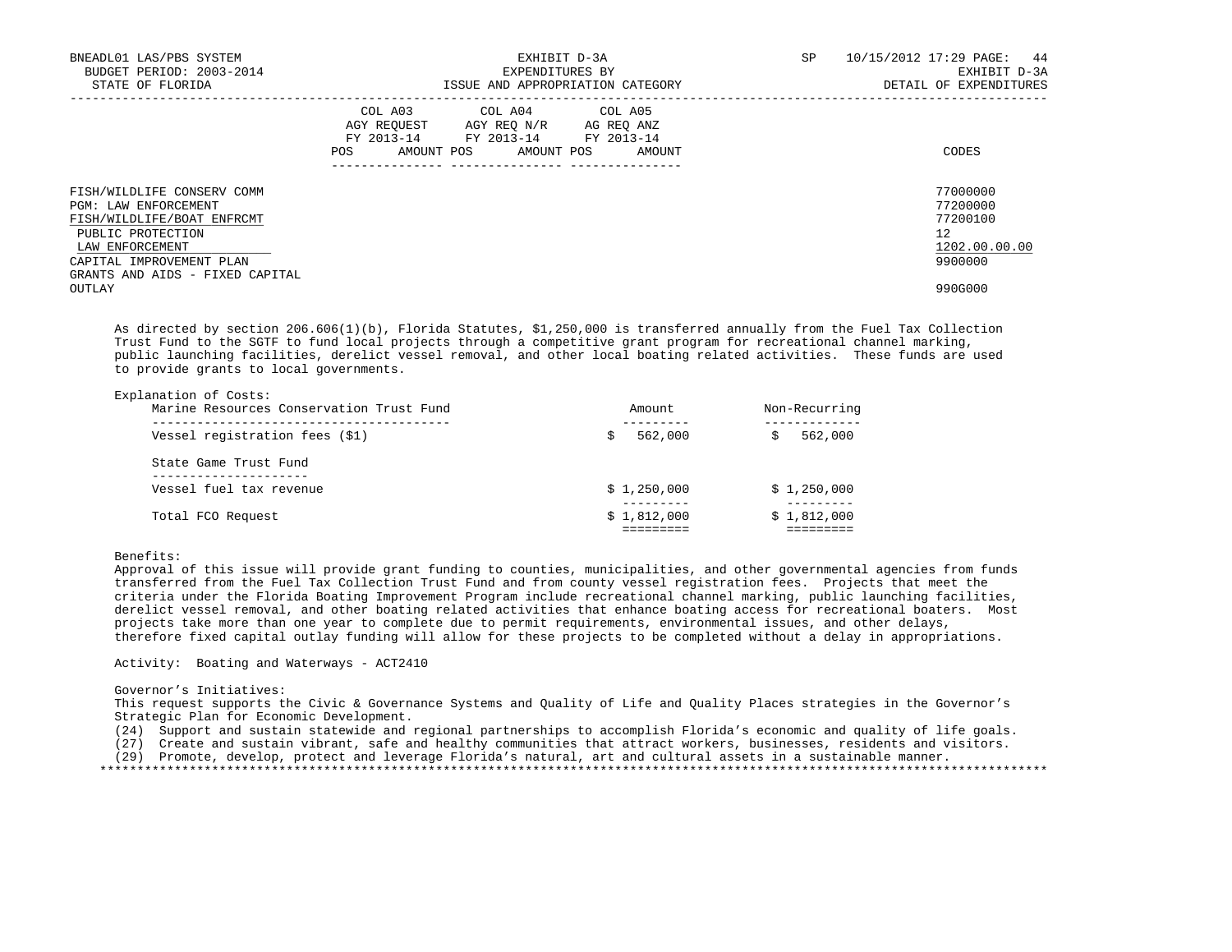| BNEADL01 LAS/PBS SYSTEM<br>BUDGET PERIOD: 2003-2014<br>STATE OF FLORIDA                                                                                                                                                   |                              | EXHIBIT D-3A<br>EXPENDITURES BY<br>ISSUE AND APPROPRIATION CATEGORY                                                                 | SP | 10/15/2012 17:29 PAGE: 45<br>EXHIBIT D-3A<br>DETAIL OF EXPENDITURES                               |
|---------------------------------------------------------------------------------------------------------------------------------------------------------------------------------------------------------------------------|------------------------------|-------------------------------------------------------------------------------------------------------------------------------------|----|---------------------------------------------------------------------------------------------------|
|                                                                                                                                                                                                                           | COL A03<br>AMOUNT POS<br>POS | COL A04 COL A05<br>AGY REQUEST AGY REQ N/R AG REQ ANZ<br>FY 2013-14 FY 2013-14 FY 2013-14<br>AMOUNT POS<br>AMOUNT<br>-------------- |    | CODES                                                                                             |
| FISH/WILDLIFE CONSERV COMM<br>PGM: LAW ENFORCEMENT<br>FISH/WILDLIFE/BOAT ENFRCMT<br>PUBLIC PROTECTION<br>LAW ENFORCEMENT<br>CAPITAL IMPROVEMENT PLAN<br>SPECIAL PURPOSE<br>FIXED CAPITAL OUTLAY<br>BOATING INFRASTRUCTURE |                              |                                                                                                                                     |    | 77000000<br>77200000<br>77200100<br>12<br>1202.00.00.00<br>9900000<br>990S000<br>080000<br>082800 |
| FEDERAL GRANTS TRUST FUND -FEDERL                                                                                                                                                                                         | $3,300,000$ $3,300,000$      |                                                                                                                                     |    | 2261 3                                                                                            |
|                                                                                                                                                                                                                           |                              |                                                                                                                                     |    |                                                                                                   |

AGENCY NARRATIVE:

 2013-2014 BUDGET YEAR NARRATIVE: BOATING INFRASTRUCTURE IT COMPONENT? NO Request:

 This issue requests \$3,300,000 in spending authority from the Federal Grants Trust Fund. Included in this request is \$1,700,000 from the U.S. Fish and Wildlife Service (USFWS) through the Sport Fish Restoration Act - Boat Access, which have been apportioned to Florida for boating infrastructure. If the apportioned funds are not spent, the unobligated funds will be reallocated to other states and future apportionments will be reduced to the State of Florida.

 This request also includes funding for grants that will be submitted to USFWS, Boating Infrastructure Grant Program (BIGP) for \$1,600,000. Most projects take more than one year to complete due to permit requirements, environmental issues, and other delays, therefore fixed capital outlay funding will allow for these projects to be completed without a delay in appropriations.

Current Situation:

 The Commission receives federal funds from the U.S. Department of Interior, USFWS, Sport Fish Restoration Act. Funds are apportioned each year to the State of Florida pursuant to the Dingell-Johnson Sport Fish Restoration Act that provides funding for boating access facilities, both marine and freshwater.

 The Commission is Florida's State Administrative Agency (SAA) for BIGP, which is a federal flow-through grant program to provide boating infrastructure for transient vessels 26' or larger with transient defined as 10 days stay or less. BIGP provides that at least \$100,000 will be granted to each SAA for one project or a maximum of two projects that cost \$100,000. Projects that request more than \$100,000 are submitted to the USFWS and compete on a national level. The applicant is providing the match, but spending authority is needed for these cost-reimbursement grants.

| Explanation of Costs:<br>Federal Grants Trust Fund                                               | Amount                   | Non-Recurring            |
|--------------------------------------------------------------------------------------------------|--------------------------|--------------------------|
| Sport Fish Restoration - Boat Access (apportioned funds)<br>Boating Infrastructure Grant Program | \$1,700,000<br>1,600,000 | \$1,700,000<br>1,600,000 |
| Total FCO Request                                                                                | \$3,300,000              | \$3,300,000              |

Benefits: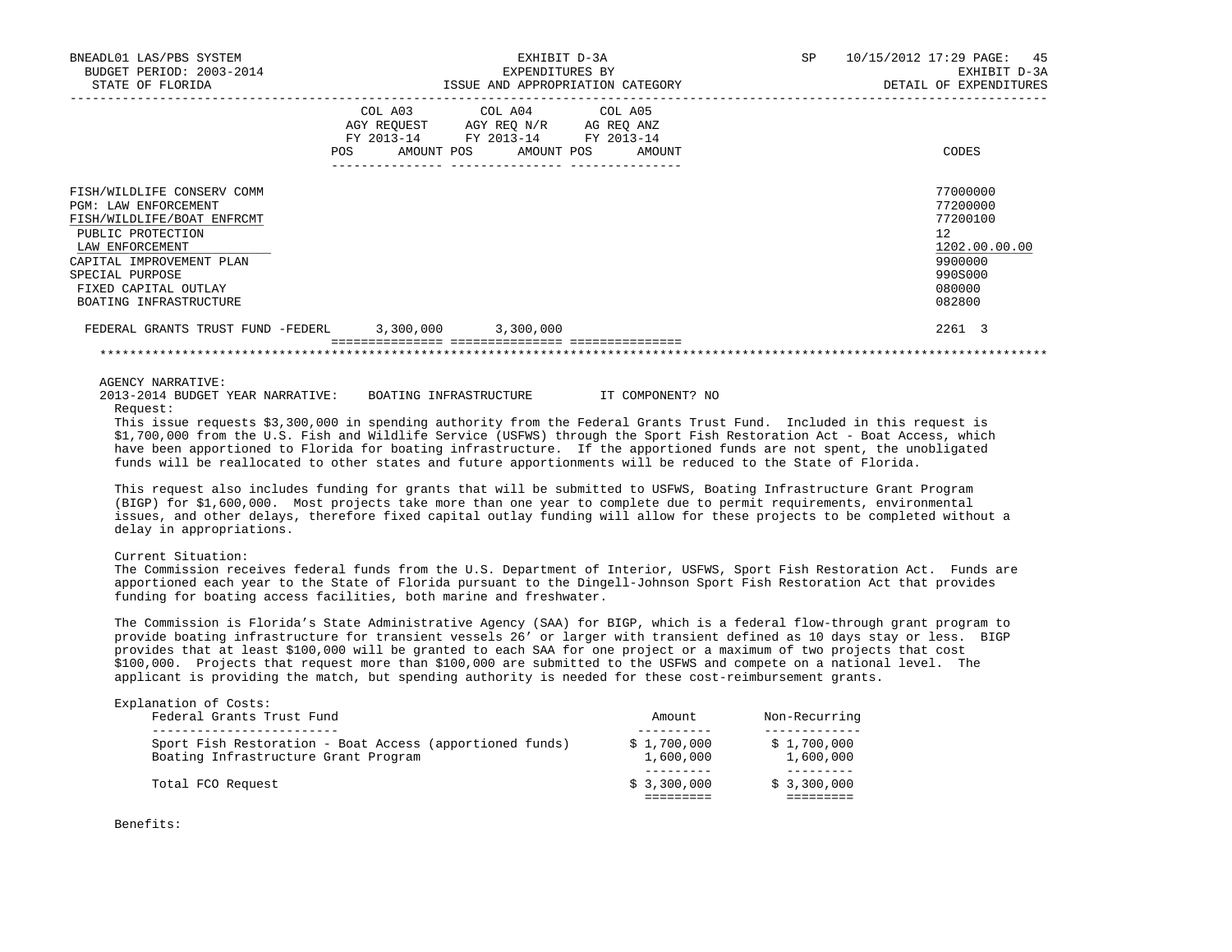| BNEADL01 LAS/PBS SYSTEM<br>BUDGET PERIOD: 2003-2014<br>STATE OF FLORIDA                                                                              | EXHIBIT D-3A<br>EXPENDITURES BY<br>ISSUE AND APPROPRIATION CATEGORY                                                                                  | 10/15/2012 17:29 PAGE:<br>SP<br>46<br>EXHIBIT D-3A<br>DETAIL OF EXPENDITURES |
|------------------------------------------------------------------------------------------------------------------------------------------------------|------------------------------------------------------------------------------------------------------------------------------------------------------|------------------------------------------------------------------------------|
|                                                                                                                                                      | COL A03 COL A04 COL A05<br>AGY REOUEST<br>AG REO ANZ<br>AGY REO N/R<br>FY 2013-14 FY 2013-14 FY 2013-14<br>AMOUNT POS<br>AMOUNT POS<br>POS<br>AMOUNT | CODES                                                                        |
| FISH/WILDLIFE CONSERV COMM<br>PGM: LAW ENFORCEMENT<br>FISH/WILDLIFE/BOAT ENFRCMT<br>PUBLIC PROTECTION<br>LAW ENFORCEMENT<br>CAPITAL IMPROVEMENT PLAN |                                                                                                                                                      | 77000000<br>77200000<br>77200100<br>12<br>1202.00.00.00<br>9900000           |
| SPECIAL PURPOSE                                                                                                                                      |                                                                                                                                                      | 990S000                                                                      |

 Approval of this issue will provide spending authority from the Federal Grants Trust Fund to utilize federal funding from the U.S. Fish and Wildlife Service through the Sport Fish Restoration Act for various boating access projects, and through the U.S. Boating Infrastructure Grant Program to provide boating infrastructure for transient vessels. The apportioned funds will be used for the extensive maintenance and repairs of 235 boat ramps operated and maintained by the Commission, construction of new boat ramps, assistance with the increased responsibility for oversight of waterway markers in Florida, and joint boat access partnerships on public lands, such as Department of Environmental Protection, Department of Agriculture and Consumer Services, Water Management Districts, and other governmental entities.

Activity: Boating and Waterways - ACT2410

Governor's Initiatives:

 This request supports the Civic & Governance Systems and Quality of Life and Quality Places strategies in the Governor's Strategic Plan for Economic Development.

(24) Support and sustain statewide and regional partnerships to accomplish Florida's economic and quality of life goals.

(27) Create and sustain vibrant, safe and healthy communities that attract workers, businesses, residents and visitors.

(29) Promote, develop, protect and leverage Florida's natural, art and cultural assets in a sustainable manner.

\*\*\*\*\*\*\*\*\*\*\*\*\*\*\*\*\*\*\*\*\*\*\*\*\*\*\*\*\*\*\*\*\*\*\*\*\*\*\*\*\*\*\*\*\*\*\*\*\*\*\*\*\*\*\*\*\*\*\*\*\*\*\*\*\*\*\*\*\*\*\*\*\*\*\*\*\*\*\*\*\*\*\*\*\*\*\*\*\*\*\*\*\*\*\*\*\*\*\*\*\*\*\*\*\*\*\*\*\*\*\*\*\*\*\*\*\*\*\*\*\*\*\*\*\*\*\*

TOTAL: LAW ENFORCEMENT 1202.00.00 CONTROLLEDGE 200.00 CONTROLLEDGE 200.00 CONTROLLEDGE 200.00 CONTROLLEDGE 200

BY FUND TYPE

| ------------<br>GENERAL REVENUE FUND<br>TRUST FUNDS                                         | 23,065,931<br>95,207,841 | 6.985.865 | 1000<br>2000 |
|---------------------------------------------------------------------------------------------|--------------------------|-----------|--------------|
| TOTAL POSITIONS $1,051.00$<br>TOTAL PROG COMP $118.273.772$<br>TOTAL SALARY RATE 47.480.440 |                          | 6,985,865 |              |

=============== =============== ===============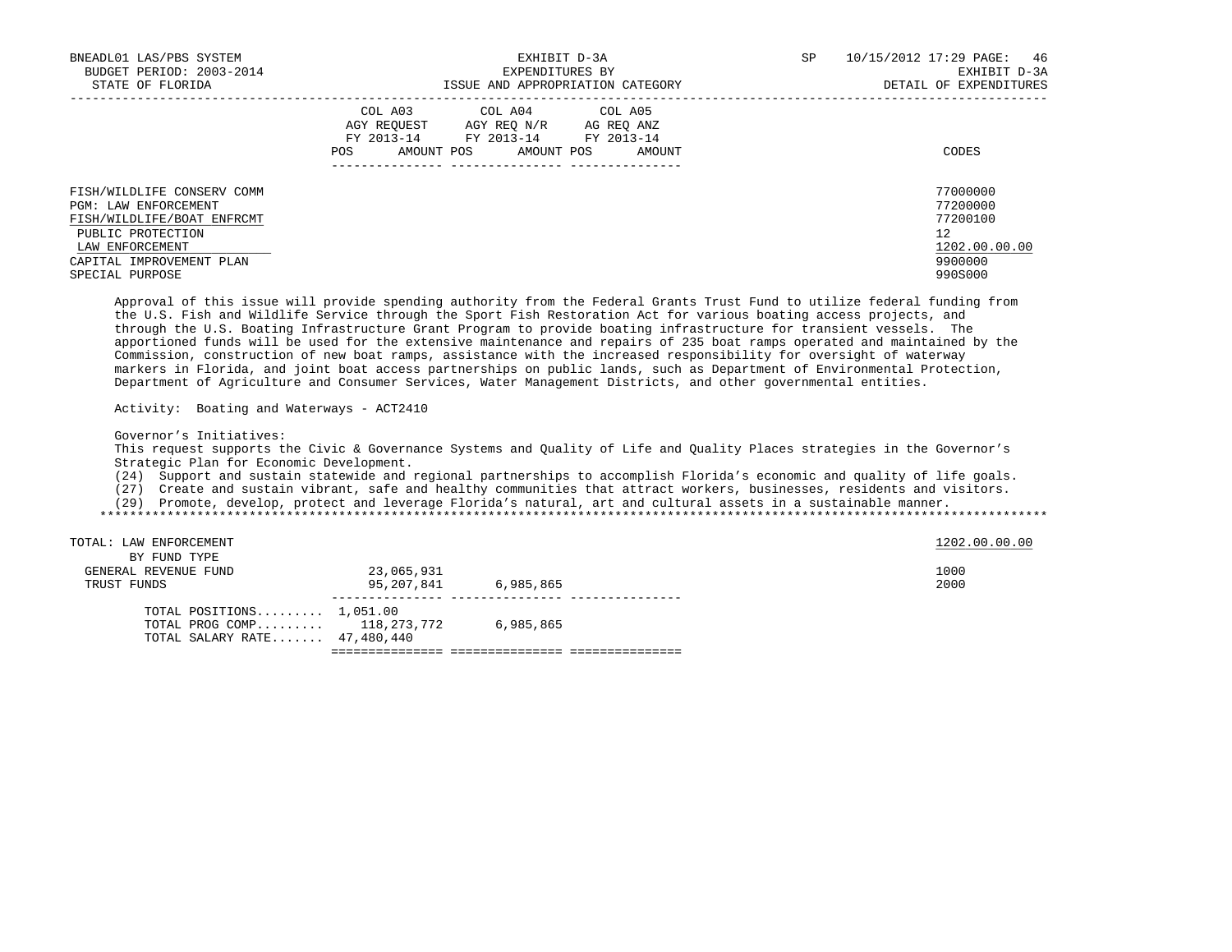| BNEADL01 LAS/PBS SYSTEM<br>BUDGET PERIOD: 2003-2014<br>STATE OF FLORIDA                                                                                                                                                                |                         | EXHIBIT D-3A<br>EXPENDITURES BY<br>ISSUE AND APPROPRIATION CATEGORY                                                          | SP 10/15/2012 17:29 PAGE: 47 | EXHIBIT D-3A<br>DETAIL OF EXPENDITURES                                                  |
|----------------------------------------------------------------------------------------------------------------------------------------------------------------------------------------------------------------------------------------|-------------------------|------------------------------------------------------------------------------------------------------------------------------|------------------------------|-----------------------------------------------------------------------------------------|
|                                                                                                                                                                                                                                        | POS AMOUNT POS          | COL A03 COL A04<br>COL A05<br>AGY REQUEST AGY REQ N/R AG REQ ANZ<br>FY 2013-14 FY 2013-14 FY 2013-14<br>AMOUNT POS<br>AMOUNT |                              | CODES                                                                                   |
| FISH/WILDLIFE CONSERV COMM<br>PGM: WILDLIFE<br>HUNTING & GAME MANAGEMENT<br>NATURAL RESOURCES/ENVIRON<br>BIOLOGICAL RESOURCES<br>ESTIMATED EXPENDITURES<br>ESTIMATED EXPENDITURES - OPERATIONS<br>SALARY RATE<br>SALARY RATE 1,898,473 |                         |                                                                                                                              |                              | 77000000<br>77300000<br>77300200<br>14<br>1406.00.00.00<br>1000000<br>1001000<br>000000 |
| SALARIES AND BENEFITS                                                                                                                                                                                                                  |                         |                                                                                                                              |                              | 010000                                                                                  |
| FEDERAL GRANTS TRUST FUND -FEDERL                                                                                                                                                                                                      | 611,920                 |                                                                                                                              |                              | 2261 3                                                                                  |
| $-$ STATE<br>STATE GAME TRUST FUND<br>-MATCH                                                                                                                                                                                           | 1,507,220<br>15,293     |                                                                                                                              |                              | 2672 1<br>2672 2                                                                        |
| TOTAL STATE GAME TRUST FUND                                                                                                                                                                                                            | 1,522,513               |                                                                                                                              |                              | 2672                                                                                    |
| CONS/REC LANDS PROGRAM TF - STATE 457,462                                                                                                                                                                                              |                         |                                                                                                                              |                              | 2931 1                                                                                  |
| TOTAL POSITIONS 45.00<br>TOTAL APPRO                                                                                                                                                                                                   | 2,591,895               |                                                                                                                              |                              |                                                                                         |
| OTHER PERSONAL SERVICES                                                                                                                                                                                                                |                         |                                                                                                                              |                              | 030000                                                                                  |
| STATE GAME TRUST FUND                                                                                                                                                                                                                  | -STATE 222,303          |                                                                                                                              |                              | 2672 1                                                                                  |
| <b>EXPENSES</b>                                                                                                                                                                                                                        |                         |                                                                                                                              |                              | 040000                                                                                  |
| STATE GAME TRUST FUND<br>CONS/REC LANDS PROGRAM TF -STATE                                                                                                                                                                              | -STATE 534,873<br>1,852 |                                                                                                                              |                              | 2672 1<br>2931 1                                                                        |
| TOTAL APPRO                                                                                                                                                                                                                            | 536,725                 |                                                                                                                              |                              |                                                                                         |
| OPERATING CAPITAL OUTLAY                                                                                                                                                                                                               |                         |                                                                                                                              |                              | 060000                                                                                  |
| STATE GAME TRUST FUND                                                                                                                                                                                                                  | $-$ STATE 4,538         |                                                                                                                              |                              | $2672 \quad 1$                                                                          |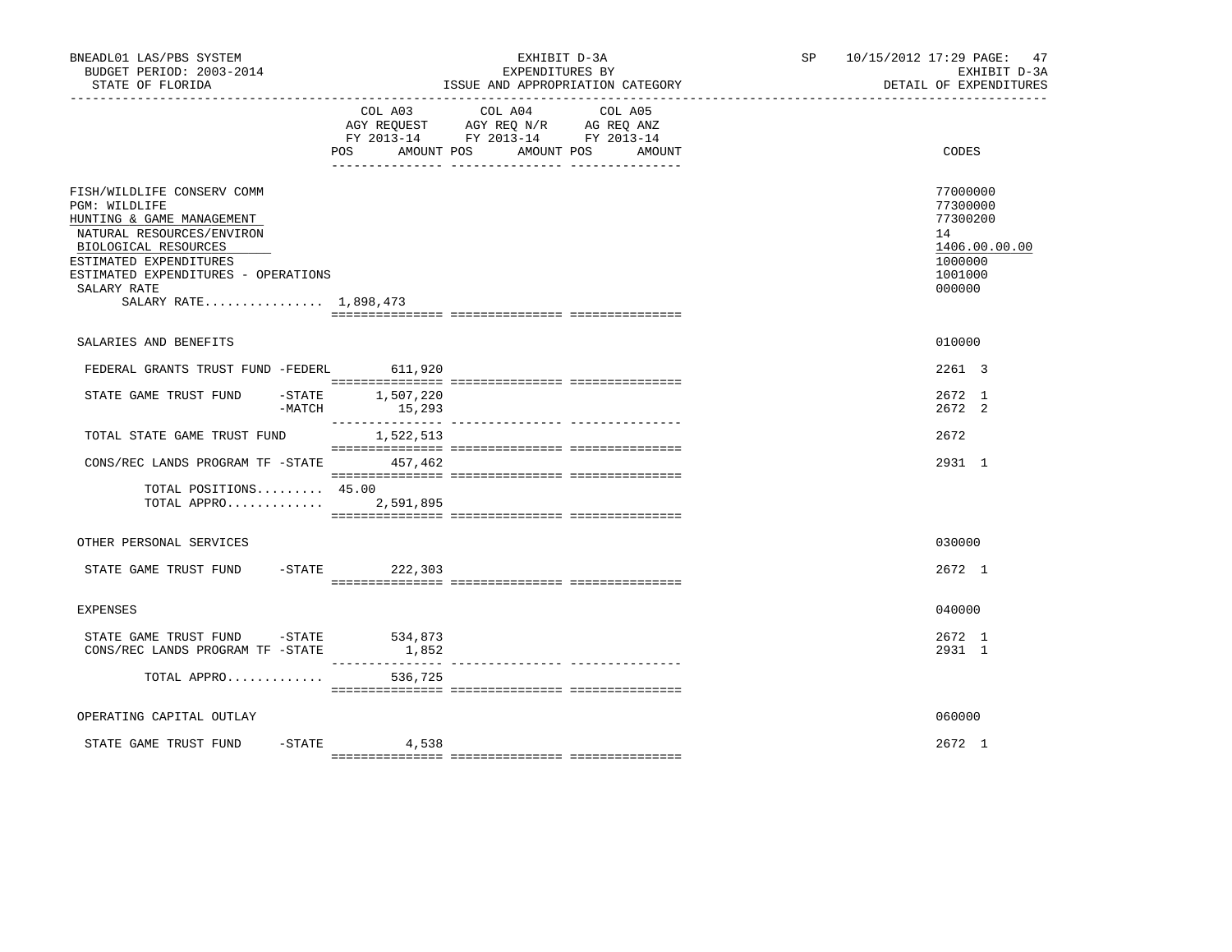| BNEADL01 LAS/PBS SYSTEM<br>BUDGET PERIOD: 2003-2014<br>STATE OF FLORIDA<br>----------------                                                                                                                                                        |           |                              | EXHIBIT D-3A<br>EXPENDITURES BY<br>ISSUE AND APPROPRIATION CATEGORY                                                                                                                                                                           |                   | SP and the set of the set of the set of the set of the set of the set of the set of the set of the set of the set of the set of the set of the set of the set of the set of the set of the set of the set of the set of the se<br>------------------------------ | 10/15/2012 17:29 PAGE: 48<br>EXHIBIT D-3A<br>DETAIL OF EXPENDITURES                               |
|----------------------------------------------------------------------------------------------------------------------------------------------------------------------------------------------------------------------------------------------------|-----------|------------------------------|-----------------------------------------------------------------------------------------------------------------------------------------------------------------------------------------------------------------------------------------------|-------------------|------------------------------------------------------------------------------------------------------------------------------------------------------------------------------------------------------------------------------------------------------------------|---------------------------------------------------------------------------------------------------|
|                                                                                                                                                                                                                                                    |           | COL A03<br>POS<br>AMOUNT POS | COL A04<br>$\begin{tabular}{lllllllllll} \bf{AGY} & \bf{REQUEST} & \bf{AGY} & \bf{REQ} & \bf{N/R} & \bf{AG} & \bf{REQ} & \bf{ANZ} \\ \bf{FY} & \bf{2013-14} & \bf{FY} & \bf{2013-14} & \bf{FY} & \bf{2013-14} \\ \end{tabular}$<br>AMOUNT POS | COL A05<br>AMOUNT |                                                                                                                                                                                                                                                                  | CODES                                                                                             |
| FISH/WILDLIFE CONSERV COMM<br>PGM: WILDLIFE<br>HUNTING & GAME MANAGEMENT<br>NATURAL RESOURCES/ENVIRON<br>BIOLOGICAL RESOURCES<br>ESTIMATED EXPENDITURES<br>ESTIMATED EXPENDITURES - OPERATIONS<br>SPECIAL CATEGORIES<br>ACQUISITION/MOTOR VEHICLES |           |                              |                                                                                                                                                                                                                                               |                   |                                                                                                                                                                                                                                                                  | 77000000<br>77300000<br>77300200<br>14<br>1406.00.00.00<br>1000000<br>1001000<br>100000<br>100021 |
| STATE GAME TRUST FUND                                                                                                                                                                                                                              |           | $-$ STATE 99,048             |                                                                                                                                                                                                                                               |                   |                                                                                                                                                                                                                                                                  | 2672 1                                                                                            |
| ENHANCED WILDLIFE MGMT                                                                                                                                                                                                                             |           |                              |                                                                                                                                                                                                                                               |                   |                                                                                                                                                                                                                                                                  | 100228                                                                                            |
| CONS/REC LANDS PROGRAM TF -STATE                                                                                                                                                                                                                   |           | 48,015                       |                                                                                                                                                                                                                                               |                   |                                                                                                                                                                                                                                                                  | 2931 1                                                                                            |
| NON-CARL WILDLIFE MGMT                                                                                                                                                                                                                             |           |                              |                                                                                                                                                                                                                                               |                   |                                                                                                                                                                                                                                                                  | 100340                                                                                            |
| STATE GAME TRUST FUND                                                                                                                                                                                                                              |           | -STATE 115,595               |                                                                                                                                                                                                                                               |                   |                                                                                                                                                                                                                                                                  | 2672 1                                                                                            |
| DEER MANAGEMENT PROGRAM                                                                                                                                                                                                                            |           |                              |                                                                                                                                                                                                                                               |                   |                                                                                                                                                                                                                                                                  | 100470                                                                                            |
| STATE GAME TRUST FUND                                                                                                                                                                                                                              |           | $-STATE$ 300,000             |                                                                                                                                                                                                                                               |                   |                                                                                                                                                                                                                                                                  | 2672 1                                                                                            |
| CONTRACTED SERVICES                                                                                                                                                                                                                                |           |                              |                                                                                                                                                                                                                                               |                   |                                                                                                                                                                                                                                                                  | 100777                                                                                            |
| STATE GAME TRUST FUND                                                                                                                                                                                                                              |           | $-STATE$<br>255,710          |                                                                                                                                                                                                                                               |                   |                                                                                                                                                                                                                                                                  | 2672 1                                                                                            |
| TR/AGR/ALLIGATOR MARKETING                                                                                                                                                                                                                         |           |                              |                                                                                                                                                                                                                                               |                   |                                                                                                                                                                                                                                                                  | 102600                                                                                            |
| STATE GAME TRUST FUND                                                                                                                                                                                                                              | $-$ STATE | 150,000                      |                                                                                                                                                                                                                                               |                   |                                                                                                                                                                                                                                                                  | 2672 1                                                                                            |
| PUBLIC DOVE FIELD DEVELOP                                                                                                                                                                                                                          |           |                              |                                                                                                                                                                                                                                               |                   |                                                                                                                                                                                                                                                                  | 102865                                                                                            |
| STATE GAME TRUST FUND                                                                                                                                                                                                                              |           | $-STATE$<br>49,000           |                                                                                                                                                                                                                                               |                   |                                                                                                                                                                                                                                                                  | 2672 1                                                                                            |
| RISK MANAGEMENT INSURANCE                                                                                                                                                                                                                          |           |                              |                                                                                                                                                                                                                                               |                   |                                                                                                                                                                                                                                                                  | 103241                                                                                            |
| STATE GAME TRUST FUND<br>CONS/REC LANDS PROGRAM TF -STATE                                                                                                                                                                                          | -STATE    | 221,132<br>14,621            |                                                                                                                                                                                                                                               |                   |                                                                                                                                                                                                                                                                  | 2672 1<br>2931 1                                                                                  |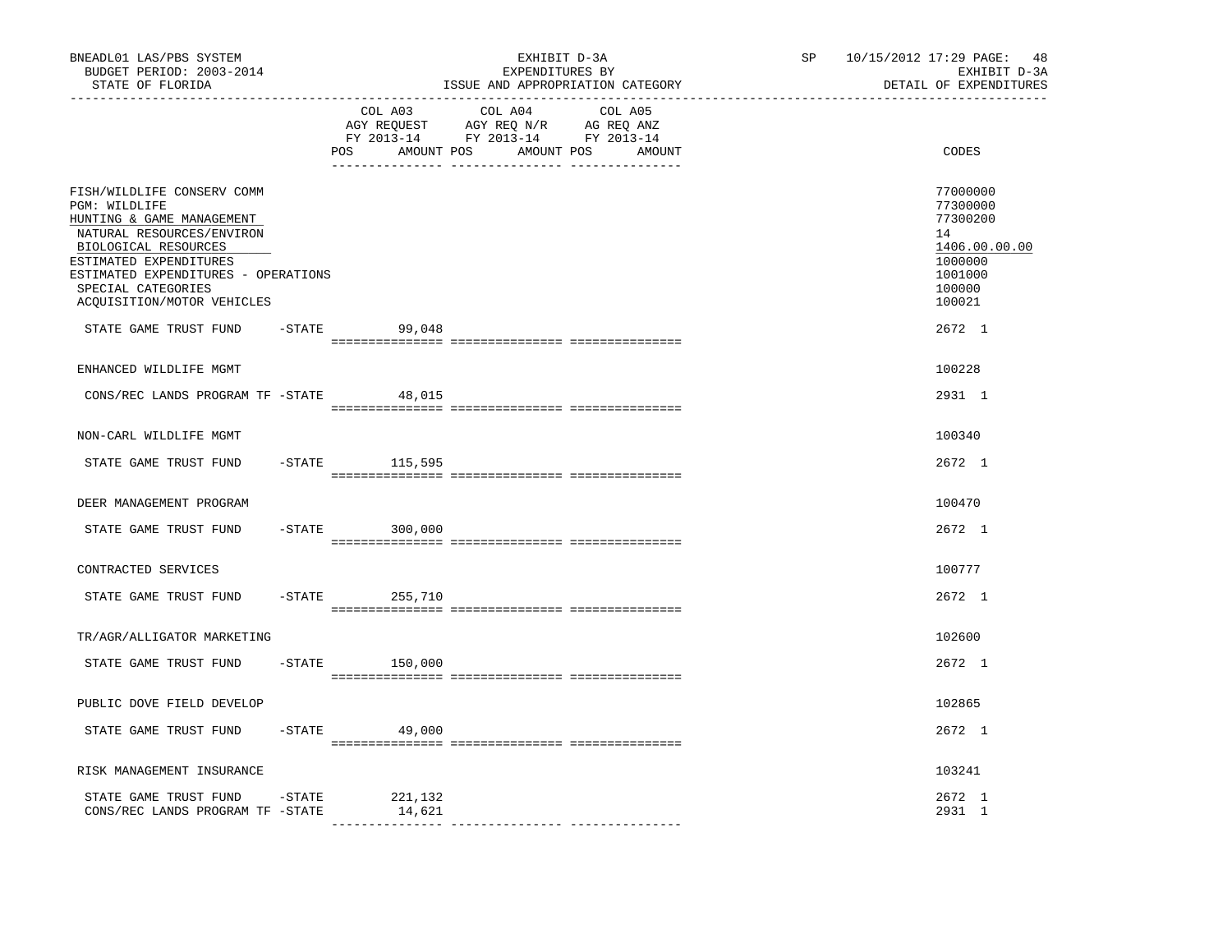| BNEADL01 LAS/PBS SYSTEM<br>BUDGET PERIOD: 2003-2014<br>STATE OF FLORIDA<br>------------------                                                                                                                                                                            |                  | EXHIBIT D-3A<br>EXPENDITURES BY<br>ISSUE AND APPROPRIATION CATEGORY                                                                                                                                                                                           | SP and the set of the set of the set of the set of the set of the set of the set of the set of the set of the set of the set of the set of the set of the set of the set of the set of the set of the set of the set of the se | 10/15/2012 17:29 PAGE: 49<br>EXHIBIT D-3A<br>DETAIL OF EXPENDITURES                               |
|--------------------------------------------------------------------------------------------------------------------------------------------------------------------------------------------------------------------------------------------------------------------------|------------------|---------------------------------------------------------------------------------------------------------------------------------------------------------------------------------------------------------------------------------------------------------------|--------------------------------------------------------------------------------------------------------------------------------------------------------------------------------------------------------------------------------|---------------------------------------------------------------------------------------------------|
|                                                                                                                                                                                                                                                                          | COL A03          | COL A04<br>COL A05<br>$\begin{tabular}{lllllllll} \bf AGY \;\; RegUEST & \tt AGY \;\; REG \;\; N/R & \tt AG \;\; REG \;\; ANZ \\ \hline \tt FY \;\; 2013-14 & \tt FY \;\; 2013-14 & \tt FY \;\; 2013-14 \\ \end{tabular}$<br>POS AMOUNT POS AMOUNT POS AMOUNT |                                                                                                                                                                                                                                | CODES                                                                                             |
| FISH/WILDLIFE CONSERV COMM<br>PGM: WILDLIFE<br>HUNTING & GAME MANAGEMENT<br>NATURAL RESOURCES/ENVIRON<br>BIOLOGICAL RESOURCES<br>ESTIMATED EXPENDITURES<br>ESTIMATED EXPENDITURES - OPERATIONS<br>SPECIAL CATEGORIES<br>RISK MANAGEMENT INSURANCE<br>TOTAL APPRO 235,753 |                  |                                                                                                                                                                                                                                                               |                                                                                                                                                                                                                                | 77000000<br>77300000<br>77300200<br>14<br>1406.00.00.00<br>1000000<br>1001000<br>100000<br>103241 |
| WILDLIFE MGT AREA USER PAY                                                                                                                                                                                                                                               |                  |                                                                                                                                                                                                                                                               |                                                                                                                                                                                                                                | 107010                                                                                            |
| STATE GAME TRUST FUND -STATE 638,266                                                                                                                                                                                                                                     |                  |                                                                                                                                                                                                                                                               |                                                                                                                                                                                                                                | 2672 1                                                                                            |
| TR/DMS/HR SVCS/STW CONTRCT                                                                                                                                                                                                                                               |                  |                                                                                                                                                                                                                                                               |                                                                                                                                                                                                                                | 107040                                                                                            |
| STATE GAME TRUST FUND - STATE<br>CONS/REC LANDS PROGRAM TF -STATE                                                                                                                                                                                                        | 14,533<br>3,129  |                                                                                                                                                                                                                                                               |                                                                                                                                                                                                                                | 2672 1<br>2931 1                                                                                  |
| TOTAL APPRO                                                                                                                                                                                                                                                              | 17,662           |                                                                                                                                                                                                                                                               |                                                                                                                                                                                                                                |                                                                                                   |
| CONTRACT & GRANT REIMB ACT                                                                                                                                                                                                                                               |                  |                                                                                                                                                                                                                                                               |                                                                                                                                                                                                                                | 109940                                                                                            |
| FEDERAL GRANTS TRUST FUND -STATE 120,000<br>-FEDERL 881,129                                                                                                                                                                                                              |                  |                                                                                                                                                                                                                                                               |                                                                                                                                                                                                                                | 2261 1<br>2261 3                                                                                  |
| TOTAL FEDERAL GRANTS TRUST FUND 1,001,129                                                                                                                                                                                                                                |                  |                                                                                                                                                                                                                                                               |                                                                                                                                                                                                                                | 2261                                                                                              |
| GRANTS AND DONATIONS TF -STATE 129,450                                                                                                                                                                                                                                   |                  |                                                                                                                                                                                                                                                               |                                                                                                                                                                                                                                | 2339 1                                                                                            |
| STATE GAME TRUST FUND -STATE 30,000                                                                                                                                                                                                                                      |                  |                                                                                                                                                                                                                                                               |                                                                                                                                                                                                                                | 2672 1                                                                                            |
| TOTAL APPRO $1,160,579$                                                                                                                                                                                                                                                  |                  |                                                                                                                                                                                                                                                               |                                                                                                                                                                                                                                |                                                                                                   |
| WILD TURKEY PROJECTS                                                                                                                                                                                                                                                     |                  |                                                                                                                                                                                                                                                               |                                                                                                                                                                                                                                | 109960                                                                                            |
| STATE GAME TRUST FUND                                                                                                                                                                                                                                                    | $-STATE$ 500,000 |                                                                                                                                                                                                                                                               |                                                                                                                                                                                                                                | 2672 1                                                                                            |
| TOTAL: ESTIMATED EXPENDITURES - OPERATIONS<br>TOTAL POSITIONS 45.00<br>TOTAL ISSUE 6,925,089<br>TOTAL SALARY RATE 1,898,473                                                                                                                                              |                  |                                                                                                                                                                                                                                                               |                                                                                                                                                                                                                                | 1001000                                                                                           |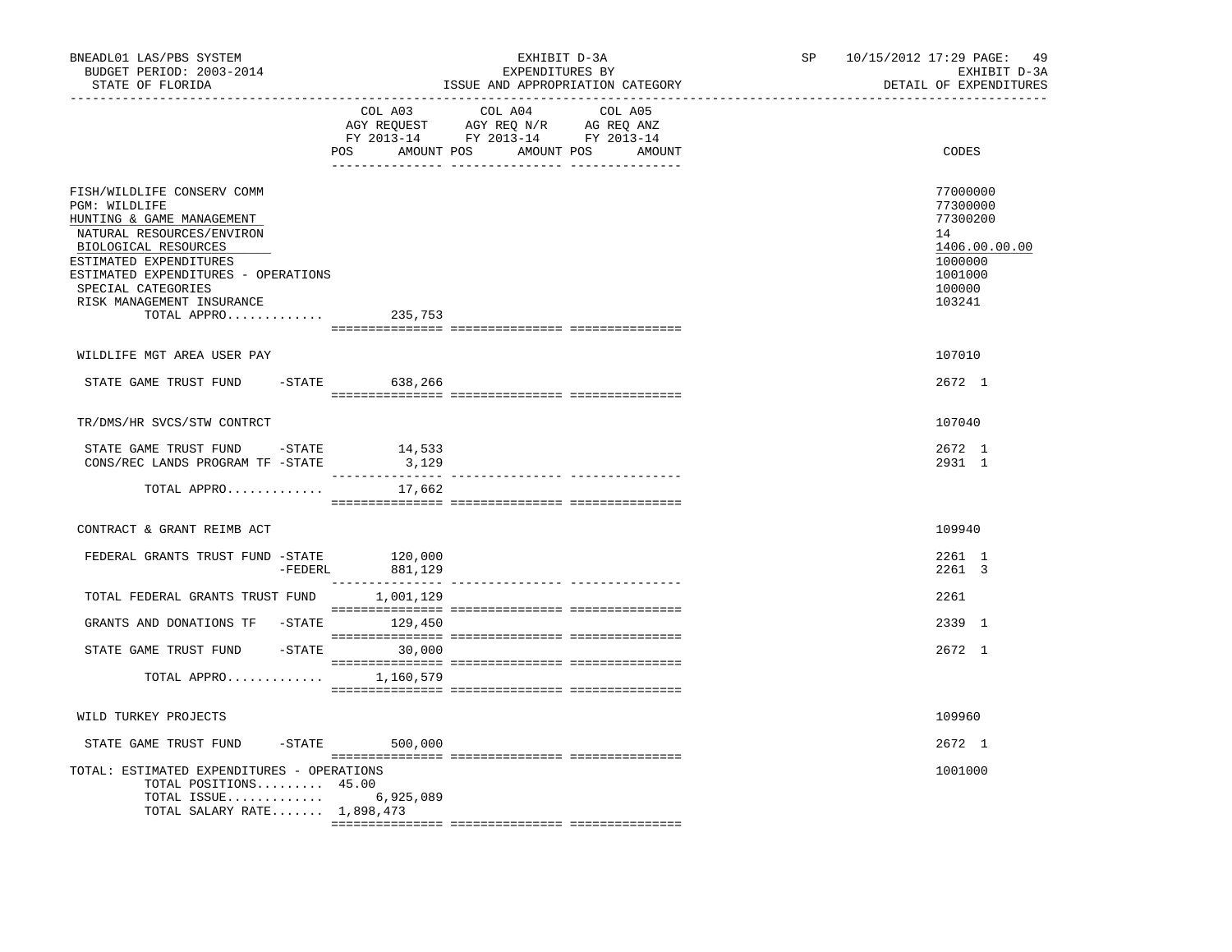| BNEADL01 LAS/PBS SYSTEM<br>BUDGET PERIOD: 2003-2014<br>STATE OF FLORIDA |                                                                  | EXHIBIT D-3A<br>EXPENDITURES BY<br>ISSUE AND APPROPRIATION CATEGORY | SP.                                           | 10/15/2012 17:29 PAGE:<br>50<br>EXHIBIT D-3A<br>DETAIL OF EXPENDITURES |               |
|-------------------------------------------------------------------------|------------------------------------------------------------------|---------------------------------------------------------------------|-----------------------------------------------|------------------------------------------------------------------------|---------------|
|                                                                         | COL A03<br>AGY REOUEST<br>FY 2013-14<br><b>POS</b><br>AMOUNT POS | COL A04<br>AGY REO N/R<br>FY 2013-14<br>AMOUNT POS                  | COL A05<br>AG REO ANZ<br>FY 2013-14<br>AMOUNT |                                                                        | CODES         |
| FISH/WILDLIFE CONSERV COMM                                              |                                                                  |                                                                     |                                               |                                                                        | 77000000      |
| PGM: WILDLIFE                                                           |                                                                  |                                                                     |                                               |                                                                        | 77300000      |
| HUNTING & GAME MANAGEMENT                                               |                                                                  |                                                                     |                                               |                                                                        | 77300200      |
| NATURAL RESOURCES/ENVIRON                                               |                                                                  |                                                                     |                                               |                                                                        | 14            |
| BIOLOGICAL RESOURCES                                                    |                                                                  |                                                                     |                                               |                                                                        | 1406.00.00.00 |
| ESTIMATED EXPENDITURES                                                  |                                                                  |                                                                     |                                               |                                                                        | 1000000       |
| ESTIMATED EXPENDITURES - OPERATIONS                                     |                                                                  |                                                                     |                                               |                                                                        | 1001000       |
|                                                                         |                                                                  |                                                                     |                                               |                                                                        |               |

AGENCY ISSUE NARRATIVE:

 2013-2014 BUDGET YEAR NARRATIVE: IT COMPONENT? NO Special Categories: Enhanced Wildlife Management (100228) and Non-CARL Wildlife Management (100340)

 The funds in these special categories are used to cover expenditures strictly for enhanced wildlife management activities (CARL and Non-CARL) which include OPS, Expense, OCO, Acquisition and Replacement of Motor Vehicles, Acquisition and Replacement of Boats, Motors and Trailers, and Contracted Services. Purchases from this special category may include motor vehicles, ATV's, swamp buggies, heavy equipment (such as tractors, backhoes, dump trucks, etc.), boats, motors, and trailers. Expenditures may also include prescribed burning, exotic vegetation control, plant and animal surveys, wildlife food plot plantings, check stations, road maintenance, wildlife viewing facilities, bridges, culverts, signage, habitat improvements projects, public recreation access improvement, site security, and trail development.

### Special Category: Deer Management Program (100470)

 The funds in this special category are used to cover expenditures strictly for deer conservation, management, and research which may include OPS, Expense, OCO, Acquisition and Replacement of Motor Vehicles, Acquisition and Replacement of Boats, Motors and Trailers, and Contracted Services. Purchases from this special category may include motor vehicles, ATV's, swamp buggies, heavy equipment (such as tractors, backhoes, dump trucks, etc.), boats, motors, and trailers.

### Special Category: Public Dove Field Development (102865)

 The funds in this special category are used to cover expenditures strictly for public dove field development and management which may include OPS, Expense, OCO, Acquisition and Replacement of Motor Vehicles, and Contracted Services. Purchases from this special category may include motor vehicles, ATV's, swamp buggies, heavy equipment (such as tractors, backhoes, dump trucks, etc.), and utility and equipment trailers.

Special Category: Contract & Grant Reimbursed Activities (109940)

 The funds in this special category are used to cover expenditures strictly for contracts and grants for which 100% reimbursement will be received. Expenditures may include OPS, Expense, OCO, Acquisition and Replacement of Motor Vehicles, Acquisition and Replacement of Boats, Motors and Trailers, and Contracted Services. Purchases from this special category may include motor vehicles, ATV's, swamp buggies, heavy equipment (such as tractors, backhoes, dump trucks, etc.), boats, motors, and trailers.

Special Category: Wild Turkey Projects (109960)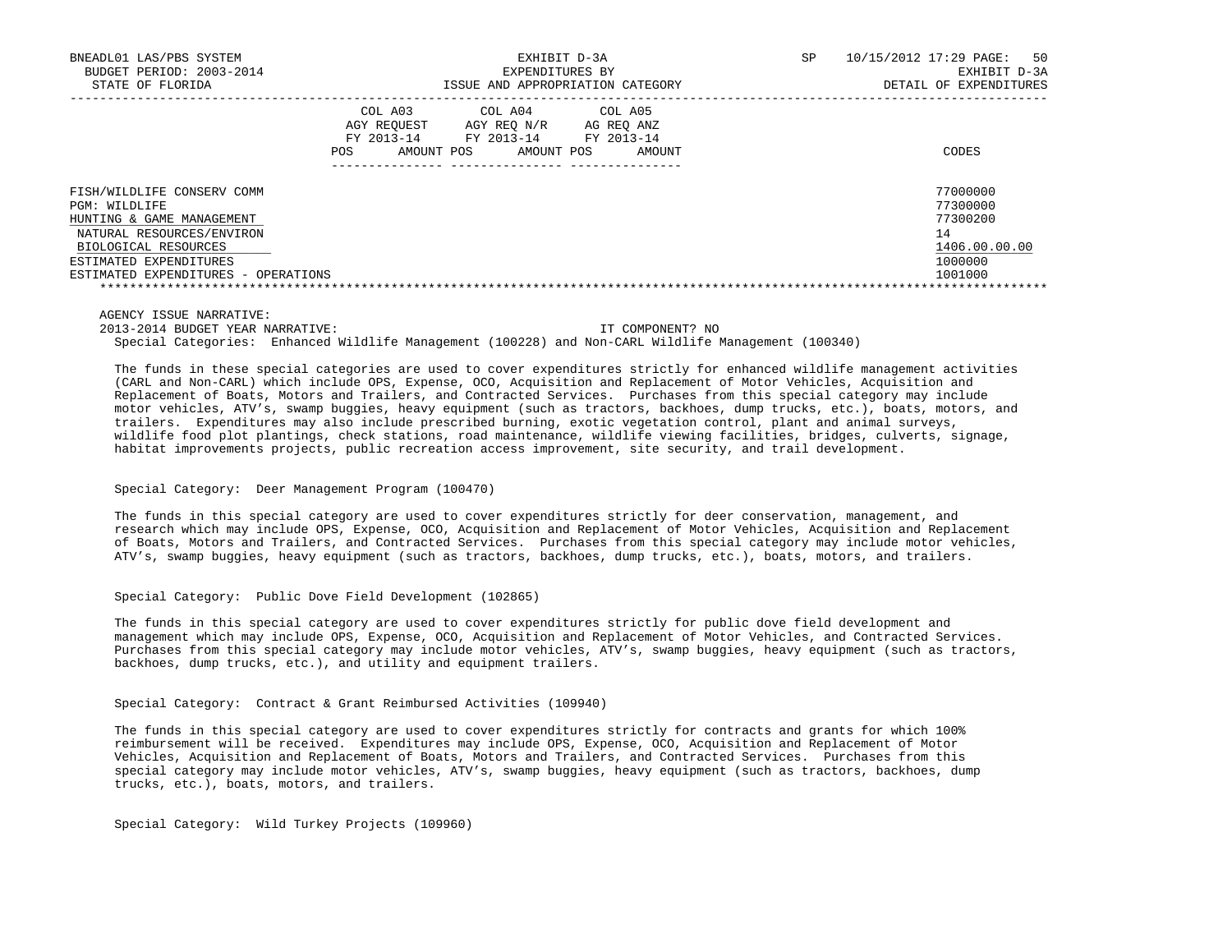| BNEADL01 LAS/PBS SYSTEM             |                         | EXHIBIT D-3A                     | SP         | 10/15/2012 17:29 PAGE:<br>51 |                        |
|-------------------------------------|-------------------------|----------------------------------|------------|------------------------------|------------------------|
| BUDGET PERIOD: 2003-2014            |                         | EXPENDITURES BY                  |            | EXHIBIT D-3A                 |                        |
| STATE OF FLORIDA                    |                         | ISSUE AND APPROPRIATION CATEGORY |            |                              | DETAIL OF EXPENDITURES |
|                                     | COL A03 COL A04 COL A05 |                                  |            |                              |                        |
|                                     | AGY REOUEST             | AGY REO N/R                      | AG REO ANZ |                              |                        |
|                                     | FY 2013-14              | FY 2013-14 FY 2013-14            |            |                              |                        |
|                                     | AMOUNT POS<br>POS       | AMOUNT POS                       | AMOUNT     |                              | CODES                  |
|                                     |                         |                                  |            |                              |                        |
| FISH/WILDLIFE CONSERV COMM          |                         |                                  |            |                              | 77000000               |
| PGM: WILDLIFE                       |                         |                                  |            |                              | 77300000               |
| HUNTING & GAME MANAGEMENT           |                         |                                  |            |                              | 77300200               |
| NATURAL RESOURCES/ENVIRON           |                         |                                  |            |                              | 14                     |
| BIOLOGICAL RESOURCES                |                         |                                  |            |                              | 1406.00.00.00          |
| ESTIMATED EXPENDITURES              |                         |                                  |            |                              | 1000000                |
| ESTIMATED EXPENDITURES - OPERATIONS |                         |                                  |            |                              | 1001000                |

 The funds in this special category are used to cover expenditures strictly for wild turkey conservation, management, and research which may include OPS, Expense, OCO, Acquisition and Replacement of Motor Vehicles, and Contracted Services. Purchases from these special categories may include motor vehicles, ATV's, swamp buggies, heavy equipment (such as tractors, backhoes, dump trucks, etc.), and utility and equipment trailers.

 Pursuant to section 11.061, Florida Statutes, position #00201, Director of Hunting and Game Management is designated as being used during a portion of the fiscal year for lobbying. \*\*\*\*\*\*\*\*\*\*\*\*\*\*\*\*\*\*\*\*\*\*\*\*\*\*\*\*\*\*\*\*\*\*\*\*\*\*\*\*\*\*\*\*\*\*\*\*\*\*\*\*\*\*\*\*\*\*\*\*\*\*\*\*\*\*\*\*\*\*\*\*\*\*\*\*\*\*\*\*\*\*\*\*\*\*\*\*\*\*\*\*\*\*\*\*\*\*\*\*\*\*\*\*\*\*\*\*\*\*\*\*\*\*\*\*\*\*\*\*\*\*\*\*\*\*\*

| CASUALTY INSURANCE PREMIUM        |          |         |
|-----------------------------------|----------|---------|
| ADJUSTMENT                        |          | 1001090 |
| SPECIAL CATEGORIES                |          | 100000  |
| RISK MANAGEMENT INSURANCE         |          | 103241  |
| STATE GAME TRUST FUND<br>-STATE   | 114,467- | 2672 1  |
| CONS/REC LANDS PROGRAM TF -STATE  | $1,308-$ | 2931 1  |
| TOTAL APPRO                       | 115,775– |         |
|                                   |          |         |
| FLORIDA RETIREMENT SYSTEM         |          |         |
| CONTRIBUTION ADJUSTMENT FOR       |          |         |
| FISCAL YEAR 2012-2013             |          | 1001240 |
| SALARIES AND BENEFITS             |          | 010000  |
| FEDERAL GRANTS TRUST FUND -FEDERL | 1,241    | 2261 3  |
|                                   |          |         |

| STATE GAME TRUST FUND            | 3,056<br>-STATE<br>-MATCH | 2672 1<br>2672 2 |  |
|----------------------------------|---------------------------|------------------|--|
| TOTAL STATE GAME TRUST FUND      | 3,087                     | 2672             |  |
| CONS/REC LANDS PROGRAM TF -STATE | 928                       | 2931             |  |
| TOTAL APPRO                      | 5,256                     |                  |  |

=============== =============== ===============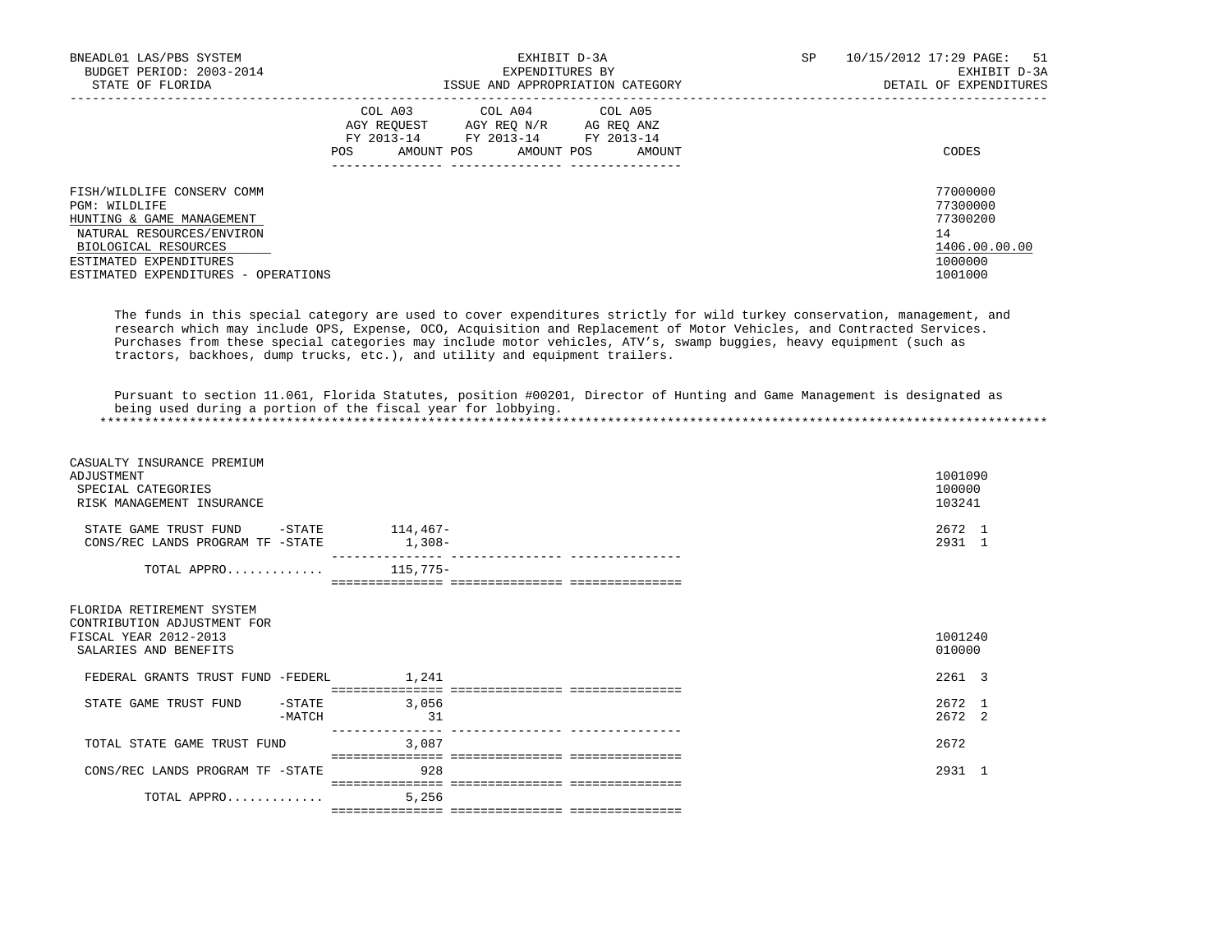| BNEADL01 LAS/PBS SYSTEM<br>BUDGET PERIOD: 2003-2014<br>STATE OF FLORIDA                                                                                                                                                   | EXHIBIT D-3A<br>EXPENDITURES BY<br>ISSUE AND APPROPRIATION CATEGORY                                                                      | SP 10/15/2012 17:29 PAGE: 52<br>EXHIBIT D-3A<br>DETAIL OF EXPENDITURES |
|---------------------------------------------------------------------------------------------------------------------------------------------------------------------------------------------------------------------------|------------------------------------------------------------------------------------------------------------------------------------------|------------------------------------------------------------------------|
|                                                                                                                                                                                                                           | COL A03 COL A04 COL A05<br>AGY REQUEST AGY REQ N/R AG REQ ANZ<br>FY 2013-14 FY 2013-14 FY 2013-14<br>AMOUNT POS AMOUNT POS<br><b>POS</b> | CODES<br>AMOUNT                                                        |
| FISH/WILDLIFE CONSERV COMM<br>PGM: WILDLIFE<br>HUNTING & GAME MANAGEMENT<br>NATURAL RESOURCES/ENVIRON<br>BIOLOGICAL RESOURCES<br>ESTIMATED EXPENDITURES<br>ADJUSTMENT TO STATE HEALTH<br>INSURANCE PREMIUM CONTRIBUTION - |                                                                                                                                          | 77000000<br>77300000<br>77300200<br>14<br>1406.00.00.00<br>1000000     |
| FISCAL YEAR 2012-13<br>SALARIES AND BENEFITS                                                                                                                                                                              |                                                                                                                                          | 1001830<br>010000                                                      |
| FEDERAL GRANTS TRUST FUND -FEDERL                                                                                                                                                                                         | 1,224                                                                                                                                    | 2261 3                                                                 |
| STATE GAME TRUST FUND<br>$-MATCH$                                                                                                                                                                                         | $-STATE$ 3,014<br>31                                                                                                                     | 2672 1<br>2672 2                                                       |
| TOTAL STATE GAME TRUST FUND                                                                                                                                                                                               | 3,045                                                                                                                                    | 2672                                                                   |
| CONS/REC LANDS PROGRAM TF -STATE                                                                                                                                                                                          | 915                                                                                                                                      | 2931 1                                                                 |
| TOTAL APPRO                                                                                                                                                                                                               | 5,184                                                                                                                                    |                                                                        |
| REALLOCATION OF HUMAN RESOURCES<br>OUTSOURCING<br>SPECIAL CATEGORIES<br>TR/DMS/HR SVCS/STW CONTRCT                                                                                                                        |                                                                                                                                          | 1005900<br>100000<br>107040                                            |
| STATE GAME TRUST FUND - STATE<br>CONS/REC LANDS PROGRAM TF -STATE                                                                                                                                                         | $118-$<br>$25-$                                                                                                                          | 2672 1<br>2931 1                                                       |
| TOTAL APPRO                                                                                                                                                                                                               | $143-$                                                                                                                                   |                                                                        |
| NONRECURRING EXPENDITURES<br>REPLACEMENT OF MOTOR VEHICLES<br>SPECIAL CATEGORIES<br>ACQUISITION/MOTOR VEHICLES                                                                                                            |                                                                                                                                          | 2100000<br>2103006<br>100000<br>100021                                 |
| STATE GAME TRUST FUND                                                                                                                                                                                                     | $-$ STATE<br>$99,048-$                                                                                                                   | 2672 1                                                                 |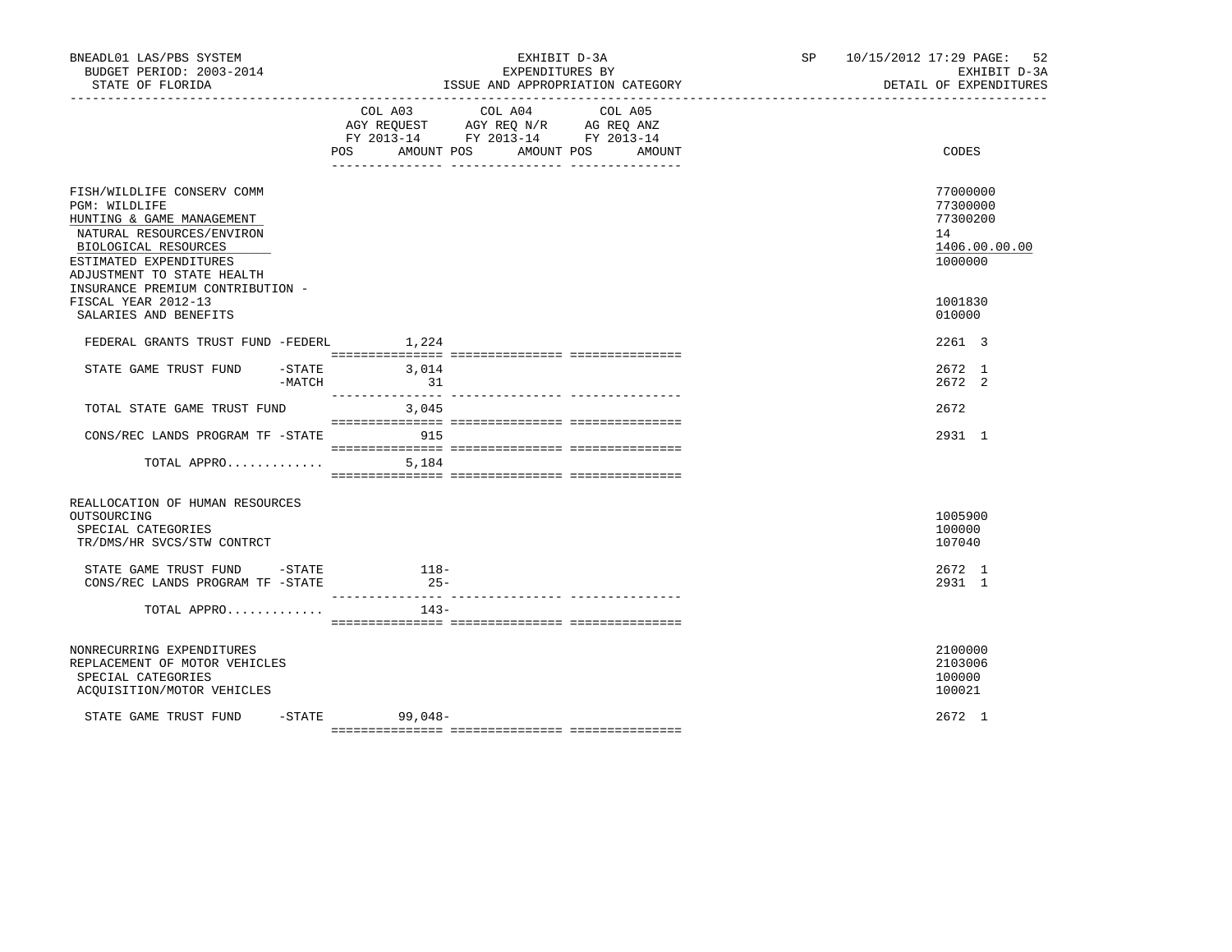| BNEADL01 LAS/PBS SYSTEM<br>BUDGET PERIOD: 2003-2014<br>STATE OF FLORIDA                                                                                                                                                                                                                                                                                                                                                                                                                                                                                                      |                                                        |                                                                                                                                                                                                                                                                                                                                                                                                                      |                              | EXHIBIT D-3A<br>EXPENDITURES BY<br>ISSUE AND APPROPRIATION CATEGORY                                                                                                                                                                                                                                                   |                  |                                  | SP                                                                                                                                                                                                                                                                                                                                                                                                                           |                            | 10/15/2012 17:29 PAGE:<br>53<br>EXHIBIT D-3A<br>DETAIL OF EXPENDITURES                            |
|------------------------------------------------------------------------------------------------------------------------------------------------------------------------------------------------------------------------------------------------------------------------------------------------------------------------------------------------------------------------------------------------------------------------------------------------------------------------------------------------------------------------------------------------------------------------------|--------------------------------------------------------|----------------------------------------------------------------------------------------------------------------------------------------------------------------------------------------------------------------------------------------------------------------------------------------------------------------------------------------------------------------------------------------------------------------------|------------------------------|-----------------------------------------------------------------------------------------------------------------------------------------------------------------------------------------------------------------------------------------------------------------------------------------------------------------------|------------------|----------------------------------|------------------------------------------------------------------------------------------------------------------------------------------------------------------------------------------------------------------------------------------------------------------------------------------------------------------------------------------------------------------------------------------------------------------------------|----------------------------|---------------------------------------------------------------------------------------------------|
|                                                                                                                                                                                                                                                                                                                                                                                                                                                                                                                                                                              | POS                                                    |                                                                                                                                                                                                                                                                                                                                                                                                                      | AMOUNT POS AMOUNT POS        | $\begin{tabular}{lllllllllll} &\multicolumn{4}{c}{\text{COL A03}} &\multicolumn{4}{c}{\text{COL A04}} &\multicolumn{4}{c}{\text{COL A05}} \\ \multicolumn{4}{c}{\text{AGY REQUEST}} &\multicolumn{4}{c}{\text{AGY REQ N/R}} &\multicolumn{4}{c}{\text{AG REQ ANZ}} \end{tabular}$<br>FY 2013-14 FY 2013-14 FY 2013-14 | AMOUNT           |                                  |                                                                                                                                                                                                                                                                                                                                                                                                                              |                            | CODES                                                                                             |
| FISH/WILDLIFE CONSERV COMM<br>PGM: WILDLIFE<br>HUNTING & GAME MANAGEMENT<br>NATURAL RESOURCES/ENVIRON<br>BIOLOGICAL RESOURCES<br>EQUIPMENT NEEDS<br>REPLACEMENT OF MOTOR VEHICLES<br>SPECIAL CATEGORIES<br>ACQUISITION/MOTOR VEHICLES                                                                                                                                                                                                                                                                                                                                        |                                                        |                                                                                                                                                                                                                                                                                                                                                                                                                      |                              |                                                                                                                                                                                                                                                                                                                       |                  |                                  |                                                                                                                                                                                                                                                                                                                                                                                                                              |                            | 77000000<br>77300000<br>77300200<br>14<br>1406.00.00.00<br>2400000<br>2401500<br>100000<br>100021 |
| STATE GAME TRUST FUND                                                                                                                                                                                                                                                                                                                                                                                                                                                                                                                                                        | -STATE 129,109 129,109                                 |                                                                                                                                                                                                                                                                                                                                                                                                                      |                              |                                                                                                                                                                                                                                                                                                                       |                  |                                  |                                                                                                                                                                                                                                                                                                                                                                                                                              |                            | 2672 1                                                                                            |
| AGENCY ISSUE NARRATIVE:<br>2013-2014 BUDGET YEAR NARRATIVE:<br>This request is for spending authority from the State Game Trust Fund to replace five vehicles which are in critical need<br>of replacement in FY 2013-14 based on the following criteria:<br>a. It has been wrecked or become otherwise inoperable, or<br>b. It has a history of chronic and costly repair problems, or<br>c. It is unsafe to operate and requires major costly repairs, or<br>d. It is a vehicle with over 150,000 miles (by June 30, 2014) and is showing signs of needing costly repairs. |                                                        |                                                                                                                                                                                                                                                                                                                                                                                                                      |                              |                                                                                                                                                                                                                                                                                                                       | IT COMPONENT? NO |                                  |                                                                                                                                                                                                                                                                                                                                                                                                                              |                            |                                                                                                   |
| Description                                                                                                                                                                                                                                                                                                                                                                                                                                                                                                                                                                  | Property<br>Number                                     | Model<br>Year                                                                                                                                                                                                                                                                                                                                                                                                        | Actual<br>6/30/12<br>Mileage | Estimated<br>6/30/14<br>Mileage                                                                                                                                                                                                                                                                                       |                  | Replacement<br>Cost              | Fund                                                                                                                                                                                                                                                                                                                                                                                                                         | Criteria                   |                                                                                                   |
| _____________________________<br>2001 Dodge 1/2 ton Pickup<br>2001 Chevy Blazer<br>2001 Chevy 1/2 ton Pickup 108035 2001 143,452 186,110<br>2003 Ford 1/2 Ton Pickup<br>2005 Ford 1/2 Ton Pickup                                                                                                                                                                                                                                                                                                                                                                             | ---------<br>106077 2001<br>048487<br>110416<br>115203 | $\frac{1}{2} \frac{1}{2} \frac{1}{2} \frac{1}{2} \frac{1}{2} \frac{1}{2} \frac{1}{2} \frac{1}{2} \frac{1}{2} \frac{1}{2} \frac{1}{2} \frac{1}{2} \frac{1}{2} \frac{1}{2} \frac{1}{2} \frac{1}{2} \frac{1}{2} \frac{1}{2} \frac{1}{2} \frac{1}{2} \frac{1}{2} \frac{1}{2} \frac{1}{2} \frac{1}{2} \frac{1}{2} \frac{1}{2} \frac{1}{2} \frac{1}{2} \frac{1}{2} \frac{1}{2} \frac{1}{2} \frac{$<br>2001<br>2003<br>2005 | 148,442                      | 174,006 \$ 23,774 SGTF<br>130,180 155,304<br>119,659 160,069                                                                                                                                                                                                                                                          |                  | 30,071<br>23,774<br>. <u>.</u> . | $\frac{1}{2} \frac{1}{2} \frac{1}{2} \frac{1}{2} \frac{1}{2} \frac{1}{2} \frac{1}{2} \frac{1}{2} \frac{1}{2} \frac{1}{2} \frac{1}{2} \frac{1}{2} \frac{1}{2} \frac{1}{2} \frac{1}{2} \frac{1}{2} \frac{1}{2} \frac{1}{2} \frac{1}{2} \frac{1}{2} \frac{1}{2} \frac{1}{2} \frac{1}{2} \frac{1}{2} \frac{1}{2} \frac{1}{2} \frac{1}{2} \frac{1}{2} \frac{1}{2} \frac{1}{2} \frac{1}{2} \frac{$<br>SGTF<br>SGTF<br>SGTF<br>SGTF | d.<br>d.<br>d.<br>d.<br>d. |                                                                                                   |
| Total Request (5 vehicles)                                                                                                                                                                                                                                                                                                                                                                                                                                                                                                                                                   |                                                        |                                                                                                                                                                                                                                                                                                                                                                                                                      |                              |                                                                                                                                                                                                                                                                                                                       |                  | \$129,109                        |                                                                                                                                                                                                                                                                                                                                                                                                                              |                            |                                                                                                   |
|                                                                                                                                                                                                                                                                                                                                                                                                                                                                                                                                                                              |                                                        |                                                                                                                                                                                                                                                                                                                                                                                                                      |                              |                                                                                                                                                                                                                                                                                                                       |                  | $\frac{1}{2}$                    |                                                                                                                                                                                                                                                                                                                                                                                                                              |                            |                                                                                                   |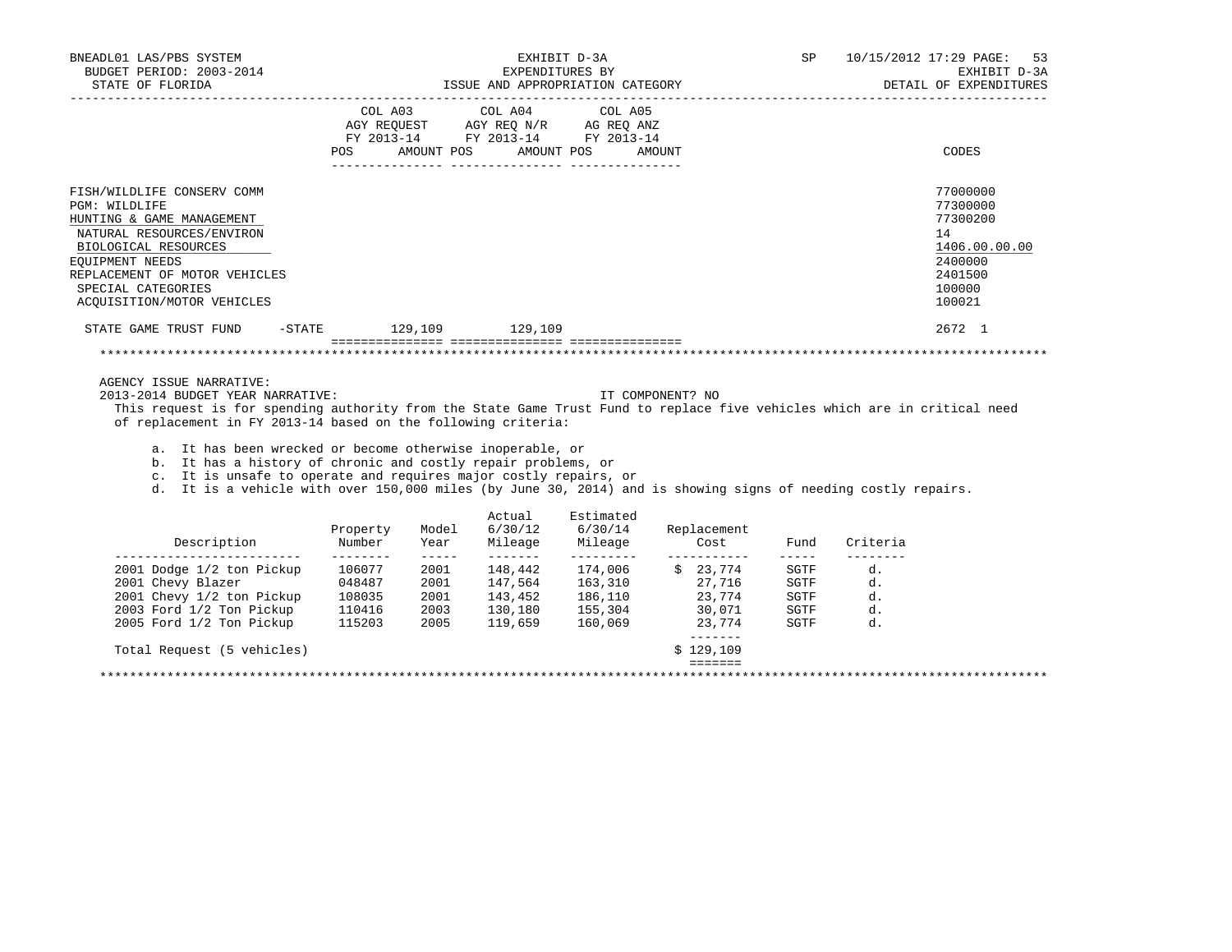| BNEADL01 LAS/PBS SYSTEM<br>BUDGET PERIOD: 2003-2014                                                                                                                                                                                                               |     |            |               | EXHIBIT D-3A<br>EXPENDITURES BY                                                                                                                                                                                                                 |      | SP                                 | 10/15/2012 17:29 PAGE:<br>-54<br>EXHIBIT D-3A<br>DETAIL OF EXPENDITURES                           |
|-------------------------------------------------------------------------------------------------------------------------------------------------------------------------------------------------------------------------------------------------------------------|-----|------------|---------------|-------------------------------------------------------------------------------------------------------------------------------------------------------------------------------------------------------------------------------------------------|------|------------------------------------|---------------------------------------------------------------------------------------------------|
|                                                                                                                                                                                                                                                                   | POS | AMOUNT POS |               | COL A03 COL A04 COL A05<br>$\begin{tabular}{lllllll} AGY & \texttt{REQUEST} & \texttt{AGY} & \texttt{REG} & \texttt{N/R} & \texttt{AG} & \texttt{REQ} & \texttt{ANZ} \end{tabular}$<br>FY 2013-14 FY 2013-14 FY 2013-14<br>AMOUNT POS<br>AMOUNT |      |                                    | CODES                                                                                             |
| FISH/WILDLIFE CONSERV COMM<br>PGM: WILDLIFE<br>HUNTING & GAME MANAGEMENT<br>NATURAL RESOURCES/ENVIRON<br>BIOLOGICAL RESOURCES<br>EQUIPMENT NEEDS<br>REPLACEMENT EQUIPMENT - BOATS,<br>MOTORS, AND TRAILERS<br>SPECIAL CATEGORIES<br>ACQ & REPL BOAT/MOT/TRAIL     |     |            |               |                                                                                                                                                                                                                                                 |      |                                    | 77000000<br>77300000<br>77300200<br>14<br>1406.00.00.00<br>2400000<br>2402500<br>100000<br>100052 |
| STATE GAME TRUST FUND -STATE 39,484 39,484                                                                                                                                                                                                                        |     |            |               |                                                                                                                                                                                                                                                 |      |                                    | 2672 1                                                                                            |
|                                                                                                                                                                                                                                                                   |     |            |               |                                                                                                                                                                                                                                                 |      |                                    |                                                                                                   |
| AGENCY ISSUE NARRATIVE:<br>2013-2014 BUDGET YEAR NARRATIVE:<br>This request is for spending authority from the State Game Trust Fund to replace to two airboat hulls, which are in<br>critical need of replacement in FY 2013-14 based on the following criteria: |     |            |               | IT COMPONENT? NO                                                                                                                                                                                                                                |      |                                    |                                                                                                   |
| a. It has been wrecked or become otherwise inoperable, or<br>b. It has a history of chronic and costly repair problems, or<br>c. It is unsafe to operate and requires major costly repairs, or<br>d. It is over 20 years old and needing replacement              |     |            |               |                                                                                                                                                                                                                                                 |      |                                    |                                                                                                   |
|                                                                                                                                                                                                                                                                   |     | Property   | Model<br>Year | Replacement<br>Cost                                                                                                                                                                                                                             | Fund | Criteria                           |                                                                                                   |
| 1994 13' Airboat Hull 59026 1994<br>1998 15' Airboat Hull 43238                                                                                                                                                                                                   |     |            | 1998          | -----------<br>\$5,000<br>5,000                                                                                                                                                                                                                 | SGTF | $- - - - - - - -$<br>d.<br>SGTF d. |                                                                                                   |
| Sub-Total (2 airboat hulls)                                                                                                                                                                                                                                       |     |            |               | _______<br>\$10,000<br>$= = = = = =$                                                                                                                                                                                                            |      |                                    |                                                                                                   |

 This request is for spending authority from the State Game Trust Fund to replace two airboat trailers, which are in critical need of replacement in FY 2013-14 based on the following criteria:

- a. It has been wrecked or become otherwise inoperable, or
- b. It has a history of chronic and costly repair problems, or
- c. It is unsafe to operate and requires major costly repairs, or
- d. It is over 20 years old and needing replacement

|                                             | Mum                 | .<br>$\triangleq \triangleq \Upsilon$<br>rear<br>. | .<br>- -<br>¬∽≁<br>こしいし<br>. | 'una            |                          |
|---------------------------------------------|---------------------|----------------------------------------------------|------------------------------|-----------------|--------------------------|
| ---<br>----<br>---------------------<br>___ | --------<br>_______ | -----<br>_____                                     | -----------<br>___________   | _____<br>______ | --------<br>_____<br>___ |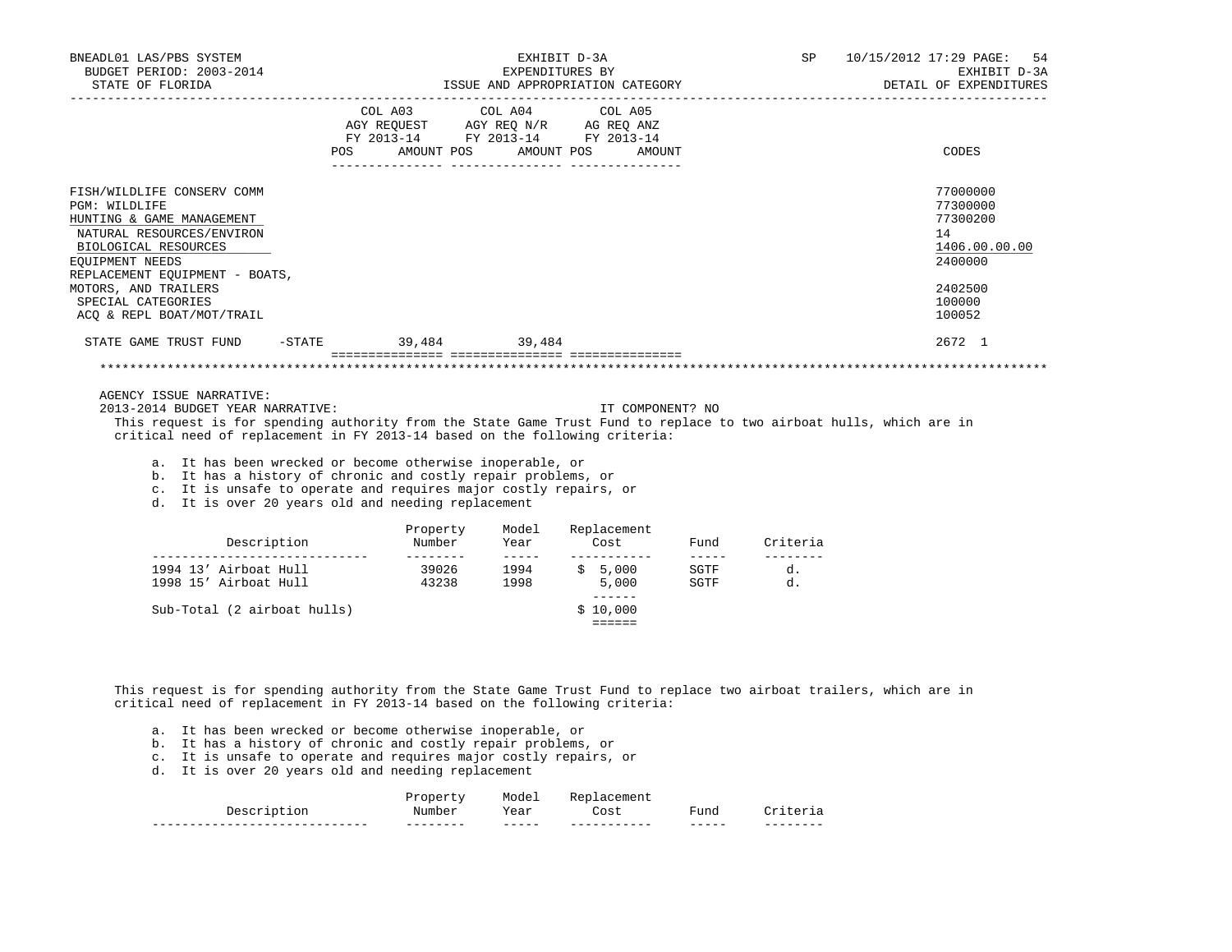| BNEADL01 LAS/PBS SYSTEM<br>BUDGET PERIOD: 2003-2014<br>STATE OF FLORIDA                                                                                                                                    |                   |                                                                                                                 | EXHIBIT D-3A<br>EXPENDITURES BY<br>ISSUE AND APPROPRIATION CATEGORY |              | <b>SP</b> | 10/15/2012 17:29 PAGE: 55<br>EXHIBIT D-3A<br>DETAIL OF EXPENDITURES           |  |
|------------------------------------------------------------------------------------------------------------------------------------------------------------------------------------------------------------|-------------------|-----------------------------------------------------------------------------------------------------------------|---------------------------------------------------------------------|--------------|-----------|-------------------------------------------------------------------------------|--|
|                                                                                                                                                                                                            | FY 2013-14<br>POS | COL A03 COL A04 COL A05<br>AGY REQUEST AGY REQ N/R AG REQ ANZ<br>FY 2013-14 FY 2013-14<br>AMOUNT POS AMOUNT POS | AMOUNT                                                              |              |           | CODES                                                                         |  |
| FISH/WILDLIFE CONSERV COMM<br>PGM: WILDLIFE<br>HUNTING & GAME MANAGEMENT<br>NATURAL RESOURCES/ENVIRON<br>BIOLOGICAL RESOURCES<br>EQUIPMENT NEEDS<br>REPLACEMENT EQUIPMENT - BOATS,<br>MOTORS, AND TRAILERS |                   |                                                                                                                 |                                                                     |              |           | 77000000<br>77300000<br>77300200<br>14<br>1406.00.00.00<br>2400000<br>2402500 |  |
| 18' Airboat Trailer<br>18' Airboat Magictilt Trailer                                                                                                                                                       | 32021<br>17443    | 1989<br>1979                                                                                                    | \$5,017<br>5,017                                                    | SGTF<br>SGTF | d.<br>d.  |                                                                               |  |
| Sub-Total (2 airboat trailers)                                                                                                                                                                             |                   |                                                                                                                 | \$10,034<br>======                                                  |              |           |                                                                               |  |

 This request is for spending authority from the State Game Trust Fund to replace one airboat engine, which is in critical need of replacement in FY 2013-14 based on the following criteria:

a. It has been wrecked or become otherwise inoperable, or

b. It has a history of chronic and costly repair problems, or

c. It is unsafe to operate and requires major costly repairs, or

d. It is over 25 years old and showing signs of needing costly repairs.

| Number | Year | 6/30/12<br>Hours | 6/30/14<br>Hours                                       | Replacement<br>Cost | Fund | Criteria |
|--------|------|------------------|--------------------------------------------------------|---------------------|------|----------|
| 28635  | 1986 | 1,738            | 1,798                                                  | \$19.450            | SGTF | d.       |
|        |      |                  |                                                        |                     |      |          |
|        |      |                  |                                                        | \$39.484            |      |          |
|        |      |                  |                                                        |                     |      |          |
|        |      |                  | Total Request (airboat: 2 hulls, 2 trailers, 1 engine) |                     |      |          |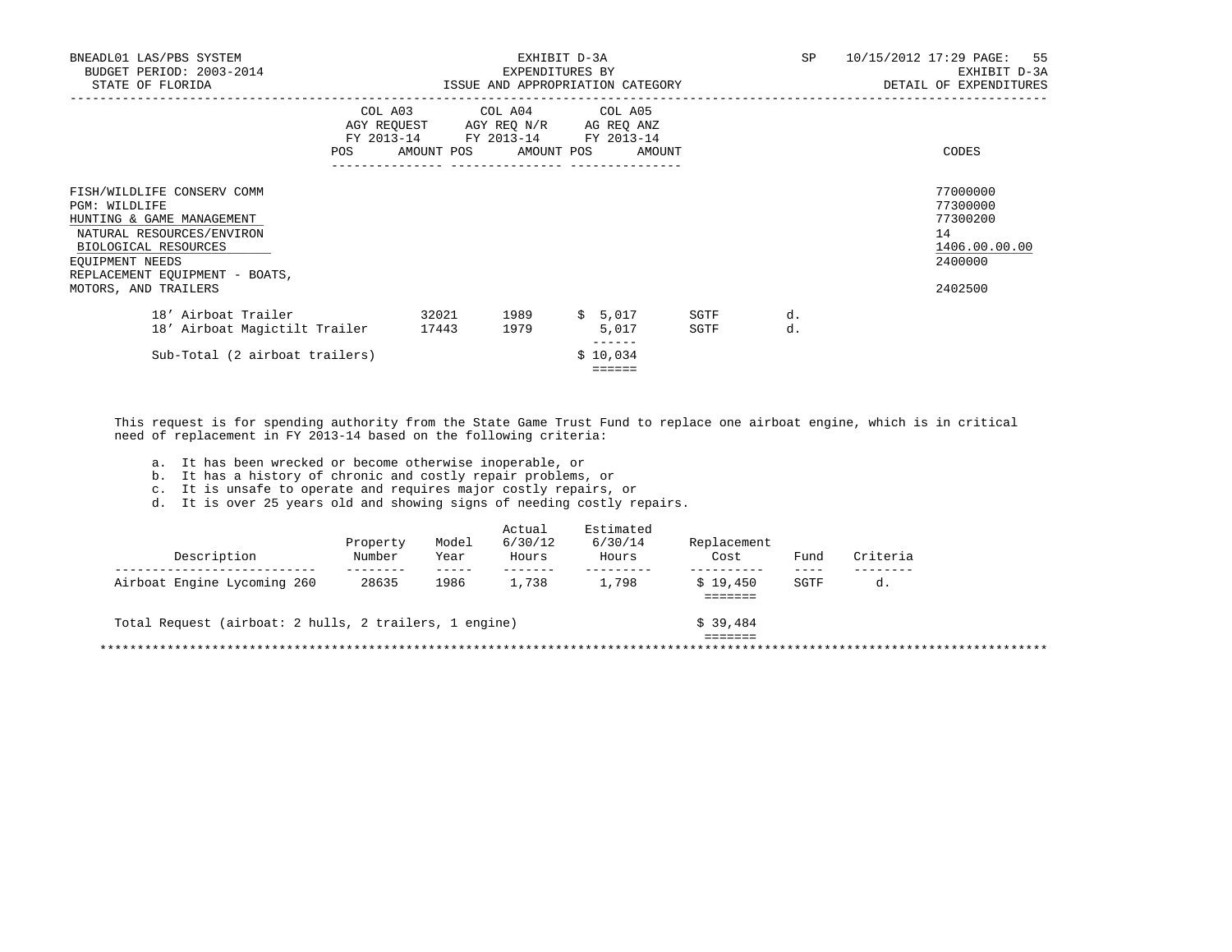| BNEADL01 LAS/PBS SYSTEM<br>BUDGET PERIOD: 2003-2014<br>STATE OF FLORIDA                                                                                                                                                                                                                                                      |                                  | EXHIBIT D-3A<br>EXPENDITURES BY                                                                   | ISSUE AND APPROPRIATION CATEGORY | SP | 10/15/2012 17:29 PAGE:<br>56<br>EXHIBIT D-3A<br>DETAIL OF EXPENDITURES |
|------------------------------------------------------------------------------------------------------------------------------------------------------------------------------------------------------------------------------------------------------------------------------------------------------------------------------|----------------------------------|---------------------------------------------------------------------------------------------------|----------------------------------|----|------------------------------------------------------------------------|
|                                                                                                                                                                                                                                                                                                                              | POS AMOUNT POS AMOUNT POS AMOUNT | COL A03 COL A04 COL A05<br>AGY REQUEST AGY REQ N/R AG REQ ANZ<br>FY 2013-14 FY 2013-14 FY 2013-14 |                                  |    | CODES                                                                  |
| FISH/WILDLIFE CONSERV COMM<br>PGM: WILDLIFE<br>HUNTING & GAME MANAGEMENT<br>NATURAL RESOURCES/ENVIRON<br>BIOLOGICAL RESOURCES<br>ANNUALIZATION OF ADMINISTERED                                                                                                                                                               |                                  |                                                                                                   |                                  |    | 77000000<br>77300000<br>77300200<br>14<br>1406.00.00.00                |
| FUNDS APPROPRIATIONS<br>STATE HEALTH INSURANCE ADJUSTMENT<br>FOR FY 2012-13 - 10 MONTHS<br><b>ANNUALIZATION</b><br>SALARIES AND BENEFITS                                                                                                                                                                                     |                                  |                                                                                                   |                                  |    | 26A0000<br>26A1830<br>010000                                           |
| FEDERAL GRANTS TRUST FUND -FEDERL 6,120                                                                                                                                                                                                                                                                                      |                                  |                                                                                                   |                                  |    | 2261 3                                                                 |
| STATE GAME TRUST FUND -STATE 15,070<br>$-MATCH$                                                                                                                                                                                                                                                                              |                                  |                                                                                                   |                                  |    | 2672 1<br>2672 2                                                       |
| TOTAL STATE GAME TRUST FUND                                                                                                                                                                                                                                                                                                  | 15,225                           |                                                                                                   |                                  |    | 2672                                                                   |
| CONS/REC LANDS PROGRAM TF -STATE 4,575                                                                                                                                                                                                                                                                                       |                                  |                                                                                                   |                                  |    | 2931 1                                                                 |
| TOTAL APPRO $25,920$                                                                                                                                                                                                                                                                                                         |                                  |                                                                                                   |                                  |    |                                                                        |
| CAPITAL IMPROVEMENT PLAN<br>SPECIAL PURPOSE<br>FIXED CAPITAL OUTLAY<br>TRIPLE N SHOOTING PARK                                                                                                                                                                                                                                |                                  |                                                                                                   |                                  |    | 9900000<br>990S000<br>080000<br>080026                                 |
| FEDERAL GRANTS TRUST FUND -FEDERL 1,400,000 1,400,000                                                                                                                                                                                                                                                                        |                                  |                                                                                                   |                                  |    | 2261 3                                                                 |
|                                                                                                                                                                                                                                                                                                                              |                                  |                                                                                                   |                                  |    |                                                                        |
| <b>AGENCY NARRATIVE:</b><br>2013-2014 BUDGET YEAR NARRATIVE: TRIPLE N SHOOTING PARK IT COMPONENT? NO<br>Request:<br>This request is for spending authority from the Federal Grants Trust Fund for planning and construction of a public<br>shooting park on Triple N Ranch Wildlife Management Area (WMA) in Osceola County. |                                  |                                                                                                   |                                  |    |                                                                        |
| Current Situation:<br>There is a shorter of mubic requestional ghosting parks throughout Florida. Be more land is being developed, there are                                                                                                                                                                                 |                                  |                                                                                                   |                                  |    |                                                                        |

 There is a shortage of public recreational shooting parks throughout Florida. As more land is being developed, there are fewer safe places for recreational shooting. With the high price of suitable land, there are fewer outdoor ranges being built, increasing the difficulty for the public, especially urban and suburban residents, to find a safe place to shoot a firearm. From Pensacola to Key West, a pattern is emerging that is detrimental to the future of recreational shooting and is jeopardizing the ability to practice the safe handling of a firearm.

 Currently, there is no public shooting range in Osceola County, but in 2010, the citizens petitioned their county commissioners to build a shooting park where they could safely participate in their sport. In an effort to address this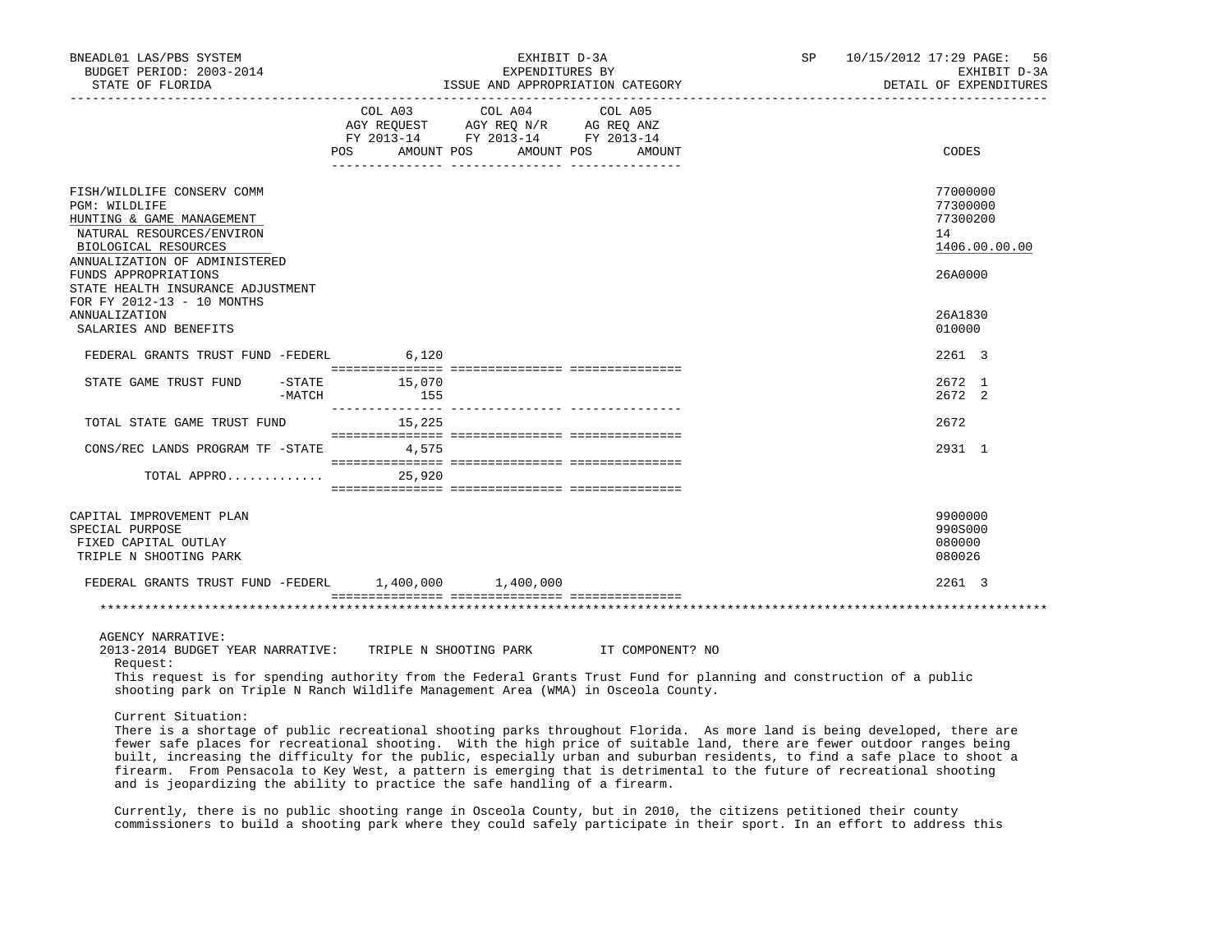| BNEADL01 LAS/PBS SYSTEM<br>BUDGET PERIOD: 2003-2014<br>STATE OF FLORIDA                                                                                   | EXHIBIT D-3A<br>EXPENDITURES BY<br>ISSUE AND APPROPRIATION CATEGORY                                                                               | SP<br>10/15/2012 17:29 PAGE: 57<br>EXHIBIT D-3A<br>DETAIL OF EXPENDITURES |
|-----------------------------------------------------------------------------------------------------------------------------------------------------------|---------------------------------------------------------------------------------------------------------------------------------------------------|---------------------------------------------------------------------------|
|                                                                                                                                                           | COL A03 COL A04 COL A05<br>AGY REOUEST<br>AGY REO N/R<br>AG REO ANZ<br>FY 2013-14 FY 2013-14 FY 2013-14<br>AMOUNT POS AMOUNT POS<br>POS<br>AMOUNT | CODES                                                                     |
| FISH/WILDLIFE CONSERV COMM<br>PGM: WILDLIFE<br>HUNTING & GAME MANAGEMENT<br>NATURAL RESOURCES/ENVIRON<br>BIOLOGICAL RESOURCES<br>CAPITAL IMPROVEMENT PLAN |                                                                                                                                                   | 77000000<br>77300000<br>77300200<br>14<br>1406.00.00.00<br>9900000        |
| SPECIAL PURPOSE                                                                                                                                           |                                                                                                                                                   | 990S000                                                                   |

 public demand, Osceola County contacted the Fish and Wildlife Conservation Commission (FWC) to explore the possibility of partnering together to provide a shooting park on county or state owned land. A team evaluated several possible sites and agreed to add a public shooting park to the list of recreational opportunities offered on the WMA. Hunter safety training and marksmanship training is a core mission of FWC's hunter safety and public shooting range section.

 The proposed site, previously a citrus grove, will encompass approximately 350 acres within the WMA. Commission staff has worked with Osceola County staff and local shooting sports enthusiasts to develop conceptual designs for the shooting complex. FWC is contributing the site and allocating \$1.4 million of Wildlife Restoration federal grant funds for this project. Osceola County and other partners are committing resources to build safety berms, roads and other infrastructure to enhance the project. These resources and contributions will be used as the required non-federal matching funds. Moving forward with the project now hinges on approval of the request for spending authority for the federal funds.

### Explanation of Costs:

| Description                                              | Amount       | Non-Recurring |
|----------------------------------------------------------|--------------|---------------|
| 50' Pistol Range - 20 positions at 4' on center          | 100,000<br>S | 100,000<br>S  |
| $15/25$ Yard Pistol Range - 35 positions at 4' on center | 160,000      | 160,000       |
| 50/100 Yard Rifle Range - 28 positions at 6' on center   | 181,000      | 181,000       |
| 200 Yard Rifle Range - 20 positions at 6' on center      | 140,000      | 140,000       |
| Restrooms - Rifle Ranges                                 | 75,000       | 75,000        |
| Sporting Clays Range - 15 Stations                       | 300,000      | 300,000       |
| Restrooms - Sporting Clays Range                         | 50,000       | 50,000        |
| Classroom/Offices/Pro Shop                               | 300,000      | 300,000       |
| Maintenance Building                                     | 94,000       | 94,000        |
|                                                          |              |               |
| Total Request                                            | \$1,400,000  | \$1,400,000   |
|                                                          |              |               |

Benefits:

 Approval of this issue, utilizing federal grant funds, will provide a public shooting park at the Triple N Ranch Wildlife Management Area (WMA) in Osceola County. This facility will provide hunter safety training and marksmanship training for the public, as well as hosting state and national firearms competitions. This WMA is located near interstate highways and airports providing easy access to visitors in the area.

Activity: Hunter Safety and Ranges - ACT1235

Governor's Initiatives:

 This request supports Cross-Cutting Strategies and the Quality of Life & Quality Places strategies in the Governor's Strategic Plan for Economic Development.

(1) Strengthen collaboration and alignment among state, regional and local entities toward the state's economic vision.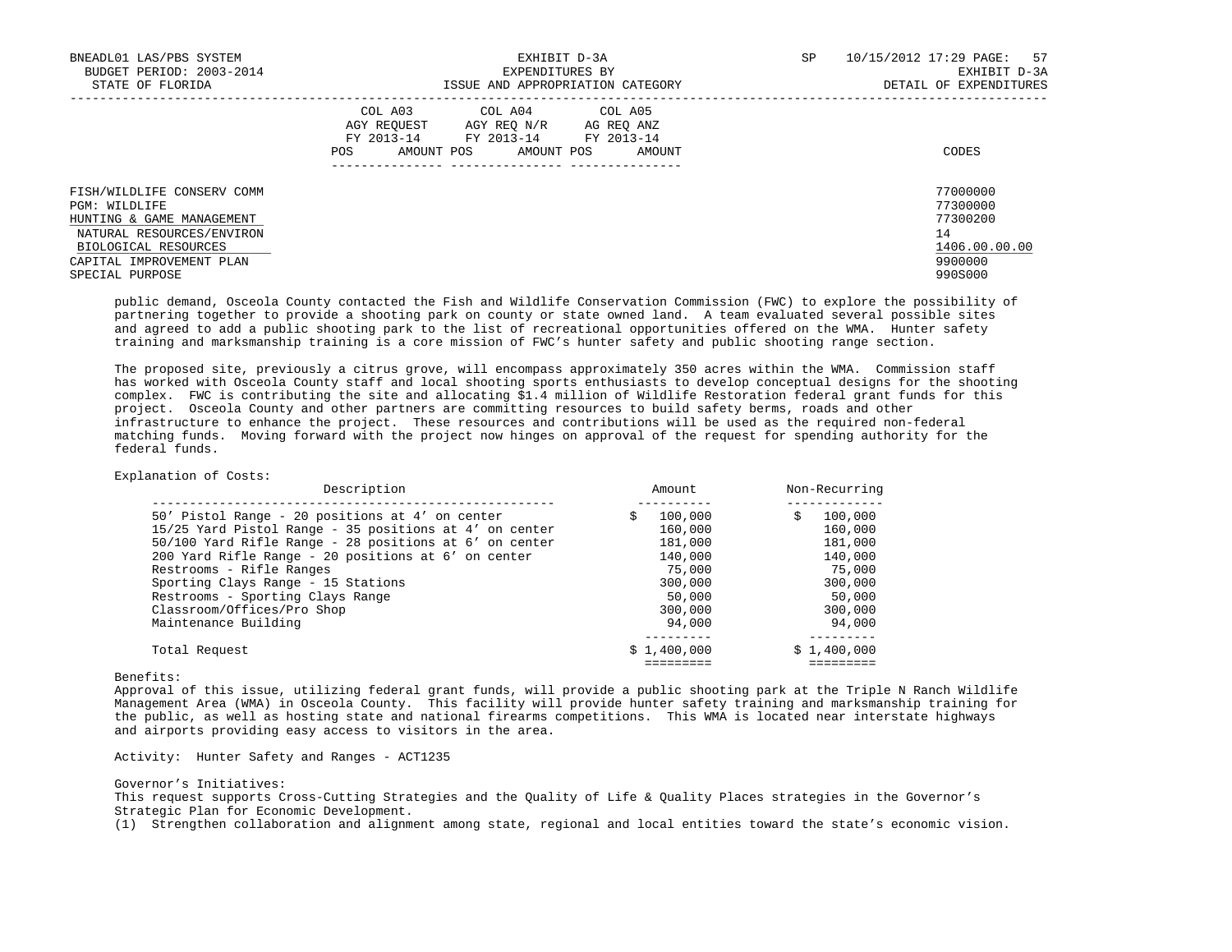| BNEADL01 LAS/PBS SYSTEM<br>BUDGET PERIOD: 2003-2014<br>STATE OF FLORIDA                                                                                                      | EXHIBIT D-3A<br>EXPENDITURES BY<br>ISSUE AND APPROPRIATION CATEGORY                                                                                  | SP<br>10/15/2012 17:29 PAGE: 58<br>EXHIBIT D-3A<br>DETAIL OF EXPENDITURES     |
|------------------------------------------------------------------------------------------------------------------------------------------------------------------------------|------------------------------------------------------------------------------------------------------------------------------------------------------|-------------------------------------------------------------------------------|
|                                                                                                                                                                              | COL A03 COL A04 COL A05<br>AGY REOUEST<br>AGY REO N/R<br>AG REO ANZ<br>FY 2013-14 FY 2013-14 FY 2013-14<br>AMOUNT POS<br>AMOUNT POS<br>POS<br>AMOUNT | CODES                                                                         |
| FISH/WILDLIFE CONSERV COMM<br>PGM: WILDLIFE<br>HUNTING & GAME MANAGEMENT<br>NATURAL RESOURCES/ENVIRON<br>BIOLOGICAL RESOURCES<br>CAPITAL IMPROVEMENT PLAN<br>SPECIAL PURPOSE |                                                                                                                                                      | 77000000<br>77300000<br>77300200<br>14<br>1406.00.00.00<br>9900000<br>990S000 |

 (27) Create and sustain vibrant, safe and healthy communities that attract workers, businesses, residents and visitors. \*\*\*\*\*\*\*\*\*\*\*\*\*\*\*\*\*\*\*\*\*\*\*\*\*\*\*\*\*\*\*\*\*\*\*\*\*\*\*\*\*\*\*\*\*\*\*\*\*\*\*\*\*\*\*\*\*\*\*\*\*\*\*\*\*\*\*\*\*\*\*\*\*\*\*\*\*\*\*\*\*\*\*\*\*\*\*\*\*\*\*\*\*\*\*\*\*\*\*\*\*\*\*\*\*\*\*\*\*\*\*\*\*\*\*\*\*\*\*\*\*\*\*\*\*\*\*

TOTAL: BIOLOGICAL RESOURCES 1406.00.00 PORT 2001.00 PORT 2001.00 PORT 2001.00 PORT 2001.00 PORT 2001.00 PORT 2001.00 PORT 2001.00 PORT 2001.00 PORT 2001.00 PORT 2001.00 PORT 2001.00 PORT 2001.00 PORT 2001.00 PORT 2001.00 P

BY FUND TYPE

45.00<br>8,315,076

 TRUST FUNDS..................... 8,315,076 1,568,593 2000 SALARY RATE................ 1,898,473 =============== =============== ===============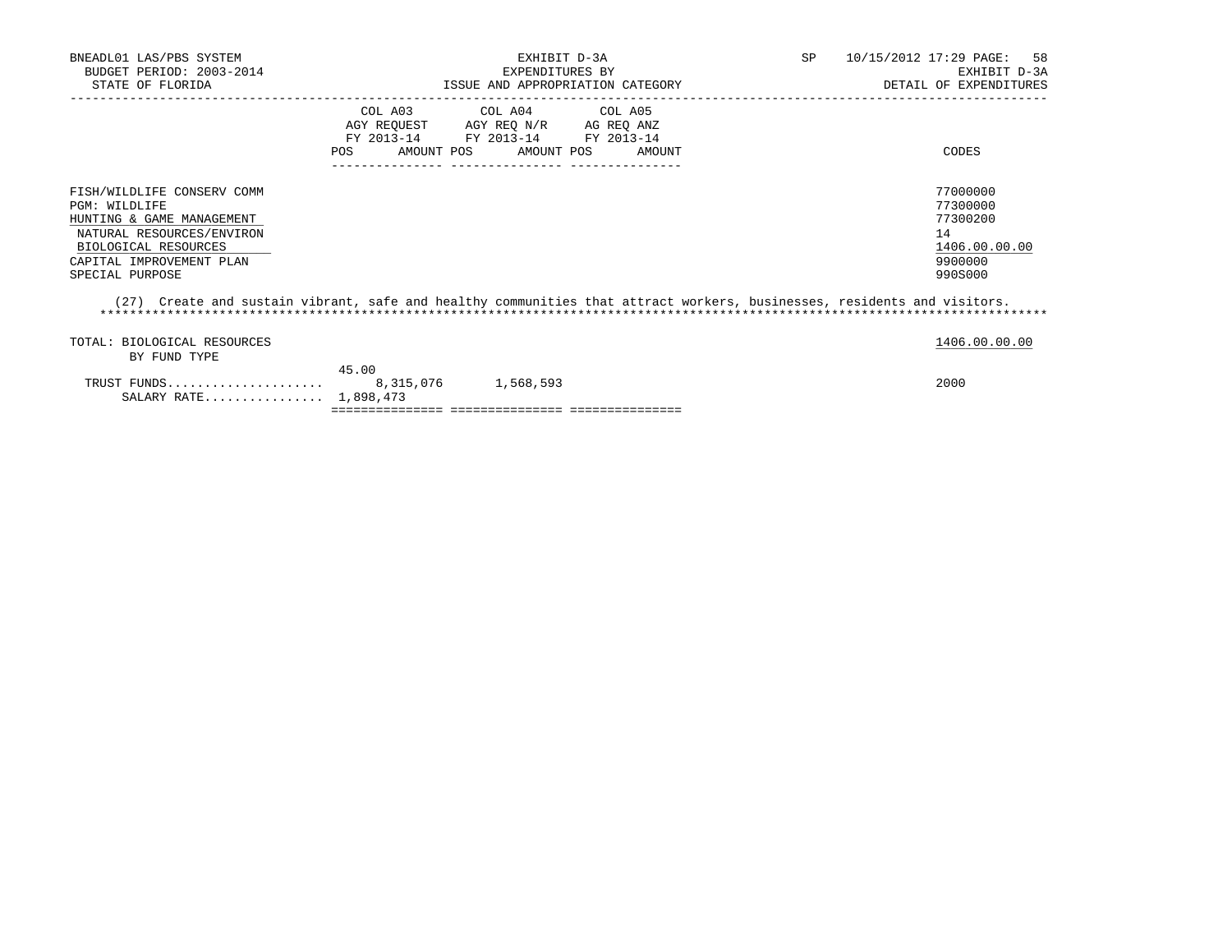| BNEADL01 LAS/PBS SYSTEM<br>BUDGET PERIOD: 2003-2014<br>STATE OF FLORIDA                                                                                                                                                                               |        |                                                                                                                                                                                                                                                                                               | EXHIBIT D-3A<br>EXPENDITURES BY<br>ISSUE AND APPROPRIATION CATEGORY |  | SP and the set of the set of the set of the set of the set of the set of the set of the set of the set of the set of the set of the set of the set of the set of the set of the set of the set of the set of the set of the se | 10/15/2012 17:29 PAGE: 59 |                                                                        | EXHIBIT D-3A<br>DETAIL OF EXPENDITURES |
|-------------------------------------------------------------------------------------------------------------------------------------------------------------------------------------------------------------------------------------------------------|--------|-----------------------------------------------------------------------------------------------------------------------------------------------------------------------------------------------------------------------------------------------------------------------------------------------|---------------------------------------------------------------------|--|--------------------------------------------------------------------------------------------------------------------------------------------------------------------------------------------------------------------------------|---------------------------|------------------------------------------------------------------------|----------------------------------------|
|                                                                                                                                                                                                                                                       |        | COL A03 COL A04 COL A05<br>COLOR COLOR COLOR COLOR COLOR COLOR COLOR COLOR AGE ON AN AGE ON AN AGE ON AN AGE ON AN AGE ON A COLOR COLOR COLOR COLOR COLOR COLOR COLOR COLOR COLOR COLOR COLOR COLOR COLOR COLOR COLOR COLOR COLOR COLOR COLOR COLOR COLOR<br>POS AMOUNT POS AMOUNT POS AMOUNT |                                                                     |  |                                                                                                                                                                                                                                | CODES                     |                                                                        |                                        |
| FISH/WILDLIFE CONSERV COMM<br>PGM: HABITAT/SPECIES CONSR<br>HABITAT/SPECIES CONSERVATN<br>NATURAL RESOURCES/ENVIRON<br>BIOLOGICAL RESOURCES<br>ESTIMATED EXPENDITURES<br>ESTIMATED EXPENDITURES - OPERATIONS<br>SALARY RATE<br>SALARY RATE 14,504,695 |        |                                                                                                                                                                                                                                                                                               |                                                                     |  |                                                                                                                                                                                                                                |                           | 77000000<br>77350000<br>77350200<br>14<br>1000000<br>1001000<br>000000 | 1406.00.00.00                          |
| SALARIES AND BENEFITS                                                                                                                                                                                                                                 |        |                                                                                                                                                                                                                                                                                               |                                                                     |  |                                                                                                                                                                                                                                |                           | 010000                                                                 |                                        |
| INVASIVE PLANT CONTROL TF -STATE 2,105,028                                                                                                                                                                                                            |        |                                                                                                                                                                                                                                                                                               |                                                                     |  |                                                                                                                                                                                                                                |                           | 2030 1                                                                 |                                        |
| FEDERAL GRANTS TRUST FUND -STATE 346,552                                                                                                                                                                                                              |        | $-$ FEDERL 2,621,936                                                                                                                                                                                                                                                                          |                                                                     |  |                                                                                                                                                                                                                                |                           | 2261 1<br>2261 3                                                       |                                        |
| TOTAL FEDERAL GRANTS TRUST FUND 2,968,488                                                                                                                                                                                                             |        |                                                                                                                                                                                                                                                                                               |                                                                     |  |                                                                                                                                                                                                                                |                           | 2261                                                                   |                                        |
| FL.PANTHER RESCH & MAN TF -STATE 216,288                                                                                                                                                                                                              |        |                                                                                                                                                                                                                                                                                               |                                                                     |  |                                                                                                                                                                                                                                |                           | 2299 1                                                                 |                                        |
| GRANTS AND DONATIONS TF -STATE 605                                                                                                                                                                                                                    |        |                                                                                                                                                                                                                                                                                               |                                                                     |  |                                                                                                                                                                                                                                |                           | 2339 1                                                                 |                                        |
| LAND ACQUISITION TF -STATE 457,487                                                                                                                                                                                                                    |        |                                                                                                                                                                                                                                                                                               |                                                                     |  |                                                                                                                                                                                                                                |                           | 2423 1                                                                 |                                        |
| MARINE RESOURCES CONSV TF - STATE 539,014                                                                                                                                                                                                             |        |                                                                                                                                                                                                                                                                                               |                                                                     |  |                                                                                                                                                                                                                                |                           | 2467 1                                                                 |                                        |
| NON-GAME WILDLIFE TF                                                                                                                                                                                                                                  | -MATCH | $-STATE$ 1,471,168<br>289,620                                                                                                                                                                                                                                                                 |                                                                     |  |                                                                                                                                                                                                                                |                           | 2504 1<br>2504 2                                                       |                                        |
| TOTAL NON-GAME WILDLIFE TF                                                                                                                                                                                                                            |        | 1,760,788                                                                                                                                                                                                                                                                                     |                                                                     |  |                                                                                                                                                                                                                                |                           | 2504                                                                   |                                        |
| SAVE THE MANATEE TF    -STATE    804,561                                                                                                                                                                                                              |        |                                                                                                                                                                                                                                                                                               |                                                                     |  |                                                                                                                                                                                                                                |                           | 2611 1                                                                 |                                        |
| STATE GAME TRUST FUND                                                                                                                                                                                                                                 |        | $-$ STATE 5,085,520<br>$-MATCH$ 348,470                                                                                                                                                                                                                                                       |                                                                     |  |                                                                                                                                                                                                                                |                           | 2672 1<br>2672 2                                                       |                                        |
| TOTAL STATE GAME TRUST FUND                                                                                                                                                                                                                           |        | 5,433,990                                                                                                                                                                                                                                                                                     |                                                                     |  |                                                                                                                                                                                                                                |                           | 2672                                                                   |                                        |
| CONS/REC LANDS PROGRAM TF -STATE                                                                                                                                                                                                                      |        | 4,272,439<br>$-MATCH$ 984,931                                                                                                                                                                                                                                                                 |                                                                     |  |                                                                                                                                                                                                                                |                           | 2931 1<br>2931 2                                                       |                                        |
| TOTAL CONS/REC LANDS PROGRAM TF                                                                                                                                                                                                                       |        | 5,257,370                                                                                                                                                                                                                                                                                     |                                                                     |  |                                                                                                                                                                                                                                |                           | 2931                                                                   |                                        |
| TOTAL POSITIONS 357.00<br>TOTAL APPRO                                                                                                                                                                                                                 |        | 19,543,819                                                                                                                                                                                                                                                                                    |                                                                     |  |                                                                                                                                                                                                                                |                           |                                                                        |                                        |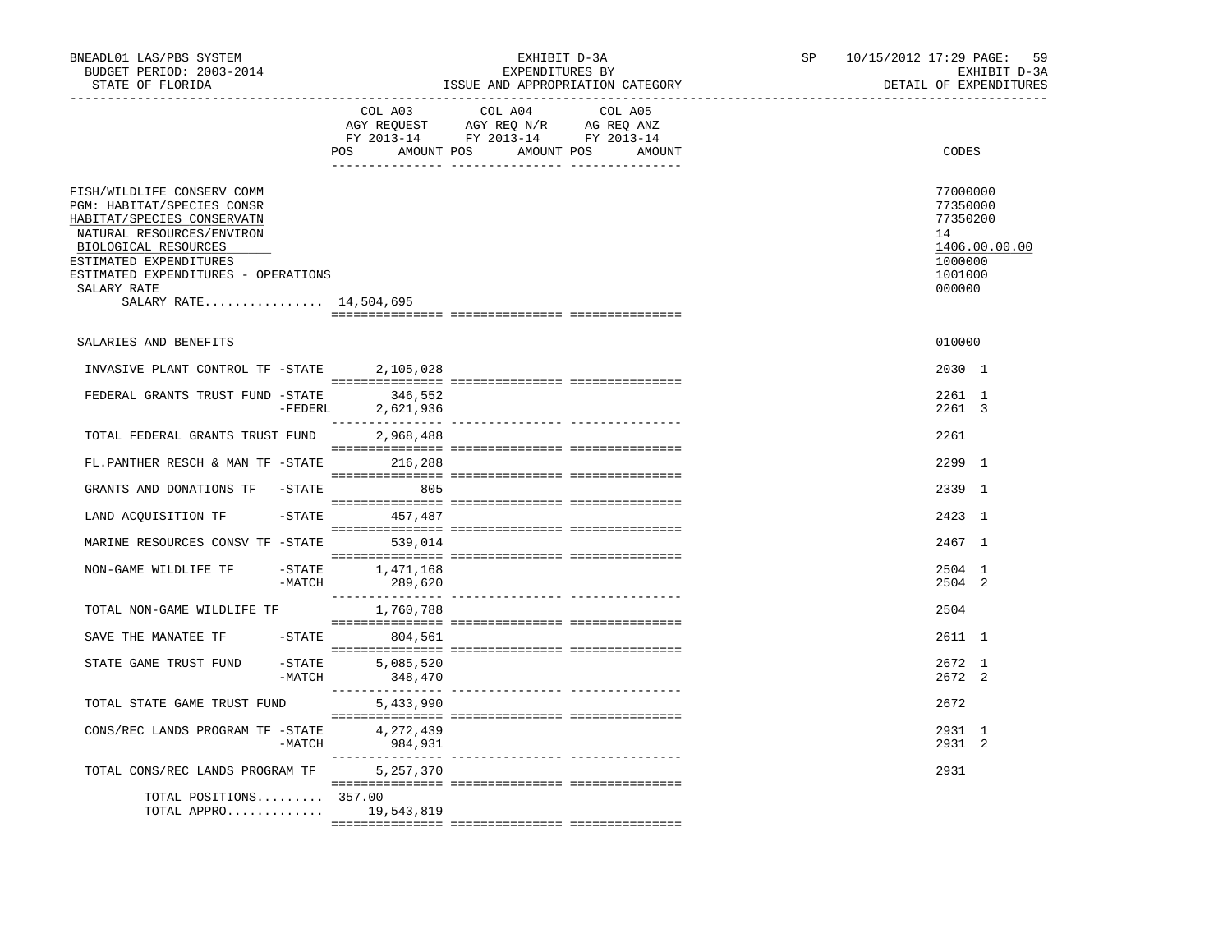| BNEADL01 LAS/PBS SYSTEM<br>BUDGET PERIOD: 2003-2014<br>STATE OF FLORIDA                                                                                                                                                                                                                        |                                                                                     | EXHIBIT D-3A<br>EXPENDITURES BY<br>ISSUE AND APPROPRIATION CATEGORY                                                                   | SP and the set of the set of the set of the set of the set of the set of the set of the set of the set of the set of the set of the set of the set of the set of the set of the set of the set of the set of the set of the se | 10/15/2012 17:29 PAGE: 60<br>EXHIBIT D-3A<br>DETAIL OF EXPENDITURES                     |
|------------------------------------------------------------------------------------------------------------------------------------------------------------------------------------------------------------------------------------------------------------------------------------------------|-------------------------------------------------------------------------------------|---------------------------------------------------------------------------------------------------------------------------------------|--------------------------------------------------------------------------------------------------------------------------------------------------------------------------------------------------------------------------------|-----------------------------------------------------------------------------------------|
|                                                                                                                                                                                                                                                                                                |                                                                                     | COL A03 COL A04 COL A05<br>AGY REQUEST AGY REQ N/R AG REQ ANZ<br>FY 2013-14 FY 2013-14 FY 2013-14<br>POS AMOUNT POS AMOUNT POS AMOUNT |                                                                                                                                                                                                                                | CODES                                                                                   |
| FISH/WILDLIFE CONSERV COMM<br><b>PGM: HABITAT/SPECIES CONSR</b><br>HABITAT/SPECIES CONSERVATN<br>NATURAL RESOURCES/ENVIRON<br>BIOLOGICAL RESOURCES<br>ESTIMATED EXPENDITURES<br>ESTIMATED EXPENDITURES - OPERATIONS<br>OTHER PERSONAL SERVICES                                                 |                                                                                     |                                                                                                                                       |                                                                                                                                                                                                                                | 77000000<br>77350000<br>77350200<br>14<br>1406.00.00.00<br>1000000<br>1001000<br>030000 |
| INVASIVE PLANT CONTROL TF -STATE<br>FL.PANTHER RESCH & MAN TF -STATE<br>LAND ACQUISITION TF -STATE<br>MARINE RESOURCES CONSV TF -STATE<br>NON-GAME WILDLIFE TF         -STATE<br>SAVE THE MANATEE TF          -STATE<br>STATE GAME TRUST FUND       -STATE<br>CONS/REC LANDS PROGRAM TF -STATE | 457,080<br>138,094<br>121,350<br>150,759<br>198,903<br>176,047<br>240,143<br>79,496 |                                                                                                                                       |                                                                                                                                                                                                                                | 2030 1<br>2299 1<br>2423 1<br>2467 1<br>2504 1<br>2611 1<br>2672 1<br>2931 1            |
| TOTAL APPRO                                                                                                                                                                                                                                                                                    | 1,561,872                                                                           |                                                                                                                                       |                                                                                                                                                                                                                                |                                                                                         |
| <b>EXPENSES</b>                                                                                                                                                                                                                                                                                |                                                                                     |                                                                                                                                       |                                                                                                                                                                                                                                | 040000                                                                                  |
| INVASIVE PLANT CONTROL TF -STATE 817,822                                                                                                                                                                                                                                                       |                                                                                     |                                                                                                                                       |                                                                                                                                                                                                                                | 2030 1                                                                                  |
| FL.PANTHER RESCH & MAN TF -STATE 179,912                                                                                                                                                                                                                                                       |                                                                                     |                                                                                                                                       |                                                                                                                                                                                                                                | 2299 1                                                                                  |
| LAND ACQUISITION TF -STATE 89,831                                                                                                                                                                                                                                                              |                                                                                     |                                                                                                                                       |                                                                                                                                                                                                                                | 2423 1                                                                                  |
| MARINE RESOURCES CONSV TF -STATE 107,590                                                                                                                                                                                                                                                       |                                                                                     |                                                                                                                                       |                                                                                                                                                                                                                                | 2467 1                                                                                  |
| NON-GAME WILDLIFE TF -STATE 568,750                                                                                                                                                                                                                                                            |                                                                                     |                                                                                                                                       |                                                                                                                                                                                                                                | 2504 1                                                                                  |
| SAVE THE MANATEE TF                                                                                                                                                                                                                                                                            | $-STATE$ 293,072                                                                    |                                                                                                                                       |                                                                                                                                                                                                                                | 2611 1                                                                                  |
| STATE GAME TRUST FUND                                                                                                                                                                                                                                                                          | $-$ STATE 415, 252<br>-MATCH 751,737                                                |                                                                                                                                       |                                                                                                                                                                                                                                | 2672 1<br>2672 2                                                                        |
| TOTAL STATE GAME TRUST FUND                                                                                                                                                                                                                                                                    | 1,166,989                                                                           |                                                                                                                                       |                                                                                                                                                                                                                                | 2672                                                                                    |
| CONS/REC LANDS PROGRAM TF -STATE 510,137                                                                                                                                                                                                                                                       | 687,500<br>$-MATCH$                                                                 |                                                                                                                                       |                                                                                                                                                                                                                                | 2931 1<br>2931 2                                                                        |
| TOTAL CONS/REC LANDS PROGRAM TF                                                                                                                                                                                                                                                                | 1,197,637                                                                           |                                                                                                                                       |                                                                                                                                                                                                                                | 2931                                                                                    |
| TOTAL APPRO                                                                                                                                                                                                                                                                                    | 4,421,603                                                                           |                                                                                                                                       |                                                                                                                                                                                                                                |                                                                                         |
|                                                                                                                                                                                                                                                                                                |                                                                                     |                                                                                                                                       |                                                                                                                                                                                                                                |                                                                                         |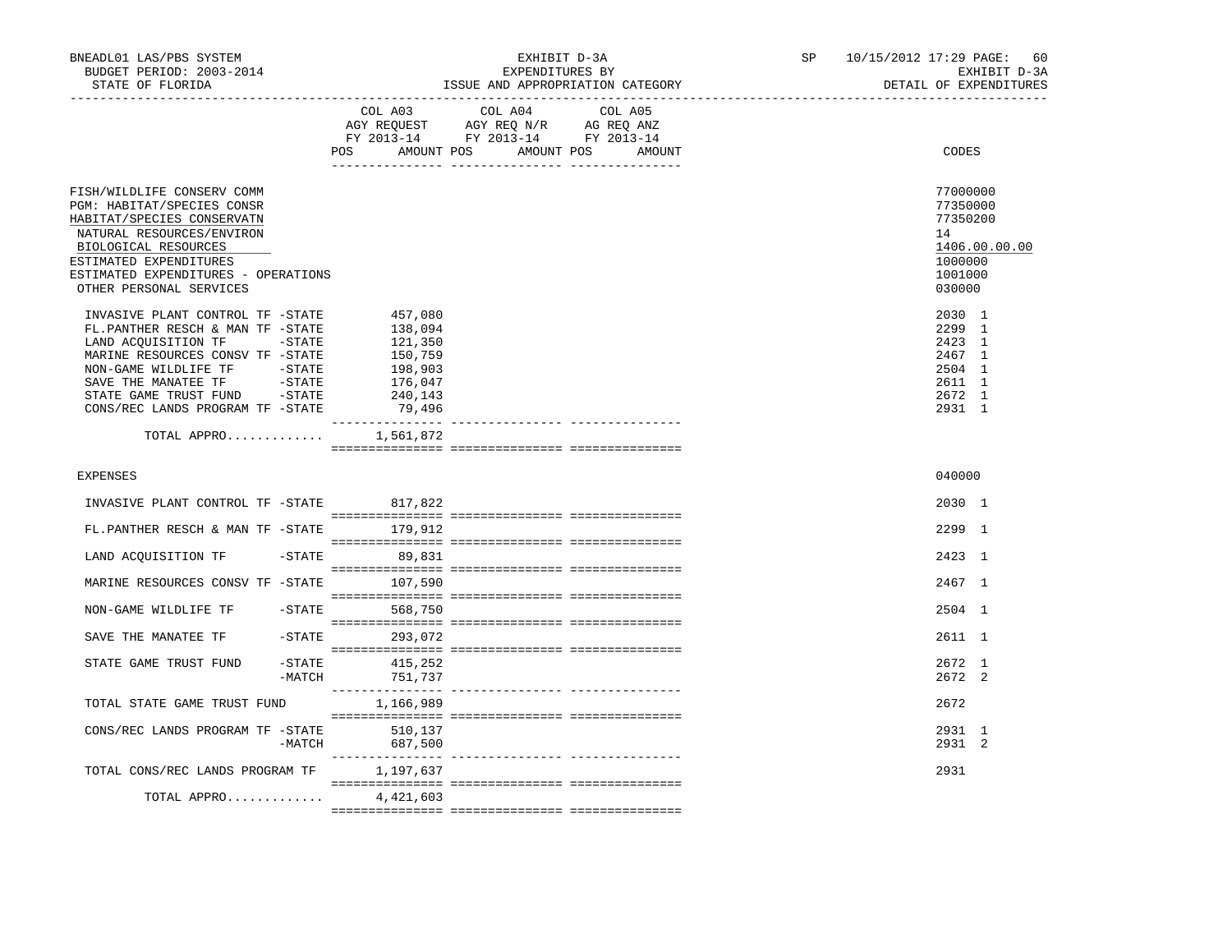| BNEADL01 LAS/PBS SYSTEM<br>BUDGET PERIOD: 2003-2014<br>STATE OF FLORIDA<br>-----------------                                                                                                                                                                                                      |                       |                                                                 | EXHIBIT D-3A<br>EXPENDITURES BY<br>ISSUE AND APPROPRIATION CATEGORY | SP and the set of the set of the set of the set of the set of the set of the set of the set of the set of the set of the set of the set of the set of the set of the set of the set of the set of the set of the set of the se | 10/15/2012 17:29 PAGE:<br>-61<br>EXHIBIT D-3A<br>DETAIL OF EXPENDITURES                 |
|---------------------------------------------------------------------------------------------------------------------------------------------------------------------------------------------------------------------------------------------------------------------------------------------------|-----------------------|-----------------------------------------------------------------|---------------------------------------------------------------------|--------------------------------------------------------------------------------------------------------------------------------------------------------------------------------------------------------------------------------|-----------------------------------------------------------------------------------------|
|                                                                                                                                                                                                                                                                                                   | COL A03               | COL A04 COL A05<br>POS AMOUNT POS AMOUNT POS AMOUNT             |                                                                     | CODES                                                                                                                                                                                                                          |                                                                                         |
| FISH/WILDLIFE CONSERV COMM<br>PGM: HABITAT/SPECIES CONSR<br>HABITAT/SPECIES CONSERVATN<br>NATURAL RESOURCES/ENVIRON<br>BIOLOGICAL RESOURCES<br>ESTIMATED EXPENDITURES<br>ESTIMATED EXPENDITURES - OPERATIONS<br>OPERATING CAPITAL OUTLAY                                                          |                       |                                                                 |                                                                     |                                                                                                                                                                                                                                | 77000000<br>77350000<br>77350200<br>14<br>1406.00.00.00<br>1000000<br>1001000<br>060000 |
| INVASIVE PLANT CONTROL TF -STATE<br>FL.PANTHER RESCH & MAN TF -STATE<br>MARINE RESOURCES CONSV TF -STATE<br>$\texttt{NON-GAME} \quad \texttt{WILDLIFE} \quad \texttt{TF} \qquad \quad \texttt{-STATE}$<br>SAVE THE MANATEE TF<br>STATE GAME TRUST FUND -STATE<br>CONS/REC LANDS PROGRAM TF -STATE | $-$ STATE             | 10,488<br>1,250<br>6,250<br>18,278<br>8,625<br>59,422<br>10,625 |                                                                     |                                                                                                                                                                                                                                | 2030 1<br>2299 1<br>2467 1<br>2504 1<br>2611 1<br>2672 1<br>2931 1                      |
| TOTAL APPRO                                                                                                                                                                                                                                                                                       |                       | 114,938                                                         |                                                                     |                                                                                                                                                                                                                                |                                                                                         |
| SPECIAL CATEGORIES<br>ACQUISITION/MOTOR VEHICLES                                                                                                                                                                                                                                                  |                       |                                                                 |                                                                     |                                                                                                                                                                                                                                | 100000<br>100021                                                                        |
| NON-GAME WILDLIFE TF -STATE 212,424<br>STATE GAME TRUST FUND - STATE                                                                                                                                                                                                                              |                       | 55,189                                                          |                                                                     |                                                                                                                                                                                                                                | 2504 1<br>2672 1                                                                        |
| TOTAL APPRO                                                                                                                                                                                                                                                                                       |                       | 267,613                                                         |                                                                     |                                                                                                                                                                                                                                |                                                                                         |
| FL PANTHER MGMT/CONSERVATI                                                                                                                                                                                                                                                                        |                       |                                                                 |                                                                     |                                                                                                                                                                                                                                | 100038                                                                                  |
| FL. PANTHER RESCH & MAN TF - STATE 85,300                                                                                                                                                                                                                                                         |                       |                                                                 |                                                                     |                                                                                                                                                                                                                                | 2299 1                                                                                  |
| ACQ & REPL BOAT/MOT/TRAIL                                                                                                                                                                                                                                                                         |                       |                                                                 |                                                                     |                                                                                                                                                                                                                                | 100052                                                                                  |
| STATE GAME TRUST FUND                                                                                                                                                                                                                                                                             |                       | $-$ STATE 18,650                                                |                                                                     |                                                                                                                                                                                                                                | 2672 1                                                                                  |
| ENHANCED WILDLIFE MGMT                                                                                                                                                                                                                                                                            |                       |                                                                 |                                                                     |                                                                                                                                                                                                                                | 100228                                                                                  |
| CONS/REC LANDS PROGRAM TF -STATE                                                                                                                                                                                                                                                                  |                       | 2,074,955                                                       |                                                                     |                                                                                                                                                                                                                                | 2931 1                                                                                  |
| NON-CARL WILDLIFE MGMT                                                                                                                                                                                                                                                                            |                       |                                                                 |                                                                     |                                                                                                                                                                                                                                | 100340                                                                                  |
| STATE GAME TRUST FUND                                                                                                                                                                                                                                                                             | $-$ STATE<br>$-MATCH$ | 2,328,292<br>70,000                                             |                                                                     |                                                                                                                                                                                                                                | 2672 1<br>2672 2                                                                        |
|                                                                                                                                                                                                                                                                                                   |                       |                                                                 |                                                                     |                                                                                                                                                                                                                                |                                                                                         |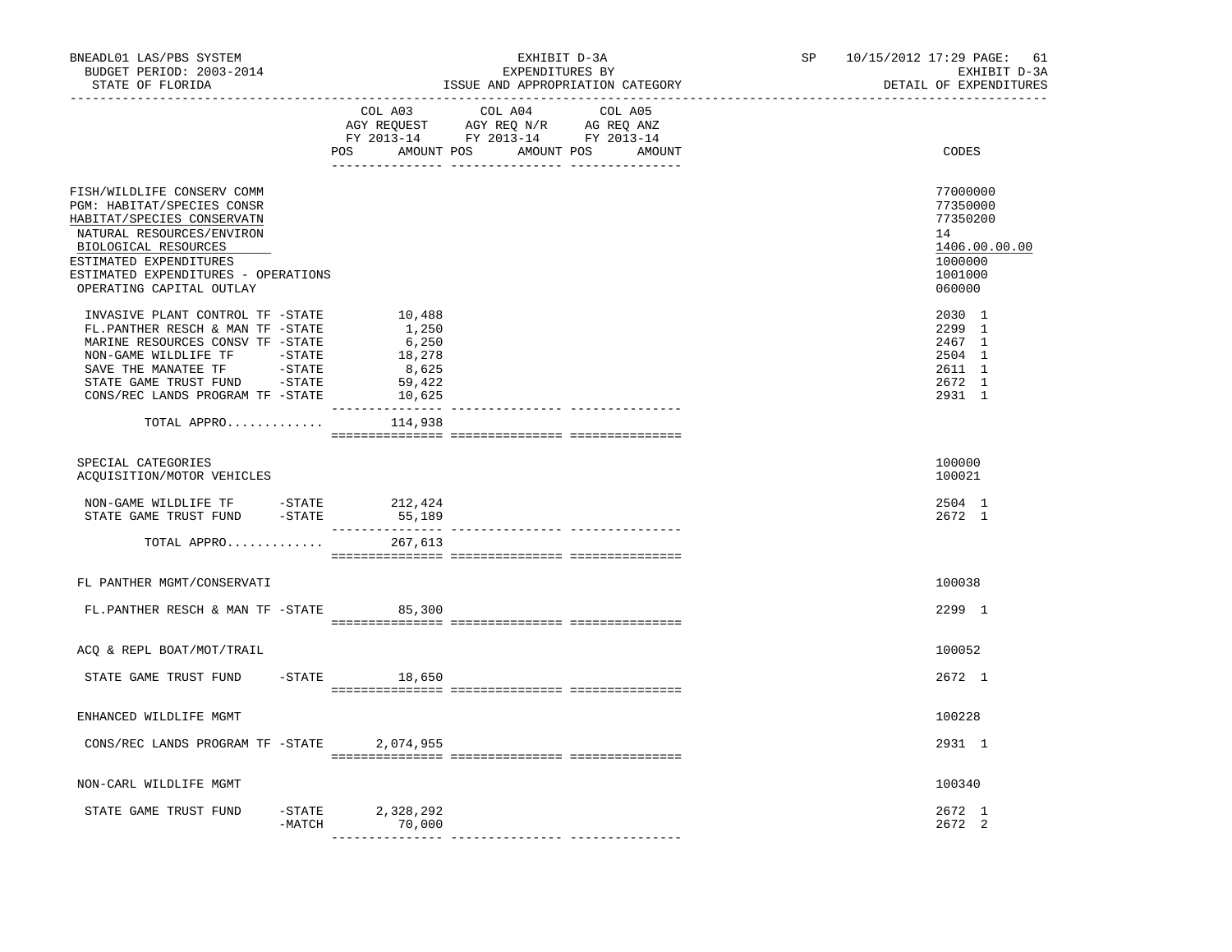| BNEADL01 LAS/PBS SYSTEM<br>BUDGET PERIOD: 2003-2014<br>STATE OF FLORIDA                                                                                                                                                                                                                                    |                                                                     | EXHIBIT D-3A<br>EXPENDITURES BY<br>ISSUE AND APPROPRIATION CATEGORY                                                                   | SP 10/15/2012 17:29 PAGE: 62<br>EXHIBIT D-3A<br>DETAIL OF EXPENDITURES                                    |
|------------------------------------------------------------------------------------------------------------------------------------------------------------------------------------------------------------------------------------------------------------------------------------------------------------|---------------------------------------------------------------------|---------------------------------------------------------------------------------------------------------------------------------------|-----------------------------------------------------------------------------------------------------------|
|                                                                                                                                                                                                                                                                                                            |                                                                     | COL A03 COL A04 COL A05<br>AGY REQUEST AGY REQ N/R AG REQ ANZ<br>FY 2013-14 FY 2013-14 FY 2013-14<br>POS AMOUNT POS AMOUNT POS AMOUNT | CODES                                                                                                     |
| FISH/WILDLIFE CONSERV COMM<br>PGM: HABITAT/SPECIES CONSR<br>HABITAT/SPECIES CONSERVATN<br>NATURAL RESOURCES/ENVIRON<br>BIOLOGICAL RESOURCES<br>ESTIMATED EXPENDITURES<br>ESTIMATED EXPENDITURES - OPERATIONS<br>SPECIAL CATEGORIES<br>NON-CARL WILDLIFE MGMT<br>TOTAL STATE GAME TRUST FUND<br>TOTAL APPRO | 2,398,292<br>2,398,292                                              |                                                                                                                                       | 77000000<br>77350000<br>77350200<br>14<br>1406.00.00.00<br>1000000<br>1001000<br>100000<br>100340<br>2672 |
| NUISANCE WILDLIFE CONTROL                                                                                                                                                                                                                                                                                  |                                                                     |                                                                                                                                       | 100406                                                                                                    |
| NON-GAME WILDLIFE TF -STATE 400,000                                                                                                                                                                                                                                                                        |                                                                     |                                                                                                                                       | 2504 1                                                                                                    |
| CONTRACTED SERVICES                                                                                                                                                                                                                                                                                        |                                                                     |                                                                                                                                       | 100777                                                                                                    |
| INVASIVE PLANT CONTROL TF -STATE<br>FL.PANTHER RESCH & MAN TF -STATE<br>LAND ACQUISITION TF -STATE<br>NON-GAME WILDLIFE TF         -STATE<br>SAVE THE MANATEE TF          -STATE<br>STATE GAME TRUST FUND      -STATE<br>CONS/REC LANDS PROGRAM TF -STATE                                                  | 204,250<br>20,912<br>35,844<br>40,010<br>20,771<br>47,367<br>65,196 |                                                                                                                                       | 2030 1<br>2299 1<br>2423 1<br>2504 1<br>2611 1<br>2672 1<br>2931 1                                        |
| TOTAL APPRO                                                                                                                                                                                                                                                                                                | ________________<br>434,350                                         | ---------------- ----------------                                                                                                     |                                                                                                           |
| LAKE RESTORATION                                                                                                                                                                                                                                                                                           |                                                                     |                                                                                                                                       | 101012                                                                                                    |
| STATE GAME TRUST FUND<br>$-STATE$                                                                                                                                                                                                                                                                          | 3,984,291                                                           |                                                                                                                                       | 2672 1                                                                                                    |
| G/A-FED ENDGD SPECIES                                                                                                                                                                                                                                                                                      |                                                                     |                                                                                                                                       | 101130                                                                                                    |
| FEDERAL GRANTS TRUST FUND -FEDERL 1,430,819                                                                                                                                                                                                                                                                |                                                                     |                                                                                                                                       | 2261 3                                                                                                    |
| LAND MGMT/SAVE OUR RIVERS                                                                                                                                                                                                                                                                                  |                                                                     |                                                                                                                                       | 101920                                                                                                    |
| STATE GAME TRUST FUND                                                                                                                                                                                                                                                                                      | $-STATE$ 298,412                                                    |                                                                                                                                       | $2672 \quad 1$                                                                                            |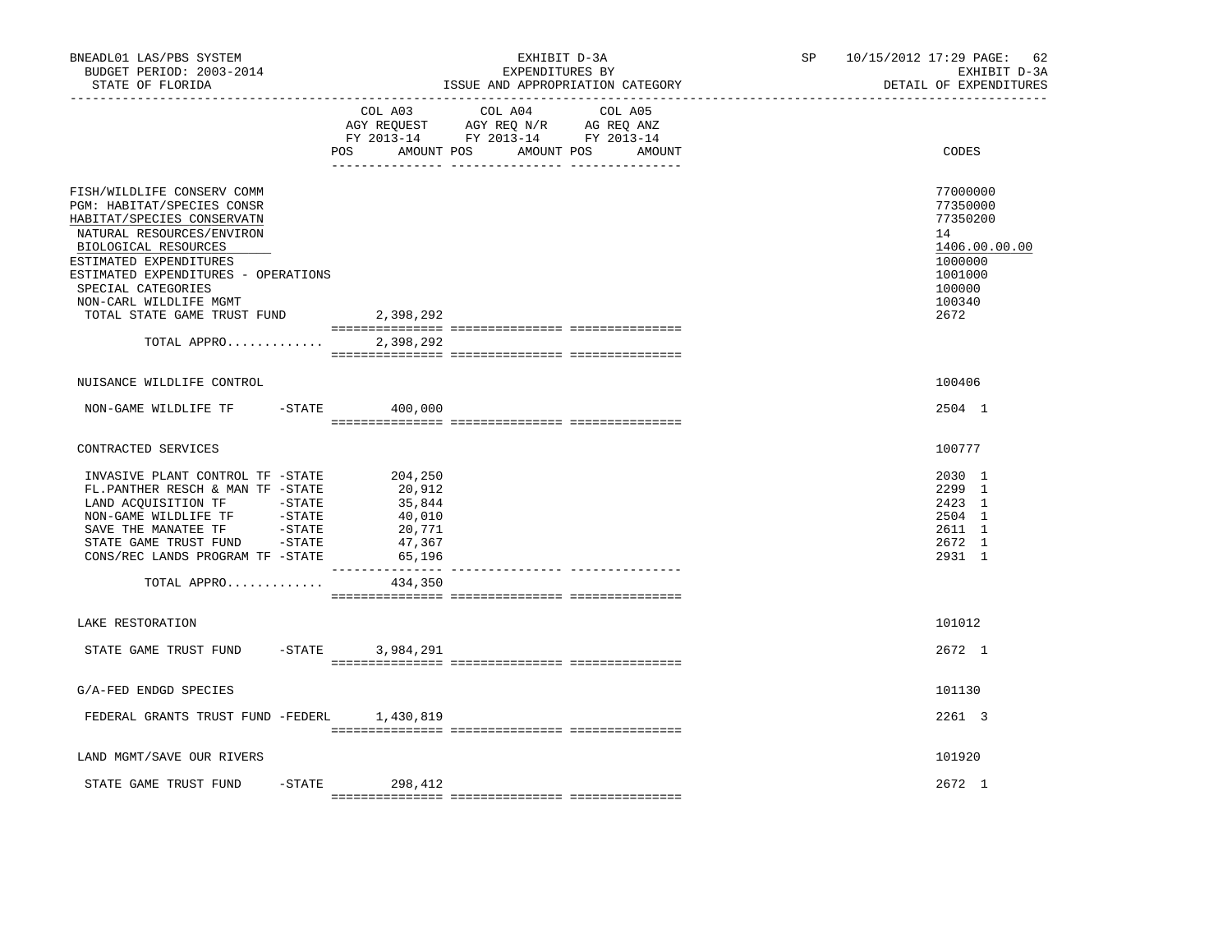| BNEADL01 LAS/PBS SYSTEM<br>BUDGET PERIOD: 2003-2014<br>STATE OF FLORIDA                                                                                                                                                                                      |                                                                   | EXHIBIT D-3A<br>EXPENDITURES BY<br>ISSUE AND APPROPRIATION CATEGORY                                                                   | SP and the set of the set of the set of the set of the set of the set of the set of the set of the set of the set of the set of the set of the set of the set of the set of the set of the set of the set of the set of the se | 10/15/2012 17:29 PAGE: 63<br>EXHIBIT D-3A<br>DETAIL OF EXPENDITURES                               |
|--------------------------------------------------------------------------------------------------------------------------------------------------------------------------------------------------------------------------------------------------------------|-------------------------------------------------------------------|---------------------------------------------------------------------------------------------------------------------------------------|--------------------------------------------------------------------------------------------------------------------------------------------------------------------------------------------------------------------------------|---------------------------------------------------------------------------------------------------|
|                                                                                                                                                                                                                                                              |                                                                   | COL A03 COL A04 COL A05<br>AGY REQUEST AGY REQ N/R AG REQ ANZ<br>FY 2013-14 FY 2013-14 FY 2013-14<br>POS AMOUNT POS AMOUNT POS AMOUNT |                                                                                                                                                                                                                                | CODES                                                                                             |
| FISH/WILDLIFE CONSERV COMM<br>PGM: HABITAT/SPECIES CONSR<br>HABITAT/SPECIES CONSERVATN<br>NATURAL RESOURCES/ENVIRON<br>BIOLOGICAL RESOURCES<br>ESTIMATED EXPENDITURES<br>ESTIMATED EXPENDITURES - OPERATIONS<br>SPECIAL CATEGORIES<br>MARINE RESEARCH GRANTS |                                                                   |                                                                                                                                       |                                                                                                                                                                                                                                | 77000000<br>77350000<br>77350200<br>14<br>1406.00.00.00<br>1000000<br>1001000<br>100000<br>102080 |
| FEDERAL GRANTS TRUST FUND -FEDERL 27,500                                                                                                                                                                                                                     |                                                                   |                                                                                                                                       |                                                                                                                                                                                                                                | 2261 3                                                                                            |
| DUCKS UNLIMITED MARSH PROJ                                                                                                                                                                                                                                   |                                                                   |                                                                                                                                       |                                                                                                                                                                                                                                | 102229                                                                                            |
| STATE GAME TRUST FUND -STATE 106,792                                                                                                                                                                                                                         |                                                                   |                                                                                                                                       |                                                                                                                                                                                                                                | 2672 1                                                                                            |
| CONTRL OF INVASIVE EXOTICS                                                                                                                                                                                                                                   |                                                                   |                                                                                                                                       |                                                                                                                                                                                                                                | 102334                                                                                            |
| INVASIVE PLANT CONTROL TF -STATE 23,323,647                                                                                                                                                                                                                  |                                                                   |                                                                                                                                       |                                                                                                                                                                                                                                | 2030 1                                                                                            |
| RISK MANAGEMENT INSURANCE                                                                                                                                                                                                                                    |                                                                   |                                                                                                                                       |                                                                                                                                                                                                                                | 103241                                                                                            |
| FL.PANTHER RESCH & MAN TF -STATE<br>LAND ACOUISITION TF -STATE<br>MARINE RESOURCES CONSV TF -STATE<br>STATE GAME TRUST FUND - STATE<br>CONS/REC LANDS PROGRAM TF -STATE                                                                                      | 9,768<br>9,246<br>7,661<br>46,743<br>10,502<br>328,889<br>159,227 |                                                                                                                                       |                                                                                                                                                                                                                                | 2299 1<br>2423 1<br>2467 1<br>2504 1<br>2611 1<br>2672 1<br>2931 1                                |
| TOTAL APPRO                                                                                                                                                                                                                                                  | 572,036                                                           |                                                                                                                                       |                                                                                                                                                                                                                                |                                                                                                   |
| TR/U OF FL/AQUA PL EDU PRG                                                                                                                                                                                                                                   |                                                                   |                                                                                                                                       |                                                                                                                                                                                                                                | 103915                                                                                            |
| INVASIVE PLANT CONTROL TF -STATE                                                                                                                                                                                                                             | 25,000                                                            |                                                                                                                                       |                                                                                                                                                                                                                                | 2030 1                                                                                            |
| HABITAT RESTORATION                                                                                                                                                                                                                                          |                                                                   |                                                                                                                                       |                                                                                                                                                                                                                                | 104070                                                                                            |
| LAND ACOUISITION TF                                                                                                                                                                                                                                          | -STATE 2,979,857                                                  |                                                                                                                                       |                                                                                                                                                                                                                                | 2423 1                                                                                            |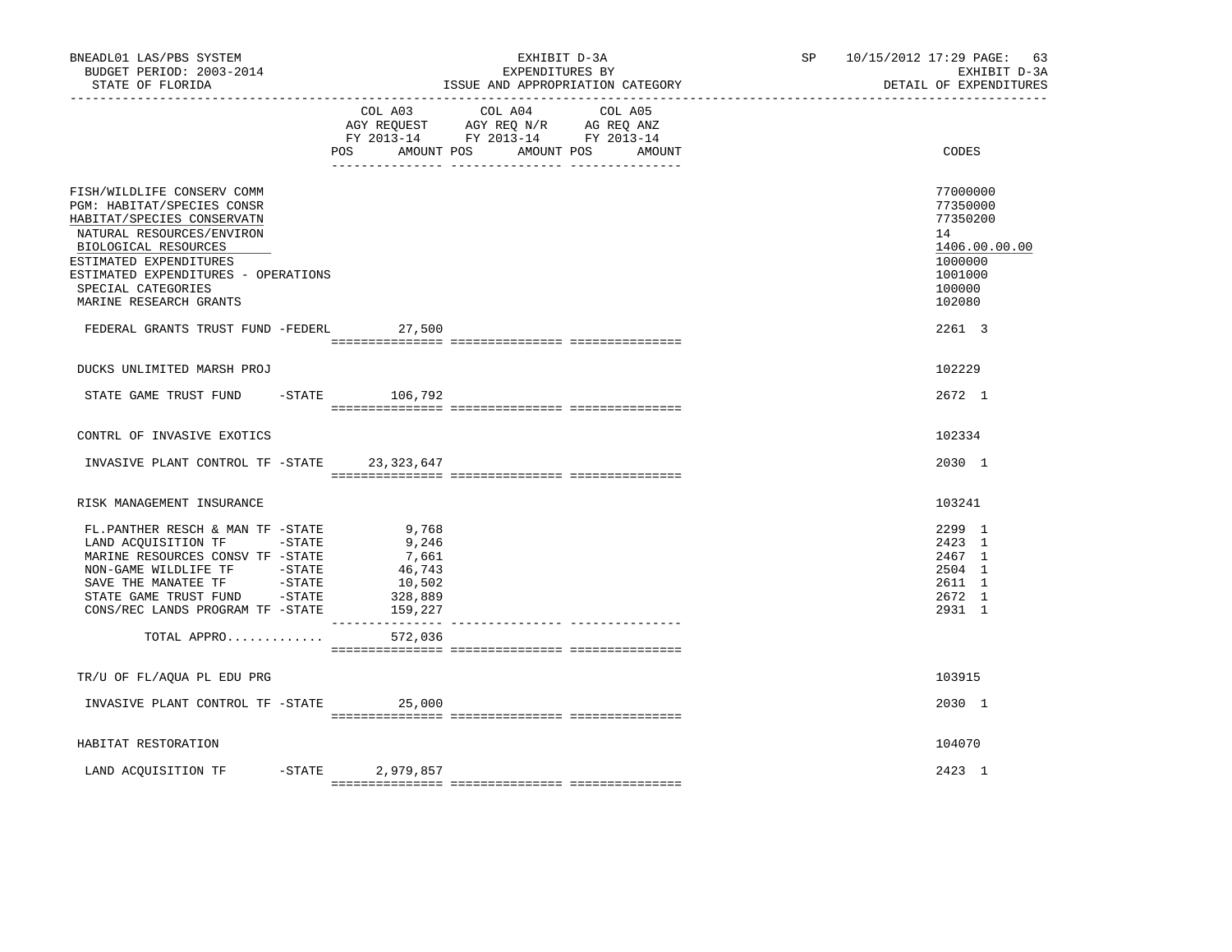| BNEADL01 LAS/PBS SYSTEM<br>BUDGET PERIOD: 2003-2014<br>STATE OF FLORIDA                                                                                                                                                                                                           |                                                                                          | EXHIBIT D-3A<br>EXPENDITURES BY<br>ISSUE AND APPROPRIATION CATEGORY                                                                   | SP and the set of the set of the set of the set of the set of the set of the set of the set of the set of the set of the set of the set of the set of the set of the set of the set of the set of the set of the set of the se | 10/15/2012 17:29 PAGE:<br>64<br>EXHIBIT D-3A<br>DETAIL OF EXPENDITURES                            |
|-----------------------------------------------------------------------------------------------------------------------------------------------------------------------------------------------------------------------------------------------------------------------------------|------------------------------------------------------------------------------------------|---------------------------------------------------------------------------------------------------------------------------------------|--------------------------------------------------------------------------------------------------------------------------------------------------------------------------------------------------------------------------------|---------------------------------------------------------------------------------------------------|
|                                                                                                                                                                                                                                                                                   |                                                                                          | COL A03 COL A04 COL A05<br>AGY REQUEST AGY REQ N/R AG REQ ANZ<br>FY 2013-14 FY 2013-14 FY 2013-14<br>POS AMOUNT POS AMOUNT POS AMOUNT |                                                                                                                                                                                                                                | CODES                                                                                             |
| FISH/WILDLIFE CONSERV COMM<br>PGM: HABITAT/SPECIES CONSR<br>HABITAT/SPECIES CONSERVATN<br>NATURAL RESOURCES/ENVIRON<br>BIOLOGICAL RESOURCES<br>ESTIMATED EXPENDITURES<br>ESTIMATED EXPENDITURES - OPERATIONS<br>SPECIAL CATEGORIES<br>TR/IFAS/INV EXOTIC PLANT R                  |                                                                                          |                                                                                                                                       |                                                                                                                                                                                                                                | 77000000<br>77350000<br>77350200<br>14<br>1406.00.00.00<br>1000000<br>1001000<br>100000<br>105569 |
| INVASIVE PLANT CONTROL TF -STATE 844,171                                                                                                                                                                                                                                          |                                                                                          |                                                                                                                                       |                                                                                                                                                                                                                                | 2030 1                                                                                            |
| TR/DMS/HR SVCS/STW CONTRCT                                                                                                                                                                                                                                                        |                                                                                          |                                                                                                                                       |                                                                                                                                                                                                                                | 107040                                                                                            |
| INVASIVE PLANT CONTROL TF -STATE<br>FEDERAL GRANTS TRUST FUND -FEDERL<br>FL.PANTHER RESCH & MAN TF -STATE<br>GRANTS AND DONATIONS TF -STATE<br>LAND ACQUISITION TF -STATE<br>MARINE RESOURCES CONSV TF -STATE<br>STATE GAME TRUST FUND -STATE<br>CONS/REC LANDS PROGRAM TF -STATE | 11,726<br>2,644<br>1,724<br>361<br>2,860<br>1,856<br>16,057<br>6,311<br>62,359<br>40,473 |                                                                                                                                       |                                                                                                                                                                                                                                | 2030 1<br>2261 3<br>2299 1<br>2339 1<br>2423 1<br>2467 1<br>2504 1<br>2611 1<br>2672 1<br>2931 1  |
| TOTAL APPRO                                                                                                                                                                                                                                                                       | 146,371                                                                                  |                                                                                                                                       |                                                                                                                                                                                                                                |                                                                                                   |
| HABITAT CONSERV/LAND ACQ                                                                                                                                                                                                                                                          |                                                                                          |                                                                                                                                       |                                                                                                                                                                                                                                | 108010                                                                                            |
| FEDERAL GRANTS TRUST FUND -FEDERL 4,474,973                                                                                                                                                                                                                                       |                                                                                          |                                                                                                                                       |                                                                                                                                                                                                                                | 2261 3                                                                                            |
| CONTRACT & GRANT REIMB ACT                                                                                                                                                                                                                                                        |                                                                                          |                                                                                                                                       |                                                                                                                                                                                                                                | 109940                                                                                            |
| FEDERAL GRANTS TRUST FUND -FEDERL<br>GRANTS AND DONATIONS TF -STATE<br>NON-GAME WILDLIFE TF -STATE<br>STATE GAME TRUST FUND -STATE 165,201                                                                                                                                        | 11,595,264<br>562,070<br>91,652                                                          |                                                                                                                                       |                                                                                                                                                                                                                                | 2261 3<br>2339 1<br>2504 1<br>2672 1                                                              |
| TOTAL APPRO $12,414,187$                                                                                                                                                                                                                                                          |                                                                                          |                                                                                                                                       |                                                                                                                                                                                                                                |                                                                                                   |
| TOTAL: ESTIMATED EXPENDITURES - OPERATIONS<br>TOTAL POSITIONS 357.00<br>TOTAL ISSUE 81,949,448<br>TOTAL SALARY RATE 14,504,695                                                                                                                                                    |                                                                                          |                                                                                                                                       |                                                                                                                                                                                                                                | 1001000                                                                                           |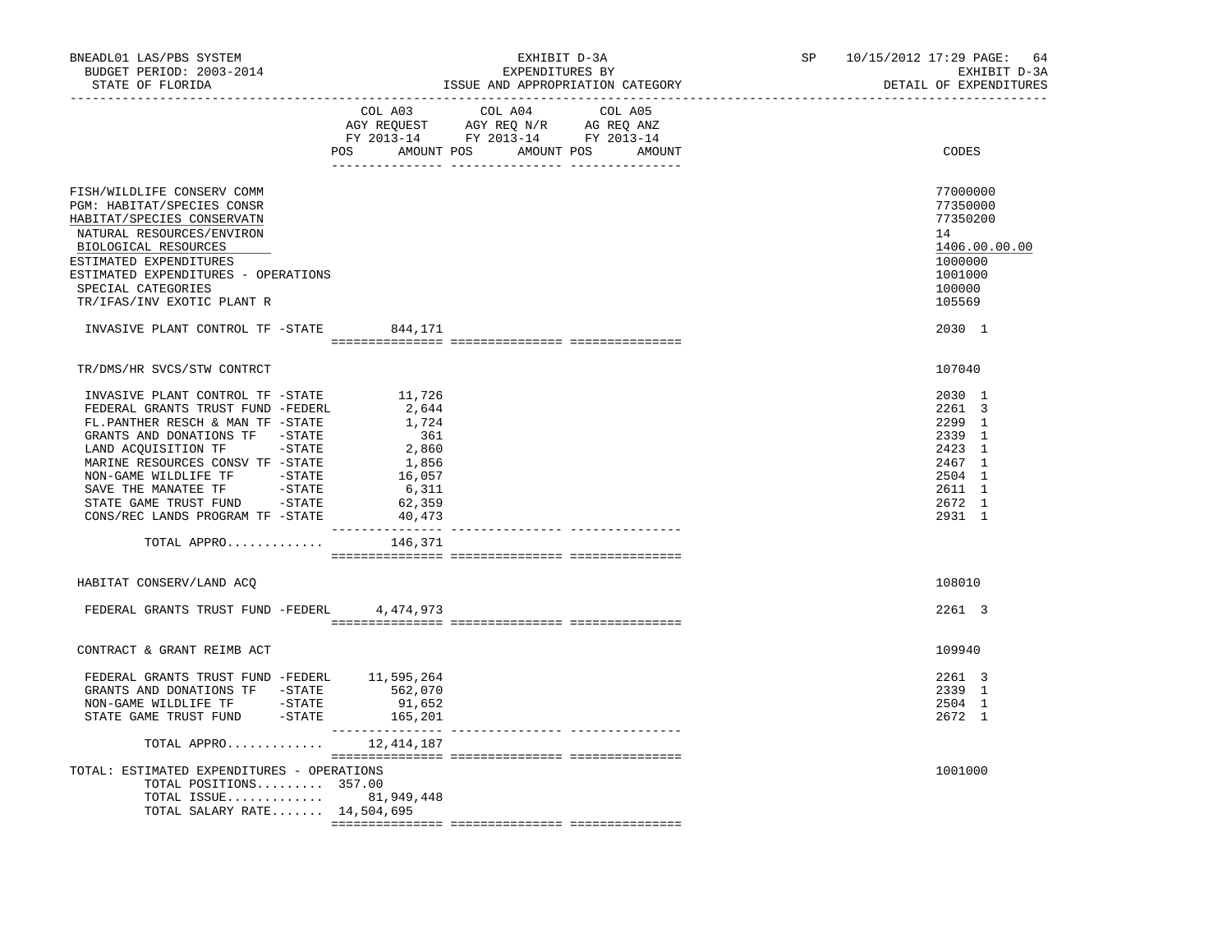| EXHIBIT D-3A<br>BNEADL01 LAS/PBS SYSTEM              | 65<br>10/15/2012 17:29 PAGE:<br>SP. |
|------------------------------------------------------|-------------------------------------|
| BUDGET PERIOD: 2003-2014<br>EXPENDITURES BY          | EXHIBIT D-3A                        |
| STATE OF FLORIDA<br>ISSUE AND APPROPRIATION CATEGORY | DETAIL OF EXPENDITURES              |
| COL A04 COL A05<br>COL A03                           |                                     |
| AGY REOUEST<br>AGY REO N/R<br>AG REO ANZ             |                                     |
| FY 2013-14<br>FY 2013-14 FY 2013-14                  |                                     |
| POS.<br>AMOUNT POS<br>AMOUNT POS<br>AMOUNT           | CODES                               |
|                                                      |                                     |
| FISH/WILDLIFE CONSERV COMM                           | 77000000                            |
| PGM: HABITAT/SPECIES CONSR                           | 77350000                            |
| HABITAT/SPECIES CONSERVATN                           | 77350200                            |
| NATURAL RESOURCES/ENVIRON                            | 14                                  |
| BIOLOGICAL RESOURCES                                 | 1406.00.00.00                       |
| ESTIMATED EXPENDITURES                               | 1000000                             |
| ESTIMATED EXPENDITURES - OPERATIONS                  | 1001000                             |
|                                                      |                                     |

AGENCY ISSUE NARRATIVE:

2013-2014 BUDGET YEAR NARRATIVE: IT COMPONENT? NO

Special Categories: Enhanced Wildlife Management (100228) and Non-CARL Wildlife Management (100340)

 The funds in these special categories are used to cover expenditures strictly for enhanced wildlife management activities (CARL and Non-CARL) which include OPS, Expense, OCO, Acquisition and Replacement of Motor Vehicles, Acquisition and Replacement of Boats, Motors and Trailers, and Contracted Services. Purchases from this special category may include motor vehicles, ATV's, swamp buggies, heavy equipment (such as tractors, backhoes, dump trucks, etc.), boats, motors, and trailers. Expenditures may also include prescribed burning, exotic vegetation control, plant and animal surveys, wildlife food plot plantings, check stations, road maintenance, wildlife viewing facilities, bridges, culverts, signage, habitat improvements projects, public recreation access improvement, site security, and trail development.

## Special Category: Nuisance Wildlife Control (100406)

 The funds in this special category are used to contract with animal control specialists, gather habitat data from academic institutions and other government agencies, and hire OPS staff to handle the increasing volume of calls regarding nuisance animals. Expenditures include OPS, Expense, OCO, Acquisition and Replacement of Motor Vehicles, Acquisition and Replacement of Boats, Motors and Trailers, and Contracted Services. Purchases from this special category may include motor vehicles, ATV's, swamp buggies, heavy equipment (such as tractors, backhoes, dump trucks, etc.), boats, motors, and trailers.

### Special Category: Lake Restoration Projects (101012)

 The funds in this special category are used to cover expenditures for freshwater aquatic habitat enhancement/restoration activities which include OPS, Expense, OCO, Acquisition and Replacement of Motor Vehicles, Acquisition and Replacement of Boats, Motors and Trailers, and Contracted Services. Purchases from this special category may include motor vehicles, ATV's, swamp buggies, heavy equipment (such as tractors, backhoes, dump trucks, etc.), boats, motors, and trailers.

### Special Category: G/A-Fed Endangered Species (101130)

 The funds in this special category are used to cover expenditures for threatened and endangered species management and conservation. The U.S. Fish and Wildlife Service provides endangered species grant-and-aid funds (Section 6) to the Fish and Wildlife Conservation Commission for endangered species recovery efforts. The expenditures include OPS, Expense, OCO, Acquisition and Replacement of Motor Vehicles, Acquisition and Replacement of Boats, Motors and Trailers, and Contracted Services. Purchases from this special category may include motor vehicles, ATV's, boats, motors and trailers.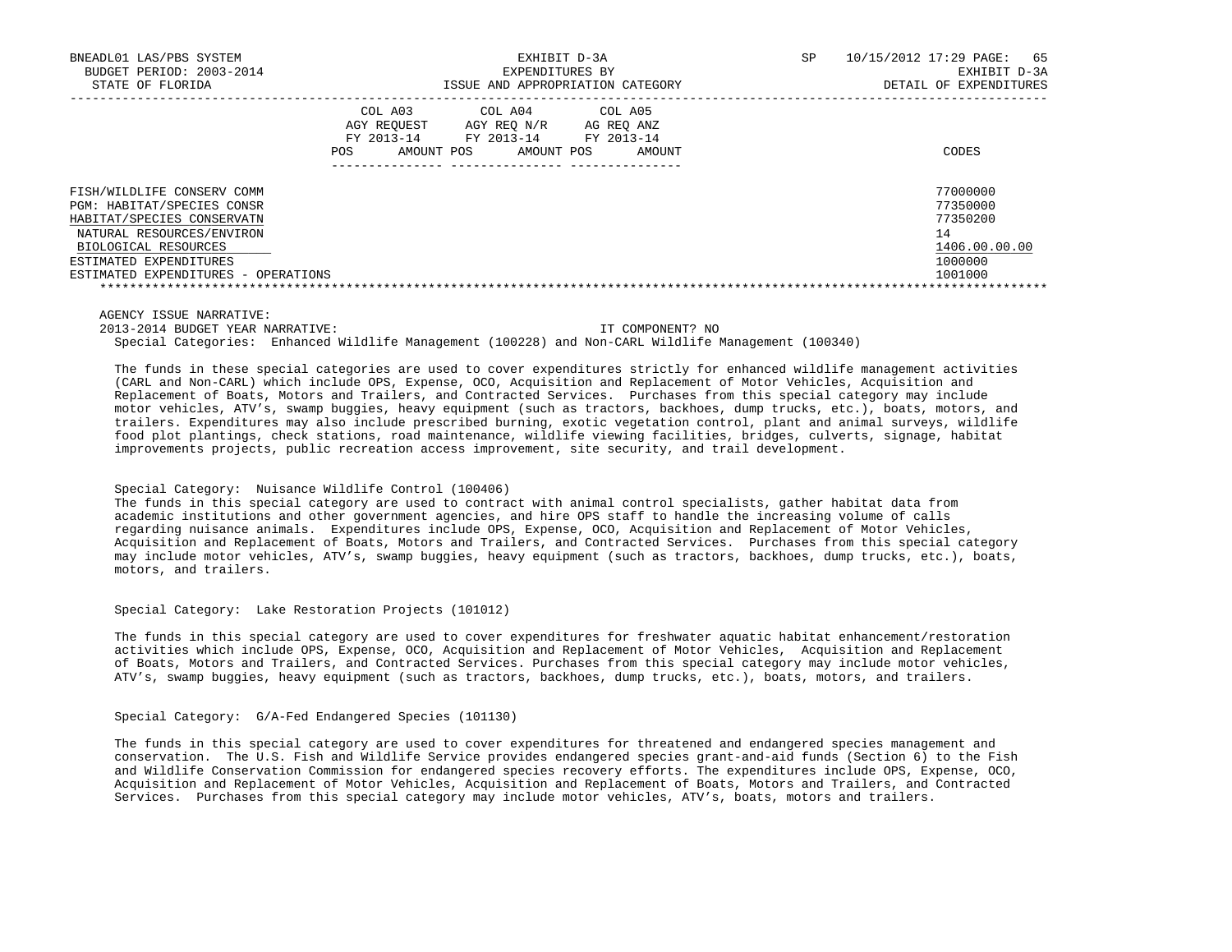| BNEADL01 LAS/PBS SYSTEM<br>BUDGET PERIOD: 2003-2014<br>STATE OF FLORIDA                                             | EXHIBIT D-3A<br>EXPENDITURES BY<br>ISSUE AND APPROPRIATION CATEGORY                                                                              | SP<br>10/15/2012 17:29 PAGE:<br>66<br>EXHIBIT D-3A<br>DETAIL OF EXPENDITURES |
|---------------------------------------------------------------------------------------------------------------------|--------------------------------------------------------------------------------------------------------------------------------------------------|------------------------------------------------------------------------------|
|                                                                                                                     | COL A03<br>COL A04 COL A05<br>AGY REOUEST<br>AGY REO N/R<br>AG REO ANZ<br>FY 2013-14<br>FY 2013-14 FY 2013-14<br>AMOUNT POS<br>AMOUNT POS<br>POS | CODES<br>AMOUNT                                                              |
| FISH/WILDLIFE CONSERV COMM<br>PGM: HABITAT/SPECIES CONSR<br>HABITAT/SPECIES CONSERVATN<br>NATURAL RESOURCES/ENVIRON |                                                                                                                                                  | 77000000<br>77350000<br>77350200<br>14                                       |
| BIOLOGICAL RESOURCES<br>ESTIMATED EXPENDITURES<br>ESTIMATED EXPENDITURES - OPERATIONS                               |                                                                                                                                                  | 1406.00.00.00<br>1000000<br>1001000                                          |

Special Category: Land Management/Save our Rivers (101920)

 The funds in this special category are used to cover expenditures strictly for management of wildlife environmental areas (WEA) and wildlife management areas (WMA) which have been acquired through the Save Our Rivers (SOR) acquisition program. The Florida Water Management Districts provide funding to the Fish and Wildlife Conservation Commission for land management activities. Expenditures may include OPS, Expense, OCO, Acquisition and Replacement of Motor Vehicles, Acquisition and Replacement of Boats, Motors and Trailers, and Contracted Services. Purchases from this special category may include motor vehicles, ATV's, swamp buggies, heavy equipment (such as tractors, backhoes, dump trucks, etc.), boats, motors, and trailers.

# Special Category: Ducks Unlimited Marsh Projects (102229)

 The funds in this special category are used to cover expenditures strictly for development and management of Ducks Unlimited Marsh habitat enhancement projects which include OPS, Expense, and OCO, Acquisition and Replacement of Motor Vehicles, Acquisition and Replacement of Boats, Motors and Trailers, and Contracted Services. Purchases from this special category may include motor vehicles, ATV's, swamp buggies, heavy equipment (such as tractors, backhoes, dump trucks, etc.), boats, motors, and trailers.

### Special Category: Control of Invasive Exotics (102334)

 The funds in this special category are used to cover expenditures for the management of aquatic plants in public water bodies and the control of invasive exotic upland plants on public conservation lands which include OPS, Expense, OCO, Acquisition and Replacement of Motor Vehicles, Acquisition and Replacement of Boats, Motors and Trailers, and Contracted Services. Purchases from this special category may include motor vehicles, ATV's, boats, motors and trailers, and other equipment necessary to implement the related statutory responsibilities.

# Special Category: Habitat Restoration (104070)

 The funds in this special category are used to cover expenditures for wildlife conservation (which may include gopher tortoise which are listed as species of special concern) in accordance with Chapter 372.074, Florida Statutes. Conservation measures may include activities associated with permitting of incidental take or relocation, population and habitat surveys, evaluation of habitats proposed for relocation, surveys of proposed areas for land use change and areas proposed as mitigation or recipient sites. Expenditures may include OPS, local government contracts, acquisition and replacement of motor vehicles, ATV's, boats, motors, and trailers, and Contracted Services, as well as other costs associated with the conservation plan.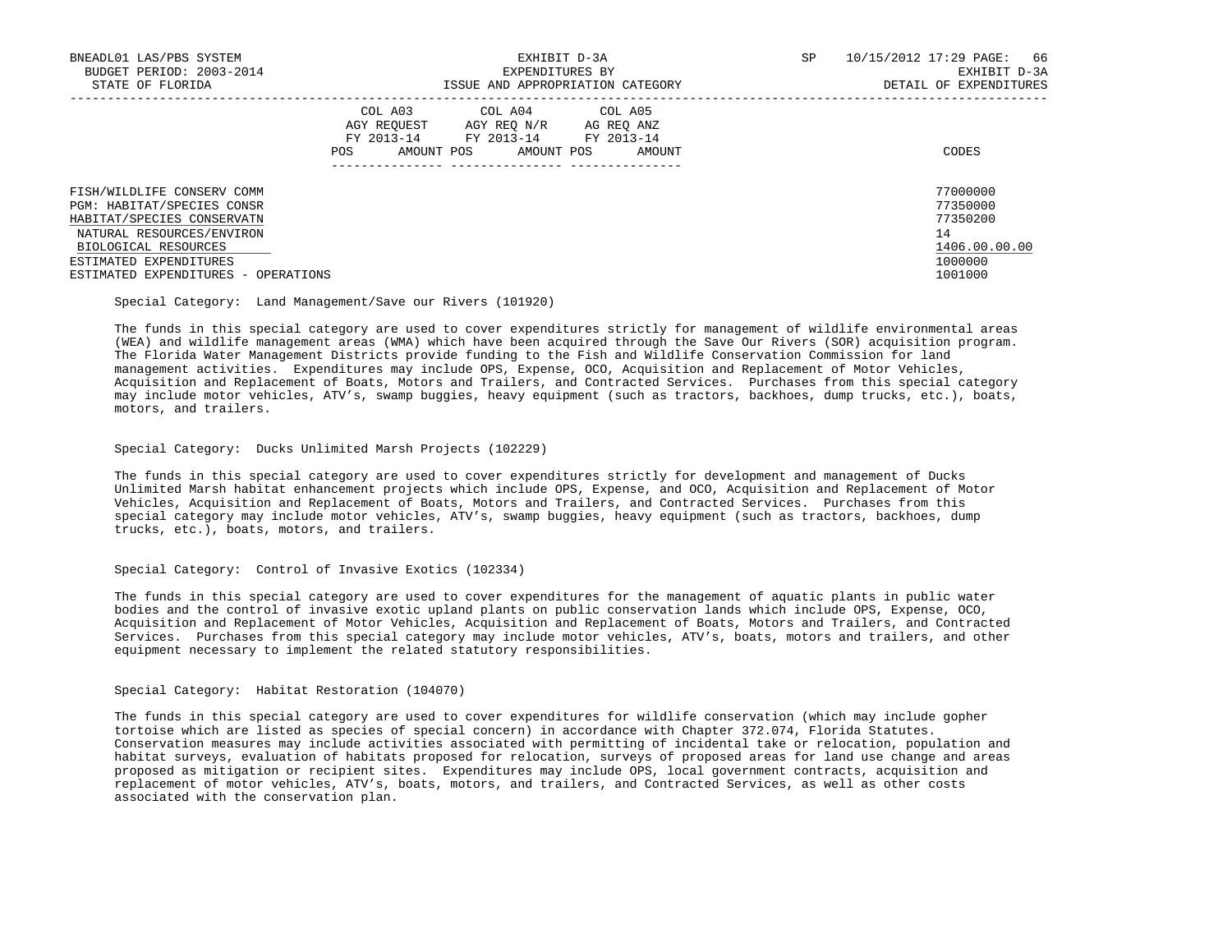| BNEADL01 LAS/PBS SYSTEM<br>BUDGET PERIOD: 2003-2014      |                                  | EXHIBIT D-3A<br>EXPENDITURES BY                                               | SP.                                | 10/15/2012 17:29 PAGE:<br>67<br>EXHIBIT D-3A |                      |  |  |
|----------------------------------------------------------|----------------------------------|-------------------------------------------------------------------------------|------------------------------------|----------------------------------------------|----------------------|--|--|
| STATE OF FLORIDA                                         |                                  | ISSUE AND APPROPRIATION CATEGORY                                              |                                    | DETAIL OF EXPENDITURES                       |                      |  |  |
|                                                          | AGY REOUEST<br>AMOUNT POS<br>POS | COL A03 COL A04 COL A05<br>AGY REO N/R<br>FY 2013-14 FY 2013-14<br>AMOUNT POS | AG REO ANZ<br>FY 2013-14<br>AMOUNT |                                              | CODES                |  |  |
| FISH/WILDLIFE CONSERV COMM<br>PGM: HABITAT/SPECIES CONSR |                                  |                                                                               |                                    |                                              | 77000000<br>77350000 |  |  |
| HABITAT/SPECIES CONSERVATN                               |                                  |                                                                               |                                    |                                              | 77350200             |  |  |
| NATURAL RESOURCES/ENVIRON                                |                                  |                                                                               |                                    |                                              | 14                   |  |  |
| BIOLOGICAL RESOURCES                                     |                                  |                                                                               |                                    |                                              | 1406.00.00.00        |  |  |
| ESTIMATED EXPENDITURES                                   |                                  |                                                                               |                                    |                                              | 1000000              |  |  |
| ESTIMATED EXPENDITURES - OPERATIONS                      |                                  |                                                                               |                                    |                                              | 1001000              |  |  |

Special Category: Habitat Conservation Plan Lands Acquisition Program (108010)

 The funds in this special category are used to cover expenditures associated with endangered species grants provided to the Commission from the U.S. Fish and Wildlife Service for recovery efforts, including the development and implementation of Habitat Conservation Plans (HCPs) and land acquisitions to support HCPs or other recovery efforts. The expenditures include OPS, Expense, OCO, Acquisition and Replacement of Motor Vehicles, Acquisition and Replacement of Boats, Motors, and Trailers, and Contracted Services. Purchases from this special category may include motor vehicles, ATV's, boats, motors and trailers.

# Special Category: Contract & Grant Reimbursed Activities (109940)

 The funds in this special category are used to cover expenditures strictly for contracts and grants for which 100% reimbursement will be received. Expenditures may include OPS, Expense, OCO, Acquisition and Replacement of Motor Vehicles, Acquisition and Replacement of Boats, Motors and Trailers, and Contracted Services. Purchases from this special category may include motor vehicles, ATV's, swamp buggies, heavy equipment (such as tractors, backhoes, dump trucks, etc.), boats, motors, and trailers.

 Pursuant to section 11.061, Florida Statutes, position #00199, Director of Habitat and Species Conservation is designated as being used during a portion of the fiscal year for lobbying. \*\*\*\*\*\*\*\*\*\*\*\*\*\*\*\*\*\*\*\*\*\*\*\*\*\*\*\*\*\*\*\*\*\*\*\*\*\*\*\*\*\*\*\*\*\*\*\*\*\*\*\*\*\*\*\*\*\*\*\*\*\*\*\*\*\*\*\*\*\*\*\*\*\*\*\*\*\*\*\*\*\*\*\*\*\*\*\*\*\*\*\*\*\*\*\*\*\*\*\*\*\*\*\*\*\*\*\*\*\*\*\*\*\*\*\*\*\*\*\*\*\*\*\*\*\*\*

|            | 1001090<br>100000<br>103241                                                                                                                                     |
|------------|-----------------------------------------------------------------------------------------------------------------------------------------------------------------|
| $163 -$    | 2299 1                                                                                                                                                          |
| $1.879-$   | 2423 1                                                                                                                                                          |
| $1,520-$   | 2467 1                                                                                                                                                          |
| $4.442-$   | 2504 1                                                                                                                                                          |
| $2.380-$   | 2611 1                                                                                                                                                          |
| $29.732 -$ | 2672 1                                                                                                                                                          |
| $30.687-$  | 2931 1                                                                                                                                                          |
| 70,803-    |                                                                                                                                                                 |
|            | FL.PANTHER RESCH & MAN TF -STATE<br>-STATE<br>MARINE RESOURCES CONSV TF -STATE<br>-STATE<br>-STATE<br>-STATE<br>CONS/REC LANDS PROGRAM TF -STATE<br>TOTAL APPRO |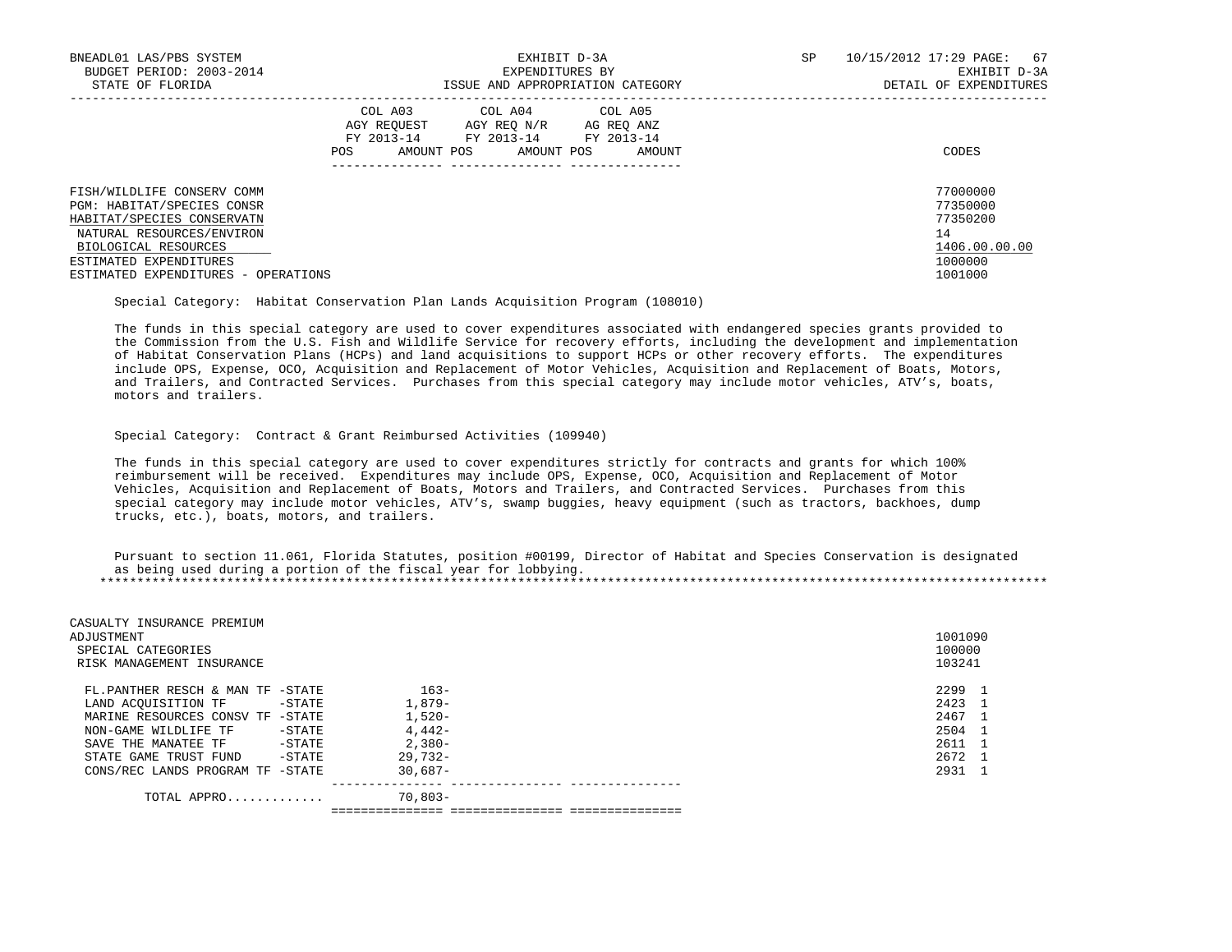| BNEADL01 LAS/PBS SYSTEM<br>BUDGET PERIOD: 2003-2014<br>STATE OF FLORIDA                                                                                                                            |                       |                                  | EXHIBIT D-3A<br>EXPENDITURES BY<br>ISSUE AND APPROPRIATION CATEGORY                       | SP and the set of the set of the set of the set of the set of the set of the set of the set of the set of the set of the set of the set of the set of the set of the set of the set of the set of the set of the set of the se | 10/15/2012 17:29 PAGE: 68<br>EXHIBIT D-3A<br>DETAIL OF EXPENDITURES |                                                   |               |
|----------------------------------------------------------------------------------------------------------------------------------------------------------------------------------------------------|-----------------------|----------------------------------|-------------------------------------------------------------------------------------------|--------------------------------------------------------------------------------------------------------------------------------------------------------------------------------------------------------------------------------|---------------------------------------------------------------------|---------------------------------------------------|---------------|
|                                                                                                                                                                                                    |                       | POS AMOUNT POS AMOUNT POS AMOUNT | COL A03 COL A04<br>AGY REQUEST AGY REQ N/R AG REQ ANZ<br>FY 2013-14 FY 2013-14 FY 2013-14 | COL A05                                                                                                                                                                                                                        |                                                                     | <b>CODES</b>                                      |               |
| FISH/WILDLIFE CONSERV COMM<br>PGM: HABITAT/SPECIES CONSR<br>HABITAT/SPECIES CONSERVATN<br>NATURAL RESOURCES/ENVIRON<br>BIOLOGICAL RESOURCES<br>ESTIMATED EXPENDITURES<br>FLORIDA RETIREMENT SYSTEM |                       |                                  |                                                                                           |                                                                                                                                                                                                                                |                                                                     | 77000000<br>77350000<br>77350200<br>14<br>1000000 | 1406.00.00.00 |
| CONTRIBUTION ADJUSTMENT FOR<br>FISCAL YEAR 2012-2013<br>SALARIES AND BENEFITS                                                                                                                      |                       |                                  |                                                                                           |                                                                                                                                                                                                                                |                                                                     | 1001240<br>010000                                 |               |
| INVASIVE PLANT CONTROL TF -STATE 5,222                                                                                                                                                             |                       |                                  |                                                                                           |                                                                                                                                                                                                                                |                                                                     | $2030 \quad 1$                                    |               |
| FEDERAL GRANTS TRUST FUND -STATE 659                                                                                                                                                               | $-FEDERL$             | 6,506                            |                                                                                           |                                                                                                                                                                                                                                |                                                                     | 2261 1<br>2261 3                                  |               |
| TOTAL FEDERAL GRANTS TRUST FUND                                                                                                                                                                    |                       | 7,365                            |                                                                                           |                                                                                                                                                                                                                                |                                                                     | 2261                                              |               |
| FL.PANTHER RESCH & MAN TF -STATE                                                                                                                                                                   |                       | 538                              |                                                                                           |                                                                                                                                                                                                                                |                                                                     | 2299 1                                            |               |
| LAND ACQUISITION TF                                                                                                                                                                                |                       | $-STATE$<br>1,135                |                                                                                           |                                                                                                                                                                                                                                |                                                                     | 2423 1                                            |               |
| MARINE RESOURCES CONSV TF -STATE                                                                                                                                                                   |                       | 1,338                            |                                                                                           |                                                                                                                                                                                                                                |                                                                     | 2467 1                                            |               |
| NON-GAME WILDLIFE TF                                                                                                                                                                               | $-$ STATE<br>-MATCH   | 3,649<br>719                     |                                                                                           |                                                                                                                                                                                                                                |                                                                     | 2504 1<br>2504 2                                  |               |
| TOTAL NON-GAME WILDLIFE TF                                                                                                                                                                         |                       | 4,368                            |                                                                                           |                                                                                                                                                                                                                                |                                                                     | 2504                                              |               |
| SAVE THE MANATEE TF                                                                                                                                                                                |                       | $-$ STATE $1,997$                |                                                                                           |                                                                                                                                                                                                                                |                                                                     | 2611 1                                            |               |
| STATE GAME TRUST FUND                                                                                                                                                                              | $-$ STATE<br>$-MATCH$ | 12,614<br>864                    |                                                                                           |                                                                                                                                                                                                                                |                                                                     | 2672 1<br>2672 2                                  |               |
| TOTAL STATE GAME TRUST FUND                                                                                                                                                                        |                       | 13,478                           |                                                                                           |                                                                                                                                                                                                                                |                                                                     | 2672                                              |               |
| CONS/REC LANDS PROGRAM TF -STATE 10,599                                                                                                                                                            | -MATCH                | 2,443                            |                                                                                           |                                                                                                                                                                                                                                |                                                                     | 2931 1<br>2931 2                                  |               |
| TOTAL CONS/REC LANDS PROGRAM TF                                                                                                                                                                    |                       | 13,042                           |                                                                                           |                                                                                                                                                                                                                                |                                                                     | 2931                                              |               |
| TOTAL APPRO                                                                                                                                                                                        |                       | 48,483                           |                                                                                           |                                                                                                                                                                                                                                |                                                                     |                                                   |               |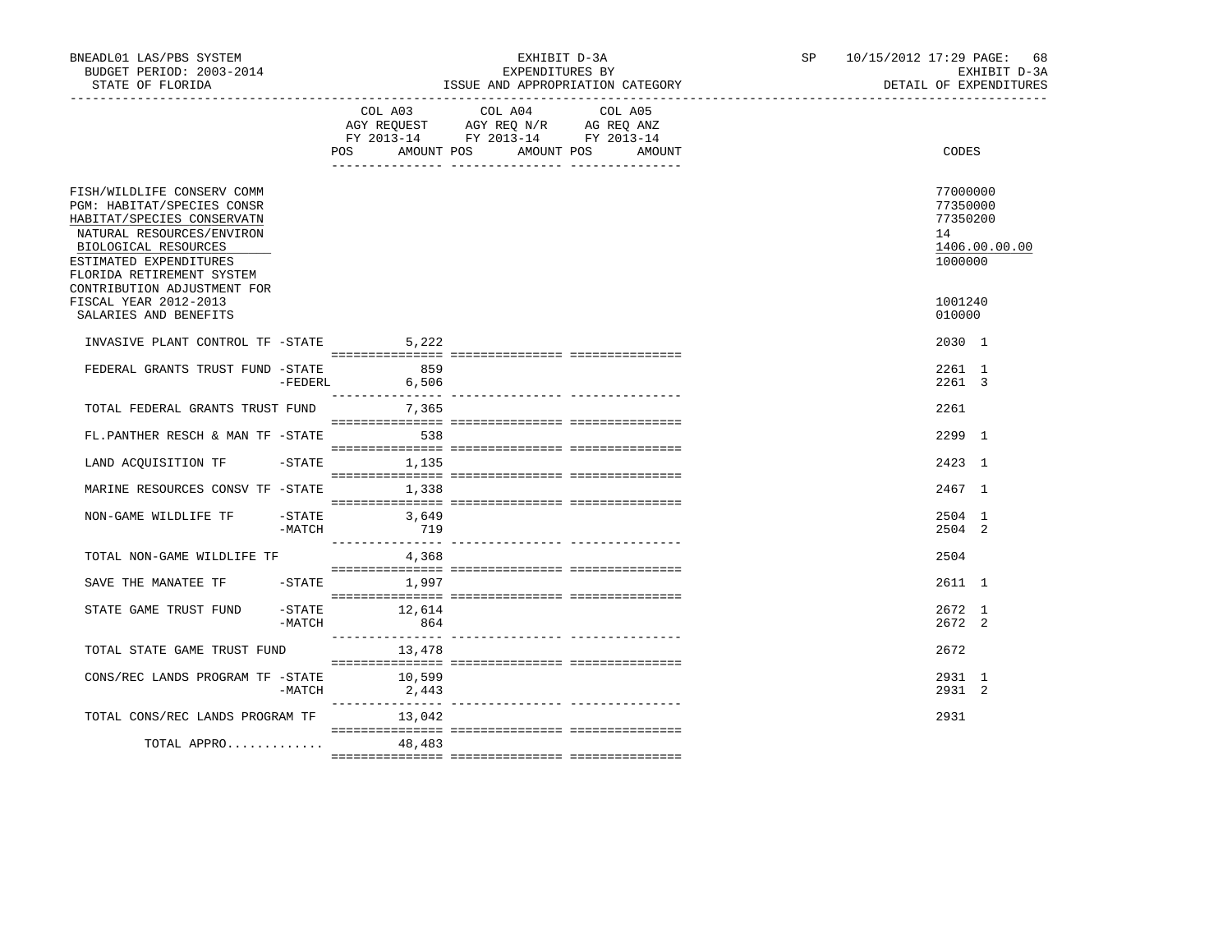| BNEADL01 LAS/PBS SYSTEM<br>BUDGET PERIOD: 2003-2014<br>STATE OF FLORIDA                                                                                                                             |                               |                       | EXHIBIT D-3A<br>EXPENDITURES BY<br>ISSUE AND APPROPRIATION CATEGORY                               | SP and the set of the set of the set of the set of the set of the set of the set of the set of the set of the set of the set of the set of the set of the set of the set of the set of the set of the set of the set of the se | 10/15/2012 17:29 PAGE: 69 |  | EXHIBIT D-3A<br>DETAIL OF EXPENDITURES            |               |
|-----------------------------------------------------------------------------------------------------------------------------------------------------------------------------------------------------|-------------------------------|-----------------------|---------------------------------------------------------------------------------------------------|--------------------------------------------------------------------------------------------------------------------------------------------------------------------------------------------------------------------------------|---------------------------|--|---------------------------------------------------|---------------|
|                                                                                                                                                                                                     |                               | AMOUNT POS<br>POS FOR | COL A03 COL A04 COL A05<br>AGY REQUEST AGY REQ N/R AG REQ ANZ<br>FY 2013-14 FY 2013-14 FY 2013-14 | AMOUNT POS<br>AMOUNT                                                                                                                                                                                                           |                           |  | <b>CODES</b>                                      |               |
| FISH/WILDLIFE CONSERV COMM<br>PGM: HABITAT/SPECIES CONSR<br>HABITAT/SPECIES CONSERVATN<br>NATURAL RESOURCES/ENVIRON<br>BIOLOGICAL RESOURCES<br>ESTIMATED EXPENDITURES<br>ADJUSTMENT TO STATE HEALTH |                               |                       |                                                                                                   |                                                                                                                                                                                                                                |                           |  | 77000000<br>77350000<br>77350200<br>14<br>1000000 | 1406.00.00.00 |
| INSURANCE PREMIUM CONTRIBUTION -<br>FISCAL YEAR 2012-13<br>SALARIES AND BENEFITS                                                                                                                    |                               |                       |                                                                                                   |                                                                                                                                                                                                                                |                           |  | 1001830<br>010000                                 |               |
| INVASIVE PLANT CONTROL TF -STATE 4,925                                                                                                                                                              |                               |                       |                                                                                                   |                                                                                                                                                                                                                                |                           |  | 2030 1                                            |               |
| FEDERAL GRANTS TRUST FUND -STATE 611                                                                                                                                                                | $-FEDERL$                     | 6,136                 |                                                                                                   |                                                                                                                                                                                                                                |                           |  | 2261 1<br>2261 3                                  |               |
| TOTAL FEDERAL GRANTS TRUST FUND                                                                                                                                                                     |                               | 6.947                 |                                                                                                   |                                                                                                                                                                                                                                |                           |  | 2261                                              |               |
| FL.PANTHER RESCH & MAN TF -STATE                                                                                                                                                                    |                               | 508                   |                                                                                                   |                                                                                                                                                                                                                                |                           |  | 2299 1                                            |               |
| LAND ACQUISITION TF                                                                                                                                                                                 | -STATE                        | 1,070                 |                                                                                                   |                                                                                                                                                                                                                                |                           |  | 2423 1                                            |               |
| MARINE RESOURCES CONSV TF -STATE 1.262                                                                                                                                                              |                               |                       |                                                                                                   |                                                                                                                                                                                                                                |                           |  | 2467 1                                            |               |
| NON-GAME WILDLIFE TF                                                                                                                                                                                | $-$ STATE<br>-MATCH           | 3,443<br>678          |                                                                                                   |                                                                                                                                                                                                                                |                           |  | 2504 1<br>2504 2                                  |               |
| TOTAL NON-GAME WILDLIFE TF                                                                                                                                                                          |                               | 4,121                 |                                                                                                   |                                                                                                                                                                                                                                |                           |  | 2504                                              |               |
| SAVE THE MANATEE TF                                                                                                                                                                                 |                               | $-$ STATE $1.884$     |                                                                                                   |                                                                                                                                                                                                                                |                           |  | 2611 1                                            |               |
| STATE GAME TRUST FUND                                                                                                                                                                               | $-\mathtt{STATE}$<br>$-MATCH$ | 11,898<br>815         |                                                                                                   |                                                                                                                                                                                                                                |                           |  | 2672 1<br>2672 2                                  |               |
| TOTAL STATE GAME TRUST FUND                                                                                                                                                                         |                               | 12,713                |                                                                                                   |                                                                                                                                                                                                                                |                           |  | 2672                                              |               |
| CONS/REC LANDS PROGRAM TF -STATE                                                                                                                                                                    | -MATCH                        | 9,997<br>2,304        |                                                                                                   |                                                                                                                                                                                                                                |                           |  | 2931 1<br>2931 2                                  |               |
| TOTAL CONS/REC LANDS PROGRAM TF                                                                                                                                                                     |                               | 12,301                |                                                                                                   |                                                                                                                                                                                                                                |                           |  | 2931                                              |               |
| TOTAL APPRO                                                                                                                                                                                         |                               | 45,731                |                                                                                                   |                                                                                                                                                                                                                                |                           |  |                                                   |               |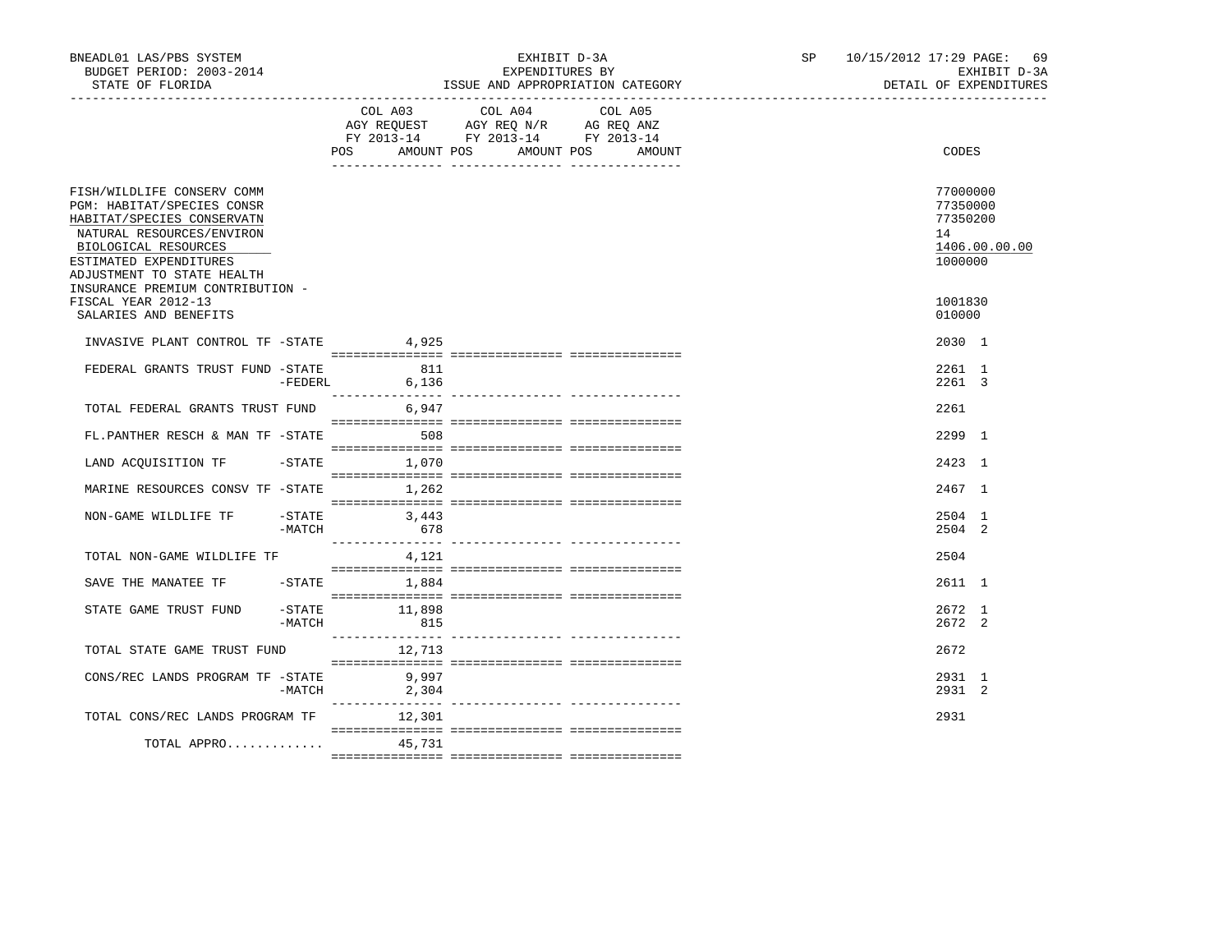| BNEADL01 LAS/PBS SYSTEM<br>BUDGET PERIOD: 2003-2014<br>STATE OF FLORIDA                                                                                                                                                                                                                                                                                                                                                                                       | EXHIBIT D-3A<br>EXPENDITURES BY<br>ISSUE AND APPROPRIATION CATEGORY                                                                               | SP 10/15/2012 17:29 PAGE: 70<br>EXHIBIT D-3A<br>DETAIL OF EXPENDITURES                            |
|---------------------------------------------------------------------------------------------------------------------------------------------------------------------------------------------------------------------------------------------------------------------------------------------------------------------------------------------------------------------------------------------------------------------------------------------------------------|---------------------------------------------------------------------------------------------------------------------------------------------------|---------------------------------------------------------------------------------------------------|
|                                                                                                                                                                                                                                                                                                                                                                                                                                                               | COL A04<br>COL A03<br>COL A05<br>AGY REQUEST AGY REQ N/R AG REQ ANZ<br>FY 2013-14 FY 2013-14 FY 2013-14<br>POS<br>AMOUNT POS AMOUNT POS<br>AMOUNT | CODES                                                                                             |
| FISH/WILDLIFE CONSERV COMM<br>PGM: HABITAT/SPECIES CONSR<br>HABITAT/SPECIES CONSERVATN<br>NATURAL RESOURCES/ENVIRON<br>BIOLOGICAL RESOURCES<br>ESTIMATED EXPENDITURES<br>REALLOCATION OF HUMAN RESOURCES<br>OUTSOURCING<br>SPECIAL CATEGORIES<br>TR/DMS/HR SVCS/STW CONTRCT                                                                                                                                                                                   |                                                                                                                                                   | 77000000<br>77350000<br>77350200<br>14<br>1406.00.00.00<br>1000000<br>1005900<br>100000<br>107040 |
| INVASIVE PLANT CONTROL TF -STATE<br>FEDERAL GRANTS TRUST FUND -FEDERL<br>FL.PANTHER RESCH & MAN TF -STATE<br>GRANTS AND DONATIONS TF -STATE<br>LAND ACQUISITION TF -STATE<br>MARINE RESOURCES CONSV TF -STATE<br>NON-GAME WILDLIFE TF -STATE<br>$\begin{tabular}{lllllll} \bf{SAVE} & \bf{THE} & \bf{MANATEE} & \bf{TF} & \bf \color{red}{\bf \color{green}{\bf - STATE}} \end{tabular}$<br>STATE GAME TRUST FUND - STATE<br>CONS/REC LANDS PROGRAM TF -STATE | $95 -$<br>$22 -$<br>$14-$<br>$3 -$<br>$23 -$<br>$15-$<br>$131-$<br>$51-$<br>507-<br>$329 -$                                                       | 2030 1<br>2261 3<br>2299 1<br>2339 1<br>2423 1<br>2467 1<br>2504 1<br>2611 1<br>2672 1<br>2931 1  |
| TOTAL APPRO                                                                                                                                                                                                                                                                                                                                                                                                                                                   | 1,190-                                                                                                                                            |                                                                                                   |
| NONRECURRING EXPENDITURES<br>REPLACEMENT OF MOTOR VEHICLES<br>SPECIAL CATEGORIES<br>ACOUISITION/MOTOR VEHICLES                                                                                                                                                                                                                                                                                                                                                |                                                                                                                                                   | 2100000<br>2103006<br>100000<br>100021                                                            |
| NON-GAME WILDLIFE TF -STATE 212, 424-<br>STATE GAME TRUST FUND<br>$-STATE$                                                                                                                                                                                                                                                                                                                                                                                    | 55,189-                                                                                                                                           | 2504 1<br>2672 1                                                                                  |
| TOTAL APPRO                                                                                                                                                                                                                                                                                                                                                                                                                                                   | 267,613-                                                                                                                                          |                                                                                                   |
| REDUCE INVASIVE PLANT MANAGEMENT<br>SPECIAL CATEGORIES<br>CONTRL OF INVASIVE EXOTICS                                                                                                                                                                                                                                                                                                                                                                          |                                                                                                                                                   | 2103017<br>100000<br>102334                                                                       |
| INVASIVE PLANT CONTROL TF -STATE                                                                                                                                                                                                                                                                                                                                                                                                                              | 6,500,000                                                                                                                                         | 2030 1                                                                                            |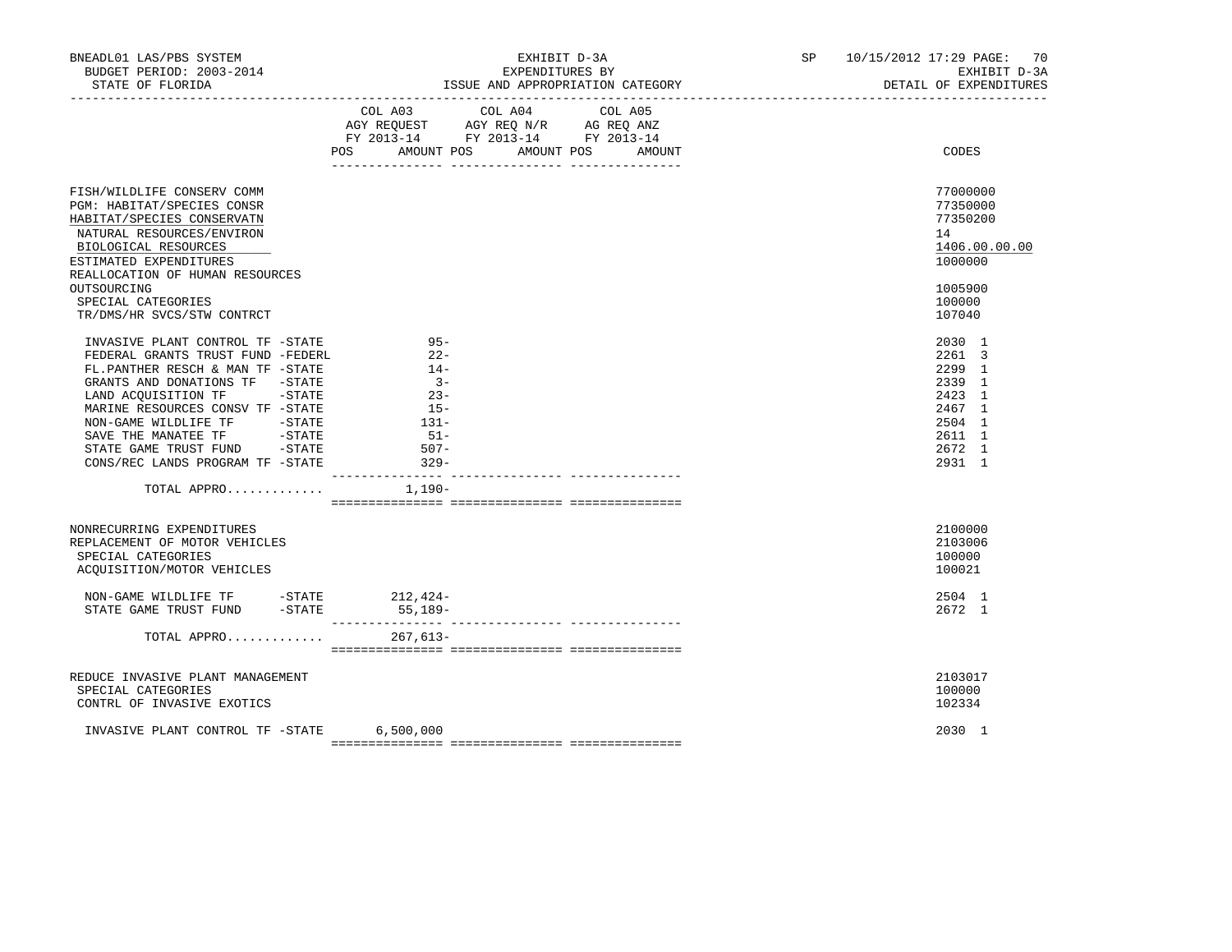| BNEADL01 LAS/PBS SYSTEM<br>BUDGET PERIOD: 2003-2014<br>STATE OF FLORIDA                                                                                                                                                                                                                                                                                                                                                                                                                                                                  |                | EXHIBIT D-3A<br>EXPENDITURES BY<br>ISSUE AND APPROPRIATION CATEGORY |                   |                                                                                                                       |  |                         |      |               | 10/15/2012 17:29 PAGE:<br>71<br>EXHIBIT D-3A<br>DETAIL OF EXPENDITURES                            |
|------------------------------------------------------------------------------------------------------------------------------------------------------------------------------------------------------------------------------------------------------------------------------------------------------------------------------------------------------------------------------------------------------------------------------------------------------------------------------------------------------------------------------------------|----------------|---------------------------------------------------------------------|-------------------|-----------------------------------------------------------------------------------------------------------------------|--|-------------------------|------|---------------|---------------------------------------------------------------------------------------------------|
|                                                                                                                                                                                                                                                                                                                                                                                                                                                                                                                                          |                | COL A03                                                             | COL A04           | COL A05<br>AGY REQUEST AGY REQ N/R AG REQ ANZ<br>FY 2013-14 FY 2013-14 FY 2013-14<br>POS AMOUNT POS AMOUNT POS AMOUNT |  |                         |      |               | CODES                                                                                             |
| FISH/WILDLIFE CONSERV COMM<br>PGM: HABITAT/SPECIES CONSR<br>HABITAT/SPECIES CONSERVATN<br>NATURAL RESOURCES/ENVIRON<br>BIOLOGICAL RESOURCES<br>NONRECURRING EXPENDITURES<br>FLORIDA PANTHER AND HUMAN CONFLICT<br>RESOLUTION<br>SPECIAL CATEGORIES<br>FL PANTHER MGMT/CONSERVATI                                                                                                                                                                                                                                                         |                |                                                                     |                   |                                                                                                                       |  |                         |      |               | 77000000<br>77350000<br>77350200<br>14<br>1406.00.00.00<br>2100000<br>2103019<br>100000<br>100038 |
| FL.PANTHER RESCH & MAN TF -STATE                                                                                                                                                                                                                                                                                                                                                                                                                                                                                                         |                | $85,300 -$                                                          |                   |                                                                                                                       |  |                         |      |               | 2299 1                                                                                            |
| EQUIPMENT NEEDS<br>REPLACEMENT OF MOTOR VEHICLES<br>SPECIAL CATEGORIES<br>ACQUISITION/MOTOR VEHICLES                                                                                                                                                                                                                                                                                                                                                                                                                                     |                |                                                                     |                   |                                                                                                                       |  |                         |      |               | 2400000<br>2401500<br>100000<br>100021                                                            |
| NON-GAME WILDLIFE TF<br>STATE GAME TRUST FUND $-$ STATE 61,564 61,564                                                                                                                                                                                                                                                                                                                                                                                                                                                                    | $-$ STATE      | 67,628                                                              | 67,628            |                                                                                                                       |  |                         |      |               | 2504 1<br>2672 1                                                                                  |
| TOTAL APPRO                                                                                                                                                                                                                                                                                                                                                                                                                                                                                                                              |                | 129,192                                                             | 129,192           |                                                                                                                       |  |                         |      |               |                                                                                                   |
|                                                                                                                                                                                                                                                                                                                                                                                                                                                                                                                                          |                |                                                                     |                   |                                                                                                                       |  |                         |      |               |                                                                                                   |
| AGENCY ISSUE NARRATIVE:<br>2013-2014 BUDGET YEAR NARRATIVE:<br>This request is for trust fund spending authority to replace four vehicles which are in critical need of replacement in<br>FY 2013-14 based on the following criteria:<br>a. It has been wrecked or become otherwise inoperable, or<br>b. It has a history of chronic and costly repair problems, or<br>c. It is unsafe to operate and requires major costly repairs, or<br>d. It is a vehicle with over 150,000 miles and is showing signs of needing costly<br>repairs. |                |                                                                     |                   | IT COMPONENT? NO                                                                                                      |  |                         |      |               |                                                                                                   |
| Description                                                                                                                                                                                                                                                                                                                                                                                                                                                                                                                              | Property Model |                                                                     | Actual<br>6/30/12 | Estimated<br>6/30/14 Replacement                                                                                      |  |                         |      | Fund Criteria |                                                                                                   |
| ---------------------<br>Ford F150 Pickup Truck 111075 2003 137,900 152,900<br>Ford Bronco 041876 1996 142,064 157,064                                                                                                                                                                                                                                                                                                                                                                                                                   |                |                                                                     |                   |                                                                                                                       |  | \$33,814 NWTF<br>33,814 | NWTF | d.<br>d.      |                                                                                                   |
| Sub-Total - NWTF (2 vehicles)                                                                                                                                                                                                                                                                                                                                                                                                                                                                                                            |                |                                                                     |                   |                                                                                                                       |  | \$67,628                |      |               |                                                                                                   |
| Ford F250 Pickup Truck                                                                                                                                                                                                                                                                                                                                                                                                                                                                                                                   | 111123 2003    |                                                                     |                   | 163,852 184,508                                                                                                       |  | \$30,782                | SGTF | d.            |                                                                                                   |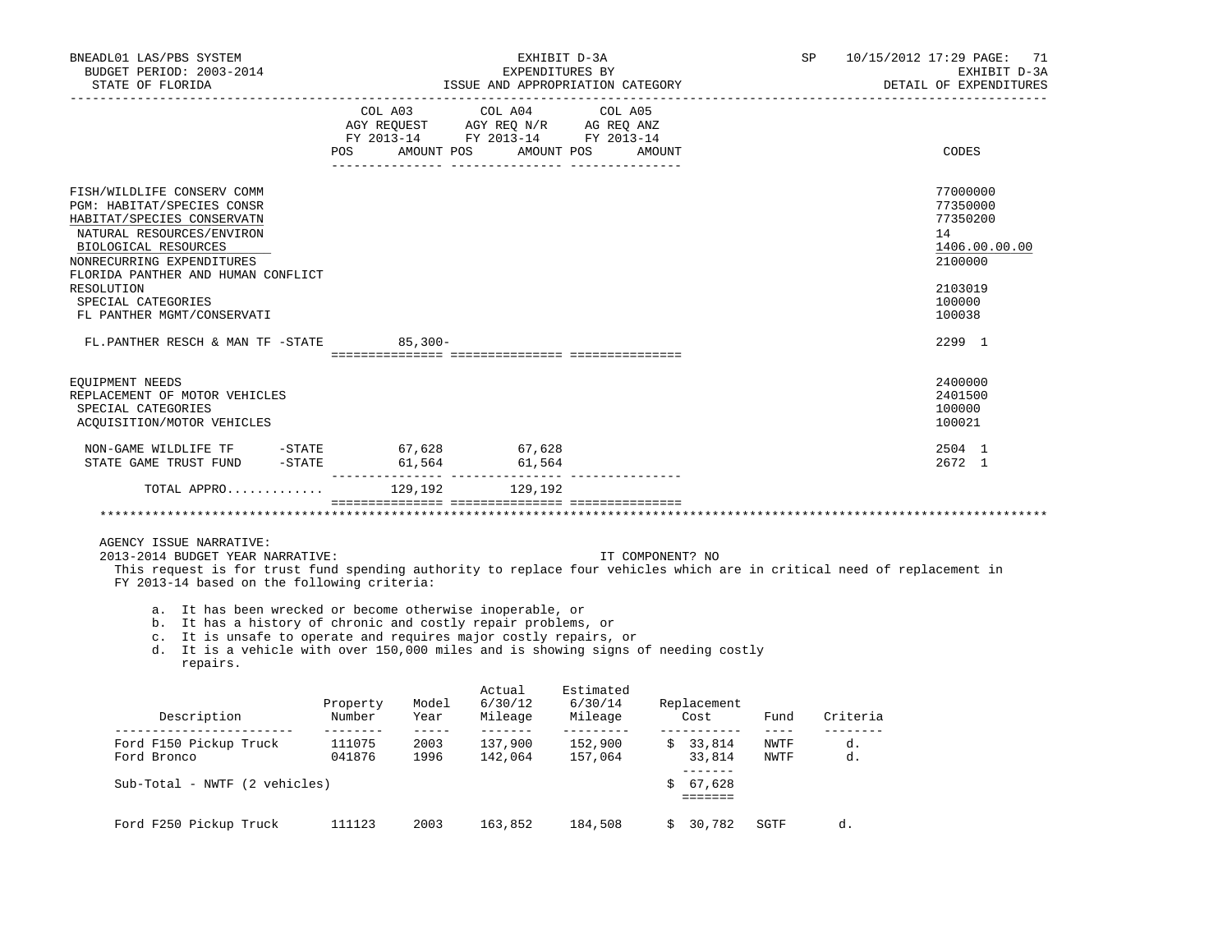| BNEADL01 LAS/PBS SYSTEM<br>BUDGET PERIOD: 2003-2014<br>STATE OF FLORIDA                                                                                                                         |                       | EXHIBIT D-3A<br>EXPENDITURES BY<br>ISSUE AND APPROPRIATION CATEGORY                                 |                 |         |  |                       |        |                                                                  |  | SP      | 10/15/2012 17:29 PAGE: 72<br>EXHIBIT D-3A<br>DETAIL OF EXPENDITURES |                                                              |               |
|-------------------------------------------------------------------------------------------------------------------------------------------------------------------------------------------------|-----------------------|-----------------------------------------------------------------------------------------------------|-----------------|---------|--|-----------------------|--------|------------------------------------------------------------------|--|---------|---------------------------------------------------------------------|--------------------------------------------------------------|---------------|
|                                                                                                                                                                                                 |                       | COL A03<br>AGY REQUEST AGY REQ N/R AG REQ ANZ<br>FY 2013-14 FY 2013-14 FY 2013-14<br>POS AMOUNT POS |                 | COL A04 |  | COL A05<br>AMOUNT POS | AMOUNT |                                                                  |  |         |                                                                     | CODES                                                        |               |
| FISH/WILDLIFE CONSERV COMM<br>PGM: HABITAT/SPECIES CONSR<br>HABITAT/SPECIES CONSERVATN<br>NATURAL RESOURCES/ENVIRON<br>BIOLOGICAL RESOURCES<br>EQUIPMENT NEEDS<br>REPLACEMENT OF MOTOR VEHICLES |                       |                                                                                                     |                 |         |  |                       |        |                                                                  |  |         |                                                                     | 77000000<br>77350000<br>77350200<br>14<br>2400000<br>2401500 | 1406.00.00.00 |
| Ford F250 Pickup Truck                                                                                                                                                                          |                       | 108913 2002 172,234 184,957                                                                         |                 |         |  |                       |        | 30,782                                                           |  | SGTF d. |                                                                     |                                                              |               |
| Sub-Total - SGTF (2 vehicles)                                                                                                                                                                   |                       |                                                                                                     |                 |         |  |                       |        | \$61,564                                                         |  |         |                                                                     |                                                              |               |
| Total Vehicle Request (4 vehicles)                                                                                                                                                              |                       |                                                                                                     |                 |         |  |                       |        | \$129,192                                                        |  |         |                                                                     |                                                              |               |
|                                                                                                                                                                                                 |                       |                                                                                                     |                 |         |  |                       |        | $\qquad \qquad \equiv \equiv \equiv \equiv \equiv \equiv \equiv$ |  |         |                                                                     |                                                              |               |
| ANNUALIZATION OF ADMINISTERED<br>FUNDS APPROPRIATIONS<br>STATE HEALTH INSURANCE ADJUSTMENT<br>FOR FY 2012-13 - 10 MONTHS<br>ANNUALIZATION<br>SALARIES AND BENEFITS                              |                       |                                                                                                     |                 |         |  |                       |        |                                                                  |  |         |                                                                     | 26A0000<br>26A1830<br>010000                                 |               |
| INVASIVE PLANT CONTROL TF -STATE                                                                                                                                                                |                       | 24,625                                                                                              |                 |         |  |                       |        |                                                                  |  |         |                                                                     | 2030 1                                                       |               |
| FEDERAL GRANTS TRUST FUND -STATE                                                                                                                                                                | -FEDERL               | 4,055<br>30,680                                                                                     |                 |         |  |                       |        |                                                                  |  |         |                                                                     | 2261 1<br>2261 3                                             |               |
| TOTAL FEDERAL GRANTS TRUST FUND                                                                                                                                                                 |                       |                                                                                                     | 34,735          |         |  |                       |        |                                                                  |  |         |                                                                     | 2261                                                         |               |
| FL.PANTHER RESCH & MAN TF -STATE 2,540                                                                                                                                                          |                       |                                                                                                     |                 |         |  |                       |        |                                                                  |  |         |                                                                     | 2299 1                                                       |               |
| LAND ACQUISITION TF                                                                                                                                                                             |                       | $-STATE$                                                                                            | 5,350           |         |  |                       |        |                                                                  |  |         |                                                                     | 2423 1                                                       |               |
| MARINE RESOURCES CONSV TF -STATE                                                                                                                                                                |                       |                                                                                                     | 6,310           |         |  |                       |        |                                                                  |  |         |                                                                     | 2467 1                                                       |               |
| NON-GAME WILDLIFE TF                                                                                                                                                                            | $-$ STATE<br>$-MATCH$ | 17,215                                                                                              | 3,390           |         |  |                       |        |                                                                  |  |         |                                                                     | 2504 1<br>2504 2                                             |               |
| TOTAL NON-GAME WILDLIFE TF                                                                                                                                                                      |                       |                                                                                                     | 20,605          |         |  |                       |        |                                                                  |  |         |                                                                     | 2504                                                         |               |
| SAVE THE MANATEE TF                                                                                                                                                                             | $-$ STATE             | 9,420                                                                                               |                 |         |  |                       |        |                                                                  |  |         |                                                                     | 2611 1                                                       |               |
| STATE GAME TRUST FUND                                                                                                                                                                           | $-$ STATE<br>-MATCH   |                                                                                                     | 59,490<br>4,075 |         |  |                       |        |                                                                  |  |         |                                                                     | 2672 1<br>2672 2                                             |               |
| TOTAL STATE GAME TRUST FUND                                                                                                                                                                     |                       |                                                                                                     | 63,565          |         |  |                       |        |                                                                  |  |         |                                                                     | 2672                                                         |               |
|                                                                                                                                                                                                 |                       |                                                                                                     |                 |         |  |                       |        |                                                                  |  |         |                                                                     |                                                              |               |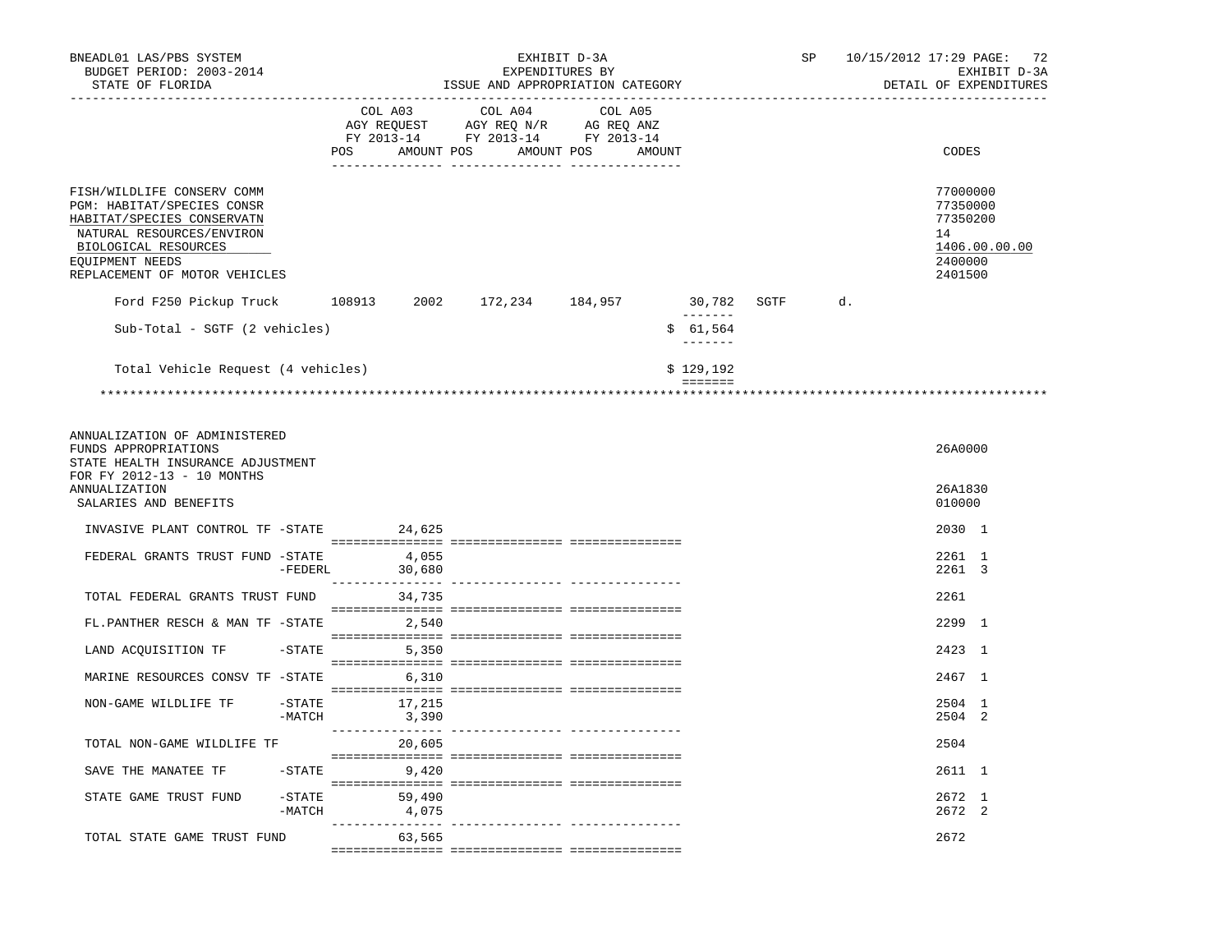| BNEADL01 LAS/PBS SYSTEM<br>BUDGET PERIOD: 2003-2014<br>STATE OF FLORIDA                                                                                                                                                                                                 |                   | EXHIBIT D-3A<br>EXPENDITURES BY<br>ISSUE AND APPROPRIATION CATEGORY                                                                  | SP 10/15/2012 17:29 PAGE: 73<br>EXHIBIT D-3A<br>DETAIL OF EXPENDITURES |
|-------------------------------------------------------------------------------------------------------------------------------------------------------------------------------------------------------------------------------------------------------------------------|-------------------|--------------------------------------------------------------------------------------------------------------------------------------|------------------------------------------------------------------------|
|                                                                                                                                                                                                                                                                         | POS               | COL A03 COL A04 COL A05<br>AGY REQUEST AGY REQ N/R AG REQ ANZ<br>FY 2013-14 FY 2013-14 FY 2013-14<br>AMOUNT POS AMOUNT POS<br>AMOUNT | CODES                                                                  |
| FISH/WILDLIFE CONSERV COMM<br>PGM: HABITAT/SPECIES CONSR<br>HABITAT/SPECIES CONSERVATN<br>NATURAL RESOURCES/ENVIRON<br>BIOLOGICAL RESOURCES<br>ANNUALIZATION OF ADMINISTERED<br>FUNDS APPROPRIATIONS<br>STATE HEALTH INSURANCE ADJUSTMENT<br>FOR FY 2012-13 - 10 MONTHS |                   |                                                                                                                                      | 77000000<br>77350000<br>77350200<br>14<br>1406.00.00.00<br>26A0000     |
| <b>ANNUALIZATION</b><br>SALARIES AND BENEFITS<br>CONS/REC LANDS PROGRAM TF -STATE<br>$-MATCH$                                                                                                                                                                           | 49,985<br>11,520  |                                                                                                                                      | 26A1830<br>010000<br>2931 1<br>2931 2                                  |
| TOTAL CONS/REC LANDS PROGRAM TF<br>TOTAL APPRO                                                                                                                                                                                                                          | 61,505<br>228,655 |                                                                                                                                      | 2931                                                                   |
| WORKLOAD<br>CONVERSION OF OTHER PERSONAL<br>SERVICES POSITIONS TO FULL-TIME<br>EQUIVALENT POSITIONS - BACK OUT<br>SPECIAL CATEGORIES<br>CONTRACT & GRANT REIMB ACT                                                                                                      |                   |                                                                                                                                      | 3000000<br>3006500<br>100000<br>109940                                 |
| FEDERAL GRANTS TRUST FUND -FEDERL                                                                                                                                                                                                                                       | $601, 814 -$      |                                                                                                                                      | 2261 3                                                                 |
|                                                                                                                                                                                                                                                                         |                   |                                                                                                                                      |                                                                        |

#### AGENCY ISSUE NARRATIVE:

2013-2014 BUDGET YEAR NARRATIVE: IT COMPONENT? NO

Request:

 This request is to convert 28 federally funded Other Personal Services (OPS) positions to federally funded Full-Time Equivalent (FTE) positions. These positions are requested as time-limited FTE, meaning they will only be continued for as long as there is federal grant funding available to support them. Eleven of these positions are in the Division of Habitat and Species Conservation (HSC) and 17 are in the Fish and Wildlife Research Institute (FWRI). This conversion will stabilize federally grant-funded segments of our workforce which perform significant mission critical duties. All of these positions are associated with grants that are at least three years in duration. All of them are paid from federal grant sources which have been stable and recurring for the past (3-5) years.

Current Situation:

 Both divisions are very successful at securing external grant funding for fish and wildlife research and conservation. Existing salaried professional scientists (FTE) are now managing grant projects and OPS employees are hired to do the actual grant work. Using hourly-wage OPS employees, who receive no benefits, to perform scientific tasks associated with long-term responsibilities, programs, and goals affects efficiency because of the difficulty in recruiting and retaining qualified employees.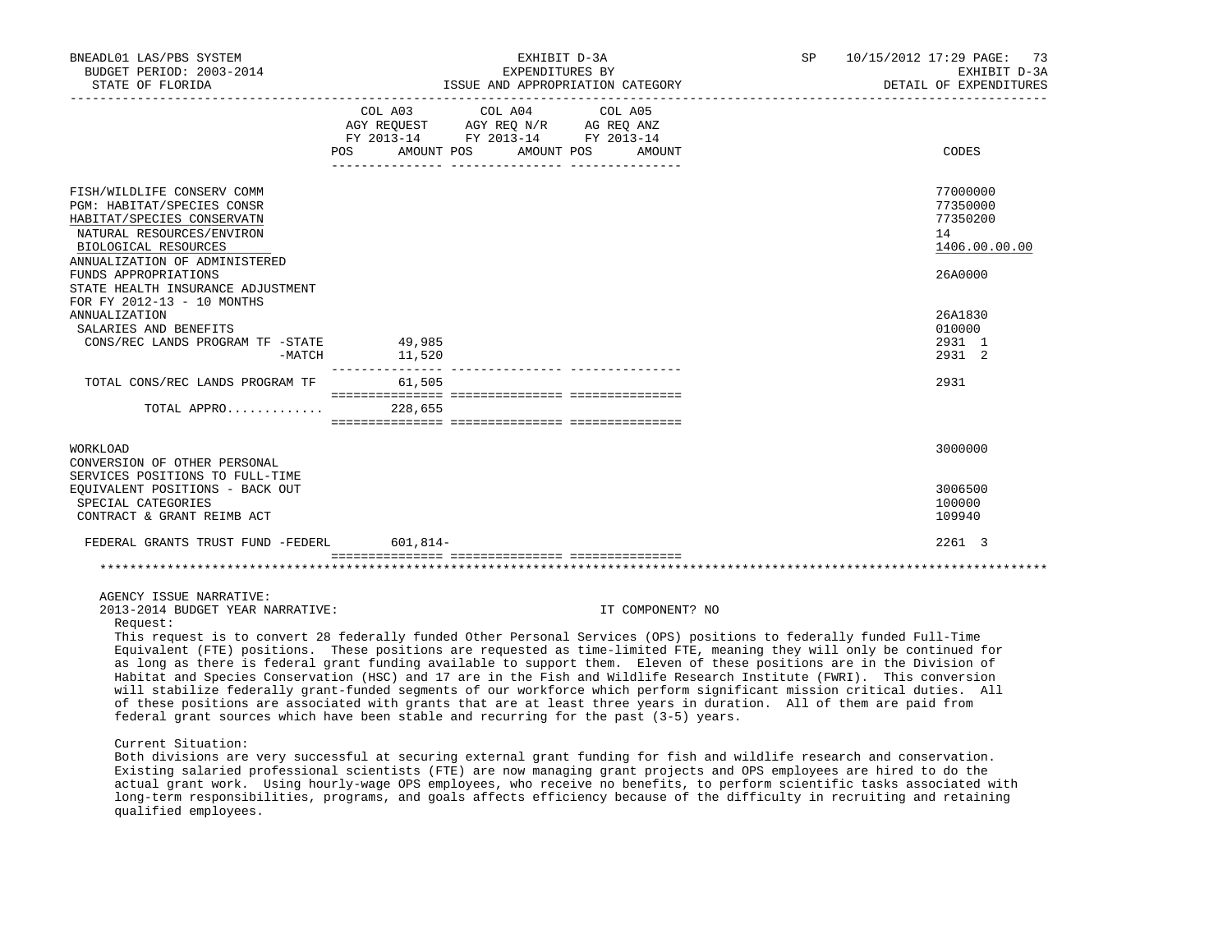| BNEADL01 LAS/PBS SYSTEM<br>BUDGET PERIOD: 2003-2014<br>STATE OF FLORIDA                                                                                                                 | EXHIBIT D-3A<br>EXPENDITURES BY<br>ISSUE AND APPROPRIATION CATEGORY                                                                         | 10/15/2012 17:29 PAGE: 74<br><b>SP</b><br>EXHIBIT D-3A<br>DETAIL OF EXPENDITURES |
|-----------------------------------------------------------------------------------------------------------------------------------------------------------------------------------------|---------------------------------------------------------------------------------------------------------------------------------------------|----------------------------------------------------------------------------------|
|                                                                                                                                                                                         | COL A03 COL A04 COL A05<br>AGY REQUEST AGY REQ N/R AG REQ ANZ<br>FY 2013-14 FY 2013-14 FY 2013-14<br>POS<br>AMOUNT POS AMOUNT POS<br>AMOUNT | CODES                                                                            |
| FISH/WILDLIFE CONSERV COMM<br>PGM: HABITAT/SPECIES CONSR<br>HABITAT/SPECIES CONSERVATN<br>NATURAL RESOURCES/ENVIRON<br>BIOLOGICAL RESOURCES<br>WORKLOAD<br>CONVERSION OF OTHER PERSONAL |                                                                                                                                             | 77000000<br>77350000<br>77350200<br>14<br>1406.00.00.00<br>3000000               |
| SERVICES POSITIONS TO FULL-TIME<br>EQUIVALENT POSITIONS - BACK OUT                                                                                                                      |                                                                                                                                             | 3006500                                                                          |

Explanation of Costs:

 According to Standard #3 in the Legislative Budget Instructions, \$118 will be paid for Human Resource Services for each OPS position and \$354 will be paid for each FTE position, a difference of \$236 per position.

| Division                                                                 | Issue<br>Code      | 109940          | FTE. | Rate       | Sal & Ben    | DMS/HR Fees |
|--------------------------------------------------------------------------|--------------------|-----------------|------|------------|--------------|-------------|
| Habitat & Species Conservation<br>Habitat & Species Conservation         | 3006500<br>3006600 | (601,814)<br>S  | 11.0 | 431,873    | 599,218<br>S | \$2.596     |
| Fish & Wildlife Research Institute<br>Fish & Wildlife Research Institute | 3006500<br>3006600 | (830, 655)<br>S | 17.0 | 579,326    | 826,643      | 4,012       |
| Total Fiscal Impact - Agency                                             |                    | \$(1, 432, 469) | 28.0 | 1, 11, 199 | \$1,425,861  | \$6,608     |

Benefits:

 Approval of these two issues will permit HSC and FWRI to offer more competitive employment opportunities, assist recruitment and retention, and provide stability for employees in scientific grant funded positions. This request is a cost neutral transfer of special category spending authority to Salaries and Benefits spending authority within the Federal Grants Trust Fund. There is no increase in spending.

 Activities: (HSC) Plan & Coordinate Habitat and Land Use - ACT3350 (HSC) Habitat & Species Conservation Administration - ACT3550 (HSC) Protect Nongame Fish & Wildlife - ACT3700 (FWRI) Fisheries Assessment - ACT0500 (FWRI) Imperiled Species and Wildlife Assessment - ACT0515 (FWRI) Habitat Monitoring and Assessment - ACT0545

Governor's Initiatives:

 This request supports the Civic & Governance Systems in the Governor's Strategic Plan for Economic Development. (25) Improve the efficiency and effectiveness of government agencies at all levels. \*\*\*\*\*\*\*\*\*\*\*\*\*\*\*\*\*\*\*\*\*\*\*\*\*\*\*\*\*\*\*\*\*\*\*\*\*\*\*\*\*\*\*\*\*\*\*\*\*\*\*\*\*\*\*\*\*\*\*\*\*\*\*\*\*\*\*\*\*\*\*\*\*\*\*\*\*\*\*\*\*\*\*\*\*\*\*\*\*\*\*\*\*\*\*\*\*\*\*\*\*\*\*\*\*\*\*\*\*\*\*\*\*\*\*\*\*\*\*\*\*\*\*\*\*\*\*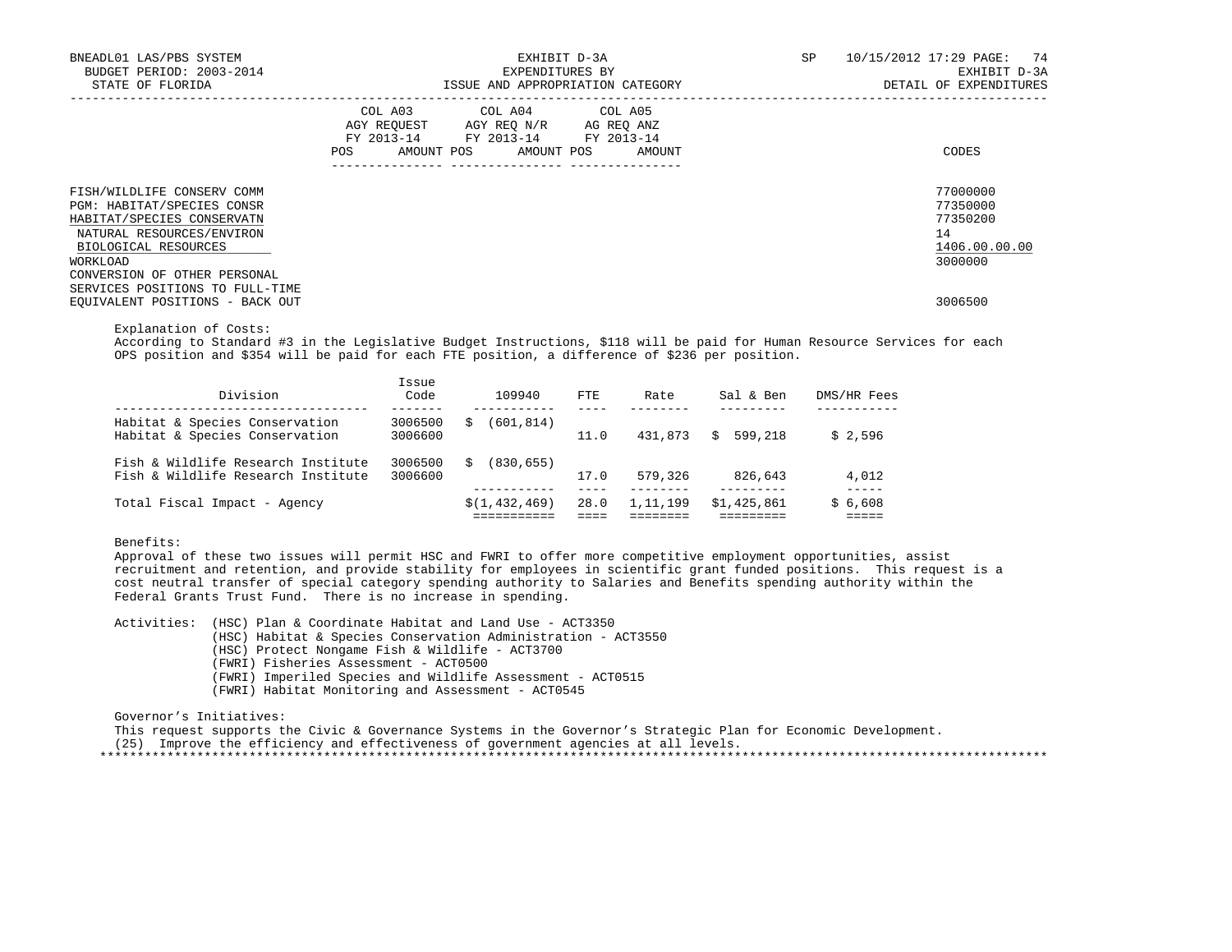| BNEADL01 LAS/PBS SYSTEM<br>BUDGET PERIOD: 2003-2014<br>STATE OF FLORIDA                                                                                                                                                                                                                                                                                                                                                                                                                                                                                                                                                                                                                                                                                                                                                                                                                    |                | EXHIBIT D-3A<br>EXPENDITURES BY<br>ISSUE AND APPROPRIATION CATEGORY                             |                       |                  | SP | 10/15/2012 17:29 PAGE: | 75<br>EXHIBIT D-3A<br>DETAIL OF EXPENDITURES                       |
|--------------------------------------------------------------------------------------------------------------------------------------------------------------------------------------------------------------------------------------------------------------------------------------------------------------------------------------------------------------------------------------------------------------------------------------------------------------------------------------------------------------------------------------------------------------------------------------------------------------------------------------------------------------------------------------------------------------------------------------------------------------------------------------------------------------------------------------------------------------------------------------------|----------------|-------------------------------------------------------------------------------------------------|-----------------------|------------------|----|------------------------|--------------------------------------------------------------------|
|                                                                                                                                                                                                                                                                                                                                                                                                                                                                                                                                                                                                                                                                                                                                                                                                                                                                                            | COL A03<br>POS | COL A04<br>AGY REQUEST AGY REQ N/R AG REQ ANZ<br>FY 2013-14 FY 2013-14 FY 2013-14<br>AMOUNT POS | COL A05<br>AMOUNT POS | AMOUNT           |    |                        | CODES                                                              |
| FISH/WILDLIFE CONSERV COMM<br>PGM: HABITAT/SPECIES CONSR<br>HABITAT/SPECIES CONSERVATN<br>NATURAL RESOURCES/ENVIRON<br>BIOLOGICAL RESOURCES<br>WORKLOAD<br>CONVERSION OF OTHER PERSONAL                                                                                                                                                                                                                                                                                                                                                                                                                                                                                                                                                                                                                                                                                                    |                |                                                                                                 |                       |                  |    |                        | 77000000<br>77350000<br>77350200<br>14<br>1406.00.00.00<br>3000000 |
| SERVICES POSITIONS TO FULL-TIME<br>EQUIVALENT POSITIONS - ADD BACK<br>SALARY RATE<br>SALARY RATE 431,873                                                                                                                                                                                                                                                                                                                                                                                                                                                                                                                                                                                                                                                                                                                                                                                   |                |                                                                                                 |                       |                  |    |                        | 3006600<br>000000                                                  |
| SALARIES AND BENEFITS                                                                                                                                                                                                                                                                                                                                                                                                                                                                                                                                                                                                                                                                                                                                                                                                                                                                      | 11.00          |                                                                                                 |                       |                  |    |                        | 010000                                                             |
| FEDERAL GRANTS TRUST FUND -FEDERL                                                                                                                                                                                                                                                                                                                                                                                                                                                                                                                                                                                                                                                                                                                                                                                                                                                          | 599,218        |                                                                                                 |                       |                  |    |                        | 2261 3                                                             |
| SPECIAL CATEGORIES<br>TR/DMS/HR SVCS/STW CONTRCT                                                                                                                                                                                                                                                                                                                                                                                                                                                                                                                                                                                                                                                                                                                                                                                                                                           |                |                                                                                                 |                       |                  |    |                        | 100000<br>107040                                                   |
| FEDERAL GRANTS TRUST FUND -FEDERL                                                                                                                                                                                                                                                                                                                                                                                                                                                                                                                                                                                                                                                                                                                                                                                                                                                          | 2,596          |                                                                                                 |                       |                  |    |                        | 2261 3                                                             |
| TOTAL: CONVERSION OF OTHER PERSONAL<br>SERVICES POSITIONS TO FULL-TIME<br>EQUIVALENT POSITIONS - ADD BACK<br>TOTAL POSITIONS 11.00<br>TOTAL ISSUE<br>TOTAL SALARY RATE 431,873                                                                                                                                                                                                                                                                                                                                                                                                                                                                                                                                                                                                                                                                                                             | 601,814        |                                                                                                 |                       |                  |    |                        | 3006600                                                            |
| AGENCY ISSUE NARRATIVE:                                                                                                                                                                                                                                                                                                                                                                                                                                                                                                                                                                                                                                                                                                                                                                                                                                                                    |                |                                                                                                 |                       |                  |    |                        |                                                                    |
| 2013-2014 BUDGET YEAR NARRATIVE:<br>Request:<br>This request is to convert 28 federally funded Other Personal Services (OPS) positions to federally funded Full-Time<br>Equivalent (FTE) positions. These positions are requested as time-limited FTE, meaning they will only be continued for<br>as long as there is federal grant funding available to support them. Eleven of these positions are in the Division of<br>Habitat and Species Conservation (HSC) and 17 are in the Fish and Wildlife Research Institute (FWRI). This conversion<br>will stabilize federally grant-funded segments of our workforce which perform significant mission critical duties. All<br>of these positions are associated with grants that are at least three years in duration. All of them are paid from<br>federal grant sources which have been stable and recurring for the past $(3-5)$ years. |                |                                                                                                 |                       | IT COMPONENT? NO |    |                        |                                                                    |
| Current Situation:                                                                                                                                                                                                                                                                                                                                                                                                                                                                                                                                                                                                                                                                                                                                                                                                                                                                         |                |                                                                                                 |                       |                  |    |                        |                                                                    |

 Both divisions are very successful at securing external grant funding for fish and wildlife research and conservation. Existing salaried professional scientists (FTE) are now managing grant projects and OPS employees are hired to do the actual grant work. Using hourly-wage OPS employees, who receive no benefits, to perform scientific tasks associated with long-term responsibilities, programs, and goals affects efficiency because of the difficulty in recruiting and retaining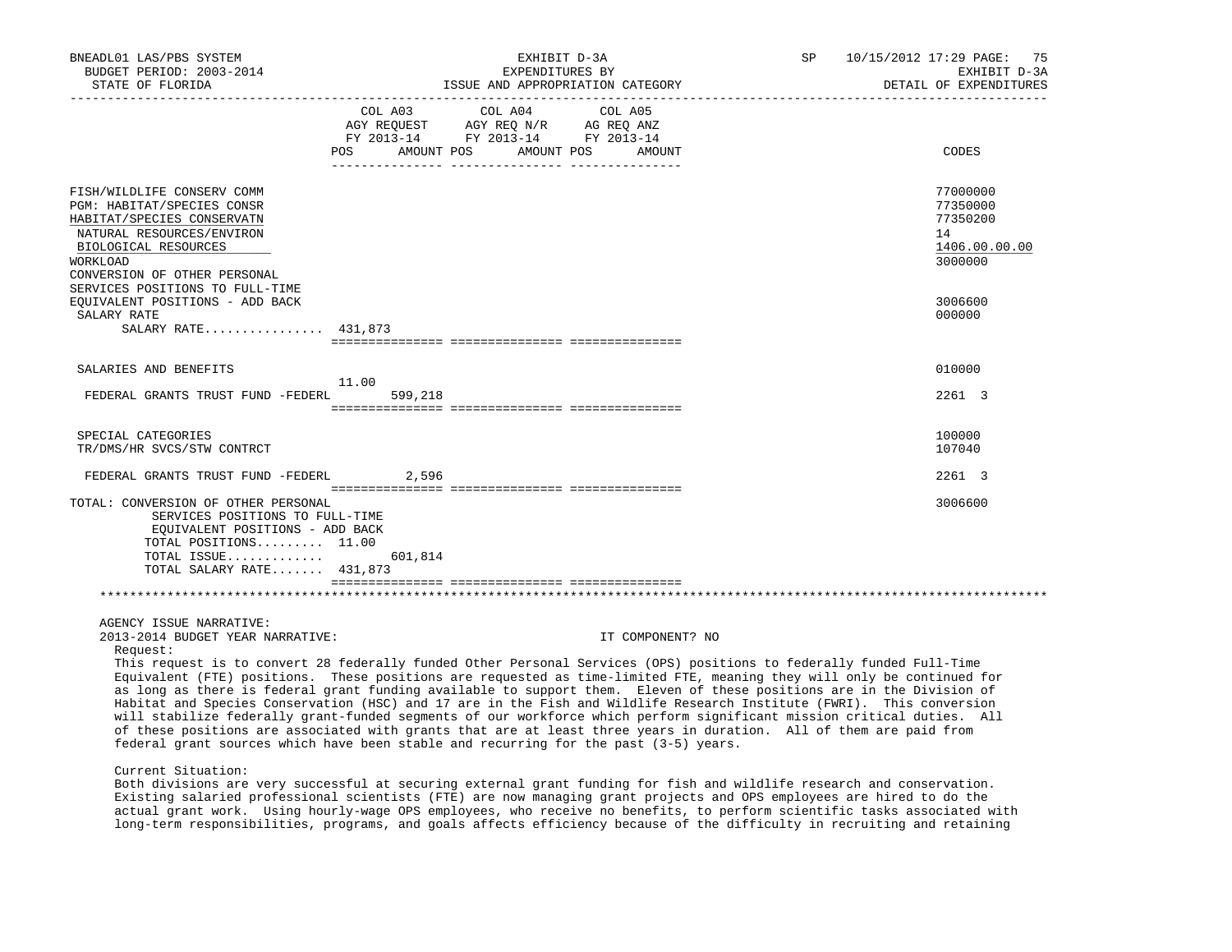| BNEADL01 LAS/PBS SYSTEM<br>BUDGET PERIOD: 2003-2014<br>STATE OF FLORIDA                                                                                 | EXHIBIT D-3A<br>EXPENDITURES BY<br>ISSUE AND APPROPRIATION CATEGORY                                                                         | 10/15/2012 17:29 PAGE: 76<br><b>SP</b><br>EXHIBIT D-3A<br>DETAIL OF EXPENDITURES |
|---------------------------------------------------------------------------------------------------------------------------------------------------------|---------------------------------------------------------------------------------------------------------------------------------------------|----------------------------------------------------------------------------------|
|                                                                                                                                                         | COL A03 COL A04 COL A05<br>AGY REQUEST AGY REQ N/R AG REQ ANZ<br>FY 2013-14 FY 2013-14 FY 2013-14<br>POS<br>AMOUNT POS AMOUNT POS<br>AMOUNT | CODES                                                                            |
| FISH/WILDLIFE CONSERV COMM<br>PGM: HABITAT/SPECIES CONSR<br>HABITAT/SPECIES CONSERVATN<br>NATURAL RESOURCES/ENVIRON<br>BIOLOGICAL RESOURCES<br>WORKLOAD |                                                                                                                                             | 77000000<br>77350000<br>77350200<br>14<br>1406.00.00.00<br>3000000               |
| CONVERSION OF OTHER PERSONAL<br>SERVICES POSITIONS TO FULL-TIME<br>EQUIVALENT POSITIONS - ADD BACK                                                      |                                                                                                                                             | 3006600                                                                          |

qualified employees.

Explanation of Costs:

 According to Standard #3 in the Legislative Budget Instructions, \$118 will be paid for Human Resource Services for each OPS position and \$354 will be paid for each FTE position, a difference of \$236 per position.

| Division                                                                 | Issue<br>Code      | 109940          | FTE  | Rate     | Sal & Ben     | DMS/HR Fees |
|--------------------------------------------------------------------------|--------------------|-----------------|------|----------|---------------|-------------|
| Habitat & Species Conservation<br>Habitat & Species Conservation         | 3006500<br>3006600 | (601,814)<br>S  | 11.0 | 431,873  | 599,218<br>S. | \$2.596     |
| Fish & Wildlife Research Institute<br>Fish & Wildlife Research Institute | 3006500<br>3006600 | (830.655)<br>Ŝ. | 17.0 | 579,326  | 826,643       | 4,012       |
| Total Fiscal Impact - Agency                                             |                    | \$(1, 432, 469) | 28.0 | 1,11,199 | \$1,425,861   | \$6,608     |

### Benefits:

 Approval of these two issues will permit HSC and FWRI to offer more competitive employment opportunities, assist recruitment and retention, and provide stability for employees in scientific grant funded positions. This request is a cost neutral transfer of special category spending authority to Salaries and Benefits spending authority within the Federal Grants Trust Fund. There is no increase in spending.

 Activities: (HSC) Plan & Coordinate Habitat and Land Use - ACT3350 (HSC) Habitat & Species Conservation Administration - ACT3550 (HSC) Protect Nongame Fish & Wildlife - ACT3700 (FWRI) Fisheries Assessment - ACT0500 (FWRI) Imperiled Species and Wildlife Assessment - ACT0515 (FWRI) Habitat Monitoring and Assessment - ACT0545

Governor's Initiatives:

This request supports the Civic & Governance Systems in the Governor's Strategic Plan for Economic Development.

(25) Improve the efficiency and effectiveness of government agencies at all levels.

\*\*\*\*\*\*\*\*\*\*\*\*\*\*\*\*\*\*\*\*\*\*\*\*\*\*\*\*\*\*\*\*\*\*\*\*\*\*\*\*\*\*\*\*\*\*\*\*\*\*\*\*\*\*\*\*\*\*\*\*\*\*\*\*\*\*\*\*\*\*\*\*\*\*\*\*\*\*\*\*\*\*\*\*\*\*\*\*\*\*\*\*\*\*\*\*\*\*\*\*\*\*\*\*\*\*\*\*\*\*\*\*\*\*\*\*\*\*\*\*\*\*\*\*\*\*\*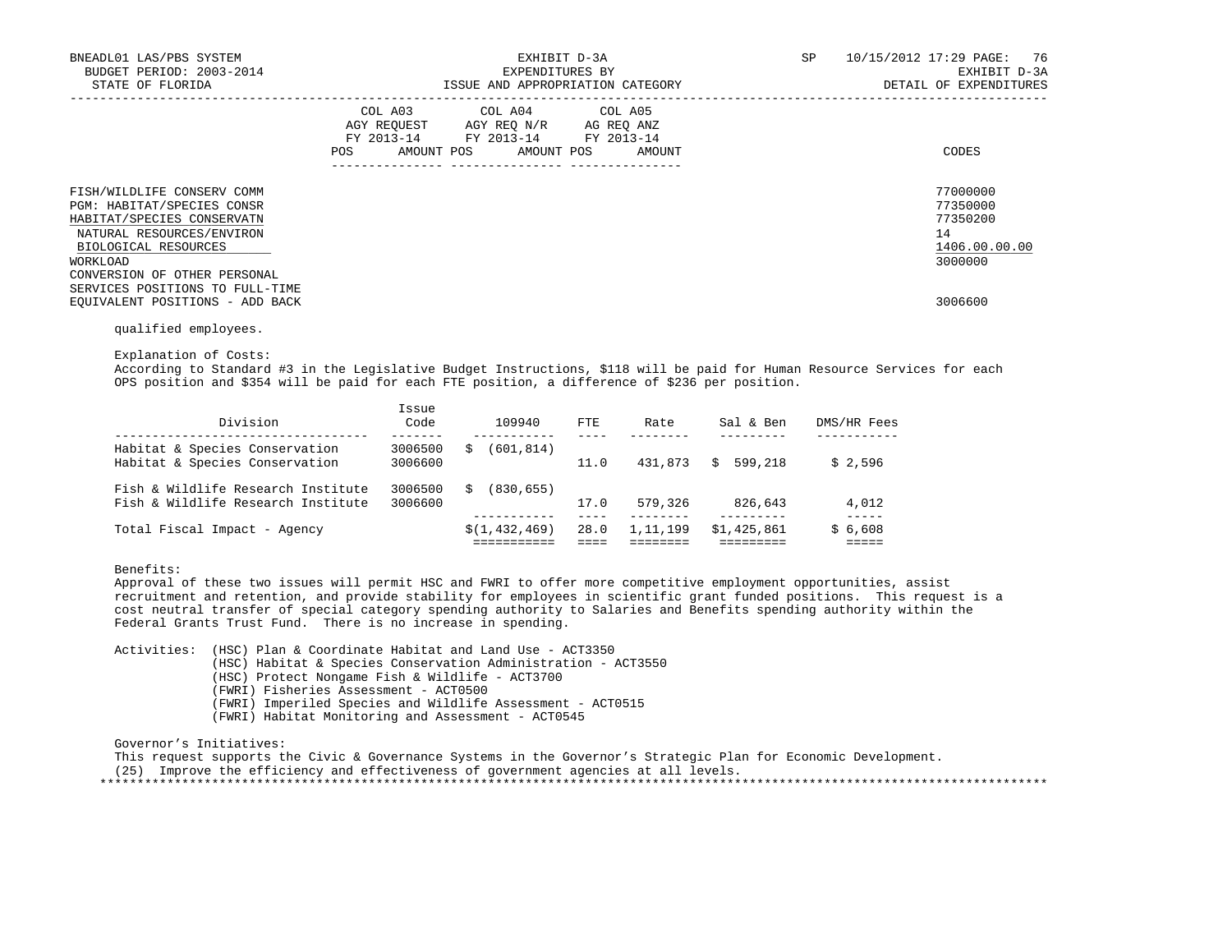| BNEADL01 LAS/PBS SYSTEM<br>BUDGET PERIOD: 2003-2014<br>STATE OF FLORIDA                                                                                                                        |      | ISSUE AND APPROPRIATION CATEGORY                                                                                                                                                                                                                                                                                                                                                                                                        | EXHIBIT D-3A<br>EXPENDITURES BY |                            | SP                |      | 10/15/2012 17:29 PAGE: 77<br>EXHIBIT D-3A<br>DETAIL OF EXPENDITURES |
|------------------------------------------------------------------------------------------------------------------------------------------------------------------------------------------------|------|-----------------------------------------------------------------------------------------------------------------------------------------------------------------------------------------------------------------------------------------------------------------------------------------------------------------------------------------------------------------------------------------------------------------------------------------|---------------------------------|----------------------------|-------------------|------|---------------------------------------------------------------------|
|                                                                                                                                                                                                |      | $\begin{tabular}{lllllllllll} &\multicolumn{4}{c }{\text{COL A03}} &\multicolumn{4}{c }{\text{COL A04}} &\multicolumn{4}{c }{\text{COL A05}}\\ \multicolumn{4}{c }{\text{AGY REQUEST}} &\multicolumn{4}{c }{\text{AGY REQ N/R}} &\multicolumn{4}{c }{\text{AG REQ ANZ}}\\ \multicolumn{4}{c }{\text{FGY A03--14}} &\multicolumn{4}{c }{\text{FGY A013--14}} &\multicolumn{4}{c }{\text{FT A013--14}}\\ \multicolumn{4}{c }{\text{FY 20$ |                                 |                            |                   |      |                                                                     |
|                                                                                                                                                                                                | POS  | AMOUNT POS AMOUNT POS AMOUNT                                                                                                                                                                                                                                                                                                                                                                                                            |                                 |                            |                   |      | CODES                                                               |
| FISH/WILDLIFE CONSERV COMM<br>PGM: HABITAT/SPECIES CONSR<br>HABITAT/SPECIES CONSERVATN<br>NATURAL RESOURCES/ENVIRON<br>BIOLOGICAL RESOURCES<br><b>WORKLOAD</b><br>CONVERSION OF OTHER PERSONAL |      |                                                                                                                                                                                                                                                                                                                                                                                                                                         |                                 |                            |                   |      | 77000000<br>77350000<br>77350200<br>14<br>1406.00.00.00<br>3000000  |
| SERVICES POSITIONS TO FULL-TIME<br>EQUIVALENT POSITIONS - ADD BACK                                                                                                                             |      |                                                                                                                                                                                                                                                                                                                                                                                                                                         |                                 |                            |                   |      | 3006600                                                             |
| POSITION DETAIL OF SALARIES AND BENEFITS:                                                                                                                                                      |      |                                                                                                                                                                                                                                                                                                                                                                                                                                         |                                 |                            |                   |      |                                                                     |
|                                                                                                                                                                                                | ETE  | <b>BASE RATE</b>                                                                                                                                                                                                                                                                                                                                                                                                                        | ADDITIVES BENEFITS              |                            | SUBTOTAL          |      | LAPSE LAPSED SALARIES<br>% AND BENEFITS                             |
| A03 - AGY REQUEST FY 2013-14                                                                                                                                                                   |      |                                                                                                                                                                                                                                                                                                                                                                                                                                         |                                 |                            |                   |      |                                                                     |
| NEW POSITIONS                                                                                                                                                                                  |      |                                                                                                                                                                                                                                                                                                                                                                                                                                         |                                 |                            |                   |      |                                                                     |
| 2234 GOVERNMENT OPERATIONS CONSULTANT I                                                                                                                                                        | 1.00 |                                                                                                                                                                                                                                                                                                                                                                                                                                         |                                 |                            |                   |      |                                                                     |
| N3507 001<br>2238 GOVERNMENT OPERATIONS CONSULTANT III                                                                                                                                         |      | 34,634                                                                                                                                                                                                                                                                                                                                                                                                                                  |                                 |                            |                   |      | 14,620 49,254 0.00 49,254                                           |
| N3508 001                                                                                                                                                                                      | 1.00 | 43,675                                                                                                                                                                                                                                                                                                                                                                                                                                  |                                 | 15,779                     | 59,454            | 0.00 | 59,454                                                              |
| 2322 PLANNER IV                                                                                                                                                                                |      |                                                                                                                                                                                                                                                                                                                                                                                                                                         |                                 |                            |                   |      |                                                                     |
| N3510 001                                                                                                                                                                                      | 1.00 | 36,609                                                                                                                                                                                                                                                                                                                                                                                                                                  |                                 | 14,873                     | 51,482            | 0.00 | 51,482                                                              |
| 5064 ASSOCIATE RESEARCH SCIENTIST-FWC                                                                                                                                                          |      |                                                                                                                                                                                                                                                                                                                                                                                                                                         |                                 |                            |                   |      |                                                                     |
| N3506 001                                                                                                                                                                                      | 1.00 | 46,560                                                                                                                                                                                                                                                                                                                                                                                                                                  |                                 | 16,150                     | 62,710            | 0.00 | 62,710                                                              |
| 5074 FISHERIES & WILDLIFE BIO SCIENTIST III                                                                                                                                                    |      |                                                                                                                                                                                                                                                                                                                                                                                                                                         |                                 |                            |                   |      |                                                                     |
| N3500 001                                                                                                                                                                                      | 1.00 | 36,609                                                                                                                                                                                                                                                                                                                                                                                                                                  |                                 | 14,873                     | 51,482            | 0.00 | 51,482                                                              |
| N3501 001                                                                                                                                                                                      | 1.00 | 36,609                                                                                                                                                                                                                                                                                                                                                                                                                                  |                                 |                            | 51,482            | 0.00 | 51,482                                                              |
| N3502 001                                                                                                                                                                                      | 1.00 | 36,609<br>36,609                                                                                                                                                                                                                                                                                                                                                                                                                        |                                 | 14,873<br>14,873<br>14,873 | 51,482            |      | $0.00$<br>$0.00$<br>51,482                                          |
| N3503 001                                                                                                                                                                                      | 1.00 |                                                                                                                                                                                                                                                                                                                                                                                                                                         |                                 |                            | 51,482            |      | 51,482                                                              |
| N3504 001                                                                                                                                                                                      | 1.00 | 36,609                                                                                                                                                                                                                                                                                                                                                                                                                                  |                                 | 14,873                     | 51,482 0.00       |      | 51,482                                                              |
| 5075 FISHERIES & WILDLIFE BIO SCIENTIST IV                                                                                                                                                     |      |                                                                                                                                                                                                                                                                                                                                                                                                                                         |                                 |                            |                   |      |                                                                     |
| N3505 001                                                                                                                                                                                      | 1.00 | 43,675                                                                                                                                                                                                                                                                                                                                                                                                                                  |                                 | 15,779                     | 59,454            |      | $0.00$ 59,454                                                       |
| N3509 001                                                                                                                                                                                      | 1.00 | 43,675                                                                                                                                                                                                                                                                                                                                                                                                                                  |                                 | 15,779                     | 59,454 0.00       |      | 59,454                                                              |
| TOTALS FOR ISSUE BY FUND<br>2261 FEDERAL GRANTS TRUST FUND                                                                                                                                     |      |                                                                                                                                                                                                                                                                                                                                                                                                                                         |                                 |                            |                   |      | 599,218                                                             |
|                                                                                                                                                                                                |      | 11.00 431,873                                                                                                                                                                                                                                                                                                                                                                                                                           |                                 |                            | 167, 345 599, 218 |      | --------------<br>599,218                                           |
|                                                                                                                                                                                                |      |                                                                                                                                                                                                                                                                                                                                                                                                                                         |                                 |                            |                   |      | ==============                                                      |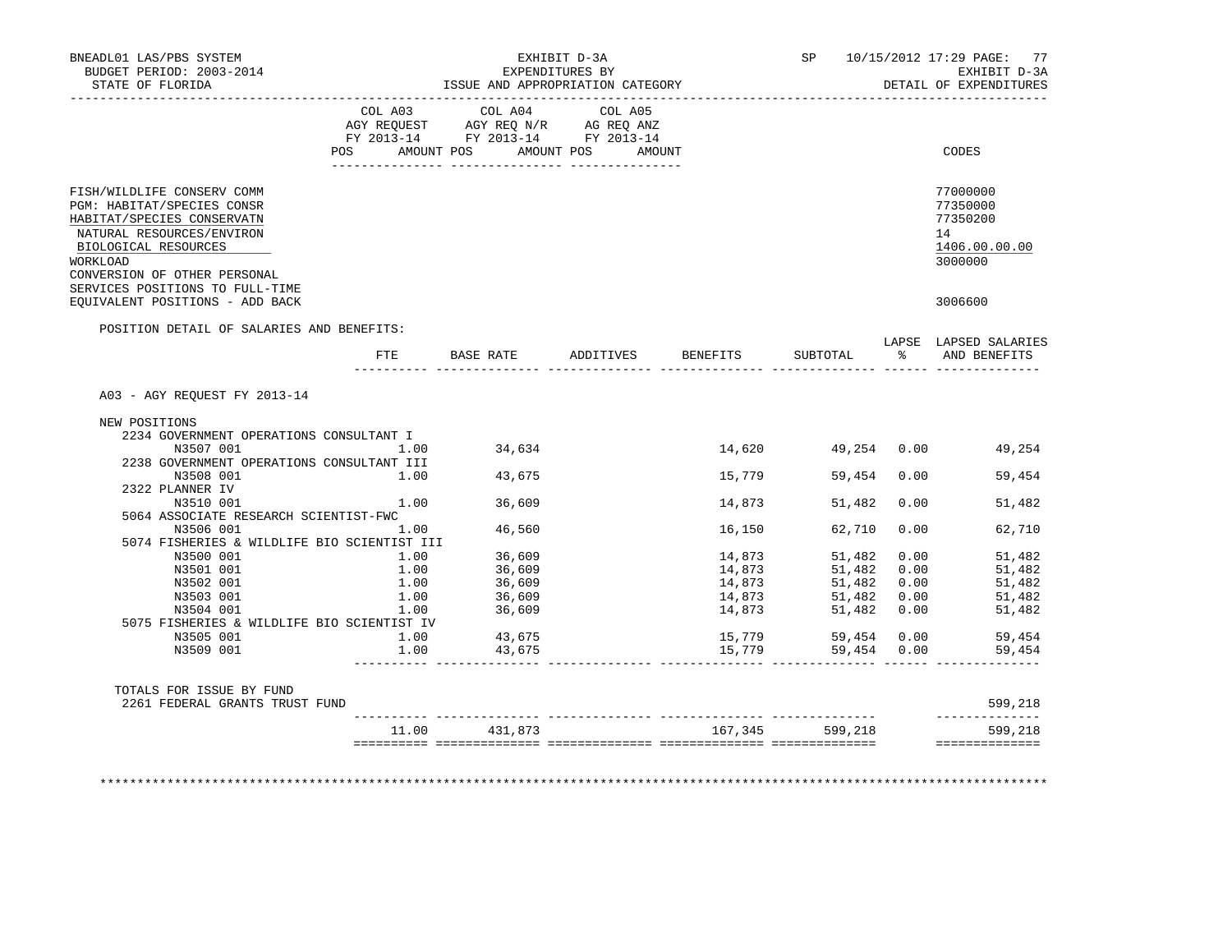| BNEADL01 LAS/PBS SYSTEM                                                                                                          |                                                                        |                 | EXHIBIT D-3A |                     |                                       | 10/15/2012 17:29 PAGE: 78<br>SP and the set of the set of the set of the set of the set of the set of the set of the set of the set of the set of the set of the set of the set of the set of the set of the set of the set of the set of the set of the se |  |                                        |  |
|----------------------------------------------------------------------------------------------------------------------------------|------------------------------------------------------------------------|-----------------|--------------|---------------------|---------------------------------------|-------------------------------------------------------------------------------------------------------------------------------------------------------------------------------------------------------------------------------------------------------------|--|----------------------------------------|--|
| BUDGET PERIOD: 2003-2014<br>STATE OF FLORIDA                                                                                     |                                                                        | EXPENDITURES BY |              |                     | ISSUE AND APPROPRIATION CATEGORY      |                                                                                                                                                                                                                                                             |  | EXHIBIT D-3A<br>DETAIL OF EXPENDITURES |  |
|                                                                                                                                  | COL A03 COL A04 COL A05                                                |                 |              |                     |                                       |                                                                                                                                                                                                                                                             |  |                                        |  |
|                                                                                                                                  |                                                                        |                 |              |                     |                                       |                                                                                                                                                                                                                                                             |  |                                        |  |
|                                                                                                                                  | AGY REQUEST AGY REQ N/R AG REQ ANZ<br>FY 2013-14 FY 2013-14 FY 2013-14 |                 |              |                     |                                       |                                                                                                                                                                                                                                                             |  |                                        |  |
|                                                                                                                                  | POS AMOUNT POS AMOUNT POS AMOUNT                                       |                 |              |                     |                                       |                                                                                                                                                                                                                                                             |  | CODES                                  |  |
|                                                                                                                                  |                                                                        |                 |              |                     |                                       |                                                                                                                                                                                                                                                             |  |                                        |  |
| FISH/WILDLIFE CONSERV COMM                                                                                                       |                                                                        |                 |              |                     |                                       |                                                                                                                                                                                                                                                             |  | 77000000                               |  |
| PGM: HABITAT/SPECIES CONSR<br>HABITAT/SPECIES CONSERVATN                                                                         |                                                                        |                 |              |                     |                                       |                                                                                                                                                                                                                                                             |  | 77350000<br>77350200                   |  |
| NATURAL RESOURCES/ENVIRON                                                                                                        |                                                                        |                 |              |                     |                                       |                                                                                                                                                                                                                                                             |  | 14                                     |  |
| BIOLOGICAL RESOURCES                                                                                                             |                                                                        |                 |              |                     |                                       |                                                                                                                                                                                                                                                             |  | 1406.00.00.00                          |  |
| FUND SHIFT                                                                                                                       |                                                                        |                 |              |                     |                                       |                                                                                                                                                                                                                                                             |  | 3400000                                |  |
| REALIGN RISK MANAGEMENT INSURANCE                                                                                                |                                                                        |                 |              |                     |                                       |                                                                                                                                                                                                                                                             |  |                                        |  |
| PAYMENT - FROM STATE GAME TRUST                                                                                                  |                                                                        |                 |              |                     |                                       |                                                                                                                                                                                                                                                             |  |                                        |  |
| FUND                                                                                                                             |                                                                        |                 |              |                     |                                       |                                                                                                                                                                                                                                                             |  | 3400480                                |  |
| SPECIAL CATEGORIES                                                                                                               |                                                                        |                 |              |                     |                                       |                                                                                                                                                                                                                                                             |  | 100000                                 |  |
| RISK MANAGEMENT INSURANCE                                                                                                        |                                                                        |                 |              |                     |                                       |                                                                                                                                                                                                                                                             |  | 103241                                 |  |
| STATE GAME TRUST FUND -STATE 27,075-                                                                                             |                                                                        |                 |              |                     |                                       |                                                                                                                                                                                                                                                             |  | 2672 1                                 |  |
|                                                                                                                                  |                                                                        |                 |              |                     |                                       |                                                                                                                                                                                                                                                             |  |                                        |  |
|                                                                                                                                  |                                                                        |                 |              |                     |                                       |                                                                                                                                                                                                                                                             |  |                                        |  |
| AGENCY ISSUE NARRATIVE:                                                                                                          |                                                                        |                 |              |                     |                                       |                                                                                                                                                                                                                                                             |  |                                        |  |
| 2013-2014 BUDGET YEAR NARRATIVE:                                                                                                 |                                                                        |                 |              | IT COMPONENT? NO    |                                       |                                                                                                                                                                                                                                                             |  |                                        |  |
| Request:<br>This request is to realign the Risk Management Insurance payments between the State Game Trust Fund and the Invasive |                                                                        |                 |              |                     |                                       |                                                                                                                                                                                                                                                             |  |                                        |  |
| Plant Control Trust Fund.                                                                                                        |                                                                        |                 |              |                     |                                       |                                                                                                                                                                                                                                                             |  |                                        |  |
| Current Situation:                                                                                                               |                                                                        |                 |              |                     |                                       |                                                                                                                                                                                                                                                             |  |                                        |  |
| Effective July 1, 2008, the Invasive Plant Management (IPM) program was transferred from the Department of Environmental         |                                                                        |                 |              |                     |                                       |                                                                                                                                                                                                                                                             |  |                                        |  |
| Protection (DEP) to the Fish and Wildlife Conservation Commission (FWC). However, a risk management insurance                    |                                                                        |                 |              |                     |                                       |                                                                                                                                                                                                                                                             |  |                                        |  |
| appropriation did not get transferred to FWC. Since the transfer, FWC has been paying the IPM program's portion of the           |                                                                        |                 |              |                     |                                       |                                                                                                                                                                                                                                                             |  |                                        |  |
| insurance from the State Game Trust Fund. The Invasive Plant Control Trust Fund's proportional share of the premium for          |                                                                        |                 |              |                     |                                       |                                                                                                                                                                                                                                                             |  |                                        |  |
| FY 2012-13 is \$27,075 based on calculations which include the number of Full-Time Equivalent positions, Other Personal          |                                                                        |                 |              |                     |                                       |                                                                                                                                                                                                                                                             |  |                                        |  |
| Services positions, volunteers, workers compensation, general liability, federal civil rights, number of vehicles, and           |                                                                        |                 |              |                     |                                       |                                                                                                                                                                                                                                                             |  |                                        |  |
| automobile liability. The Department of Financial Services provides each agency risk management insurance premiums for           |                                                                        |                 |              |                     |                                       |                                                                                                                                                                                                                                                             |  |                                        |  |
| the following fiscal year, which requires a realignment of the amounts provided in the General Appropriation Act.                |                                                                        |                 |              |                     |                                       |                                                                                                                                                                                                                                                             |  |                                        |  |
| Explanation of Costs:                                                                                                            |                                                                        |                 |              |                     |                                       |                                                                                                                                                                                                                                                             |  |                                        |  |
| Category (102241)<br>___________________________                                                                                 | ____________________________                                           |                 |              | __________          | Fund Mount Issue Code<br>____________ |                                                                                                                                                                                                                                                             |  |                                        |  |
| Risk Management Insurance State Game TF (27,075) 3400480<br>Risk Management Insurance Invasive Plant Control TF (27,075 3400490  |                                                                        |                 |              |                     |                                       |                                                                                                                                                                                                                                                             |  |                                        |  |
|                                                                                                                                  |                                                                        |                 |              | - <del>------</del> |                                       |                                                                                                                                                                                                                                                             |  |                                        |  |
| Net Fiscal Impact                                                                                                                |                                                                        |                 |              | $5 - 0 -$           |                                       |                                                                                                                                                                                                                                                             |  |                                        |  |
|                                                                                                                                  |                                                                        |                 |              | $=$ = = = = =       |                                       |                                                                                                                                                                                                                                                             |  |                                        |  |
| Benefits:                                                                                                                        |                                                                        |                 |              |                     |                                       |                                                                                                                                                                                                                                                             |  |                                        |  |
| Approval of these issues will provide spending authority from the correct trust fund for risk management insurance               |                                                                        |                 |              |                     |                                       |                                                                                                                                                                                                                                                             |  |                                        |  |
| payment associated with the Invasive Plant Control program.                                                                      |                                                                        |                 |              |                     |                                       |                                                                                                                                                                                                                                                             |  |                                        |  |
|                                                                                                                                  |                                                                        |                 |              |                     |                                       |                                                                                                                                                                                                                                                             |  |                                        |  |
| Activities: Manage Invasive Aquatic Plants in Public Waterways - ACT3810                                                         |                                                                        |                 |              |                     |                                       |                                                                                                                                                                                                                                                             |  |                                        |  |
| Manage Invasive Exotic Upland Plants on Public Conservation Lands - ACT3820                                                      |                                                                        |                 |              |                     |                                       |                                                                                                                                                                                                                                                             |  |                                        |  |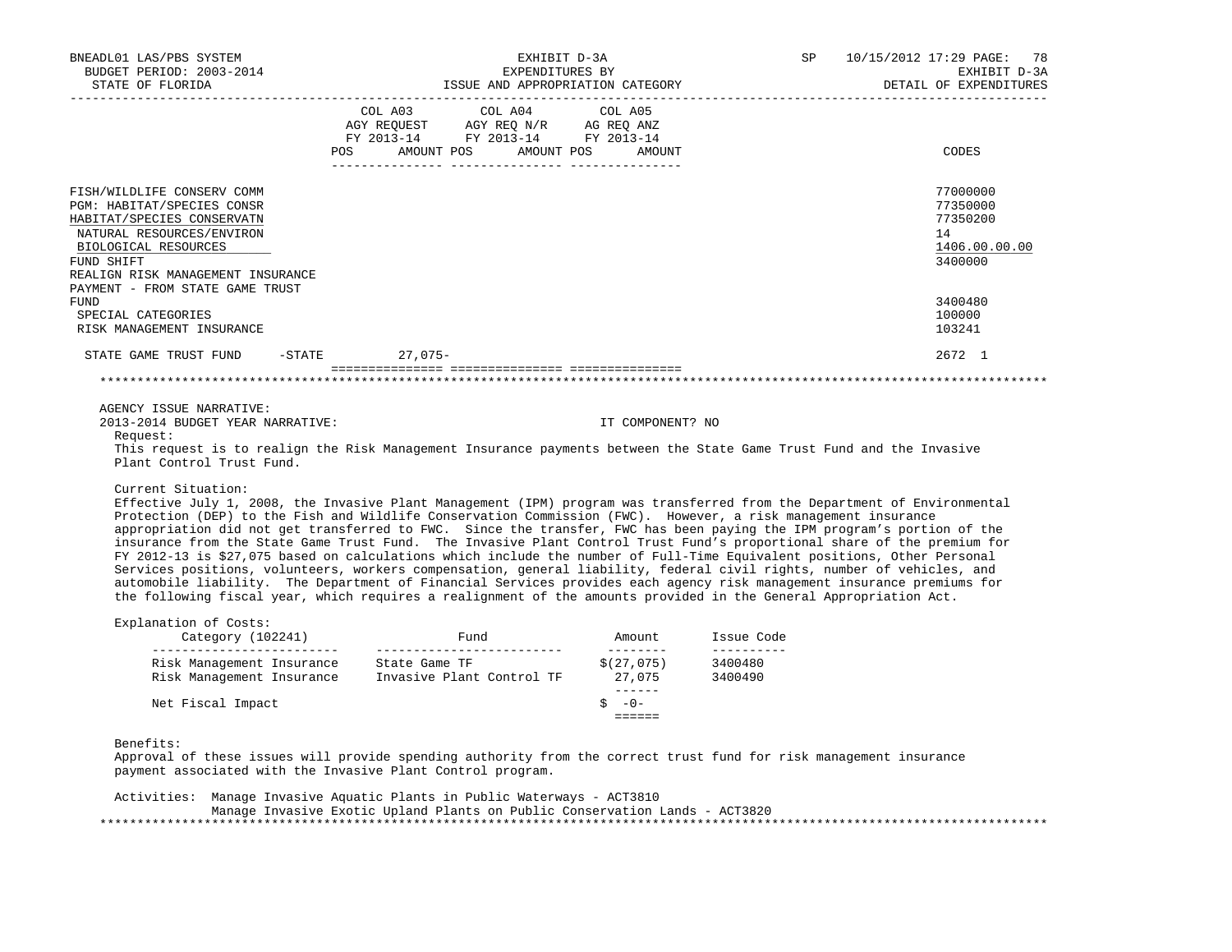|                                                 |                                                                                                                                                                                                                                                                                                                                                                                                                                                                                                                                                                                                                                                                                                                                                                                                                                                                                                                                                                                                    |                                  | EXHIBIT D-3A           |
|-------------------------------------------------|----------------------------------------------------------------------------------------------------------------------------------------------------------------------------------------------------------------------------------------------------------------------------------------------------------------------------------------------------------------------------------------------------------------------------------------------------------------------------------------------------------------------------------------------------------------------------------------------------------------------------------------------------------------------------------------------------------------------------------------------------------------------------------------------------------------------------------------------------------------------------------------------------------------------------------------------------------------------------------------------------|----------------------------------|------------------------|
| STATE OF FLORIDA                                | EXPENDITURES BY<br>ISSUE AND APPROPRIATION CATEGORY                                                                                                                                                                                                                                                                                                                                                                                                                                                                                                                                                                                                                                                                                                                                                                                                                                                                                                                                                |                                  | DETAIL OF EXPENDITURES |
|                                                 | COL A03<br>COL A04                                                                                                                                                                                                                                                                                                                                                                                                                                                                                                                                                                                                                                                                                                                                                                                                                                                                                                                                                                                 | COL A05                          |                        |
|                                                 | AGY REQUEST AGY REQ N/R AG REQ ANZ                                                                                                                                                                                                                                                                                                                                                                                                                                                                                                                                                                                                                                                                                                                                                                                                                                                                                                                                                                 |                                  |                        |
|                                                 | FY 2013-14 FY 2013-14 FY 2013-14<br>POS AMOUNT POS AMOUNT POS AMOUNT                                                                                                                                                                                                                                                                                                                                                                                                                                                                                                                                                                                                                                                                                                                                                                                                                                                                                                                               |                                  | CODES                  |
|                                                 |                                                                                                                                                                                                                                                                                                                                                                                                                                                                                                                                                                                                                                                                                                                                                                                                                                                                                                                                                                                                    |                                  |                        |
| FISH/WILDLIFE CONSERV COMM                      |                                                                                                                                                                                                                                                                                                                                                                                                                                                                                                                                                                                                                                                                                                                                                                                                                                                                                                                                                                                                    |                                  | 77000000               |
| PGM: HABITAT/SPECIES CONSR                      |                                                                                                                                                                                                                                                                                                                                                                                                                                                                                                                                                                                                                                                                                                                                                                                                                                                                                                                                                                                                    |                                  | 77350000               |
| HABITAT/SPECIES CONSERVATN                      |                                                                                                                                                                                                                                                                                                                                                                                                                                                                                                                                                                                                                                                                                                                                                                                                                                                                                                                                                                                                    |                                  | 77350200               |
| NATURAL RESOURCES/ENVIRON                       |                                                                                                                                                                                                                                                                                                                                                                                                                                                                                                                                                                                                                                                                                                                                                                                                                                                                                                                                                                                                    |                                  | 14                     |
| BIOLOGICAL RESOURCES                            |                                                                                                                                                                                                                                                                                                                                                                                                                                                                                                                                                                                                                                                                                                                                                                                                                                                                                                                                                                                                    |                                  | 1406.00.00.00          |
| FUND SHIFT<br>REALIGN RISK MANAGEMENT INSURANCE |                                                                                                                                                                                                                                                                                                                                                                                                                                                                                                                                                                                                                                                                                                                                                                                                                                                                                                                                                                                                    |                                  | 3400000                |
| PAYMENT - TO INVASIVE PLANT CONTROL             |                                                                                                                                                                                                                                                                                                                                                                                                                                                                                                                                                                                                                                                                                                                                                                                                                                                                                                                                                                                                    |                                  |                        |
| TRUST FUND                                      |                                                                                                                                                                                                                                                                                                                                                                                                                                                                                                                                                                                                                                                                                                                                                                                                                                                                                                                                                                                                    |                                  | 3400490                |
| SPECIAL CATEGORIES                              |                                                                                                                                                                                                                                                                                                                                                                                                                                                                                                                                                                                                                                                                                                                                                                                                                                                                                                                                                                                                    |                                  | 100000                 |
| RISK MANAGEMENT INSURANCE                       |                                                                                                                                                                                                                                                                                                                                                                                                                                                                                                                                                                                                                                                                                                                                                                                                                                                                                                                                                                                                    |                                  | 103241                 |
| INVASIVE PLANT CONTROL TF -STATE 27,075         |                                                                                                                                                                                                                                                                                                                                                                                                                                                                                                                                                                                                                                                                                                                                                                                                                                                                                                                                                                                                    |                                  | 2030 1                 |
|                                                 |                                                                                                                                                                                                                                                                                                                                                                                                                                                                                                                                                                                                                                                                                                                                                                                                                                                                                                                                                                                                    |                                  |                        |
|                                                 |                                                                                                                                                                                                                                                                                                                                                                                                                                                                                                                                                                                                                                                                                                                                                                                                                                                                                                                                                                                                    |                                  |                        |
| AGENCY ISSUE NARRATIVE:                         |                                                                                                                                                                                                                                                                                                                                                                                                                                                                                                                                                                                                                                                                                                                                                                                                                                                                                                                                                                                                    |                                  |                        |
| 2013-2014 BUDGET YEAR NARRATIVE:<br>Request:    |                                                                                                                                                                                                                                                                                                                                                                                                                                                                                                                                                                                                                                                                                                                                                                                                                                                                                                                                                                                                    | IT COMPONENT? NO                 |                        |
| Plant Control Trust Fund.                       | This request is to realign the Risk Management Insurance payments between the State Game Trust Fund and the Invasive                                                                                                                                                                                                                                                                                                                                                                                                                                                                                                                                                                                                                                                                                                                                                                                                                                                                               |                                  |                        |
|                                                 |                                                                                                                                                                                                                                                                                                                                                                                                                                                                                                                                                                                                                                                                                                                                                                                                                                                                                                                                                                                                    |                                  |                        |
| Current Situation:                              | Effective July 1, 2008, the Invasive Plant Management (IPM) program was transferred from the Department of Environmental<br>Protection (DEP) to the Fish and Wildlife Conservation Commission (FWC). However, a risk management insurance<br>appropriation did not get transferred to FWC. Since the transfer, FWC has been paying the IPM program's portion of the<br>insurance from the State Game Trust Fund. The Invasive Plant Control Trust Fund's proportional share of the premium for<br>FY 2012-13 is \$27,075 based on calculations which include the number of Full-Time Equivalent positions, Other Personal<br>Services positions, volunteers, workers compensation, general liability, federal civil rights, number of vehicles, and<br>automobile liability. The Department of Financial Services provides each agency risk management insurance premiums for<br>the following fiscal year, which requires a realignment of the amounts provided in the General Appropriation Act. |                                  |                        |
| Explanation of Costs:                           |                                                                                                                                                                                                                                                                                                                                                                                                                                                                                                                                                                                                                                                                                                                                                                                                                                                                                                                                                                                                    |                                  |                        |
| ____________________________                    | Risk Management Insurance State Game TF (27,075) 3400480<br>Risk Management Insurance Invasive Plant Control TF (27,075 3400490                                                                                                                                                                                                                                                                                                                                                                                                                                                                                                                                                                                                                                                                                                                                                                                                                                                                    |                                  |                        |
|                                                 |                                                                                                                                                                                                                                                                                                                                                                                                                                                                                                                                                                                                                                                                                                                                                                                                                                                                                                                                                                                                    | -------                          |                        |
| Net Fiscal Impact                               |                                                                                                                                                                                                                                                                                                                                                                                                                                                                                                                                                                                                                                                                                                                                                                                                                                                                                                                                                                                                    | $5 - 0 -$<br>$=$ $=$ $=$ $=$ $=$ |                        |
| Benefits:                                       | Approval of these issues will provide spending authority from the correct trust fund for risk management insurance<br>payment associated with the Invasive Plant Control program.                                                                                                                                                                                                                                                                                                                                                                                                                                                                                                                                                                                                                                                                                                                                                                                                                  |                                  |                        |
|                                                 | Activities: Manage Invasive Aquatic Plants in Public Waterways - ACT3810                                                                                                                                                                                                                                                                                                                                                                                                                                                                                                                                                                                                                                                                                                                                                                                                                                                                                                                           |                                  |                        |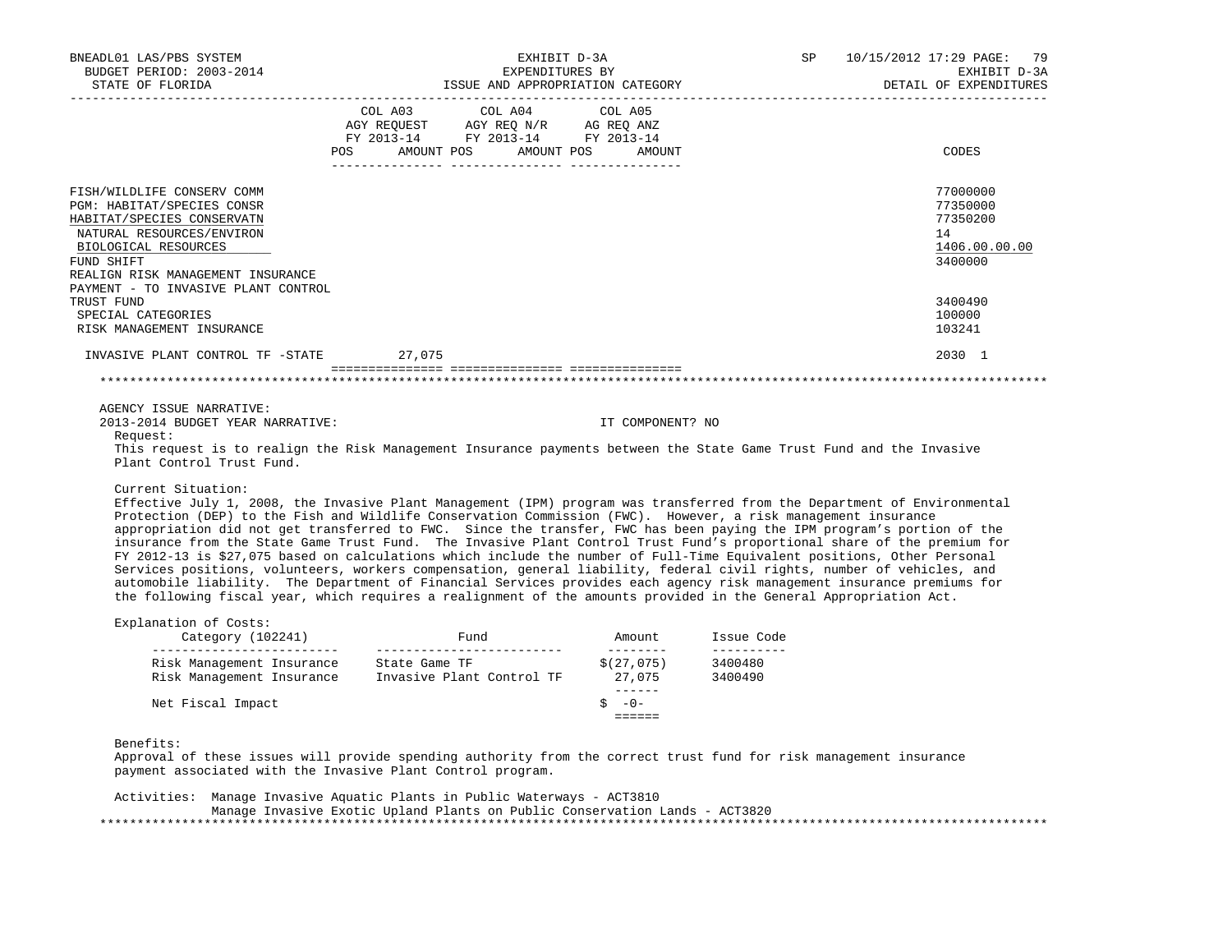| BNEADL01 LAS/PBS SYSTEM<br>BUDGET PERIOD: 2003-2014<br>STATE OF FLORIDA                                                                                                      | EXHIBIT D-3A<br>EXPENDITURES BY<br>ISSUE AND APPROPRIATION CATEGORY                                                                   | 10/15/2012 17:29 PAGE: 80<br>SP<br>EXHIBIT D-3A<br>DETAIL OF EXPENDITURES |
|------------------------------------------------------------------------------------------------------------------------------------------------------------------------------|---------------------------------------------------------------------------------------------------------------------------------------|---------------------------------------------------------------------------|
|                                                                                                                                                                              | COL A03 COL A04 COL A05<br>AGY REQUEST AGY REQ N/R AG REQ ANZ<br>FY 2013-14 FY 2013-14 FY 2013-14<br>POS AMOUNT POS AMOUNT POS AMOUNT | CODES                                                                     |
| FISH/WILDLIFE CONSERV COMM<br>PGM: HABITAT/SPECIES CONSR<br>HABITAT/SPECIES CONSERVATN<br>NATURAL RESOURCES/ENVIRON<br>BIOLOGICAL RESOURCES<br>PROTECTION OF NATURAL SYSTEMS |                                                                                                                                       | 77000000<br>77350000<br>77350200<br>14<br>1406.00.00.00<br>4400000        |
| INVASIVE AOUATIC PLANT MANAGEMENT<br>SPECIAL CATEGORIES<br>CONTRL OF INVASIVE EXOTICS                                                                                        |                                                                                                                                       | 4400500<br>100000<br>102334                                               |
| INVASIVE PLANT CONTROL TF -STATE                                                                                                                                             | 2,000,000                                                                                                                             | 2030 1                                                                    |
|                                                                                                                                                                              |                                                                                                                                       |                                                                           |

AGENCY ISSUE NARRATIVE:

2013-2014 BUDGET YEAR NARRATIVE: IT COMPONENT? NO

Request:

 This request is for recurring spending authority to manage and control invasive aquatic plants in public waterways and upland invasive plants on public conservation lands.

### Current Situation:

 Since FY 2008-09 there have been declines in documentary stamp tax revenues which have resulted in invasive aquatic plant management program reductions of approximately 42% (\$16.9 million). Related delays and cancellations of plant control projects can cause geometric increases in growth of invasive plants. Excessive invasive plant populations have adverse impacts on recreation such as fishing, hunting, boating, swimming, ecotourism as well as negatively impacting beneficial native habitat that is critical for the management of fish and wildlife. These impacts can adversely affect the economy of communities in close proximity to these resources, including freshwater fishing opportunities which currently have a \$2.4 billion economic impact that supports 23,480 jobs (National Survey of Fishing, Hunting and Wildlife-Related Recreation report funded by the United States Fish and Wildlife Service 2006 survey data).

 In addition, excessive invasive plant populations in public waterways can restrict water flow and cause flooding during critical periods resulting in danger to human health and safety. A significant portion of the invasive plant control projects are conducted through private contractors. Recent projections indicate the documentary stamp revenue source has increased sufficiently to support this request.

| Explanation of Costs:<br>Fund | Category | Amount      |
|-------------------------------|----------|-------------|
| Invasive Plant Control TF     | 102334   | \$2,000,000 |

Benefits:

 The Commission's Invasive Plant Management Program will be able to reinstate invasive plant management projects in public lakes, rivers, and conservation lands. These projects will maximize benefits of previous expenditures by allowing for increased maintenance control in areas previously managed. The result will be an increase in the total area managed for the protection of fish and wildlife habitat, ensuring more fishing, hunting, boating, swimming, and ecotourism activities. It will also ensure more protection from potential flooding in the event of a natural disaster. Additional funding will put more contractors to work thus helping stimulate Florida's economy.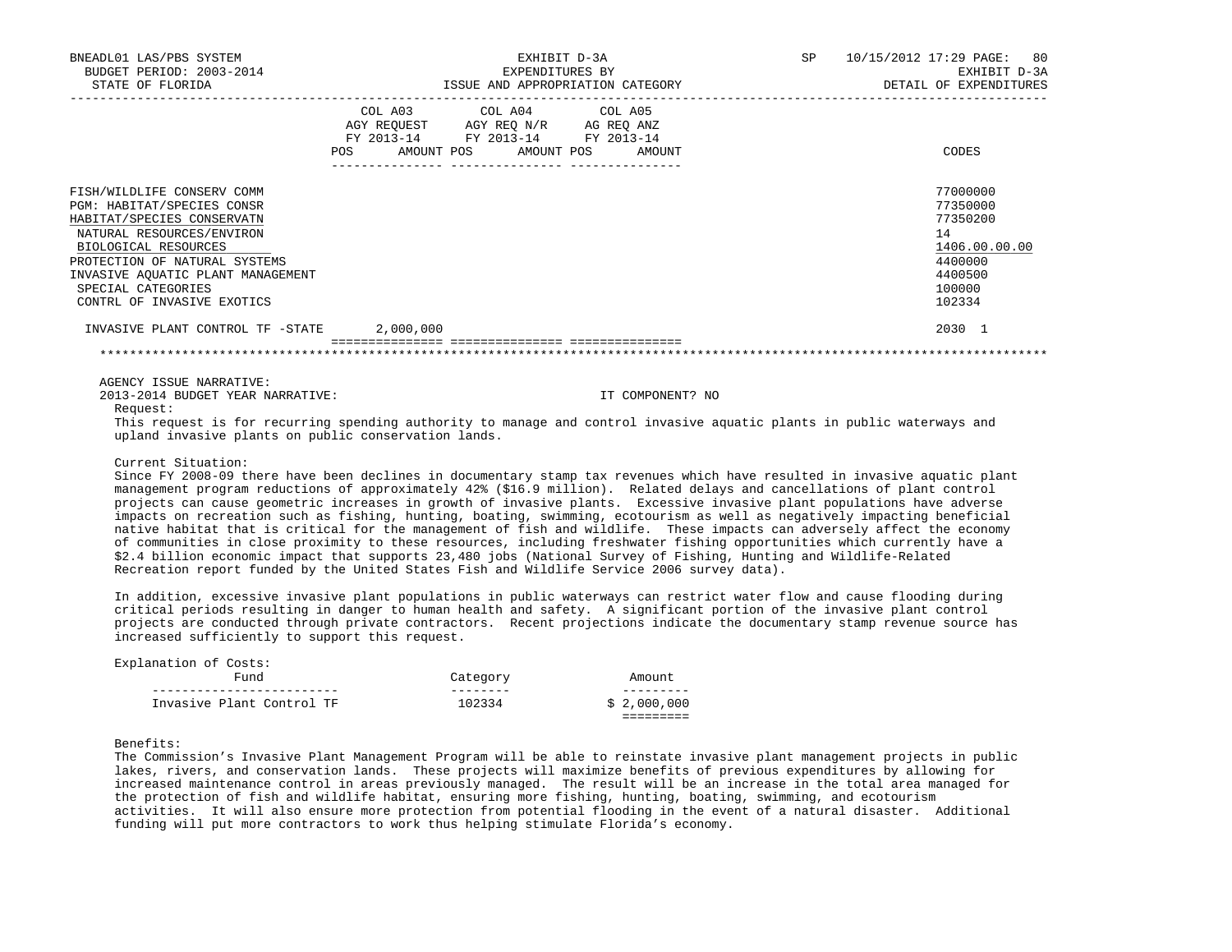| BNEADL01 LAS/PBS SYSTEM<br>BUDGET PERIOD: 2003-2014<br>STATE OF FLORIDA<br>------------------                                                                                                                                                                                                                                                                                                                  |            |                       | EXHIBIT D-3A<br>EXPENDITURES BY<br>ISSUE AND APPROPRIATION CATEGORY                             |         |        | <b>SP</b> | 10/15/2012 17:29 PAGE:<br>81<br>EXHIBIT D-3A<br>DETAIL OF EXPENDITURES        |
|----------------------------------------------------------------------------------------------------------------------------------------------------------------------------------------------------------------------------------------------------------------------------------------------------------------------------------------------------------------------------------------------------------------|------------|-----------------------|-------------------------------------------------------------------------------------------------|---------|--------|-----------|-------------------------------------------------------------------------------|
|                                                                                                                                                                                                                                                                                                                                                                                                                | <b>POS</b> | COL A03<br>AMOUNT POS | COL A04<br>AGY REQUEST AGY REQ N/R AG REQ ANZ<br>FY 2013-14 FY 2013-14 FY 2013-14<br>AMOUNT POS | COL A05 | AMOUNT |           | CODES                                                                         |
| FISH/WILDLIFE CONSERV COMM<br>PGM: HABITAT/SPECIES CONSR<br>HABITAT/SPECIES CONSERVATN<br>NATURAL RESOURCES/ENVIRON<br>BIOLOGICAL RESOURCES<br>PROTECTION OF NATURAL SYSTEMS<br>INVASIVE AQUATIC PLANT MANAGEMENT                                                                                                                                                                                              |            |                       |                                                                                                 |         |        |           | 77000000<br>77350000<br>77350200<br>14<br>1406.00.00.00<br>4400000<br>4400500 |
| Activities: Manage Invasive Aquatic Plants in Public Waterways - ACT3810                                                                                                                                                                                                                                                                                                                                       |            |                       | Manage Invasive Exotic Upland Plants on Public Conservation Lands - ACT3820                     |         |        |           |                                                                               |
| Governor's Initiatives:<br>This request supports the Quality of Life and Quality Places strategies in the Governor's Strategic Plan for Economic<br>Development.<br>(27) Create and sustain vibrant, safe and healthy communities that attract workers, businesses, residents and visitors.<br>(29) Promote, develop, protect and leverage Florida's natural, art and cultural assets in a sustainable manner. |            |                       |                                                                                                 |         |        |           |                                                                               |
| THREATENED SPECIES MANAGEMENT PLANS<br>OTHER PERSONAL SERVICES                                                                                                                                                                                                                                                                                                                                                 |            |                       |                                                                                                 |         |        |           | 4402000<br>030000                                                             |
| NON-GAME WILDLIFE TF                                                                                                                                                                                                                                                                                                                                                                                           | $-$ STATE  | 355,000               |                                                                                                 |         |        |           | 2504 1                                                                        |
| <b>EXPENSES</b>                                                                                                                                                                                                                                                                                                                                                                                                |            |                       |                                                                                                 |         |        |           | 040000                                                                        |
| NON-GAME WILDLIFE TF                                                                                                                                                                                                                                                                                                                                                                                           | $-STATE$   | 20,000                |                                                                                                 |         |        |           | 2504 1                                                                        |
| OPERATING CAPITAL OUTLAY                                                                                                                                                                                                                                                                                                                                                                                       |            |                       |                                                                                                 |         |        |           | 060000                                                                        |
| NON-GAME WILDLIFE TF                                                                                                                                                                                                                                                                                                                                                                                           | $-$ STATE  | 6,000                 | 6,000                                                                                           |         |        |           | 2504 1                                                                        |
| SPECIAL CATEGORIES<br>ACQUISITION/MOTOR VEHICLES                                                                                                                                                                                                                                                                                                                                                               |            |                       |                                                                                                 |         |        |           | 100000<br>100021                                                              |
| NON-GAME WILDLIFE TF                                                                                                                                                                                                                                                                                                                                                                                           | $-$ STATE  | 61,564                | 61,564                                                                                          |         |        |           | 2504 1                                                                        |
| TR/DMS/HR SVCS/STW CONTRCT                                                                                                                                                                                                                                                                                                                                                                                     |            |                       |                                                                                                 |         |        |           | 107040                                                                        |
| NON-GAME WILDLIFE TF                                                                                                                                                                                                                                                                                                                                                                                           | $-$ STATE  | 472                   |                                                                                                 |         |        |           | 2504 1                                                                        |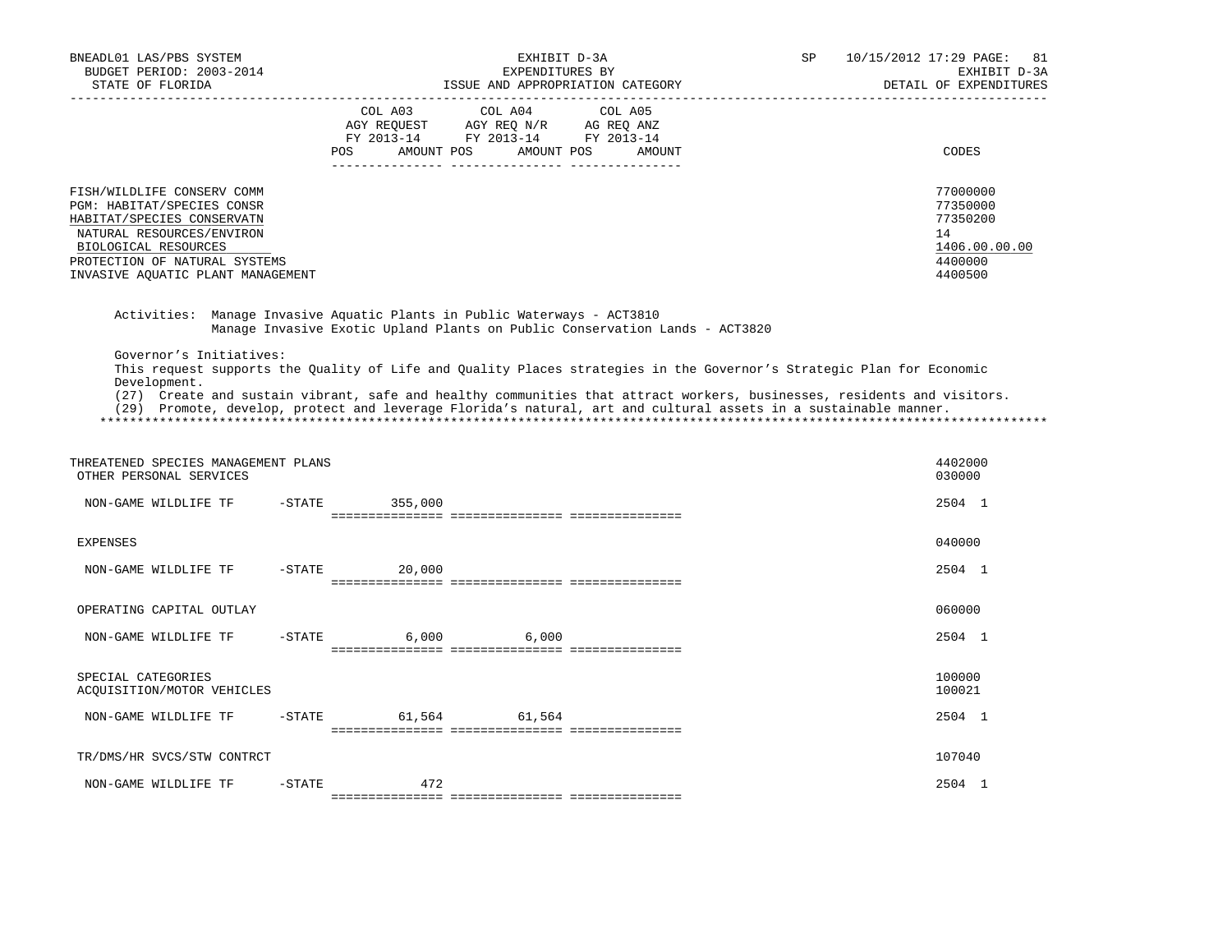| BNEADL01 LAS/PBS SYSTEM<br>BUDGET PERIOD: 2003-2014<br>STATE OF FLORIDA                                                                                                                                                                                                                                                                                                                                                                                                 | EXHIBIT D-3A<br>EXPENDITURES BY<br>ISSUE AND APPROPRIATION CATEGORY <b>Experiment OF SALES</b> DETAIL OF EXPENDITURES |                                                                                                   |                                  | SP and the set of the set of the set of the set of the set of the set of the set of the set of the set of the set of the set of the set of the set of the set of the set of the set of the set of the set of the set of the se | 10/15/2012 17:29 PAGE: 82<br>EXHIBIT D-3A                                     |
|-------------------------------------------------------------------------------------------------------------------------------------------------------------------------------------------------------------------------------------------------------------------------------------------------------------------------------------------------------------------------------------------------------------------------------------------------------------------------|-----------------------------------------------------------------------------------------------------------------------|---------------------------------------------------------------------------------------------------|----------------------------------|--------------------------------------------------------------------------------------------------------------------------------------------------------------------------------------------------------------------------------|-------------------------------------------------------------------------------|
|                                                                                                                                                                                                                                                                                                                                                                                                                                                                         |                                                                                                                       | COL A03 COL A04 COL A05<br>AGY REQUEST AGY REO N/R AG REO ANZ<br>FY 2013-14 FY 2013-14 FY 2013-14 | POS AMOUNT POS AMOUNT POS AMOUNT |                                                                                                                                                                                                                                | CODES                                                                         |
| FISH/WILDLIFE CONSERV COMM<br><b>PGM: HABITAT/SPECIES CONSR</b><br>HABITAT/SPECIES CONSERVATN<br>NATURAL RESOURCES/ENVIRON<br>BIOLOGICAL RESOURCES<br>PROTECTION OF NATURAL SYSTEMS<br>THREATENED SPECIES MANAGEMENT PLANS                                                                                                                                                                                                                                              |                                                                                                                       |                                                                                                   |                                  |                                                                                                                                                                                                                                | 77000000<br>77350000<br>77350200<br>14<br>1406.00.00.00<br>4400000<br>4402000 |
| TOTAL: THREATENED SPECIES MANAGEMENT PLANS<br>TOTAL ISSUE 443,036 67,564                                                                                                                                                                                                                                                                                                                                                                                                |                                                                                                                       |                                                                                                   |                                  |                                                                                                                                                                                                                                | 4402000                                                                       |
|                                                                                                                                                                                                                                                                                                                                                                                                                                                                         |                                                                                                                       |                                                                                                   |                                  |                                                                                                                                                                                                                                |                                                                               |
| AGENCY ISSUE NARRATIVE:<br>2013-2014 BUDGET YEAR NARRATIVE:<br>Request:                                                                                                                                                                                                                                                                                                                                                                                                 |                                                                                                                       |                                                                                                   | IT COMPONENT? NO                 |                                                                                                                                                                                                                                |                                                                               |
| This request is for spending authority from the Nongame Wildlife Trust Fund to improve the Commission's ability to manage<br>and conserve Florida's threatened and nongame fish and wildlife species, thereby reducing Florida's threatened species<br>list. The total request from Habitat and Species Conservation (HSC) and the Fish and Wildlife Research Institute (FWRI)<br>is for \$735,223, with \$136,128 of this as non-recurring and \$599,095 as recurring. |                                                                                                                       |                                                                                                   |                                  |                                                                                                                                                                                                                                |                                                                               |
| Current Situation:                                                                                                                                                                                                                                                                                                                                                                                                                                                      |                                                                                                                       |                                                                                                   |                                  |                                                                                                                                                                                                                                |                                                                               |

 Wildlife viewing contributes over \$3 billion and 50,000 jobs to Florida's economy each year, and maintaining Florida's wildlife diversity by managing for healthy wildlife populations is critical to supporting this industry. Managing wildlife populations so they do not meet the criteria for listing as threatened is much more cost effective than trying to recover species once they become listed. Additionally, effective management of Florida's threatened species lowers the economic and administrative burdens of imperiled species by preventing them from becoming federally listed.

 The Commission recently established explicit criteria for determining when a species is recognized by the State as threatened. As a result, the opportunity exists to implement management actions specifically directed toward removing State threatened species from the list, preventing new species from meeting the criteria for listing, and managing State threatened species to prevent Federal listing under the Endangered Species Act.

 Trust fund spending authority is needed to contract with universities and private firms, to hire Other Personal Services staff, and to purchase supplies, equipment, and vehicles to:

 1) Develop and implement management plans that will result in effective management of State threatened species, removal of species from the State threatened and species of special concern lists, and prevention of new listings;

 2) Develop and implement research and monitoring programs to determine the status of wildlife populations that are threatened or in danger of becoming threatened and develop effective management actions to ensure their recovery and conservation; and

 3) Implement conservation actions, such as habitat management, population management, and providing landowner incentives that will result in the recovery and conservation of these species.

### Explanation of Costs:

Four Other Personal Services (OPS) positions will be needed within the Division of Habitat and Species Conservation to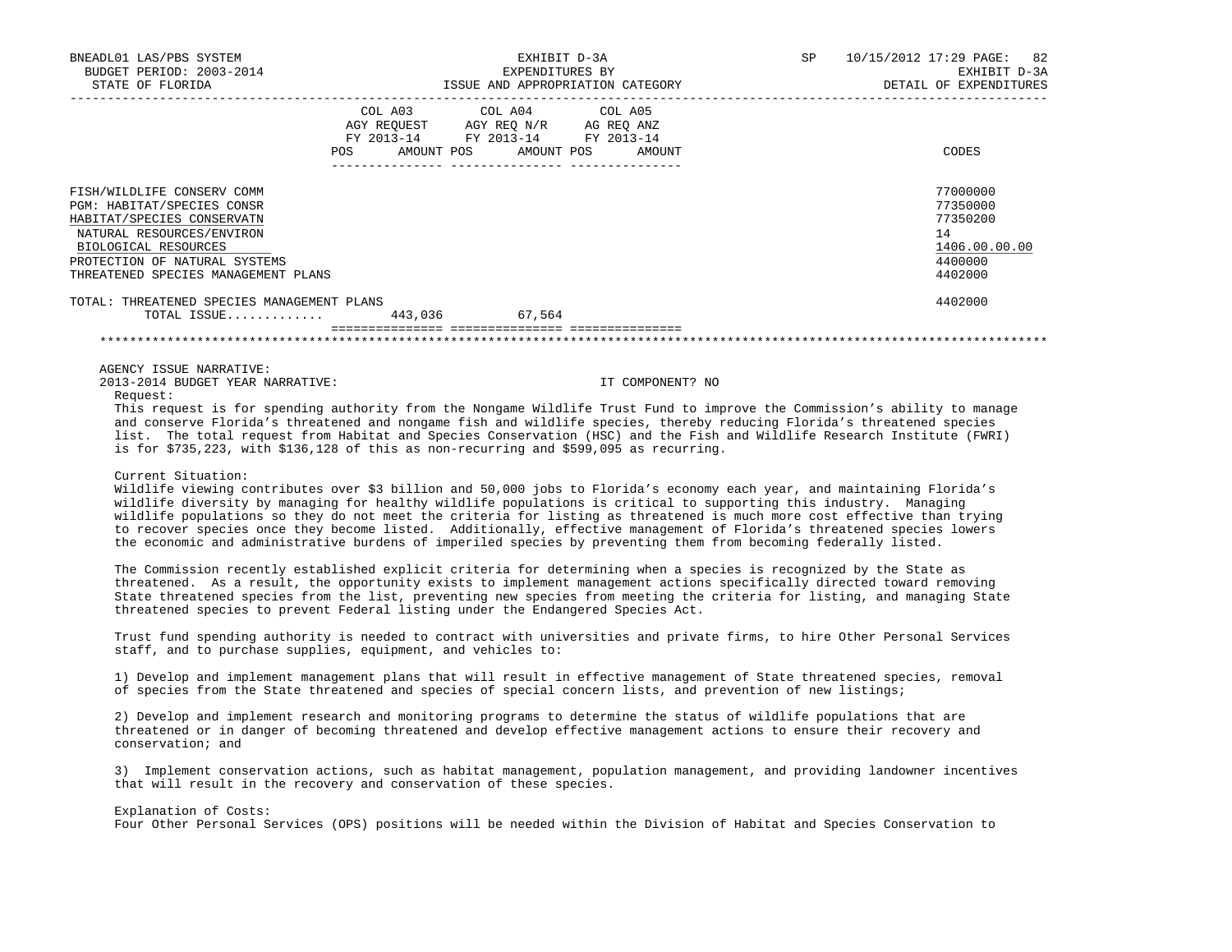| BNEADL01 LAS/PBS SYSTEM<br>BUDGET PERIOD: 2003-2014<br>STATE OF FLORIDA                                                   |                                             | EXHIBIT D-3A<br>EXPENDITURES BY<br>ISSUE AND APPROPRIATION CATEGORY              |                      | SP | 10/15/2012 17:29 PAGE:<br>83<br>EXHIBIT D-3A<br>DETAIL OF EXPENDITURES |
|---------------------------------------------------------------------------------------------------------------------------|---------------------------------------------|----------------------------------------------------------------------------------|----------------------|----|------------------------------------------------------------------------|
|                                                                                                                           | COL A03<br>AGY REOUEST<br>AMOUNT POS<br>POS | COL A04 COL A05<br>AGY REO N/R<br>FY 2013-14 FY 2013-14 FY 2013-14<br>AMOUNT POS | AG REO ANZ<br>AMOUNT |    | CODES                                                                  |
| FISH/WILDLIFE CONSERV COMM<br>PGM: HABITAT/SPECIES CONSR<br>HABITAT/SPECIES CONSERVATN                                    |                                             |                                                                                  |                      |    | 77000000<br>77350000<br>77350200                                       |
| NATURAL RESOURCES/ENVIRON<br>BIOLOGICAL RESOURCES<br>PROTECTION OF NATURAL SYSTEMS<br>THREATENED SPECIES MANAGEMENT PLANS |                                             |                                                                                  |                      |    | 14<br>1406.00.00.00<br>4400000<br>4402000                              |

 coordinate, develop, and implement management plans for threatened and nongame species. Two OPS positions will be needed by the Fish and Wildlife Research Institute to provide research and survey support for management and conservation of threatened and nongame species. Activities include management plan development, implementation, and coordination; stakeholder engagement; human dimension surveys and other human dimensions work; species and habitat management and conservation actions; survey design and implementation; monitoring programs development and implementation; and research on species' life histories, habitat requirements, distributions, genetics, and other information needed to effectively manage and conserve threatened and nongame species. Partnerships with other federal and state agencies, businesses and industries, and non-governmental groups will be developed and/or enhanced to assist in the development and implementation of threatened and nongame species management plans.

| Other Personal Services                                                                                                                                                                                                                                                          | HSC                  | FWRI             |
|----------------------------------------------------------------------------------------------------------------------------------------------------------------------------------------------------------------------------------------------------------------------------------|----------------------|------------------|
| Fish & Wildlife Biological Scientist III<br>$(3 \times 2,080$ hrs $x \sin 52$ /hr $x \sin 45$ )                                                                                                                                                                                  | \$111,543            |                  |
| Fish & Wildlife Biological Scientist IV<br>$(1 \times 2,080$ hrs $x$ \$20.92/hr $x$ 1.45%)<br>Contracts - fish & wildlife surveys, human<br>dimensions work, monitoring, research,<br>consultations, management plan development,<br>species and habitat management, information | 44,145               |                  |
| development and management<br>Assistant Research Scientist (1 x 2,080 hrs x                                                                                                                                                                                                      | 199,312              |                  |
| $$29.63/hr \times 1.45%$<br>Research Assistant (1 x 1,040 hrs x                                                                                                                                                                                                                  |                      | \$62,524         |
| $$20.91/hr \times 1.45$ )<br>Contract - UF Center for Biostatistics for                                                                                                                                                                                                          |                      | 22,062           |
| statistical support<br>Contracts - wildlife research                                                                                                                                                                                                                             |                      | 5,000<br>60,414  |
| Total Other Personal Services                                                                                                                                                                                                                                                    | \$355,000            | \$150,000        |
| Expenses                                                                                                                                                                                                                                                                         | HSC                  | FWRI             |
| Travel<br>Vehicle maintenance and gas<br>Field equipment (binoculars, cameras, data                                                                                                                                                                                              | 5,200<br>\$<br>5,800 | \$3,200<br>6,746 |
| loggers, GPS, etc.)<br>Field equipment (radio collars, loggers,                                                                                                                                                                                                                  | 3,000                |                  |
| GPS, etc.)                                                                                                                                                                                                                                                                       |                      | 22,000           |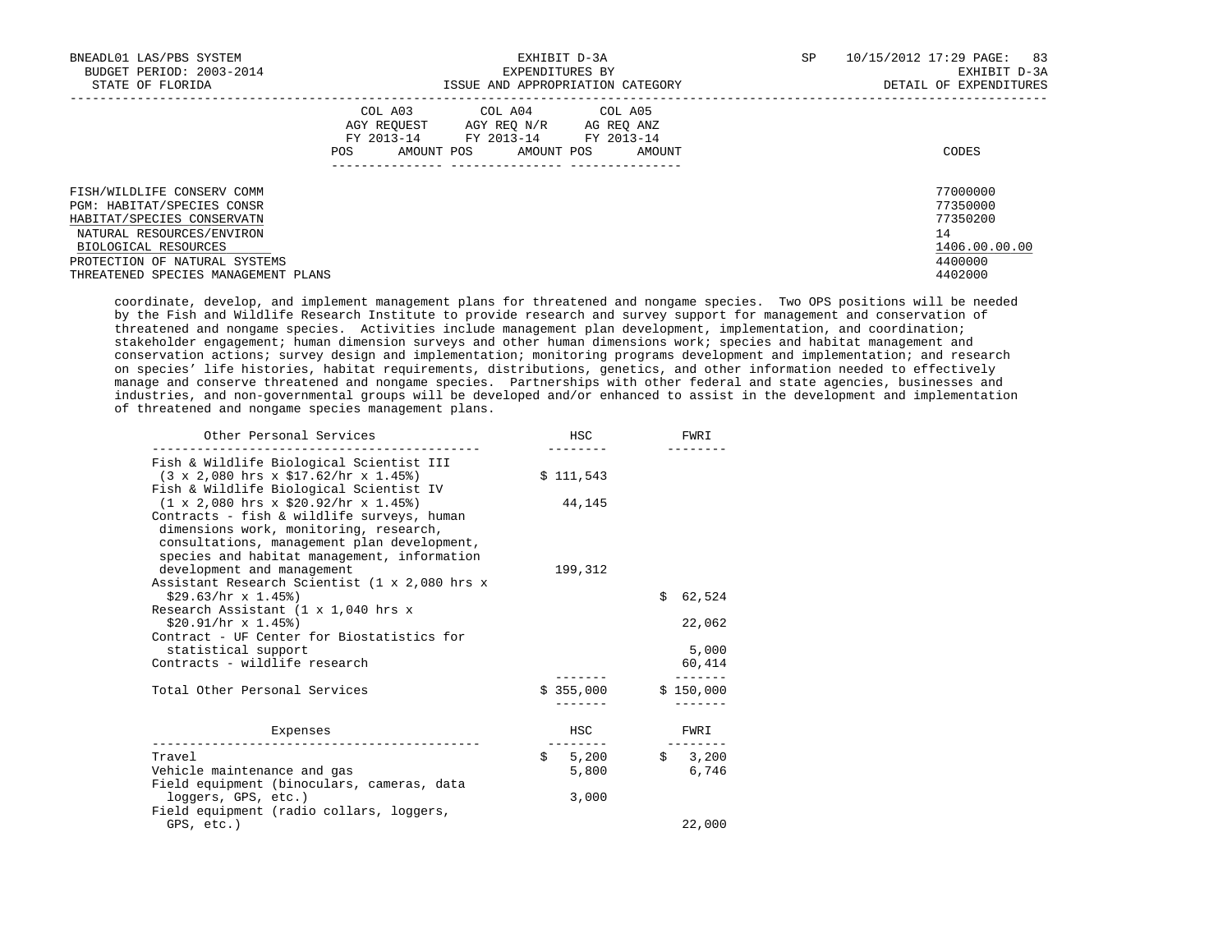|                      | BNEADL01 LAS/PBS SYSTEM<br>BUDGET PERIOD: 2003-2014<br>STATE OF FLORIDA                                                                                                                                                      |                                                                                                                                                                                                                               | ISSUE AND APPROPRIATION CATEGORY | EXHIBIT D-3A<br>EXPENDITURES BY     |        |                                                                                                                                                                                                                                                                                                                                                                                                                                                                                                                                                                                                                                                                                                                                                                                                                                                                                                                                                                                         | SP |                                                                                                                                                                                                                                                                                                                                                                                                                                                                                                                | 10/15/2012 17:29 PAGE:<br>84<br>EXHIBIT D-3A<br>DETAIL OF EXPENDITURES        |
|----------------------|------------------------------------------------------------------------------------------------------------------------------------------------------------------------------------------------------------------------------|-------------------------------------------------------------------------------------------------------------------------------------------------------------------------------------------------------------------------------|----------------------------------|-------------------------------------|--------|-----------------------------------------------------------------------------------------------------------------------------------------------------------------------------------------------------------------------------------------------------------------------------------------------------------------------------------------------------------------------------------------------------------------------------------------------------------------------------------------------------------------------------------------------------------------------------------------------------------------------------------------------------------------------------------------------------------------------------------------------------------------------------------------------------------------------------------------------------------------------------------------------------------------------------------------------------------------------------------------|----|----------------------------------------------------------------------------------------------------------------------------------------------------------------------------------------------------------------------------------------------------------------------------------------------------------------------------------------------------------------------------------------------------------------------------------------------------------------------------------------------------------------|-------------------------------------------------------------------------------|
|                      |                                                                                                                                                                                                                              | COL A03 COL A04 COL A05<br>$\begin{tabular}{lllllll} \bf AGY \,\, REQUEST \,\, &\bf AGY \,\, REQ \,\, N/R &\bf AG \,\, REQ \,\, ANZ \\ \bf FY \,\, 2013-14 &\bf FY \,\, 2013-14 &\bf FY \,\, 2013-14 \\ \end{tabular}$<br>POS | AMOUNT POS AMOUNT POS            |                                     | AMOUNT |                                                                                                                                                                                                                                                                                                                                                                                                                                                                                                                                                                                                                                                                                                                                                                                                                                                                                                                                                                                         |    |                                                                                                                                                                                                                                                                                                                                                                                                                                                                                                                | CODES                                                                         |
| BIOLOGICAL RESOURCES | FISH/WILDLIFE CONSERV COMM<br>PGM: HABITAT/SPECIES CONSR<br>HABITAT/SPECIES CONSERVATN<br>NATURAL RESOURCES/ENVIRON<br>PROTECTION OF NATURAL SYSTEMS<br>THREATENED SPECIES MANAGEMENT PLANS                                  |                                                                                                                                                                                                                               |                                  |                                     |        |                                                                                                                                                                                                                                                                                                                                                                                                                                                                                                                                                                                                                                                                                                                                                                                                                                                                                                                                                                                         |    |                                                                                                                                                                                                                                                                                                                                                                                                                                                                                                                | 77000000<br>77350000<br>77350200<br>14<br>1406.00.00.00<br>4400000<br>4402000 |
|                      | Office (supplies, office rental, utilities) 6,000<br>DNA analyses (125 samples x \$160)<br>GIS equipment, software & supplies<br>Training (GIS, database mgt, remote sensing)<br>Admin Cost Adjustment (5% of OPS & Expense) |                                                                                                                                                                                                                               |                                  |                                     |        | 6,554<br>20,000<br>3,750<br>500<br>10,637                                                                                                                                                                                                                                                                                                                                                                                                                                                                                                                                                                                                                                                                                                                                                                                                                                                                                                                                               |    |                                                                                                                                                                                                                                                                                                                                                                                                                                                                                                                |                                                                               |
|                      | Total Expenses                                                                                                                                                                                                               |                                                                                                                                                                                                                               |                                  | \$20,000                            |        | \$73,387<br>$- - - - - - -$                                                                                                                                                                                                                                                                                                                                                                                                                                                                                                                                                                                                                                                                                                                                                                                                                                                                                                                                                             |    |                                                                                                                                                                                                                                                                                                                                                                                                                                                                                                                |                                                                               |
|                      | Operating Capital Outlay                                                                                                                                                                                                     |                                                                                                                                                                                                                               |                                  | HSC                                 |        | FWRI<br>$\begin{array}{cccccccccc} \multicolumn{2}{c}{} & \multicolumn{2}{c}{} & \multicolumn{2}{c}{} & \multicolumn{2}{c}{} & \multicolumn{2}{c}{} & \multicolumn{2}{c}{} & \multicolumn{2}{c}{} & \multicolumn{2}{c}{} & \multicolumn{2}{c}{} & \multicolumn{2}{c}{} & \multicolumn{2}{c}{} & \multicolumn{2}{c}{} & \multicolumn{2}{c}{} & \multicolumn{2}{c}{} & \multicolumn{2}{c}{} & \multicolumn{2}{c}{} & \multicolumn{2}{c}{} & \multicolumn{2}{c}{} & \multicolumn{2}{c}{} & \mult$                                                                                                                                                                                                                                                                                                                                                                                                                                                                                          |    | Non-Recurring<br>_____________                                                                                                                                                                                                                                                                                                                                                                                                                                                                                 |                                                                               |
|                      | Laptop computers $(4 \times $1,500)$<br>Ruggedized tablet computers $(2 \times $3,500)$                                                                                                                                      |                                                                                                                                                                                                                               |                                  | ---------<br>\$6,000                |        | \$7,000                                                                                                                                                                                                                                                                                                                                                                                                                                                                                                                                                                                                                                                                                                                                                                                                                                                                                                                                                                                 |    | \$ 6,000<br>7,000                                                                                                                                                                                                                                                                                                                                                                                                                                                                                              |                                                                               |
|                      | Total Operating Capital Outlay                                                                                                                                                                                               |                                                                                                                                                                                                                               |                                  | \$6,000                             |        | ________<br>\$7,000                                                                                                                                                                                                                                                                                                                                                                                                                                                                                                                                                                                                                                                                                                                                                                                                                                                                                                                                                                     |    | $\begin{array}{cccccccccc} \multicolumn{2}{c}{} & \multicolumn{2}{c}{} & \multicolumn{2}{c}{} & \multicolumn{2}{c}{} & \multicolumn{2}{c}{} & \multicolumn{2}{c}{} & \multicolumn{2}{c}{} & \multicolumn{2}{c}{} & \multicolumn{2}{c}{} & \multicolumn{2}{c}{} & \multicolumn{2}{c}{} & \multicolumn{2}{c}{} & \multicolumn{2}{c}{} & \multicolumn{2}{c}{} & \multicolumn{2}{c}{} & \multicolumn{2}{c}{} & \multicolumn{2}{c}{} & \multicolumn{2}{c}{} & \multicolumn{2}{c}{} & \mult$<br>\$13,000<br>________ |                                                                               |
|                      | Acquisition of Motor Vehicles                                                                                                                                                                                                |                                                                                                                                                                                                                               |                                  | HSC.<br>---------                   |        | FWRI<br>---------                                                                                                                                                                                                                                                                                                                                                                                                                                                                                                                                                                                                                                                                                                                                                                                                                                                                                                                                                                       |    | Non-Recurring<br>_____________                                                                                                                                                                                                                                                                                                                                                                                                                                                                                 |                                                                               |
|                      | Pickup Trucks $(4x4, Ext Cab)$ $(4 \times $30,782)$                                                                                                                                                                          |                                                                                                                                                                                                                               |                                  | \$61,564                            |        | \$61,564                                                                                                                                                                                                                                                                                                                                                                                                                                                                                                                                                                                                                                                                                                                                                                                                                                                                                                                                                                                |    | \$123,128                                                                                                                                                                                                                                                                                                                                                                                                                                                                                                      |                                                                               |
|                      | Transfer to DMS/Human Resources Svcs                                                                                                                                                                                         |                                                                                                                                                                                                                               |                                  | HSC                                 |        | FWRI                                                                                                                                                                                                                                                                                                                                                                                                                                                                                                                                                                                                                                                                                                                                                                                                                                                                                                                                                                                    |    |                                                                                                                                                                                                                                                                                                                                                                                                                                                                                                                |                                                                               |
|                      | 4 OPS positions x \$118<br>2 OPS positions x \$118                                                                                                                                                                           |                                                                                                                                                                                                                               |                                  | ---------<br>\$472<br>$\frac{1}{2}$ | \$     | $\begin{array}{cccccccccc} \multicolumn{2}{c}{} & \multicolumn{2}{c}{} & \multicolumn{2}{c}{} & \multicolumn{2}{c}{} & \multicolumn{2}{c}{} & \multicolumn{2}{c}{} & \multicolumn{2}{c}{} & \multicolumn{2}{c}{} & \multicolumn{2}{c}{} & \multicolumn{2}{c}{} & \multicolumn{2}{c}{} & \multicolumn{2}{c}{} & \multicolumn{2}{c}{} & \multicolumn{2}{c}{} & \multicolumn{2}{c}{} & \multicolumn{2}{c}{} & \multicolumn{2}{c}{} & \multicolumn{2}{c}{} & \multicolumn{2}{c}{} & \mult$<br>236<br>$\begin{array}{cccccccccc} \multicolumn{2}{c}{} & \multicolumn{2}{c}{} & \multicolumn{2}{c}{} & \multicolumn{2}{c}{} & \multicolumn{2}{c}{} & \multicolumn{2}{c}{} & \multicolumn{2}{c}{} & \multicolumn{2}{c}{} & \multicolumn{2}{c}{} & \multicolumn{2}{c}{} & \multicolumn{2}{c}{} & \multicolumn{2}{c}{} & \multicolumn{2}{c}{} & \multicolumn{2}{c}{} & \multicolumn{2}{c}{} & \multicolumn{2}{c}{} & \multicolumn{2}{c}{} & \multicolumn{2}{c}{} & \multicolumn{2}{c}{} & \mult$ |    |                                                                                                                                                                                                                                                                                                                                                                                                                                                                                                                |                                                                               |
|                      | Total Request                                                                                                                                                                                                                |                                                                                                                                                                                                                               |                                  | \$443,036<br>=======                |        | \$292,187<br>__________                                                                                                                                                                                                                                                                                                                                                                                                                                                                                                                                                                                                                                                                                                                                                                                                                                                                                                                                                                 |    | \$136,128<br>$= = = = = = = =$                                                                                                                                                                                                                                                                                                                                                                                                                                                                                 |                                                                               |

Benefits:

 Approval of this issue will improve the Commission's ability to manage and conserve Florida's threatened and nongame wildlife species. Management plans will be developed and implemented in conjunction with our partners, stakeholders, and the public to guide the management and conservation of species by all entities. Goals for the most threatened species will be to improve the status of species' so they may be removed from the threatened species list and remain off the list. For managed species not currently listed, the goal will be to maintain or improve species' status so that listing on the threatened species list is never needed.

Activities: (HSC) Protect Nongame Fish & Wildlife - ACT3700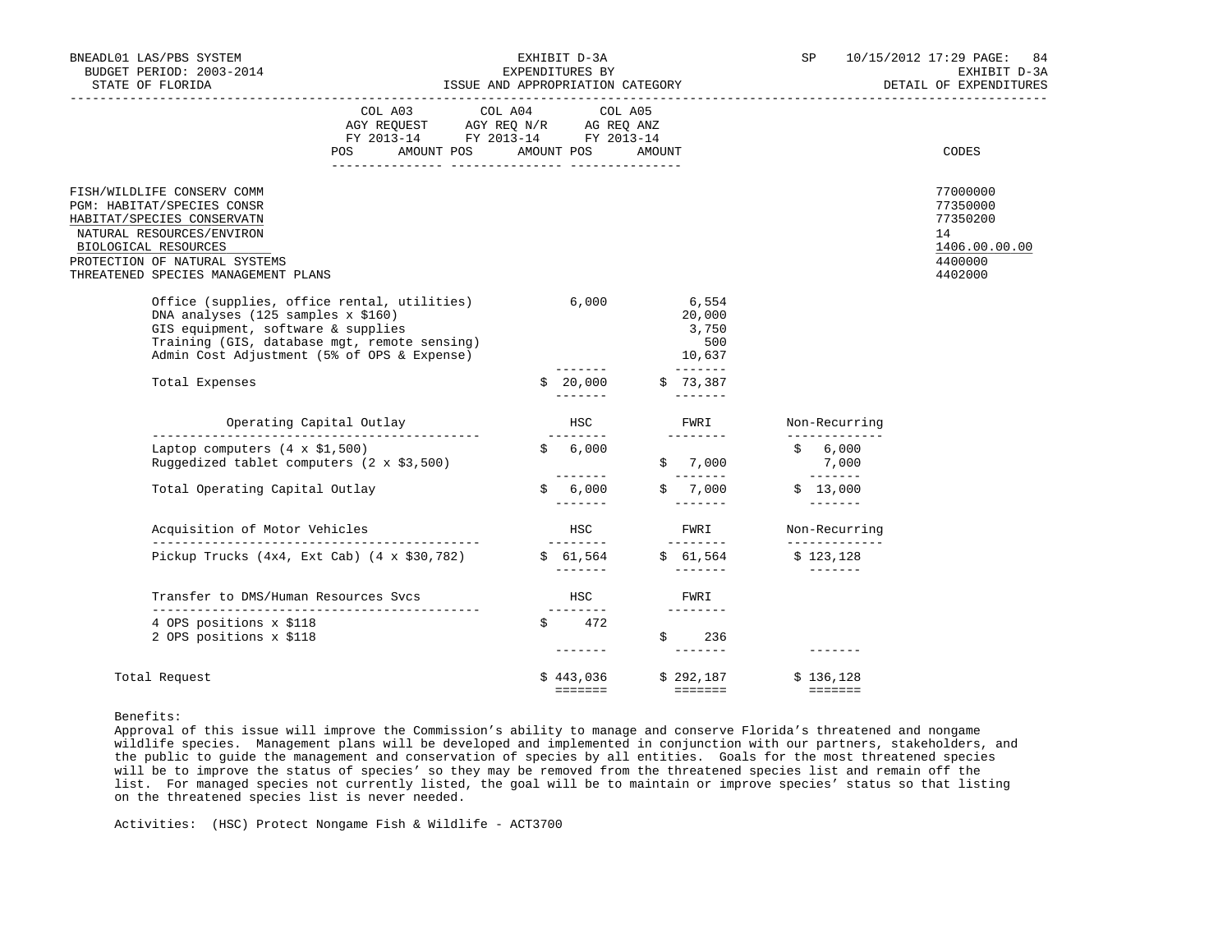| BNEADL01 LAS/PBS SYSTEM<br>BUDGET PERIOD: 2003-2014<br>STATE OF FLORIDA                                                                                                                                                    | EXHIBIT D-3A<br>EXPENDITURES BY<br>ISSUE AND APPROPRIATION CATEGORY                                                                                                                                                                                                                                                                                                 | SP<br>10/15/2012 17:29 PAGE: 85<br>EXHIBIT D-3A<br>DETAIL OF EXPENDITURES     |
|----------------------------------------------------------------------------------------------------------------------------------------------------------------------------------------------------------------------------|---------------------------------------------------------------------------------------------------------------------------------------------------------------------------------------------------------------------------------------------------------------------------------------------------------------------------------------------------------------------|-------------------------------------------------------------------------------|
|                                                                                                                                                                                                                            | COL A03 COL A04 COL A05<br>AGY REQUEST AGY REQ N/R AG REQ ANZ<br>FY 2013-14 FY 2013-14 FY 2013-14<br>AMOUNT POS AMOUNT POS<br>POS FOR<br>AMOUNT                                                                                                                                                                                                                     | CODES                                                                         |
| FISH/WILDLIFE CONSERV COMM<br><b>PGM: HABITAT/SPECIES CONSR</b><br>HABITAT/SPECIES CONSERVATN<br>NATURAL RESOURCES/ENVIRON<br>BIOLOGICAL RESOURCES<br>PROTECTION OF NATURAL SYSTEMS<br>THREATENED SPECIES MANAGEMENT PLANS |                                                                                                                                                                                                                                                                                                                                                                     | 77000000<br>77350000<br>77350200<br>14<br>1406.00.00.00<br>4400000<br>4402000 |
|                                                                                                                                                                                                                            | (FWRI) Imperiled Species and Wildlife Assessment - ACT0515                                                                                                                                                                                                                                                                                                          |                                                                               |
| Governor's Initiatives:<br>Development.<br>decisions.                                                                                                                                                                      | This request supports the Quality of Life and Quality Places strategies in the Governor's Strategic Plan for Economic<br>(28) Ensure Florida's environment and quality of life are sustained and enhanced by future growth plans and development<br>(29) Promote, develop, protect and leverage Florida's natural, art and cultural assets in a sustainable manner. |                                                                               |
| FLORIDA BLACK BEAR CONSERVATION AND                                                                                                                                                                                        |                                                                                                                                                                                                                                                                                                                                                                     |                                                                               |

| MANAGEMENT<br>OTHER PERSONAL SERVICES            |           |                       |                                       |  | 4402400<br>030000 |
|--------------------------------------------------|-----------|-----------------------|---------------------------------------|--|-------------------|
| NON-GAME WILDLIFE TF                             | $-$ STATE | 134,971               | _____________________________________ |  | 2504 1            |
| <b>EXPENSES</b>                                  |           |                       |                                       |  | 040000            |
| NON-GAME WILDLIFE TF                             | $-$ STATE | 25,504                |                                       |  | 2504 1            |
| OPERATING CAPITAL OUTLAY                         |           |                       |                                       |  | 060000            |
| NON-GAME WILDLIFE TF                             | $-$ STATE | 3,000                 | 3,000<br>==========================   |  | 2504 1            |
| SPECIAL CATEGORIES<br>ACQUISITION/MOTOR VEHICLES |           |                       |                                       |  | 100000<br>100021  |
| NON-GAME WILDLIFE TF                             | -STATE    | 32,504                | 32,504                                |  | 2504 1            |
| TR/DMS/HR SVCS/STW CONTRCT                       |           |                       |                                       |  | 107040            |
| NON-GAME WILDLIFE TF                             | $-$ STATE | 236<br>-------------- | ---------------- ---------------      |  | 2504 1            |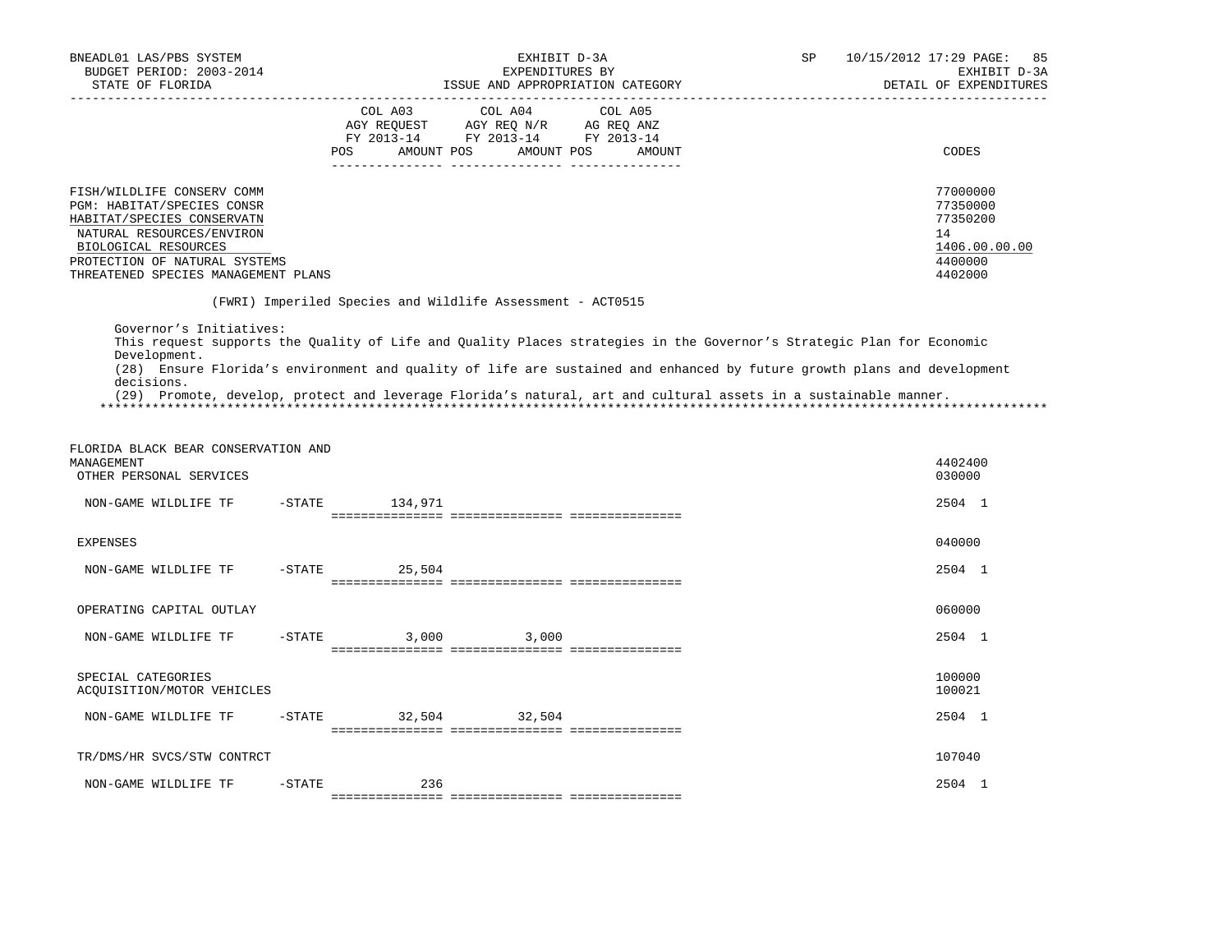| BNEADL01 LAS/PBS SYSTEM<br>BUDGET PERIOD: 2003-2014<br>STATE OF FLORIDA | EXHIBIT D-3A<br>EXPENDITURES BY<br>ISSUE AND APPROPRIATION CATEGORY |                                                               |                  | SP | 10/15/2012 17:29 PAGE: 86<br>EXHIBIT D-3A<br>DETAIL OF EXPENDITURES |
|-------------------------------------------------------------------------|---------------------------------------------------------------------|---------------------------------------------------------------|------------------|----|---------------------------------------------------------------------|
|                                                                         |                                                                     | COL A03 COL A04 COL A05<br>AGY REQUEST AGY REQ N/R AG REQ ANZ |                  |    |                                                                     |
|                                                                         | POS                                                                 | FY 2013-14 FY 2013-14 FY 2013-14<br>AMOUNT POS AMOUNT POS     | AMOUNT           |    | CODES                                                               |
| FISH/WILDLIFE CONSERV COMM                                              |                                                                     |                                                               |                  |    | 77000000                                                            |
| <b>PGM: HABITAT/SPECIES CONSR</b>                                       |                                                                     |                                                               |                  |    | 77350000                                                            |
| HABITAT/SPECIES CONSERVATN                                              |                                                                     |                                                               |                  |    | 77350200                                                            |
| NATURAL RESOURCES/ENVIRON                                               |                                                                     |                                                               |                  |    | 14                                                                  |
| BIOLOGICAL RESOURCES                                                    |                                                                     |                                                               |                  |    | 1406.00.00.00                                                       |
| PROTECTION OF NATURAL SYSTEMS                                           |                                                                     |                                                               |                  |    | 4400000                                                             |
| FLORIDA BLACK BEAR CONSERVATION AND                                     |                                                                     |                                                               |                  |    |                                                                     |
| MANAGEMENT                                                              |                                                                     |                                                               |                  |    | 4402400                                                             |
| TOTAL: FLORIDA BLACK BEAR CONSERVATION AND<br>MANAGEMENT                |                                                                     |                                                               |                  |    | 4402400                                                             |
| TOTAL ISSUE $196,215$                                                   |                                                                     | 35,504                                                        |                  |    |                                                                     |
|                                                                         |                                                                     |                                                               |                  |    |                                                                     |
|                                                                         |                                                                     |                                                               |                  |    |                                                                     |
| AGENCY ISSUE NARRATIVE:                                                 |                                                                     |                                                               |                  |    |                                                                     |
| 2013-2014 BUDGET YEAR NARRATIVE:<br>Request:                            |                                                                     |                                                               | IT COMPONENT? NO |    |                                                                     |

 This request is for spending authority from the Nongame Wildlife Trust Fund to implement critical parts of the newly approved Florida Black Bear Management Plan, which will enhance Florida black bear conservation and reduce human-bear conflicts. The total request from Habitat and Species Conservation (HSC) and the Fish and Wildlife Research Institute (FWRI) is for \$376,532, with \$118,084 of this as non-recurring, requesting a recurring appropriation of \$258,448.

### Current Situation:

 In 2011, the Commission conducted an evaluation of all species listed as State Threatened or Species of Special Concern. The Florida black bear was found not to be at a high risk of extinction, and therefore recommended to be removed from the State list. As part of the removal process, the Florida Black Bear Management Plan was developed and brought to the agency Commissioners for their final approval on June 27, 2012. The Plan provides a goal, objectives and detailed strategies and actions for bear management and conservation efforts for the next ten years.

 Updating bear subpopulation abundance and range estimates is a top priority in the Plan. Statewide population abundance and range estimates for bears are ideally conducted at least once per generation length (i.e., every 8 years), and five of the seven subpopulations were last estimated in 2002. While available evidence suggests that bear range and bear numbers have increased since 2002, it is critically important that the Commission monitor changes in abundance to ensure the bear does not again meet the criteria for being a State Threatened Species. In addition, the conservation strategies outlined in the Plan regarding acceptable population size, determining carrying capacity, and selecting appropriate actions to resolve human-bear conflicts require sound and up-to-date population data. The recurring funding will allow the Commission to survey subpopulations separately so that each subpopulation will be assessed once every 7-8 years.

 The Bear Response Program began as a pilot study in 2002, funded through Wildlife Foundation grants supported by proceeds from the Conserve Wildlife specialty tag license plate. The program has been funded at a low level with these grants, but there are no assurances that funds will be available from year to year. The need for this program continues to increase every year, as bear-related calls to the Commission have increased by 111% from 2005 (1,918 calls) to 2011 (4,038 calls). Contractors with the Bear Response Program operate on an on-call basis and therefore are able to address public requests quickly and efficiently. In addition, the data collected provides information needed to make informed bear management decisions. The majority of responses are proactive measures designed to assist the public in preventing future conflicts. Additional funding for this program will provide the resources needed to meet growing public demand for human-bear conflict assistance.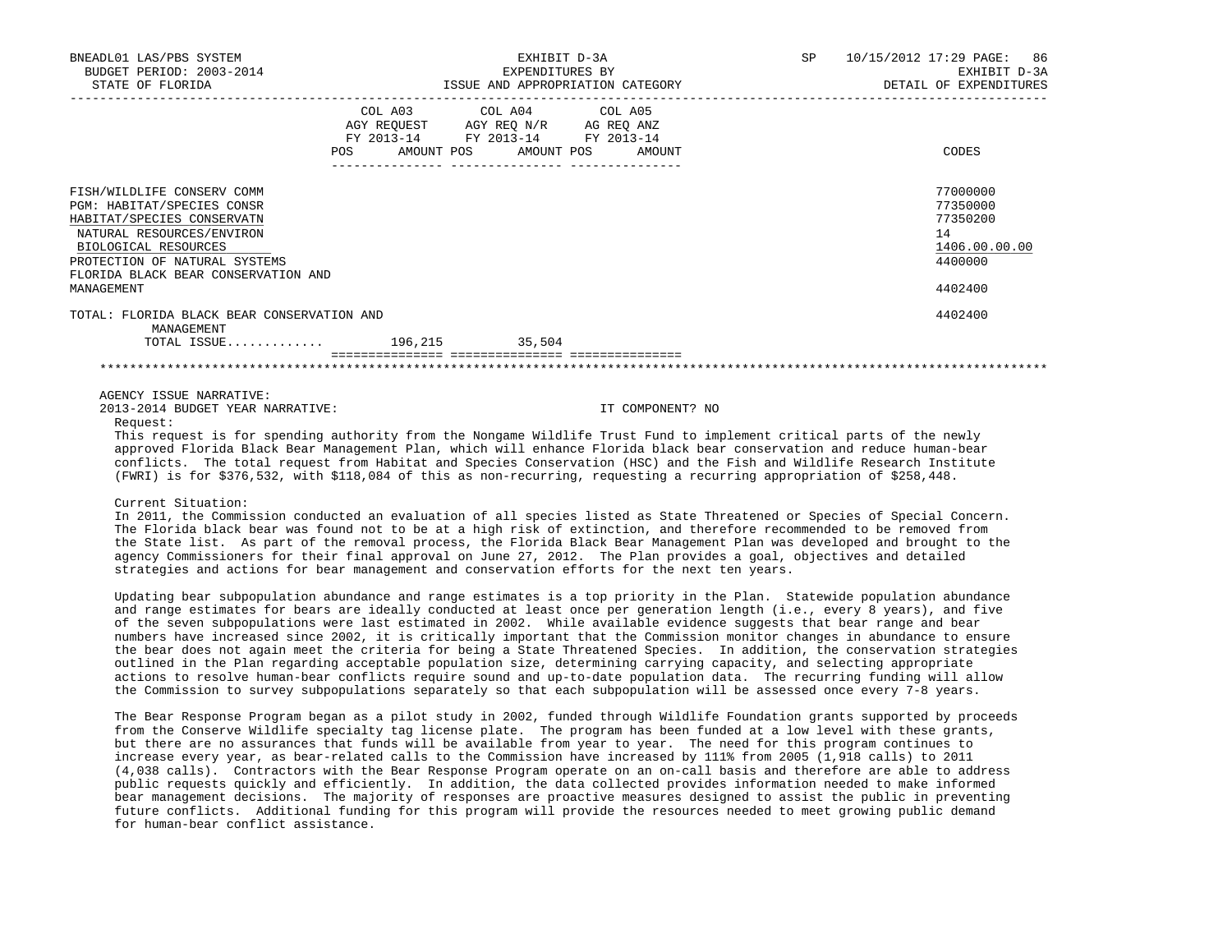| BNEADL01 LAS/PBS SYSTEM<br>BUDGET PERIOD: 2003-2014<br>STATE OF FLORIDA                                                                                                                                             | EXHIBIT D-3A<br>EXPENDITURES BY<br>ISSUE AND APPROPRIATION CATEGORY                                                                         | 10/15/2012 17:29 PAGE: 87<br>SP<br>EXHIBIT D-3A<br>DETAIL OF EXPENDITURES |
|---------------------------------------------------------------------------------------------------------------------------------------------------------------------------------------------------------------------|---------------------------------------------------------------------------------------------------------------------------------------------|---------------------------------------------------------------------------|
|                                                                                                                                                                                                                     | COL A03 COL A04 COL A05<br>AGY REQUEST AGY REQ N/R AG REQ ANZ<br>FY 2013-14 FY 2013-14 FY 2013-14<br>AMOUNT POS AMOUNT POS<br>POS<br>AMOUNT | CODES                                                                     |
| FISH/WILDLIFE CONSERV COMM<br>PGM: HABITAT/SPECIES CONSR<br>HABITAT/SPECIES CONSERVATN<br>NATURAL RESOURCES/ENVIRON<br>BIOLOGICAL RESOURCES<br>PROTECTION OF NATURAL SYSTEMS<br>FLORIDA BLACK BEAR CONSERVATION AND |                                                                                                                                             | 77000000<br>77350000<br>77350200<br>14<br>1406.00.00.00<br>4400000        |
| MANAGEMENT                                                                                                                                                                                                          |                                                                                                                                             | 4402400                                                                   |

Explanation of Costs:

 Bear management actions that effectively address challenges differ from one part of the state to another. In order to promote flexibility and account for regional differences, the creation of seven locally based stakeholder groups (one for each of the 7 bear subpopulations) is called for in the Florida Black Bear Management Plan. These local groups will provide their input and feedback on bear management and conservation efforts. In order to recruit local stakeholder participation, develop local government buy in, and organize and facilitate these new groups, two Other Personal Services (OPS) positions will be created to serve as a statewide coordinator. One of the group's objectives will be to target communities or neighborhoods in each subpopulation to become 'Bear Smart'. A 'Bear Smart' community enacts rigorous education and response activities, coupled with secure waste management practices, to drastically reduce their human-bear conflicts. The Commission will assist the communities in planning processes to be 'Bear Smart' as well as provide demonstration projects to provide community members an opportunity to see bear-resistant practices and equipment in action.

| Other Personal Services                                                                                                                         | HSC                | FWRI        |
|-------------------------------------------------------------------------------------------------------------------------------------------------|--------------------|-------------|
| Coordinators (2 x 2,080 hrs x \$14.21/hr x 1.45%)<br>Contract - Bear Response Program contractors<br>Fish & Wildlife Technicians (2 x 480 hrs x | \$59,971<br>75,000 |             |
| $$12.76/hr \times 1.45%$                                                                                                                        |                    | \$12,428    |
| Contract - Masters student<br>Contract - UF Center for Biostatistics for                                                                        |                    | 23,000      |
| statistical support                                                                                                                             |                    | 5,000       |
| Contract - range mapping platform                                                                                                               |                    | 7,000       |
| DNA analyses (800 samples x \$45/sample)                                                                                                        |                    | 36,000      |
| Total Other Personal Services                                                                                                                   | \$134,971          | \$83,428    |
| Expenses                                                                                                                                        | HSC                | FWRI        |
| Travel                                                                                                                                          | \$5,040            | Ŝ.<br>1,680 |
| Vehicle maintenance and gas                                                                                                                     | 17,764             | 6,000       |
| Field supplies (barbed wire, tools, staples,                                                                                                    |                    |             |
| GPS, signs, etc.)                                                                                                                               |                    | 1,230       |
| Office supplies                                                                                                                                 | 500                | 200         |
| Cell phone service                                                                                                                              | 960                | 320         |
| Public & Stakeholder group meeting costs                                                                                                        | 1,240              |             |
| Admin Cost Adjustment (5% of OPS & Expense)                                                                                                     |                    | 4,643       |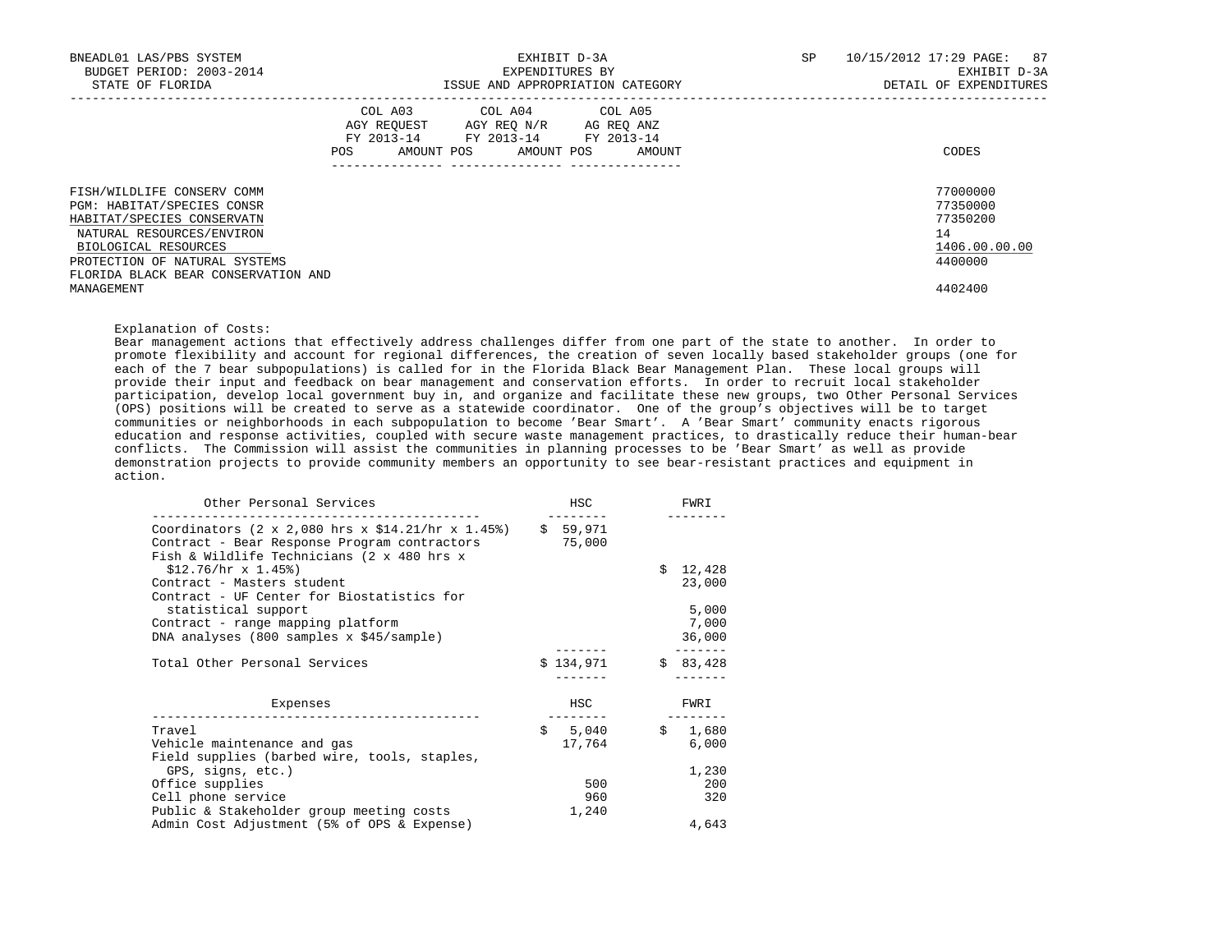| BNEADL01 LAS/PBS SYSTEM<br>BUDGET PERIOD: 2003-2014<br>STATE OF FLORIDA                                                                                                                                                           | EXHIBIT D-3A<br>EXPENDITURES BY<br>ISSUE AND APPROPRIATION CATEGORY                                                                |  |                                         | SP     | 10/15/2012 17:29 PAGE: 88<br>EXHIBIT D-3A<br>DETAIL OF EXPENDITURES       |                                          |                                                                               |
|-----------------------------------------------------------------------------------------------------------------------------------------------------------------------------------------------------------------------------------|------------------------------------------------------------------------------------------------------------------------------------|--|-----------------------------------------|--------|---------------------------------------------------------------------------|------------------------------------------|-------------------------------------------------------------------------------|
|                                                                                                                                                                                                                                   | COL A03 COL A04 COL A05<br>AGY REQUEST AGY REQ N/R AG REQ ANZ<br>FY 2013-14 FY 2013-14 FY 2013-14<br>AMOUNT POS AMOUNT POS<br>POS. |  |                                         | AMOUNT |                                                                           |                                          | CODES                                                                         |
| FISH/WILDLIFE CONSERV COMM<br>PGM: HABITAT/SPECIES CONSR<br>HABITAT/SPECIES CONSERVATN<br>NATURAL RESOURCES/ENVIRON<br>BIOLOGICAL RESOURCES<br>PROTECTION OF NATURAL SYSTEMS<br>FLORIDA BLACK BEAR CONSERVATION AND<br>MANAGEMENT |                                                                                                                                    |  |                                         |        |                                                                           |                                          | 77000000<br>77350000<br>77350200<br>14<br>1406.00.00.00<br>4400000<br>4402400 |
| Total Expenses                                                                                                                                                                                                                    |                                                                                                                                    |  | ________<br>\$25,504<br>--------        |        | ________<br>\$14,073<br>1000 - <del>1000 - 1000 - 1000 - 1000 - 100</del> |                                          |                                                                               |
|                                                                                                                                                                                                                                   | Operating Capital Outlay                                                                                                           |  | HSC                                     |        | FWRI                                                                      | Non-Recurring                            |                                                                               |
| 2 Laptop computers<br>Winches $(2 \times $1,600)$                                                                                                                                                                                 |                                                                                                                                    |  | \$3,000                                 |        | \$3,200                                                                   | _____________<br>3,000<br>\$<br>3,200    |                                                                               |
| Total Operating Capital Outlay                                                                                                                                                                                                    |                                                                                                                                    |  | \$3,000                                 |        | \$3,200                                                                   | \$6,200                                  |                                                                               |
| Acquisition of Motor Vehicles                                                                                                                                                                                                     |                                                                                                                                    |  | HSC                                     |        | FWRI<br>---------                                                         | Non-Recurring<br>_____________           |                                                                               |
| Sport Utility Vehicle (large, 4x2)<br>ATV's $(2 \times 57, 695)$                                                                                                                                                                  | Pickup Trucks $(4x4,$ Heavy Duty) $(2 \times $30,071)$                                                                             |  | \$32,504<br>________                    |        | \$60,142<br>15,390<br>_________                                           | \$32,504<br>60,142<br>15,390<br>________ |                                                                               |
| Total Acquisition of Motor Vehicles                                                                                                                                                                                               |                                                                                                                                    |  | \$32,504                                |        | \$75,532<br>________                                                      | \$108,036<br>--------                    |                                                                               |
| Acquisition of Boats, Motors, Trailers                                                                                                                                                                                            |                                                                                                                                    |  | <b>HSC</b>                              |        | FWRI                                                                      | Non-Recurring                            |                                                                               |
| ATV Trailers $(2 \times $1,924)$                                                                                                                                                                                                  |                                                                                                                                    |  | __________<br>________                  |        | ---------<br>\$3,848                                                      | _____________<br>\$3,848                 |                                                                               |
|                                                                                                                                                                                                                                   | Transfer to DMS/Human Resources Svcs                                                                                               |  | HSC<br>_________                        |        | FWRI<br>$- - - - - - - -$                                                 |                                          |                                                                               |
| 2 OPS positions x \$118                                                                                                                                                                                                           |                                                                                                                                    |  | \$236<br>--------                       | \$     | 236                                                                       | $- - - - - - -$                          |                                                                               |
| Total Request                                                                                                                                                                                                                     |                                                                                                                                    |  | $$196,215$ $$180,317$<br><b>EEEEEEE</b> |        | <b>EEEEEE</b>                                                             | \$118,084<br>$= = = = = = = =$           |                                                                               |

Benefits:

 Legislative funding will allow the Commission to monitor changes in bear abundance and range that is critical to ensure the bear does not again meet the criteria for being a State Threatened Species. Sound and up-to-date population data is extremely important in determining the acceptable population size and carrying capacity, and selecting appropriate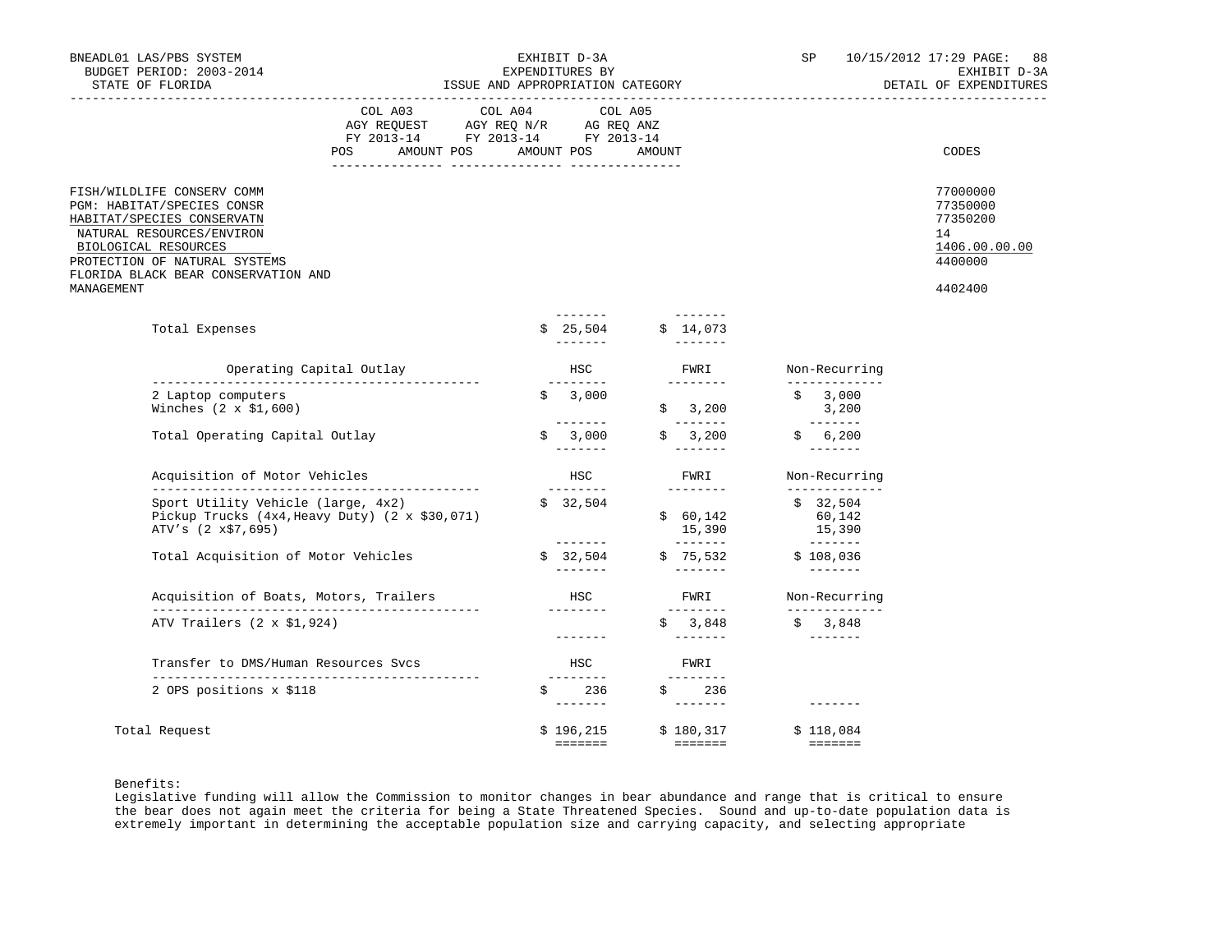| BNEADL01 LAS/PBS SYSTEM<br>BUDGET PERIOD: 2003-2014                                                                                                                                                                               | EXHIBIT D-3A<br>EXPENDITURES BY                                                                                                                                                                                                                                                                                                                                                                                                                                                                       | SP                | 10/15/2012 17:29 PAGE: 89<br>EXHIBIT D-3A                                     |
|-----------------------------------------------------------------------------------------------------------------------------------------------------------------------------------------------------------------------------------|-------------------------------------------------------------------------------------------------------------------------------------------------------------------------------------------------------------------------------------------------------------------------------------------------------------------------------------------------------------------------------------------------------------------------------------------------------------------------------------------------------|-------------------|-------------------------------------------------------------------------------|
| STATE OF FLORIDA                                                                                                                                                                                                                  | ISSUE AND APPROPRIATION CATEGORY                                                                                                                                                                                                                                                                                                                                                                                                                                                                      |                   | DETAIL OF EXPENDITURES                                                        |
|                                                                                                                                                                                                                                   | COL A03<br>COL A04<br>AGY REQUEST AGY REQ N/R AG REQ ANZ<br>FY 2013-14 FY 2013-14 FY 2013-14<br>POS<br>AMOUNT POS<br>AMOUNT POS                                                                                                                                                                                                                                                                                                                                                                       | COL A05<br>AMOUNT | CODES                                                                         |
| FISH/WILDLIFE CONSERV COMM<br>PGM: HABITAT/SPECIES CONSR<br>HABITAT/SPECIES CONSERVATN<br>NATURAL RESOURCES/ENVIRON<br>BIOLOGICAL RESOURCES<br>PROTECTION OF NATURAL SYSTEMS<br>FLORIDA BLACK BEAR CONSERVATION AND<br>MANAGEMENT |                                                                                                                                                                                                                                                                                                                                                                                                                                                                                                       |                   | 77000000<br>77350000<br>77350200<br>14<br>1406.00.00.00<br>4400000<br>4402400 |
| Management Unit to become 'Bear Smart'.                                                                                                                                                                                           | actions to resolve human-bear conflicts. Funding will allow the Commission to meet the growing public needs for response<br>to human-bear conflicts and reach out and engage local groups to be involved with bear management and conservation<br>efforts, as well as work with the local stakeholder groups to advertise and assist local communities in each Bear                                                                                                                                   |                   |                                                                               |
|                                                                                                                                                                                                                                   | Activities: (HSC) Protect Manatees, Sea Turtles, Panthers & Black Bears - ACT3570<br>(FWRI) Imperiled Species and Wildlife Assessment - ACT0515                                                                                                                                                                                                                                                                                                                                                       |                   |                                                                               |
| Governor's Initiatives:<br>Development.<br>decisions.                                                                                                                                                                             | This request supports the Quality of Life and Quality Places strategies in the Governor's Strategic Plan for Economic<br>(27) Create and sustain vibrant, safe and healthy communities that attract workers, businesses, residents and visitors.<br>(28) Ensure Florida's environment and quality of life are sustained and enhanced by future growth plans and development<br>(29) Promote, develop, protect and leverage Florida's natural, art and cultural assets in a sustainable manner.        |                   |                                                                               |
| LAKE RESTORATION PROJECTS<br>SPECIAL CATEGORIES<br>LAKE RESTORATION                                                                                                                                                               |                                                                                                                                                                                                                                                                                                                                                                                                                                                                                                       |                   | 4404200<br>100000<br>101012                                                   |
| STATE GAME TRUST FUND                                                                                                                                                                                                             | $-STATE$ 1,000,000                                                                                                                                                                                                                                                                                                                                                                                                                                                                                    |                   | 2672 1                                                                        |
|                                                                                                                                                                                                                                   |                                                                                                                                                                                                                                                                                                                                                                                                                                                                                                       |                   |                                                                               |
| AGENCY ISSUE NARRATIVE:<br>2013-2014 BUDGET YEAR NARRATIVE:<br>Request:                                                                                                                                                           | This request is for increased spending authority from available revenues dedicated to lake, river, and wetland                                                                                                                                                                                                                                                                                                                                                                                        | IT COMPONENT? NO  |                                                                               |
|                                                                                                                                                                                                                                   | restoration pursuant to s. 201.15(7), Florida Statutes. These funds will be used to conduct aquatic habitat restoration<br>and enhancement activities, a significant portion of which is conducted by private sector contractors. This issue will<br>help recover a portion of the 50% program reduction in FY 2009-10 due to declines in documentary stamp tax revenues.<br>Recent projections indicate the documentary stamp tax revenue source has increased sufficiently to support this request. |                   |                                                                               |

Current Situation:

 The enabling statutory language for the Commission's lake restoration program provides that up to \$9.3 million of state documentary stamp proceeds may be used to fund this program. Due to declines in doc stamp revenues, the spending authority allocation available to support actual lake restoration has fallen to approximately \$5 million. At the same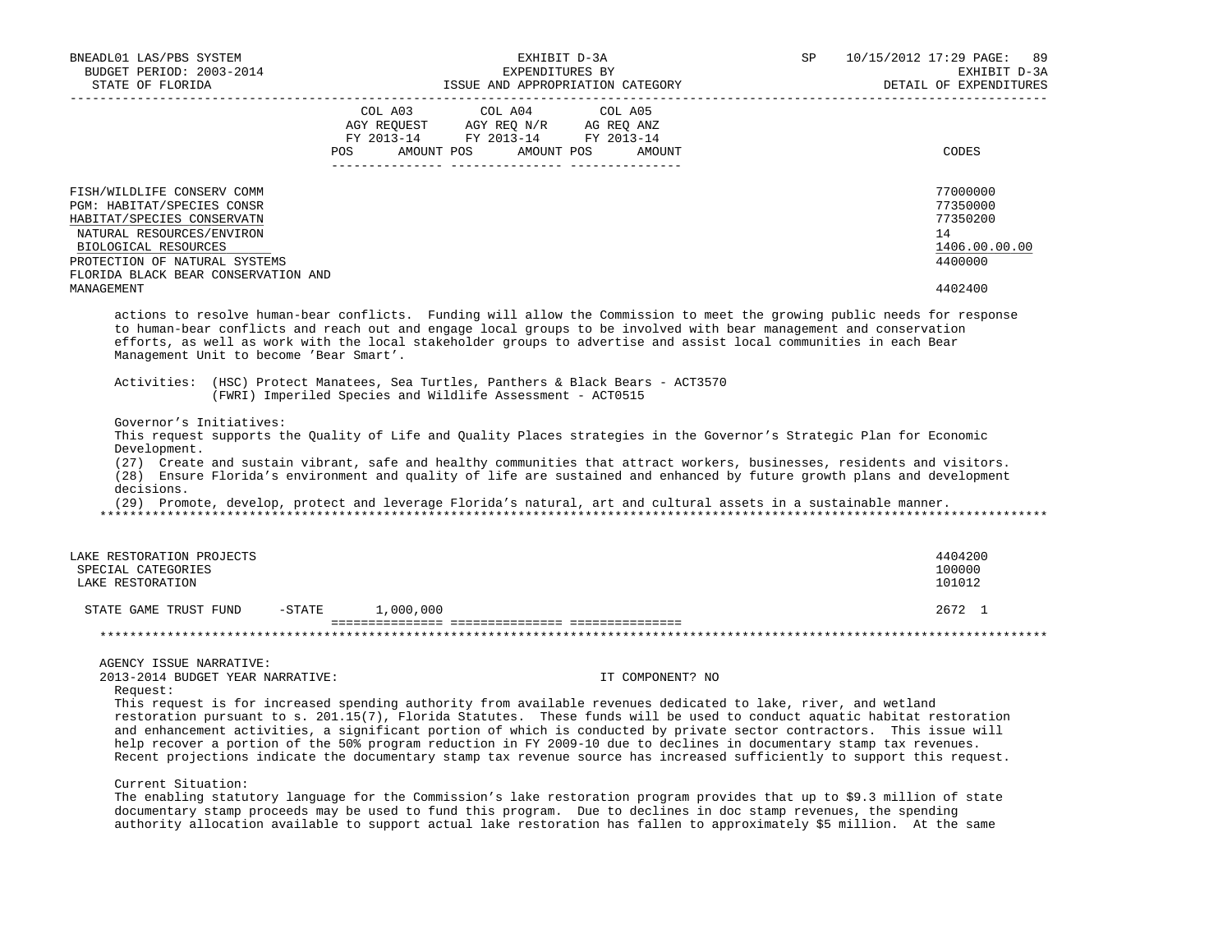| BNEADL01 LAS/PBS SYSTEM<br>BUDGET PERIOD: 2003-2014<br>STATE OF FLORIDA                                                                     | EXHIBIT D-3A<br>EXPENDITURES BY<br>ISSUE AND APPROPRIATION CATEGORY                                                                                         | SP<br>10/15/2012 17:29 PAGE:<br>90<br>EXHIBIT D-3A<br>DETAIL OF EXPENDITURES |
|---------------------------------------------------------------------------------------------------------------------------------------------|-------------------------------------------------------------------------------------------------------------------------------------------------------------|------------------------------------------------------------------------------|
|                                                                                                                                             | COL A03<br>COL A04 COL A05<br>AGY REOUEST<br>AGY REO N/R<br>AG REO ANZ<br>FY 2013-14<br>FY 2013-14 FY 2013-14<br>AMOUNT POS<br>AMOUNT POS<br>POS.<br>AMOUNT | CODES                                                                        |
| FISH/WILDLIFE CONSERV COMM<br>PGM: HABITAT/SPECIES CONSR<br>HABITAT/SPECIES CONSERVATN<br>NATURAL RESOURCES/ENVIRON<br>BIOLOGICAL RESOURCES |                                                                                                                                                             | 77000000<br>77350000<br>77350200<br>14<br>1406.00.00.00                      |
| PROTECTION OF NATURAL SYSTEMS<br>LAKE RESTORATION PROJECTS                                                                                  |                                                                                                                                                             | 4400000<br>4404200                                                           |

 time, wetland habitats are increasingly threatened by constant inputs of nutrients and sediments which impairs water quality, reduces desirable aquatic vegetation, and negatively impacts user experiences and outdoor recreation dependent businesses. The Commission is facing an emerging backlog of unfunded lake restoration projects, and is struggling to protect taxpayer investments in previously funded projects that require continued maintenance and monitoring.

 Recent projections indicate the documentary stamp revenue source has increased sufficiently to support this request. Projects funded by this request will further efforts to improve user and business-based outdoor recreation by restoring degraded lakes and wetlands, improving fish and wildlife habitat, and enhancing public access and opportunity. All of the spending authority in this request will be used on aquatic habitat restoration and enhancement projects, a significant portion of which is conducted by private sector contractors.

Explanation of Costs:

| State Game Trust Fund | Category | Amount      |
|-----------------------|----------|-------------|
|                       |          |             |
| Lake Restoration      | 101012   | \$1,000,000 |
|                       |          |             |

## Benefits:

 Approval of this request will allow the Commission to proceed with lake, river, and wetland restoration and enhancement projects within the state that could not otherwise be undertaken due to lack of funding. These projects further state efforts to improve user and business-based outdoor recreation by restoring degraded lakes, rivers, and wetlands and improving habitat for fish and wildlife.

Activity: Manage and Restore Freshwater and Marine Habitats - ACT3600

#### Governor's Initiatives:

This request supports the Quality of Life & Quality Places strategies in the Governor's Strategic Plan for Economic Development.

 (27) Create and sustain vibrant, safe and healthy communities that attract workers, businesses, residents and visitors. (28) Ensure Florida's environment and quality of life are sustained and enhanced by future growth plans and development decisions.

(29) Promote, develop, protect and leverage Florida's natural, art and cultural assets in a sustainable manner.

\*\*\*\*\*\*\*\*\*\*\*\*\*\*\*\*\*\*\*\*\*\*\*\*\*\*\*\*\*\*\*\*\*\*\*\*\*\*\*\*\*\*\*\*\*\*\*\*\*\*\*\*\*\*\*\*\*\*\*\*\*\*\*\*\*\*\*\*\*\*\*\*\*\*\*\*\*\*\*\*\*\*\*\*\*\*\*\*\*\*\*\*\*\*\*\*\*\*\*\*\*\*\*\*\*\*\*\*\*\*\*\*\*\*\*\*\*\*\*\*\*\*\*\*\*\*\*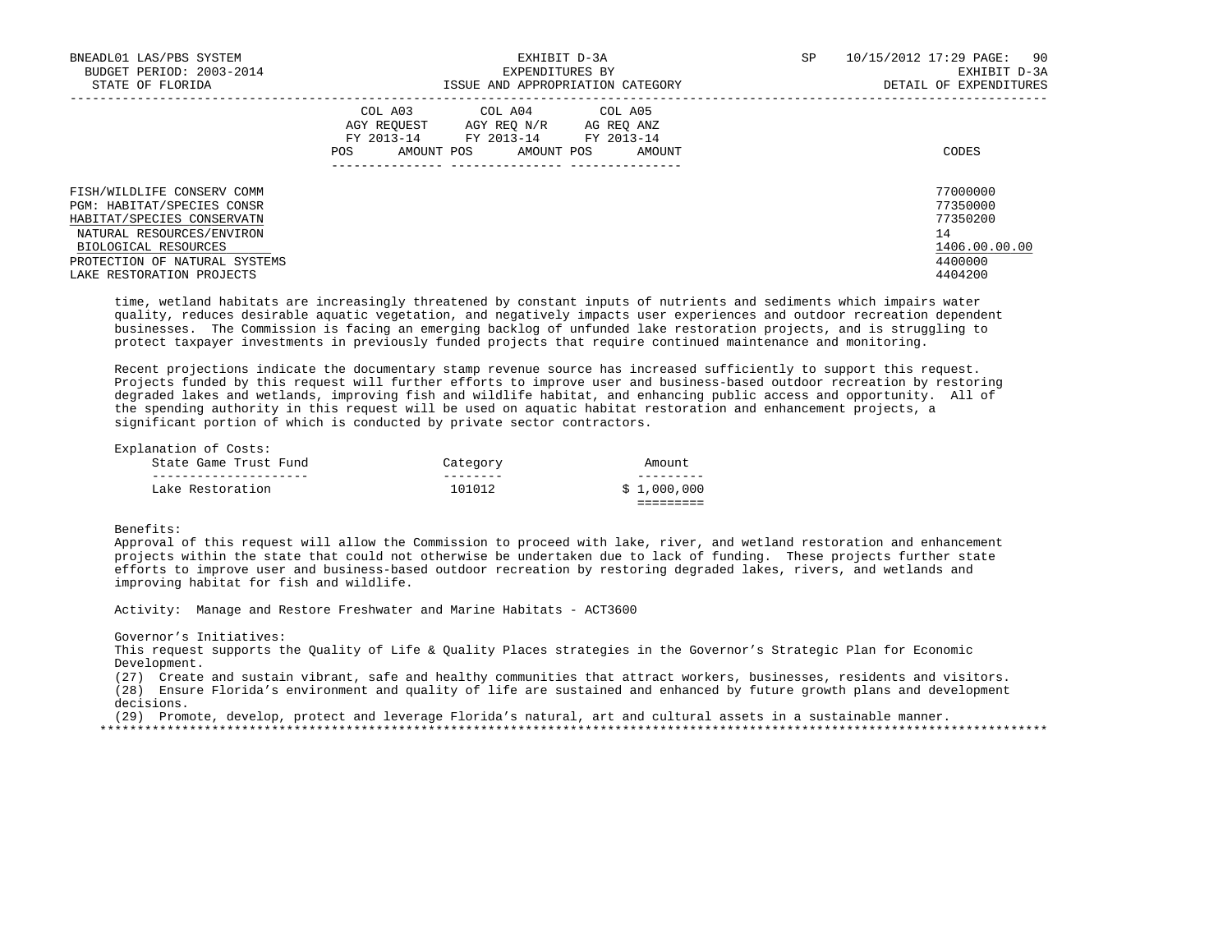| BNEADL01 LAS/PBS SYSTEM<br>BUDGET PERIOD: 2003-2014<br>STATE OF FLORIDA                                                                                                                                                                            | EXHIBIT D-3A<br>EXPENDITURES BY<br>ISSUE AND APPROPRIATION CATEGORY                                                                         | 10/15/2012 17:29 PAGE: 91<br>SP<br>EXHIBIT D-3A<br>DETAIL OF EXPENDITURES |
|----------------------------------------------------------------------------------------------------------------------------------------------------------------------------------------------------------------------------------------------------|---------------------------------------------------------------------------------------------------------------------------------------------|---------------------------------------------------------------------------|
|                                                                                                                                                                                                                                                    | COL A03 COL A04 COL A05<br>AGY REQUEST AGY REQ N/R AG REQ ANZ<br>FY 2013-14 FY 2013-14 FY 2013-14<br>AMOUNT POS AMOUNT POS<br>POS<br>AMOUNT | CODES                                                                     |
| FISH/WILDLIFE CONSERV COMM<br>PGM: HABITAT/SPECIES CONSR<br>HABITAT/SPECIES CONSERVATN<br>NATURAL RESOURCES/ENVIRON<br>BIOLOGICAL RESOURCES<br>MARINE FISHERIES MANAGEMENT<br>SALTWATER FISHING REGULATIONS<br>BOOKLET PRINTING AND DISTRIBUTION - |                                                                                                                                             | 77000000<br>77350000<br>77350200<br>14<br>1406.00.00.00<br>5000000        |
| BACK OUT<br>SPECIAL CATEGORIES<br>CONTRACT & GRANT REIMB ACT                                                                                                                                                                                       |                                                                                                                                             | 5000500<br>100000<br>109940                                               |
| GRANTS AND DONATIONS TF -STATE                                                                                                                                                                                                                     | $50,000-$<br>---------------- ----------------                                                                                              | 2339 1                                                                    |
|                                                                                                                                                                                                                                                    |                                                                                                                                             |                                                                           |

AGENCY ISSUE NARRATIVE:

2013-2014 BUDGET YEAR NARRATIVE: IT COMPONENT? NO

Request:

 This request is for an internal transfer in budget to allow the agency to annually print and distribute the commercial and recreational (English and Spanish) saltwater fishing regulations.

Current Situation:

 Florida's commercial fishermen and wholesale dealers rely on a commercial saltwater fishing regulation booklet, which includes bag and size limits, gear restrictions, seasons, area closures, and license requirements for the commercial harvest and sale of marine fisheries. Commercial fishermen prefer to have the booklet on the water with them while fishing. Only having an online version has not adequately provided this important information to Florida's licensed commercial fishermen and wholesale dealers.

 Florida has approximately 1,286,000 recreational resident and 716,000 non-resident saltwater recreational anglers annually. The English version of the recreational regulations booklets are available biannually to assist in improved compliance with established regulations, increased understanding of the benefits of fishery conservation, explain how license holders can participate in the agency regulatory activities that effect recreational anglers.

 In addition to the regulations being available online, English recreational regulations booklets are printed and shipped by a contracted publishing company. These limited copies are shipped primarily to tax collectors and license vendors. There are numerous other locations, such as tackle shops, visitors' bureaus, beach front condominiums, etc., that do not receive any copies of these booklets. These businesses interact with recreational anglers, especially visiting anglers, and would benefit greatly from receiving this information. The Spanish version of the recreational regulations is usually printed once a year and distributed to selected locations where fishing licenses are sold to Spanish speaking populations. Both the English and Spanish versions of the recreational saltwater fishing regulation booklet are available on the website, but many people still do not have the ability to print the regulations themselves. The Commission has received numerous complaints from the public about the inability to obtain regulations.

 The Office of Information Technology, within the Office of the Executive Director, has available budget from the Grants and Donations Trust Fund to transfer to Marine Fisheries Management due to insufficient grants to support the entire appropriation.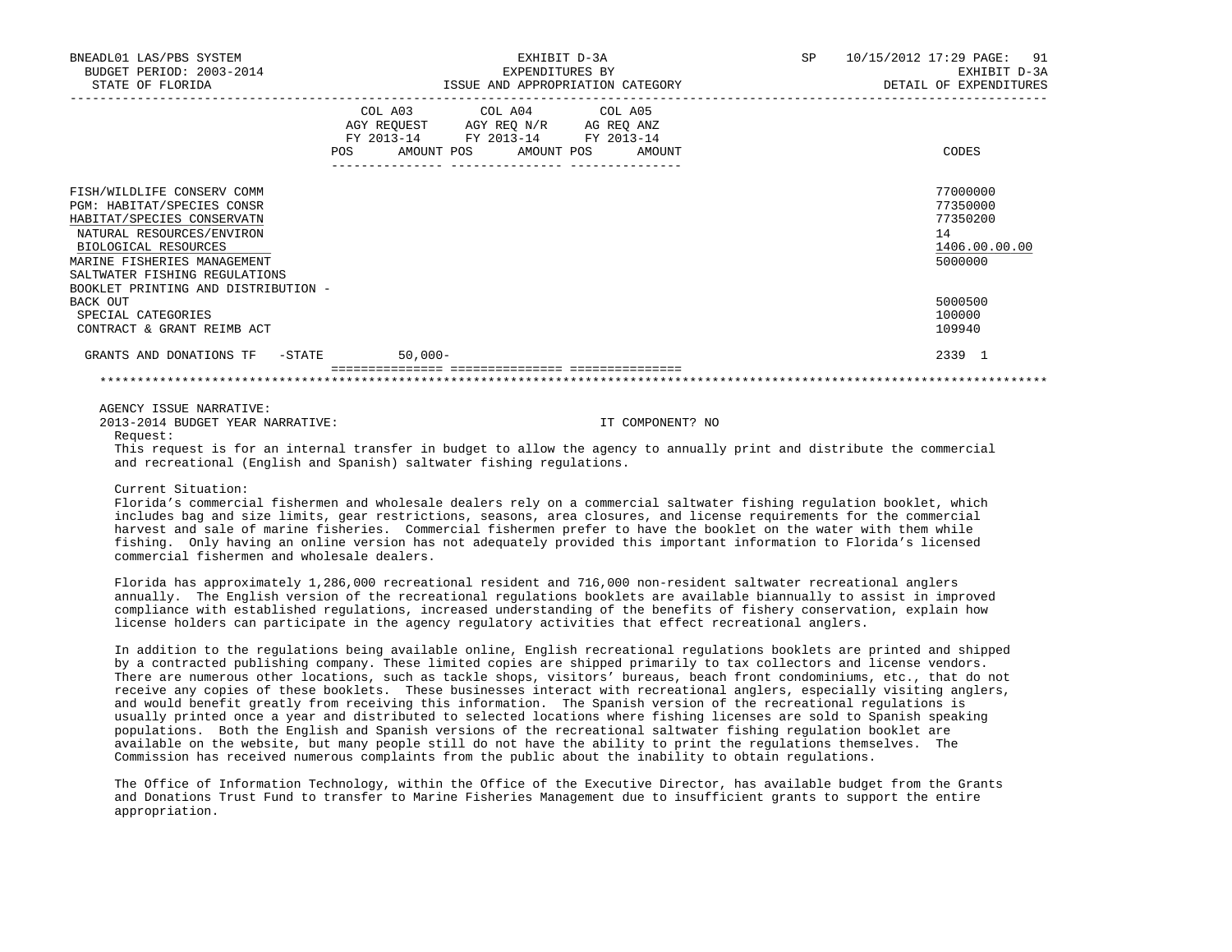| BNEADL01 LAS/PBS SYSTEM<br>BUDGET PERIOD: 2003-2014<br>STATE OF FLORIDA                                                                                                                                                                            |     | EXHIBIT D-3A<br>EXPENDITURES BY<br>ISSUE AND APPROPRIATION CATEGORY                                                               | SP | 10/15/2012 17:29 PAGE: 92<br>EXHIBIT D-3A<br>DETAIL OF EXPENDITURES |
|----------------------------------------------------------------------------------------------------------------------------------------------------------------------------------------------------------------------------------------------------|-----|-----------------------------------------------------------------------------------------------------------------------------------|----|---------------------------------------------------------------------|
|                                                                                                                                                                                                                                                    | POS | COL A03 COL A04 COL A05<br>AGY REQUEST AGY REQ N/R AG REQ ANZ<br>FY 2013-14 FY 2013-14 FY 2013-14<br>AMOUNT POS AMOUNT POS AMOUNT |    | CODES                                                               |
| FISH/WILDLIFE CONSERV COMM<br>PGM: HABITAT/SPECIES CONSR<br>HABITAT/SPECIES CONSERVATN<br>NATURAL RESOURCES/ENVIRON<br>BIOLOGICAL RESOURCES<br>MARINE FISHERIES MANAGEMENT<br>SALTWATER FISHING REGULATIONS<br>BOOKLET PRINTING AND DISTRIBUTION - |     |                                                                                                                                   |    | 77000000<br>77350000<br>77350200<br>14<br>1406.00.00.00<br>5000000  |
| BACK OUT                                                                                                                                                                                                                                           |     |                                                                                                                                   |    | 5000500                                                             |

 Based on grant projections from the Wildlife Foundation of Florida, the Division of Habitat and Species Conservation has available budget from the Grants and Donation Trust Fund to transfer to Marine Fisheries Management.

| Explanation of Costs:                                                                               |                                                                |                                   |
|-----------------------------------------------------------------------------------------------------|----------------------------------------------------------------|-----------------------------------|
| Division                                                                                            | Trust Fund                                                     | Amount                            |
| Ofc of Info Tech/Ofc of Exec Dir<br>Habitat and Species Conservation<br>Marine Fisheries Management | Grants & Donations<br>Grants & Donations<br>Marine Res Conserv | \$(75,000)<br>(50,000)<br>125,000 |
| Net Fiscal Impact                                                                                   |                                                                | $-() -$                           |

## Benefits:

 Funding of this request will provide more access to the commercial fishing regulations and English and Spanish versions of the saltwater recreational fishing regulations. Those participating in the commercial fishery, it will help sustain their industry for the long term. These publications provide information that helps anglers understand the benefits of fishery conservation, and explains how license holders can participate in agency regulatory activities that affect recreational anglers.

Activities: (OED) Information Technology - ACT0300

(HSC) Habitat and Species Conservation Administration - ACT3550

(MFM) Marine Fisheries Education and Outreach - ACT 5100

(MFM) Marine Fisheries Commercial Services - ACT5500

### Governor's Initiatives:

 This request supports the Business Climate & Competitiveness and Quality of Life and Quality Places strategies in the governor's Strategic Plan for Economic Development.

(20) Reduce barriers to small/minority business and entrepreneurial growth.

(29) Promote, develop, protect and leverage Florida's natural, art and cultural assets in a sustainable manner.

\*\*\*\*\*\*\*\*\*\*\*\*\*\*\*\*\*\*\*\*\*\*\*\*\*\*\*\*\*\*\*\*\*\*\*\*\*\*\*\*\*\*\*\*\*\*\*\*\*\*\*\*\*\*\*\*\*\*\*\*\*\*\*\*\*\*\*\*\*\*\*\*\*\*\*\*\*\*\*\*\*\*\*\*\*\*\*\*\*\*\*\*\*\*\*\*\*\*\*\*\*\*\*\*\*\*\*\*\*\*\*\*\*\*\*\*\*\*\*\*\*\*\*\*\*\*\*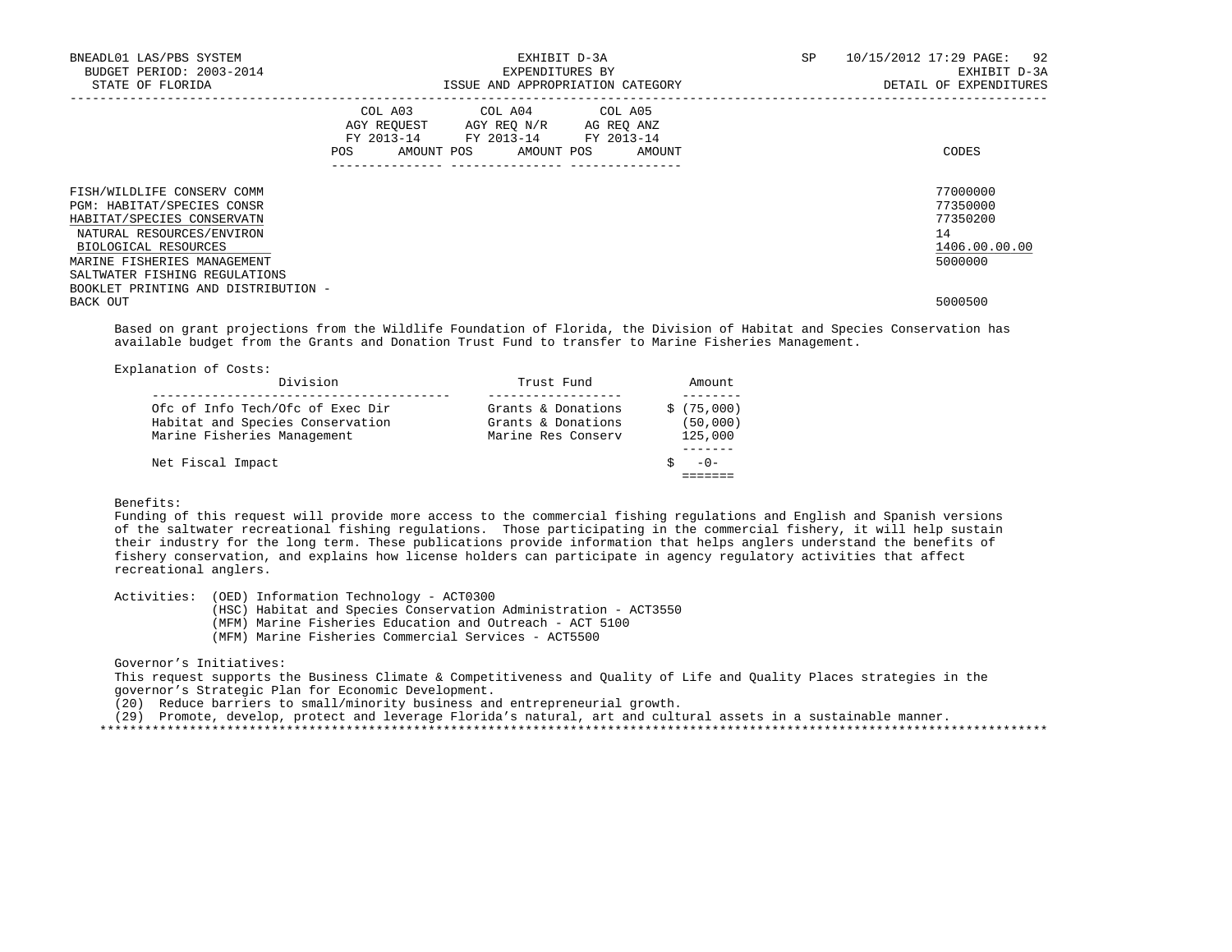| BNEADL01 LAS/PBS SYSTEM<br>BUDGET PERIOD: 2003-2014<br>STATE OF FLORIDA                                                                                                                                              | EXHIBIT D-3A<br>EXPENDITURES BY<br>ISSUE AND APPROPRIATION CATEGORY                                                                   | SP 10/15/2012 17:29 PAGE: 93<br>EXHIBIT D-3A<br>DETAIL OF EXPENDITURES |
|----------------------------------------------------------------------------------------------------------------------------------------------------------------------------------------------------------------------|---------------------------------------------------------------------------------------------------------------------------------------|------------------------------------------------------------------------|
|                                                                                                                                                                                                                      | COL A03 COL A04 COL A05<br>AGY REQUEST AGY REQ N/R AG REQ ANZ<br>FY 2013-14 FY 2013-14 FY 2013-14<br>POS AMOUNT POS AMOUNT POS AMOUNT | CODES                                                                  |
| FISH/WILDLIFE CONSERV COMM<br>PGM: HABITAT/SPECIES CONSR<br>HABITAT/SPECIES CONSERVATN<br>NATURAL RESOURCES/ENVIRON<br>BIOLOGICAL RESOURCES<br>NON-CONSERVATION AND RECREATIONAL<br>LANDS (CARL) WILDLIFE MANAGEMENT |                                                                                                                                       | 77000000<br>77350000<br>77350200<br>14<br>1406.00.00.00                |
| AREAS<br>NATURAL RESOURCE MANAGEMENT AND<br>PUBLIC RECREATION PROGRAMS<br>SPECIAL CATEGORIES                                                                                                                         |                                                                                                                                       | 6300000<br>6303000<br>100000                                           |
| NON-CARL WILDLIFE MGMT<br>STATE GAME TRUST FUND - STATE                                                                                                                                                              | 1,000,000                                                                                                                             | 100340<br>2672 1                                                       |
|                                                                                                                                                                                                                      |                                                                                                                                       |                                                                        |

AGENCY ISSUE NARRATIVE:

2013-2014 BUDGET YEAR NARRATIVE: IT COMPONENT? NO

Request:

 This issue is for increased recurring spending authority from available management funds pursuant to s. 201.15(5), Florida Statutes. Funding will be used to improve public hunting programs and conduct natural resource management on wildlife management areas including activities such as prescribed burning, exotic vegetation control, wildlife food plots, plant and wildlife surveys, public access, public use management, site security and signage, and facilities maintenance, as well as, fund necessary supplies, equipment, and vehicles to accomplish these activities.

 The Commission receives Conservation and Recreation Lands (CARL) management funding for approximately 1.4 million acres within the Wildlife Management Area (WMA) system for which it has lead management responsibility. To fund management on the remaining 4.5 million acres of within the WMA system, the Commission relies on funding derived from Section 201.15(5), Florida Statutes, which provides a funding mechanism for the management of these lands based on revenues derived from the sale of documentary stamps. This issue will help recover some of the natural resource management and public access lost as a result of the 63% documentary stamp funding reduction in FY 2009-10.

 Recent projections indicate the documentary stamp tax revenue source has increased sufficiently to support this request, which will fund land management and facility operations at 165 sites within the WMA system. Rapidly expanding population levels and increasing popularity of hunting, fishing, and wildlife viewing have resulted in high demand for quality outdoor recreational experiences on Florida's public land. Funding for this issue will allow the Commission to develop and expand conservation planning and land management programs that are important elements for safeguarding the public's investment on public lands. It would provide the required funding necessary to deliver resource management and recreational services, and provide the necessary oversight to monitor management needs, develop contracts, and supervise contractors to ensure satisfaction of contractual obligations.

 Specific uses for these funds include long term projects devoted to enhanced management for game and non-game wildlife, development and implementation of imperiled species conservation strategies, implementation of the Commission's Wildlife Legacy Initiative on public lands, public use and amenity development, and critical land management activities such as mechanical vegetation treatment and prescribed burning. This request will also fund the necessary supplies, expenses, equipment, and vehicles necessary to accomplish these activities.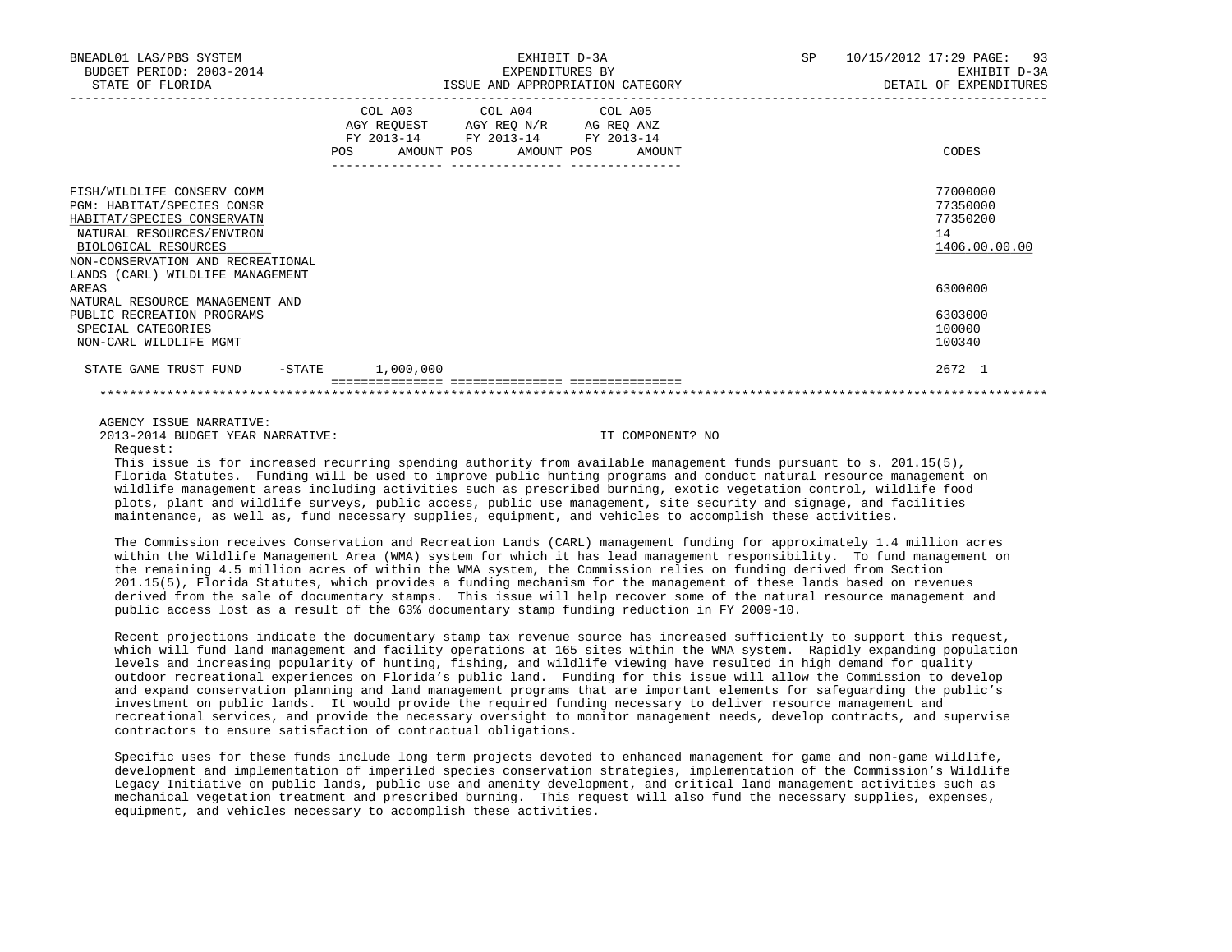| BNEADL01 LAS/PBS SYSTEM<br>BUDGET PERIOD: 2003-2014<br>STATE OF FLORIDA                                                                                                                                              | EXHIBIT D-3A<br>EXPENDITURES BY<br>ISSUE AND APPROPRIATION CATEGORY |                                                                                                                 |                       |            | SP     | 10/15/2012 17:29 PAGE: 94<br>EXHIBIT D-3A<br>DETAIL OF EXPENDITURES |  |                                                         |
|----------------------------------------------------------------------------------------------------------------------------------------------------------------------------------------------------------------------|---------------------------------------------------------------------|-----------------------------------------------------------------------------------------------------------------|-----------------------|------------|--------|---------------------------------------------------------------------|--|---------------------------------------------------------|
|                                                                                                                                                                                                                      | POS                                                                 | COL A03 COL A04 COL A05<br>AGY REQUEST AGY REQ N/R AG REQ ANZ<br>FY 2013-14 FY 2013-14 FY 2013-14<br>AMOUNT POS | ---------------       | AMOUNT POS | AMOUNT |                                                                     |  | CODES                                                   |
| FISH/WILDLIFE CONSERV COMM<br>PGM: HABITAT/SPECIES CONSR<br>HABITAT/SPECIES CONSERVATN<br>NATURAL RESOURCES/ENVIRON<br>BIOLOGICAL RESOURCES<br>NON-CONSERVATION AND RECREATIONAL<br>LANDS (CARL) WILDLIFE MANAGEMENT |                                                                     |                                                                                                                 |                       |            |        |                                                                     |  | 77000000<br>77350000<br>77350200<br>14<br>1406.00.00.00 |
| AREAS<br>NATURAL RESOURCE MANAGEMENT AND                                                                                                                                                                             |                                                                     |                                                                                                                 |                       |            |        |                                                                     |  | 6300000                                                 |
| PUBLIC RECREATION PROGRAMS                                                                                                                                                                                           |                                                                     |                                                                                                                 |                       |            |        |                                                                     |  | 6303000                                                 |
| Explanation of Costs:                                                                                                                                                                                                |                                                                     |                                                                                                                 |                       |            |        |                                                                     |  |                                                         |
| State Game Trust Fund                                                                                                                                                                                                |                                                                     |                                                                                                                 | Category<br>--------- |            |        | Amount<br>---------                                                 |  |                                                         |
| Non-CARL Wildlife Management                                                                                                                                                                                         |                                                                     |                                                                                                                 | 100340                |            |        | \$1,000,000<br>=========                                            |  |                                                         |

Benefits:

 Approval of this issue will provide the necessary spending authority to deliver resource management and recreational services, and provide the necessary oversight to monitor management needs, develop contracts, and supervise contractors to ensure satisfaction of contractual obligations. Good land management is a major factor in providing quality outdoor recreational opportunities on public lands.

Activity: Manage and Restore Public Lands - ACT3050

Governor's Initiatives:

 This request supports all of the Quality of Life and Quality Places strategies in the Governor's Strategic Plan for Economic Development.

(27) Create and sustain vibrant, safe and healthy communities that attract workers, businesses, residents and visitors.

 (28) Ensure Florida's environment and quality of life are sustained and enhanced by future growth plans and development decisions.

 (29) Promote, develop, protect and leverage Florida's natural, art and cultural assets in a sustainable manner. \*\*\*\*\*\*\*\*\*\*\*\*\*\*\*\*\*\*\*\*\*\*\*\*\*\*\*\*\*\*\*\*\*\*\*\*\*\*\*\*\*\*\*\*\*\*\*\*\*\*\*\*\*\*\*\*\*\*\*\*\*\*\*\*\*\*\*\*\*\*\*\*\*\*\*\*\*\*\*\*\*\*\*\*\*\*\*\*\*\*\*\*\*\*\*\*\*\*\*\*\*\*\*\*\*\*\*\*\*\*\*\*\*\*\*\*\*\*\*\*\*\*\*\*\*\*\*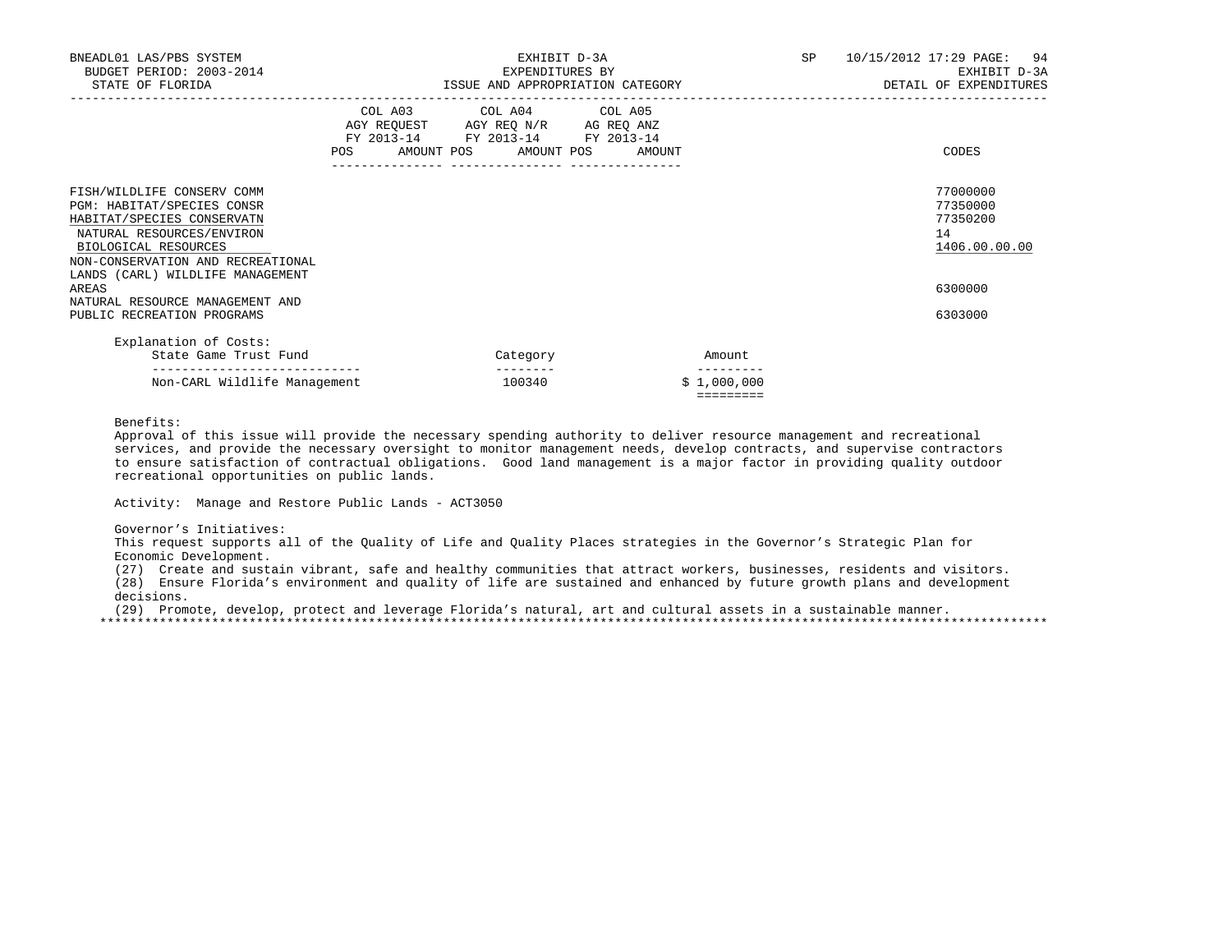| BNEADL01 LAS/PBS SYSTEM<br>BUDGET PERIOD: 2003-2014<br>STATE OF FLORIDA                                                                                                                                                                                                         | EXHIBIT D-3A<br>EXPENDITURES BY<br>ISSUE AND APPROPRIATION CATEGORY                                                                                                            |                  | SP 10/15/2012 17:29 PAGE: 95<br>EXHIBIT D-3A<br>DETAIL OF EXPENDITURES        |
|---------------------------------------------------------------------------------------------------------------------------------------------------------------------------------------------------------------------------------------------------------------------------------|--------------------------------------------------------------------------------------------------------------------------------------------------------------------------------|------------------|-------------------------------------------------------------------------------|
|                                                                                                                                                                                                                                                                                 | COL A03 COL A04 COL A05<br>AGY REQUEST AGY REQ N/R AG REQ ANZ<br>FY 2013-14 FY 2013-14 FY 2013-14<br>POS AMOUNT POS AMOUNT POS AMOUNT<br>_____________________________________ |                  | CODES                                                                         |
| FISH/WILDLIFE CONSERV COMM<br>PGM: HABITAT/SPECIES CONSR<br>HABITAT/SPECIES CONSERVATN<br>NATURAL RESOURCES/ENVIRON<br>BIOLOGICAL RESOURCES<br>REIMBURSEMENT CONTRACTS AND GRANTS<br>REALIGN SPENDING AUTHORITY FOR<br>CONTRACTS AND GRANTS REIMBURSED<br>ACTIVITIES - BACK OUT |                                                                                                                                                                                |                  | 77000000<br>77350000<br>77350200<br>14<br>1406.00.00.00<br>8100000<br>8103100 |
| SPECIAL CATEGORIES<br>MARINE RESEARCH GRANTS                                                                                                                                                                                                                                    |                                                                                                                                                                                |                  | 100000<br>102080                                                              |
| FEDERAL GRANTS TRUST FUND -FEDERL 27,500-                                                                                                                                                                                                                                       |                                                                                                                                                                                |                  | 2261 3                                                                        |
|                                                                                                                                                                                                                                                                                 |                                                                                                                                                                                |                  |                                                                               |
| AGENCY ISSUE NARRATIVE:<br>2013-2014 BUDGET YEAR NARRATIVE:<br>Request:                                                                                                                                                                                                         |                                                                                                                                                                                | IT COMPONENT? NO |                                                                               |

 This issue realigns spending authority in the Federal Grants Trust Fund from special category Marine Research Grants (102080) to special category Contract and Grant Reimbursed Activities (109940).

Current Situation:

 The Division of Habitat and Species Conservation has a recurring appropriation of \$27,500, and the Division of Marine Fisheries Management has a recurring appropriation of \$829,912, in the Marine Research Grants special category. This category is used by the agency to spend grant funding it receives from grantors who reimburse the agency 100% for grant-funded expenditures. Unfortunately, the special category title does not adequately convey the appropriate use. The special category Contract and Grant Reimbursed Activities has a more descriptive category title and therefore is more appropriate for these appropriations.

Explanation of Costs:

|                                                                  | Federal Grants Trust Fund |                                                     |  |                         |  |  |
|------------------------------------------------------------------|---------------------------|-----------------------------------------------------|--|-------------------------|--|--|
| Division                                                         | Issue #                   | Special Category                                    |  | Amount.                 |  |  |
| Habitat & Species Conservation<br>Habitat & Species Conservation | 8103100<br>8103200        | Marine Research Grants<br>Contract/Grant Reimb Act. |  | (27, 500)<br>27,500     |  |  |
| Marine Fisheries Management<br>Marine Fisheries Management       | 8103100<br>8103200        | Marine Research Grants<br>Contract/Grant Reimb Act. |  | \$ (829.912)<br>829,912 |  |  |
| Net Fiscal Impact                                                |                           |                                                     |  |                         |  |  |

Benefits:

 Approval of this issue will consolidate reimbursed grant activities under one special category across the agency, which allows the agency to better control appropriation which must be 100% reimbursed and assure the use of the appropriation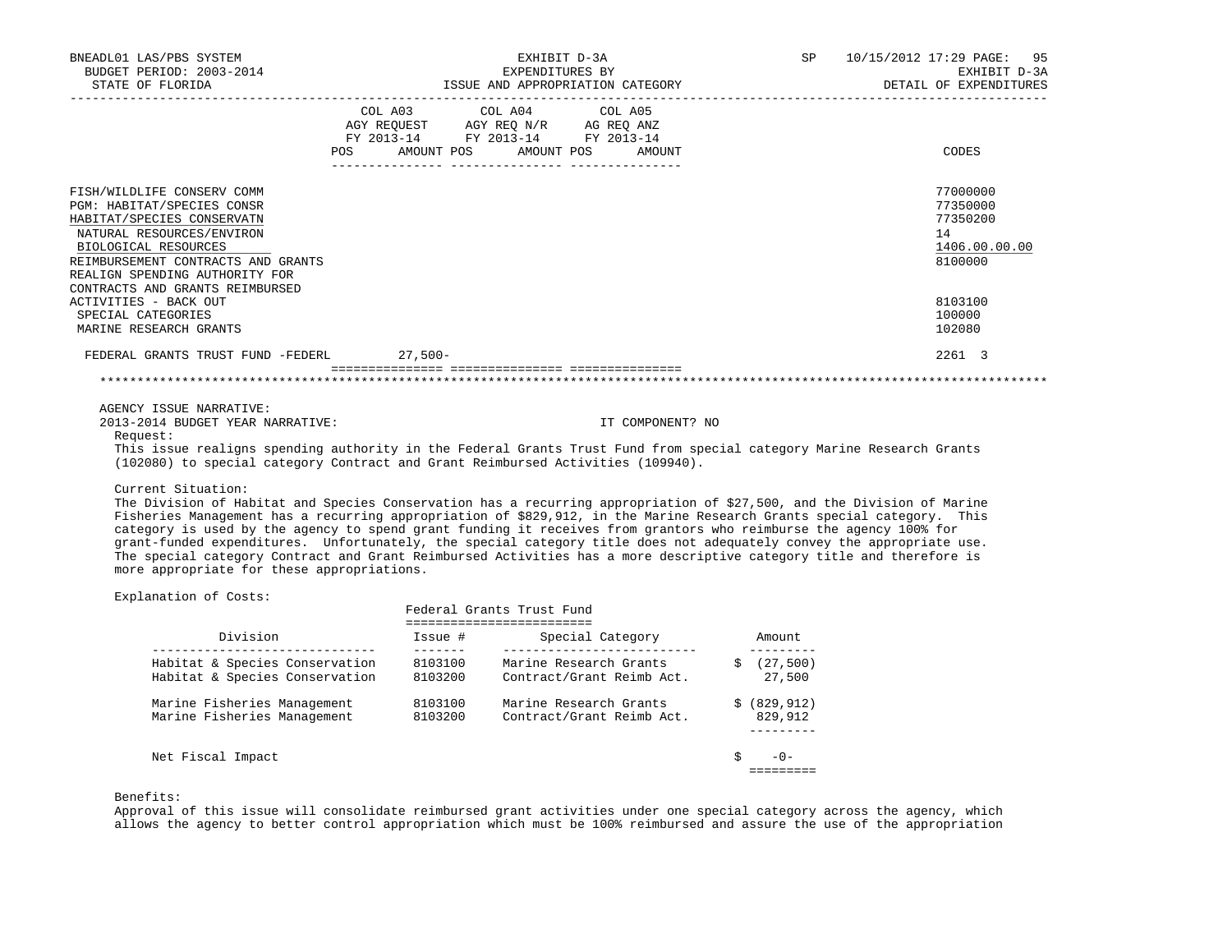| BNEADL01 LAS/PBS SYSTEM<br>BUDGET PERIOD: 2003-2014<br>STATE OF FLORIDA | EXHIBIT D-3A<br>EXPENDITURES BY<br>ISSUE AND APPROPRIATION CATEGORY                                                                                                                                                                                                                                                                                                                                                                                                                                                                                                                                                  | 10/15/2012 17:29 PAGE: 96<br>SP<br>EXHIBIT D-3A<br>DETAIL OF EXPENDITURES |
|-------------------------------------------------------------------------|----------------------------------------------------------------------------------------------------------------------------------------------------------------------------------------------------------------------------------------------------------------------------------------------------------------------------------------------------------------------------------------------------------------------------------------------------------------------------------------------------------------------------------------------------------------------------------------------------------------------|---------------------------------------------------------------------------|
|                                                                         | COL A03 COL A04 COL A05                                                                                                                                                                                                                                                                                                                                                                                                                                                                                                                                                                                              |                                                                           |
|                                                                         | AGY REQUEST AGY REQ N/R AG REQ ANZ<br>FY 2013-14 FY 2013-14 FY 2013-14                                                                                                                                                                                                                                                                                                                                                                                                                                                                                                                                               |                                                                           |
|                                                                         |                                                                                                                                                                                                                                                                                                                                                                                                                                                                                                                                                                                                                      |                                                                           |
|                                                                         | POS AMOUNT POS AMOUNT POS<br>AMOUNT                                                                                                                                                                                                                                                                                                                                                                                                                                                                                                                                                                                  | CODES                                                                     |
| FISH/WILDLIFE CONSERV COMM                                              |                                                                                                                                                                                                                                                                                                                                                                                                                                                                                                                                                                                                                      | 77000000                                                                  |
| PGM: HABITAT/SPECIES CONSR                                              |                                                                                                                                                                                                                                                                                                                                                                                                                                                                                                                                                                                                                      | 77350000                                                                  |
| HABITAT/SPECIES CONSERVATN                                              |                                                                                                                                                                                                                                                                                                                                                                                                                                                                                                                                                                                                                      | 77350200                                                                  |
| NATURAL RESOURCES/ENVIRON                                               |                                                                                                                                                                                                                                                                                                                                                                                                                                                                                                                                                                                                                      | 14                                                                        |
| BIOLOGICAL RESOURCES                                                    |                                                                                                                                                                                                                                                                                                                                                                                                                                                                                                                                                                                                                      | 1406.00.00.00                                                             |
| REIMBURSEMENT CONTRACTS AND GRANTS                                      |                                                                                                                                                                                                                                                                                                                                                                                                                                                                                                                                                                                                                      | 8100000                                                                   |
| REALIGN SPENDING AUTHORITY FOR<br>CONTRACTS AND GRANTS REIMBURSED       |                                                                                                                                                                                                                                                                                                                                                                                                                                                                                                                                                                                                                      |                                                                           |
| ACTIVITIES - BACK OUT                                                   |                                                                                                                                                                                                                                                                                                                                                                                                                                                                                                                                                                                                                      | 8103100                                                                   |
| the agency for this purpose.                                            | is clearly identified. Special category 109940, Contract and Grant Reimbursed Activities, is currently used throughout                                                                                                                                                                                                                                                                                                                                                                                                                                                                                               |                                                                           |
| REALIGN SPENDING AUTHORITY FOR<br>CONTRACTS AND GRANTS REIMBURSED       |                                                                                                                                                                                                                                                                                                                                                                                                                                                                                                                                                                                                                      |                                                                           |
| ACTIVITIES - ADD BACK                                                   |                                                                                                                                                                                                                                                                                                                                                                                                                                                                                                                                                                                                                      | 8103200                                                                   |
| SPECIAL CATEGORIES                                                      |                                                                                                                                                                                                                                                                                                                                                                                                                                                                                                                                                                                                                      | 100000                                                                    |
| CONTRACT & GRANT REIMB ACT                                              |                                                                                                                                                                                                                                                                                                                                                                                                                                                                                                                                                                                                                      | 109940                                                                    |
| FEDERAL GRANTS TRUST FUND -FEDERL 27,500                                |                                                                                                                                                                                                                                                                                                                                                                                                                                                                                                                                                                                                                      | 2261 3                                                                    |
|                                                                         |                                                                                                                                                                                                                                                                                                                                                                                                                                                                                                                                                                                                                      |                                                                           |
| AGENCY ISSUE NARRATIVE:                                                 |                                                                                                                                                                                                                                                                                                                                                                                                                                                                                                                                                                                                                      |                                                                           |
| 2013-2014 BUDGET YEAR NARRATIVE:                                        | IT COMPONENT? NO                                                                                                                                                                                                                                                                                                                                                                                                                                                                                                                                                                                                     |                                                                           |
| Request:                                                                | This issue realigns spending authority in the Federal Grants Trust Fund from special category Marine Research Grants<br>(102080) to special category Contract and Grant Reimbursed Activities (109940).                                                                                                                                                                                                                                                                                                                                                                                                              |                                                                           |
| Current Situation:<br>more appropriate for these appropriations.        | The Division of Habitat and Species Conservation has a recurring appropriation of \$27,500, and the Division of Marine<br>Fisheries Management has a recurring appropriation of \$829,912, in the Marine Research Grants special category. This<br>category is used by the agency to spend grant funding it receives from grantors who reimburse the agency 100% for<br>grant-funded expenditures. Unfortunately, the special category title does not adequately convey the appropriate use.<br>The special category Contract and Grant Reimbursed Activities has a more descriptive category title and therefore is |                                                                           |
| Explanation of Costs:                                                   |                                                                                                                                                                                                                                                                                                                                                                                                                                                                                                                                                                                                                      |                                                                           |
|                                                                         | Federal Grants Trust Fund                                                                                                                                                                                                                                                                                                                                                                                                                                                                                                                                                                                            |                                                                           |
|                                                                         | ==========================                                                                                                                                                                                                                                                                                                                                                                                                                                                                                                                                                                                           |                                                                           |
|                                                                         | Habitat & Species Conservation 8103100 Marine Research Grants                                                                                                                                                                                                                                                                                                                                                                                                                                                                                                                                                        | __________<br>\$ (27, 500)                                                |

Habitat & Species Conservation 8103200 Contract/Grant Reimb Act. 27,500

Marine Fisheries Management 8103100 Marine Research Grants \$ (829,912)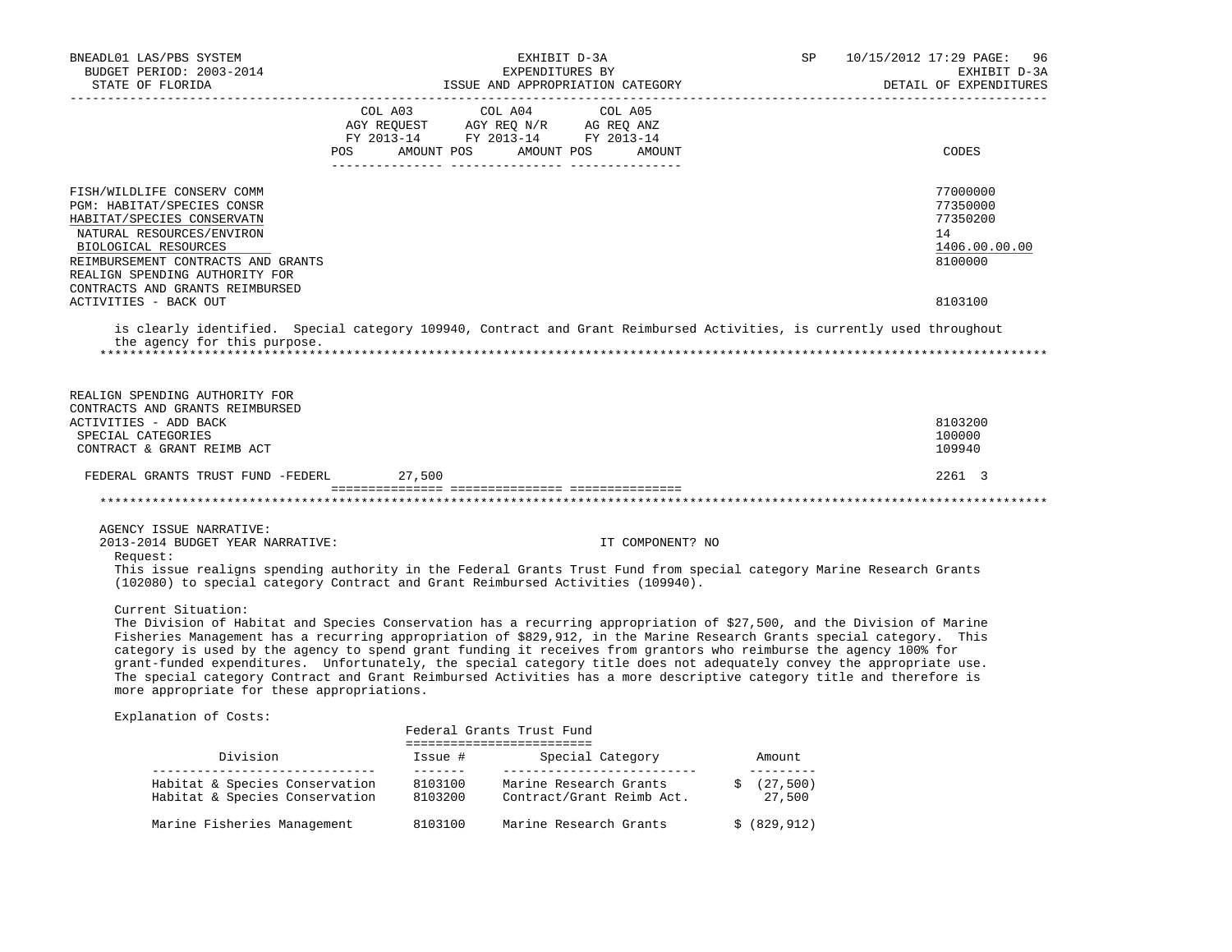|                                                                                                                                                                                                                                                        |                               | EXPENDITURES BY<br>ISSUE AND APPROPRIATION CATEGORY                                                               | SP                           | 10/15/2012 17:29 PAGE:<br>97<br>EXHIBIT D-3A<br>DETAIL OF EXPENDITURES |
|--------------------------------------------------------------------------------------------------------------------------------------------------------------------------------------------------------------------------------------------------------|-------------------------------|-------------------------------------------------------------------------------------------------------------------|------------------------------|------------------------------------------------------------------------|
|                                                                                                                                                                                                                                                        | COL A03 COL A04<br><b>POS</b> | COL A05<br>AGY REQUEST AGY REQ N/R AG REQ ANZ<br>FY 2013-14 FY 2013-14 FY 2013-14<br>AMOUNT POS AMOUNT POS AMOUNT |                              | CODES                                                                  |
| FISH/WILDLIFE CONSERV COMM<br>PGM: HABITAT/SPECIES CONSR<br>HABITAT/SPECIES CONSERVATN<br>NATURAL RESOURCES/ENVIRON<br>BIOLOGICAL RESOURCES<br>REIMBURSEMENT CONTRACTS AND GRANTS<br>REALIGN SPENDING AUTHORITY FOR<br>CONTRACTS AND GRANTS REIMBURSED |                               |                                                                                                                   |                              | 77000000<br>77350000<br>77350200<br>14<br>1406.00.00.00<br>8100000     |
| ACTIVITIES - ADD BACK                                                                                                                                                                                                                                  |                               |                                                                                                                   |                              | 8103200                                                                |
| Marine Fisheries Management                                                                                                                                                                                                                            | 8103200                       | Contract/Grant Reimb Act.                                                                                         | 829,912<br>$- - - - - - - -$ |                                                                        |
| Net Fiscal Impact                                                                                                                                                                                                                                      |                               |                                                                                                                   | $-0-$<br>Ŝ.                  |                                                                        |
| is clearly identified. Special category 109940, Contract and Grant Reimbursed Activities, is currently used throughout<br>the agency for this purpose.                                                                                                 |                               |                                                                                                                   |                              |                                                                        |
| CAPITAL IMPROVEMENT PLAN<br>OFFICE SPACE                                                                                                                                                                                                               |                               |                                                                                                                   |                              | 9900000<br>990A000                                                     |
| FIXED CAPITAL OUTLAY<br>FISHEATING CREEK WMA                                                                                                                                                                                                           |                               |                                                                                                                   |                              | 080000<br>080060                                                       |
| STATE GAME TRUST FUND                                                                                                                                                                                                                                  | $-$ STATE 404,500             | 404,500                                                                                                           |                              | 2672 1                                                                 |
|                                                                                                                                                                                                                                                        |                               |                                                                                                                   |                              |                                                                        |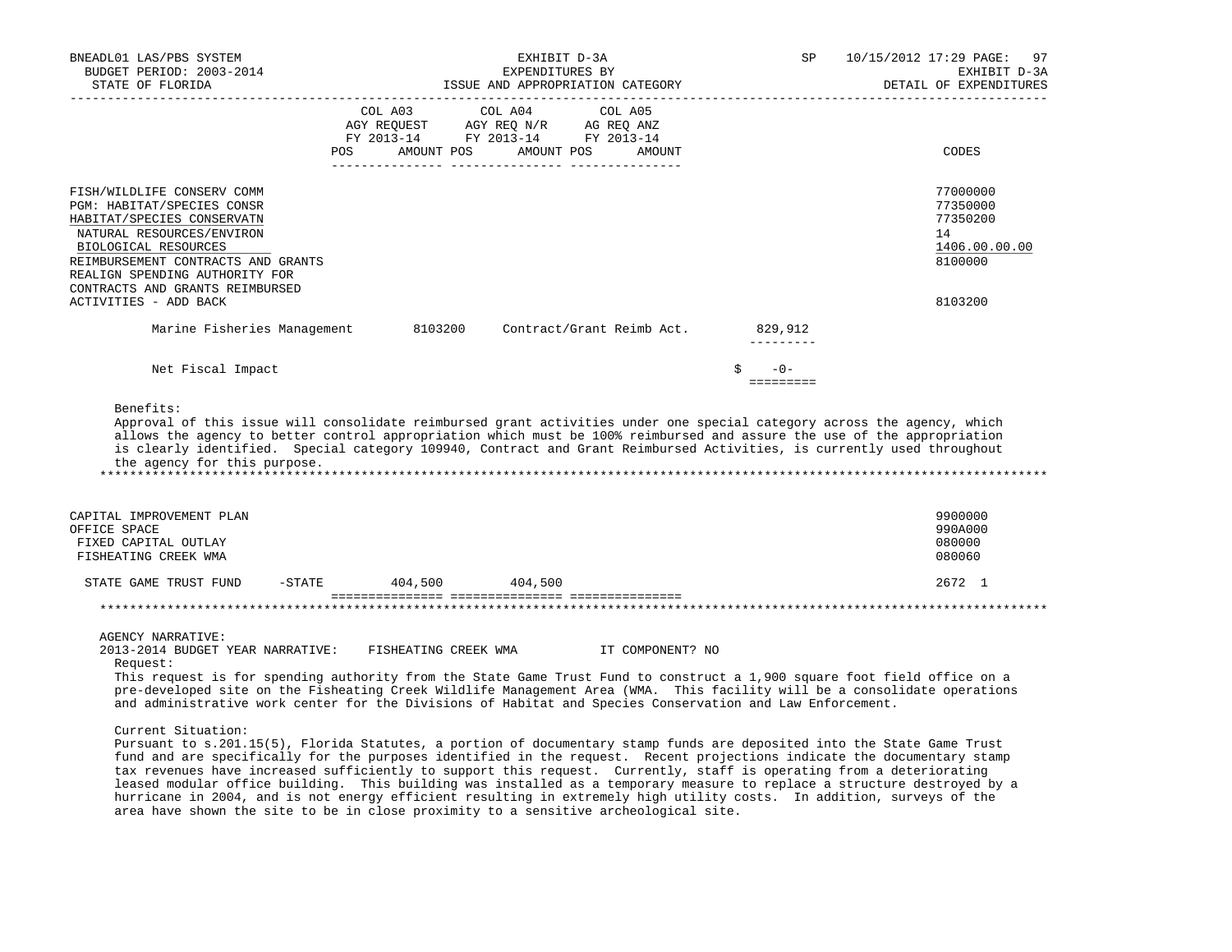| BNEADL01 LAS/PBS SYSTEM<br>BUDGET PERIOD: 2003-2014<br>STATE OF FLORIDA                                                                                                                                                                                                                                                                                                                                                                                                                                                                                                                                                                                                                                      |                                                                   |                                                                                                                                                                                                                                                                                                                                                                                                      | EXHIBIT D-3A<br>EXPENDITURES BY<br>ISSUE AND APPROPRIATION CATEGORY | SP.                                     | 10/15/2012 17:29 PAGE:<br>-98<br>EXHIBIT D-3A<br>DETAIL OF EXPENDITURES                                                  |
|--------------------------------------------------------------------------------------------------------------------------------------------------------------------------------------------------------------------------------------------------------------------------------------------------------------------------------------------------------------------------------------------------------------------------------------------------------------------------------------------------------------------------------------------------------------------------------------------------------------------------------------------------------------------------------------------------------------|-------------------------------------------------------------------|------------------------------------------------------------------------------------------------------------------------------------------------------------------------------------------------------------------------------------------------------------------------------------------------------------------------------------------------------------------------------------------------------|---------------------------------------------------------------------|-----------------------------------------|--------------------------------------------------------------------------------------------------------------------------|
|                                                                                                                                                                                                                                                                                                                                                                                                                                                                                                                                                                                                                                                                                                              | COL A03 COL A04<br>FY 2013-14 FY 2013-14 FY 2013-14<br><b>POS</b> |                                                                                                                                                                                                                                                                                                                                                                                                      | COL A05<br>AMOUNT POS AMOUNT POS AMOUNT                             |                                         | CODES                                                                                                                    |
| FISH/WILDLIFE CONSERV COMM<br>PGM: HABITAT/SPECIES CONSR<br>HABITAT/SPECIES CONSERVATN<br>NATURAL RESOURCES/ENVIRON<br>BIOLOGICAL RESOURCES<br>CAPITAL IMPROVEMENT PLAN<br>OFFICE SPACE                                                                                                                                                                                                                                                                                                                                                                                                                                                                                                                      |                                                                   |                                                                                                                                                                                                                                                                                                                                                                                                      |                                                                     |                                         | 77000000<br>77350000<br>77350200<br>14<br>1406.00.00.00<br>9900000<br>990A000                                            |
| Explanation of Costs:                                                                                                                                                                                                                                                                                                                                                                                                                                                                                                                                                                                                                                                                                        | Description                                                       | Fund                                                                                                                                                                                                                                                                                                                                                                                                 | Amount                                                              | Non-Recurring                           |                                                                                                                          |
| Field Office-Fisheating Creek WMA                                                                                                                                                                                                                                                                                                                                                                                                                                                                                                                                                                                                                                                                            |                                                                   | $\frac{1}{2} \frac{1}{2} \frac{1}{2} \frac{1}{2} \frac{1}{2} \frac{1}{2} \frac{1}{2} \frac{1}{2} \frac{1}{2} \frac{1}{2} \frac{1}{2} \frac{1}{2} \frac{1}{2} \frac{1}{2} \frac{1}{2} \frac{1}{2} \frac{1}{2} \frac{1}{2} \frac{1}{2} \frac{1}{2} \frac{1}{2} \frac{1}{2} \frac{1}{2} \frac{1}{2} \frac{1}{2} \frac{1}{2} \frac{1}{2} \frac{1}{2} \frac{1}{2} \frac{1}{2} \frac{1}{2} \frac{$<br>SGTF | ---------<br>\$404.500<br>=======                                   | _____________<br>\$404,500<br>--------- |                                                                                                                          |
| Approval of this issue will provide work space for biological, administrative and law enforcement staff, on the<br>Fisheating Creek wildlife Management Area. This facility will provide a safer environment for staff, as well as better<br>to an already prepared and permitted building site will ensure that archeological resources are not harmed.<br>Activity: Manage and Restore Public Lands - ACT3050<br>Governor's Initiatives:<br>This request supports the Quality of Life & Quality Places strategies in the Governor's Strategic Plan for Economic<br>Development.<br>(27) Create and sustain vibrant, safe and healthy communities that attract workers, businesses, residents and visitors. |                                                                   |                                                                                                                                                                                                                                                                                                                                                                                                      |                                                                     |                                         | communications and continuity of operations. In addition, relocating the office away from an existing archeological site |
| ENVIRONMENTAL PROJECTS<br>FIXED CAPITAL OUTLAY<br>WMA LAND IMPROVEMENTS                                                                                                                                                                                                                                                                                                                                                                                                                                                                                                                                                                                                                                      |                                                                   |                                                                                                                                                                                                                                                                                                                                                                                                      |                                                                     |                                         | 990E000<br>080000<br>085020                                                                                              |
| STATE GAME TRUST FUND                                                                                                                                                                                                                                                                                                                                                                                                                                                                                                                                                                                                                                                                                        | $-$ STATE<br>595,000                                              | 595,000                                                                                                                                                                                                                                                                                                                                                                                              |                                                                     |                                         | 2672 1                                                                                                                   |
| <b>AGENCY NARRATIVE:</b><br>2013-2014 BUDGET YEAR NARRATIVE: WMA LAND IMPROVEMENTS<br>Request:<br>This request is for \$595,000 from the State Game Trust Fund to enhance land management operations within the Wildlife<br>Management Area (WMA) system. The funding is received pursuant to section 201.15(5), Florida Statutes, which provides a                                                                                                                                                                                                                                                                                                                                                          |                                                                   |                                                                                                                                                                                                                                                                                                                                                                                                      | IT COMPONENT? NO                                                    |                                         |                                                                                                                          |

Current Situation:

 Spending authority for documentary stamp tax revenues deposited into the State Game Trust Fund for land management activities was reduced by 63% in recent years because revenues could not support the expenditures. Recent projections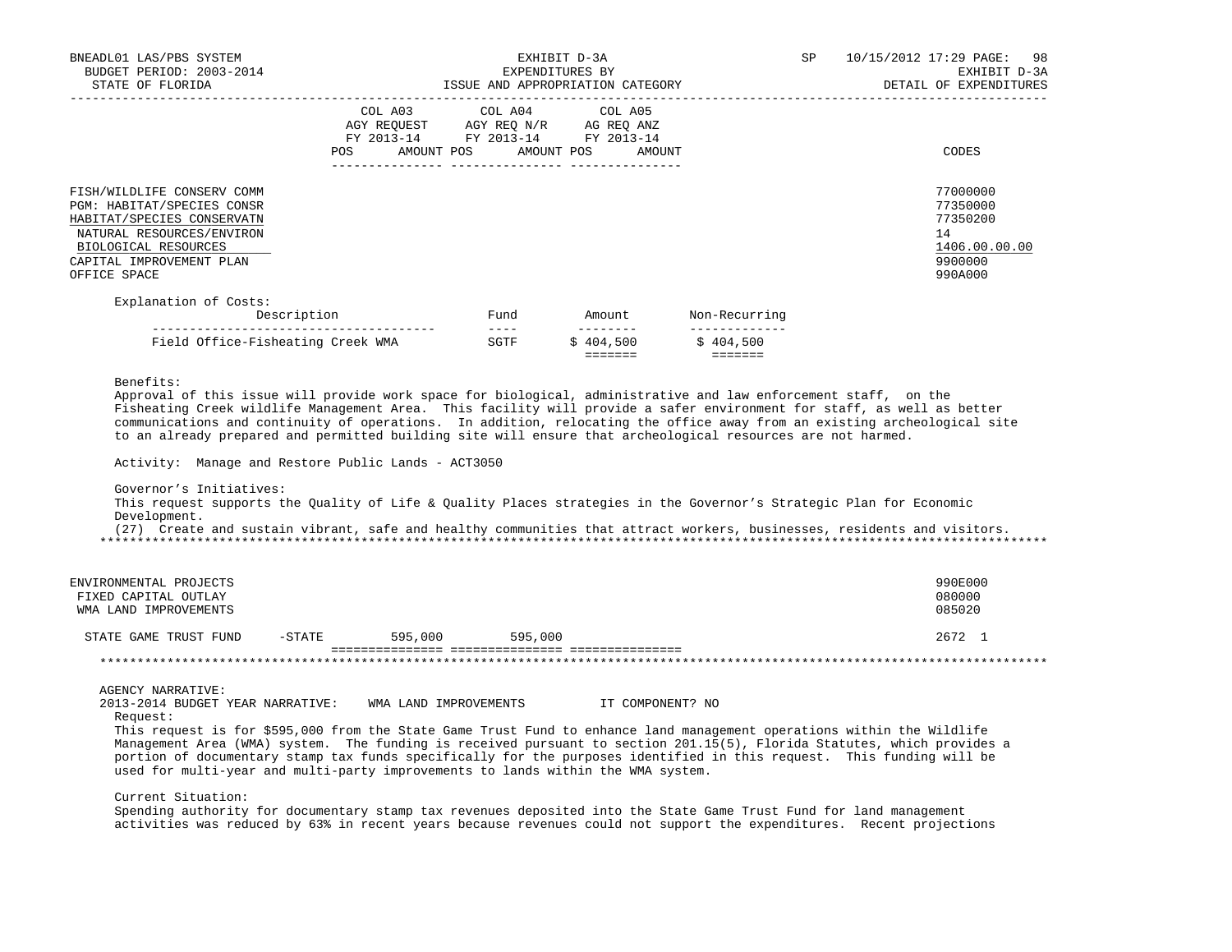| BNEADL01 LAS/PBS SYSTEM<br>BUDGET PERIOD: 2003-2014<br>STATE OF FLORIDA                                                                                                 | EXHIBIT D-3A<br>EXPENDITURES BY<br>ISSUE AND APPROPRIATION CATEGORY                                                                               | 10/15/2012 17:29 PAGE: 99<br>SP<br>EXHIBIT D-3A<br>DETAIL OF EXPENDITURES |
|-------------------------------------------------------------------------------------------------------------------------------------------------------------------------|---------------------------------------------------------------------------------------------------------------------------------------------------|---------------------------------------------------------------------------|
|                                                                                                                                                                         | COL A03 COL A04 COL A05<br>AGY REOUEST<br>AGY REQ N/R AG REQ ANZ<br>FY 2013-14 FY 2013-14 FY 2013-14<br>AMOUNT POS<br>POS<br>AMOUNT POS<br>AMOUNT | CODES                                                                     |
| FISH/WILDLIFE CONSERV COMM<br>PGM: HABITAT/SPECIES CONSR<br>HABITAT/SPECIES CONSERVATN<br>NATURAL RESOURCES/ENVIRON<br>BIOLOGICAL RESOURCES<br>CAPITAL IMPROVEMENT PLAN |                                                                                                                                                   | 77000000<br>77350000<br>77350200<br>14<br>1406.00.00.00<br>9900000        |
| ENVIRONMENTAL PROJECTS                                                                                                                                                  |                                                                                                                                                   | 990E000                                                                   |

 indicate the documentary stamp tax revenues have increased sufficiently to support this request. These funds are needed to redress a backlog of land management needs, improve habitat for fish and wildlife populations on public lands, and develop infrastructure to support enhanced recreational access and opportunity. Major needs to be funded include restoration of rare plant communities, mechanical and chemical treatments of noxious vegetation, restoration of natural hydrologic flows, and reforestation.

 Land management activities will include, but not limited to, prescribed burning, road maintenance, exotic vegetation control, habitat restoration wildlife food plots, and plant and wildlife surveys. Public recreation management activities will include, but not be limited to, public access and maintenance, trail development, wildlife viewing facilities (boardwalks, viewing blinds, and observation towers), hunt headquarters improvements, interpretive signage/information, and site security. However, it should be noted that actual staffing and funding assignments might be subject to change due to unforeseen changes in management priorities or land acquisition patterns.

Explanation of Costs:

| Category |                                            | Fund         | Amount                                     | Non-Recurring                         |
|----------|--------------------------------------------|--------------|--------------------------------------------|---------------------------------------|
|          | Wildlife Management Area Land Improvements | ----<br>SGTF | -------<br>\$595.000<br>_______<br>------- | \$595,000<br>-------<br>_ _ _ _ _ _ _ |

Benefits:

 Approval of this issue will provide trust fund spending authority necessary for important land improvement projects within the Wildlife Management Area system. Funding will improve fish and wildlife habitat, reduce the spread of exotic and noxious vegetation, restore degraded habitats, and improve public access and use.

Activity: Manage and Restore Public Lands - ACT3050

Governor's Initiatives:

 This request supports the Quality of Life and Quality Places strategies in the Governor's Strategic Plan for Economic Development.

(27) Create and sustain vibrant, safe and healthy communities that attract workers, businesses, residents and visitors.

(29) Promote, develop, protect and leverage Florida's natural, art and cultural assets in a sustainable manner.

\*\*\*\*\*\*\*\*\*\*\*\*\*\*\*\*\*\*\*\*\*\*\*\*\*\*\*\*\*\*\*\*\*\*\*\*\*\*\*\*\*\*\*\*\*\*\*\*\*\*\*\*\*\*\*\*\*\*\*\*\*\*\*\*\*\*\*\*\*\*\*\*\*\*\*\*\*\*\*\*\*\*\*\*\*\*\*\*\*\*\*\*\*\*\*\*\*\*\*\*\*\*\*\*\*\*\*\*\*\*\*\*\*\*\*\*\*\*\*\*\*\*\*\*\*\*\*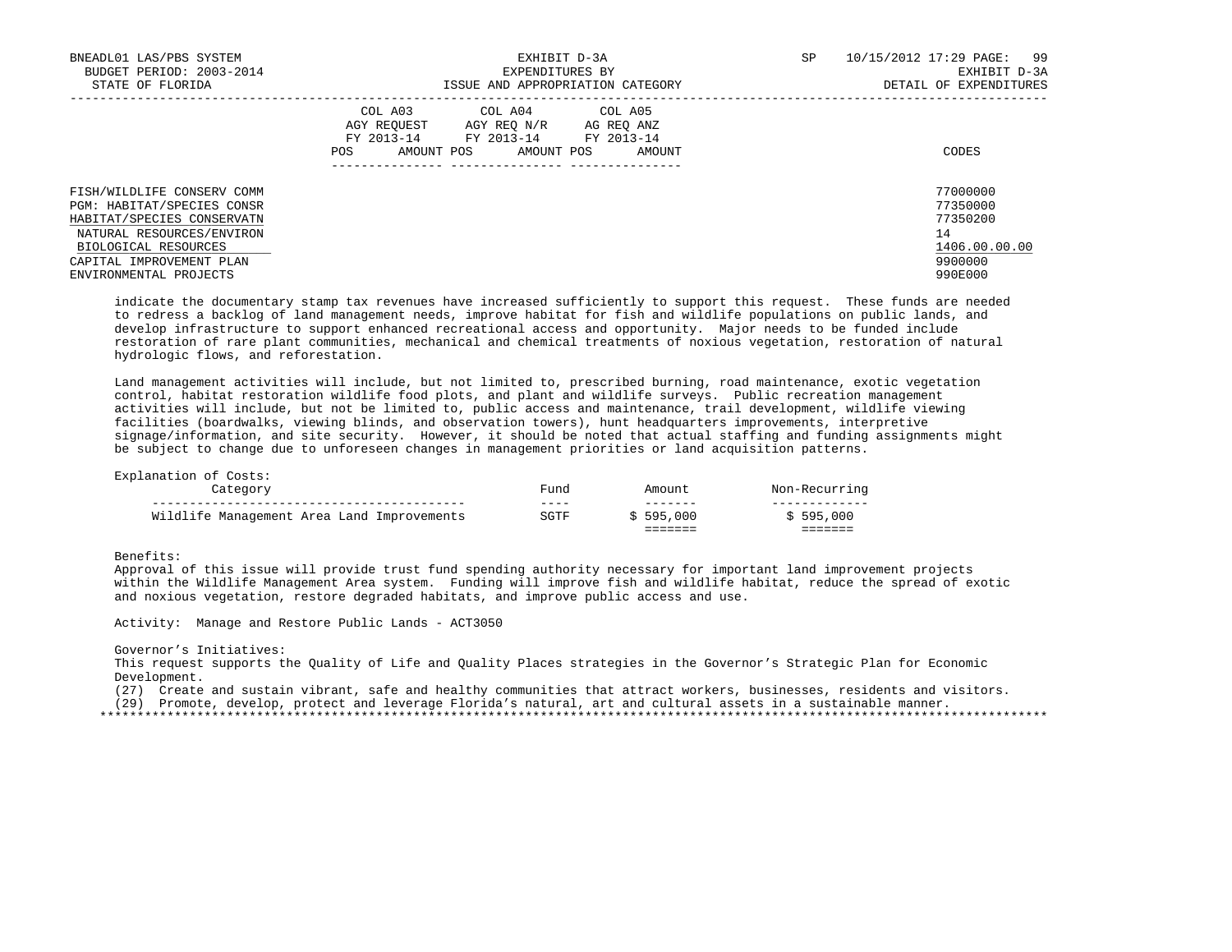| BNEADL01 LAS/PBS SYSTEM<br>BUDGET PERIOD: 2003-2014<br>STATE OF FLORIDA                                                                                                                                                                          |                                                                        | EXHIBIT D-3A<br>EXPENDITURES BY<br>ISSUE AND APPROPRIATION CATEGORY | 10/15/2012 17:29 PAGE: 100<br>SP<br>EXHIBIT D-3A<br>DETAIL OF EXPENDITURES |                                                                                                   |  |  |
|--------------------------------------------------------------------------------------------------------------------------------------------------------------------------------------------------------------------------------------------------|------------------------------------------------------------------------|---------------------------------------------------------------------|----------------------------------------------------------------------------|---------------------------------------------------------------------------------------------------|--|--|
|                                                                                                                                                                                                                                                  | AGY REQUEST AGY REQ N/R AG REQ ANZ<br>FY 2013-14 FY 2013-14 FY 2013-14 | COL A03 COL A04 COL A05<br>POS AMOUNT POS AMOUNT POS AMOUNT         |                                                                            | CODES                                                                                             |  |  |
| FISH/WILDLIFE CONSERV COMM<br>PGM: HABITAT/SPECIES CONSR<br>HABITAT/SPECIES CONSERVATN<br>NATURAL RESOURCES/ENVIRON<br>BIOLOGICAL RESOURCES<br>CAPITAL IMPROVEMENT PLAN<br>SPECIAL PURPOSE<br>FIXED CAPITAL OUTLAY<br>INVASIVE PLANT MGT STO FAC |                                                                        |                                                                     |                                                                            | 77000000<br>77350000<br>77350200<br>14<br>1406.00.00.00<br>9900000<br>990S000<br>080000<br>085070 |  |  |
| INVASIVE PLANT CONTROL TF -STATE                                                                                                                                                                                                                 | 75,000 75,000                                                          |                                                                     |                                                                            | 2030 1                                                                                            |  |  |

AGENCY NARRATIVE:

 2013-2014 BUDGET YEAR NARRATIVE: INVASIVE PLANT MGT STO FAC IT COMPONENT? NO Request:

 This request is for spending authority from the Invasive Plant Control Trust Fund to construct a storage facility at the Invasive Plant Management (IPM) field office in Inverness, Florida. This annex will provide secure, weatherproof storage for boats, sampling equipment, and herbicides, thus reducing equipment maintenance costs and providing additional storage space for herbicides, which is greatly needed.

\*\*\*\*\*\*\*\*\*\*\*\*\*\*\*\*\*\*\*\*\*\*\*\*\*\*\*\*\*\*\*\*\*\*\*\*\*\*\*\*\*\*\*\*\*\*\*\*\*\*\*\*\*\*\*\*\*\*\*\*\*\*\*\*\*\*\*\*\*\*\*\*\*\*\*\*\*\*\*\*\*\*\*\*\*\*\*\*\*\*\*\*\*\*\*\*\*\*\*\*\*\*\*\*\*\*\*\*\*\*\*\*\*\*\*\*\*\*\*\*\*\*\*\*\*\*\*

# Current Situation:

Explanation of Costs:

 The IPM Section maintains a field office on Fort Cooper State Park property in the city of Inverness. The property was developed during FY 2007-08 and is under a 49 year lease with the Department of Environmental Protections' Division of State Lands. During the planning and engineering phase, a specialized equipment and chemical storage annex was planned; however, project funds were not available during the construction phase. Boats and other equipment are currently exposed to the weather, requiring additional maintenance costs, and the existing small storage unit is insufficient to store the amount of herbicides needed.

| Equipment Storage Facility           | Invasive Plant Control TF | \$75,000<br>______<br>------ | \$75,000<br>- - - - - - |
|--------------------------------------|---------------------------|------------------------------|-------------------------|
| EAPIANACION OI COSCS.<br>Description | Fund                      | Amount<br>------             | Non-Recurring           |

Benefits:

 Approval of this issue will provide for the construction of a needed storage facility at the Invasive Plant Management field office in Inverness, Florida. It will provide secure weatherproof storage for boats, sampling equipment, and herbicides used to manage invasive plants in public waterways and conservation lands. This will reduce maintenance costs related to equipment being exposed to weather and additional storage space for herbicides.

 Activities: Manage Invasive Aquatic Plants in Public Waterways - ACT3810 Manage Invasive Exotic Upland Plants on Public Conservation Lands - ACT3820

Governor's Initiatives:

 This request supports the Quality of Life and Quality Places strategies in the Governor's Strategic Plan for Economic Development.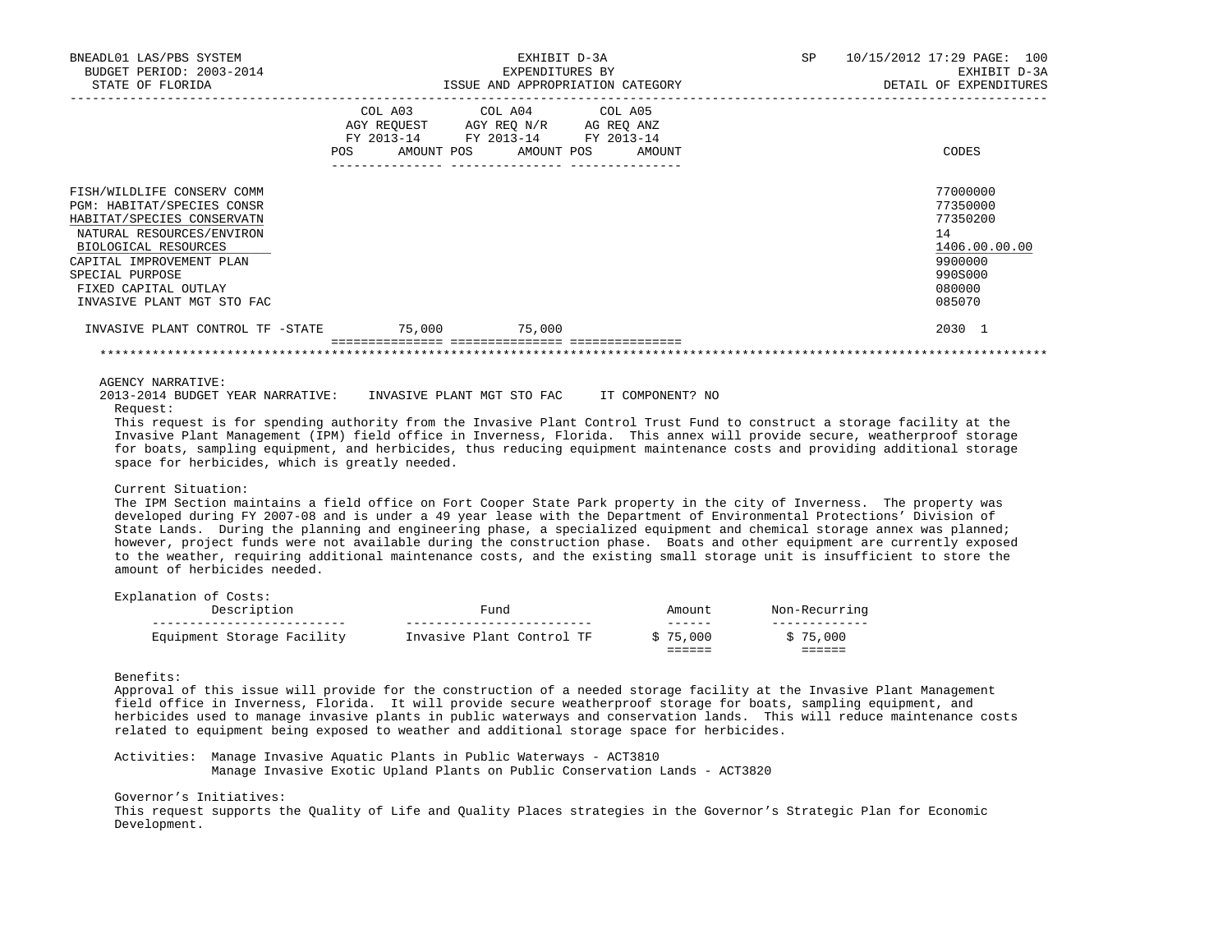| BNEADL01 LAS/PBS SYSTEM<br>BUDGET PERIOD: 2003-2014<br>STATE OF FLORIDA                                                                                                                           | EXHIBIT D-3A<br>EXPENDITURES BY<br>ISSUE AND APPROPRIATION CATEGORY                                                                                                                                                                       | 10/15/2012 17:29 PAGE: 101<br>SP<br>EXHIBIT D-3A<br>DETAIL OF EXPENDITURES    |
|---------------------------------------------------------------------------------------------------------------------------------------------------------------------------------------------------|-------------------------------------------------------------------------------------------------------------------------------------------------------------------------------------------------------------------------------------------|-------------------------------------------------------------------------------|
|                                                                                                                                                                                                   | COL A03 COL A04 COL A05<br>AGY REQUEST AGY REO N/R AG REO ANZ<br>FY 2013-14 FY 2013-14 FY 2013-14<br>AMOUNT POS AMOUNT POS<br>POS<br>AMOUNT                                                                                               | CODES                                                                         |
| FISH/WILDLIFE CONSERV COMM<br><b>PGM: HABITAT/SPECIES CONSR</b><br>HABITAT/SPECIES CONSERVATN<br>NATURAL RESOURCES/ENVIRON<br>BIOLOGICAL RESOURCES<br>CAPITAL IMPROVEMENT PLAN<br>SPECIAL PURPOSE |                                                                                                                                                                                                                                           | 77000000<br>77350000<br>77350200<br>14<br>1406.00.00.00<br>9900000<br>990S000 |
|                                                                                                                                                                                                   | (27) Create and sustain vibrant, safe and healthy communities that attract workers, businesses, residents and visitors.<br>700) – Rosamer Standing and not call increased Highligh and and and and animal charges for a modellate and con |                                                                               |

 (29) Promote, develop, protect and leverage Florida's natural, art and cultural assets in a sustainable manner. \*\*\*\*\*\*\*\*\*\*\*\*\*\*\*\*\*\*\*\*\*\*\*\*\*\*\*\*\*\*\*\*\*\*\*\*\*\*\*\*\*\*\*\*\*\*\*\*\*\*\*\*\*\*\*\*\*\*\*\*\*\*\*\*\*\*\*\*\*\*\*\*\*\*\*\*\*\*\*\*\*\*\*\*\*\*\*\*\*\*\*\*\*\*\*\*\*\*\*\*\*\*\*\*\*\*\*\*\*\*\*\*\*\*\*\*\*\*\*\*\*\*\*\*\*\*\*

| TOTAL: BIOLOGICAL RESOURCES |        |           | 1406.00.00.00 |
|-----------------------------|--------|-----------|---------------|
| BY FUND TYPE                |        |           |               |
|                             | 368.00 |           |               |
| TRUST FUNDS 94.140.354      |        | 1,306,760 | 2000          |
| SALARY RATE 14,936,568      |        |           |               |
|                             |        |           |               |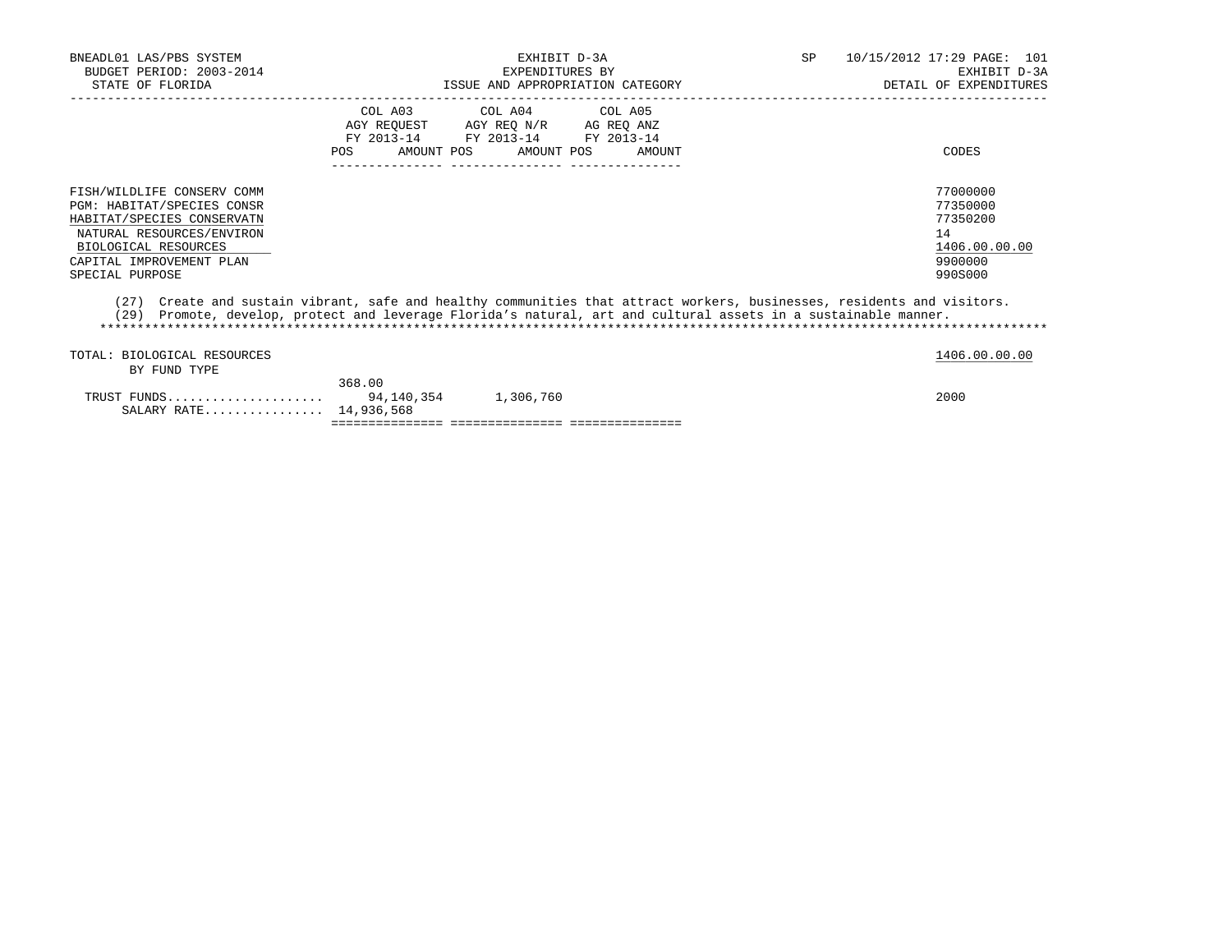| BNEADL01 LAS/PBS SYSTEM<br>BUDGET PERIOD: 2003-2014<br>STATE OF FLORIDA                                                                                                                                                                             |                                    | EXHIBIT D-3A<br>EXPENDITURES BY<br>ISSUE AND APPROPRIATION CATEGORY                                                                 | SP | 10/15/2012 17:29 PAGE: 102<br>EXHIBIT D-3A<br>DETAIL OF EXPENDITURES                    |
|-----------------------------------------------------------------------------------------------------------------------------------------------------------------------------------------------------------------------------------------------------|------------------------------------|-------------------------------------------------------------------------------------------------------------------------------------|----|-----------------------------------------------------------------------------------------|
|                                                                                                                                                                                                                                                     | COL A03                            | COL A04<br>COL A05<br>AGY REQUEST AGY REQ N/R AG REQ ANZ<br>FY 2013-14 FY 2013-14 FY 2013-14<br>POS AMOUNT POS AMOUNT POS<br>AMOUNT |    | CODES                                                                                   |
| FISH/WILDLIFE CONSERV COMM<br><b>PGM: FRESHWATER FISH</b><br>FRESHWATER FISHERIES MGT<br>NATURAL RESOURCES/ENVIRON<br>BIOLOGICAL RESOURCES<br>ESTIMATED EXPENDITURES<br>ESTIMATED EXPENDITURES - OPERATIONS<br>SALARY RATE<br>SALARY RATE 2,755,924 |                                    |                                                                                                                                     |    | 77000000<br>77400000<br>77400200<br>14<br>1406.00.00.00<br>1000000<br>1001000<br>000000 |
| SALARIES AND BENEFITS                                                                                                                                                                                                                               |                                    |                                                                                                                                     |    | 010000                                                                                  |
| FEDERAL GRANTS TRUST FUND -FEDERL 2,597,018                                                                                                                                                                                                         |                                    |                                                                                                                                     |    | 2261 3                                                                                  |
| STATE GAME TRUST FUND<br>$-MATCH$                                                                                                                                                                                                                   | -STATE 764,280<br>525,132          |                                                                                                                                     |    | 2672 1<br>2672 2                                                                        |
| TOTAL STATE GAME TRUST FUND                                                                                                                                                                                                                         | 1,289,412                          |                                                                                                                                     |    | 2672                                                                                    |
| CONS/REC LANDS PROGRAM TF -MATCH 44,098                                                                                                                                                                                                             |                                    |                                                                                                                                     |    | 2931 2                                                                                  |
| TOTAL POSITIONS 69.50<br>TOTAL APPRO 3,930,528                                                                                                                                                                                                      |                                    |                                                                                                                                     |    |                                                                                         |
| OTHER PERSONAL SERVICES                                                                                                                                                                                                                             |                                    |                                                                                                                                     |    | 030000                                                                                  |
| FEDERAL GRANTS TRUST FUND -FEDERL 40,134                                                                                                                                                                                                            |                                    |                                                                                                                                     |    | 2261 3                                                                                  |
| STATE GAME TRUST FUND                                                                                                                                                                                                                               | $-STATE$ 12,657<br>$-MATCH$ 13,378 |                                                                                                                                     |    | 2672 1<br>2672 2                                                                        |
| TOTAL STATE GAME TRUST FUND<br>TOTAL APPRO                                                                                                                                                                                                          | 26,035<br>66,169                   |                                                                                                                                     |    | 2672                                                                                    |
|                                                                                                                                                                                                                                                     |                                    |                                                                                                                                     |    |                                                                                         |
| EXPENSES                                                                                                                                                                                                                                            |                                    |                                                                                                                                     |    | 040000                                                                                  |
| FEDERAL GRANTS TRUST FUND -STATE                                                                                                                                                                                                                    | 45,478<br>-FEDERL 373,032          | ------------- ----------------                                                                                                      |    | 2261 1<br>2261 3                                                                        |
| TOTAL FEDERAL GRANTS TRUST FUND                                                                                                                                                                                                                     | 418,510                            |                                                                                                                                     |    | 2261                                                                                    |
| STATE GAME TRUST FUND<br>$-$ STATE<br>$-MATCH$                                                                                                                                                                                                      | 109,327<br>170,577                 |                                                                                                                                     |    | 2672 1<br>2672 2                                                                        |
| TOTAL STATE GAME TRUST FUND                                                                                                                                                                                                                         | 279,904                            | --------------- ---------------                                                                                                     |    | 2672                                                                                    |
|                                                                                                                                                                                                                                                     |                                    |                                                                                                                                     |    |                                                                                         |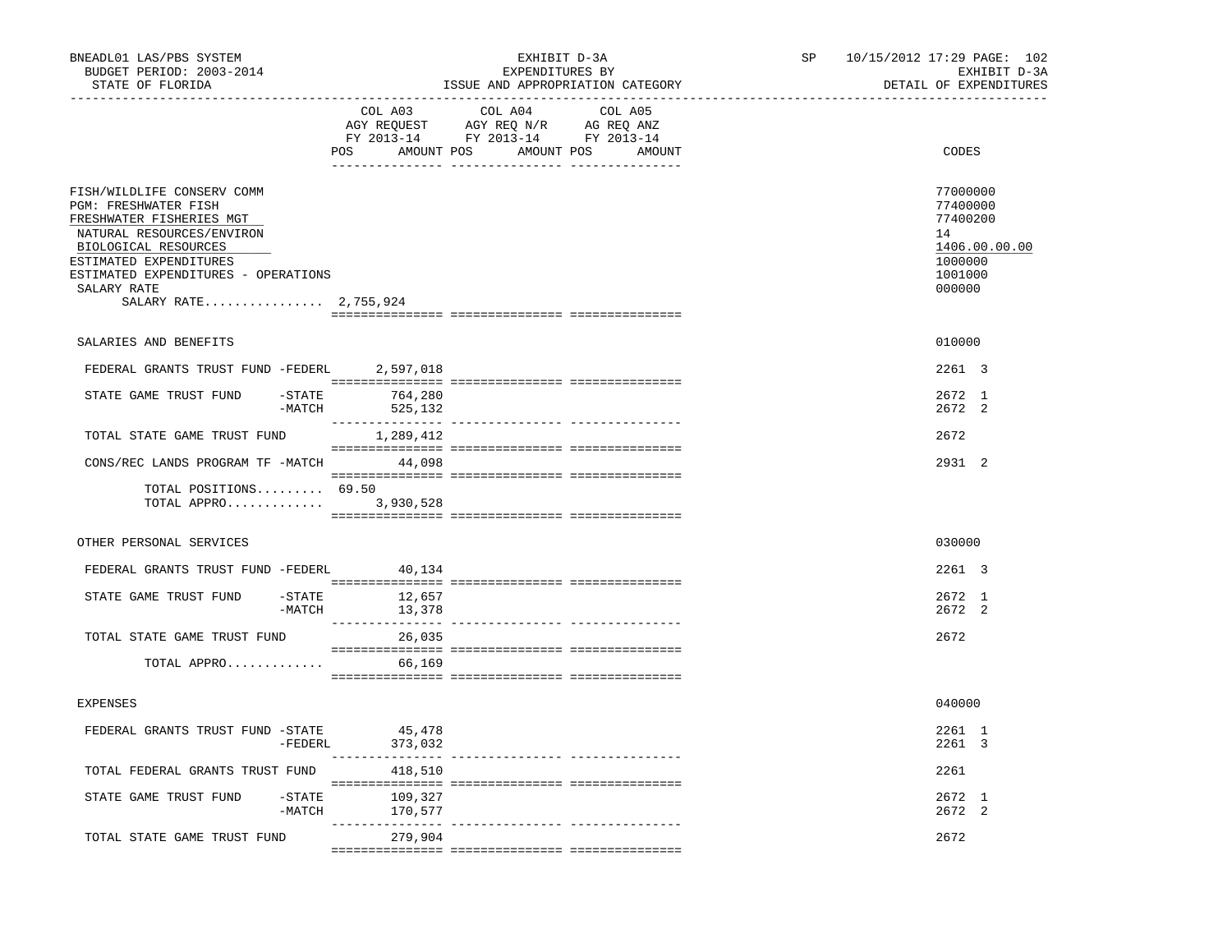| BNEADL01 LAS/PBS SYSTEM<br>BUDGET PERIOD: 2003-2014<br>STATE OF FLORIDA<br>------------------                                                                                                                                                                                      |                                                                                                                                                                                                                                                                                                                                                                                                                                                                                                   | EXHIBIT D-3A<br>EXPENDITURES BY<br>ISSUE AND APPROPRIATION CATEGORY                                                                                                                                                                                                                                                                                                                                                                 | SP 10/15/2012 17:29 PAGE: 103<br>EXHIBIT D-3A<br>DETAIL OF EXPENDITURES                           |
|------------------------------------------------------------------------------------------------------------------------------------------------------------------------------------------------------------------------------------------------------------------------------------|---------------------------------------------------------------------------------------------------------------------------------------------------------------------------------------------------------------------------------------------------------------------------------------------------------------------------------------------------------------------------------------------------------------------------------------------------------------------------------------------------|-------------------------------------------------------------------------------------------------------------------------------------------------------------------------------------------------------------------------------------------------------------------------------------------------------------------------------------------------------------------------------------------------------------------------------------|---------------------------------------------------------------------------------------------------|
|                                                                                                                                                                                                                                                                                    | COL A03                                                                                                                                                                                                                                                                                                                                                                                                                                                                                           | COL A04<br>COL A05<br>AGY REQUEST AGY REQ N/R AG REQ ANZ<br>FY 2013-14 FY 2013-14 FY 2013-14<br>POS AMOUNT POS AMOUNT POS AMOUNT                                                                                                                                                                                                                                                                                                    | CODES                                                                                             |
| FISH/WILDLIFE CONSERV COMM<br>PGM: FRESHWATER FISH<br>FRESHWATER FISHERIES MGT<br>NATURAL RESOURCES/ENVIRON<br>BIOLOGICAL RESOURCES<br>ESTIMATED EXPENDITURES<br>ESTIMATED EXPENDITURES - OPERATIONS<br>EXPENSES<br>CONS/REC LANDS PROGRAM TF -MATCH 20,000<br>TOTAL APPRO 718,414 |                                                                                                                                                                                                                                                                                                                                                                                                                                                                                                   |                                                                                                                                                                                                                                                                                                                                                                                                                                     | 77000000<br>77400000<br>77400200<br>14<br>1406.00.00.00<br>1000000<br>1001000<br>040000<br>2931 2 |
| OPERATING CAPITAL OUTLAY                                                                                                                                                                                                                                                           |                                                                                                                                                                                                                                                                                                                                                                                                                                                                                                   |                                                                                                                                                                                                                                                                                                                                                                                                                                     | 060000                                                                                            |
| FEDERAL GRANTS TRUST FUND -FEDERL<br>STATE GAME TRUST FUND -MATCH 15,914                                                                                                                                                                                                           | 15,625                                                                                                                                                                                                                                                                                                                                                                                                                                                                                            |                                                                                                                                                                                                                                                                                                                                                                                                                                     | 2261 3<br>2672 2                                                                                  |
| TOTAL APPRO                                                                                                                                                                                                                                                                        | 31,539                                                                                                                                                                                                                                                                                                                                                                                                                                                                                            | $\begin{minipage}{0.03\textwidth} \begin{tabular}{l} \textbf{1} & \textbf{2} & \textbf{3} & \textbf{5} & \textbf{5} & \textbf{6} & \textbf{6} & \textbf{7} & \textbf{8} & \textbf{8} & \textbf{9} & \textbf{9} & \textbf{9} & \textbf{9} & \textbf{9} & \textbf{9} & \textbf{9} & \textbf{9} & \textbf{9} & \textbf{9} & \textbf{9} & \textbf{9} & \textbf{9} & \textbf{9} & \textbf{9} & \textbf{9} & \textbf{9} & \textbf{9} & \$ |                                                                                                   |
| SPECIAL CATEGORIES<br>ACQUISITION/MOTOR VEHICLES                                                                                                                                                                                                                                   |                                                                                                                                                                                                                                                                                                                                                                                                                                                                                                   |                                                                                                                                                                                                                                                                                                                                                                                                                                     | 100000<br>100021                                                                                  |
| STATE GAME TRUST FUND                                                                                                                                                                                                                                                              | -STATE 127,696                                                                                                                                                                                                                                                                                                                                                                                                                                                                                    |                                                                                                                                                                                                                                                                                                                                                                                                                                     | 2672 1                                                                                            |
| ACQ & REPL BOAT/MOT/TRAIL                                                                                                                                                                                                                                                          |                                                                                                                                                                                                                                                                                                                                                                                                                                                                                                   |                                                                                                                                                                                                                                                                                                                                                                                                                                     | 100052                                                                                            |
| FEDERAL GRANTS TRUST FUND -FEDERL                                                                                                                                                                                                                                                  | 5,571                                                                                                                                                                                                                                                                                                                                                                                                                                                                                             |                                                                                                                                                                                                                                                                                                                                                                                                                                     | 2261 3                                                                                            |
| YOUTH HUNTING/FISHING PROG                                                                                                                                                                                                                                                         |                                                                                                                                                                                                                                                                                                                                                                                                                                                                                                   |                                                                                                                                                                                                                                                                                                                                                                                                                                     | 100105                                                                                            |
| MARINE RESOURCES CONSV TF -STATE<br>STATE GAME TRUST FUND -STATE 241,000                                                                                                                                                                                                           | 134,000<br>$\begin{array}{cccccccccc} \multicolumn{2}{c}{} & \multicolumn{2}{c}{} & \multicolumn{2}{c}{} & \multicolumn{2}{c}{} & \multicolumn{2}{c}{} & \multicolumn{2}{c}{} & \multicolumn{2}{c}{} & \multicolumn{2}{c}{} & \multicolumn{2}{c}{} & \multicolumn{2}{c}{} & \multicolumn{2}{c}{} & \multicolumn{2}{c}{} & \multicolumn{2}{c}{} & \multicolumn{2}{c}{} & \multicolumn{2}{c}{} & \multicolumn{2}{c}{} & \multicolumn{2}{c}{} & \multicolumn{2}{c}{} & \multicolumn{2}{c}{} & \mult$ | ---------------- ----------------                                                                                                                                                                                                                                                                                                                                                                                                   | 2467 1<br>2672 1                                                                                  |
| TOTAL APPRO                                                                                                                                                                                                                                                                        | 375,000                                                                                                                                                                                                                                                                                                                                                                                                                                                                                           |                                                                                                                                                                                                                                                                                                                                                                                                                                     |                                                                                                   |
| ENHANCED WILDLIFE MGMT                                                                                                                                                                                                                                                             |                                                                                                                                                                                                                                                                                                                                                                                                                                                                                                   |                                                                                                                                                                                                                                                                                                                                                                                                                                     | 100228                                                                                            |
| FEDERAL GRANTS TRUST FUND -FEDERL<br>CONS/REC LANDS PROGRAM TF -MATCH                                                                                                                                                                                                              | 20,019<br>40,800                                                                                                                                                                                                                                                                                                                                                                                                                                                                                  |                                                                                                                                                                                                                                                                                                                                                                                                                                     | 2261 3<br>2931 2                                                                                  |
| TOTAL APPRO                                                                                                                                                                                                                                                                        | 60,819                                                                                                                                                                                                                                                                                                                                                                                                                                                                                            |                                                                                                                                                                                                                                                                                                                                                                                                                                     |                                                                                                   |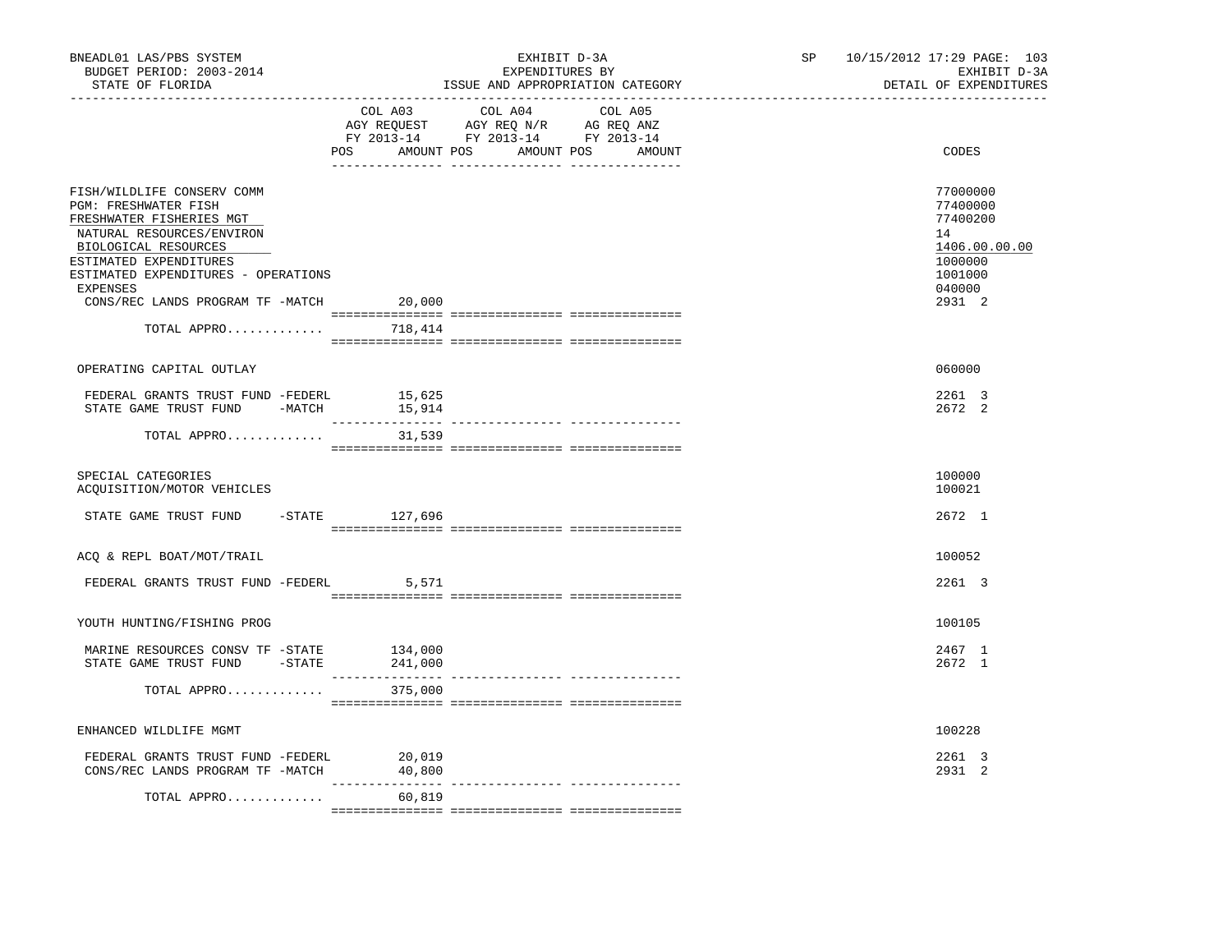| BNEADL01 LAS/PBS SYSTEM<br>BUDGET PERIOD: 2003-2014<br>STATE OF FLORIDA                                                                                                                                                                           |                                   | EXHIBIT D-3A<br>EXPENDITURES BY<br>ISSUE AND APPROPRIATION CATEGORY                                                       | SP 10/15/2012 17:29 PAGE: 104<br>EXHIBIT D-3A<br>DETAIL OF EXPENDITURES                           |
|---------------------------------------------------------------------------------------------------------------------------------------------------------------------------------------------------------------------------------------------------|-----------------------------------|---------------------------------------------------------------------------------------------------------------------------|---------------------------------------------------------------------------------------------------|
|                                                                                                                                                                                                                                                   | AMOUNT POS<br>POS                 | COL A03 COL A04 COL A05<br>AGY REQUEST AGY REQ N/R AG REQ ANZ<br>FY 2013-14 FY 2013-14 FY 2013-14<br>AMOUNT POS<br>AMOUNT | CODES                                                                                             |
| FISH/WILDLIFE CONSERV COMM<br>PGM: FRESHWATER FISH<br>FRESHWATER FISHERIES MGT<br>NATURAL RESOURCES/ENVIRON<br>BIOLOGICAL RESOURCES<br>ESTIMATED EXPENDITURES<br>ESTIMATED EXPENDITURES - OPERATIONS<br>SPECIAL CATEGORIES<br>CONTRACTED SERVICES |                                   |                                                                                                                           | 77000000<br>77400000<br>77400200<br>14<br>1406.00.00.00<br>1000000<br>1001000<br>100000<br>100777 |
| FEDERAL GRANTS TRUST FUND -FEDERL                                                                                                                                                                                                                 | 37,553                            |                                                                                                                           | 2261 3                                                                                            |
| STATE GAME TRUST FUND                                                                                                                                                                                                                             | $-$ STATE 19,644<br>-MATCH 10,352 |                                                                                                                           | 2672 1<br>2672 2                                                                                  |
| TOTAL STATE GAME TRUST FUND                                                                                                                                                                                                                       | 29,996                            |                                                                                                                           | 2672                                                                                              |
| TOTAL APPRO                                                                                                                                                                                                                                       | 67,549                            |                                                                                                                           |                                                                                                   |
| LAKE RESTORATION                                                                                                                                                                                                                                  |                                   |                                                                                                                           | 101012                                                                                            |
| STATE GAME TRUST FUND -STATE 695,000                                                                                                                                                                                                              |                                   |                                                                                                                           | 2672 1                                                                                            |
| RISK MANAGEMENT INSURANCE                                                                                                                                                                                                                         |                                   |                                                                                                                           | 103241                                                                                            |
| STATE GAME TRUST FUND - STATE<br>CONS/REC LANDS PROGRAM TF -STATE                                                                                                                                                                                 | 41,070<br>2,553                   |                                                                                                                           | 2672 1<br>2931 1                                                                                  |
| TOTAL APPRO                                                                                                                                                                                                                                       | 43,623                            |                                                                                                                           |                                                                                                   |
| LAND USE PROCEEDS DISBURSE                                                                                                                                                                                                                        |                                   |                                                                                                                           | 105006                                                                                            |
| STATE GAME TRUST FUND                                                                                                                                                                                                                             | $-STATE$ 350,000                  |                                                                                                                           | 2672 1                                                                                            |
| TR/DMS/HR SVCS/STW CONTRCT                                                                                                                                                                                                                        |                                   |                                                                                                                           | 107040                                                                                            |
| STATE GAME TRUST FUND - STATE<br>CONS/REC LANDS PROGRAM TF -STATE                                                                                                                                                                                 | 25,612<br>923                     |                                                                                                                           | 2672 1<br>2931 1                                                                                  |
| TOTAL APPRO                                                                                                                                                                                                                                       | 26,535                            |                                                                                                                           |                                                                                                   |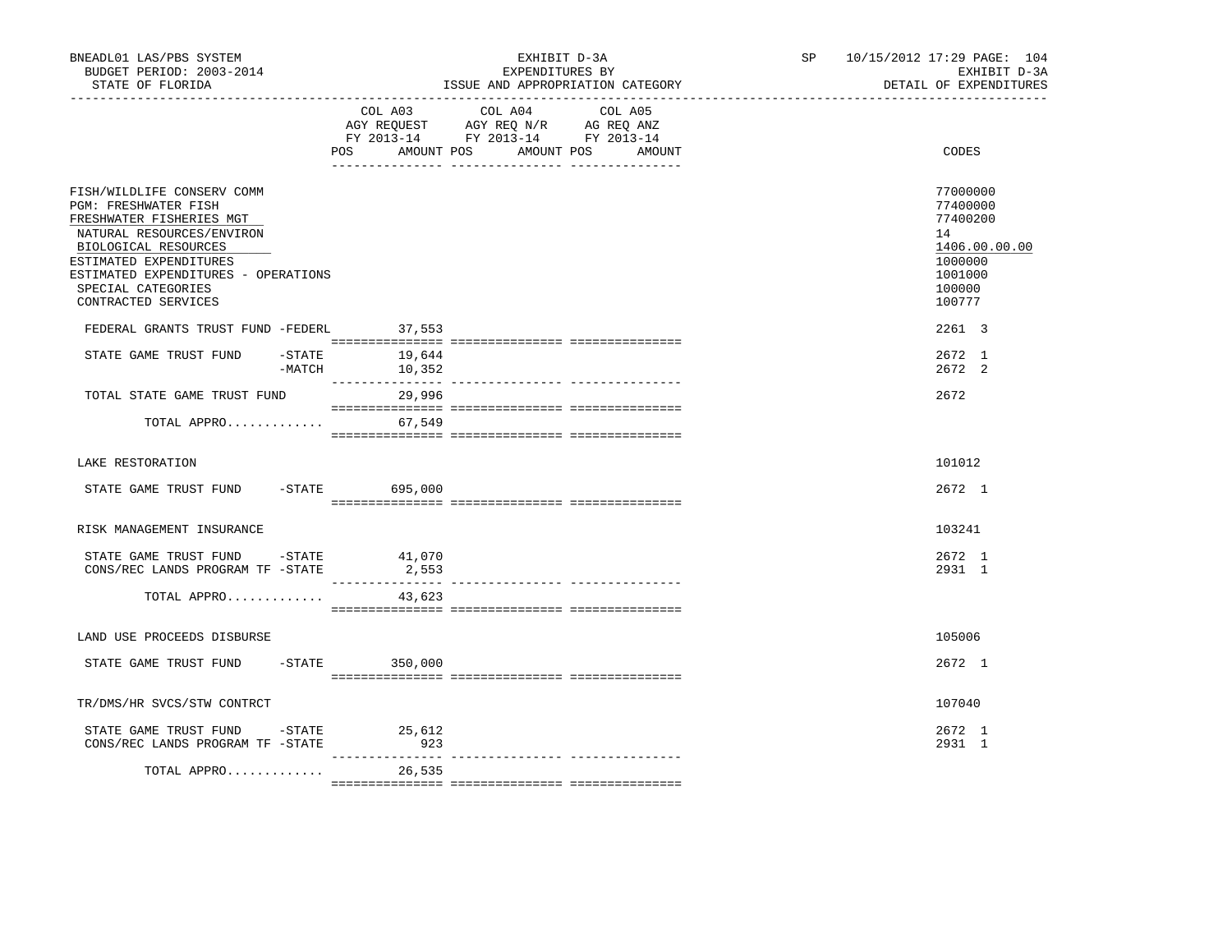| BNEADL01 LAS/PBS SYSTEM<br>BUDGET PERIOD: 2003-2014<br>STATE OF FLORIDA                                                                                                                                                                                         | EXHIBIT D-3A<br>EXPENDITURES BY<br>ISSUE AND APPROPRIATION CATEGORY                                                                                                          | SP<br>10/15/2012 17:29 PAGE: 105<br>EXHIBIT D-3A<br>DETAIL OF EXPENDITURES                        |
|-----------------------------------------------------------------------------------------------------------------------------------------------------------------------------------------------------------------------------------------------------------------|------------------------------------------------------------------------------------------------------------------------------------------------------------------------------|---------------------------------------------------------------------------------------------------|
|                                                                                                                                                                                                                                                                 | COL A03 COL A04 COL A05<br>AGY REQUEST AGY REQ N/R AG REQ ANZ<br>FY 2013-14 FY 2013-14 FY 2013-14<br>POS<br>AMOUNT POS AMOUNT POS<br>AMOUNT<br>_____________ _______________ | CODES                                                                                             |
| FISH/WILDLIFE CONSERV COMM<br><b>PGM: FRESHWATER FISH</b><br>FRESHWATER FISHERIES MGT<br>NATURAL RESOURCES/ENVIRON<br>BIOLOGICAL RESOURCES<br>ESTIMATED EXPENDITURES<br>ESTIMATED EXPENDITURES - OPERATIONS<br>SPECIAL CATEGORIES<br>CONTRACT & GRANT REIMB ACT |                                                                                                                                                                              | 77000000<br>77400000<br>77400200<br>14<br>1406.00.00.00<br>1000000<br>1001000<br>100000<br>109940 |
| FEDERAL GRANTS TRUST FUND -FEDERL 2,053,837                                                                                                                                                                                                                     |                                                                                                                                                                              | 2261 3                                                                                            |
| TOTAL: ESTIMATED EXPENDITURES - OPERATIONS<br>TOTAL POSITIONS $69.50$<br>TOTAL ISSUE 8,552,280<br>TOTAL SALARY RATE 2,755,924                                                                                                                                   |                                                                                                                                                                              | 1001000                                                                                           |

 AGENCY ISSUE NARRATIVE: 2013-2014 BUDGET YEAR NARRATIVE: IT COMPONENT? NO Special Category: FWCC Youth Hunting and Fishing Programs (100105)

 The funds in this special category are used to cover expenditures associated with youth hunting and fishing programs in coordination with other government, non-government, university, private and commercial groups that have similar interests in achieving these public benefits which include OPS, Expense, OCO, Contracted Services, Acquisition of Motor Vehicles, and Acquisition of Boats, Motors, and Trailers.

Special Category: Enhanced Wildlife Management (100228)

 The funds in this special category are used to cover expenditures strictly for enhanced wildlife management or freshwater fisheries management activities (CARL) which include OPS, Expense, OCO, Acquisition and Replacement of Motor Vehicles, Acquisition and Replacement of Boats, Motors and Trailers, and Contracted Services. Purchases from this special category may include motor vehicles, ATV's, swamp buggies, heavy equipment (such as tractors, backhoes, dump trucks, etc.), boats, motors, and trailers. Expenditures may also include prescribed burning, exotic vegetation control, plant and animal surveys, wildlife food plot plantings, check stations, road maintenance, wildlife viewing facilities, bridges, culverts, signage, habitat improvements projects, public recreation access improvement, site security, and trail development, and freshwater fish production.

Special Category: Lake Restoration Projects (101012)

 The funds in this special category are used to cover expenditures for freshwater aquatic habitat enhancement/restoration activities which include OPS, Expense, OCO, Acquisition and Replacement of Motor Vehicles, Acquisition and Replacement of Boats, Motors and Trailers, and Contracted Services. Purchases from this special category may include motor vehicles, ATV's, swamp buggies, heavy equipment (such as tractors, backhoes, dump trucks, etc.), boats, motors, and trailers.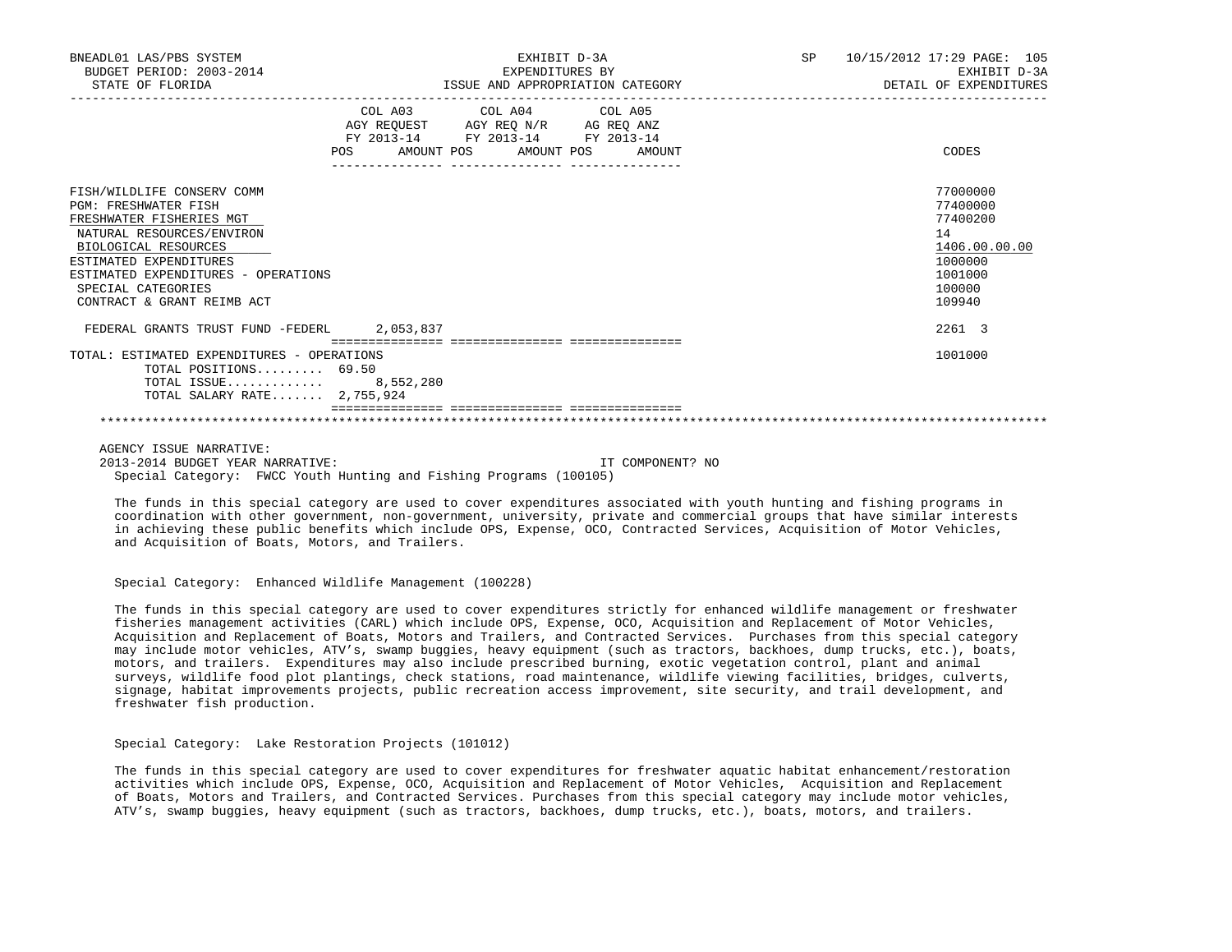| BNEADL01 LAS/PBS SYSTEM<br>BUDGET PERIOD: 2003-2014<br>STATE OF FLORIDA        | EXHIBIT D-3A<br>EXPENDITURES BY<br>ISSUE AND APPROPRIATION CATEGORY                                                                           | 10/15/2012 17:29 PAGE: 106<br>SP<br>EXHIBIT D-3A<br>DETAIL OF EXPENDITURES |
|--------------------------------------------------------------------------------|-----------------------------------------------------------------------------------------------------------------------------------------------|----------------------------------------------------------------------------|
|                                                                                | COL A03 COL A04 COL A05<br>AGY REO N/R<br>AGY REOUEST<br>AG REO ANZ<br>FY 2013-14<br>FY 2013-14 FY 2013-14<br>AMOUNT POS<br>AMOUNT POS<br>POS | CODES<br>AMOUNT                                                            |
| FISH/WILDLIFE CONSERV COMM<br>PGM: FRESHWATER FISH<br>FRESHWATER FISHERIES MGT |                                                                                                                                               | 77000000<br>77400000<br>77400200                                           |
| NATURAL RESOURCES/ENVIRON<br>BIOLOGICAL RESOURCES                              |                                                                                                                                               | 14<br>1406.00.00.00                                                        |
| ESTIMATED EXPENDITURES<br>ESTIMATED EXPENDITURES - OPERATIONS                  |                                                                                                                                               | 1000000<br>1001000                                                         |

Special Category: Land Use Proceeds Disbursements (105006)

 Pursuant to s.259.32(11)(d), Florida Statutes, the funds in this special category are used to expend revenues received from land management activities and shall be used to pay for management activities on conservation, preservation, and recreation lands under the agency's jurisdiction. Expenditures include OPS, Expense, OCO, Acquisition and Replacement of Motor Vehicles, Acquisition and Replacement of Boats, Motors and Trailers, and Contracted Services. Purchases from this special category may include motor vehicles, ATV's, swamp buggies, heavy equipment (such as tractors, backhoes, dump trucks, etc.), boats, motors, and trailers.

### Special Category: Contract & Grant Reimbursed Activities (109940)

 The funds in this special category are used to cover expenditures strictly for contracts and grants for which 100% reimbursement will be received. Expenditures may include OPS, Expense, OCO, Acquisition and Replacement of Motor Vehicles, Acquisition and Replacement of Boats, Motors and Trailers, and Contracted Services. Purchases from this special category may include motor vehicles, ATV's, swamp buggies, heavy equipment (such as tractors, backhoes, dump trucks, etc.), boats, motors, and trailers.

 Pursuant to section 11.061, Florida Statutes, position #00082, Director of Freshwater Fisheries Management is designated as being used during a portion of the fiscal year for lobbying. \*\*\*\*\*\*\*\*\*\*\*\*\*\*\*\*\*\*\*\*\*\*\*\*\*\*\*\*\*\*\*\*\*\*\*\*\*\*\*\*\*\*\*\*\*\*\*\*\*\*\*\*\*\*\*\*\*\*\*\*\*\*\*\*\*\*\*\*\*\*\*\*\*\*\*\*\*\*\*\*\*\*\*\*\*\*\*\*\*\*\*\*\*\*\*\*\*\*\*\*\*\*\*\*\*\*\*\*\*\*\*\*\*\*\*\*\*\*\*\*\*\*\*\*\*\*\*

| CASUALTY INSURANCE PREMIUM<br>ADJUSTMENT<br>SPECIAL CATEGORIES<br>RISK MANAGEMENT INSURANCE |                  | 1001090<br>100000<br>103241 |
|---------------------------------------------------------------------------------------------|------------------|-----------------------------|
| -STATE<br>STATE GAME TRUST FUND<br>CONS/REC LANDS PROGRAM TF -STATE                         | 205,309<br>9,983 | 2672 1<br>2931 1            |
| TOTAL APPRO                                                                                 | 215,292          |                             |

=============== =============== ===============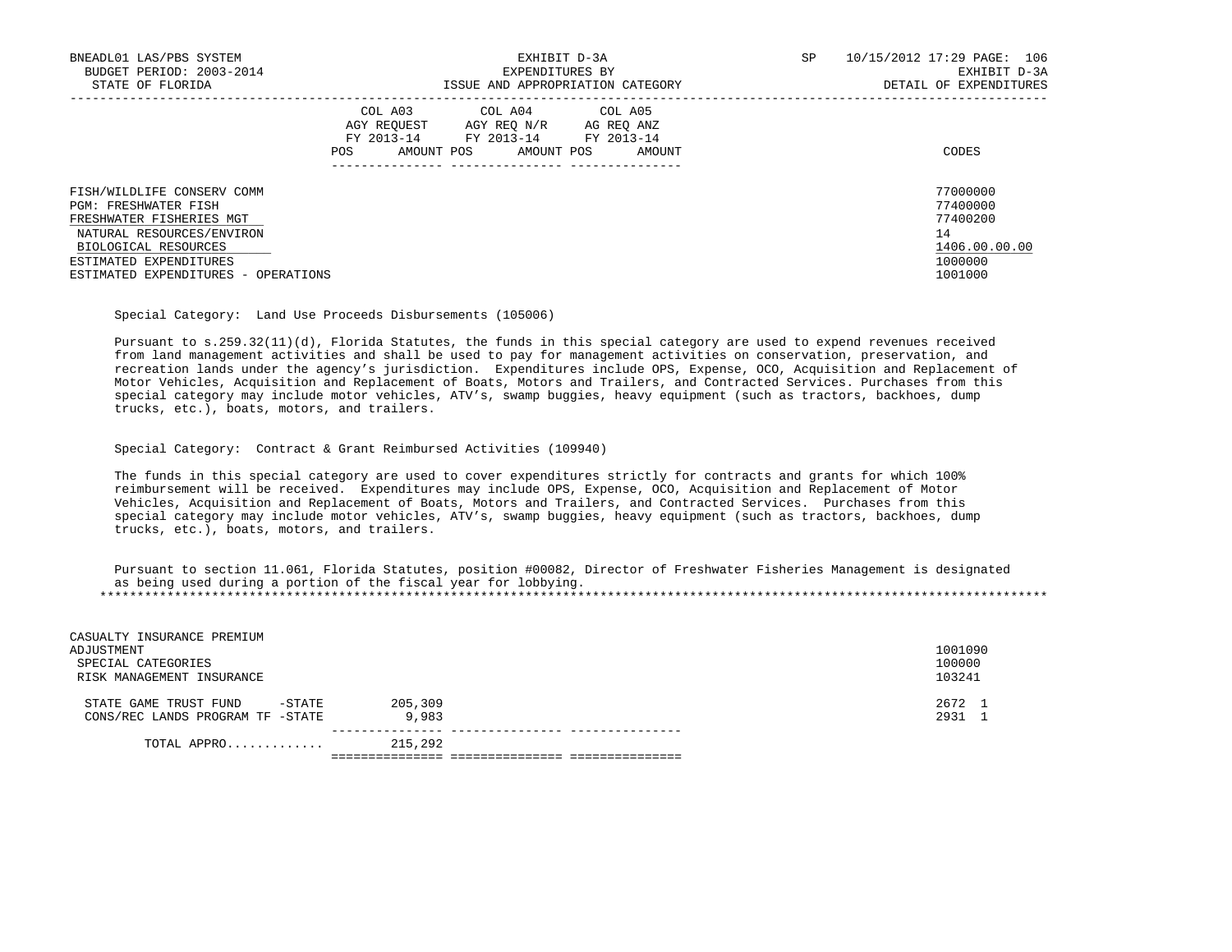| BNEADL01 LAS/PBS SYSTEM<br>BUDGET PERIOD: 2003-2014<br>STATE OF FLORIDA                                                                                                                                                          |                     | EXHIBIT D-3A<br>EXPENDITURES BY<br>ISSUE AND APPROPRIATION CATEGORY |                |  |                                                                                                 |  |                   |  | SP 10/15/2012 17:29 PAGE: 107<br>EXHIBIT D-3A<br>DETAIL OF EXPENDITURES |               |
|----------------------------------------------------------------------------------------------------------------------------------------------------------------------------------------------------------------------------------|---------------------|---------------------------------------------------------------------|----------------|--|-------------------------------------------------------------------------------------------------|--|-------------------|--|-------------------------------------------------------------------------|---------------|
|                                                                                                                                                                                                                                  |                     | COL A03<br>POS AMOUNT POS                                           |                |  | COL A04<br>AGY REQUEST AGY REQ N/R AG REQ ANZ<br>FY 2013-14 FY 2013-14 FY 2013-14<br>AMOUNT POS |  | COL A05<br>AMOUNT |  | CODES                                                                   |               |
| FISH/WILDLIFE CONSERV COMM<br><b>PGM: FRESHWATER FISH</b><br>FRESHWATER FISHERIES MGT<br>NATURAL RESOURCES/ENVIRON<br>BIOLOGICAL RESOURCES<br>ESTIMATED EXPENDITURES<br>FLORIDA RETIREMENT SYSTEM<br>CONTRIBUTION ADJUSTMENT FOR |                     |                                                                     |                |  |                                                                                                 |  |                   |  | 77000000<br>77400000<br>77400200<br>14<br>1000000                       | 1406.00.00.00 |
| FISCAL YEAR 2012-2013<br>SALARIES AND BENEFITS                                                                                                                                                                                   |                     |                                                                     |                |  |                                                                                                 |  |                   |  | 1001240<br>010000                                                       |               |
| FEDERAL GRANTS TRUST FUND -FEDERL 6,763                                                                                                                                                                                          |                     |                                                                     |                |  |                                                                                                 |  |                   |  | 2261 3                                                                  |               |
| STATE GAME TRUST FUND                                                                                                                                                                                                            | $-$ STATE<br>-MATCH | 1,368                                                               | 1,991          |  |                                                                                                 |  |                   |  | 2672 1<br>2672 2                                                        |               |
| TOTAL STATE GAME TRUST FUND                                                                                                                                                                                                      |                     |                                                                     | 3,359          |  |                                                                                                 |  |                   |  | 2672                                                                    |               |
| CONS/REC LANDS PROGRAM TF -MATCH                                                                                                                                                                                                 |                     | 115                                                                 |                |  |                                                                                                 |  |                   |  | 2931 2                                                                  |               |
| TOTAL APPRO $10,237$                                                                                                                                                                                                             |                     |                                                                     |                |  |                                                                                                 |  |                   |  |                                                                         |               |
| ADJUSTMENT TO STATE HEALTH<br>INSURANCE PREMIUM CONTRIBUTION -<br>FISCAL YEAR 2012-13<br>SALARIES AND BENEFITS                                                                                                                   |                     |                                                                     |                |  |                                                                                                 |  |                   |  | 1001830<br>010000                                                       |               |
| FEDERAL GRANTS TRUST FUND -FEDERL 6,221                                                                                                                                                                                          |                     |                                                                     |                |  |                                                                                                 |  |                   |  | 2261 3                                                                  |               |
| STATE GAME TRUST FUND                                                                                                                                                                                                            | $-$ STATE<br>-MATCH |                                                                     | 1,831<br>1,258 |  |                                                                                                 |  |                   |  | 2672 1<br>2672 2                                                        |               |
| TOTAL STATE GAME TRUST FUND                                                                                                                                                                                                      |                     |                                                                     | 3,089          |  |                                                                                                 |  |                   |  | 2672                                                                    |               |
| CONS/REC LANDS PROGRAM TF -MATCH                                                                                                                                                                                                 |                     |                                                                     | 106            |  |                                                                                                 |  |                   |  | 2931 2                                                                  |               |
| TOTAL APPRO                                                                                                                                                                                                                      |                     |                                                                     | 9,416          |  |                                                                                                 |  |                   |  |                                                                         |               |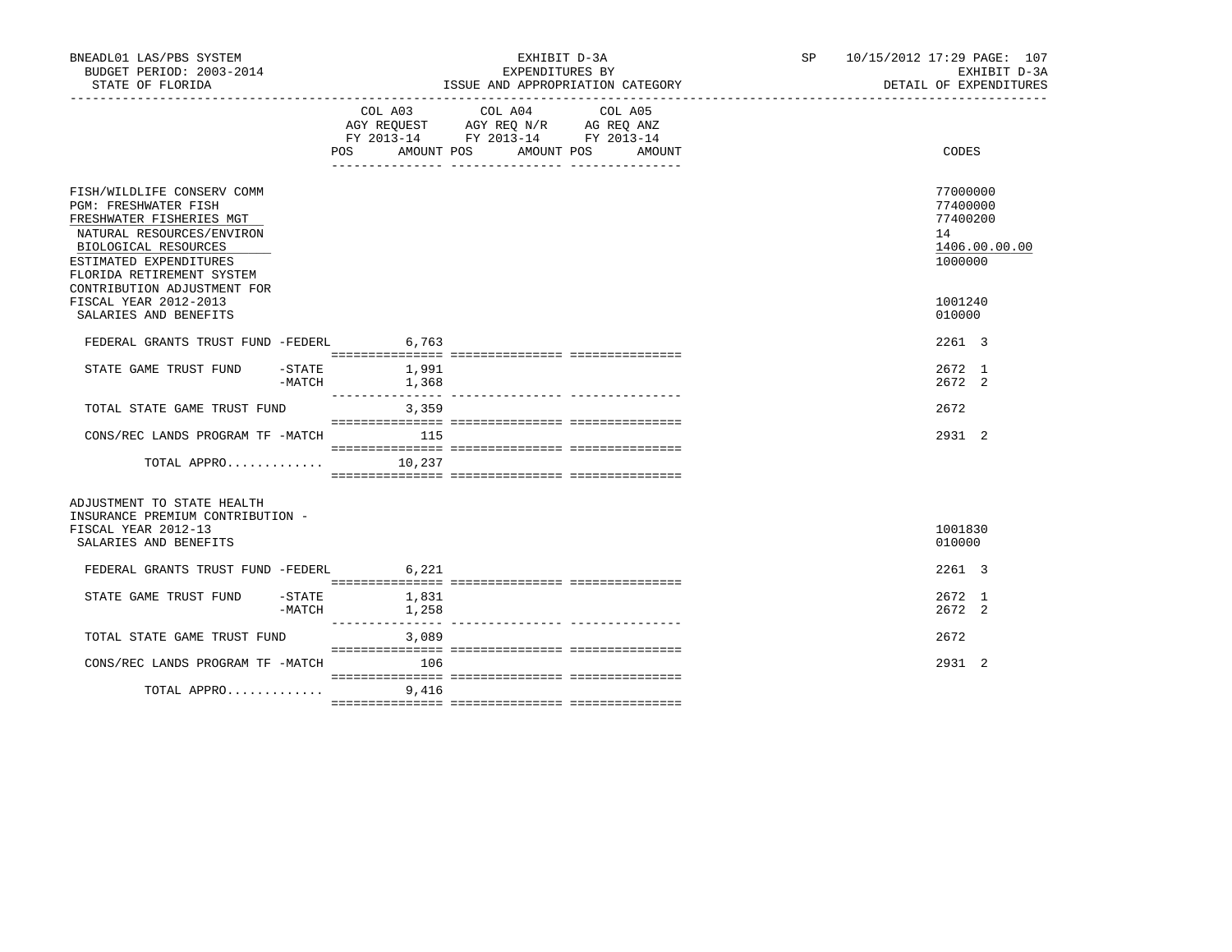| BNEADL01 LAS/PBS SYSTEM<br>BUDGET PERIOD: 2003-2014                                                                                                                                                                                                                                                                                                                                                                                                                                                                              | EXHIBIT D-3A<br>EXPENDITURES BY |        |  |                                                                                                                                       |  |                  | SP | 10/15/2012 17:29 PAGE: 108<br>EXHIBIT D-3A<br>DETAIL OF EXPENDITURES |
|----------------------------------------------------------------------------------------------------------------------------------------------------------------------------------------------------------------------------------------------------------------------------------------------------------------------------------------------------------------------------------------------------------------------------------------------------------------------------------------------------------------------------------|---------------------------------|--------|--|---------------------------------------------------------------------------------------------------------------------------------------|--|------------------|----|----------------------------------------------------------------------|
|                                                                                                                                                                                                                                                                                                                                                                                                                                                                                                                                  |                                 |        |  | COL A03 COL A04 COL A05<br>AGY REQUEST AGY REQ N/R AG REQ ANZ<br>FY 2013-14 FY 2013-14 FY 2013-14<br>POS AMOUNT POS AMOUNT POS AMOUNT |  |                  |    | CODES                                                                |
| FISH/WILDLIFE CONSERV COMM<br>PGM: FRESHWATER FISH<br>FRESHWATER FISHERIES MGT<br>NATURAL RESOURCES/ENVIRON<br>BIOLOGICAL RESOURCES<br>ESTIMATED EXPENDITURES                                                                                                                                                                                                                                                                                                                                                                    |                                 |        |  |                                                                                                                                       |  |                  |    | 77000000<br>77400000<br>77400200<br>14<br>1406.00.00.00<br>1000000   |
| REALLOCATION OF HUMAN RESOURCES<br>OUTSOURCING<br>SPECIAL CATEGORIES<br>TR/DMS/HR SVCS/STW CONTRCT                                                                                                                                                                                                                                                                                                                                                                                                                               |                                 |        |  |                                                                                                                                       |  |                  |    | 1005900<br>100000<br>107040                                          |
| STATE GAME TRUST FUND -STATE 208-<br>CONS/REC LANDS PROGRAM TF -STATE                                                                                                                                                                                                                                                                                                                                                                                                                                                            |                                 | $8 -$  |  |                                                                                                                                       |  |                  |    | 2672 1<br>2931 1                                                     |
| TOTAL APPRO                                                                                                                                                                                                                                                                                                                                                                                                                                                                                                                      |                                 | $216-$ |  |                                                                                                                                       |  |                  |    |                                                                      |
| ADJUSTMENTS TO CURRENT YEAR<br>ESTIMATED EXPENDITURES<br>CONTINUATION OF FIVE PERCENT<br>TRANSFER #13-01 TO CORRECT A CODING<br>ERROR - BACK OUT<br>SPECIAL CATEGORIES<br>ENHANCED WILDLIFE MGMT                                                                                                                                                                                                                                                                                                                                 |                                 |        |  |                                                                                                                                       |  |                  |    | 1600000<br>160F400<br>100000<br>100228                               |
| FEDERAL GRANTS TRUST FUND -FEDERL 20,019-                                                                                                                                                                                                                                                                                                                                                                                                                                                                                        |                                 |        |  |                                                                                                                                       |  |                  |    | $2261 \quad 3$                                                       |
|                                                                                                                                                                                                                                                                                                                                                                                                                                                                                                                                  |                                 |        |  |                                                                                                                                       |  |                  |    |                                                                      |
| AGENCY ISSUE NARRATIVE:<br>2013-2014 BUDGET YEAR NARRATIVE:<br>Request:<br>This issue is to continue five percent transfer #13-01, EOG #B7001, approved on June 29, 2012 to correct an appropriation<br>category due to a fund shift coding error.                                                                                                                                                                                                                                                                               |                                 |        |  |                                                                                                                                       |  | IT COMPONENT? NO |    |                                                                      |
| Current Situation:<br>As a result of a fund shift coding error on the part of the agency, the 2012 Legislature appropriated \$20,019 from the<br>Federal Grants Trust Fund in appropriation category 100228 (Enhanced Wildlife Management) in the Division of Freshwater<br>Fisheries Management for freshwater fish production. Since this category is normally reserved for expenditures from the<br>CARL Program Trust Fund, a realignment of spending authority in special category Contract and Grant Reimbursed Activities |                                 |        |  |                                                                                                                                       |  |                  |    |                                                                      |

 (109940) is needed to correct the error. The error occurred when the agency offered to move the Blackwater Fish Hatchery operations from state funding to federal grant funding. The state funding included some CARL spending, however when it was moved to federal grant funding, the agency should have changed the special category coding to better reflect the change and assure consistency in coding for Sport Fish Restoration federal grant funding across the agency.

Explanation of Costs:

Federal Grants Trust Fund: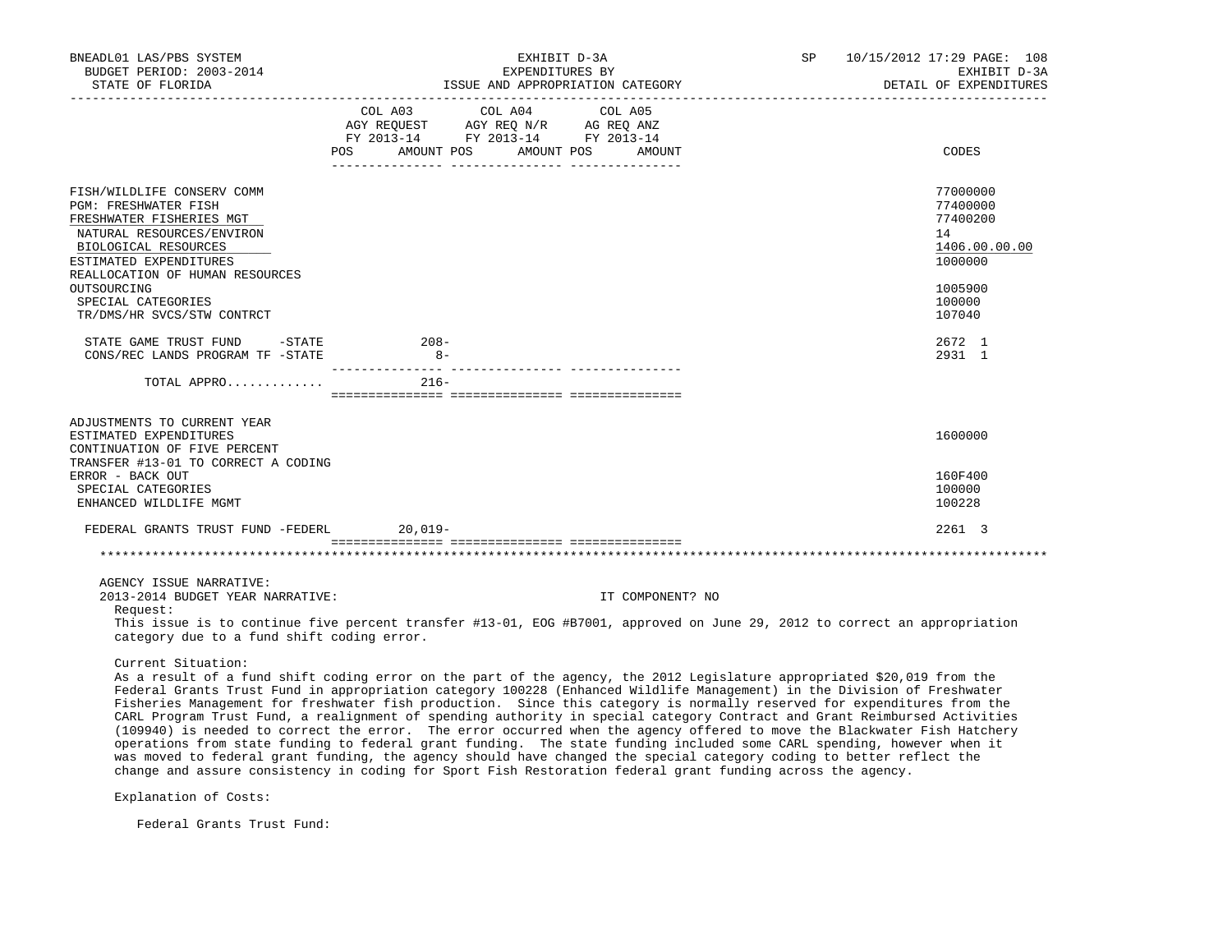| BNEADL01 LAS/PBS SYSTEM<br>BUDGET PERIOD: 2003-2014<br>STATE OF FLORIDA                                                                                                                                                                                                                                                                                                                                                                                                                                                         |                                  | EXHIBIT D-3A<br>EXPENDITURES BY<br>ISSUE AND APPROPRIATION CATEGORY                                                                                        |         |                  |                                    | SP | 10/15/2012 17:29 PAGE: 109<br>EXHIBIT D-3A<br>DETAIL OF EXPENDITURES |
|---------------------------------------------------------------------------------------------------------------------------------------------------------------------------------------------------------------------------------------------------------------------------------------------------------------------------------------------------------------------------------------------------------------------------------------------------------------------------------------------------------------------------------|----------------------------------|------------------------------------------------------------------------------------------------------------------------------------------------------------|---------|------------------|------------------------------------|----|----------------------------------------------------------------------|
|                                                                                                                                                                                                                                                                                                                                                                                                                                                                                                                                 | POS AMOUNT POS AMOUNT POS AMOUNT | $\begin{tabular}{lcccc} COL A03 & COL A04 & COL A05 \\ AGY REQUEST & AGY REQ N/R & AG REQ ANZ \\ FY & 2013-14 & FY & 2013-14 & FY & 2013-14 \end{tabular}$ |         |                  |                                    |    | CODES                                                                |
| FISH/WILDLIFE CONSERV COMM<br>PGM: FRESHWATER FISH<br>FRESHWATER FISHERIES MGT<br>NATURAL RESOURCES/ENVIRON<br>BIOLOGICAL RESOURCES                                                                                                                                                                                                                                                                                                                                                                                             |                                  |                                                                                                                                                            |         |                  |                                    |    | 77000000<br>77400000<br>77400200<br>14<br>1406.00.00.00              |
| ADJUSTMENTS TO CURRENT YEAR<br>ESTIMATED EXPENDITURES<br>CONTINUATION OF FIVE PERCENT<br>TRANSFER #13-01 TO CORRECT A CODING                                                                                                                                                                                                                                                                                                                                                                                                    |                                  |                                                                                                                                                            |         |                  |                                    |    | 1600000                                                              |
| ERROR - BACK OUT                                                                                                                                                                                                                                                                                                                                                                                                                                                                                                                |                                  |                                                                                                                                                            |         |                  |                                    |    | 160F400                                                              |
| Appropriation Category                                                                                                                                                                                                                                                                                                                                                                                                                                                                                                          |                                  |                                                                                                                                                            | Issue   |                  | Amount                             |    |                                                                      |
| Enhanced Wildlife Management<br>Contract & Grant Reimbursed Activities                                                                                                                                                                                                                                                                                                                                                                                                                                                          |                                  | 160F410                                                                                                                                                    | 160F400 |                  | _________<br>\$(20, 019)<br>20,019 |    |                                                                      |
| Net Fiscal Impact                                                                                                                                                                                                                                                                                                                                                                                                                                                                                                               |                                  |                                                                                                                                                            |         |                  | $S = -0 -$<br>$= = = = = = =$      |    |                                                                      |
| Benefits:<br>Approval of these issues will provide spending authority in the correct appropriation category for freshwater fish<br>production.                                                                                                                                                                                                                                                                                                                                                                                  |                                  |                                                                                                                                                            |         |                  |                                    |    |                                                                      |
| CONTINUATION OF FIVE PERCENT<br>TRANSFER #13-01 TO CORRECT A CODING                                                                                                                                                                                                                                                                                                                                                                                                                                                             |                                  |                                                                                                                                                            |         |                  |                                    |    |                                                                      |
| ERROR - ADD BACK<br>SPECIAL CATEGORIES<br>CONTRACT & GRANT REIMB ACT                                                                                                                                                                                                                                                                                                                                                                                                                                                            |                                  |                                                                                                                                                            |         |                  |                                    |    | 160F410<br>100000<br>109940                                          |
| FEDERAL GRANTS TRUST FUND -FEDERL 20,019                                                                                                                                                                                                                                                                                                                                                                                                                                                                                        |                                  |                                                                                                                                                            |         |                  |                                    |    | 2261 3                                                               |
|                                                                                                                                                                                                                                                                                                                                                                                                                                                                                                                                 |                                  |                                                                                                                                                            |         |                  |                                    |    |                                                                      |
| AGENCY ISSUE NARRATIVE:<br>2013-2014 BUDGET YEAR NARRATIVE:<br>Request:<br>This issue is to continue five percent transfer #13-01, EOG #B7001, approved on June 29, 2012 to correct an appropriation<br>category due to a fund shift coding error.                                                                                                                                                                                                                                                                              |                                  |                                                                                                                                                            |         | IT COMPONENT? NO |                                    |    |                                                                      |
| Current Situation:<br>As a result of a fund shift coding error on the part of the agency, the 2012 Legislature appropriated \$20,019 from the<br>Federal Grants Trust Fund in appropriation category 100228 (Enhanced Wildlife Management) in the Division of Freshwater<br>Fisheries Management for freshwater fish production. Since this category is normally reserved for expenditures from the<br>Out program Trust Fund a realignment of grounding outbority in groatel actogeny Contract and Creat Beimburged Activities |                                  |                                                                                                                                                            |         |                  |                                    |    |                                                                      |

 CARL Program Trust Fund, a realignment of spending authority in special category Contract and Grant Reimbursed Activities (109940) is needed to correct the error. The error occurred when the agency offered to move the Blackwater Fish Hatchery operations from state funding to federal grant funding. The state funding included some CARL spending, however when it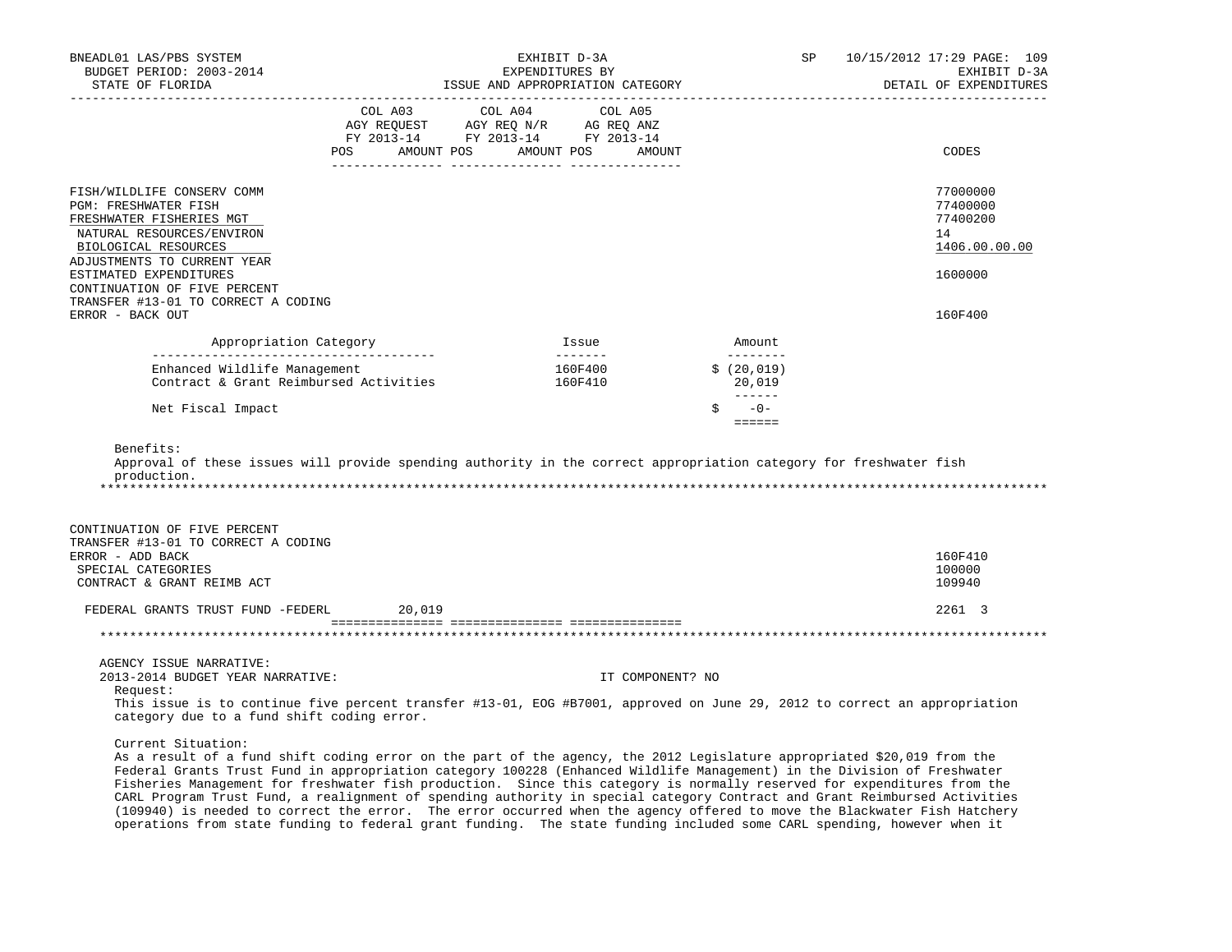| BNEADL01 LAS/PBS SYSTEM<br>BUDGET PERIOD: 2003-2014<br>STATE OF FLORIDA                                                                          | EXHIBIT D-3A<br>EXPENDITURES BY                                                                                                       | ISSUE AND APPROPRIATION CATEGORY | SP | 10/15/2012 17:29 PAGE: 110<br>EXHIBIT D-3A<br>DETAIL OF EXPENDITURES |
|--------------------------------------------------------------------------------------------------------------------------------------------------|---------------------------------------------------------------------------------------------------------------------------------------|----------------------------------|----|----------------------------------------------------------------------|
|                                                                                                                                                  | COL A03 COL A04 COL A05<br>AGY REQUEST AGY REQ N/R AG REQ ANZ<br>FY 2013-14 FY 2013-14 FY 2013-14<br>POS AMOUNT POS AMOUNT POS AMOUNT |                                  |    | CODES                                                                |
| FISH/WILDLIFE CONSERV COMM<br><b>PGM: FRESHWATER FISH</b><br>FRESHWATER FISHERIES MGT<br>NATURAL RESOURCES/ENVIRON<br>BIOLOGICAL RESOURCES       |                                                                                                                                       |                                  |    | 77000000<br>77400000<br>77400200<br>14<br>1406.00.00.00              |
| ADJUSTMENTS TO CURRENT YEAR<br>ESTIMATED EXPENDITURES<br>CONTINUATION OF FIVE PERCENT<br>TRANSFER #13-01 TO CORRECT A CODING<br>ERROR - ADD BACK |                                                                                                                                       |                                  |    | 1600000<br>160F410                                                   |

 was moved to federal grant funding, the agency should have changed the special category coding to better reflect the change and assure consistency in coding for Sport Fish Restoration federal grant funding across the agency.

Explanation of Costs:

| Federal Grants Trust Fund:<br>Appropriation Category                   | Issue              | Amount              |
|------------------------------------------------------------------------|--------------------|---------------------|
| Enhanced Wildlife Management<br>Contract & Grant Reimbursed Activities | 160F400<br>160F410 | (20, 019)<br>20,019 |
| Net Fiscal Impact                                                      |                    | $-0-$               |

Benefits:

 Approval of these issues will provide spending authority in the correct appropriation category for freshwater fish production. \*\*\*\*\*\*\*\*\*\*\*\*\*\*\*\*\*\*\*\*\*\*\*\*\*\*\*\*\*\*\*\*\*\*\*\*\*\*\*\*\*\*\*\*\*\*\*\*\*\*\*\*\*\*\*\*\*\*\*\*\*\*\*\*\*\*\*\*\*\*\*\*\*\*\*\*\*\*\*\*\*\*\*\*\*\*\*\*\*\*\*\*\*\*\*\*\*\*\*\*\*\*\*\*\*\*\*\*\*\*\*\*\*\*\*\*\*\*\*\*\*\*\*\*\*\*\*

| NONRECURRING EXPENDITURES<br>REPLACEMENT OF MOTOR VEHICLES<br>SPECIAL CATEGORIES<br>ACOUISITION/MOTOR VEHICLES |        |            | 2100000<br>2103006<br>100000<br>100021 |
|----------------------------------------------------------------------------------------------------------------|--------|------------|----------------------------------------|
| STATE GAME TRUST FUND                                                                                          | -STATE | $127.696-$ | 2672 1                                 |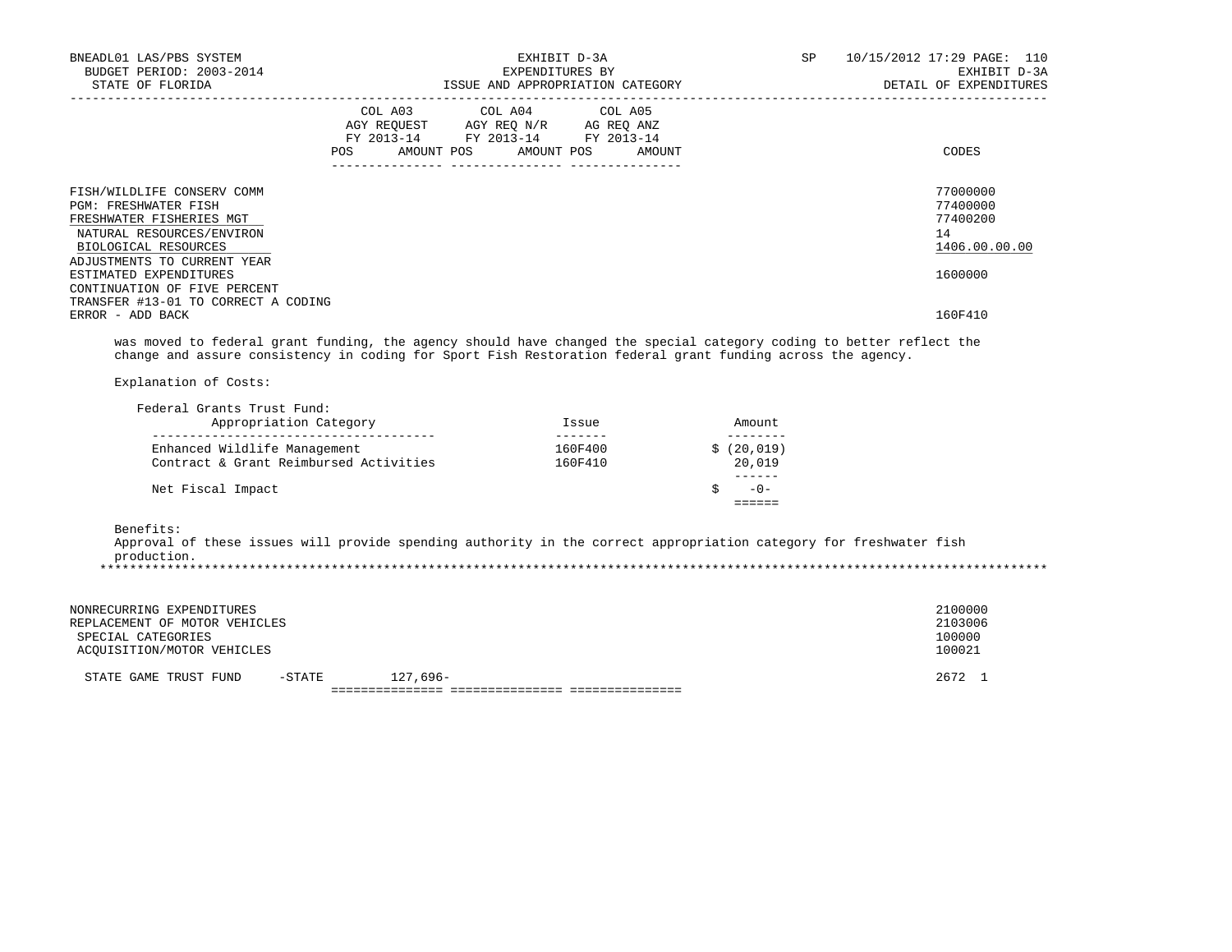| BNEADL01 LAS/PBS SYSTEM<br>BUDGET PERIOD: 2003-2014<br>STATE OF FLORIDA                                                                                                                                                                                                                                                                                                                                                                                                                                                                                              |                                                                                                                           |                                                                                                                                                                                                                                                                                                                                                                                              |                                  | EXHIBIT D-3A<br>EXPENDITURES BY<br>ISSUE AND APPROPRIATION CATEGORY               |                                | SP                                                  | ------------------------                                 | 10/15/2012 17:29 PAGE: 111<br>EXHIBIT D-3A<br>DETAIL OF EXPENDITURES                              |
|----------------------------------------------------------------------------------------------------------------------------------------------------------------------------------------------------------------------------------------------------------------------------------------------------------------------------------------------------------------------------------------------------------------------------------------------------------------------------------------------------------------------------------------------------------------------|---------------------------------------------------------------------------------------------------------------------------|----------------------------------------------------------------------------------------------------------------------------------------------------------------------------------------------------------------------------------------------------------------------------------------------------------------------------------------------------------------------------------------------|----------------------------------|-----------------------------------------------------------------------------------|--------------------------------|-----------------------------------------------------|----------------------------------------------------------|---------------------------------------------------------------------------------------------------|
|                                                                                                                                                                                                                                                                                                                                                                                                                                                                                                                                                                      | COL A03<br>POS FOR THE POST OF THE STATE STATE STATE STATE STATE STATE STATE STATE STATE STATE STATE STATE STATE STATE ST |                                                                                                                                                                                                                                                                                                                                                                                              | COL A04<br>AMOUNT POS AMOUNT POS | COL A05<br>AGY REQUEST AGY REQ N/R AG REQ ANZ<br>FY 2013-14 FY 2013-14 FY 2013-14 | AMOUNT                         |                                                     |                                                          | CODES                                                                                             |
| FISH/WILDLIFE CONSERV COMM<br>PGM: FRESHWATER FISH<br>FRESHWATER FISHERIES MGT<br>NATURAL RESOURCES/ENVIRON<br>BIOLOGICAL RESOURCES<br>EOUIPMENT NEEDS<br>REPLACEMENT OF MOTOR VEHICLES<br>SPECIAL CATEGORIES<br>ACQUISITION/MOTOR VEHICLES                                                                                                                                                                                                                                                                                                                          |                                                                                                                           |                                                                                                                                                                                                                                                                                                                                                                                              |                                  |                                                                                   |                                |                                                     |                                                          | 77000000<br>77400000<br>77400200<br>14<br>1406.00.00.00<br>2400000<br>2401500<br>100000<br>100021 |
| STATE GAME TRUST FUND                                                                                                                                                                                                                                                                                                                                                                                                                                                                                                                                                | $-$ STATE $149,860$                                                                                                       |                                                                                                                                                                                                                                                                                                                                                                                              | 149,860                          |                                                                                   |                                |                                                     |                                                          | 2672 1                                                                                            |
|                                                                                                                                                                                                                                                                                                                                                                                                                                                                                                                                                                      |                                                                                                                           |                                                                                                                                                                                                                                                                                                                                                                                              |                                  |                                                                                   |                                |                                                     |                                                          |                                                                                                   |
| 2013-2014 BUDGET YEAR NARRATIVE:<br>This request is for spending authority from the State Game Trust Fund to replace five vehicles which are in critical need<br>of replacement in FY 2013-14 based on the following criteria:<br>a. It has been wrecked or become otherwise inoperable, or<br>b. It has a history of chronic and costly repair problems, or<br>c. It is unsafe to operate and requires major costly repairs, or<br>d. It is a vehicle with over 150,000 miles and is showing signs of needing costly repairs very soon.                             |                                                                                                                           |                                                                                                                                                                                                                                                                                                                                                                                              |                                  |                                                                                   | IT COMPONENT? NO               |                                                     |                                                          |                                                                                                   |
| Description                                                                                                                                                                                                                                                                                                                                                                                                                                                                                                                                                          | Property<br>Number                                                                                                        | Model<br>Year                                                                                                                                                                                                                                                                                                                                                                                | Actual<br>6/30/12                | Estimated<br>6/30/14<br>Mileage Mileage                                           | Replacement<br>Cost            | Fund                                                | Criteria                                                 |                                                                                                   |
| _____________________________<br>$\begin{tabular}{lcccccc} \textbf{Ford} \textbf{Explorer} & 041447 & 1996 & 132,711 & 137,000 & $\$ & 32,504 \\ \textbf{F-250 4x2} & 044785 & 1999 & 164,968 & 194,272 & 26,655 \\ \textbf{Cheyy Pickup 2500} & 047372 & 1993 & 71,651 & 71,651 & 26,655 \\ \textbf{Dodge 3500 1-ton 4x2} & 047620 & 2000 & 135,145 &$                                                                                                                                                                                                              | $- - - - - - - - -$                                                                                                       | $\frac{1}{2} \frac{1}{2} \frac{1}{2} \frac{1}{2} \frac{1}{2} \frac{1}{2} \frac{1}{2} \frac{1}{2} \frac{1}{2} \frac{1}{2} \frac{1}{2} \frac{1}{2} \frac{1}{2} \frac{1}{2} \frac{1}{2} \frac{1}{2} \frac{1}{2} \frac{1}{2} \frac{1}{2} \frac{1}{2} \frac{1}{2} \frac{1}{2} \frac{1}{2} \frac{1}{2} \frac{1}{2} \frac{1}{2} \frac{1}{2} \frac{1}{2} \frac{1}{2} \frac{1}{2} \frac{1}{2} \frac{$ |                                  |                                                                                   | ___________<br>_________       | $- - - - -$<br>SGTF<br>SGTF<br>SGTF<br>SGTF<br>SGTF | ________<br>b.<br>d.<br>$b.\&c.$<br>$\mathbb{C}$ .<br>d. |                                                                                                   |
| Total                                                                                                                                                                                                                                                                                                                                                                                                                                                                                                                                                                |                                                                                                                           |                                                                                                                                                                                                                                                                                                                                                                                              |                                  |                                                                                   | \$149,860<br>$=$ = = = = = = = |                                                     |                                                          |                                                                                                   |
| #041447 - this vehicle has had several costly repairs involving the engine head as well as other parts. It has left staff<br>stranded on the interstate at least once. The vehicle is unsafe for staff to drive due to its' unreliability.<br>#044785 - this vehicle currently has over 150,000 miles and is showing signs of needing costly repairs very soon.<br>#047372 - this vehicle has a history of chronic and costly major repairs and it is unsafe for staff to operate.<br>#047620 - this vehicle is unsafe to operate and requires major costly repairs. |                                                                                                                           |                                                                                                                                                                                                                                                                                                                                                                                              |                                  |                                                                                   |                                |                                                     |                                                          |                                                                                                   |

 #117929 - this vehicle will have over 150,000 miles by June 30, 2014 and is showing signs of needing costly repairs very soon.

\*\*\*\*\*\*\*\*\*\*\*\*\*\*\*\*\*\*\*\*\*\*\*\*\*\*\*\*\*\*\*\*\*\*\*\*\*\*\*\*\*\*\*\*\*\*\*\*\*\*\*\*\*\*\*\*\*\*\*\*\*\*\*\*\*\*\*\*\*\*\*\*\*\*\*\*\*\*\*\*\*\*\*\*\*\*\*\*\*\*\*\*\*\*\*\*\*\*\*\*\*\*\*\*\*\*\*\*\*\*\*\*\*\*\*\*\*\*\*\*\*\*\*\*\*\*\*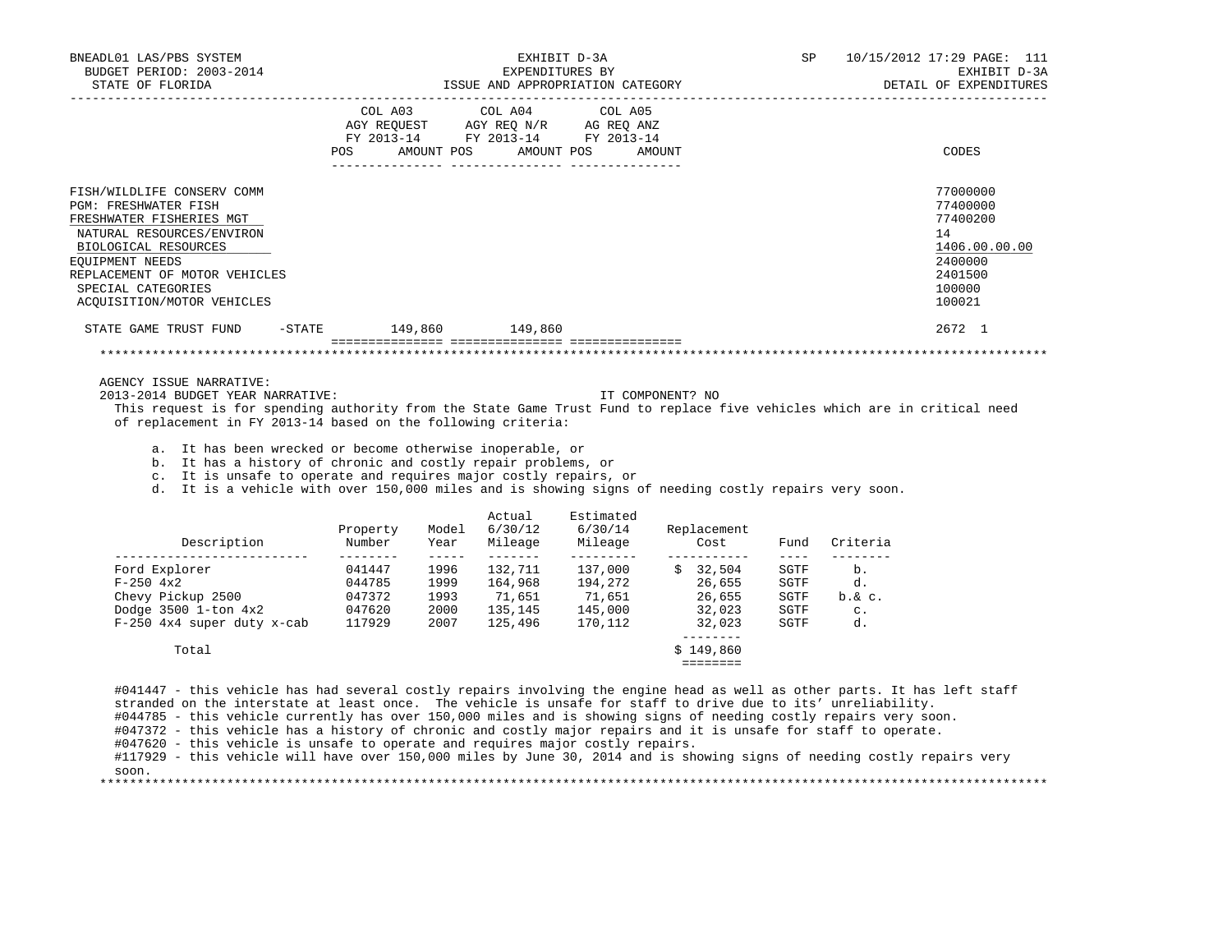| BNEADL01 LAS/PBS SYSTEM<br>BUDGET PERIOD: 2003-2014<br>STATE OF FLORIDA                                                                                                                                                                                                |                   | EXHIBIT D-3A<br>EXPENDITURES BY<br>ISSUE AND APPROPRIATION CATEGORY                                                       | SP | 10/15/2012 17:29 PAGE: 112<br>EXHIBIT D-3A<br>DETAIL OF EXPENDITURES |
|------------------------------------------------------------------------------------------------------------------------------------------------------------------------------------------------------------------------------------------------------------------------|-------------------|---------------------------------------------------------------------------------------------------------------------------|----|----------------------------------------------------------------------|
|                                                                                                                                                                                                                                                                        | AMOUNT POS<br>POS | COL A03 COL A04 COL A05<br>AGY REOUEST AGY REO N/R AG REO ANZ<br>FY 2013-14 FY 2013-14 FY 2013-14<br>AMOUNT POS<br>AMOUNT |    | CODES                                                                |
| FISH/WILDLIFE CONSERV COMM<br><b>PGM: FRESHWATER FISH</b><br>FRESHWATER FISHERIES MGT<br>NATURAL RESOURCES/ENVIRON<br>BIOLOGICAL RESOURCES<br>ANNUALIZATION OF ADMINISTERED<br>FUNDS APPROPRIATIONS<br>STATE HEALTH INSURANCE ADJUSTMENT<br>FOR FY 2012-13 - 10 MONTHS |                   |                                                                                                                           |    | 77000000<br>77400000<br>77400200<br>14<br>1406.00.00.00<br>26A0000   |
| <b>ANNUALIZATION</b><br>SALARIES AND BENEFITS                                                                                                                                                                                                                          |                   |                                                                                                                           |    | 26A1830<br>010000                                                    |
| FEDERAL GRANTS TRUST FUND -FEDERL 31,105                                                                                                                                                                                                                               |                   |                                                                                                                           |    | 2261 3                                                               |
| STATE GAME TRUST FUND<br>$-$ STATE<br>-MATCH                                                                                                                                                                                                                           | 9,155<br>6,290    | ___________________________________                                                                                       |    | 2672 1<br>2672 2                                                     |
| TOTAL STATE GAME TRUST FUND                                                                                                                                                                                                                                            | 15,445            |                                                                                                                           |    | 2672                                                                 |
| CONS/REC LANDS PROGRAM TF -MATCH                                                                                                                                                                                                                                       | 530               |                                                                                                                           |    | 2931 2                                                               |
| TOTAL APPRO                                                                                                                                                                                                                                                            | 47,080            |                                                                                                                           |    |                                                                      |
| TOTAL: BIOLOGICAL RESOURCES<br>BY FUND TYPE                                                                                                                                                                                                                            |                   |                                                                                                                           |    | 1406.00.00.00                                                        |
| SALARY RATE 2,755,924                                                                                                                                                                                                                                                  | 69.50             |                                                                                                                           |    | 2000                                                                 |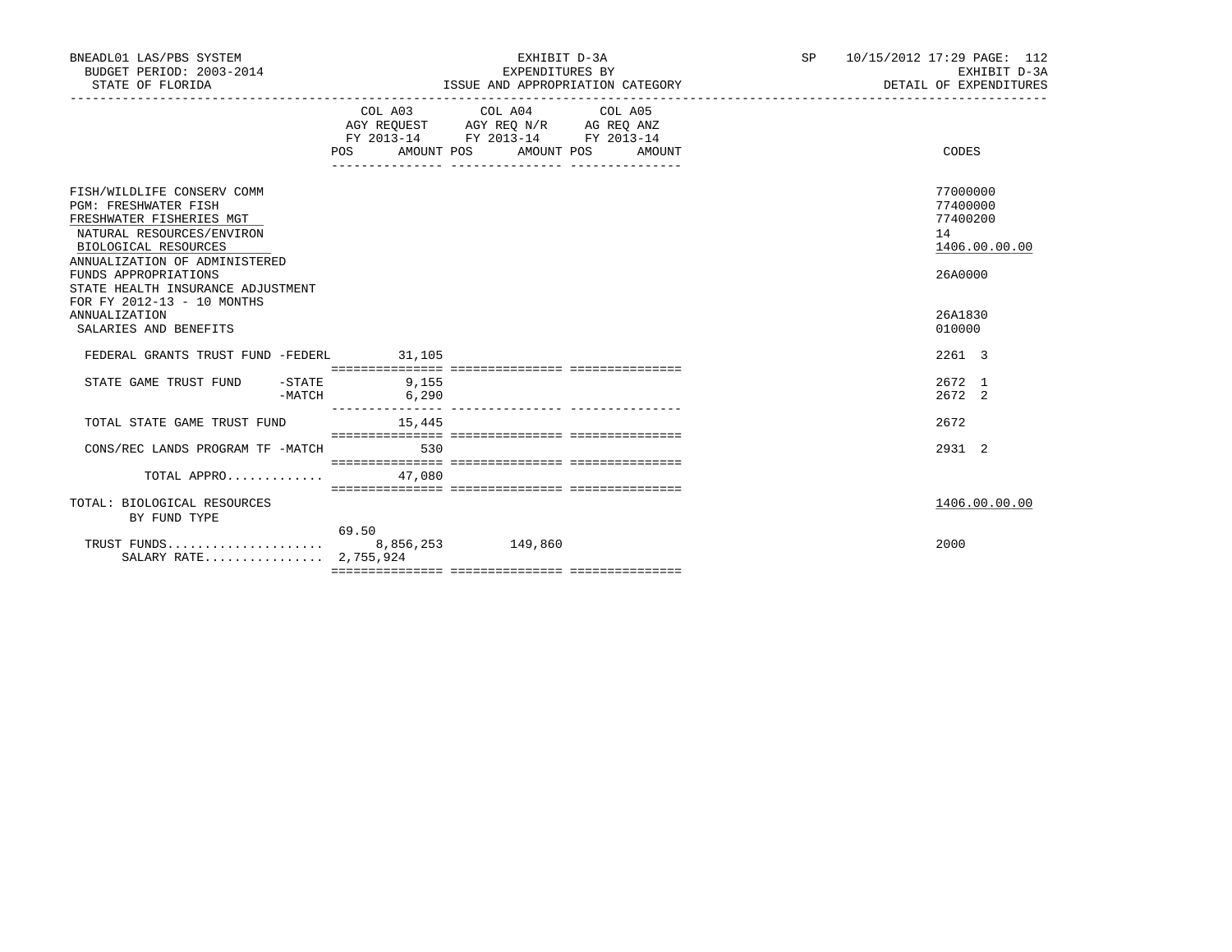| BNEADL01 LAS/PBS SYSTEM<br>BUDGET PERIOD: 2003-2014<br>STATE OF FLORIDA                                                                                                                                                                   |                          | EXHIBIT D-3A<br>EXPENDITURES BY<br>ISSUE AND APPROPRIATION CATEGORY                                                       | SP 10/15/2012 17:29 PAGE: 113<br>EXHIBIT D-3A<br>DETAIL OF EXPENDITURES                 |
|-------------------------------------------------------------------------------------------------------------------------------------------------------------------------------------------------------------------------------------------|--------------------------|---------------------------------------------------------------------------------------------------------------------------|-----------------------------------------------------------------------------------------|
|                                                                                                                                                                                                                                           | <b>POS</b><br>AMOUNT POS | COL A03 COL A04 COL A05<br>AGY REQUEST AGY REQ N/R AG REQ ANZ<br>FY 2013-14 FY 2013-14 FY 2013-14<br>AMOUNT POS<br>AMOUNT | CODES                                                                                   |
| FISH/WILDLIFE CONSERV COMM<br>PGM: MARINE FISHERIES<br>MARINE FISHERIES MGT<br>NATURAL RESOURCES/ENVIRON<br>BIOLOGICAL RESOURCES<br>ESTIMATED EXPENDITURES<br>ESTIMATED EXPENDITURES - OPERATIONS<br>SALARY RATE<br>SALARY RATE 1,405,991 |                          |                                                                                                                           | 77000000<br>77500000<br>77500200<br>14<br>1406.00.00.00<br>1000000<br>1001000<br>000000 |
| SALARIES AND BENEFITS                                                                                                                                                                                                                     |                          |                                                                                                                           | 010000                                                                                  |
| FEDERAL GRANTS TRUST FUND -FEDERL 549,052                                                                                                                                                                                                 |                          |                                                                                                                           | 2261 3                                                                                  |
| MARINE RESOURCES CONSV TF - STATE 1,309,265<br>$-MATCH$                                                                                                                                                                                   | 15,317                   |                                                                                                                           | 2467 1<br>2467 2                                                                        |
| TOTAL MARINE RESOURCES CONSV TF                                                                                                                                                                                                           | 1,324,582                |                                                                                                                           | 2467                                                                                    |
| TOTAL POSITIONS 30.00<br>TOTAL APPRO $1,873,634$                                                                                                                                                                                          |                          |                                                                                                                           |                                                                                         |
| OTHER PERSONAL SERVICES                                                                                                                                                                                                                   |                          |                                                                                                                           | 030000                                                                                  |
| MARINE RESOURCES CONSV TF -STATE 55,250                                                                                                                                                                                                   |                          |                                                                                                                           | 2467 1                                                                                  |
| EXPENSES                                                                                                                                                                                                                                  |                          |                                                                                                                           | 040000                                                                                  |
| MARINE RESOURCES CONSV TF - STATE 343,166                                                                                                                                                                                                 |                          |                                                                                                                           | 2467 1                                                                                  |
| OPERATING CAPITAL OUTLAY                                                                                                                                                                                                                  |                          |                                                                                                                           | 060000                                                                                  |
| MARINE RESOURCES CONSV TF -STATE 423                                                                                                                                                                                                      |                          |                                                                                                                           | 2467 1                                                                                  |
| SPECIAL CATEGORIES<br>YOUTH HUNTING/FISHING PROG                                                                                                                                                                                          |                          |                                                                                                                           | 100000<br>100105                                                                        |
| MARINE RESOURCES CONSV TF - STATE 25,000                                                                                                                                                                                                  |                          |                                                                                                                           | 2467 1                                                                                  |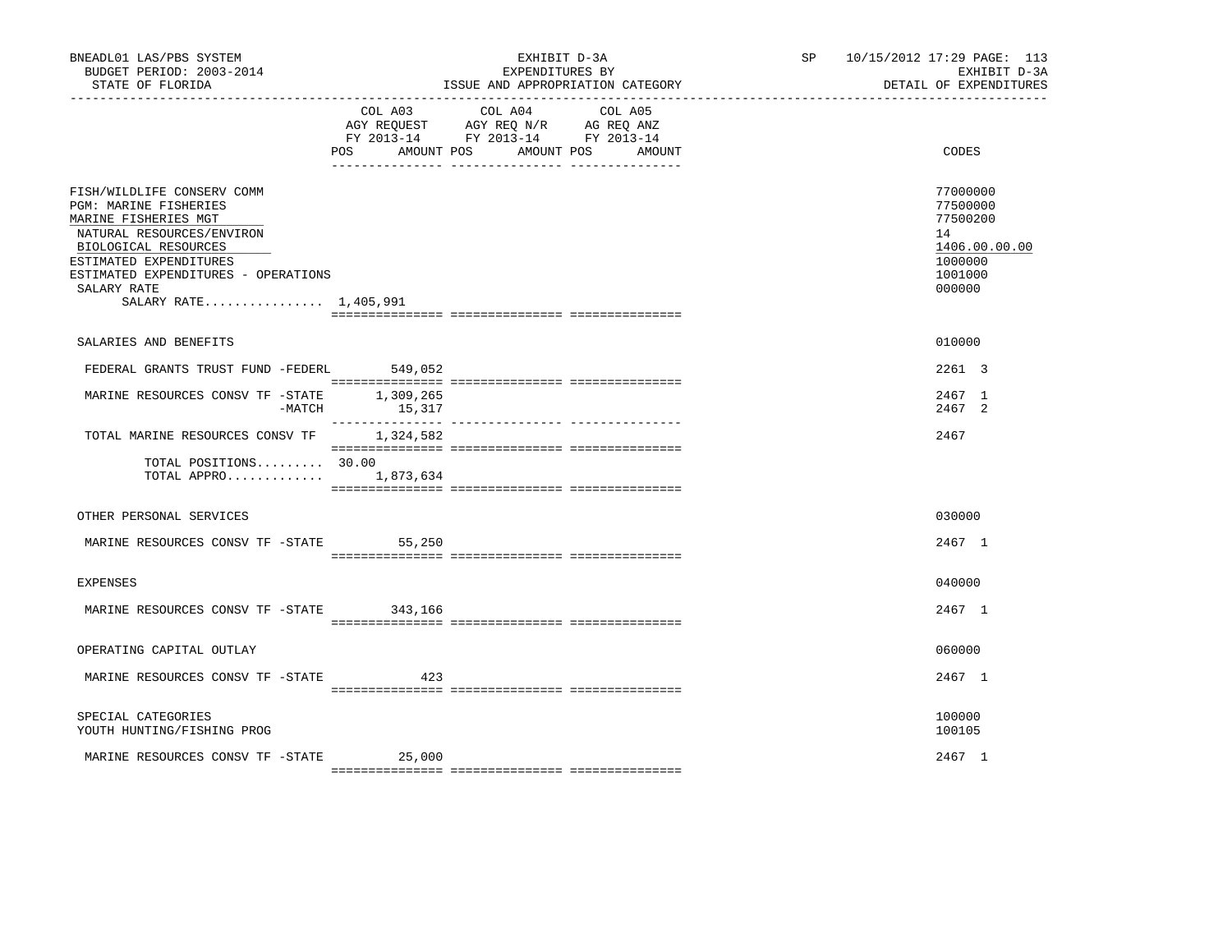| BNEADL01 LAS/PBS SYSTEM<br>BUDGET PERIOD: 2003-2014<br>STATE OF FLORIDA                                                                                                                           | EXHIBIT D-3A<br>EXPENDITURES BY<br>ISSUE AND APPROPRIATION CATEGORY                                                                            | SP 10/15/2012 17:29 PAGE: 114<br>EXHIBIT D-3A<br>DETAIL OF EXPENDITURES       |
|---------------------------------------------------------------------------------------------------------------------------------------------------------------------------------------------------|------------------------------------------------------------------------------------------------------------------------------------------------|-------------------------------------------------------------------------------|
|                                                                                                                                                                                                   | COL A03 COL A04 COL A05<br>AGY REQUEST AGY REQ N/R AG REQ ANZ<br>FY 2013-14 FY 2013-14 FY 2013-14<br>POS<br>AMOUNT POS<br>AMOUNT POS<br>AMOUNT | CODES                                                                         |
| FISH/WILDLIFE CONSERV COMM<br>PGM: MARINE FISHERIES<br>MARINE FISHERIES MGT<br>NATURAL RESOURCES/ENVIRON<br>BIOLOGICAL RESOURCES<br>ESTIMATED EXPENDITURES<br>ESTIMATED EXPENDITURES - OPERATIONS |                                                                                                                                                | 77000000<br>77500000<br>77500200<br>14<br>1406.00.00.00<br>1000000<br>1001000 |
| SPECIAL CATEGORIES<br>AOUATIC RESOURCES ED                                                                                                                                                        |                                                                                                                                                | 100000<br>100136                                                              |
| MARINE RESOURCES CONSV TF -STATE<br>-MATCH                                                                                                                                                        | 21,523<br>214,412                                                                                                                              | 2467 1<br>2467 2                                                              |
| TOTAL MARINE RESOURCES CONSV TF                                                                                                                                                                   | 235,935                                                                                                                                        | 2467                                                                          |
| TOTAL APPRO                                                                                                                                                                                       | 235,935                                                                                                                                        |                                                                               |
| CONTRACTED SERVICES                                                                                                                                                                               |                                                                                                                                                | 100777                                                                        |
| MARINE RESOURCES CONSV TF - STATE 195,987                                                                                                                                                         |                                                                                                                                                | 2467 1                                                                        |
| GULF ST MARINE FISHERIES                                                                                                                                                                          |                                                                                                                                                | 101491                                                                        |
| MARINE RESOURCES CONSV TF -STATE 22,500                                                                                                                                                           |                                                                                                                                                | 2467 1                                                                        |
| MARINE RESEARCH GRANTS                                                                                                                                                                            |                                                                                                                                                | 102080                                                                        |
| FEDERAL GRANTS TRUST FUND -FEDERL                                                                                                                                                                 | 829,912                                                                                                                                        | 2261 3                                                                        |
| RISK MANAGEMENT INSURANCE                                                                                                                                                                         |                                                                                                                                                | 103241                                                                        |
| MARINE RESOURCES CONSV TF -STATE 15,983                                                                                                                                                           |                                                                                                                                                | 2467 1                                                                        |
| TR/DMS/HR SVCS/STW CONTRCT                                                                                                                                                                        |                                                                                                                                                | 107040                                                                        |
| FEDERAL GRANTS TRUST FUND -FEDERL<br>MARINE RESOURCES CONSV TF -STATE                                                                                                                             | 1,442<br>9,840                                                                                                                                 | 2261 3<br>2467 1                                                              |
| TOTAL APPRO                                                                                                                                                                                       | 11,282                                                                                                                                         |                                                                               |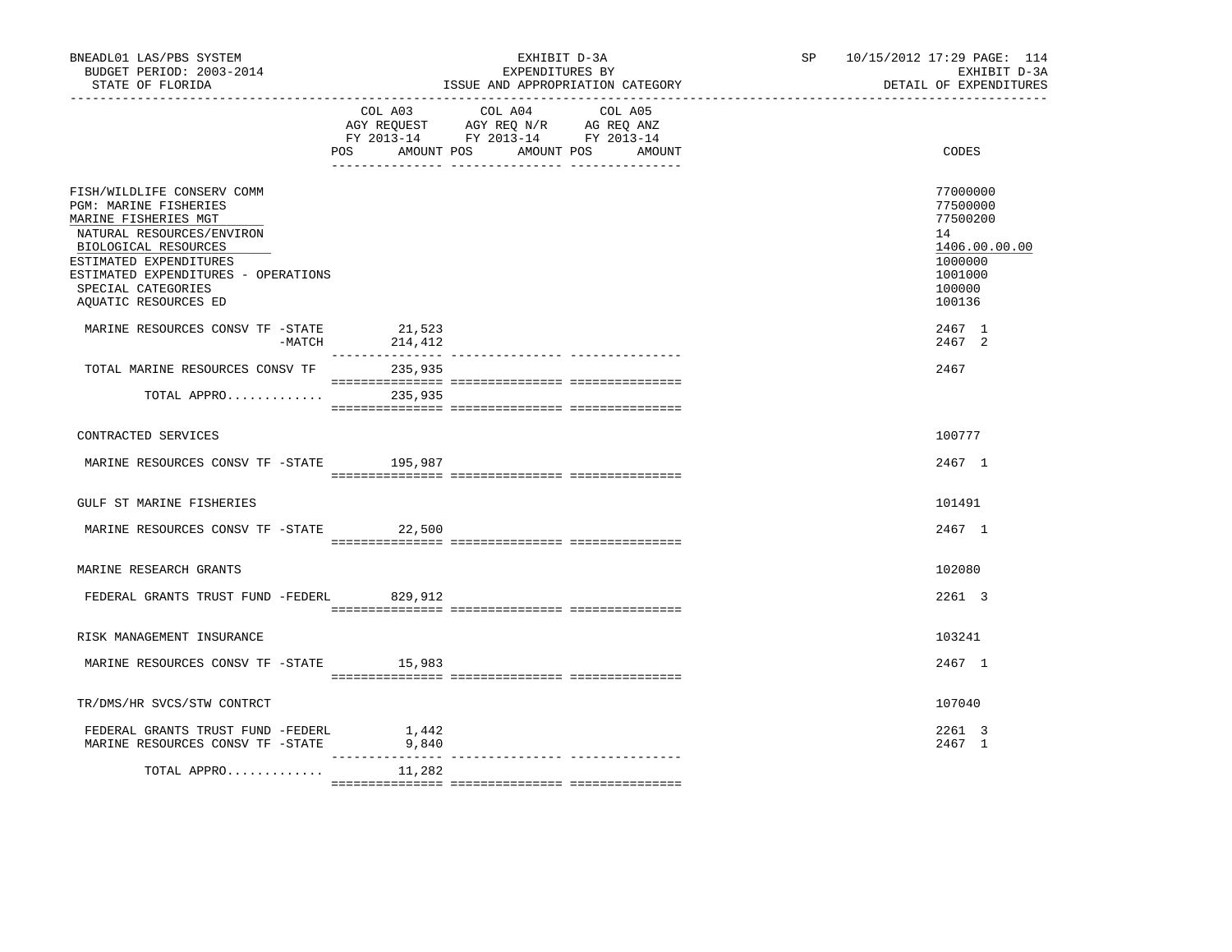| BNEADL01 LAS/PBS SYSTEM<br>BUDGET PERIOD: 2003-2014<br>STATE OF FLORIDA                                                                                                                                                                                      |                           | EXHIBIT D-3A<br>EXPENDITURES BY<br>ISSUE AND APPROPRIATION CATEGORY                               |        | SP <sub>3</sub> | 10/15/2012 17:29 PAGE: 115<br>EXHIBIT D-3A<br>DETAIL OF EXPENDITURES                              |
|--------------------------------------------------------------------------------------------------------------------------------------------------------------------------------------------------------------------------------------------------------------|---------------------------|---------------------------------------------------------------------------------------------------|--------|-----------------|---------------------------------------------------------------------------------------------------|
|                                                                                                                                                                                                                                                              | POS AMOUNT POS AMOUNT POS | COL A03 COL A04 COL A05<br>AGY REQUEST AGY REQ N/R AG REQ ANZ<br>FY 2013-14 FY 2013-14 FY 2013-14 | AMOUNT |                 | CODES                                                                                             |
| FISH/WILDLIFE CONSERV COMM<br><b>PGM: MARINE FISHERIES</b><br>MARINE FISHERIES MGT<br>NATURAL RESOURCES/ENVIRON<br>BIOLOGICAL RESOURCES<br>ESTIMATED EXPENDITURES<br>ESTIMATED EXPENDITURES - OPERATIONS<br>SPECIAL CATEGORIES<br>CONTRACT & GRANT REIMB ACT |                           |                                                                                                   |        |                 | 77000000<br>77500000<br>77500200<br>14<br>1406.00.00.00<br>1000000<br>1001000<br>100000<br>109940 |
| FEDERAL GRANTS TRUST FUND -FEDERL 1,000,000<br>GRANTS AND DONATIONS TF - STATE                                                                                                                                                                               | 50,000                    |                                                                                                   |        |                 | 2261 3<br>2339 1                                                                                  |
| TOTAL APPRO $1,050,000$                                                                                                                                                                                                                                      |                           |                                                                                                   |        |                 |                                                                                                   |
| TOTAL: ESTIMATED EXPENDITURES - OPERATIONS<br>TOTAL POSITIONS 30.00<br>TOTAL ISSUE $4,659,072$<br>TOTAL SALARY RATE 1,405,991                                                                                                                                |                           |                                                                                                   |        |                 | 1001000                                                                                           |
|                                                                                                                                                                                                                                                              |                           |                                                                                                   |        |                 |                                                                                                   |

AGENCY ISSUE NARRATIVE:

 2013-2014 BUDGET YEAR NARRATIVE: IT COMPONENT? NO Special Category: FWCC Youth Hunting and Fishing Programs (100105)

 The funds in this special category are used for expenditures associated with youth hunting and fishing programs in coordination with other government, non-government, university, private and commercial groups that have similar interests in achieving these public benefits which include OPS, Expense, OCO, Acquisition of Motor Vehicles, Acquisition of Boats, Motors, and Trailers, and Contracted Services.

Special Category: Aquatic Resources Education (100136)

 The funds in this special category are used for expenditures related to marine aquatic resource education and information, including match to the Aquatic Education & Outreach Sport Fish Restoration grants. It also covers non-grant allowed aquatic education/outreach activities such as development and distribution costs associated with Saltwater Fishing Regulations (English and Spanish versions), as well as travel for staff participation in Regional Leadership Team meetings. Expenditures may include OPS, Expense, OCO, Acquisition and Replacement of Motor Vehicles, Acquisition and Replacement of Boats, Motors and Trailers, and Contracted Services. Purchases from this special category may include motor vehicles, ATV's, swamp buggies, heavy equipment (such as tractors, backhoes, dump trucks, etc.), boats, motors, and trailers.

Special Category: Marine Research Grants (102080)

 The funds in this special category are used to for expenditures permitted by research grants. Expenditures may include OPS, Expense, OCO, Acquisition and Replacement of Motor Vehicles, Acquisition and Replacement of Boats, Motors and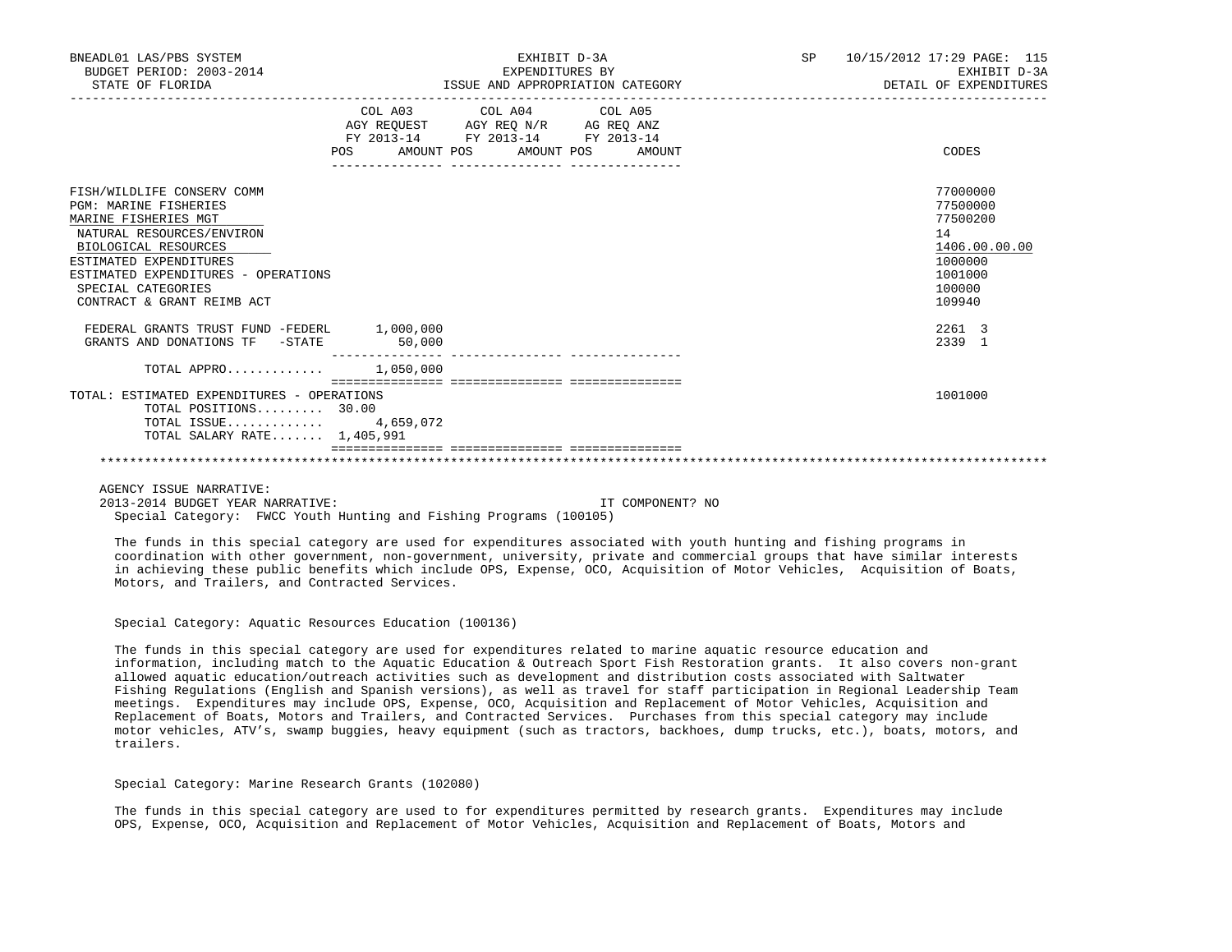| BNEADL01 LAS/PBS SYSTEM<br>BUDGET PERIOD: 2003-2014<br>STATE OF FLORIDA                                                          | EXHIBIT D-3A<br>EXPENDITURES BY<br>ISSUE AND APPROPRIATION CATEGORY                                                                                     | SP<br>10/15/2012 17:29 PAGE: 116<br>EXHIBIT D-3A<br>DETAIL OF EXPENDITURES |
|----------------------------------------------------------------------------------------------------------------------------------|---------------------------------------------------------------------------------------------------------------------------------------------------------|----------------------------------------------------------------------------|
|                                                                                                                                  | COL A03 COL A04 COL A05<br>AGY REOUEST<br>AGY REO N/R<br>AG REO ANZ<br>FY 2013-14<br>FY 2013-14 FY 2013-14<br>AMOUNT POS<br>AMOUNT POS<br>POS<br>AMOUNT | CODES                                                                      |
| FISH/WILDLIFE CONSERV COMM<br>PGM: MARINE FISHERIES<br>MARINE FISHERIES MGT<br>NATURAL RESOURCES/ENVIRON<br>BIOLOGICAL RESOURCES |                                                                                                                                                         | 77000000<br>77500000<br>77500200<br>14<br>1406.00.00.00                    |
| ESTIMATED EXPENDITURES<br>ESTIMATED EXPENDITURES - OPERATIONS                                                                    |                                                                                                                                                         | 1000000<br>1001000                                                         |

 Trailers, and Contracted Services. Purchases from this special category may include motor vehicles, ATV's, swamp buggies, heavy equipment (such as tractors, backhoes, dump trucks, etc.), boats, motors, and trailers.

Special Category: Contract & Grant Reimbursed Activities (109940)

 The funds in this special category are used for expenditures strictly for contracts and grants for which 100% reimbursement will be received. Expenditures may include OPS, Expense, OCO, Acquisition and Replacement of Motor Vehicles, Acquisition and Replacement of Boats, Motors and Trailers, and Contracted Services. Purchases from this special category may include motor vehicles, ATV's, swamp buggies, heavy equipment (such as tractors, backhoes, dump trucks, etc.), boats, motors, and trailers.

 Pursuant to section 11.061, Florida Statutes, position #71720, Director of Marine Fisheries Management is designated as being used during a portion of the fiscal year for lobbying. \*\*\*\*\*\*\*\*\*\*\*\*\*\*\*\*\*\*\*\*\*\*\*\*\*\*\*\*\*\*\*\*\*\*\*\*\*\*\*\*\*\*\*\*\*\*\*\*\*\*\*\*\*\*\*\*\*\*\*\*\*\*\*\*\*\*\*\*\*\*\*\*\*\*\*\*\*\*\*\*\*\*\*\*\*\*\*\*\*\*\*\*\*\*\*\*\*\*\*\*\*\*\*\*\*\*\*\*\*\*\*\*\*\*\*\*\*\*\*\*\*\*\*\*\*\*\*

| CASUALTY INSURANCE PREMIUM<br>ADJUSTMENT<br>SPECIAL CATEGORIES<br>RISK MANAGEMENT INSURANCE                |          |       | 1001090<br>100000<br>103241 |  |
|------------------------------------------------------------------------------------------------------------|----------|-------|-----------------------------|--|
| MARINE RESOURCES CONSV TF -STATE                                                                           |          | 7,962 | 2467 1                      |  |
| FLORIDA RETIREMENT SYSTEM<br>CONTRIBUTION ADJUSTMENT FOR<br>FISCAL YEAR 2012-2013<br>SALARIES AND BENEFITS |          |       | 1001240<br>010000           |  |
| FEDERAL GRANTS TRUST FUND -FEDERL                                                                          |          | 1,416 | 2261 3                      |  |
|                                                                                                            |          |       | =========================== |  |
| MARINE RESOURCES CONSV TF -STATE                                                                           |          | 3,376 | 2467 1                      |  |
|                                                                                                            | $-MATCH$ | 40    | 2467 2                      |  |
| TOTAL MARINE RESOURCES CONSV TF                                                                            |          | 3,416 | 2467                        |  |
| TOTAL APPRO                                                                                                |          | 4,832 |                             |  |
|                                                                                                            |          |       |                             |  |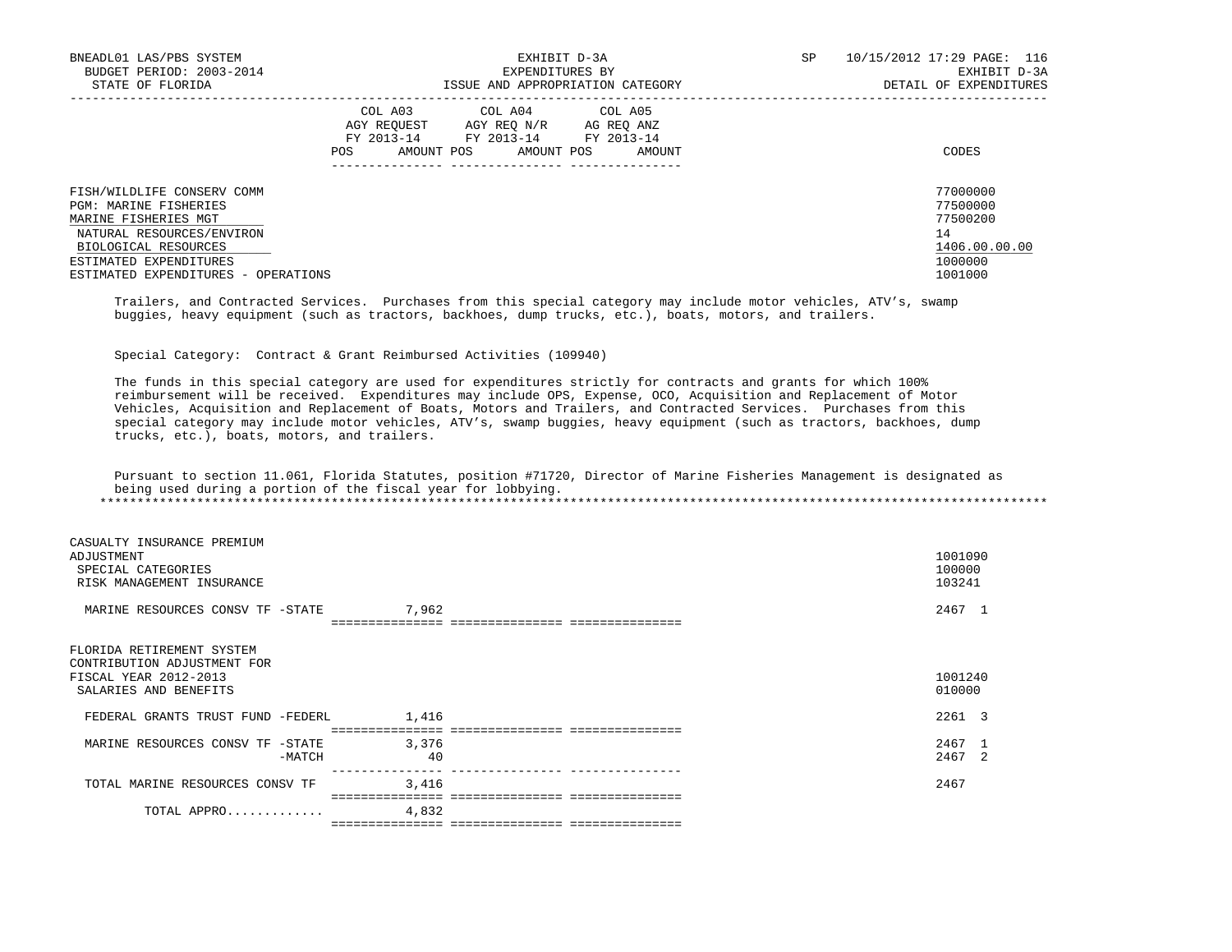| BNEADL01 LAS/PBS SYSTEM<br>BUDGET PERIOD: 2003-2014<br>STATE OF FLORIDA<br>_________________                                                                                             |                 | EXHIBIT D-3A<br>EXPENDITURES BY<br>ISSUE AND APPROPRIATION CATEGORY                                                                                                                                                             | SP | 10/15/2012 17:29 PAGE: 117<br>EXHIBIT D-3A<br>DETAIL OF EXPENDITURES |
|------------------------------------------------------------------------------------------------------------------------------------------------------------------------------------------|-----------------|---------------------------------------------------------------------------------------------------------------------------------------------------------------------------------------------------------------------------------|----|----------------------------------------------------------------------|
|                                                                                                                                                                                          |                 | $\begin{tabular}{lcccc} CDL A03 & CDL A04 & CDL A05 \\ AGY REQUEST & AGY REQ N/R & AG REQ ANZ \\ FY & 2013-14 & FY & 2013-14 & FY & 2013-14 \end{tabular}$                                                                      |    |                                                                      |
|                                                                                                                                                                                          |                 | POS AMOUNT POS AMOUNT POS AMOUNT                                                                                                                                                                                                |    | CODES                                                                |
| FISH/WILDLIFE CONSERV COMM<br>PGM: MARINE FISHERIES<br>MARINE FISHERIES MGT<br>NATURAL RESOURCES/ENVIRON<br>BIOLOGICAL RESOURCES<br>ESTIMATED EXPENDITURES<br>ADJUSTMENT TO STATE HEALTH |                 |                                                                                                                                                                                                                                 |    | 77000000<br>77500000<br>77500200<br>14<br>1406.00.00.00<br>1000000   |
| INSURANCE PREMIUM CONTRIBUTION -<br>FISCAL YEAR 2012-13<br>SALARIES AND BENEFITS                                                                                                         |                 |                                                                                                                                                                                                                                 |    | 1001830<br>010000                                                    |
| FEDERAL GRANTS TRUST FUND -FEDERL 1,069                                                                                                                                                  |                 |                                                                                                                                                                                                                                 |    | 2261 3                                                               |
| $\begin{tabular}{lllllll} \bf{MARK} & \bf{RES} \bf{OURCES} & \bf{CONSV} & \bf{TF} & -STATE & \bf{3,549} \\ & -\bf{MATCH} & \bf{30} \\ \end{tabular}$                                     |                 |                                                                                                                                                                                                                                 |    | 2467 1<br>2467 2                                                     |
| TOTAL MARINE RESOURCES CONSV TF 2,579                                                                                                                                                    |                 |                                                                                                                                                                                                                                 |    | 2467                                                                 |
| TOTAL APPRO                                                                                                                                                                              | 3,648           |                                                                                                                                                                                                                                 |    |                                                                      |
| REALLOCATION OF HUMAN RESOURCES<br>OUTSOURCING<br>SPECIAL CATEGORIES<br>TR/DMS/HR SVCS/STW CONTRCT                                                                                       |                 |                                                                                                                                                                                                                                 |    | 1005900<br>100000<br>107040                                          |
| FEDERAL GRANTS TRUST FUND -FEDERL<br>MARINE RESOURCES CONSV TF -STATE                                                                                                                    | $12-$<br>$80 -$ |                                                                                                                                                                                                                                 |    | 2261 3<br>2467 1                                                     |
| TOTAL APPRO                                                                                                                                                                              | $92 -$          |                                                                                                                                                                                                                                 |    |                                                                      |
| EQUIPMENT NEEDS<br>REPLACEMENT OF MOTOR VEHICLES<br>SPECIAL CATEGORIES<br>ACQUISITION/MOTOR VEHICLES                                                                                     |                 |                                                                                                                                                                                                                                 |    | 2400000<br>2401500<br>100000<br>100021                               |
| MARINE RESOURCES CONSV TF -STATE 31,560 31,560                                                                                                                                           |                 |                                                                                                                                                                                                                                 |    | 2467 1                                                               |
|                                                                                                                                                                                          |                 |                                                                                                                                                                                                                                 |    |                                                                      |
| AGENCY ISSUE NARRATIVE:<br>2013-2014 BUDGET YEAR NARRATIVE:                                                                                                                              |                 | IT COMPONENT? NO<br>This request is for spending authority from the Marine Resources Conservation Trust Fund to replace one vehicle, which is<br>in critical need of replacement in FY 2013-14 based on the following criteria: |    |                                                                      |

a. It has been wrecked or become otherwise inoperable, or

b. It has a history of chronic and costly repair problems, or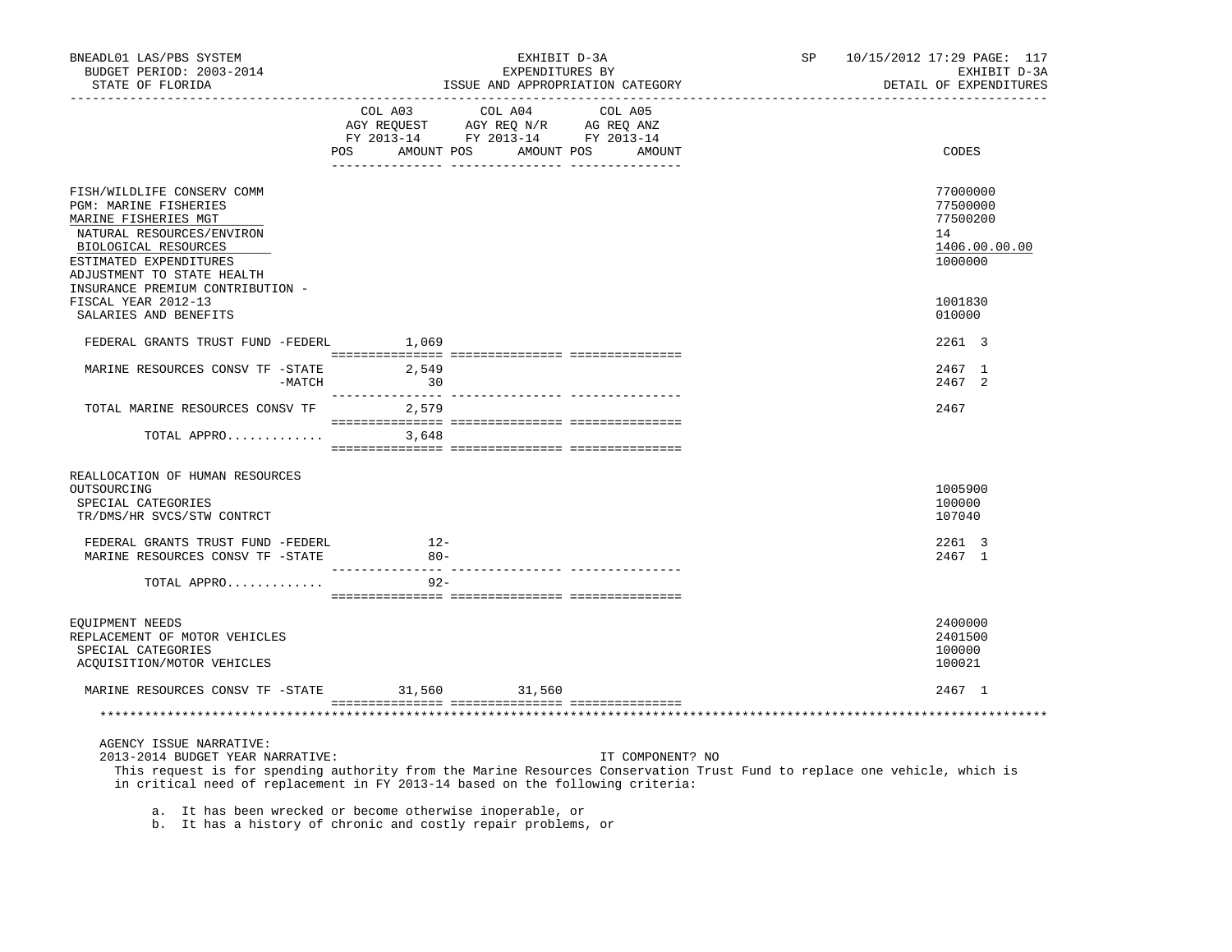| BNEADL01 LAS/PBS SYSTEM<br>BUDGET PERIOD: 2003-2014<br>STATE OF FLORIDA                                                                                                                                                                                         |          |                                                                                                                                                                                                                                                                                                                                                                                                                                                                                                 |                                                              | EXHIBIT D-3A<br>EXPENDITURES BY<br>ISSUE AND APPROPRIATION CATEGORY                                                                                                                                                   |        |                                    |                | SP                          | 10/15/2012 17:29 PAGE: 118<br>EXHIBIT D-3A<br>DETAIL OF EXPENDITURES          |
|-----------------------------------------------------------------------------------------------------------------------------------------------------------------------------------------------------------------------------------------------------------------|----------|-------------------------------------------------------------------------------------------------------------------------------------------------------------------------------------------------------------------------------------------------------------------------------------------------------------------------------------------------------------------------------------------------------------------------------------------------------------------------------------------------|--------------------------------------------------------------|-----------------------------------------------------------------------------------------------------------------------------------------------------------------------------------------------------------------------|--------|------------------------------------|----------------|-----------------------------|-------------------------------------------------------------------------------|
|                                                                                                                                                                                                                                                                 | POS      | COL A03<br>AMOUNT POS                                                                                                                                                                                                                                                                                                                                                                                                                                                                           | COL A04                                                      | COL A05<br>$\begin{tabular}{lllllll} AGY & \texttt{REQUEST} & \texttt{AGY} & \texttt{REG} & \texttt{N/R} & \texttt{AG} & \texttt{REQ} & \texttt{ANZ} \end{tabular}$<br>FY 2013-14 FY 2013-14 FY 2013-14<br>AMOUNT POS | AMOUNT |                                    |                |                             | CODES                                                                         |
| FISH/WILDLIFE CONSERV COMM<br><b>PGM: MARINE FISHERIES</b><br>MARINE FISHERIES MGT<br>NATURAL RESOURCES/ENVIRON<br>BIOLOGICAL RESOURCES<br>EQUIPMENT NEEDS<br>REPLACEMENT OF MOTOR VEHICLES<br>c. It is unsafe to operate and requires major costly repairs, or |          |                                                                                                                                                                                                                                                                                                                                                                                                                                                                                                 |                                                              |                                                                                                                                                                                                                       |        |                                    |                |                             | 77000000<br>77500000<br>77500200<br>14<br>1406.00.00.00<br>2400000<br>2401500 |
| d. It is a vehicle with over 150,000 miles and is showing signs of needing costly repairs very soon.                                                                                                                                                            |          |                                                                                                                                                                                                                                                                                                                                                                                                                                                                                                 |                                                              |                                                                                                                                                                                                                       |        |                                    |                |                             |                                                                               |
| Description                                                                                                                                                                                                                                                     | Property | Model<br>$\begin{array}{cccccccccc} \multicolumn{2}{c}{} & \multicolumn{2}{c}{} & \multicolumn{2}{c}{} & \multicolumn{2}{c}{} & \multicolumn{2}{c}{} & \multicolumn{2}{c}{} & \multicolumn{2}{c}{} & \multicolumn{2}{c}{} & \multicolumn{2}{c}{} & \multicolumn{2}{c}{} & \multicolumn{2}{c}{} & \multicolumn{2}{c}{} & \multicolumn{2}{c}{} & \multicolumn{2}{c}{} & \multicolumn{2}{c}{} & \multicolumn{2}{c}{} & \multicolumn{2}{c}{} & \multicolumn{2}{c}{} & \multicolumn{2}{c}{} & \mult$ | Actual<br>6/30/12<br><u> 1980 - Albert Albert III (d. 19</u> | Estimated<br>6/30/14<br>Number Year Mileage Mileage<br>----------                                                                                                                                                     |        | Replacement<br>Cost<br>___________ | Fund<br>------ | Criteria<br>$- - - - - - -$ |                                                                               |
| 2001 Ford Taurus                                                                                                                                                                                                                                                | 106235   | 2001                                                                                                                                                                                                                                                                                                                                                                                                                                                                                            | 158,217 182,217                                              |                                                                                                                                                                                                                       |        | \$31,560<br>$=$ = = = = = =        | MRCTF          | d.                          |                                                                               |
|                                                                                                                                                                                                                                                                 |          |                                                                                                                                                                                                                                                                                                                                                                                                                                                                                                 |                                                              |                                                                                                                                                                                                                       |        |                                    |                |                             |                                                                               |
| ANNUALIZATION OF ADMINISTERED<br>FUNDS APPROPRIATIONS<br>STATE HEALTH INSURANCE ADJUSTMENT<br>FOR FY 2012-13 - 10 MONTHS                                                                                                                                        |          |                                                                                                                                                                                                                                                                                                                                                                                                                                                                                                 |                                                              |                                                                                                                                                                                                                       |        |                                    |                |                             | 26A0000                                                                       |
| <b>ANNUALIZATION</b><br>SALARIES AND BENEFITS                                                                                                                                                                                                                   |          |                                                                                                                                                                                                                                                                                                                                                                                                                                                                                                 |                                                              |                                                                                                                                                                                                                       |        |                                    |                |                             | 26A1830<br>010000                                                             |
| FEDERAL GRANTS TRUST FUND -FEDERL                                                                                                                                                                                                                               |          | 5,345                                                                                                                                                                                                                                                                                                                                                                                                                                                                                           |                                                              |                                                                                                                                                                                                                       |        |                                    |                |                             | 2261 3                                                                        |
| MARINE RESOURCES CONSV TF -STATE                                                                                                                                                                                                                                | $-MATCH$ | 12,745<br>150                                                                                                                                                                                                                                                                                                                                                                                                                                                                                   |                                                              |                                                                                                                                                                                                                       |        |                                    |                |                             | 2467 1<br>2467 2                                                              |
| TOTAL MARINE RESOURCES CONSV TF                                                                                                                                                                                                                                 |          | 12,895                                                                                                                                                                                                                                                                                                                                                                                                                                                                                          |                                                              |                                                                                                                                                                                                                       |        |                                    |                |                             | 2467                                                                          |
| TOTAL APPRO                                                                                                                                                                                                                                                     |          | 18,240                                                                                                                                                                                                                                                                                                                                                                                                                                                                                          |                                                              |                                                                                                                                                                                                                       |        |                                    |                |                             |                                                                               |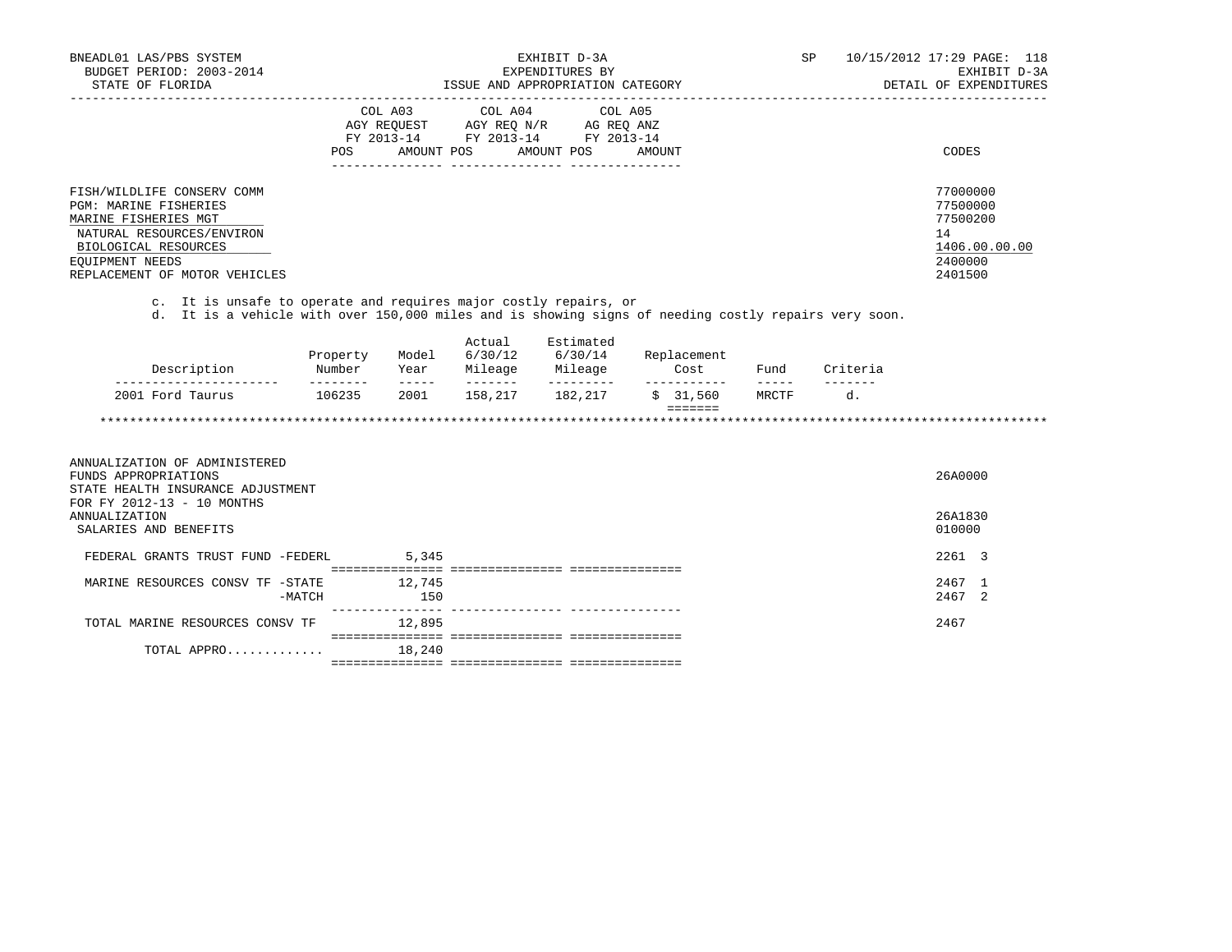| BNEADL01 LAS/PBS SYSTEM<br>BUDGET PERIOD: 2003-2014<br>STATE OF FLORIDA                                                                                                                                                                                                            | EXPENDITURES BY                                                                                                                       | EXHIBIT D-3A<br>ISSUE AND APPROPRIATION CATEGORY | SP 10/15/2012 17:29 PAGE: 119<br>EXHIBIT D-3A<br>DETAIL OF EXPENDITURES |
|------------------------------------------------------------------------------------------------------------------------------------------------------------------------------------------------------------------------------------------------------------------------------------|---------------------------------------------------------------------------------------------------------------------------------------|--------------------------------------------------|-------------------------------------------------------------------------|
|                                                                                                                                                                                                                                                                                    | COL A03 COL A04 COL A05<br>AGY REQUEST AGY REQ N/R AG REQ ANZ<br>FY 2013-14 FY 2013-14 FY 2013-14<br>POS AMOUNT POS AMOUNT POS AMOUNT |                                                  | CODES                                                                   |
| FISH/WILDLIFE CONSERV COMM<br><b>PGM: MARINE FISHERIES</b><br>MARINE FISHERIES MGT<br>NATURAL RESOURCES/ENVIRON<br>BIOLOGICAL RESOURCES<br>MARINE FISHERIES MANAGEMENT<br>SALTWATER FISHING REGULATIONS<br>BOOKLET PRINTING AND DISTRIBUTION -                                     |                                                                                                                                       |                                                  | 77000000<br>77500000<br>77500200<br>14<br>1406.00.00.00<br>5000000      |
| ADD BACK<br>SPECIAL CATEGORIES<br>AQUATIC RESOURCES ED                                                                                                                                                                                                                             |                                                                                                                                       |                                                  | 5000600<br>100000<br>100136                                             |
| MARINE RESOURCES CONSV TF - STATE 125,000                                                                                                                                                                                                                                          |                                                                                                                                       |                                                  | 2467 1                                                                  |
| REIMBURSEMENT CONTRACTS AND GRANTS<br>REALIGN SPENDING AUTHORITY FOR<br>CONTRACTS AND GRANTS REIMBURSED                                                                                                                                                                            |                                                                                                                                       |                                                  | 8100000                                                                 |
| ACTIVITIES - BACK OUT<br>SPECIAL CATEGORIES<br>MARINE RESEARCH GRANTS                                                                                                                                                                                                              |                                                                                                                                       |                                                  | 8103100<br>100000<br>102080                                             |
| FEDERAL GRANTS TRUST FUND -FEDERL 829,912-                                                                                                                                                                                                                                         |                                                                                                                                       |                                                  | 2261 3                                                                  |
| AGENCY ISSUE NARRATIVE:<br>2013-2014 BUDGET YEAR NARRATIVE:<br>Request:<br>This issue realigns spending authority in the Federal Grants Trust Fund from special category Marine Research Grants<br>(102080) to special category Contract and Grant Reimbursed Activities (109940). |                                                                                                                                       | IT COMPONENT? NO                                 |                                                                         |

Current Situation:

 The Division of Habitat and Species Conservation has a recurring appropriation of \$27,500, and the Division of Marine Fisheries Management has a recurring appropriation of \$829,912, in the Marine Research Grants special category. This category is used by the agency to spend grant funding it receives from grantors who reimburse the agency 100% for grant-funded expenditures. Unfortunately, the special category title does not adequately convey the appropriate use. The special category Contract and Grant Reimbursed Activities has a more descriptive category title and therefore is more appropriate for these appropriations.

Explanation of Costs:

|                                                                  |                    | Federal Grants Trust Fund                           |                     |
|------------------------------------------------------------------|--------------------|-----------------------------------------------------|---------------------|
| Division                                                         | Issue #            | Special Category                                    | Amount              |
| Habitat & Species Conservation<br>Habitat & Species Conservation | 8103100<br>8103200 | Marine Research Grants<br>Contract/Grant Reimb Act. | (27, 500)<br>27,500 |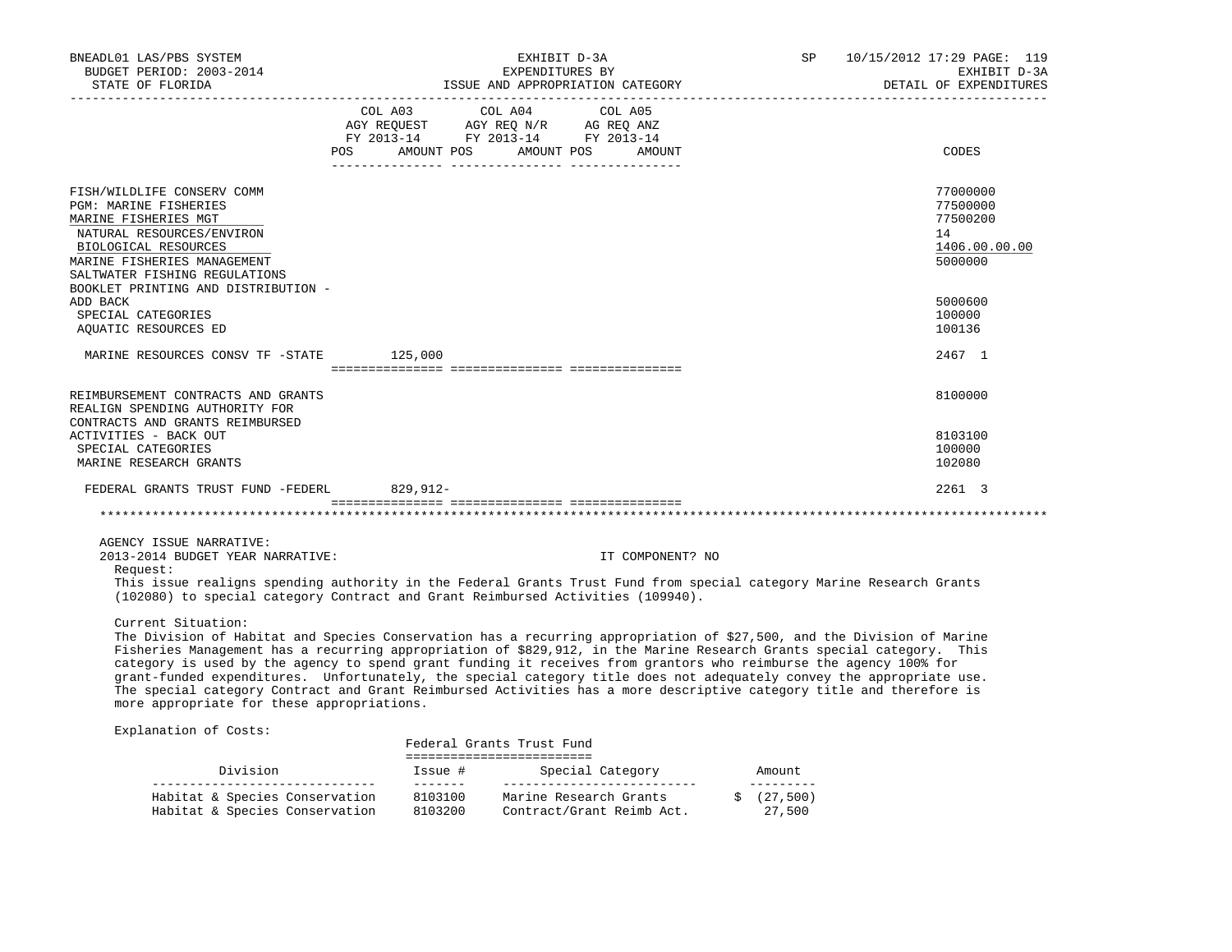| BNEADL01 LAS/PBS SYSTEM<br>BUDGET PERIOD: 2003-2014<br>STATE OF FLORIDA                                                                                                                                                                                                                                                                                                                                                                                                                                                                                                                                                                    |                |                       | EXHIBIT D-3A<br>EXPENDITURES BY<br>ISSUE AND APPROPRIATION CATEGORY |         |                  |                                        | SP | 10/15/2012 17:29 PAGE: 120<br>EXHIBIT D-3A<br>DETAIL OF EXPENDITURES |
|--------------------------------------------------------------------------------------------------------------------------------------------------------------------------------------------------------------------------------------------------------------------------------------------------------------------------------------------------------------------------------------------------------------------------------------------------------------------------------------------------------------------------------------------------------------------------------------------------------------------------------------------|----------------|-----------------------|---------------------------------------------------------------------|---------|------------------|----------------------------------------|----|----------------------------------------------------------------------|
|                                                                                                                                                                                                                                                                                                                                                                                                                                                                                                                                                                                                                                            | COL A03<br>POS | AMOUNT POS AMOUNT POS | COL A04                                                             | COL A05 | AMOUNT           |                                        |    | CODES                                                                |
| FISH/WILDLIFE CONSERV COMM<br>PGM: MARINE FISHERIES<br>MARINE FISHERIES MGT<br>NATURAL RESOURCES/ENVIRON<br>BIOLOGICAL RESOURCES<br>REIMBURSEMENT CONTRACTS AND GRANTS<br>REALIGN SPENDING AUTHORITY FOR<br>CONTRACTS AND GRANTS REIMBURSED                                                                                                                                                                                                                                                                                                                                                                                                |                |                       |                                                                     |         |                  |                                        |    | 77000000<br>77500000<br>77500200<br>14<br>1406.00.00.00<br>8100000   |
| ACTIVITIES - BACK OUT                                                                                                                                                                                                                                                                                                                                                                                                                                                                                                                                                                                                                      |                |                       |                                                                     |         |                  |                                        |    | 8103100                                                              |
| Marine Fisheries Management<br>Marine Fisheries Management                                                                                                                                                                                                                                                                                                                                                                                                                                                                                                                                                                                 |                | 8103100<br>8103200    | Marine Research Grants<br>Contract/Grant Reimb Act.                 |         |                  | \$ (829, 912)<br>829,912<br>---------- |    |                                                                      |
| Net Fiscal Impact                                                                                                                                                                                                                                                                                                                                                                                                                                                                                                                                                                                                                          |                |                       |                                                                     |         |                  | Ŝ.<br>$-0-$                            |    |                                                                      |
| Benefits:<br>Approval of this issue will consolidate reimbursed grant activities under one special category across the agency, which<br>allows the agency to better control appropriation which must be 100% reimbursed and assure the use of the appropriation<br>is clearly identified. Special category 109940, Contract and Grant Reimbursed Activities, is currently used throughout<br>the agency for this purpose.                                                                                                                                                                                                                  |                |                       |                                                                     |         |                  |                                        |    |                                                                      |
| REALIGN SPENDING AUTHORITY FOR                                                                                                                                                                                                                                                                                                                                                                                                                                                                                                                                                                                                             |                |                       |                                                                     |         |                  |                                        |    |                                                                      |
| CONTRACTS AND GRANTS REIMBURSED<br>ACTIVITIES - ADD BACK                                                                                                                                                                                                                                                                                                                                                                                                                                                                                                                                                                                   |                |                       |                                                                     |         |                  |                                        |    | 8103200                                                              |
| SPECIAL CATEGORIES<br>CONTRACT & GRANT REIMB ACT                                                                                                                                                                                                                                                                                                                                                                                                                                                                                                                                                                                           |                |                       |                                                                     |         |                  |                                        |    | 100000<br>109940                                                     |
| FEDERAL GRANTS TRUST FUND -FEDERL                                                                                                                                                                                                                                                                                                                                                                                                                                                                                                                                                                                                          |                | 829,912               |                                                                     |         |                  |                                        |    | 2261 3                                                               |
| ************************                                                                                                                                                                                                                                                                                                                                                                                                                                                                                                                                                                                                                   |                |                       |                                                                     |         |                  |                                        |    |                                                                      |
| AGENCY ISSUE NARRATIVE:<br>2013-2014 BUDGET YEAR NARRATIVE:<br>Request:<br>This issue realigns spending authority in the Federal Grants Trust Fund from special category Marine Research Grants<br>(102080) to special category Contract and Grant Reimbursed Activities (109940).                                                                                                                                                                                                                                                                                                                                                         |                |                       |                                                                     |         | IT COMPONENT? NO |                                        |    |                                                                      |
| Current Situation:<br>The Division of Habitat and Species Conservation has a recurring appropriation of \$27,500, and the Division of Marine<br>Fisheries Management has a recurring appropriation of \$829,912, in the Marine Research Grants special category. This<br>category is used by the agency to spend grant funding it receives from grantors who reimburse the agency 100% for<br>grant-funded expenditures. Unfortunately, the special category title does not adequately convey the appropriate use.<br>The special category Contract and Grant Reimbursed Activities has a more descriptive category title and therefore is |                |                       |                                                                     |         |                  |                                        |    |                                                                      |

more appropriate for these appropriations.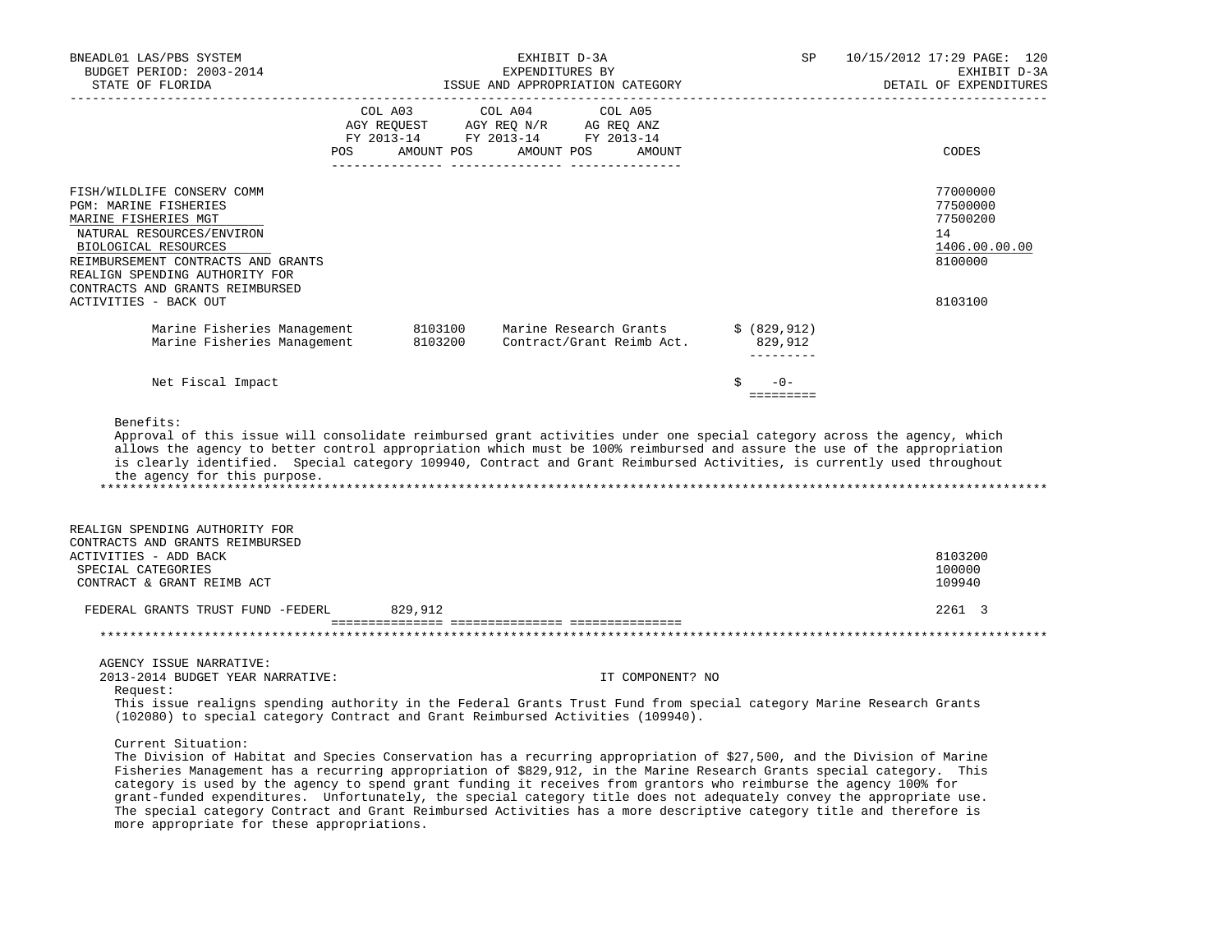| BNEADL01 LAS/PBS SYSTEM<br>BUDGET PERIOD: 2003-2014<br>STATE OF FLORIDA                                                                                                                                                                                              | EXHIBIT D-3A<br>EXPENDITURES BY<br>ISSUE AND APPROPRIATION CATEGORY                                                                                                                                                                                                                                                                                                          | SP                       | 10/15/2012 17:29 PAGE: 121<br>EXHIBIT D-3A<br>DETAIL OF EXPENDITURES          |
|----------------------------------------------------------------------------------------------------------------------------------------------------------------------------------------------------------------------------------------------------------------------|------------------------------------------------------------------------------------------------------------------------------------------------------------------------------------------------------------------------------------------------------------------------------------------------------------------------------------------------------------------------------|--------------------------|-------------------------------------------------------------------------------|
|                                                                                                                                                                                                                                                                      | COL A03 COL A04 COL A05<br>AGY REQUEST AGY REQ N/R AG REQ ANZ<br>FY 2013-14 FY 2013-14 FY 2013-14<br>POS AMOUNT POS AMOUNT POS AMOUNT                                                                                                                                                                                                                                        |                          | CODES                                                                         |
| FISH/WILDLIFE CONSERV COMM<br>PGM: MARINE FISHERIES<br>MARINE FISHERIES MGT<br>NATURAL RESOURCES/ENVIRON<br>BIOLOGICAL RESOURCES<br>REIMBURSEMENT CONTRACTS AND GRANTS<br>REALIGN SPENDING AUTHORITY FOR<br>CONTRACTS AND GRANTS REIMBURSED<br>ACTIVITIES - ADD BACK |                                                                                                                                                                                                                                                                                                                                                                              |                          | 77000000<br>77500000<br>77500200<br>14<br>1406.00.00.00<br>8100000<br>8103200 |
| Explanation of Costs:                                                                                                                                                                                                                                                | Federal Grants Trust Fund<br>==========================                                                                                                                                                                                                                                                                                                                      |                          |                                                                               |
|                                                                                                                                                                                                                                                                      |                                                                                                                                                                                                                                                                                                                                                                              |                          |                                                                               |
| Habitat & Species Conservation                                                                                                                                                                                                                                       | Habitat & Species Conservation 8103100 Marine Research Grants \$ (27,500)<br>8103200 Contract/Grant Reimb Act.                                                                                                                                                                                                                                                               | ----------<br>27,500     |                                                                               |
|                                                                                                                                                                                                                                                                      | Marine Fisheries Management 8103100 Marine Research Grants \$ (829,912)<br>Marine Fisheries Management 8103200 Contract/Grant Reimb Act. 829,912                                                                                                                                                                                                                             | __________               |                                                                               |
| Net Fiscal Impact                                                                                                                                                                                                                                                    |                                                                                                                                                                                                                                                                                                                                                                              | $-0-$<br><b>EEEEEEEE</b> |                                                                               |
| Benefits:<br>the agency for this purpose.                                                                                                                                                                                                                            | Approval of this issue will consolidate reimbursed grant activities under one special category across the agency, which<br>allows the agency to better control appropriation which must be 100% reimbursed and assure the use of the appropriation<br>is clearly identified. Special category 109940, Contract and Grant Reimbursed Activities, is currently used throughout |                          |                                                                               |
| CAPITAL IMPROVEMENT PLAN<br>ENVIRONMENTAL PROJECTS<br>G/A-LOC GOV/NONST ENT-FCO<br>ART FISH REEF CONST PROG                                                                                                                                                          |                                                                                                                                                                                                                                                                                                                                                                              |                          | 9900000<br>990E000<br>140000<br>140004                                        |
| FEDERAL GRANTS TRUST FUND -FEDERL 500,000 500,000                                                                                                                                                                                                                    |                                                                                                                                                                                                                                                                                                                                                                              |                          | 2261 3                                                                        |
| MARINE RESOURCES CONSV TF -STATE 133,333 133,333<br>-MATCH 166,667 166,667 166,667                                                                                                                                                                                   |                                                                                                                                                                                                                                                                                                                                                                              |                          | 2467 1<br>2467 2                                                              |
| TOTAL MARINE RESOURCES CONSV TF 300,000 300,000                                                                                                                                                                                                                      |                                                                                                                                                                                                                                                                                                                                                                              |                          | 2467                                                                          |
| TOTAL APPRO 800,000 800,000                                                                                                                                                                                                                                          |                                                                                                                                                                                                                                                                                                                                                                              |                          |                                                                               |
|                                                                                                                                                                                                                                                                      |                                                                                                                                                                                                                                                                                                                                                                              |                          |                                                                               |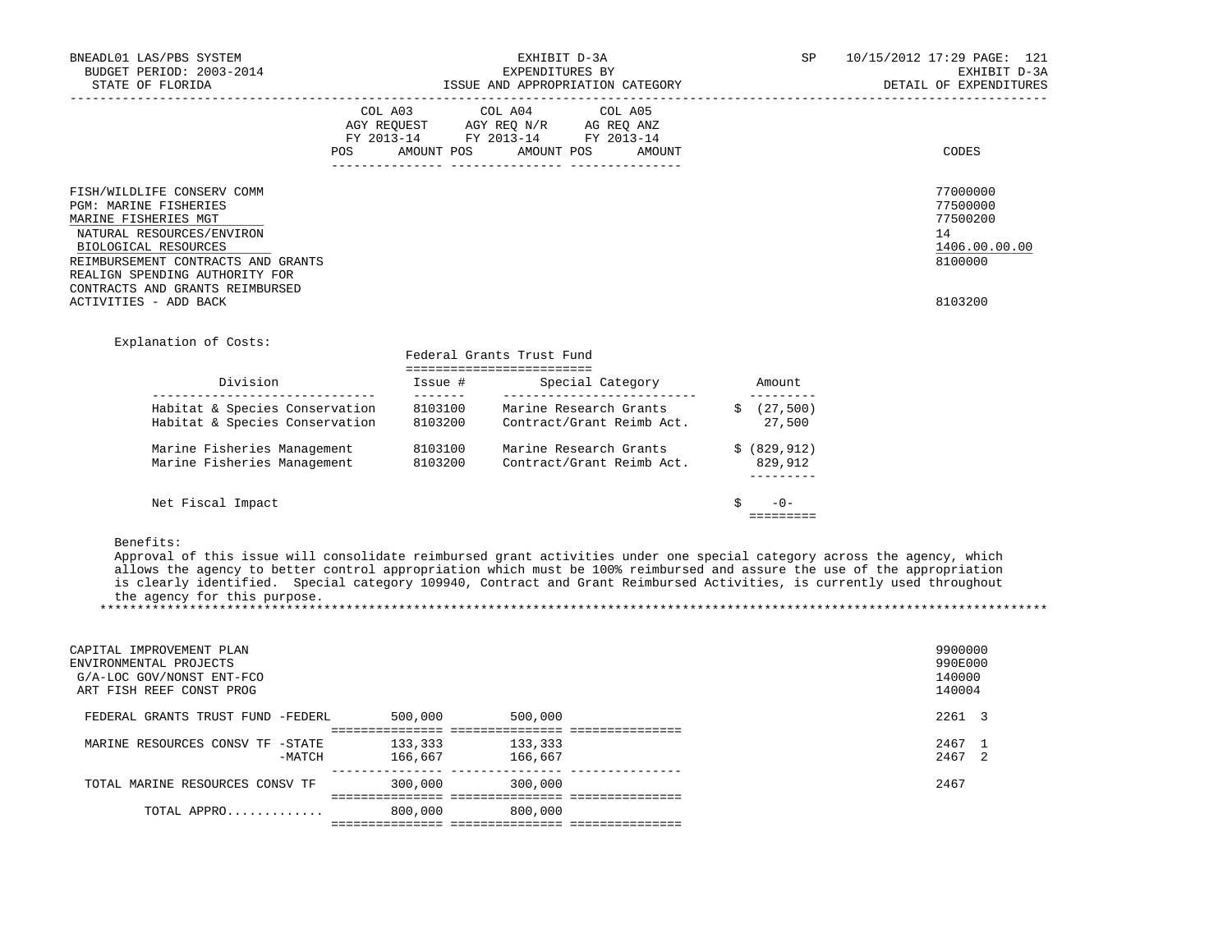| BNEADL01 LAS/PBS SYSTEM                                    | EXHIBIT D-3A                                                                                                                                                     | 10/15/2012 17:29 PAGE: 122<br>SP |
|------------------------------------------------------------|------------------------------------------------------------------------------------------------------------------------------------------------------------------|----------------------------------|
| BUDGET PERIOD: 2003-2014                                   | EXPENDITURES BY                                                                                                                                                  | EXHIBIT D-3A                     |
| STATE OF FLORIDA                                           | ISSUE AND APPROPRIATION CATEGORY                                                                                                                                 | DETAIL OF EXPENDITURES           |
|                                                            | COL A03<br>COL A04<br>COL A05<br>AGY REOUEST<br>AGY REO N/R<br>AG REO ANZ<br>FY 2013-14<br>FY 2013-14<br>FY 2013-14<br>AMOUNT POS<br>AMOUNT POS<br>AMOUNT<br>POS | CODES                            |
| FISH/WILDLIFE CONSERV COMM<br><b>PGM: MARINE FISHERIES</b> |                                                                                                                                                                  | 77000000<br>77500000             |
| MARINE FISHERIES MGT                                       |                                                                                                                                                                  | 77500200                         |
| NATURAL RESOURCES/ENVIRON                                  |                                                                                                                                                                  | 14                               |
| BIOLOGICAL RESOURCES                                       |                                                                                                                                                                  | 1406.00.00.00                    |
| CAPITAL IMPROVEMENT PLAN                                   |                                                                                                                                                                  | 9900000                          |
| ENVIRONMENTAL PROJECTS                                     |                                                                                                                                                                  | 990E000                          |
|                                                            |                                                                                                                                                                  |                                  |

## AGENCY NARRATIVE:

2013-2014 BUDGET YEAR NARRATIVE: ART FISH REEF CONST PROG IT COMPONENT? NO

Request:

 Funds are requested for grants-in-aid to local governments, qualified nonprofit entities, and state universities for local artificial reef planning, development, assessment, and management pursuant to section 379.249, Florida Statutes and Chapter 68E-9, Florida Administrative Code.

### Current Situation:

 Program funding is received from two sources: Federal Aid in Sport Fish Restoration grants from the U.S. Fish and Wildlife Service and saltwater recreational fishing license revenues, a portion of which serves as the match required to receive the federal funds. This program has a 25+ year history of working in partnership with local coastal governments, recreational fishing interests, and state universities.

 Funds are allocated to projects in compliance with federal regulations governing state use of federal aid funds, state procurement regulations and appropriate division rules. Statewide artificial reef development and assessment is accomplished through contracts with local coastal governments, qualified  $501(c)(3)$  non-profit corporations and state universities for local reef development and assessment.

 There are three positions which have provided support to the Artificial Fishing Reef Construction and Assessment Program for over 15 years. They perform statewide reef compliance and performance monitoring of reefs as well as provide technical assistance to local coastal governments and other agencies on artificial reef construction issues.

## Explanation of Costs:

| Description                                            | Amount    | Non-Recurring |
|--------------------------------------------------------|-----------|---------------|
| Reimbursable under the USFWS Federal Aid in Sport Fish |           |               |
| Restoration grant                                      | \$500,000 | \$500,000     |
| State funded reef development and assessment projects  | 133,333   | 133,333       |
| State match to federal funds                           | 166,667   | 166,667       |
|                                                        |           | $- - - - -$   |
| Total Request                                          | \$800,000 | \$800,000     |
|                                                        |           |               |

#### Benefits:

 Development of artificial reefs, either on new sites or to enhance existing sites, provides additional habitat area to benefit important recreational fishing stocks, increases recreational fishing and diving opportunities for state residents and visitors, and enhances coastal community economies. Assessment and monitoring of artificial reefs are essential to understanding the effectiveness of reef design, material, location, and use patterns in achieving the objectives for which the reefs were built. Assessment data will guide future reef development efforts. This capability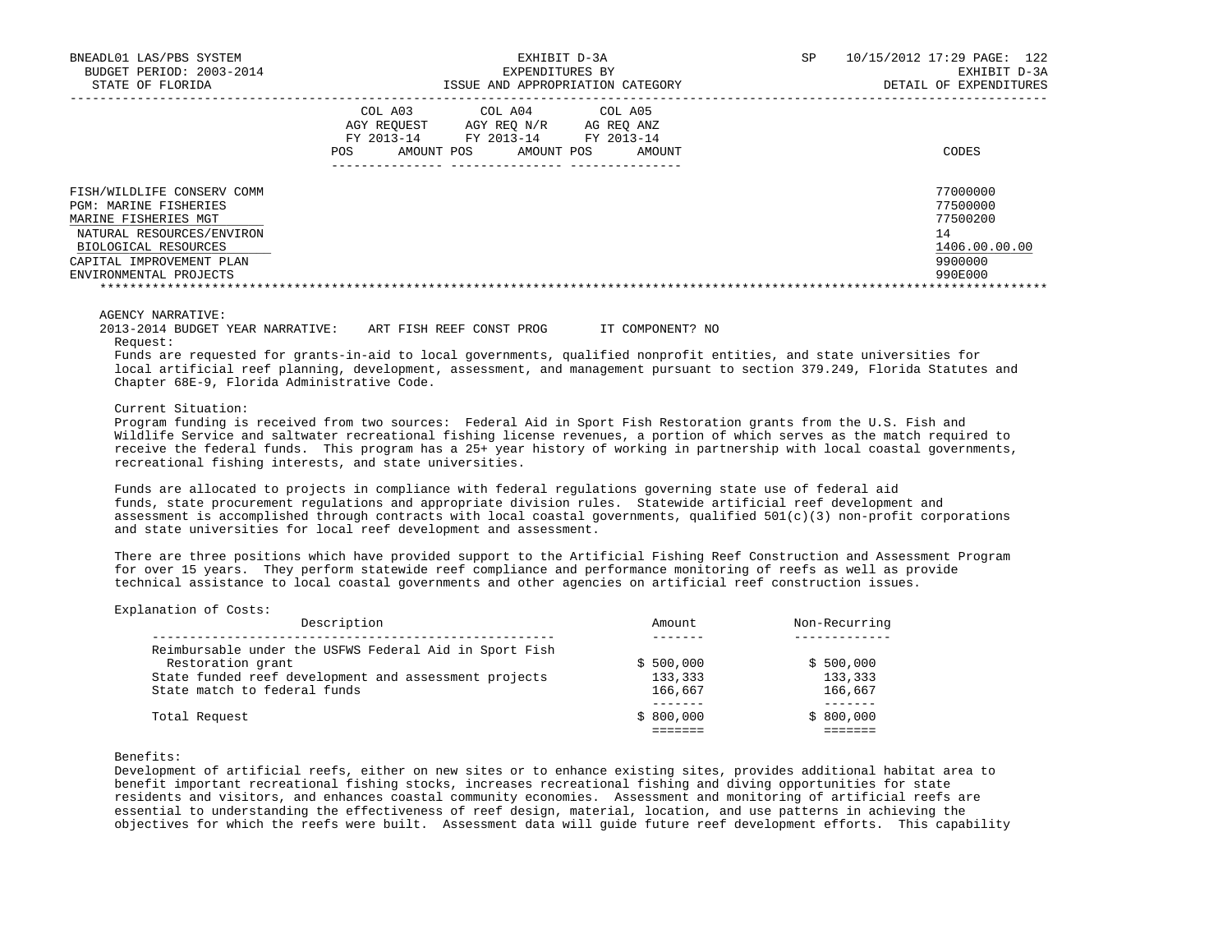| BNEADL01 LAS/PBS SYSTEM<br>BUDGET PERIOD: 2003-2014                                                                                                                                                                                                                                                                                                                                                                                                                                                                                                                         |                                                                                                            | EXHIBIT D-3A<br>EXPENDITURES BY | SP | 10/15/2012 17:29 PAGE: 123<br>EXHIBIT D-3A<br>DETAIL OF EXPENDITURES          |
|-----------------------------------------------------------------------------------------------------------------------------------------------------------------------------------------------------------------------------------------------------------------------------------------------------------------------------------------------------------------------------------------------------------------------------------------------------------------------------------------------------------------------------------------------------------------------------|------------------------------------------------------------------------------------------------------------|---------------------------------|----|-------------------------------------------------------------------------------|
|                                                                                                                                                                                                                                                                                                                                                                                                                                                                                                                                                                             | AGY REQUEST AGY REQ N/R AG REQ ANZ<br>FY 2013-14 FY 2013-14 FY 2013-14<br>POS AMOUNT POS AMOUNT POS AMOUNT | COL A03 COL A04 COL A05         |    | CODES                                                                         |
| FISH/WILDLIFE CONSERV COMM<br><b>PGM: MARINE FISHERIES</b><br>MARINE FISHERIES MGT<br>NATURAL RESOURCES/ENVIRON<br>BIOLOGICAL RESOURCES<br>CAPITAL IMPROVEMENT PLAN<br>ENVIRONMENTAL PROJECTS<br>more completely brings the Division into compliance with its charge to wisely manage and protect marine reef fish<br>resources associated with artificial reefs while causing no harm to the marine environment.<br>Activity: Artificial Reef Management - ACT5200                                                                                                         |                                                                                                            |                                 |    | 77000000<br>77500000<br>77500200<br>14<br>1406.00.00.00<br>9900000<br>990E000 |
| Governor's Initiatives:<br>This request supports the Civic & Governance Systems and the Quality of Life & Quality Places strategies in the<br>Governor's Strategic Plan for Economic Development.<br>(24) Support and sustain statewide and regional partnerships to accomplish Florida's economic and quality of life goals.<br>(27) Create and sustain vibrant, safe and healthy communities that attract workers, businesses, residents and visitors.<br>(29) Promote, develop, protect and leverage Florida's natural, art and cultural assets in a sustainable manner. |                                                                                                            |                                 |    |                                                                               |
| TOTAL: BIOLOGICAL RESOURCES<br>BY FUND TYPE                                                                                                                                                                                                                                                                                                                                                                                                                                                                                                                                 |                                                                                                            |                                 |    | 1406.00.00.00                                                                 |
| SALARY RATE 1,405,991                                                                                                                                                                                                                                                                                                                                                                                                                                                                                                                                                       | 30.00                                                                                                      | 5,650,222 831,560               |    | 2000                                                                          |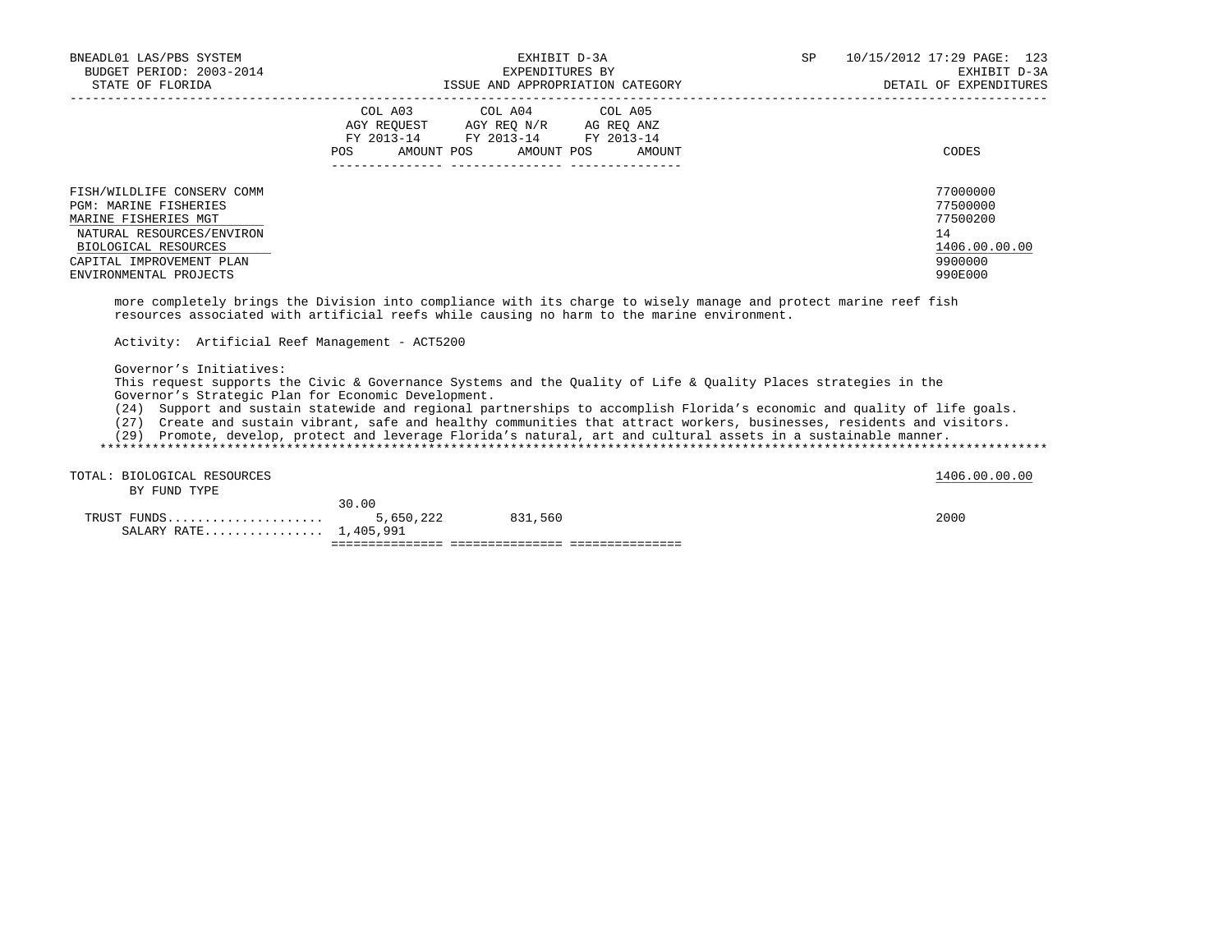| BNEADL01 LAS/PBS SYSTEM<br>BUDGET PERIOD: 2003-2014<br>STATE OF FLORIDA                                                                                                                                                                          |                            | EXHIBIT D-3A<br>EXPENDITURES BY<br>ISSUE AND APPROPRIATION CATEGORY                                                                                                                                                                                  | SP <sub>2</sub> | 10/15/2012 17:29 PAGE: 124<br>EXHIBIT D-3A<br>DETAIL OF EXPENDITURES                    |  |
|--------------------------------------------------------------------------------------------------------------------------------------------------------------------------------------------------------------------------------------------------|----------------------------|------------------------------------------------------------------------------------------------------------------------------------------------------------------------------------------------------------------------------------------------------|-----------------|-----------------------------------------------------------------------------------------|--|
|                                                                                                                                                                                                                                                  | POS<br>AMOUNT POS          | COL A03 COL A04 COL A05<br>$\begin{tabular}{lllllll} \bf AGY \;\; RegUEST & \tt AGY \;\; REG \;\; N/R & \tt AG \;\; REG \;\; ANZ \\ \hline \tt FY \;\; 2013-14 & \tt FY \;\; 2013-14 & \tt FY \;\; 2013-14 \\ \end{tabular}$<br>AMOUNT POS<br>AMOUNT |                 | CODES                                                                                   |  |
| FISH/WILDLIFE CONSERV COMM<br><b>PGM: RESEARCH</b><br>FISH/WILDLIFE RESRCH INST<br>NATURAL RESOURCES/ENVIRON<br>BIOLOGICAL RESOURCES<br>ESTIMATED EXPENDITURES<br>ESTIMATED EXPENDITURES - OPERATIONS<br>SALARY RATE<br>SALARY RATE 14, 269, 915 |                            |                                                                                                                                                                                                                                                      |                 | 77000000<br>77650000<br>77650200<br>14<br>1406.00.00.00<br>1000000<br>1001000<br>000000 |  |
| SALARIES AND BENEFITS                                                                                                                                                                                                                            |                            |                                                                                                                                                                                                                                                      |                 | 010000                                                                                  |  |
|                                                                                                                                                                                                                                                  |                            |                                                                                                                                                                                                                                                      |                 |                                                                                         |  |
| FEDERAL GRANTS TRUST FUND -FEDERL 4,874,874                                                                                                                                                                                                      |                            |                                                                                                                                                                                                                                                      |                 | 2261 3                                                                                  |  |
| FL.PANTHER RESCH & MAN TF -STATE 183,998                                                                                                                                                                                                         |                            |                                                                                                                                                                                                                                                      |                 | 2299 1                                                                                  |  |
| GRANTS AND DONATIONS TF -STATE                                                                                                                                                                                                                   | 531                        |                                                                                                                                                                                                                                                      |                 | 2339 1                                                                                  |  |
| MARINE RESOURCES CONSV TF -STATE 7,255,329<br>$-MATCH$<br>$-FEDERL$                                                                                                                                                                              | 1,221,588<br>409,136       |                                                                                                                                                                                                                                                      |                 | 2467 1<br>2467 2<br>2467 3                                                              |  |
| TOTAL MARINE RESOURCES CONSV TF                                                                                                                                                                                                                  | 8,886,053                  |                                                                                                                                                                                                                                                      |                 | 2467                                                                                    |  |
| NON-GAME WILDLIFE TF -STATE 1,059,398                                                                                                                                                                                                            |                            |                                                                                                                                                                                                                                                      |                 | 2504 1                                                                                  |  |
| $-STATE$<br>SAVE THE MANATEE TF<br>$-MATCH$                                                                                                                                                                                                      | 895,118<br>13,117          |                                                                                                                                                                                                                                                      |                 | 2611 1<br>2611 2                                                                        |  |
| TOTAL SAVE THE MANATEE TF                                                                                                                                                                                                                        | 908,235                    |                                                                                                                                                                                                                                                      |                 | 2611                                                                                    |  |
| $-STATE$<br>STATE GAME TRUST FUND<br>-MATCH                                                                                                                                                                                                      | 2,450,674<br>291,889       |                                                                                                                                                                                                                                                      |                 | 2672 1<br>2672 2                                                                        |  |
| TOTAL STATE GAME TRUST FUND                                                                                                                                                                                                                      | 2,742,563                  |                                                                                                                                                                                                                                                      |                 | 2672                                                                                    |  |
| CONS/REC LANDS PROGRAM TF -STATE                                                                                                                                                                                                                 | 137,136<br>$-MATCH$ 19,601 |                                                                                                                                                                                                                                                      |                 | 2931 1<br>2931 2                                                                        |  |
| TOTAL CONS/REC LANDS PROGRAM TF                                                                                                                                                                                                                  | 156,737                    |                                                                                                                                                                                                                                                      |                 | 2931                                                                                    |  |
| TOTAL POSITIONS 330.50<br>TOTAL APPRO 18,812,389                                                                                                                                                                                                 |                            |                                                                                                                                                                                                                                                      |                 |                                                                                         |  |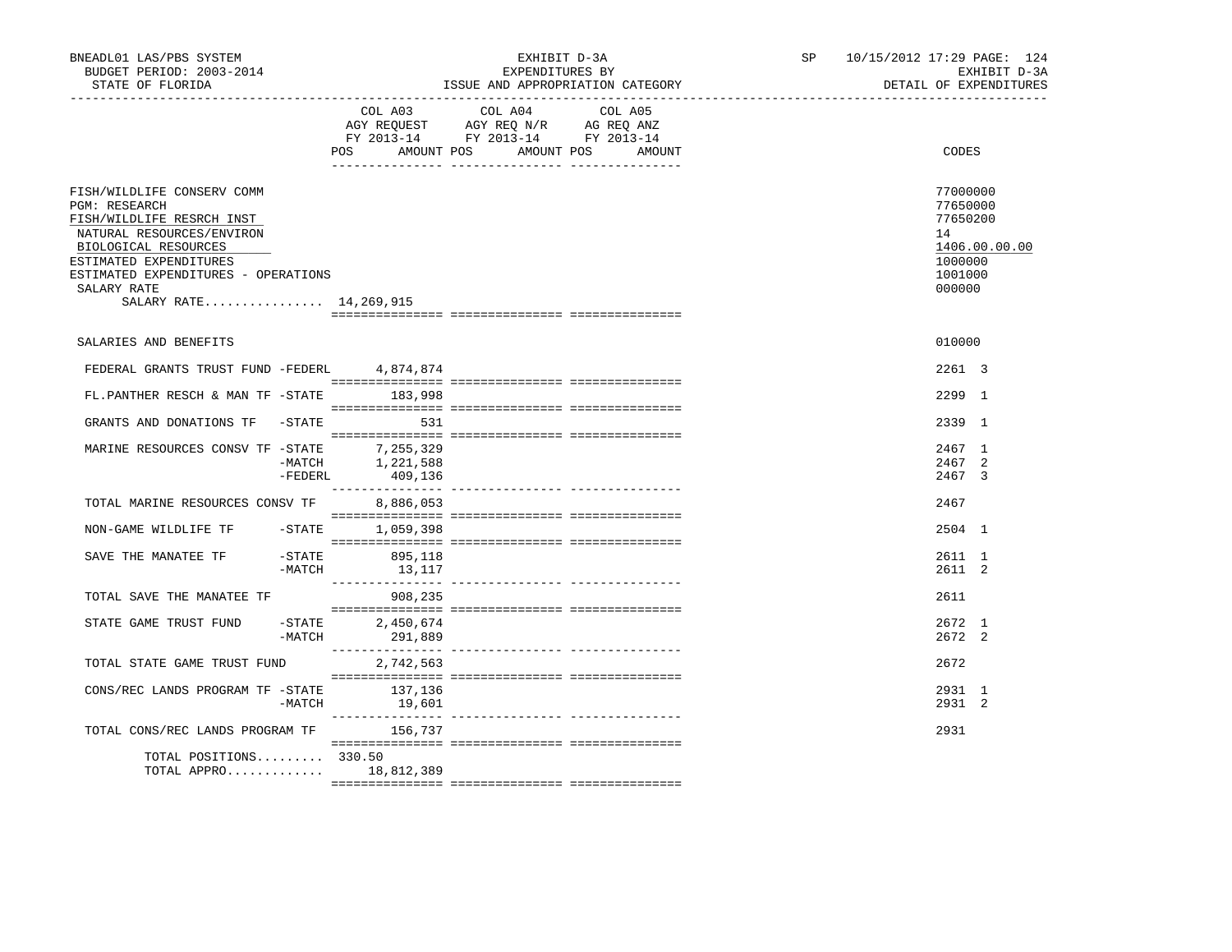| BNEADL01 LAS/PBS SYSTEM<br>BUDGET PERIOD: 2003-2014<br>STATE OF FLORIDA                                                                                                                                                          |          |                           | EXHIBIT D-3A<br>EXPENDITURES BY                                                                                                                                                                                                       | ISSUE AND APPROPRIATION CATEGORY                                                                                                                                                                                                                                                                                                                                                                                                    | SP and the set of the set of the set of the set of the set of the set of the set of the set of the set of the set of the set of the set of the set of the set of the set of the set of the set of the set of the set of the se | 10/15/2012 17:29 PAGE: 125<br>EXHIBIT D-3A<br>DETAIL OF EXPENDITURES                    |
|----------------------------------------------------------------------------------------------------------------------------------------------------------------------------------------------------------------------------------|----------|---------------------------|---------------------------------------------------------------------------------------------------------------------------------------------------------------------------------------------------------------------------------------|-------------------------------------------------------------------------------------------------------------------------------------------------------------------------------------------------------------------------------------------------------------------------------------------------------------------------------------------------------------------------------------------------------------------------------------|--------------------------------------------------------------------------------------------------------------------------------------------------------------------------------------------------------------------------------|-----------------------------------------------------------------------------------------|
|                                                                                                                                                                                                                                  |          | COL A03<br>POS            | COL A04<br>$\begin{tabular}{lllllll} \bf AGY \,\,\, REQUEST \,\,\, & \bf AGY \,\, REQ \,\, N/R & \,\, AC \,\, REQ \,\, ANZ \\ \bf FY \,\, 2013-14 & \bf FY \,\, 2013-14 & \bf FY \,\, 2013-14 \end{tabular}$<br>AMOUNT POS AMOUNT POS | COL A05<br>AMOUNT                                                                                                                                                                                                                                                                                                                                                                                                                   |                                                                                                                                                                                                                                | CODES                                                                                   |
| FISH/WILDLIFE CONSERV COMM<br><b>PGM: RESEARCH</b><br>FISH/WILDLIFE RESRCH INST<br>NATURAL RESOURCES/ENVIRON<br>BIOLOGICAL RESOURCES<br>ESTIMATED EXPENDITURES<br>ESTIMATED EXPENDITURES - OPERATIONS<br>OTHER PERSONAL SERVICES |          |                           |                                                                                                                                                                                                                                       |                                                                                                                                                                                                                                                                                                                                                                                                                                     |                                                                                                                                                                                                                                | 77000000<br>77650000<br>77650200<br>14<br>1406.00.00.00<br>1000000<br>1001000<br>030000 |
| GENERAL REVENUE FUND -STATE 776,000                                                                                                                                                                                              |          |                           |                                                                                                                                                                                                                                       | $\begin{minipage}{0.03\textwidth} \begin{tabular}{l} \textbf{1} & \textbf{2} & \textbf{3} & \textbf{5} & \textbf{6} & \textbf{7} & \textbf{8} & \textbf{9} & \textbf{1} & \textbf{1} & \textbf{1} & \textbf{1} & \textbf{1} & \textbf{1} & \textbf{1} & \textbf{1} & \textbf{1} & \textbf{1} & \textbf{1} & \textbf{1} & \textbf{1} & \textbf{1} & \textbf{1} & \textbf{1} & \textbf{1} & \textbf{1} & \textbf{1} & \textbf{1} & \$ |                                                                                                                                                                                                                                | 1000 1                                                                                  |
| FL.PANTHER RESCH & MAN TF -STATE                                                                                                                                                                                                 | -MATCH   | 58,531<br>2,336           |                                                                                                                                                                                                                                       |                                                                                                                                                                                                                                                                                                                                                                                                                                     |                                                                                                                                                                                                                                | 2299 1<br>2299 2                                                                        |
| TOTAL FL.PANTHER RESCH & MAN TF                                                                                                                                                                                                  |          | 60,867                    |                                                                                                                                                                                                                                       |                                                                                                                                                                                                                                                                                                                                                                                                                                     |                                                                                                                                                                                                                                | 2299                                                                                    |
| MARINE RESOURCES CONSV TF -STATE 3,848,011                                                                                                                                                                                       | -MATCH   | 228,334                   |                                                                                                                                                                                                                                       |                                                                                                                                                                                                                                                                                                                                                                                                                                     |                                                                                                                                                                                                                                | 2467 1<br>2467 2                                                                        |
| TOTAL MARINE RESOURCES CONSV TF                                                                                                                                                                                                  |          | 4,076,345                 |                                                                                                                                                                                                                                       |                                                                                                                                                                                                                                                                                                                                                                                                                                     |                                                                                                                                                                                                                                | 2467                                                                                    |
| NON-GAME WILDLIFE TF                                                                                                                                                                                                             |          | -STATE 327,508            |                                                                                                                                                                                                                                       |                                                                                                                                                                                                                                                                                                                                                                                                                                     |                                                                                                                                                                                                                                | 2504 1                                                                                  |
| SAVE THE MANATEE TF -STATE 726,436                                                                                                                                                                                               |          |                           |                                                                                                                                                                                                                                       |                                                                                                                                                                                                                                                                                                                                                                                                                                     |                                                                                                                                                                                                                                | 2611 1                                                                                  |
| STATE GAME TRUST FUND                                                                                                                                                                                                            | $-MATCH$ | -STATE 154,928<br>13      |                                                                                                                                                                                                                                       |                                                                                                                                                                                                                                                                                                                                                                                                                                     |                                                                                                                                                                                                                                | 2672 1<br>2672 2                                                                        |
| TOTAL STATE GAME TRUST FUND                                                                                                                                                                                                      |          | 154,941                   |                                                                                                                                                                                                                                       |                                                                                                                                                                                                                                                                                                                                                                                                                                     |                                                                                                                                                                                                                                | 2672                                                                                    |
| TOTAL APPRO                                                                                                                                                                                                                      |          | 6,122,097                 |                                                                                                                                                                                                                                       |                                                                                                                                                                                                                                                                                                                                                                                                                                     |                                                                                                                                                                                                                                |                                                                                         |
| EXPENSES                                                                                                                                                                                                                         |          |                           |                                                                                                                                                                                                                                       |                                                                                                                                                                                                                                                                                                                                                                                                                                     |                                                                                                                                                                                                                                | 040000                                                                                  |
| GENERAL REVENUE FUND                                                                                                                                                                                                             | -MATCH   | -STATE 262,709<br>55      |                                                                                                                                                                                                                                       |                                                                                                                                                                                                                                                                                                                                                                                                                                     |                                                                                                                                                                                                                                | 1000 1<br>1000 2                                                                        |
| TOTAL GENERAL REVENUE FUND                                                                                                                                                                                                       |          | 262,764                   |                                                                                                                                                                                                                                       |                                                                                                                                                                                                                                                                                                                                                                                                                                     |                                                                                                                                                                                                                                | 1000                                                                                    |
| FL.PANTHER RESCH & MAN TF -STATE                                                                                                                                                                                                 |          | 83,848<br>663<br>$-MATCH$ |                                                                                                                                                                                                                                       |                                                                                                                                                                                                                                                                                                                                                                                                                                     |                                                                                                                                                                                                                                | 2299 1<br>2299 2                                                                        |
| TOTAL FL.PANTHER RESCH & MAN TF                                                                                                                                                                                                  |          | 84,511                    |                                                                                                                                                                                                                                       |                                                                                                                                                                                                                                                                                                                                                                                                                                     |                                                                                                                                                                                                                                | 2299                                                                                    |
| MARINE RESOURCES CONSV TF -STATE                                                                                                                                                                                                 | $-MATCH$ | 2,838,413<br>51,945       |                                                                                                                                                                                                                                       |                                                                                                                                                                                                                                                                                                                                                                                                                                     |                                                                                                                                                                                                                                | 2467 1<br>2467 2                                                                        |
| TOTAL MARINE RESOURCES CONSV TF                                                                                                                                                                                                  |          | 2,890,358                 |                                                                                                                                                                                                                                       | --------------- ---------------                                                                                                                                                                                                                                                                                                                                                                                                     |                                                                                                                                                                                                                                | 2467                                                                                    |
|                                                                                                                                                                                                                                  |          |                           |                                                                                                                                                                                                                                       |                                                                                                                                                                                                                                                                                                                                                                                                                                     |                                                                                                                                                                                                                                |                                                                                         |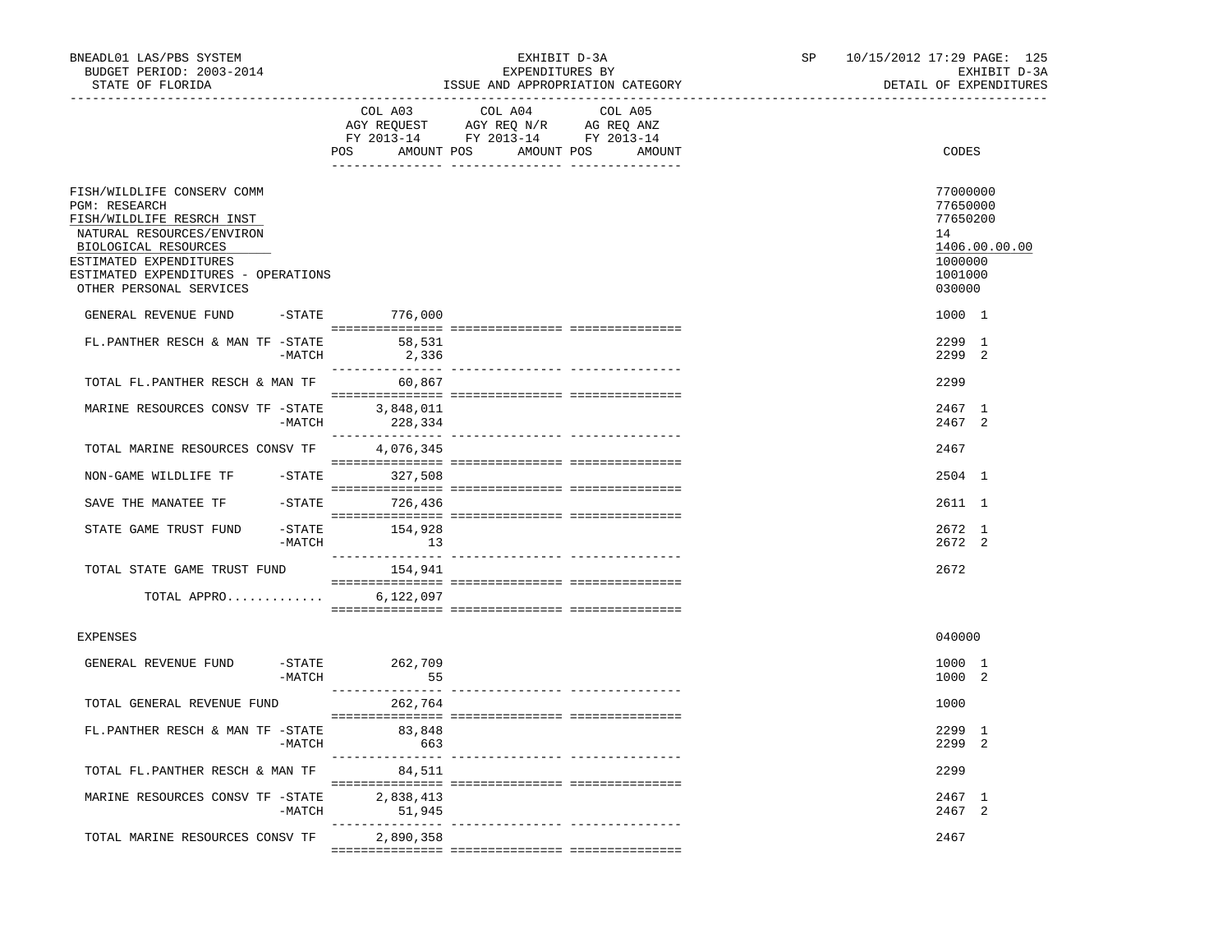| BNEADL01 LAS/PBS SYSTEM<br>BUDGET PERIOD: 2003-2014<br>STATE OF FLORIDA                                                                                                                                                                   |           |                                             | EXHIBIT D-3A<br>EXPENDITURES BY                                                      | ISSUE AND APPROPRIATION CATEGORY | SP and the set of the set of the set of the set of the set of the set of the set of the set of the set of the set of the set of the set of the set of the set of the set of the set of the set of the set of the set of the se | 10/15/2012 17:29 PAGE: 126<br>EXHIBIT D-3A<br>DETAIL OF EXPENDITURES                              |
|-------------------------------------------------------------------------------------------------------------------------------------------------------------------------------------------------------------------------------------------|-----------|---------------------------------------------|--------------------------------------------------------------------------------------|----------------------------------|--------------------------------------------------------------------------------------------------------------------------------------------------------------------------------------------------------------------------------|---------------------------------------------------------------------------------------------------|
|                                                                                                                                                                                                                                           |           | COL A03<br>POS AMOUNT POS AMOUNT POS AMOUNT | COL A04<br>CO AGY REQUEST AGY REQ N/R AG REQ ANZ<br>FY 2013-14 FY 2013-14 FY 2013-14 | COL A05                          |                                                                                                                                                                                                                                | CODES                                                                                             |
| FISH/WILDLIFE CONSERV COMM<br><b>PGM: RESEARCH</b><br>FISH/WILDLIFE RESRCH INST<br>NATURAL RESOURCES/ENVIRON<br>BIOLOGICAL RESOURCES<br>ESTIMATED EXPENDITURES<br>ESTIMATED EXPENDITURES - OPERATIONS<br>EXPENSES<br>NON-GAME WILDLIFE TF | $-$ STATE | 393,636                                     |                                                                                      |                                  |                                                                                                                                                                                                                                | 77000000<br>77650000<br>77650200<br>14<br>1406.00.00.00<br>1000000<br>1001000<br>040000<br>2504 1 |
|                                                                                                                                                                                                                                           | -MATCH    | 19,823                                      |                                                                                      |                                  |                                                                                                                                                                                                                                | 2504 2                                                                                            |
| TOTAL NON-GAME WILDLIFE TF                                                                                                                                                                                                                |           | 413,459                                     |                                                                                      |                                  |                                                                                                                                                                                                                                | 2504                                                                                              |
| SAVE THE MANATEE TF  -STATE  470,100                                                                                                                                                                                                      |           |                                             |                                                                                      |                                  |                                                                                                                                                                                                                                | 2611 1                                                                                            |
| STATE GAME TRUST FUND                                                                                                                                                                                                                     |           | $-$ STATE 544,268<br>$-MATCH$ 10,721        |                                                                                      |                                  |                                                                                                                                                                                                                                | 2672 1<br>2672 2                                                                                  |
| TOTAL STATE GAME TRUST FUND                                                                                                                                                                                                               |           | 554,989                                     |                                                                                      |                                  |                                                                                                                                                                                                                                | 2672                                                                                              |
| CONS/REC LANDS PROGRAM TF -STATE                                                                                                                                                                                                          | $-MATCH$  | 2,252<br>1,700                              |                                                                                      |                                  |                                                                                                                                                                                                                                | 2931 1<br>2931 2                                                                                  |
| TOTAL CONS/REC LANDS PROGRAM TF 3,952                                                                                                                                                                                                     |           |                                             |                                                                                      |                                  |                                                                                                                                                                                                                                | 2931                                                                                              |
| TOTAL APPRO                                                                                                                                                                                                                               |           | 4,680,133                                   |                                                                                      |                                  |                                                                                                                                                                                                                                |                                                                                                   |
| OPERATING CAPITAL OUTLAY                                                                                                                                                                                                                  |           |                                             |                                                                                      |                                  |                                                                                                                                                                                                                                | 060000                                                                                            |
| MARINE RESOURCES CONSV TF - STATE 151,239<br>NON-GAME WILDLIFE TF - STATE<br>SAVE THE MANATEE TF    -STATE<br>STATE GAME TRUST FUND - STATE<br>TOTAL APPRO                                                                                |           | 7,335<br>8,125<br>39,932<br>206,631         |                                                                                      |                                  |                                                                                                                                                                                                                                | 2467 1<br>2504 1<br>2611 1<br>2672 1                                                              |
| SPECIAL CATEGORIES<br>ACQUISITION/MOTOR VEHICLES                                                                                                                                                                                          |           |                                             |                                                                                      |                                  |                                                                                                                                                                                                                                | 100000<br>100021                                                                                  |
| MARINE RESOURCES CONSV TF -STATE 18,435<br>NON-GAME WILDLIFE TF -STATE<br>STATE GAME TRUST FUND - STATE                                                                                                                                   |           | 8,479<br>78,906                             |                                                                                      |                                  |                                                                                                                                                                                                                                | 2467 1<br>2504 1<br>2672 1                                                                        |
| TOTAL APPRO                                                                                                                                                                                                                               |           | 105,820                                     |                                                                                      |                                  |                                                                                                                                                                                                                                |                                                                                                   |
|                                                                                                                                                                                                                                           |           |                                             |                                                                                      |                                  |                                                                                                                                                                                                                                |                                                                                                   |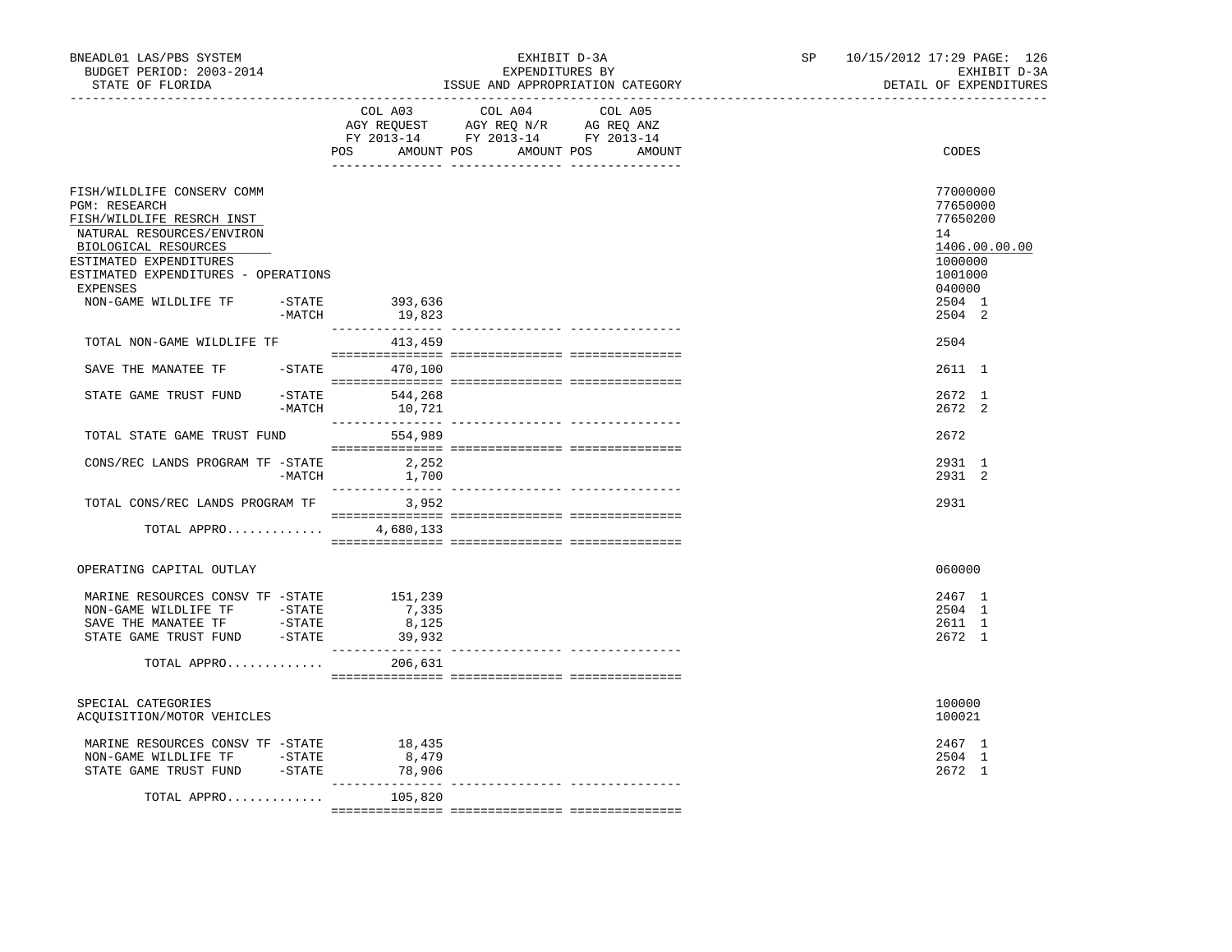| BNEADL01 LAS/PBS SYSTEM<br>BUDGET PERIOD: 2003-2014<br>STATE OF FLORIDA                                                                                                                                                                                                                        |                                                                    | EXHIBIT D-3A<br>EXPENDITURES BY<br>ISSUE AND APPROPRIATION CATEGORY                                                              | SP <sub>2</sub> | 10/15/2012 17:29 PAGE: 127<br>EXHIBIT D-3A<br>DETAIL OF EXPENDITURES                                        |
|------------------------------------------------------------------------------------------------------------------------------------------------------------------------------------------------------------------------------------------------------------------------------------------------|--------------------------------------------------------------------|----------------------------------------------------------------------------------------------------------------------------------|-----------------|-------------------------------------------------------------------------------------------------------------|
|                                                                                                                                                                                                                                                                                                | COL A03                                                            | COL A04<br>COL A05<br>AGY REQUEST AGY REQ N/R AG REQ ANZ<br>FY 2013-14 FY 2013-14 FY 2013-14<br>POS AMOUNT POS AMOUNT POS AMOUNT |                 | CODES                                                                                                       |
| FISH/WILDLIFE CONSERV COMM<br>PGM: RESEARCH<br>FISH/WILDLIFE RESRCH INST<br>NATURAL RESOURCES/ENVIRON<br>BIOLOGICAL RESOURCES<br>ESTIMATED EXPENDITURES<br>ESTIMATED EXPENDITURES - OPERATIONS<br>SPECIAL CATEGORIES<br>FL PANTHER MGMT/CONSERVATI<br>FL.PANTHER RESCH & MAN TF -STATE 246,500 |                                                                    |                                                                                                                                  |                 | 77000000<br>77650000<br>77650200<br>14<br>1406.00.00.00<br>1000000<br>1001000<br>100000<br>100038<br>2299 1 |
| ACQ & REPL BOAT/MOT/TRAIL                                                                                                                                                                                                                                                                      |                                                                    |                                                                                                                                  |                 | 100052                                                                                                      |
| MARINE RESOURCES CONSV TF -STATE<br>SAVE THE MANATEE TF    -STATE<br>STATE GAME TRUST FUND - STATE                                                                                                                                                                                             | 42,217<br>3,500<br>66,961                                          |                                                                                                                                  |                 | 2467 1<br>2611 1<br>2672 1                                                                                  |
| TOTAL APPRO                                                                                                                                                                                                                                                                                    | 112,678                                                            |                                                                                                                                  |                 |                                                                                                             |
| ENHANCED WILDLIFE MGMT                                                                                                                                                                                                                                                                         |                                                                    |                                                                                                                                  |                 | 100228                                                                                                      |
| $\texttt{CONS/REC} \texttt{LANDS} \texttt{ PROGRAM TF} \texttt{-STATE} \texttt{87,897}$<br>-MATCH                                                                                                                                                                                              | 67                                                                 |                                                                                                                                  |                 | 2931 1<br>2931 2                                                                                            |
| TOTAL CONS/REC LANDS PROGRAM TF<br>TOTAL APPRO                                                                                                                                                                                                                                                 | 87,964<br>87,964                                                   |                                                                                                                                  |                 | 2931                                                                                                        |
| RISK MANAGEMENT INSURANCE                                                                                                                                                                                                                                                                      |                                                                    |                                                                                                                                  |                 | 103241                                                                                                      |
| FL.PANTHER RESCH & MAN TF -STATE<br>MARINE RESOURCES CONSV TF -STATE<br>NON-GAME WILDLIFE TF -STATE<br>SAVE THE MANATEE TF<br>$-$ STATE<br>STATE GAME TRUST FUND -STATE<br>CONS/REC LANDS PROGRAM TF -STATE<br>TOTAL APPRO                                                                     | 4,603<br>405,639<br>59,825<br>32,304<br>57,792<br>4,602<br>564,765 |                                                                                                                                  |                 | 2299 1<br>2467 1<br>2504 1<br>2611 1<br>2672 1<br>2931 1                                                    |
|                                                                                                                                                                                                                                                                                                |                                                                    |                                                                                                                                  |                 |                                                                                                             |
| DEFERRED-PAY COM CONTRACTS                                                                                                                                                                                                                                                                     |                                                                    |                                                                                                                                  |                 | 105280                                                                                                      |
| MARINE RESOURCES CONSV TF -STATE                                                                                                                                                                                                                                                               | 325,945                                                            |                                                                                                                                  |                 | 2467 1                                                                                                      |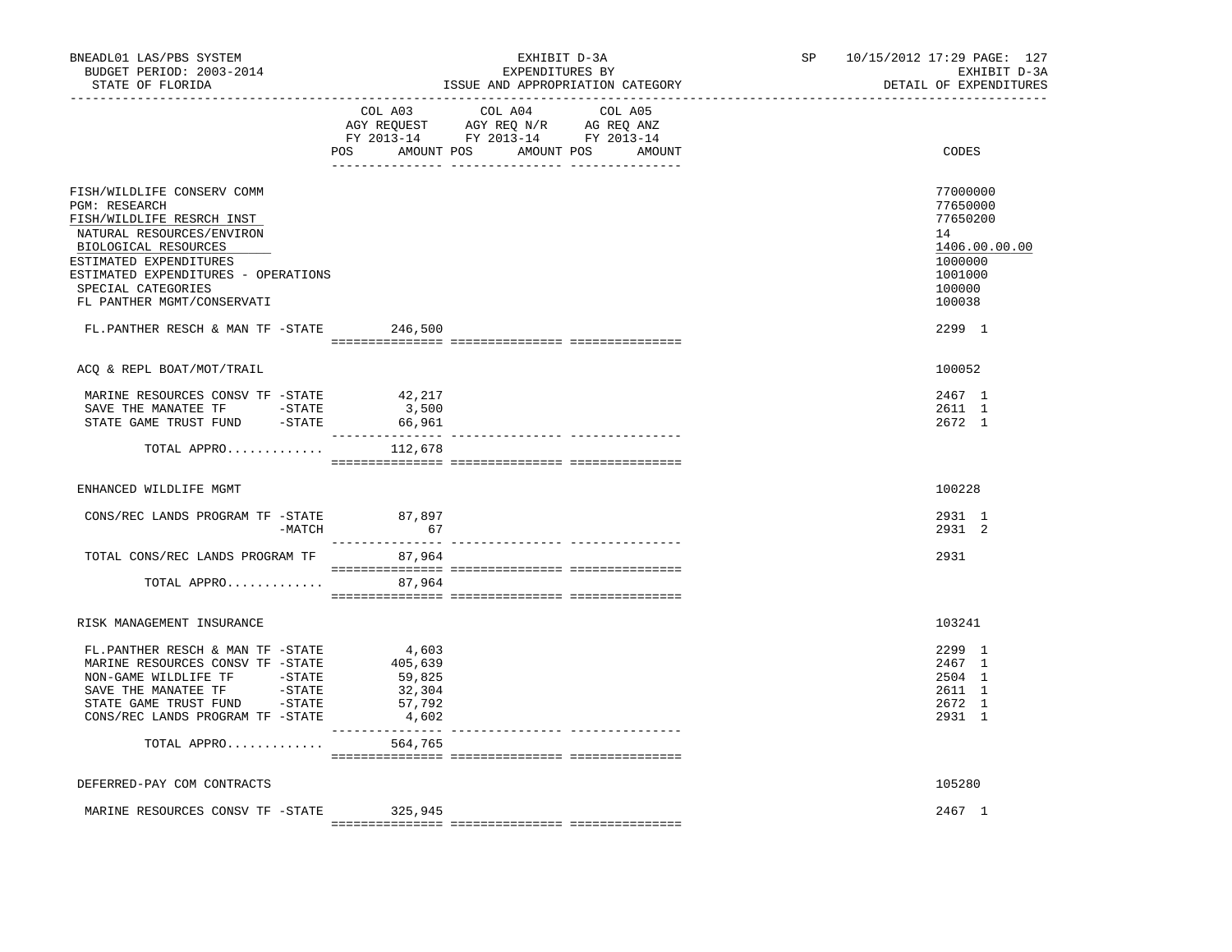| BNEADL01 LAS/PBS SYSTEM<br>BUDGET PERIOD: 2003-2014<br>STATE OF FLORIDA<br>--------------------                                                                                                                                                           |                                                               | EXHIBIT D-3A<br>EXPENDITURES BY<br>ISSUE AND APPROPRIATION CATEGORY                                                                   | 10/15/2012 17:29 PAGE: 128<br>SP and the set of the set of the set of the set of the set of the set of the set of the set of the set of the set of the set of the set of the set of the set of the set of the set of the set of the set of the set of the se<br>EXHIBIT D-3A<br>DETAIL OF EXPENDITURES |  |
|-----------------------------------------------------------------------------------------------------------------------------------------------------------------------------------------------------------------------------------------------------------|---------------------------------------------------------------|---------------------------------------------------------------------------------------------------------------------------------------|--------------------------------------------------------------------------------------------------------------------------------------------------------------------------------------------------------------------------------------------------------------------------------------------------------|--|
|                                                                                                                                                                                                                                                           |                                                               | COL A03 COL A04 COL A05<br>AGY REQUEST AGY REQ N/R AG REQ ANZ<br>FY 2013-14 FY 2013-14 FY 2013-14<br>POS AMOUNT POS AMOUNT POS AMOUNT | CODES                                                                                                                                                                                                                                                                                                  |  |
| FISH/WILDLIFE CONSERV COMM<br><b>PGM: RESEARCH</b><br>FISH/WILDLIFE RESRCH INST<br>NATURAL RESOURCES/ENVIRON<br>BIOLOGICAL RESOURCES<br>ESTIMATED EXPENDITURES<br>ESTIMATED EXPENDITURES - OPERATIONS<br>SPECIAL CATEGORIES<br>TR/DMS/HR SVCS/STW CONTRCT |                                                               |                                                                                                                                       | 77000000<br>77650000<br>77650200<br>14<br>1406.00.00.00<br>1000000<br>1001000<br>100000<br>107040                                                                                                                                                                                                      |  |
| FEDERAL GRANTS TRUST FUND -FEDERL<br>FL.PANTHER RESCH & MAN TF -STATE<br>MARINE RESOURCES CONSV TF -STATE<br>NON-GAME WILDLIFE TF -STATE<br>$-STATE$<br>SAVE THE MANATEE TF<br>STATE GAME TRUST FUND - STATE<br>CONS/REC LANDS PROGRAM TF -STATE          | 3,624<br>1,495<br>99,900<br>8,920<br>7,375<br>23,993<br>1,273 |                                                                                                                                       | 2261 3<br>2299 1<br>2467 1<br>2504 1<br>2611 1<br>2672 1<br>2931 1                                                                                                                                                                                                                                     |  |
| TOTAL APPRO                                                                                                                                                                                                                                               | 146,580                                                       |                                                                                                                                       |                                                                                                                                                                                                                                                                                                        |  |
| RED TIDE RESEARCH                                                                                                                                                                                                                                         |                                                               |                                                                                                                                       | 108886                                                                                                                                                                                                                                                                                                 |  |
| GENERAL REVENUE FUND                                                                                                                                                                                                                                      | -STATE 640,993                                                |                                                                                                                                       | 1000 1                                                                                                                                                                                                                                                                                                 |  |
| CONTRACT & GRANT REIMB ACT                                                                                                                                                                                                                                |                                                               |                                                                                                                                       | 109940                                                                                                                                                                                                                                                                                                 |  |
| FEDERAL GRANTS TRUST FUND -FEDERL 12,938,678                                                                                                                                                                                                              |                                                               |                                                                                                                                       | 2261 3                                                                                                                                                                                                                                                                                                 |  |
| GRANTS AND DONATIONS TF -STATE 659,941                                                                                                                                                                                                                    |                                                               |                                                                                                                                       | 2339 1                                                                                                                                                                                                                                                                                                 |  |
| MARINE RESOURCES CONSV TF -STATE                                                                                                                                                                                                                          | 1,595,616<br>$-FEDERL$<br>1,450,000                           |                                                                                                                                       | 2467 1<br>2467 3                                                                                                                                                                                                                                                                                       |  |
| TOTAL MARINE RESOURCES CONSV TF                                                                                                                                                                                                                           | 3,045,616                                                     |                                                                                                                                       | 2467                                                                                                                                                                                                                                                                                                   |  |
| NON-GAME WILDLIFE TF $-$ STATE 25,000                                                                                                                                                                                                                     |                                                               |                                                                                                                                       | 2504 1                                                                                                                                                                                                                                                                                                 |  |
| STATE GAME TRUST FUND -STATE 475,000                                                                                                                                                                                                                      |                                                               |                                                                                                                                       | 2672 1                                                                                                                                                                                                                                                                                                 |  |
| TOTAL APPRO 17, 144, 235                                                                                                                                                                                                                                  |                                                               |                                                                                                                                       |                                                                                                                                                                                                                                                                                                        |  |
| TOTAL: ESTIMATED EXPENDITURES - OPERATIONS<br>TOTAL POSITIONS 330.50<br>TOTAL ISSUE 49,196,730<br>TOTAL SALARY RATE 14,269,915                                                                                                                            |                                                               |                                                                                                                                       | 1001000                                                                                                                                                                                                                                                                                                |  |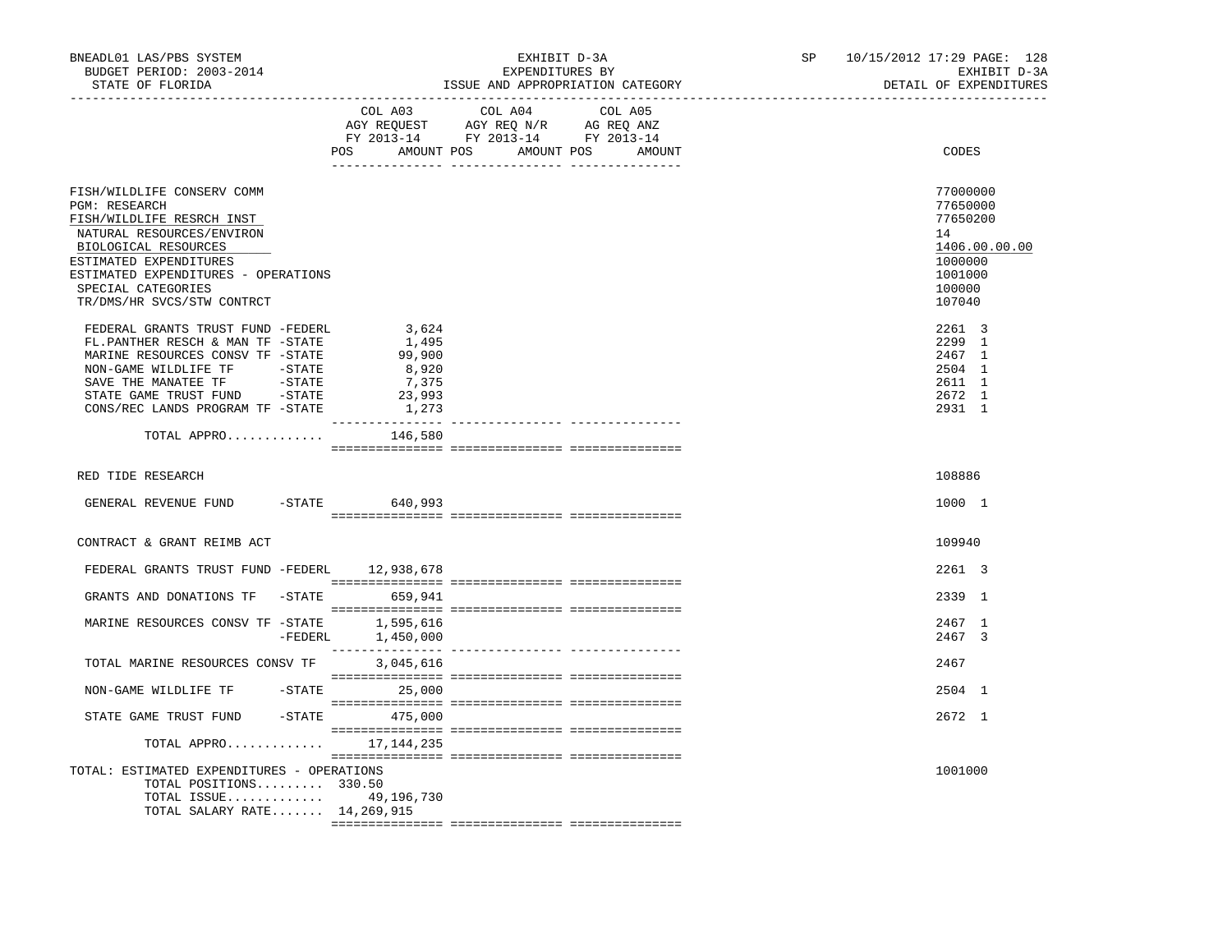| BNEADL01 LAS/PBS SYSTEM             |                                                                  |                                                    | EXHIBIT D-3A                                  | SP. | 10/15/2012 17:29 PAGE: 129 |
|-------------------------------------|------------------------------------------------------------------|----------------------------------------------------|-----------------------------------------------|-----|----------------------------|
| BUDGET PERIOD: 2003-2014            |                                                                  | EXPENDITURES BY                                    |                                               |     | EXHIBIT D-3A               |
| STATE OF FLORIDA                    |                                                                  |                                                    | ISSUE AND APPROPRIATION CATEGORY              |     | DETAIL OF EXPENDITURES     |
|                                     | COL A03<br>AGY REOUEST<br>FY 2013-14<br>AMOUNT POS<br><b>POS</b> | COL A04<br>AGY REO N/R<br>FY 2013-14<br>AMOUNT POS | COL A05<br>AG REO ANZ<br>FY 2013-14<br>AMOUNT |     | CODES                      |
| FISH/WILDLIFE CONSERV COMM          |                                                                  |                                                    |                                               |     | 77000000                   |
| PGM: RESEARCH                       |                                                                  |                                                    |                                               |     | 77650000                   |
| FISH/WILDLIFE RESRCH INST           |                                                                  |                                                    |                                               |     | 77650200                   |
| NATURAL RESOURCES/ENVIRON           |                                                                  |                                                    |                                               |     | 14                         |
| BIOLOGICAL RESOURCES                |                                                                  |                                                    |                                               |     | 1406.00.00.00              |
| ESTIMATED EXPENDITURES              |                                                                  |                                                    |                                               |     | 1000000                    |
| ESTIMATED EXPENDITURES - OPERATIONS |                                                                  |                                                    |                                               |     | 1001000                    |
|                                     |                                                                  |                                                    |                                               |     |                            |

 AGENCY ISSUE NARRATIVE: 2013-2014 BUDGET YEAR NARRATIVE: IT COMPONENT? NO Special Category: Enhanced Wildlife Management (100228)

 The funds in this special category are used to cover expenditures strictly for enhanced wildlife management activities (CARL and Non-CARL) which include OPS, Expense, OCO, Acquisition and Replacement of Motor Vehicles, Acquisition and Replacement of Boats, Motors and Trailers, and Contracted Services. Purchases from this special category may include motor vehicles, ATV's, swamp buggies, boats, motors, and trailers. Expenditures may also include prescribed burning, exotic vegetation control, plant and animal surveys, wildlife food plot plantings, check stations, road maintenance, wildlife viewing facilities, bridges, culverts, signage, habitat improvements projects, public recreation access improvement, site security, and trail development.

# Special Category: Red Tide Research (108886)

 The funds in this special category are used to cover expenditures for red tide research, control, mitigation, and education - either in-house, via contracts, or noncompetitive and competitive grant awards. Expenditures from this special category may include OPS, Expense, OCO, Acquisition and Replacement of Motor Vehicles, Acquisition and Replacement of Boats, Motors and Trailers, and Contracted Services. Purchases from this special category may include motor vehicles, ATV's, heavy mechanized or industrial equipment, nets, boats, boat motors, laboratory and field equipment or instruments, and remote hydrological or biological sensors.

Special Category: Contract & Grant Reimbursed Activities (109940)

 The funds in this special category are used to cover expenditures strictly for contracts and grants for which 100% reimbursement will be received. Contracts and grants include, but are not limited to, revenue contracts, research grants, and any other types of awards where reimbursement of expenditures is received. Expenditures may include OPS, Expense, OCO, Acquisition and Replacement of Motor Vehicles, Acquisition and Replacement of Boats, Motors and Trailers, and Contracted Services. Purchases from this special category may include motor vehicles, ATV's, swamp buggies, heavy equipment (such as tractors, backhoes, dump trucks, etc.), boats, motors, and trailers.

 Pursuant to section 11.061, Florida Statutes, position #70332, Director of Fish and Wildlife Research Institute is designated as being used during a portion of the fiscal year for lobbying. \*\*\*\*\*\*\*\*\*\*\*\*\*\*\*\*\*\*\*\*\*\*\*\*\*\*\*\*\*\*\*\*\*\*\*\*\*\*\*\*\*\*\*\*\*\*\*\*\*\*\*\*\*\*\*\*\*\*\*\*\*\*\*\*\*\*\*\*\*\*\*\*\*\*\*\*\*\*\*\*\*\*\*\*\*\*\*\*\*\*\*\*\*\*\*\*\*\*\*\*\*\*\*\*\*\*\*\*\*\*\*\*\*\*\*\*\*\*\*\*\*\*\*\*\*\*\*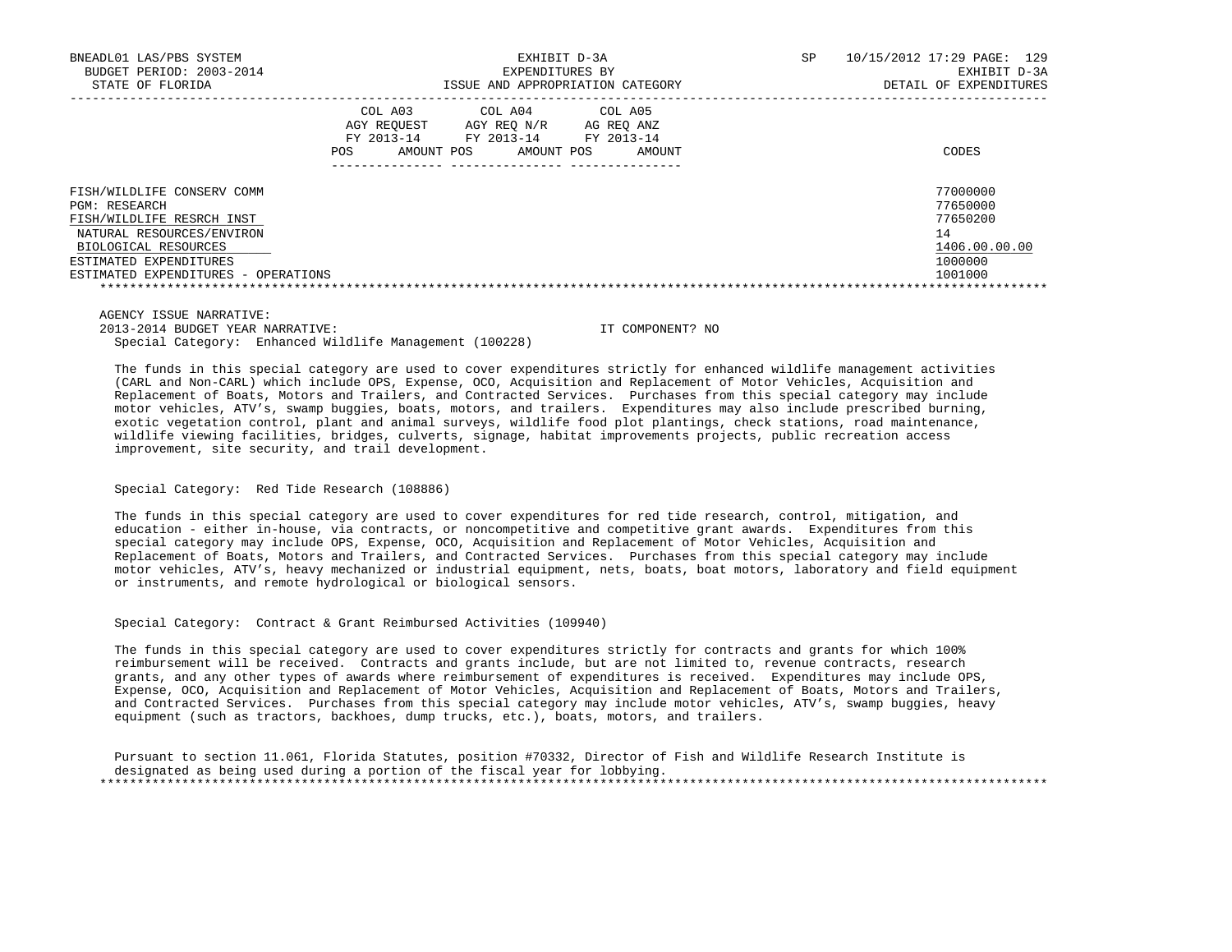| BNEADL01 LAS/PBS SYSTEM<br>BUDGET PERIOD: 2003-2014<br>STATE OF FLORIDA                                                                 |                     |                                                            | EXHIBIT D-3A<br>EXPENDITURES BY<br>ISSUE AND APPROPRIATION CATEGORY                                                                   | 10/15/2012 17:29 PAGE: 130<br>SP <sub>2</sub><br>EXHIBIT D-3A<br>DETAIL OF EXPENDITURES |  |                                                          |               |
|-----------------------------------------------------------------------------------------------------------------------------------------|---------------------|------------------------------------------------------------|---------------------------------------------------------------------------------------------------------------------------------------|-----------------------------------------------------------------------------------------|--|----------------------------------------------------------|---------------|
|                                                                                                                                         |                     |                                                            | COL A03 COL A04 COL A05<br>AGY REQUEST AGY REQ N/R AG REQ ANZ<br>FY 2013-14 FY 2013-14 FY 2013-14<br>POS AMOUNT POS AMOUNT POS AMOUNT |                                                                                         |  | CODES                                                    |               |
|                                                                                                                                         |                     |                                                            |                                                                                                                                       |                                                                                         |  |                                                          |               |
| FISH/WILDLIFE CONSERV COMM<br>PGM: RESEARCH<br>FISH/WILDLIFE RESRCH INST<br>NATURAL RESOURCES/ENVIRON<br>BIOLOGICAL RESOURCES           |                     |                                                            |                                                                                                                                       |                                                                                         |  | 77000000<br>77650000<br>77650200<br>14                   | 1406.00.00.00 |
| ESTIMATED EXPENDITURES<br>CASUALTY INSURANCE PREMIUM<br>ADJUSTMENT                                                                      |                     |                                                            |                                                                                                                                       |                                                                                         |  | 1000000<br>1001090                                       |               |
| SPECIAL CATEGORIES<br>RISK MANAGEMENT INSURANCE                                                                                         |                     |                                                            |                                                                                                                                       |                                                                                         |  | 100000<br>103241                                         |               |
| FL.PANTHER RESCH & MAN TF -STATE<br>MARINE RESOURCES CONSV TF -STATE<br>NON-GAME WILDLIFE TF -STATE<br>CONS/REC LANDS PROGRAM TF -STATE |                     | $752-$<br>2,638<br>1,286-<br>3,945-<br>$8,668-$<br>$751 -$ |                                                                                                                                       |                                                                                         |  | 2299 1<br>2467 1<br>2504 1<br>2611 1<br>2672 1<br>2931 1 |               |
| TOTAL APPRO $12,764-$                                                                                                                   |                     |                                                            |                                                                                                                                       |                                                                                         |  |                                                          |               |
| FLORIDA RETIREMENT SYSTEM<br>CONTRIBUTION ADJUSTMENT FOR<br>FISCAL YEAR 2012-2013<br>SALARIES AND BENEFITS                              |                     |                                                            |                                                                                                                                       |                                                                                         |  | 1001240<br>010000                                        |               |
| FEDERAL GRANTS TRUST FUND -FEDERL 12,076                                                                                                |                     |                                                            |                                                                                                                                       |                                                                                         |  | 2261 3                                                   |               |
| FL.PANTHER RESCH & MAN TF -STATE 457                                                                                                    |                     |                                                            |                                                                                                                                       |                                                                                         |  | 2299 1                                                   |               |
| MARINE RESOURCES CONSV TF -STATE 17,978                                                                                                 | -MATCH<br>-FEDERL   | 3,027<br>1,013                                             |                                                                                                                                       |                                                                                         |  | 2467 1<br>2467 2<br>2467 3                               |               |
| TOTAL MARINE RESOURCES CONSV TF 22,018                                                                                                  |                     |                                                            |                                                                                                                                       |                                                                                         |  | 2467                                                     |               |
| NON-GAME WILDLIFE TF -STATE 2,624                                                                                                       |                     |                                                            |                                                                                                                                       |                                                                                         |  | 2504 1                                                   |               |
| SAVE THE MANATEE TF                                                                                                                     | $-$ STATE<br>-MATCH | 2,219<br>32                                                |                                                                                                                                       |                                                                                         |  | 2611 1<br>2611 2                                         |               |
| TOTAL SAVE THE MANATEE TF                                                                                                               |                     | 2,251                                                      |                                                                                                                                       |                                                                                         |  | 2611                                                     |               |
| STATE GAME TRUST FUND                                                                                                                   |                     | $-STATE$ 6,072<br>$-MATCH$ 723                             |                                                                                                                                       |                                                                                         |  | 2672 1<br>2672 2                                         |               |
| TOTAL STATE GAME TRUST FUND                                                                                                             |                     | 6,795                                                      |                                                                                                                                       |                                                                                         |  | 2672                                                     |               |
| CONS/REC LANDS PROGRAM TF - STATE 339                                                                                                   |                     |                                                            |                                                                                                                                       |                                                                                         |  | 2931 1                                                   |               |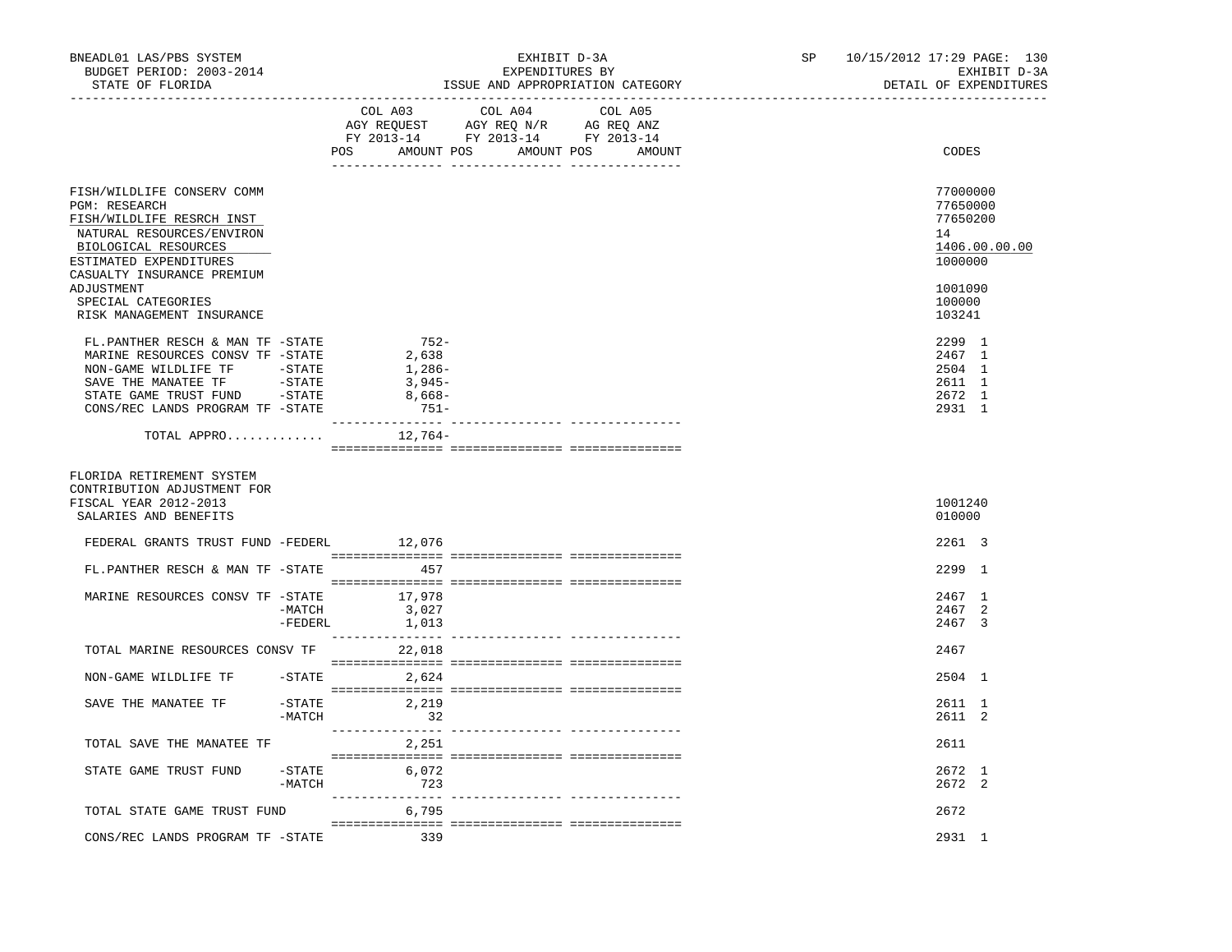| BNEADL01 LAS/PBS SYSTEM<br>BUDGET PERIOD: 2003-2014<br>STATE OF FLORIDA<br>------------------                                                                                                                       | EXHIBIT D-3A<br>EXPENDITURES BY<br>ISSUE AND APPROPRIATION CATEGORY | 10/15/2012 17:29 PAGE: 131<br>SP<br>EXHIBIT D-3A<br>DETAIL OF EXPENDITURES |
|---------------------------------------------------------------------------------------------------------------------------------------------------------------------------------------------------------------------|---------------------------------------------------------------------|----------------------------------------------------------------------------|
|                                                                                                                                                                                                                     | COL A03<br>COL A04<br>COL A05<br>POS AMOUNT POS AMOUNT POS AMOUNT   | CODES                                                                      |
| FISH/WILDLIFE CONSERV COMM<br>PGM: RESEARCH<br>FISH/WILDLIFE RESRCH INST<br>NATURAL RESOURCES/ENVIRON<br>BIOLOGICAL RESOURCES<br>ESTIMATED EXPENDITURES<br>FLORIDA RETIREMENT SYSTEM<br>CONTRIBUTION ADJUSTMENT FOR |                                                                     | 77000000<br>77650000<br>77650200<br>14<br>1406.00.00.00<br>1000000         |
| FISCAL YEAR 2012-2013<br>SALARIES AND BENEFITS<br>CONS/REC LANDS PROGRAM TF -MATCH                                                                                                                                  | 48                                                                  | 1001240<br>010000<br>2931 2                                                |
| TOTAL CONS/REC LANDS PROGRAM TF<br>TOTAL APPRO 46,608                                                                                                                                                               | ----------------<br>387                                             | 2931                                                                       |
| ADJUSTMENT TO STATE HEALTH<br>INSURANCE PREMIUM CONTRIBUTION -<br>FISCAL YEAR 2012-13<br>SALARIES AND BENEFITS                                                                                                      |                                                                     | 1001830<br>010000                                                          |
| FEDERAL GRANTS TRUST FUND -FEDERL 10,349<br>FL.PANTHER RESCH & MAN TF -STATE                                                                                                                                        | 391                                                                 | 2261 3<br>2299 1                                                           |
| MARINE RESOURCES CONSV TF -STATE<br>-MATCH<br>$-FEDERL$                                                                                                                                                             | 15,407<br>2,595<br>868                                              | 2467 1<br>2467 2<br>2467 3                                                 |
| TOTAL MARINE RESOURCES CONSV TF 18,870                                                                                                                                                                              |                                                                     | 2467                                                                       |
| NON-GAME WILDLIFE TF                                                                                                                                                                                                | $-$ STATE 2, 249                                                    | 2504 1                                                                     |
| SAVE THE MANATEE TF<br>-STATE<br>-MATCH                                                                                                                                                                             | 1,901<br>28                                                         | 2611 1<br>2611 2                                                           |
| TOTAL SAVE THE MANATEE TF                                                                                                                                                                                           | 1,929                                                               | 2611                                                                       |
| STATE GAME TRUST FUND<br>-MATCH                                                                                                                                                                                     | $-STATE$ 5,204<br>620                                               | 2672 1<br>2672 2                                                           |
| TOTAL STATE GAME TRUST FUND                                                                                                                                                                                         | 5,824                                                               | 2672                                                                       |
| CONS/REC LANDS PROGRAM TF -STATE<br>-MATCH                                                                                                                                                                          | 290<br>42                                                           | 2931 1<br>2931 2                                                           |
| TOTAL CONS/REC LANDS PROGRAM TF                                                                                                                                                                                     | - 332                                                               | 2931                                                                       |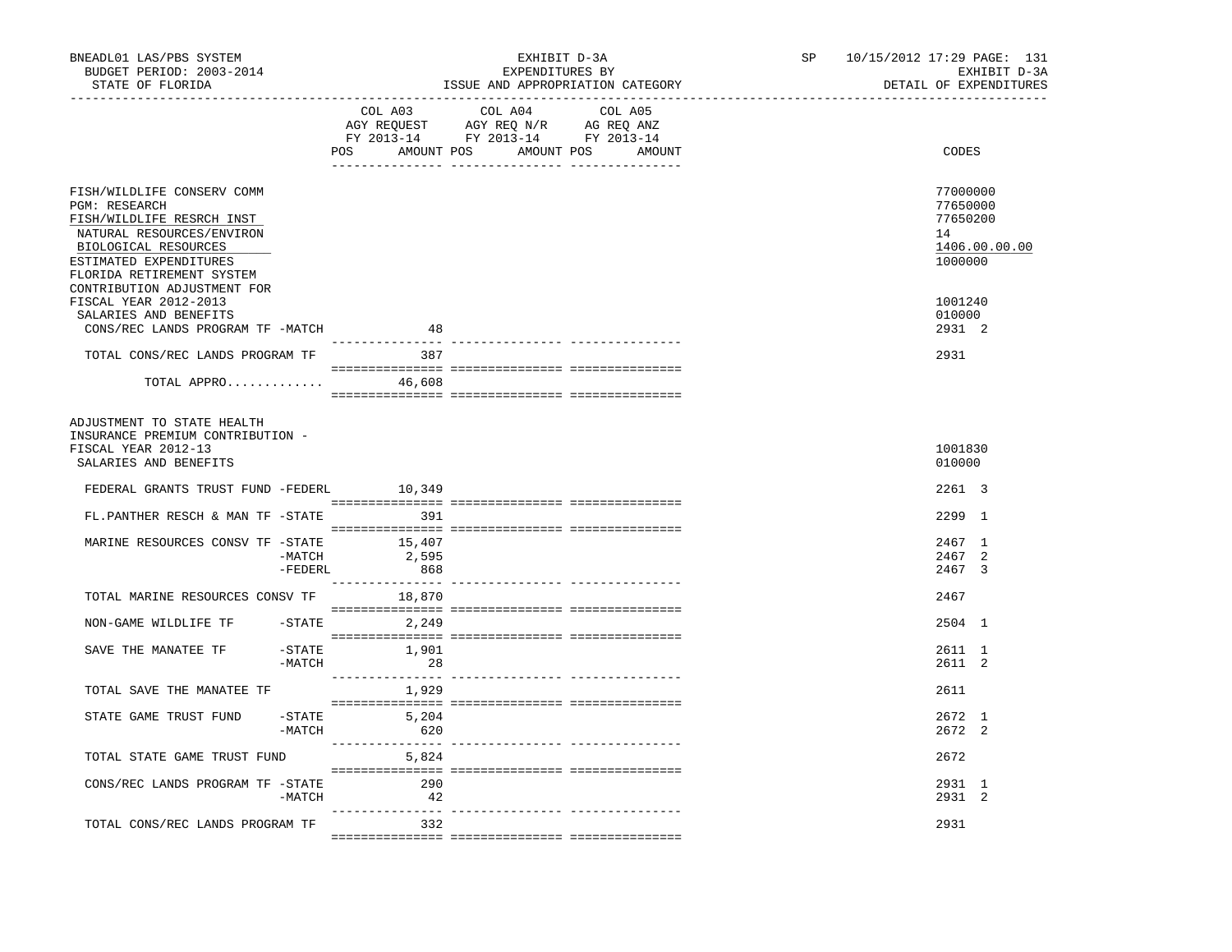| BNEADL01 LAS/PBS SYSTEM<br>BUDGET PERIOD: 2003-2014<br>STATE OF FLORIDA<br>-------------------                                                                                                                                                                                              |                | EXHIBIT D-3A<br>EXPENDITURES BY<br>ISSUE AND APPROPRIATION CATEGORY                                                                      |                  | SP | 10/15/2012 17:29 PAGE: 132<br>EXHIBIT D-3A<br>DETAIL OF EXPENDITURES |
|---------------------------------------------------------------------------------------------------------------------------------------------------------------------------------------------------------------------------------------------------------------------------------------------|----------------|------------------------------------------------------------------------------------------------------------------------------------------|------------------|----|----------------------------------------------------------------------|
|                                                                                                                                                                                                                                                                                             |                | COL A03 COL A04 COL A05<br>CO AGY REQUEST AGY REQ N/R AG REQ ANZ<br>FY 2013-14 FY 2013-14 FY 2013-14<br>POS AMOUNT POS AMOUNT POS AMOUNT |                  |    | CODES                                                                |
|                                                                                                                                                                                                                                                                                             |                |                                                                                                                                          |                  |    |                                                                      |
| FISH/WILDLIFE CONSERV COMM<br><b>PGM: RESEARCH</b><br>FISH/WILDLIFE RESRCH INST<br>NATURAL RESOURCES/ENVIRON                                                                                                                                                                                |                |                                                                                                                                          |                  |    | 77000000<br>77650000<br>77650200<br>14                               |
| BIOLOGICAL RESOURCES<br>ESTIMATED EXPENDITURES<br>ADJUSTMENT TO STATE HEALTH<br>INSURANCE PREMIUM CONTRIBUTION -                                                                                                                                                                            |                |                                                                                                                                          |                  |    | 1406.00.00.00<br>1000000                                             |
| FISCAL YEAR 2012-13                                                                                                                                                                                                                                                                         |                |                                                                                                                                          |                  |    | 1001830                                                              |
| SALARIES AND BENEFITS<br>TOTAL APPRO                                                                                                                                                                                                                                                        | 39,944         |                                                                                                                                          |                  |    | 010000                                                               |
|                                                                                                                                                                                                                                                                                             |                |                                                                                                                                          |                  |    |                                                                      |
|                                                                                                                                                                                                                                                                                             |                |                                                                                                                                          |                  |    |                                                                      |
| REALLOCATION OF HUMAN RESOURCES<br>OUTSOURCING                                                                                                                                                                                                                                              |                |                                                                                                                                          |                  |    | 1005900                                                              |
| SPECIAL CATEGORIES                                                                                                                                                                                                                                                                          |                |                                                                                                                                          |                  |    | 100000                                                               |
| TR/DMS/HR SVCS/STW CONTRCT                                                                                                                                                                                                                                                                  |                |                                                                                                                                          |                  |    | 107040                                                               |
|                                                                                                                                                                                                                                                                                             |                |                                                                                                                                          |                  |    |                                                                      |
| FEDERAL GRANTS TRUST FUND -FEDERL<br>FL.PANTHER RESCH & MAN TF -STATE                                                                                                                                                                                                                       | $29-$<br>$12-$ |                                                                                                                                          |                  |    | 2261 3<br>2299 1                                                     |
| MARINE RESOURCES CONSV TF -STATE                                                                                                                                                                                                                                                            | $813 -$        |                                                                                                                                          |                  |    | 2467 1                                                               |
| NON-GAME WILDLIFE TF - STATE                                                                                                                                                                                                                                                                | $73-$          |                                                                                                                                          |                  |    | 2504 1                                                               |
|                                                                                                                                                                                                                                                                                             | $60 -$         |                                                                                                                                          |                  |    | 2611 1                                                               |
|                                                                                                                                                                                                                                                                                             | $195-$         |                                                                                                                                          |                  |    | 2672 1                                                               |
| CONS/REC LANDS PROGRAM TF -STATE                                                                                                                                                                                                                                                            | $10-$          |                                                                                                                                          |                  |    | 2931 1                                                               |
|                                                                                                                                                                                                                                                                                             |                |                                                                                                                                          |                  |    |                                                                      |
| TOTAL APPRO $1,192-$                                                                                                                                                                                                                                                                        |                |                                                                                                                                          |                  |    |                                                                      |
|                                                                                                                                                                                                                                                                                             |                |                                                                                                                                          |                  |    |                                                                      |
| ADJUSTMENTS TO CURRENT YEAR<br>ESTIMATED EXPENDITURES<br>CONTINUATION OF FIVE PERCENT<br>TRANSFER #13-06 TO REALIGN                                                                                                                                                                         |                |                                                                                                                                          |                  |    | 1600000                                                              |
| OTHER PERSONAL SERVICES (OPS)<br>SPENDING AUTHORITY - BACK OUT<br>EXPENSES                                                                                                                                                                                                                  |                |                                                                                                                                          |                  |    | 160F420<br>040000                                                    |
| MARINE RESOURCES CONSV TF -STATE 176,530-                                                                                                                                                                                                                                                   |                |                                                                                                                                          |                  |    | 2467 1                                                               |
|                                                                                                                                                                                                                                                                                             |                |                                                                                                                                          |                  |    |                                                                      |
|                                                                                                                                                                                                                                                                                             |                |                                                                                                                                          |                  |    |                                                                      |
| AGENCY ISSUE NARRATIVE:<br>2013-2014 BUDGET YEAR NARRATIVE:<br>Request:<br>This issue is to continue five percent transfer #13-06, EOG #B7095, approved on September 21, 2012 to realign spending<br>authority for Other Personal Services in the Marine Resources Conservation Trust Fund. |                |                                                                                                                                          | IT COMPONENT? NO |    |                                                                      |

Current Situation: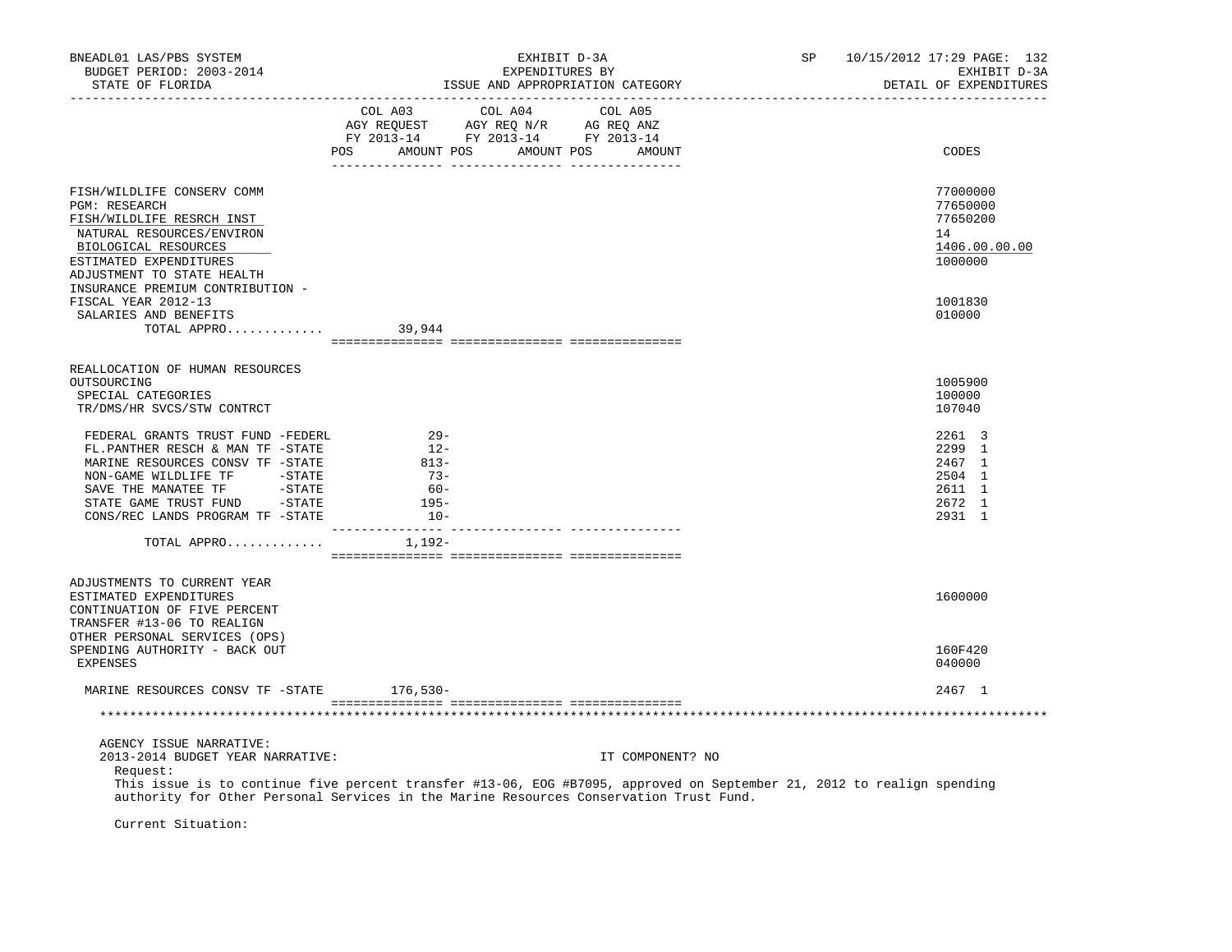| BNEADL01 LAS/PBS SYSTEM<br>BUDGET PERIOD: 2003-2014<br>STATE OF FLORIDA                                                                                      | EXHIBIT D-3A<br>EXPENDITURES BY<br>ISSUE AND APPROPRIATION CATEGORY                                                                   | SP<br>10/15/2012 17:29 PAGE: 133<br>EXHIBIT D-3A<br>DETAIL OF EXPENDITURES |
|--------------------------------------------------------------------------------------------------------------------------------------------------------------|---------------------------------------------------------------------------------------------------------------------------------------|----------------------------------------------------------------------------|
|                                                                                                                                                              | COL A03 COL A04 COL A05<br>AGY REQUEST AGY REQ N/R AG REQ ANZ<br>FY 2013-14 FY 2013-14 FY 2013-14<br>POS AMOUNT POS AMOUNT POS AMOUNT | CODES                                                                      |
| FISH/WILDLIFE CONSERV COMM<br>PGM: RESEARCH<br>FISH/WILDLIFE RESRCH INST<br>NATURAL RESOURCES/ENVIRON<br>BIOLOGICAL RESOURCES<br>ADJUSTMENTS TO CURRENT YEAR |                                                                                                                                       | 77000000<br>77650000<br>77650200<br>14<br>1406.00.00.00                    |
| ESTIMATED EXPENDITURES<br>CONTINUATION OF FIVE PERCENT<br>TRANSFER #13-06 TO REALIGN<br>OTHER PERSONAL SERVICES (OPS)                                        |                                                                                                                                       | 1600000                                                                    |
| SPENDING AUTHORITY - BACK OUT                                                                                                                                |                                                                                                                                       | 160F420                                                                    |

 The Institute is a research facility with field labs throughout the state and much of this work is done by Other Personal Services (OPS) staff, as well as outsourcing contracts. The field labs are labor intensive with approximately seventy-five OPS staff paid from the Marine Resources Conservation Trust Fund. Temporary state employees do not receive benefits such as health insurance, life insurance, disability insurance, and retirement. Periodically the Institute has to increase the pay scale for OPS staff in order to retain qualified employees to reduce turnover, and maintain competitive with nearby similar research institutions. In addition, two part-time administrative OPS positions were hired for the South Florida Regional Laboratory to handle increased workload and one full-time OPS scientist position for the Stock Enhancement Facility to assist with fish raising research. There are also two new outsourcing contracts to be awarded.

 Some Expense expenditures are now being paid from various grant programs which support these costs as part of the grant; therefore, the Expense costs are reduced and available to be used for needed OPS expenditures. In addition travel has been reduced and maintenance/utility costs have been shifted from Expenses to Contract and Grant Reimbursed Activities, the grant overhead special appropriation category.

# Explanation of Costs:

| Marine Resources Conservation TF: |         |              |
|-----------------------------------|---------|--------------|
| Appropriation Category            | Issue   | Amount       |
|                                   |         |              |
| Expenses                          | 160F420 | \$(176, 530) |
| Other Personal Services           | 160F430 | 176,530      |
|                                   |         |              |
| Net Fiscal Impact                 |         | $-0-$        |
|                                   |         |              |
|                                   |         |              |

Benefits:

 Approval of this issue will provide the necessary spending authority in the Other Personal Services category to retain qualified employees in professional biological positions, two new administrative part-time positions, as well as fulfill two new contracts. \*\*\*\*\*\*\*\*\*\*\*\*\*\*\*\*\*\*\*\*\*\*\*\*\*\*\*\*\*\*\*\*\*\*\*\*\*\*\*\*\*\*\*\*\*\*\*\*\*\*\*\*\*\*\*\*\*\*\*\*\*\*\*\*\*\*\*\*\*\*\*\*\*\*\*\*\*\*\*\*\*\*\*\*\*\*\*\*\*\*\*\*\*\*\*\*\*\*\*\*\*\*\*\*\*\*\*\*\*\*\*\*\*\*\*\*\*\*\*\*\*\*\*\*\*\*\*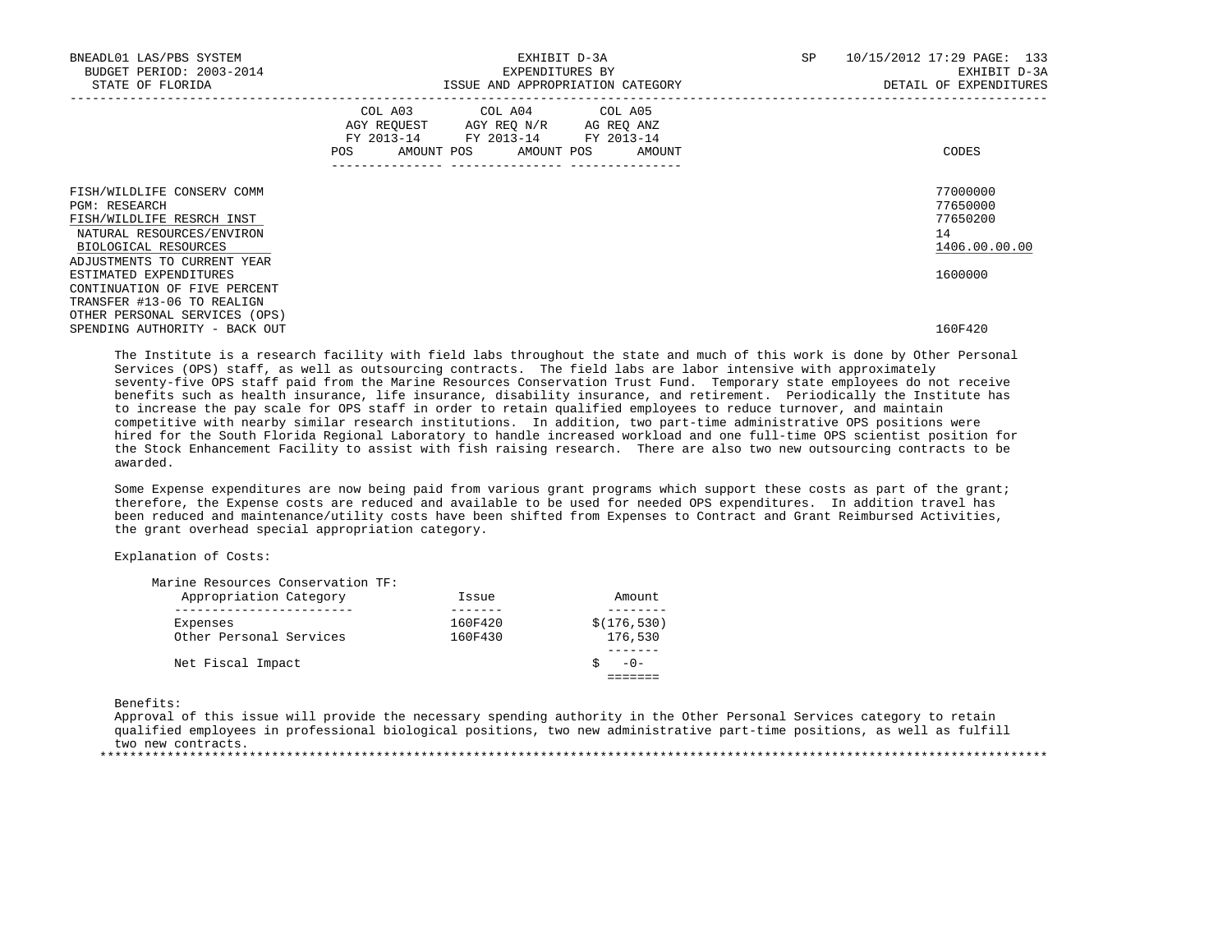| BNEADL01 LAS/PBS SYSTEM<br>BUDGET PERIOD: 2003-2014<br>STATE OF FLORIDA                                                                                                                                                                                                                                                                                                                                                                                                                                                                                                                                                                   |     | EXHIBIT D-3A<br>EXPENDITURES BY                                                                                            | ISSUE AND APPROPRIATION CATEGORY |  | SP 10/15/2012 17:29 PAGE: 134<br>EXHIBIT D-3A<br>DETAIL OF EXPENDITURES |
|-------------------------------------------------------------------------------------------------------------------------------------------------------------------------------------------------------------------------------------------------------------------------------------------------------------------------------------------------------------------------------------------------------------------------------------------------------------------------------------------------------------------------------------------------------------------------------------------------------------------------------------------|-----|----------------------------------------------------------------------------------------------------------------------------|----------------------------------|--|-------------------------------------------------------------------------|
|                                                                                                                                                                                                                                                                                                                                                                                                                                                                                                                                                                                                                                           | POS | COL A03 COL A04 COL A05<br>AGY REQUEST AGY REQ N/R AG REQ ANZ<br>FY 2013-14 FY 2013-14 FY 2013-14<br>AMOUNT POS AMOUNT POS | AMOUNT                           |  | CODES                                                                   |
| FISH/WILDLIFE CONSERV COMM<br><b>PGM: RESEARCH</b><br>FISH/WILDLIFE RESRCH INST<br>NATURAL RESOURCES/ENVIRON<br>BIOLOGICAL RESOURCES<br>ADJUSTMENTS TO CURRENT YEAR<br>ESTIMATED EXPENDITURES<br>CONTINUATION OF FIVE PERCENT<br>TRANSFER #13-06 TO REALIGN<br>OTHER PERSONAL SERVICES (OPS)                                                                                                                                                                                                                                                                                                                                              |     |                                                                                                                            |                                  |  | 77000000<br>77650000<br>77650200<br>14<br>1406.00.00.00<br>1600000      |
| SPENDING AUTHORITY - ADD BACK<br>OTHER PERSONAL SERVICES                                                                                                                                                                                                                                                                                                                                                                                                                                                                                                                                                                                  |     |                                                                                                                            |                                  |  | 160F430<br>030000                                                       |
| MARINE RESOURCES CONSV TF - STATE 176,530                                                                                                                                                                                                                                                                                                                                                                                                                                                                                                                                                                                                 |     |                                                                                                                            |                                  |  | 2467 1                                                                  |
|                                                                                                                                                                                                                                                                                                                                                                                                                                                                                                                                                                                                                                           |     |                                                                                                                            |                                  |  |                                                                         |
| AGENCY ISSUE NARRATIVE:<br>2013-2014 BUDGET YEAR NARRATIVE:<br>Request:<br>This issue is to continue five percent transfer #13-06, EOG #B7095, approved on September 21, 2012 to realign spending<br>authority for Other Personal Services in the Marine Resources Conservation Trust Fund.                                                                                                                                                                                                                                                                                                                                               |     |                                                                                                                            | IT COMPONENT? NO                 |  |                                                                         |
| Current Situation:<br>The Institute is a research facility with field labs throughout the state and much of this work is done by Other Personal<br>Services (OPS) staff, as well as outsourcing contracts. The field labs are labor intensive with approximately<br>seventy-five OPS staff paid from the Marine Resources Conservation Trust Fund. Temporary state employees do not receive<br>benefits such as health insurance, life insurance, disability insurance, and retirement. Periodically the Institute has<br>to increase the pay scale for OPS staff in order to retain qualified employees to reduce turnover, and maintain |     |                                                                                                                            |                                  |  |                                                                         |

 to increase the pay scale for OPS staff in order to retain qualified employees to reduce turnover, and maintain competitive with nearby similar research institutions. In addition, two part-time administrative OPS positions were hired for the South Florida Regional Laboratory to handle increased workload and one full-time OPS scientist position for the Stock Enhancement Facility to assist with fish raising research. There are also two new outsourcing contracts to be awarded.

 Some Expense expenditures are now being paid from various grant programs which support these costs as part of the grant; therefore, the Expense costs are reduced and available to be used for needed OPS expenditures. In addition travel has been reduced and maintenance/utility costs have been shifted from Expenses to Contract and Grant Reimbursed Activities, the grant overhead special appropriation category.

# Explanation of Costs:

| Marine Resources Conservation TF: |         |              |
|-----------------------------------|---------|--------------|
| Appropriation Category            | Issue   | Amount       |
|                                   |         |              |
| Expenses                          | 160F420 | \$(176, 530) |
| Other Personal Services           | 160F430 | 176,530      |
|                                   |         |              |
| Net Fiscal Impact                 |         | $-0-$        |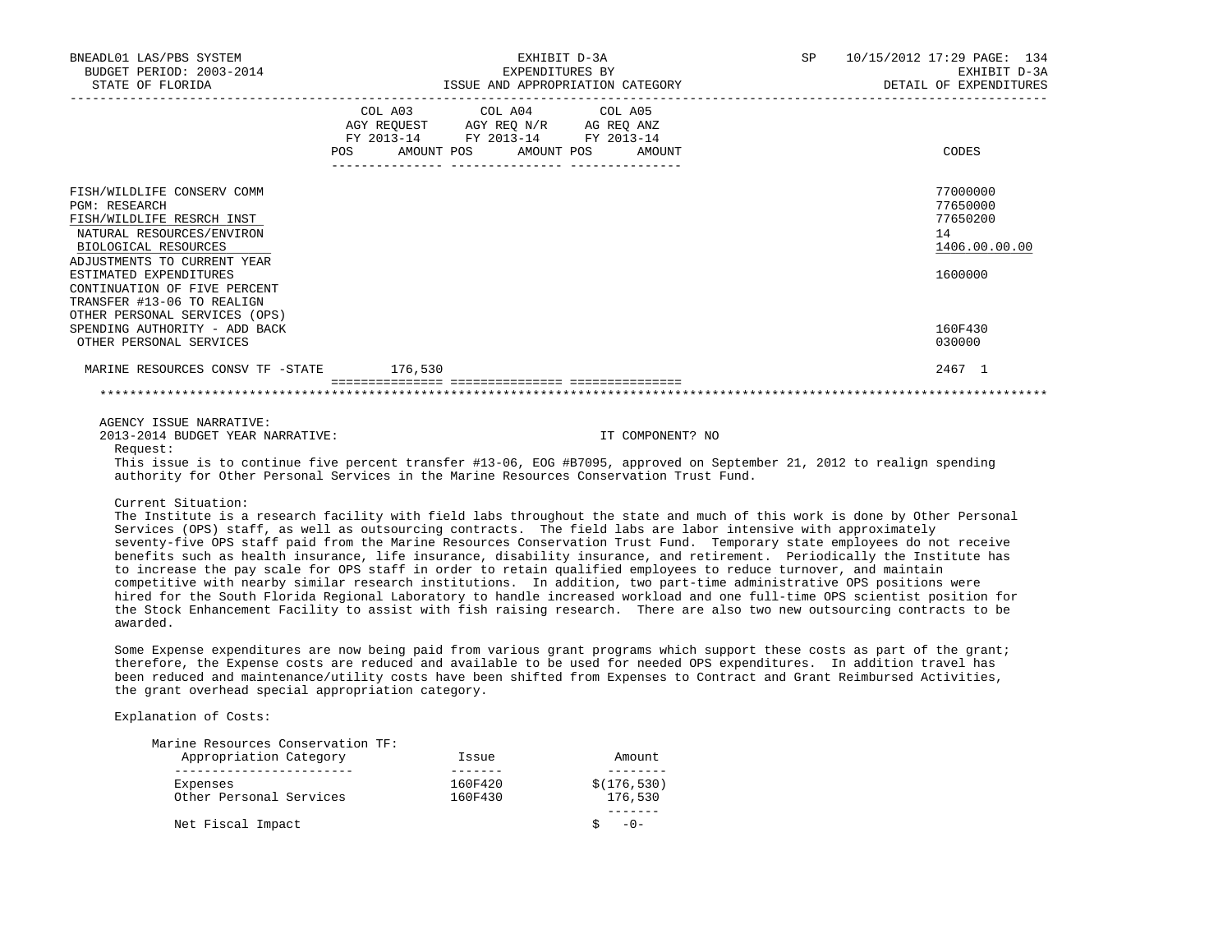| BNEADL01 LAS/PBS SYSTEM<br>BUDGET PERIOD: 2003-2014<br>STATE OF FLORIDA                                                              | EXHIBIT D-3A<br>EXPENDITURES BY<br>ISSUE AND APPROPRIATION CATEGORY                                                                                                                                                                                | 10/15/2012 17:29 PAGE: 135<br>SP<br>EXHIBIT D-3A<br>DETAIL OF EXPENDITURES |
|--------------------------------------------------------------------------------------------------------------------------------------|----------------------------------------------------------------------------------------------------------------------------------------------------------------------------------------------------------------------------------------------------|----------------------------------------------------------------------------|
|                                                                                                                                      | COL A03 COL A04 COL A05<br>AGY REQUEST AGY REQ N/R AG REQ ANZ<br>FY 2013-14 FY 2013-14 FY 2013-14<br>POS<br>AMOUNT POS<br>AMOUNT POS<br>AMOUNT                                                                                                     | CODES                                                                      |
| FISH/WILDLIFE CONSERV COMM<br><b>PGM: RESEARCH</b><br>FISH/WILDLIFE RESRCH INST<br>NATURAL RESOURCES/ENVIRON<br>BIOLOGICAL RESOURCES |                                                                                                                                                                                                                                                    | 77000000<br>77650000<br>77650200<br>14<br>1406.00.00.00                    |
| ADJUSTMENTS TO CURRENT YEAR<br>ESTIMATED EXPENDITURES<br>CONTINUATION OF FIVE PERCENT<br>TRANSFER #13-06 TO REALIGN                  |                                                                                                                                                                                                                                                    | 1600000                                                                    |
| OTHER PERSONAL SERVICES (OPS)<br>SPENDING AUTHORITY - ADD BACK                                                                       |                                                                                                                                                                                                                                                    | 160F430                                                                    |
|                                                                                                                                      | $\qquad \qquad \equiv \equiv \equiv \equiv \equiv \equiv \equiv$                                                                                                                                                                                   |                                                                            |
| two new contracts.                                                                                                                   | Approval of this issue will provide the necessary spending authority in the Other Personal Services category to retain<br>qualified employees in professional biological positions, two new administrative part-time positions, as well as fulfill |                                                                            |
| FUNDING SOURCE IDENTIFIER TECHNICAL<br>CORRECTIONS - BACK OUT<br>SALARIES AND BENEFITS                                               |                                                                                                                                                                                                                                                    | 160S070<br>010000                                                          |
| MARINE RESOURCES CONSV TF -MATCH<br>NON-GAME WILDLIFE TF -STATE<br>CONS/REC LANDS PROGRAM TF -MATCH                                  | $22,773-$<br>70,159-<br>$489-$<br>$52,592-$<br>19,601–                                                                                                                                                                                             | 2467 2<br>2504 1<br>2611 1<br>2672 1<br>2931 2                             |
| TOTAL APPRO 165,614-                                                                                                                 |                                                                                                                                                                                                                                                    |                                                                            |
| OTHER PERSONAL SERVICES                                                                                                              |                                                                                                                                                                                                                                                    | 030000                                                                     |
| FL.PANTHER RESCH & MAN TF -MATCH<br>MARINE RESOURCES CONSV TF -MATCH<br>STATE GAME TRUST FUND -MATCH                                 | $2,336-$<br>$9,901-$<br>$13-$                                                                                                                                                                                                                      | 2299 2<br>2467 2<br>2672 2                                                 |
| TOTAL APPRO                                                                                                                          | 12,250-                                                                                                                                                                                                                                            |                                                                            |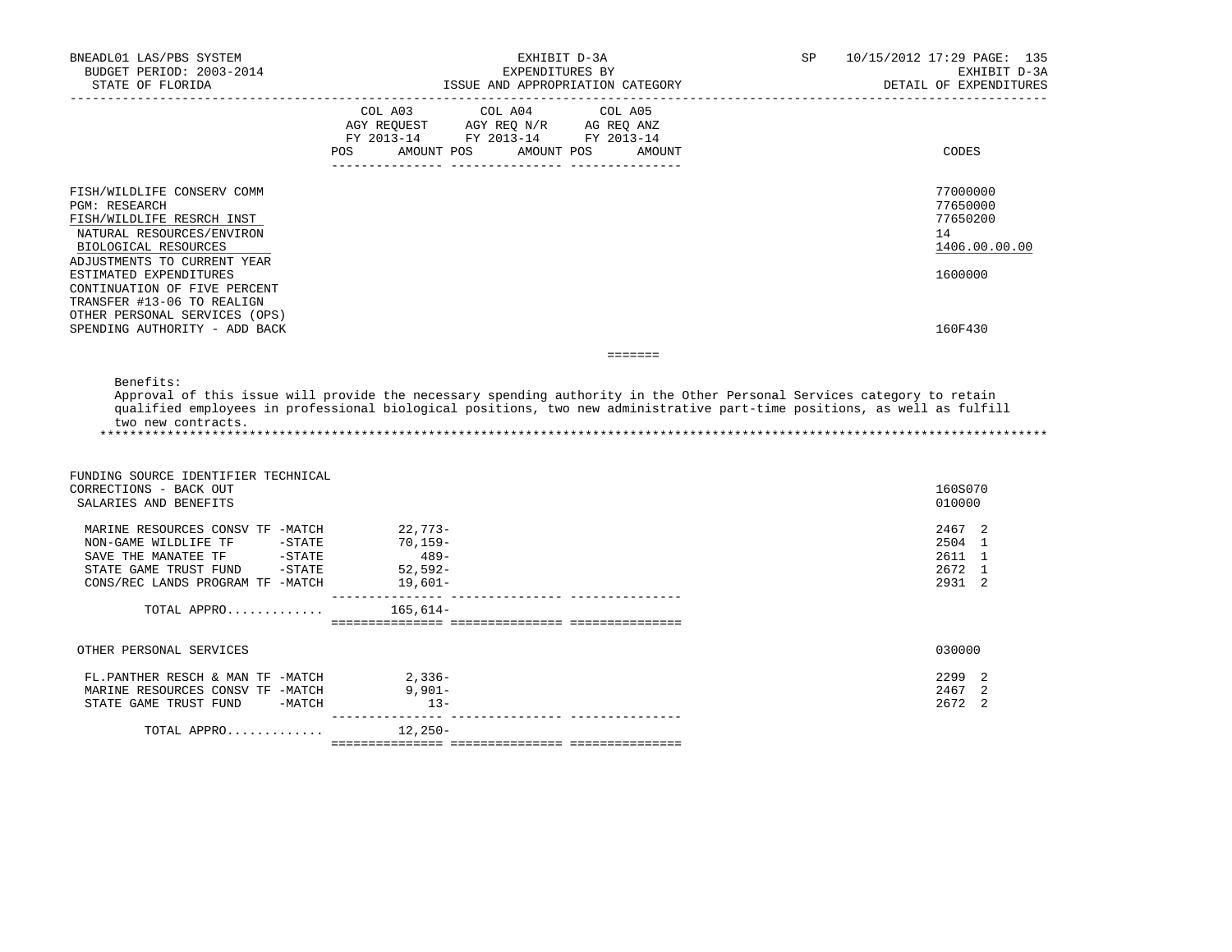| BNEADL01 LAS/PBS SYSTEM<br>BUDGET PERIOD: 2003-2014<br>STATE OF FLORIDA                                                                                                                                                                                                                                   |                                                                                                                | EXHIBIT D-3A<br>EXPENDITURES BY<br>ISSUE AND APPROPRIATION CATEGORY | SP                | 10/15/2012 17:29 PAGE: 136<br>EXHIBIT D-3A<br>DETAIL OF EXPENDITURES |                                                                                         |
|-----------------------------------------------------------------------------------------------------------------------------------------------------------------------------------------------------------------------------------------------------------------------------------------------------------|----------------------------------------------------------------------------------------------------------------|---------------------------------------------------------------------|-------------------|----------------------------------------------------------------------|-----------------------------------------------------------------------------------------|
|                                                                                                                                                                                                                                                                                                           | COL A03<br>AGY REQUEST AGY REQ N/R AG REQ ANZ<br>FY 2013-14 FY 2013-14 FY 2013-14<br>POS AMOUNT POS AMOUNT POS | COL A04                                                             | COL A05<br>AMOUNT |                                                                      | CODES                                                                                   |
| FISH/WILDLIFE CONSERV COMM<br><b>PGM: RESEARCH</b><br>FISH/WILDLIFE RESRCH INST<br>NATURAL RESOURCES/ENVIRON<br>BIOLOGICAL RESOURCES<br>ADJUSTMENTS TO CURRENT YEAR<br>ESTIMATED EXPENDITURES<br>FUNDING SOURCE IDENTIFIER TECHNICAL<br>CORRECTIONS - BACK OUT<br>EXPENSES                                |                                                                                                                |                                                                     |                   |                                                                      | 77000000<br>77650000<br>77650200<br>14<br>1406.00.00.00<br>1600000<br>160S070<br>040000 |
| GENERAL REVENUE FUND -STATE<br>FL.PANTHER RESCH & MAN TF -STATE<br>MARINE RESOURCES CONSV TF -STATE<br>NON-GAME WILDLIFE TF -MATCH<br>STATE GAME TRUST FUND - STATE<br>CONS/REC LANDS PROGRAM TF -MATCH<br>TOTAL APPRO                                                                                    | $55-$<br>612-<br>45,455-<br>18,634-<br>22,008-<br>$1,700-$<br>$88,464-$                                        |                                                                     |                   |                                                                      | 1000 1<br>2299 1<br>2467 1<br>2504 2<br>2672 1<br>2931 2                                |
|                                                                                                                                                                                                                                                                                                           |                                                                                                                |                                                                     |                   |                                                                      |                                                                                         |
| SPECIAL CATEGORIES<br>ENHANCED WILDLIFE MGMT                                                                                                                                                                                                                                                              |                                                                                                                |                                                                     |                   |                                                                      | 100000<br>100228                                                                        |
| CONS/REC LANDS PROGRAM TF -MATCH                                                                                                                                                                                                                                                                          | $67 -$                                                                                                         |                                                                     |                   |                                                                      | 2931 2                                                                                  |
| TOTAL: FUNDING SOURCE IDENTIFIER TECHNICAL<br>CORRECTIONS - BACK OUT<br>TOTAL ISSUE                                                                                                                                                                                                                       | $266, 395 -$                                                                                                   |                                                                     |                   |                                                                      | 160S070                                                                                 |
|                                                                                                                                                                                                                                                                                                           |                                                                                                                |                                                                     |                   |                                                                      |                                                                                         |
| AGENCY ISSUE NARRATIVE:<br>2013-2014 BUDGET YEAR NARRATIVE:<br>Request:<br>This issue corrects Fund Source Indicators (FSI's) throughout the Fish and Wildlife Research Institute (FWRI) for current<br>year estimates.                                                                                   |                                                                                                                |                                                                     | IT COMPONENT? NO  |                                                                      |                                                                                         |
| Current Situation:<br>FSI codes 1 and 2 are being adjusted to properly align contract and grant match within each fund affected. Grant match<br>changes from year to year due to grants ending and new grants starting. The change to FSI codes 1 and 2 corrects the<br>estimated match for FY 2013-2014. |                                                                                                                |                                                                     |                   |                                                                      |                                                                                         |
| Explanation of Costs:                                                                                                                                                                                                                                                                                     |                                                                                                                |                                                                     |                   |                                                                      |                                                                                         |
| Issue Code<br>____________________                                                                                                                                                                                                                                                                        |                                                                                                                | Amounts<br>----------                                               |                   |                                                                      |                                                                                         |
| 160S070 - Back Out<br>160S080 - Add Back                                                                                                                                                                                                                                                                  |                                                                                                                | \$(266, 395)<br>266,395                                             |                   |                                                                      |                                                                                         |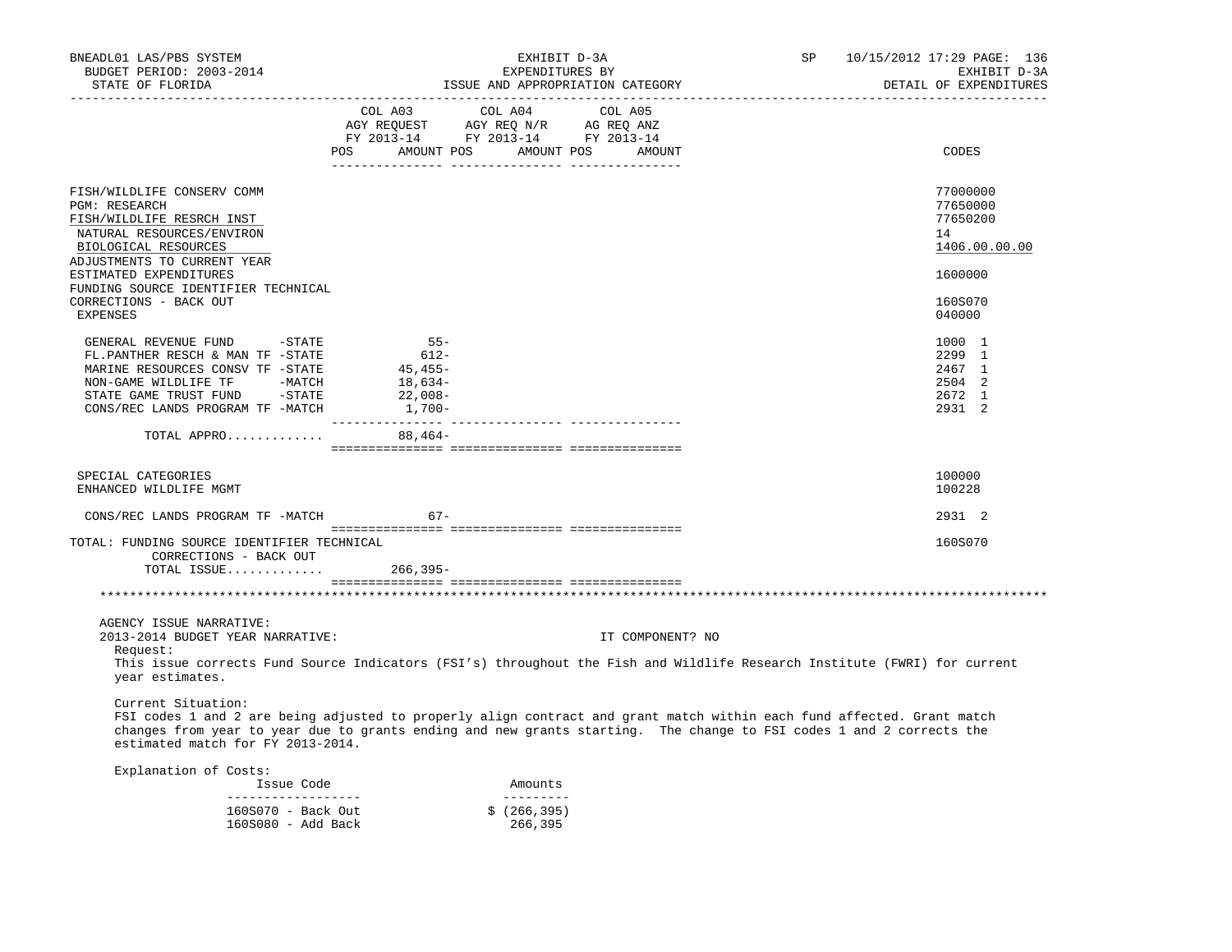| BNEADL01 LAS/PBS SYSTEM                                                                                                                                                                                                                                     |                                                                                                                       |         | EXHIBIT D-3A       |                 |                                  |          |                          | SP 10/15/2012 17:29 PAGE: 137                                             |
|-------------------------------------------------------------------------------------------------------------------------------------------------------------------------------------------------------------------------------------------------------------|-----------------------------------------------------------------------------------------------------------------------|---------|--------------------|-----------------|----------------------------------|----------|--------------------------|---------------------------------------------------------------------------|
| BUDGET PERIOD: 2003-2014<br>STATE OF FLORIDA                                                                                                                                                                                                                |                                                                                                                       |         |                    | EXPENDITURES BY | ISSUE AND APPROPRIATION CATEGORY |          |                          | EXHIBIT D-3A<br>DETAIL OF EXPENDITURES                                    |
|                                                                                                                                                                                                                                                             | COL A03<br>AGY REQUEST AGY REQ N/R AG REQ ANZ<br>FY 2013-14 FY 2013-14 FY 2013-14<br>POS AMOUNT POS AMOUNT POS AMOUNT | COL A04 |                    | COL A05         |                                  |          | ------------------------ | CODES                                                                     |
|                                                                                                                                                                                                                                                             |                                                                                                                       |         |                    |                 |                                  |          |                          |                                                                           |
| FISH/WILDLIFE CONSERV COMM<br><b>PGM: RESEARCH</b><br>FISH/WILDLIFE RESRCH INST<br>NATURAL RESOURCES/ENVIRON<br>BIOLOGICAL RESOURCES<br>ADJUSTMENTS TO CURRENT YEAR<br>ESTIMATED EXPENDITURES                                                               |                                                                                                                       |         |                    |                 |                                  |          |                          | 77000000<br>77650000<br>77650200<br>14<br>1406.00.00.00<br>1600000        |
| FUNDING SOURCE IDENTIFIER TECHNICAL<br>CORRECTIONS - BACK OUT                                                                                                                                                                                               |                                                                                                                       |         |                    |                 |                                  |          |                          | 160S070                                                                   |
| Net Fiscal Impact<br>Benefits:<br>Approval of this issue will align fund source indicators to appropriations so that users of the information have more<br>accurate information.                                                                            |                                                                                                                       |         | $-0-$<br>========= |                 |                                  |          |                          |                                                                           |
| POSITION DETAIL OF SALARIES AND BENEFITS:                                                                                                                                                                                                                   |                                                                                                                       |         |                    |                 | FTE BASE RATE ADDITIVES BENEFITS | SUBTOTAL |                          | LAPSE LAPSED SALARIES<br>% AND BENEFITS                                   |
| A03 - AGY REQUEST FY 2013-14<br>CHANGES TO CURRENTLY AUTHORIZED POSITIONS<br>OTHER SALARY AMOUNT<br>2931 CONS/REC LANDS PROGRAM TF<br>2611 SAVE THE MANATEE TF<br>2672 STATE GAME TRUST FUND<br>2467 MARINE RESOURCES CONSV TF<br>2504 NON-GAME WILDLIFE TF |                                                                                                                       |         |                    |                 |                                  |          |                          | $19,601-$<br>$489 -$<br>$52,592-$<br>22,773-<br>70,159-<br>______________ |
|                                                                                                                                                                                                                                                             |                                                                                                                       |         |                    |                 |                                  |          |                          | $165,614-$<br>==============                                              |
|                                                                                                                                                                                                                                                             |                                                                                                                       |         |                    |                 |                                  |          |                          |                                                                           |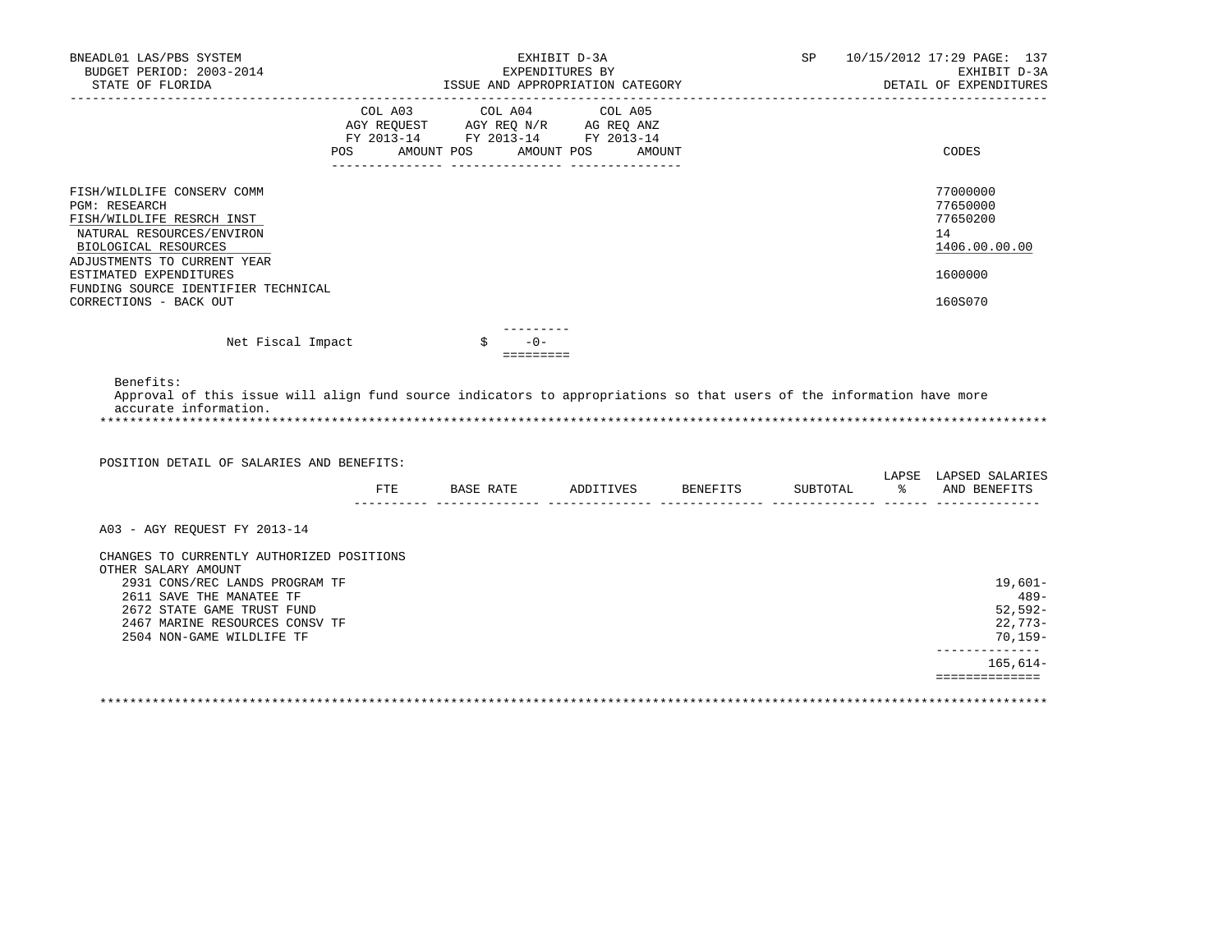| BNEADL01 LAS/PBS SYSTEM<br>BUDGET PERIOD: 2003-2014<br>STATE OF FLORIDA<br>---------------                                                                                                                            |                                                                                 | EXHIBIT D-3A<br>EXPENDITURES BY<br>ISSUE AND APPROPRIATION CATEGORY                                                                   | SP<br>10/15/2012 17:29 PAGE: 138<br>EXHIBIT D-3A<br>DETAIL OF EXPENDITURES |
|-----------------------------------------------------------------------------------------------------------------------------------------------------------------------------------------------------------------------|---------------------------------------------------------------------------------|---------------------------------------------------------------------------------------------------------------------------------------|----------------------------------------------------------------------------|
|                                                                                                                                                                                                                       |                                                                                 | COL A03 COL A04 COL A05<br>NGY REQUEST AGY REQ N/R AG REQ ANZ<br>FY 2013-14 FY 2013-14 FY 2013-14<br>POS AMOUNT POS AMOUNT POS AMOUNT | CODES                                                                      |
| FISH/WILDLIFE CONSERV COMM<br>PGM: RESEARCH<br>FISH/WILDLIFE RESRCH INST<br>NATURAL RESOURCES/ENVIRON<br>BIOLOGICAL RESOURCES<br>ADJUSTMENTS TO CURRENT YEAR                                                          |                                                                                 |                                                                                                                                       | 77000000<br>77650000<br>77650200<br>14<br>1406.00.00.00                    |
| ESTIMATED EXPENDITURES<br>FUNDING SOURCE IDENTIFIER TECHNICAL<br>CORRECTIONS - ADD BACK<br>SALARIES AND BENEFITS                                                                                                      |                                                                                 |                                                                                                                                       | 1600000<br>160S080<br>010000                                               |
| MARINE RESOURCES CONSV TF -STATE<br>NON-GAME WILDLIFE TF -MATCH<br>SAVE THE MANATEE TF -MATCH<br>STATE GAME TRUST FUND -MATCH<br>CONS/REC LANDS PROGRAM TF -STATE                                                     | 22,773<br>70,159<br>489<br>52,592<br>19,601                                     |                                                                                                                                       | 2467 1<br>2504 2<br>2611 2<br>2672 2<br>2931 1                             |
| TOTAL APPRO $165,614$                                                                                                                                                                                                 |                                                                                 |                                                                                                                                       |                                                                            |
| OTHER PERSONAL SERVICES                                                                                                                                                                                               |                                                                                 |                                                                                                                                       | 030000                                                                     |
| FL.PANTHER RESCH & MAN TF -STATE 2,336<br>MARINE RESOURCES CONSV TF -STATE<br>STATE GAME TRUST FUND -STATE                                                                                                            | 9,901<br>13                                                                     |                                                                                                                                       | 2299 1<br>2467 1<br>2672 1                                                 |
| TOTAL APPRO $12,250$                                                                                                                                                                                                  |                                                                                 |                                                                                                                                       |                                                                            |
| <b>EXPENSES</b>                                                                                                                                                                                                       |                                                                                 |                                                                                                                                       | 040000                                                                     |
| GENERAL REVENUE FUND -STATE<br>FL.PANTHER RESCH & MAN TF -STATE<br>MARINE RESOURCES CONSV TF -STATE<br>NON-GAME WILDLIFE TF         -STATE<br>STATE GAME TRUST FUND        -MATCH<br>CONS/REC LANDS PROGRAM TF -STATE | $\begin{array}{c} 55 \\ 612 \end{array}$<br>45,455<br>18,634<br>22,008<br>1,700 |                                                                                                                                       | 1000 1<br>2299 1<br>2467 1<br>2504 1<br>2672 2<br>2931 1                   |
| TOTAL APPRO 88,464                                                                                                                                                                                                    |                                                                                 |                                                                                                                                       |                                                                            |
| SPECIAL CATEGORIES<br>ENHANCED WILDLIFE MGMT                                                                                                                                                                          |                                                                                 |                                                                                                                                       | 100000<br>100228                                                           |
| CONS/REC LANDS PROGRAM TF -STATE                                                                                                                                                                                      | 67                                                                              |                                                                                                                                       | 2931 1                                                                     |
|                                                                                                                                                                                                                       |                                                                                 |                                                                                                                                       |                                                                            |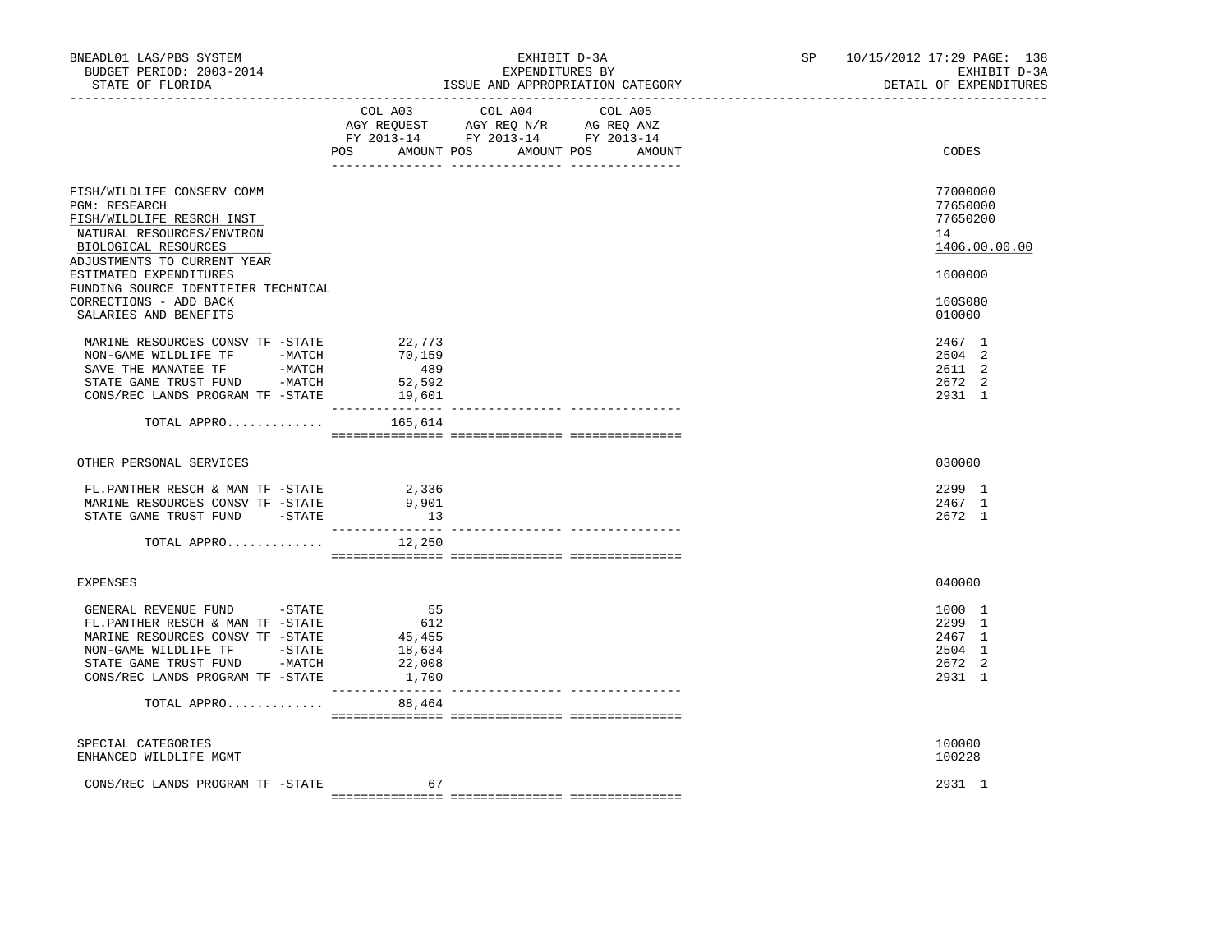| POS FOR | AMOUNT POS                                                                                                                                                                                                                                              |                                                           | COL A03 COL A04 COL A05<br>FY 2013-14 FY 2013-14 FY 2013-14<br>AMOUNT POS AMOUNT |                                                   |                                                                                                                                                                                                                                                                                                                                                                                                                                                                                                      |
|---------|---------------------------------------------------------------------------------------------------------------------------------------------------------------------------------------------------------------------------------------------------------|-----------------------------------------------------------|----------------------------------------------------------------------------------|---------------------------------------------------|------------------------------------------------------------------------------------------------------------------------------------------------------------------------------------------------------------------------------------------------------------------------------------------------------------------------------------------------------------------------------------------------------------------------------------------------------------------------------------------------------|
|         |                                                                                                                                                                                                                                                         |                                                           |                                                                                  |                                                   | CODES                                                                                                                                                                                                                                                                                                                                                                                                                                                                                                |
|         |                                                                                                                                                                                                                                                         |                                                           |                                                                                  |                                                   | 77000000<br>77650000<br>77650200<br>14<br>1406.00.00.00<br>1600000<br>160S080                                                                                                                                                                                                                                                                                                                                                                                                                        |
|         |                                                                                                                                                                                                                                                         |                                                           |                                                                                  |                                                   | 160S080                                                                                                                                                                                                                                                                                                                                                                                                                                                                                              |
|         |                                                                                                                                                                                                                                                         |                                                           |                                                                                  |                                                   |                                                                                                                                                                                                                                                                                                                                                                                                                                                                                                      |
|         |                                                                                                                                                                                                                                                         |                                                           | IT COMPONENT? NO                                                                 |                                                   |                                                                                                                                                                                                                                                                                                                                                                                                                                                                                                      |
|         |                                                                                                                                                                                                                                                         |                                                           |                                                                                  |                                                   |                                                                                                                                                                                                                                                                                                                                                                                                                                                                                                      |
|         |                                                                                                                                                                                                                                                         |                                                           |                                                                                  |                                                   |                                                                                                                                                                                                                                                                                                                                                                                                                                                                                                      |
|         |                                                                                                                                                                                                                                                         | 266,395                                                   |                                                                                  |                                                   |                                                                                                                                                                                                                                                                                                                                                                                                                                                                                                      |
|         |                                                                                                                                                                                                                                                         | $-0-$                                                     |                                                                                  |                                                   |                                                                                                                                                                                                                                                                                                                                                                                                                                                                                                      |
|         | FUNDING SOURCE IDENTIFIER TECHNICAL<br>TOTAL: FUNDING SOURCE IDENTIFIER TECHNICAL<br>CORRECTIONS - ADD BACK<br>2013-2014 BUDGET YEAR NARRATIVE:<br>estimated match for FY 2013-2014.<br>____________________<br>160S080 - Add Back<br>Net Fiscal Impact | TOTAL ISSUE $266,395$<br>Issue Code<br>160S070 - Back Out | Amounts                                                                          | __________<br>\$(266, 395)<br>$- - - - - - - - -$ | This issue corrects Fund Source Indicators (FSI's) throughout the Fish and Wildlife Research Institute (FWRI) for current<br>FSI codes 1 and 2 are being adjusted to properly align contract and grant match within each fund affected. Grant match<br>changes from year to year due to grants ending and new grants starting. The change to FSI codes 1 and 2 corrects the<br>Approval of this issue will align fund source indicators to appropriations so that users of the information have more |

accurate information.

\*\*\*\*\*\*\*\*\*\*\*\*\*\*\*\*\*\*\*\*\*\*\*\*\*\*\*\*\*\*\*\*\*\*\*\*\*\*\*\*\*\*\*\*\*\*\*\*\*\*\*\*\*\*\*\*\*\*\*\*\*\*\*\*\*\*\*\*\*\*\*\*\*\*\*\*\*\*\*\*\*\*\*\*\*\*\*\*\*\*\*\*\*\*\*\*\*\*\*\*\*\*\*\*\*\*\*\*\*\*\*\*\*\*\*\*\*\*\*\*\*\*\*\*\*\*\*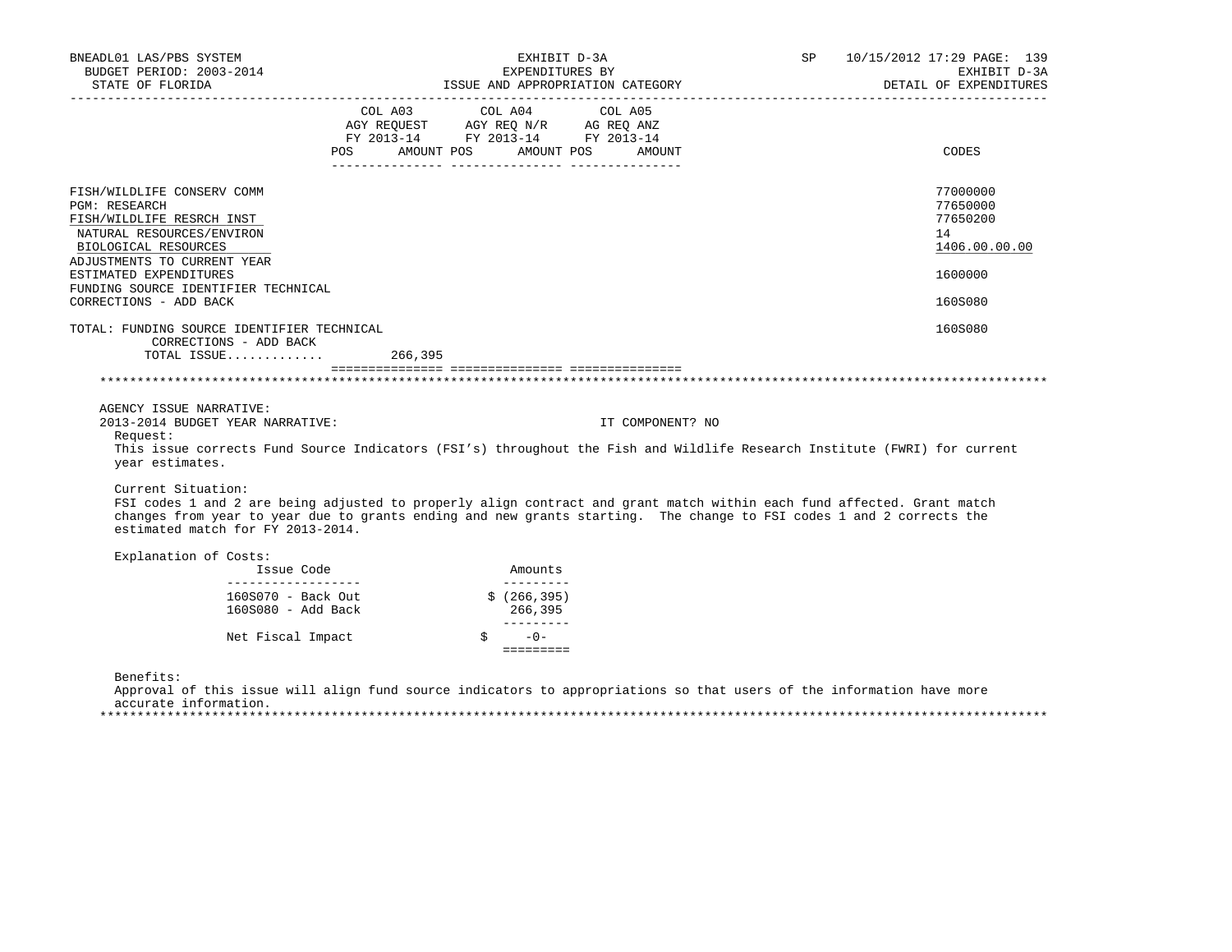| BNEADL01 LAS/PBS SYSTEM<br>BUDGET PERIOD: 2003-2014<br>STATE OF FLORIDA                                                                                                                                                                                                                                       | <b>SP</b> SP<br>EXHIBIT D-3A<br>EXPENDITURES BY<br>ISSUE AND APPROPRIATION CATEGORY |                                                                                                                       |         |         |                  | 10/15/2012 17:29 PAGE: 140<br>EXHIBIT D-3A<br>DETAIL OF EXPENDITURES |  |                                                         |
|---------------------------------------------------------------------------------------------------------------------------------------------------------------------------------------------------------------------------------------------------------------------------------------------------------------|-------------------------------------------------------------------------------------|-----------------------------------------------------------------------------------------------------------------------|---------|---------|------------------|----------------------------------------------------------------------|--|---------------------------------------------------------|
|                                                                                                                                                                                                                                                                                                               | COL A03                                                                             | COL AUS<br>AGY REQUEST AGY REQ N/R AG REQ ANZ<br>FY 2013-14 FY 2013-14 FY 2013-14<br>POS AMOUNT POS AMOUNT POS AMOUNT | COL A04 | COL A05 |                  |                                                                      |  | CODES                                                   |
| FISH/WILDLIFE CONSERV COMM<br>PGM: RESEARCH<br>FISH/WILDLIFE RESRCH INST<br>NATURAL RESOURCES/ENVIRON<br>BIOLOGICAL RESOURCES<br>ADJUSTMENTS TO CURRENT YEAR                                                                                                                                                  |                                                                                     |                                                                                                                       |         |         |                  |                                                                      |  | 77000000<br>77650000<br>77650200<br>14<br>1406.00.00.00 |
| ESTIMATED EXPENDITURES<br>FUNDING SOURCE IDENTIFIER TECHNICAL                                                                                                                                                                                                                                                 |                                                                                     |                                                                                                                       |         |         |                  |                                                                      |  | 1600000                                                 |
| CORRECTIONS - ADD BACK                                                                                                                                                                                                                                                                                        |                                                                                     |                                                                                                                       |         |         |                  |                                                                      |  | 160S080                                                 |
| POSITION DETAIL OF SALARIES AND BENEFITS:                                                                                                                                                                                                                                                                     |                                                                                     | FTE BASE RATE ADDITIVES BENEFITS                                                                                      |         |         |                  | SUBTOTAL                                                             |  | LAPSE LAPSED SALARIES<br>8 AND BENEFITS                 |
| A03 - AGY REQUEST FY 2013-14<br>CHANGES TO CURRENTLY AUTHORIZED POSITIONS<br>OTHER SALARY AMOUNT<br>2467 MARINE RESOURCES CONSV TF<br>2504 NON-GAME WILDLIFE TF<br>2611 SAVE THE MANATEE TF<br>2672 STATE GAME TRUST FUND                                                                                     |                                                                                     |                                                                                                                       |         |         |                  |                                                                      |  | 22,773<br>70,159<br>489<br>52,592                       |
| 2931 CONS/REC LANDS PROGRAM TF                                                                                                                                                                                                                                                                                |                                                                                     |                                                                                                                       |         |         |                  |                                                                      |  | 19,601<br>--------------                                |
|                                                                                                                                                                                                                                                                                                               |                                                                                     |                                                                                                                       |         |         |                  |                                                                      |  | 165,614<br>==============                               |
|                                                                                                                                                                                                                                                                                                               |                                                                                     |                                                                                                                       |         |         |                  |                                                                      |  |                                                         |
| CONTINUE BUDGET AMENDMENT #13-02<br>TO PREVENT A SALARIES YEAR-END<br>SHORTFALL - BACK OUT<br>SALARIES AND BENEFITS                                                                                                                                                                                           |                                                                                     |                                                                                                                       |         |         |                  |                                                                      |  | 1603200<br>010000                                       |
| FEDERAL GRANTS TRUST FUND -FEDERL 254,259-                                                                                                                                                                                                                                                                    |                                                                                     |                                                                                                                       |         |         |                  |                                                                      |  | 2261 3                                                  |
|                                                                                                                                                                                                                                                                                                               |                                                                                     |                                                                                                                       |         |         |                  |                                                                      |  |                                                         |
| AGENCY ISSUE NARRATIVE:<br>2013-2014 BUDGET YEAR NARRATIVE:<br>Request:<br>This issue is to continue budget amendment #13-02, EOG #B0081, approved on August 6, 2012 to correct the realignment of<br>salaries budget between the Federal Grants Trust Fund and the Marine Resources Conservation Trust Fund. |                                                                                     |                                                                                                                       |         |         | IT COMPONENT? NO |                                                                      |  |                                                         |
| Current Situation:<br>Issues were approved for FY 2011-12 transferring spending authority from the Marine Resources Conservation Trust Fund to<br>the Federal Grants Trust Fund in the amount of \$959,281 to cover salaries supported by federally funded contracts.                                         |                                                                                     |                                                                                                                       |         |         |                  |                                                                      |  |                                                         |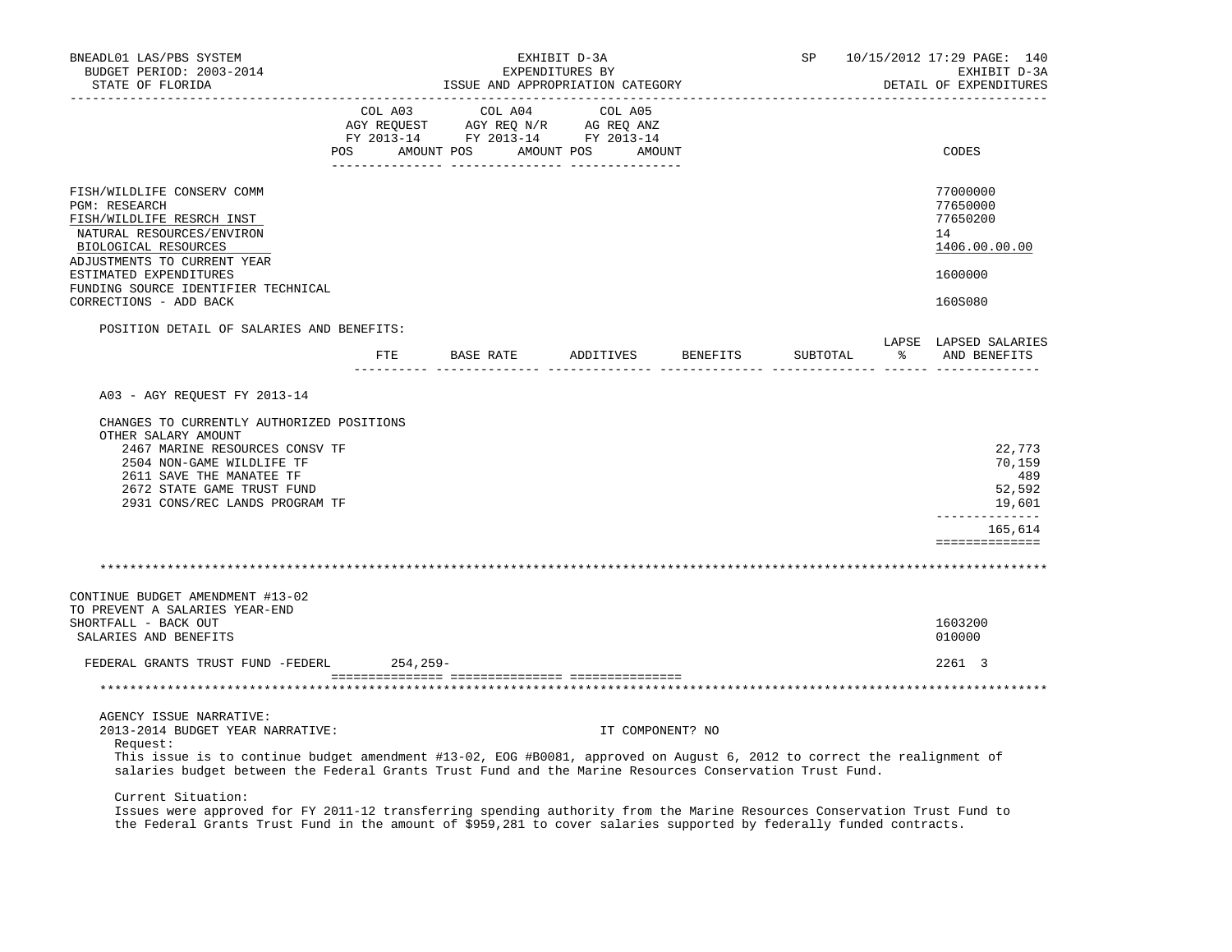| BNEADL01 LAS/PBS SYSTEM<br>BUDGET PERIOD: 2003-2014<br>STATE OF FLORIDA                                                                             | EXHIBIT D-3A<br>EXPENDITURES BY<br>ISSUE AND APPROPRIATION CATEGORY                                                                   | SP<br>10/15/2012 17:29 PAGE: 141<br>EXHIBIT D-3A<br>DETAIL OF EXPENDITURES |
|-----------------------------------------------------------------------------------------------------------------------------------------------------|---------------------------------------------------------------------------------------------------------------------------------------|----------------------------------------------------------------------------|
|                                                                                                                                                     | COL A03 COL A04 COL A05<br>AGY REQUEST AGY REQ N/R AG REQ ANZ<br>FY 2013-14 FY 2013-14 FY 2013-14<br>POS AMOUNT POS AMOUNT POS AMOUNT | CODES                                                                      |
| FISH/WILDLIFE CONSERV COMM<br><b>PGM: RESEARCH</b><br>FISH/WILDLIFE RESRCH INST<br>NATURAL RESOURCES/ENVIRON<br>BIOLOGICAL RESOURCES                |                                                                                                                                       | 77000000<br>77650000<br>77650200<br>14<br>1406.00.00.00                    |
| ADJUSTMENTS TO CURRENT YEAR<br>ESTIMATED EXPENDITURES<br>CONTINUE BUDGET AMENDMENT #13-02<br>TO PREVENT A SALARIES YEAR-END<br>SHORTFALL - BACK OUT |                                                                                                                                       | 1600000<br>1603200                                                         |

 However, the amount transferred also included salaries supported by non-federal revenue contracts which were incorrectly coded as federal, in the amount of \$254,259. Therefore, budget amendment #12-14, EOG #B0450, was approved on April 19, 2012 and budget amendment #13-02, EOG #B0081, was approved on August 6, 2012 to move \$254,259 back to the Marine Resources Conservation Trust Fund.

Explanation of Costs:

| Salaries and Benefits                    |         |              |  |  |  |  |  |
|------------------------------------------|---------|--------------|--|--|--|--|--|
|                                          |         |              |  |  |  |  |  |
| Fund                                     | Issue   | Amount       |  |  |  |  |  |
|                                          |         |              |  |  |  |  |  |
| Federal Grants Trust Fund                | 1603200 | \$(254, 259) |  |  |  |  |  |
| Marine Resources Conservation Trust Fund | 1603210 | 254,259      |  |  |  |  |  |
|                                          |         |              |  |  |  |  |  |
| Net Fiscal Impact                        |         | $-0-$        |  |  |  |  |  |
|                                          |         |              |  |  |  |  |  |

Benefits:

 Approval of these issues will provide spending authority in the correct funding source to permanently correct the salaries appropriation, as well as avoid an estimated year-end shortfall. \*\*\*\*\*\*\*\*\*\*\*\*\*\*\*\*\*\*\*\*\*\*\*\*\*\*\*\*\*\*\*\*\*\*\*\*\*\*\*\*\*\*\*\*\*\*\*\*\*\*\*\*\*\*\*\*\*\*\*\*\*\*\*\*\*\*\*\*\*\*\*\*\*\*\*\*\*\*\*\*\*\*\*\*\*\*\*\*\*\*\*\*\*\*\*\*\*\*\*\*\*\*\*\*\*\*\*\*\*\*\*\*\*\*\*\*\*\*\*\*\*\*\*\*\*\*\*

| POSITION DETAIL OF SALARIES AND BENEFITS:             |      |           |           |          |          |             |                                 |
|-------------------------------------------------------|------|-----------|-----------|----------|----------|-------------|---------------------------------|
|                                                       | FTE. | BASE RATE | ADDITIVES | BENEFITS | SUBTOTAL | LAPSE<br>°≈ | LAPSED SALARIES<br>AND BENEFITS |
| A03 - AGY REOUEST FY 2013-14                          |      |           |           |          |          |             |                                 |
| CHANGES TO CURRENTLY AUTHORIZED POSITIONS             |      |           |           |          |          |             |                                 |
| OTHER SALARY AMOUNT<br>2261 FEDERAL GRANTS TRUST FUND |      |           |           |          |          |             | $254, 259-$<br>-----------      |
|                                                       |      |           |           |          |          |             | $254, 259 -$                    |
|                                                       |      |           |           |          |          |             |                                 |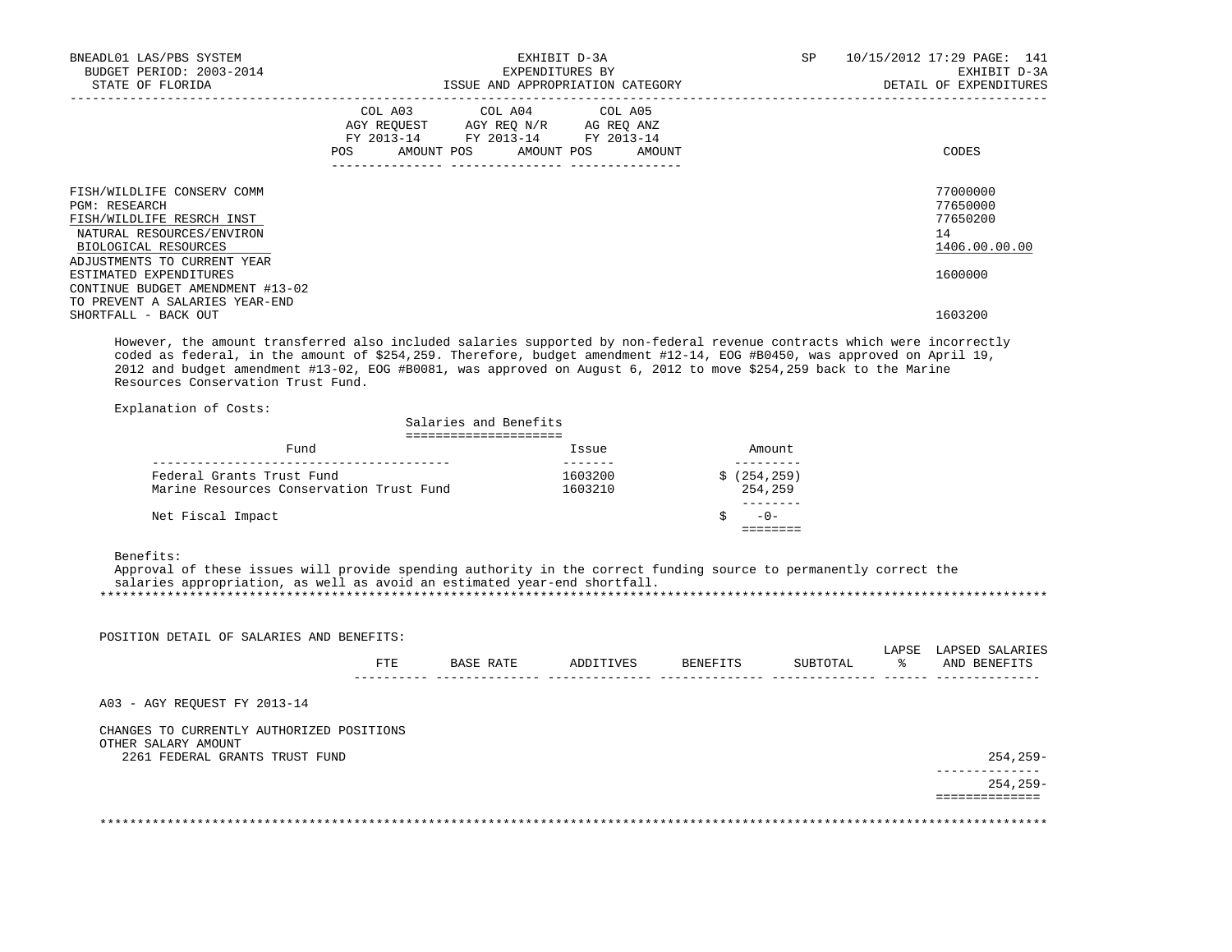| BNEADL01 LAS/PBS SYSTEM<br>BUDGET PERIOD: 2003-2014<br>STATE OF FLORIDA                                                                                                                | EXHIBIT D-3A<br>EXPENDITURES BY<br>ISSUE AND APPROPRIATION CATEGORY                                                                                | SP<br>10/15/2012 17:29 PAGE: 142<br>EXHIBIT D-3A<br>DETAIL OF EXPENDITURES |
|----------------------------------------------------------------------------------------------------------------------------------------------------------------------------------------|----------------------------------------------------------------------------------------------------------------------------------------------------|----------------------------------------------------------------------------|
|                                                                                                                                                                                        | COL A03 COL A04 COL A05<br>AGY REQUEST AGY REQ N/R AG REQ ANZ<br>FY 2013-14 FY 2013-14 FY 2013-14<br>AMOUNT POS AMOUNT POS<br><b>POS</b><br>AMOUNT | CODES                                                                      |
| FISH/WILDLIFE CONSERV COMM<br>PGM: RESEARCH<br>FISH/WILDLIFE RESRCH INST<br>NATURAL RESOURCES/ENVIRON<br>BIOLOGICAL RESOURCES<br>ADJUSTMENTS TO CURRENT YEAR<br>ESTIMATED EXPENDITURES |                                                                                                                                                    | 77000000<br>77650000<br>77650200<br>14<br>1406.00.00.00<br>1600000         |
| CONTINUE BUDGET AMENDMENT #13-02<br>TO PREVENT A SALARIES YEAR-END<br>SHORTFALL - ADD BACK<br>SALARIES AND BENEFITS                                                                    |                                                                                                                                                    | 1603210<br>010000                                                          |
| MARINE RESOURCES CONSV TF -STATE 254,259                                                                                                                                               |                                                                                                                                                    | 2467 1                                                                     |
|                                                                                                                                                                                        |                                                                                                                                                    |                                                                            |
| AGENCY ISSUE NARRATIVE:                                                                                                                                                                |                                                                                                                                                    |                                                                            |

2013-2014 BUDGET YEAR NARRATIVE: IT COMPONENT? NO

Request:

 This issue is to continue budget amendment #13-02, EOG #B0081, approved on August 6, 2012 to correct the realignment of salaries budget between the Federal Grants Trust Fund and the Marine Resources Conservation Trust Fund.

Current Situation:

 Issues were approved for FY 2011-12 transferring spending authority from the Marine Resources Conservation Trust Fund to the Federal Grants Trust Fund in the amount of \$959,281 to cover salaries supported by federally funded contracts. However, the amount transferred also included salaries supported by non-federal revenue contracts which were incorrectly coded as federal, in the amount of \$254,259. Therefore, budget amendment #12-14, EOG #B0450, was approved on April 19, 2012 and budget amendment #13-02, EOG #B0081, was approved on August 6, 2012 to move \$254,259 back to the Marine Resources Conservation Trust Fund.

Explanation of Costs:

| Salaries and Benefits                                                 |                    |                         |  |  |  |  |
|-----------------------------------------------------------------------|--------------------|-------------------------|--|--|--|--|
|                                                                       |                    |                         |  |  |  |  |
| Fund                                                                  | Issue              | Amount.                 |  |  |  |  |
| Federal Grants Trust Fund<br>Marine Resources Conservation Trust Fund | 1603200<br>1603210 | \$(254, 259)<br>254,259 |  |  |  |  |
|                                                                       |                    |                         |  |  |  |  |
| Net Fiscal Impact                                                     |                    | $-0-$                   |  |  |  |  |

Benefits:

 Approval of these issues will provide spending authority in the correct funding source to permanently correct the salaries appropriation, as well as avoid an estimated year-end shortfall. \*\*\*\*\*\*\*\*\*\*\*\*\*\*\*\*\*\*\*\*\*\*\*\*\*\*\*\*\*\*\*\*\*\*\*\*\*\*\*\*\*\*\*\*\*\*\*\*\*\*\*\*\*\*\*\*\*\*\*\*\*\*\*\*\*\*\*\*\*\*\*\*\*\*\*\*\*\*\*\*\*\*\*\*\*\*\*\*\*\*\*\*\*\*\*\*\*\*\*\*\*\*\*\*\*\*\*\*\*\*\*\*\*\*\*\*\*\*\*\*\*\*\*\*\*\*\*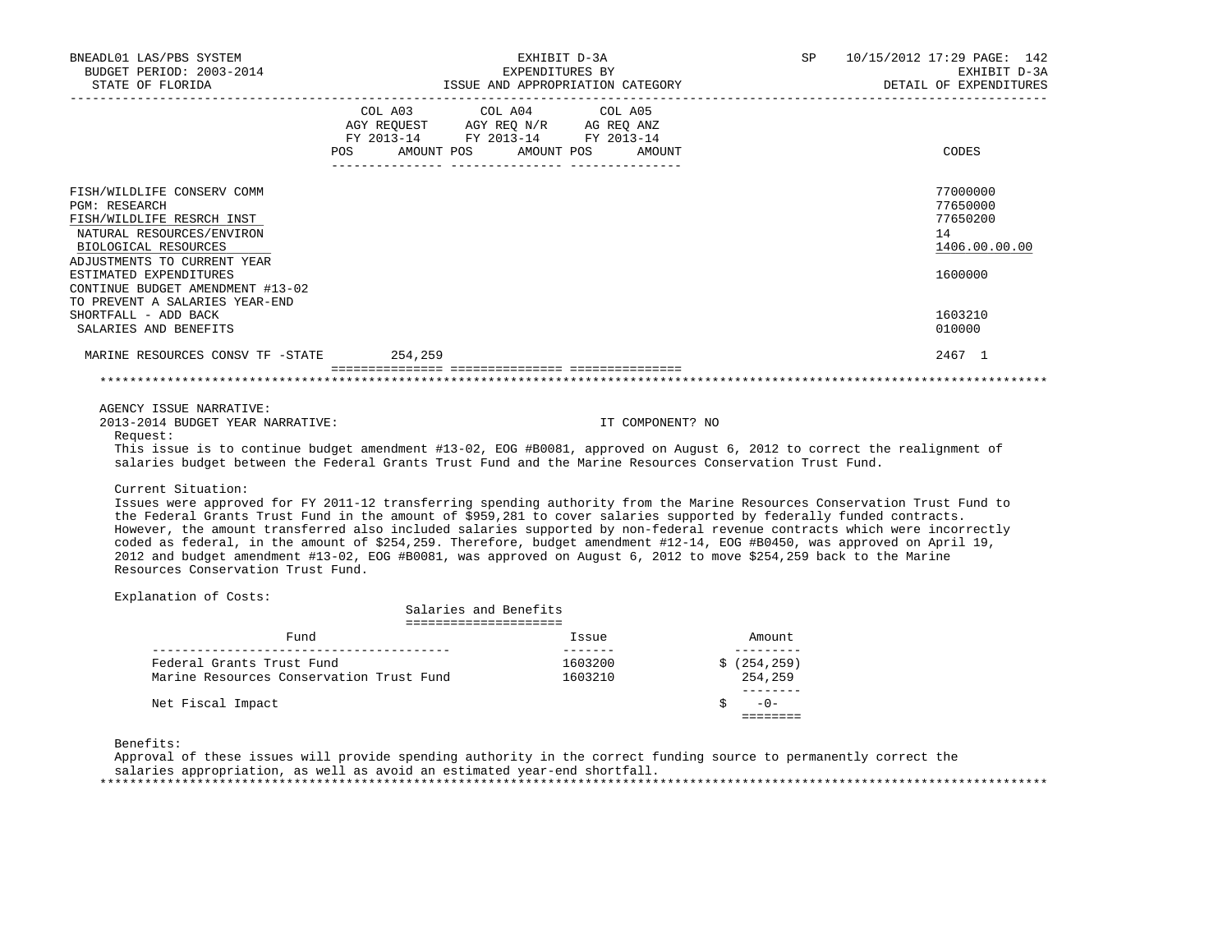| BNEADL01 LAS/PBS SYSTEM<br>BUDGET PERIOD: 2003-2014                                                                                                                 | EXHIBIT D-3A<br>EXPENDITURES BY   |                                                                                                 |                              |                    |                        | SP 10/15/2012 17:29 PAGE: 143<br>EXHIBIT D-3A |                                                         |
|---------------------------------------------------------------------------------------------------------------------------------------------------------------------|-----------------------------------|-------------------------------------------------------------------------------------------------|------------------------------|--------------------|------------------------|-----------------------------------------------|---------------------------------------------------------|
| STATE OF FLORIDA                                                                                                                                                    |                                   | ISSUE AND APPROPRIATION CATEGORY                                                                |                              |                    | DETAIL OF EXPENDITURES |                                               |                                                         |
|                                                                                                                                                                     | COL A03<br>POS                    | COL A04<br>AGY REQUEST AGY REQ N/R AG REQ ANZ<br>FY 2013-14 FY 2013-14 FY 2013-14<br>AMOUNT POS | COL A05<br>AMOUNT POS AMOUNT |                    |                        |                                               | CODES                                                   |
|                                                                                                                                                                     |                                   |                                                                                                 |                              |                    |                        |                                               |                                                         |
| FISH/WILDLIFE CONSERV COMM<br><b>PGM: RESEARCH</b><br>FISH/WILDLIFE RESRCH INST<br>NATURAL RESOURCES/ENVIRON<br>BIOLOGICAL RESOURCES<br>ADJUSTMENTS TO CURRENT YEAR |                                   |                                                                                                 |                              |                    |                        |                                               | 77000000<br>77650000<br>77650200<br>14<br>1406.00.00.00 |
| ESTIMATED EXPENDITURES<br>CONTINUE BUDGET AMENDMENT #13-02<br>TO PREVENT A SALARIES YEAR-END<br>SHORTFALL - ADD BACK                                                |                                   |                                                                                                 |                              |                    |                        |                                               | 1600000<br>1603210                                      |
| POSITION DETAIL OF SALARIES AND BENEFITS:                                                                                                                           |                                   |                                                                                                 |                              |                    |                        |                                               |                                                         |
|                                                                                                                                                                     | FTE                               | BASE RATE                                                                                       |                              | ADDITIVES BENEFITS | SUBTOTAL               | ႜၟ                                            | LAPSE LAPSED SALARIES<br>AND BENEFITS                   |
| A03 - AGY REQUEST FY 2013-14                                                                                                                                        |                                   |                                                                                                 |                              |                    |                        |                                               |                                                         |
| CHANGES TO CURRENTLY AUTHORIZED POSITIONS<br>OTHER SALARY AMOUNT<br>2467 MARINE RESOURCES CONSV TF                                                                  |                                   |                                                                                                 |                              |                    |                        |                                               | 254,259                                                 |
|                                                                                                                                                                     |                                   |                                                                                                 |                              |                    |                        |                                               | 254,259<br>==============                               |
|                                                                                                                                                                     |                                   |                                                                                                 |                              |                    |                        |                                               |                                                         |
| NONRECURRING EXPENDITURES<br>REPLACEMENT OF MOTOR VEHICLES<br>SPECIAL CATEGORIES<br>ACQUISITION/MOTOR VEHICLES                                                      |                                   |                                                                                                 |                              |                    |                        |                                               | 2100000<br>2103006<br>100000<br>100021                  |
| MARINE RESOURCES CONSV TF -STATE<br>NON-GAME WILDLIFE TF -STATE<br>$-STATE$<br>STATE GAME TRUST FUND                                                                | $5,935-$<br>8,479-<br>$24, 232 -$ |                                                                                                 |                              |                    |                        |                                               | 2467 1<br>2504 1<br>2672 1                              |
| TOTAL APPRO                                                                                                                                                         | _________________                 |                                                                                                 |                              |                    |                        |                                               |                                                         |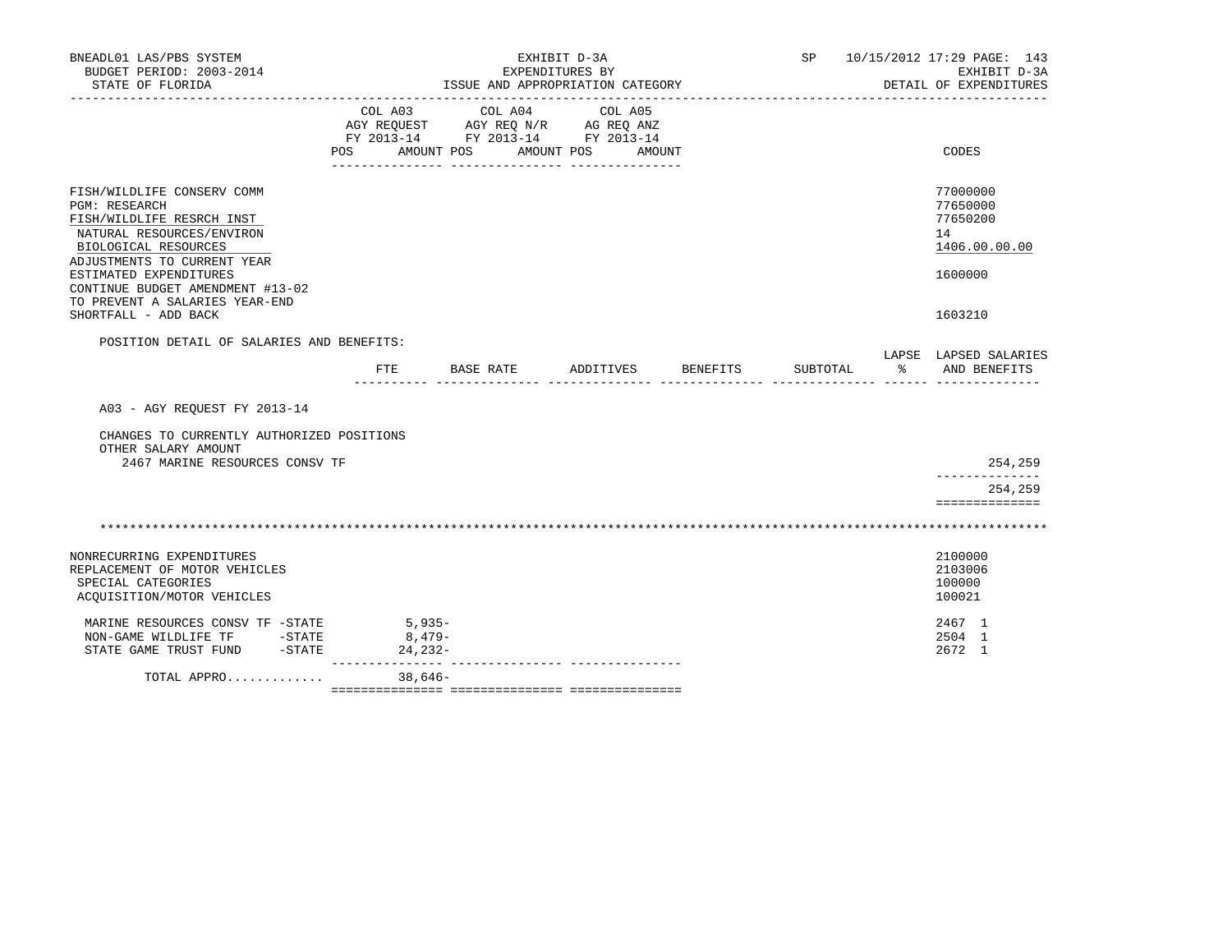| BNEADL01 LAS/PBS SYSTEM<br>BUDGET PERIOD: 2003-2014<br>STATE OF FLORIDA                                                                                                                                                                                                   | EXHIBIT D-3A<br>EXPENDITURES BY<br>ISSUE AND APPROPRIATION CATEGORY                                                                            | SP 10/15/2012 17:29 PAGE: 144<br>EXHIBIT D-3A<br>DETAIL OF EXPENDITURES                           |
|---------------------------------------------------------------------------------------------------------------------------------------------------------------------------------------------------------------------------------------------------------------------------|------------------------------------------------------------------------------------------------------------------------------------------------|---------------------------------------------------------------------------------------------------|
|                                                                                                                                                                                                                                                                           | COL A03 COL A04 COL A05<br>AGY REQUEST AGY REQ N/R AG REQ ANZ<br>FY 2013-14 FY 2013-14 FY 2013-14<br>AMOUNT POS<br>AMOUNT POS<br>POS<br>AMOUNT | CODES                                                                                             |
| FISH/WILDLIFE CONSERV COMM<br><b>PGM: RESEARCH</b><br>FISH/WILDLIFE RESRCH INST<br>NATURAL RESOURCES/ENVIRON<br>BIOLOGICAL RESOURCES<br>NONRECURRING EXPENDITURES<br>FLORIDA PANTHER AND HUMAN CONFLICT<br>RESOLUTION<br>SPECIAL CATEGORIES<br>FL PANTHER MGMT/CONSERVATI |                                                                                                                                                | 77000000<br>77650000<br>77650200<br>14<br>1406.00.00.00<br>2100000<br>2103019<br>100000<br>100038 |
| $FL.PANTHER RESCH & MAN TF - STATE$ 246,500-                                                                                                                                                                                                                              |                                                                                                                                                | $2.299$ 1                                                                                         |
| EXPANSION OF STATEWIDE ALLIGATOR<br>HARVEST OPPORTUNITIES<br>OPERATING CAPITAL OUTLAY<br>STATE GAME TRUST FUND -STATE 3,000-                                                                                                                                              |                                                                                                                                                | 2103035<br>060000<br>2672 1                                                                       |
| SPECIAL CATEGORIES<br>ACQUISITION/MOTOR VEHICLES<br>STATE GAME TRUST FUND                                                                                                                                                                                                 | $-STATE$<br>$54.674-$                                                                                                                          | 100000<br>100021<br>2672 1                                                                        |
| ACO & REPL BOAT/MOT/TRAIL                                                                                                                                                                                                                                                 |                                                                                                                                                | 100052                                                                                            |
| STATE GAME TRUST FUND                                                                                                                                                                                                                                                     | -STATE 49,820-                                                                                                                                 | 2672 1                                                                                            |
| TOTAL: EXPANSION OF STATEWIDE ALLIGATOR<br>HARVEST OPPORTUNITIES<br>TOTAL ISSUE $107,494-$                                                                                                                                                                                |                                                                                                                                                | 2103035                                                                                           |
|                                                                                                                                                                                                                                                                           |                                                                                                                                                |                                                                                                   |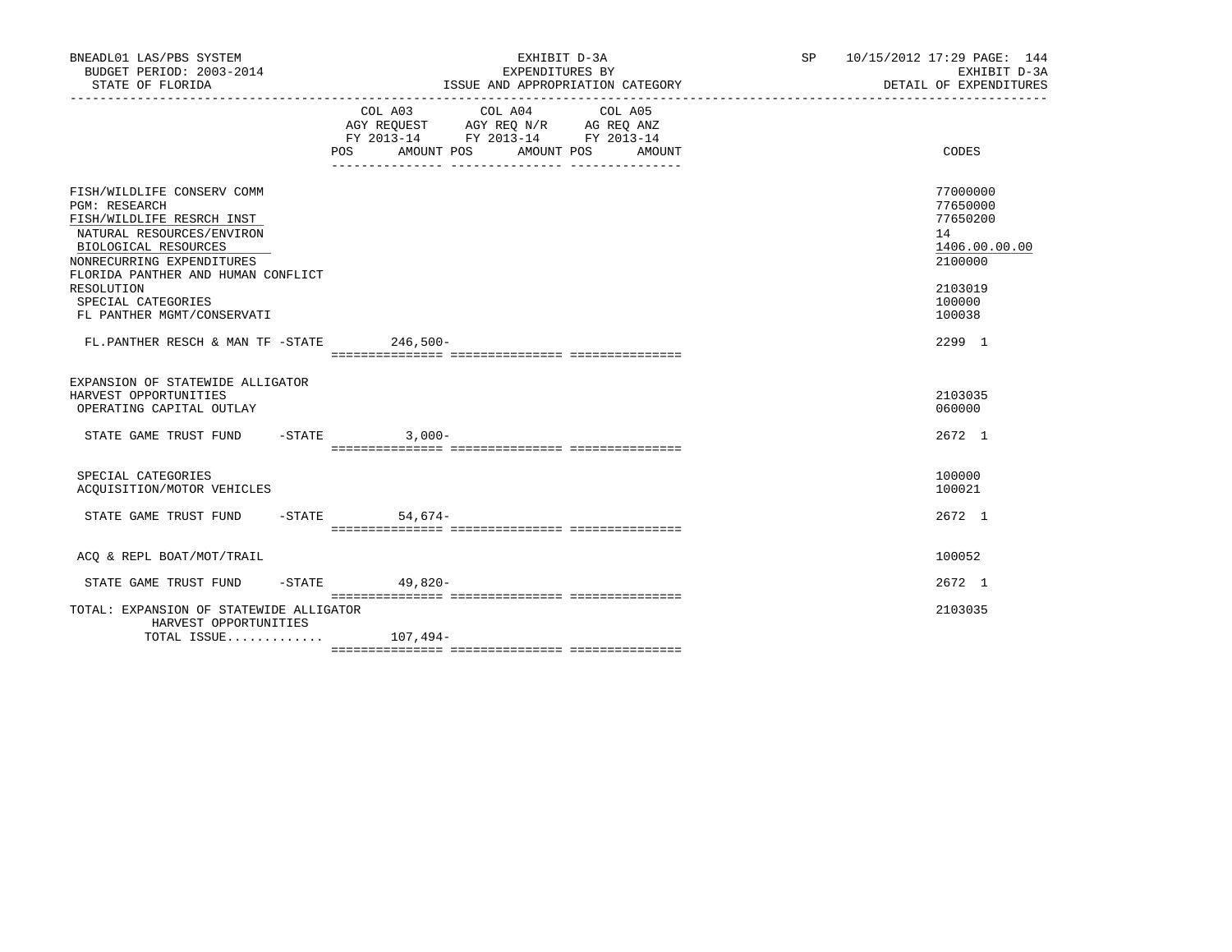| BNEADL01 LAS/PBS SYSTEM<br>BUDGET PERIOD: 2003-2014<br>STATE OF FLORIDA                                                                                                                                                                             |                  | EXHIBIT D-3A<br>EXPENDITURES BY<br>ISSUE AND APPROPRIATION CATEGORY |                                                                                                                            |  |        |  |  | 10/15/2012 17:29 PAGE: 145<br>EXHIBIT D-3A<br>DETAIL OF EXPENDITURES                              |
|-----------------------------------------------------------------------------------------------------------------------------------------------------------------------------------------------------------------------------------------------------|------------------|---------------------------------------------------------------------|----------------------------------------------------------------------------------------------------------------------------|--|--------|--|--|---------------------------------------------------------------------------------------------------|
|                                                                                                                                                                                                                                                     | POS              |                                                                     | COL A03 COL A04 COL A05<br>AGY REQUEST AGY REQ N/R AG REQ ANZ<br>FY 2013-14 FY 2013-14 FY 2013-14<br>AMOUNT POS AMOUNT POS |  | AMOUNT |  |  | CODES                                                                                             |
| FISH/WILDLIFE CONSERV COMM<br><b>PGM: RESEARCH</b><br>FISH/WILDLIFE RESRCH INST<br>NATURAL RESOURCES/ENVIRON<br>BIOLOGICAL RESOURCES<br><b>EOUIPMENT NEEDS</b><br>REPLACEMENT OF MOTOR VEHICLES<br>SPECIAL CATEGORIES<br>ACOUISITION/MOTOR VEHICLES |                  |                                                                     |                                                                                                                            |  |        |  |  | 77000000<br>77650000<br>77650200<br>14<br>1406.00.00.00<br>2400000<br>2401500<br>100000<br>100021 |
| MARINE RESOURCES CONSV TF -STATE 67,472<br>NON-GAME WILDLIFE TF<br>$-STATE$<br>SAVE THE MANATEE TF -STATE<br>STATE GAME TRUST FUND - STATE<br>TOTAL APPRO                                                                                           | 50,429<br>84,776 | 51,490<br>254,167                                                   | 67,472<br>50,429<br>84,776<br>51,490<br>__________________________________<br>254,167                                      |  |        |  |  | 2467 1<br>2504 1<br>2611 1<br>2672 1                                                              |
|                                                                                                                                                                                                                                                     |                  |                                                                     |                                                                                                                            |  |        |  |  |                                                                                                   |

AGENCY ISSUE NARRATIVE:

2013-2014 BUDGET YEAR NARRATIVE: IT COMPONENT? NO

 This request is for trust fund spending authority to replace 10 vehicles, which are in critical need of replacement in FY 2013-14 based on the following criteria:

a. It has been wrecked or become otherwise inoperable, or

b. It has a history of chronic and costly repair problems, or

c. It is unsafe to operate and requires major costly repairs, or

d. It is a vehicle with over 150,000 miles and is showing signs of needing costly repairs very soon.

| Description                       | Property<br>Number | Model<br>Year | Actual<br>6/30/12<br>Mileage | Estimated<br>6/30/14<br>Mileage |    | Replacement<br>Cost | Fund  | Criteria       |
|-----------------------------------|--------------------|---------------|------------------------------|---------------------------------|----|---------------------|-------|----------------|
| Chevrolet S-10 Pickup             | 108559             | 2002          | 145,753                      | 161,909                         | Ŝ. | 23,774              | MRCTF | d.             |
| Ford Expedition                   | 106542             | 2001          | 108,644                      | 119,160                         |    | 32,504              | MRCTF | $\mathtt{C}$ . |
| Dodge Grand Caravan               | 111017             | 2003          | 108,006                      | 125,560                         |    | 23,694              | MRCTF | $\mathtt{C}$ . |
| Sub-Total                         |                    |               |                              |                                 | Ś. | 79,972              |       |                |
| Less Recurring Appropriation      |                    |               |                              |                                 |    | (12, 500)           |       |                |
| Sub-Total (3 vehicles) - MRCTF    |                    |               |                              |                                 |    | \$67,472            |       |                |
|                                   |                    |               |                              |                                 |    |                     |       |                |
| Ford 1 ton Pickup Truck           | 105630             | 2001          | 144,087                      | 169,954                         | Ŝ. | 30,405              | STMTF | d.             |
| Dodge Pickup Truck 2500           | 108556             | 2002          | 137,895                      | 163,841                         |    | 26,655              | STMTF | d.             |
| Dodge Durango                     | 111009             | 2003          | 122,235                      | 181,949                         |    | 27,716              | STMTF | d.             |
| (3 vehicles) - STMTF<br>Sub-Total |                    |               |                              |                                 | \$ | 84,776              |       |                |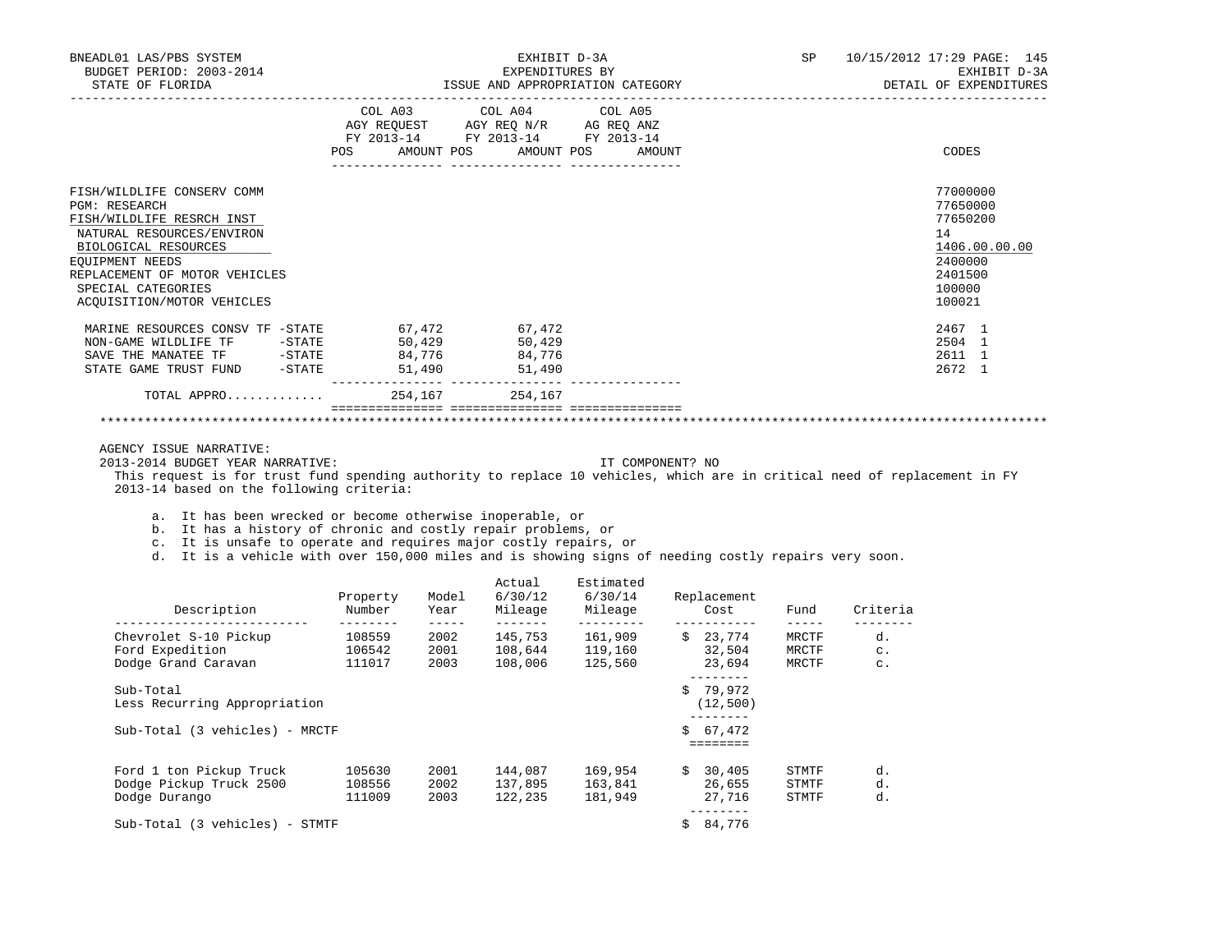| BNEADL01 LAS/PBS SYSTEM<br>BUDGET PERIOD: 2003-2014<br>STATE OF FLORIDA                                                                                                                  | EXHIBIT D-3A<br>EXPENDITURES BY<br>ISSUE AND APPROPRIATION CATEGORY |        |                                                                                                                                                                                                |        |  |                                                                         | SP           |          | 10/15/2012 17:29 PAGE: 146<br>EXHIBIT D-3A<br>DETAIL OF EXPENDITURES          |
|------------------------------------------------------------------------------------------------------------------------------------------------------------------------------------------|---------------------------------------------------------------------|--------|------------------------------------------------------------------------------------------------------------------------------------------------------------------------------------------------|--------|--|-------------------------------------------------------------------------|--------------|----------|-------------------------------------------------------------------------------|
|                                                                                                                                                                                          |                                                                     |        | $\begin{tabular}{lcccc} COL A03 & COL A04 & COL A05 \\ AGY REQUEST & AGY REQ N/R & AG REQ ANZ \\ FY & 2013-14 & FY & 2013-14 & FY & 2013-14 \end{tabular}$<br>POS AMOUNT POS AMOUNT POS AMOUNT |        |  |                                                                         |              |          | CODES                                                                         |
| FISH/WILDLIFE CONSERV COMM<br><b>PGM: RESEARCH</b><br>FISH/WILDLIFE RESRCH INST<br>NATURAL RESOURCES/ENVIRON<br>BIOLOGICAL RESOURCES<br>EQUIPMENT NEEDS<br>REPLACEMENT OF MOTOR VEHICLES |                                                                     |        |                                                                                                                                                                                                |        |  |                                                                         |              |          | 77000000<br>77650000<br>77650200<br>14<br>1406.00.00.00<br>2400000<br>2401500 |
|                                                                                                                                                                                          |                                                                     |        |                                                                                                                                                                                                |        |  | $\qquad \qquad \equiv \equiv \equiv \equiv \equiv \equiv \equiv \equiv$ |              |          |                                                                               |
| Ford Pickup Truck 105606<br>Chevrolet Blazer 045462                                                                                                                                      |                                                                     |        | 2001 138,484 153,878<br>1999 144,772 170,896                                                                                                                                                   |        |  | \$ 23,774 SGTF<br>27,716<br>$- - - - - - - -$                           | SGTF         | d.<br>d. |                                                                               |
| Sub-Total (2 vehicles) - SGTF                                                                                                                                                            |                                                                     |        |                                                                                                                                                                                                |        |  | \$51,490<br><b>ESSESSES</b>                                             |              |          |                                                                               |
| Ford F250 3/4 Ton Pickup 111054<br>Dodge 1500 1/2 Ton Pickup 119865 2007 137,903 189679                                                                                                  |                                                                     |        | 2003 144,087                                                                                                                                                                                   | 170389 |  | \$26,655<br>23,774<br>$- - - - - - - -$                                 | NWTF<br>NWTF | d.<br>d. |                                                                               |
| Sub-Total (2 vehicles) - NWTF                                                                                                                                                            |                                                                     |        |                                                                                                                                                                                                |        |  | \$50,429<br>--------                                                    |              |          |                                                                               |
| Total Request (10 vehicles)                                                                                                                                                              |                                                                     |        |                                                                                                                                                                                                |        |  | \$254,167<br>$=$ = = = = = = =                                          |              |          |                                                                               |
|                                                                                                                                                                                          |                                                                     |        |                                                                                                                                                                                                |        |  |                                                                         |              |          |                                                                               |
| ANNUALIZATION OF ADMINISTERED<br>FUNDS APPROPRIATIONS<br>STATE HEALTH INSURANCE ADJUSTMENT<br>FOR FY 2012-13 - 10 MONTHS                                                                 |                                                                     |        |                                                                                                                                                                                                |        |  |                                                                         |              |          | 26A0000                                                                       |
| <b>ANNUALIZATION</b><br>SALARIES AND BENEFITS                                                                                                                                            |                                                                     |        |                                                                                                                                                                                                |        |  |                                                                         |              |          | 26A1830<br>010000                                                             |
| FEDERAL GRANTS TRUST FUND -FEDERL 51,745                                                                                                                                                 |                                                                     |        |                                                                                                                                                                                                |        |  |                                                                         |              |          | 2261 3                                                                        |
| FL.PANTHER RESCH & MAN TF -STATE 1,955                                                                                                                                                   |                                                                     |        |                                                                                                                                                                                                |        |  |                                                                         |              |          | 2299 1                                                                        |
| MARINE RESOURCES CONSV TF -STATE 77,035<br>-MATCH                                                                                                                                        |                                                                     | 12,975 |                                                                                                                                                                                                |        |  |                                                                         |              |          | 2467 1<br>2467 2                                                              |
| -FEDERL                                                                                                                                                                                  | 4,340                                                               |        |                                                                                                                                                                                                |        |  |                                                                         |              |          | 2467 3                                                                        |
| TOTAL MARINE RESOURCES CONSV TF 94,350                                                                                                                                                   |                                                                     |        |                                                                                                                                                                                                |        |  |                                                                         |              |          | 2467                                                                          |
| NON-GAME WILDLIFE TF                                                                                                                                                                     | $-$ STATE 11, 245                                                   |        |                                                                                                                                                                                                |        |  |                                                                         |              |          | 2504 1                                                                        |
| SAVE THE MANATEE TF<br>$-$ STATE<br>$-MATCH$                                                                                                                                             | 9,505                                                               | 140    |                                                                                                                                                                                                |        |  |                                                                         |              |          | 2611 1<br>2611 2                                                              |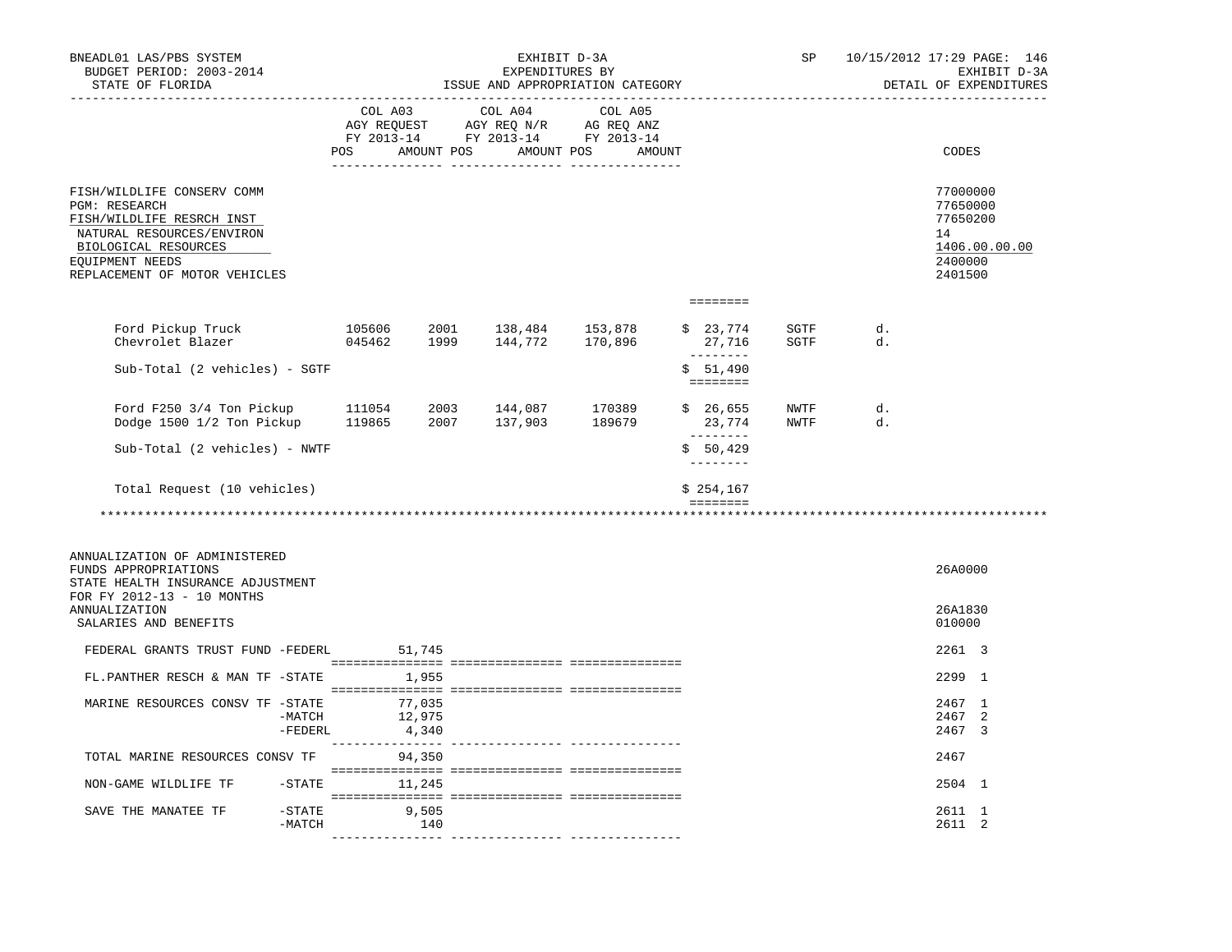| BNEADL01 LAS/PBS SYSTEM<br>BUDGET PERIOD: 2003-2014<br>STATE OF FLORIDA                                                                                               |                                     | EXHIBIT D-3A<br>EXPENDITURES BY                                                   | ISSUE AND APPROPRIATION CATEGORY | 10/15/2012 17:29 PAGE: 147<br>SP<br>EXHIBIT D-3A<br>DETAIL OF EXPENDITURES |                                                         |  |
|-----------------------------------------------------------------------------------------------------------------------------------------------------------------------|-------------------------------------|-----------------------------------------------------------------------------------|----------------------------------|----------------------------------------------------------------------------|---------------------------------------------------------|--|
|                                                                                                                                                                       | COL A03<br>AMOUNT POS<br><b>POS</b> | COL A04<br>AGY REQUEST AGY REQ N/R AG REQ ANZ<br>FY 2013-14 FY 2013-14 FY 2013-14 | COL A05<br>AMOUNT POS<br>AMOUNT  |                                                                            | CODES                                                   |  |
|                                                                                                                                                                       |                                     | <u>-- ------------</u>                                                            | _______________                  |                                                                            |                                                         |  |
| FISH/WILDLIFE CONSERV COMM<br><b>PGM: RESEARCH</b><br>FISH/WILDLIFE RESRCH INST<br>NATURAL RESOURCES/ENVIRON<br>BIOLOGICAL RESOURCES<br>ANNUALIZATION OF ADMINISTERED |                                     |                                                                                   |                                  |                                                                            | 77000000<br>77650000<br>77650200<br>14<br>1406.00.00.00 |  |
| FUNDS APPROPRIATIONS                                                                                                                                                  |                                     |                                                                                   |                                  |                                                                            | 26A0000                                                 |  |
| STATE HEALTH INSURANCE ADJUSTMENT                                                                                                                                     |                                     |                                                                                   |                                  |                                                                            |                                                         |  |
| FOR FY 2012-13 - 10 MONTHS<br><b>ANNUALIZATION</b>                                                                                                                    |                                     |                                                                                   |                                  |                                                                            | 26A1830                                                 |  |
| SALARIES AND BENEFITS                                                                                                                                                 |                                     |                                                                                   |                                  |                                                                            | 010000                                                  |  |
| TOTAL SAVE THE MANATEE TF                                                                                                                                             | 9,645                               |                                                                                   |                                  |                                                                            | 2611                                                    |  |
| STATE GAME TRUST FUND<br>$-MATCH$                                                                                                                                     | $-STATE$<br>26,020<br>3,100         |                                                                                   |                                  |                                                                            | 2672 1<br>2672 2                                        |  |
| TOTAL STATE GAME TRUST FUND                                                                                                                                           | 29,120                              |                                                                                   |                                  |                                                                            | 2672                                                    |  |
|                                                                                                                                                                       |                                     |                                                                                   |                                  |                                                                            |                                                         |  |
| CONS/REC LANDS PROGRAM TF -STATE<br>-MATCH                                                                                                                            | 1,450<br>210                        |                                                                                   |                                  |                                                                            | 2931 1<br>2931 2                                        |  |
| TOTAL CONS/REC LANDS PROGRAM TF 1,660                                                                                                                                 |                                     |                                                                                   |                                  |                                                                            | 2931                                                    |  |
|                                                                                                                                                                       |                                     |                                                                                   |                                  |                                                                            |                                                         |  |
| $TOTAL$ APPRO $\ldots \ldots \ldots \ldots$ 199,720                                                                                                                   |                                     |                                                                                   |                                  |                                                                            |                                                         |  |
|                                                                                                                                                                       |                                     |                                                                                   |                                  |                                                                            |                                                         |  |
| WORKLOAD<br>CONVERSION OF OTHER PERSONAL<br>SERVICES POSITIONS TO FULL-TIME                                                                                           |                                     |                                                                                   |                                  |                                                                            | 3000000                                                 |  |
| EQUIVALENT POSITIONS - BACK OUT                                                                                                                                       |                                     |                                                                                   |                                  |                                                                            | 3006500                                                 |  |
| SPECIAL CATEGORIES<br>CONTRACT & GRANT REIMB ACT                                                                                                                      |                                     |                                                                                   |                                  |                                                                            | 100000<br>109940                                        |  |
| FEDERAL GRANTS TRUST FUND -FEDERL                                                                                                                                     | $830,655 -$                         |                                                                                   |                                  |                                                                            | 2261 3                                                  |  |
|                                                                                                                                                                       |                                     |                                                                                   |                                  |                                                                            |                                                         |  |
| AGENCY ISSUE NARRATIVE:<br>2013-2014 BUDGET YEAR NARRATIVE:<br>Request:                                                                                               |                                     |                                                                                   | IT COMPONENT? NO                 |                                                                            |                                                         |  |

 This request is to convert 28 federally funded Other Personal Services (OPS) positions to federally funded Full-Time Equivalent (FTE) positions. These positions are requested as time-limited FTE, meaning they will only be continued for as long as there is federal grant funding available to support them. Eleven of these positions are in the Division of Habitat and Species Conservation (HSC) and 17 are in the Fish and Wildlife Research Institute (FWRI). This conversion will stabilize federally grant-funded segments of our workforce which perform significant mission critical duties. All of these positions are associated with grants that are at least three years in duration. All of them are paid from federal grant sources which have been stable and recurring for the past (3-5) years.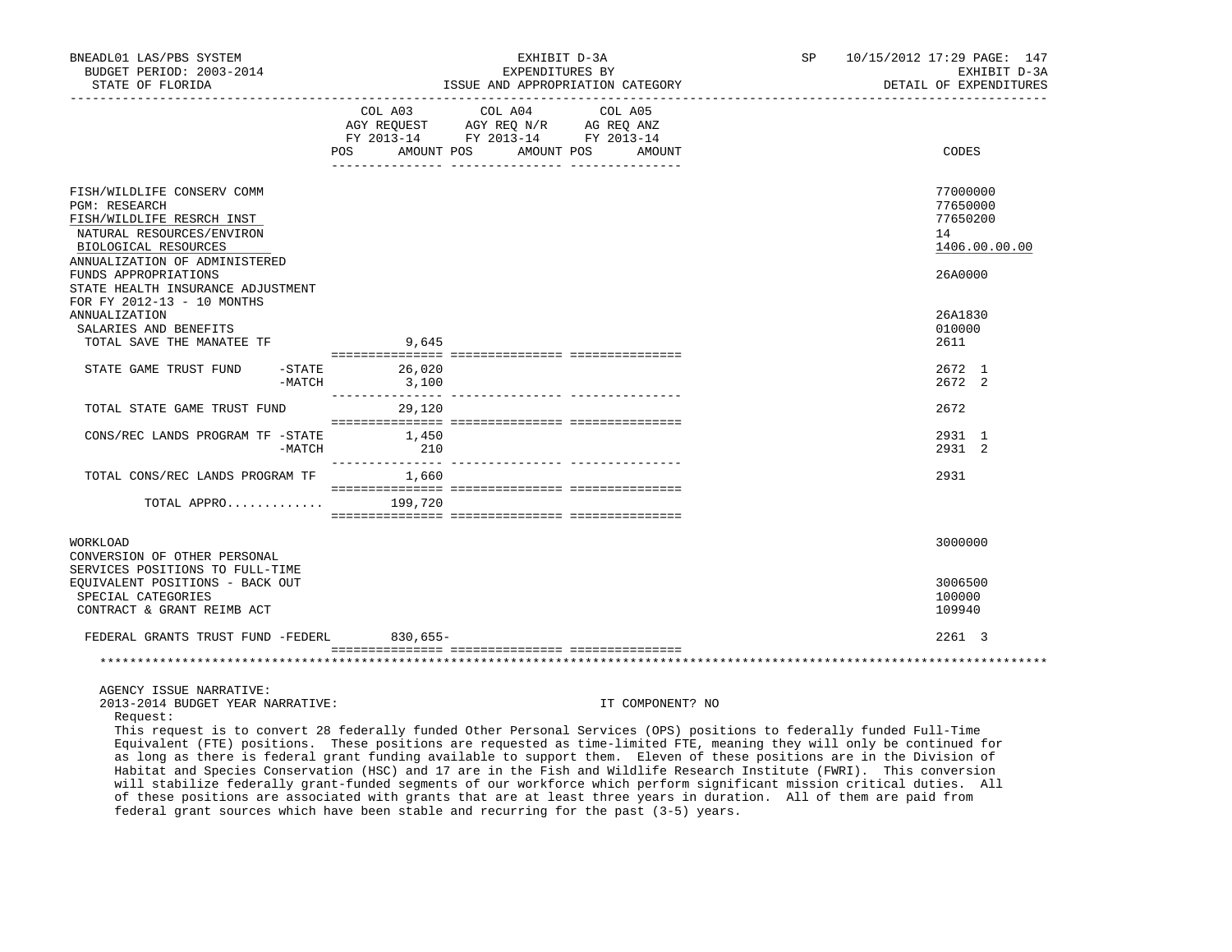| BNEADL01 LAS/PBS SYSTEM<br>BUDGET PERIOD: 2003-2014<br>STATE OF FLORIDA                                                                                                                                               | EXHIBIT D-3A<br>EXPENDITURES BY<br>ISSUE AND APPROPRIATION CATEGORY                                                                                                                                                                                 | SP<br>10/15/2012 17:29 PAGE: 148<br>EXHIBIT D-3A<br>DETAIL OF EXPENDITURES |
|-----------------------------------------------------------------------------------------------------------------------------------------------------------------------------------------------------------------------|-----------------------------------------------------------------------------------------------------------------------------------------------------------------------------------------------------------------------------------------------------|----------------------------------------------------------------------------|
|                                                                                                                                                                                                                       | COL A03 COL A04 COL A05<br>AGY REQUEST AGY REQ N/R AG REQ ANZ<br>FY 2013-14 FY 2013-14 FY 2013-14<br>AMOUNT POS AMOUNT POS AMOUNT<br>POS FOR THE POST OF THE STATE STATE STATE STATE STATE STATE STATE STATE STATE STATE STATE STATE STATE STATE ST | CODES                                                                      |
| FISH/WILDLIFE CONSERV COMM<br><b>PGM: RESEARCH</b><br>FISH/WILDLIFE RESRCH INST<br>NATURAL RESOURCES/ENVIRON<br>BIOLOGICAL RESOURCES<br>WORKLOAD                                                                      |                                                                                                                                                                                                                                                     | 77000000<br>77650000<br>77650200<br>14<br>1406.00.00.00<br>3000000         |
| CONVERSION OF OTHER PERSONAL<br>SERVICES POSITIONS TO FULL-TIME<br>EQUIVALENT POSITIONS - BACK OUT<br>the contract of the contract of the contract of the contract of the contract of the contract of the contract of |                                                                                                                                                                                                                                                     | 3006500                                                                    |

## Current Situation:

 Both divisions are very successful at securing external grant funding for fish and wildlife research and conservation. Existing salaried professional scientists (FTE) are now managing grant projects and OPS employees are hired to do the actual grant work. Using hourly-wage OPS employees, who receive no benefits, to perform scientific tasks associated with long-term responsibilities, programs, and goals affects efficiency because of the difficulty in recruiting and retaining qualified employees.

### Explanation of Costs:

 According to Standard #3 in the Legislative Budget Instructions, \$118 will be paid for Human Resource Services for each OPS position and \$354 will be paid for each FTE position, a difference of \$236 per position.

| Division                                                                 | Issue<br>Code      | 109940           | FTE  | Rate     | Sal & Ben     | DMS/HR Fees |
|--------------------------------------------------------------------------|--------------------|------------------|------|----------|---------------|-------------|
| Habitat & Species Conservation<br>Habitat & Species Conservation         | 3006500<br>3006600 | (601,814)<br>S   | 11.0 | 431,873  | 599,218<br>S. | \$2.596     |
| Fish & Wildlife Research Institute<br>Fish & Wildlife Research Institute | 3006500<br>3006600 | (830, 655)<br>Ŝ. | 17.0 | 579,326  | 826,643       | 4,012       |
| Total Fiscal Impact - Agency                                             |                    | \$(1, 432, 469)  | 28.0 | 1,11,199 | \$1,425,861   | \$6,608     |

# Benefits:

 Approval of these two issues will permit HSC and FWRI to offer more competitive employment opportunities, assist recruitment and retention, and provide stability for employees in scientific grant funded positions. This request is a cost neutral transfer of special category spending authority to Salaries and Benefits spending authority within the Federal Grants Trust Fund. There is no increase in spending.

 Activities: (HSC) Plan & Coordinate Habitat and Land Use - ACT3350 (HSC) Habitat & Species Conservation Administration - ACT3550 (HSC) Protect Nongame Fish & Wildlife - ACT3700 (FWRI) Fisheries Assessment - ACT0500 (FWRI) Imperiled Species and Wildlife Assessment - ACT0515 (FWRI) Habitat Monitoring and Assessment - ACT0545

 Governor's Initiatives: This request supports the Civic & Governance Systems in the Governor's Strategic Plan for Economic Development.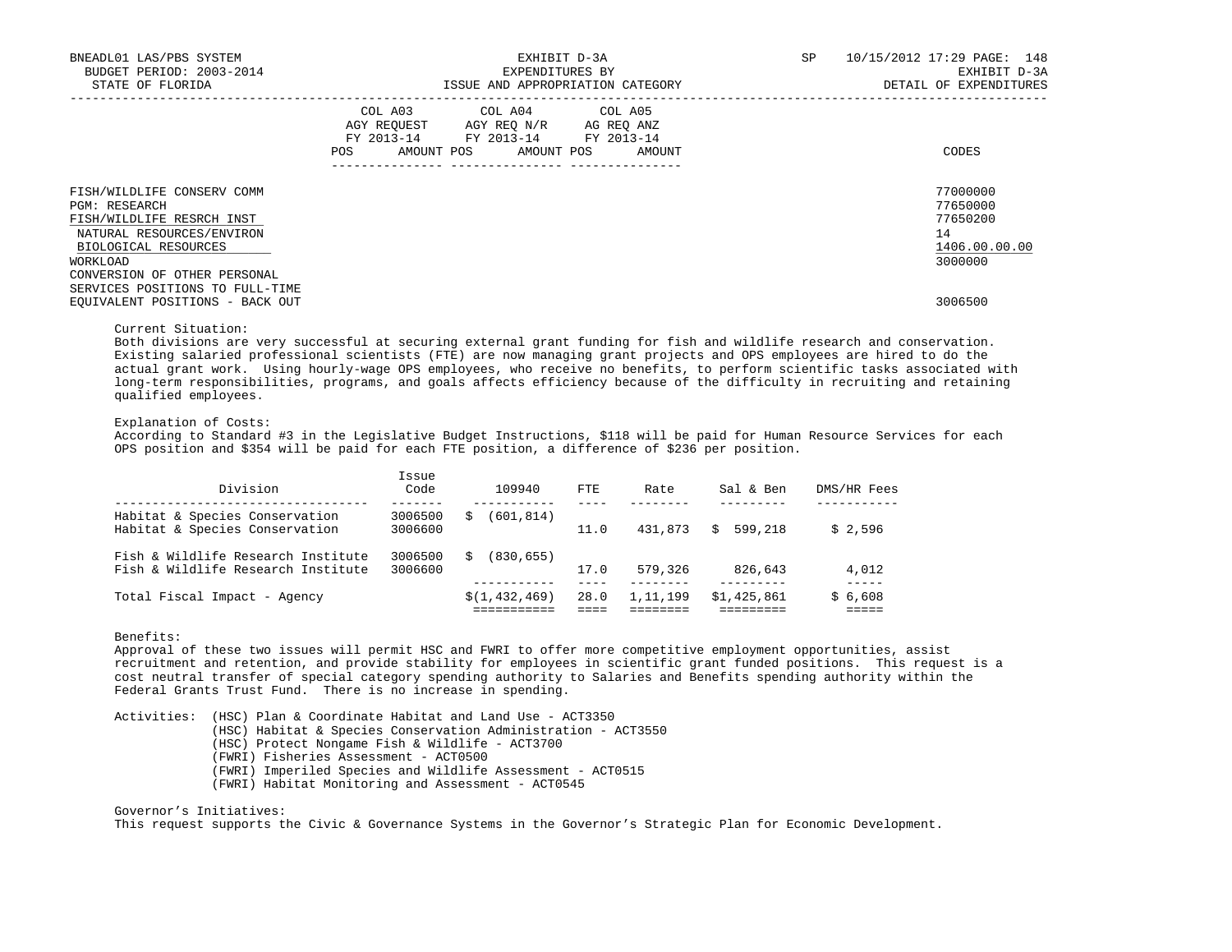| BNEADL01 LAS/PBS SYSTEM<br>BUDGET PERIOD: 2003-2014<br>STATE OF FLORIDA                                                                                                          | EXHIBIT D-3A<br>EXPENDITURES BY<br>ISSUE AND APPROPRIATION CATEGORY                                                                            | 10/15/2012 17:29 PAGE: 149<br>SP <sub>2</sub><br>EXHIBIT D-3A<br>DETAIL OF EXPENDITURES |
|----------------------------------------------------------------------------------------------------------------------------------------------------------------------------------|------------------------------------------------------------------------------------------------------------------------------------------------|-----------------------------------------------------------------------------------------|
|                                                                                                                                                                                  | COL A03<br>COL A04<br>COL A05<br>AGY REQUEST AGY REQ N/R AG REQ ANZ<br>FY 2013-14 FY 2013-14 FY 2013-14<br>POS AMOUNT POS<br>AMOUNT POS AMOUNT | CODES                                                                                   |
| FISH/WILDLIFE CONSERV COMM<br><b>PGM: RESEARCH</b><br>FISH/WILDLIFE RESRCH INST<br>NATURAL RESOURCES/ENVIRON<br>BIOLOGICAL RESOURCES<br>WORKLOAD<br>CONVERSION OF OTHER PERSONAL |                                                                                                                                                | 77000000<br>77650000<br>77650200<br>14<br>1406.00.00.00<br>3000000                      |
| SERVICES POSITIONS TO FULL-TIME<br>EQUIVALENT POSITIONS - BACK OUT                                                                                                               |                                                                                                                                                | 3006500                                                                                 |
|                                                                                                                                                                                  | (25) Improve the efficiency and effectiveness of government agencies at all levels.                                                            |                                                                                         |
| CONVERSION OF OTHER PERSONAL<br>SERVICES POSITIONS TO FULL-TIME<br>EQUIVALENT POSITIONS - ADD BACK<br>SALARY RATE<br>SALARY RATE 579,326                                         |                                                                                                                                                | 3006600<br>000000                                                                       |
| SALARIES AND BENEFITS                                                                                                                                                            | 17.00                                                                                                                                          | 010000                                                                                  |
| FEDERAL GRANTS TRUST FUND -FEDERL                                                                                                                                                | 826,643                                                                                                                                        | 2261 3                                                                                  |
| SPECIAL CATEGORIES<br>TR/DMS/HR SVCS/STW CONTRCT                                                                                                                                 |                                                                                                                                                | 100000<br>107040                                                                        |
| FEDERAL GRANTS TRUST FUND -FEDERL                                                                                                                                                | 4,012                                                                                                                                          | 2261 3                                                                                  |
| TOTAL: CONVERSION OF OTHER PERSONAL<br>SERVICES POSITIONS TO FULL-TIME<br>EQUIVALENT POSITIONS - ADD BACK<br>TOTAL POSITIONS 17.00<br>TOTAL ISSUE<br>TOTAL SALARY RATE 579,326   | 830,655                                                                                                                                        | 3006600                                                                                 |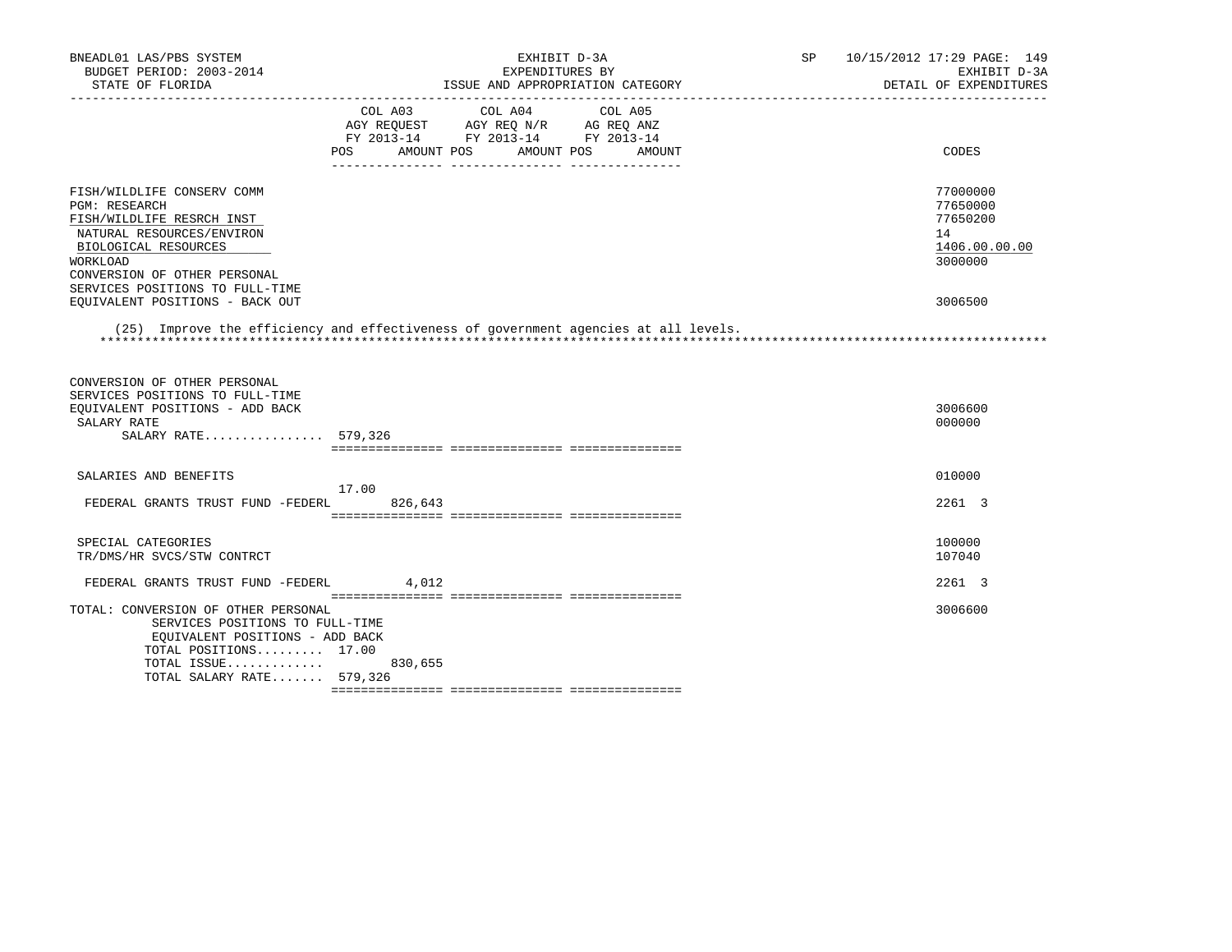| DETAIL OF EXPENDITURES<br>CODES<br>77000000<br>77650000<br>77650200<br>1406.00.00.00<br>3000000<br>3006600 |
|------------------------------------------------------------------------------------------------------------|
|                                                                                                            |
|                                                                                                            |
|                                                                                                            |
|                                                                                                            |
|                                                                                                            |
|                                                                                                            |
|                                                                                                            |
|                                                                                                            |
|                                                                                                            |
|                                                                                                            |
|                                                                                                            |
|                                                                                                            |
|                                                                                                            |
|                                                                                                            |
|                                                                                                            |
|                                                                                                            |
| LAPSE LAPSED SALARIES<br>AND BENEFITS                                                                      |
|                                                                                                            |
|                                                                                                            |
|                                                                                                            |
|                                                                                                            |
| 45,276<br>45,276                                                                                           |
|                                                                                                            |
| 45,276                                                                                                     |
| 45,276                                                                                                     |
| 45,276                                                                                                     |
| 45,276<br>45,276                                                                                           |
|                                                                                                            |
|                                                                                                            |
| $0.00$ 41,807<br>41,807                                                                                    |
| 41,807                                                                                                     |
|                                                                                                            |
|                                                                                                            |
|                                                                                                            |
| $0.00$ 51,482                                                                                              |
| 51,482                                                                                                     |
| 51,482                                                                                                     |
|                                                                                                            |
| $0.00$ 59,454                                                                                              |
| 59,454<br>59,454                                                                                           |
|                                                                                                            |
|                                                                                                            |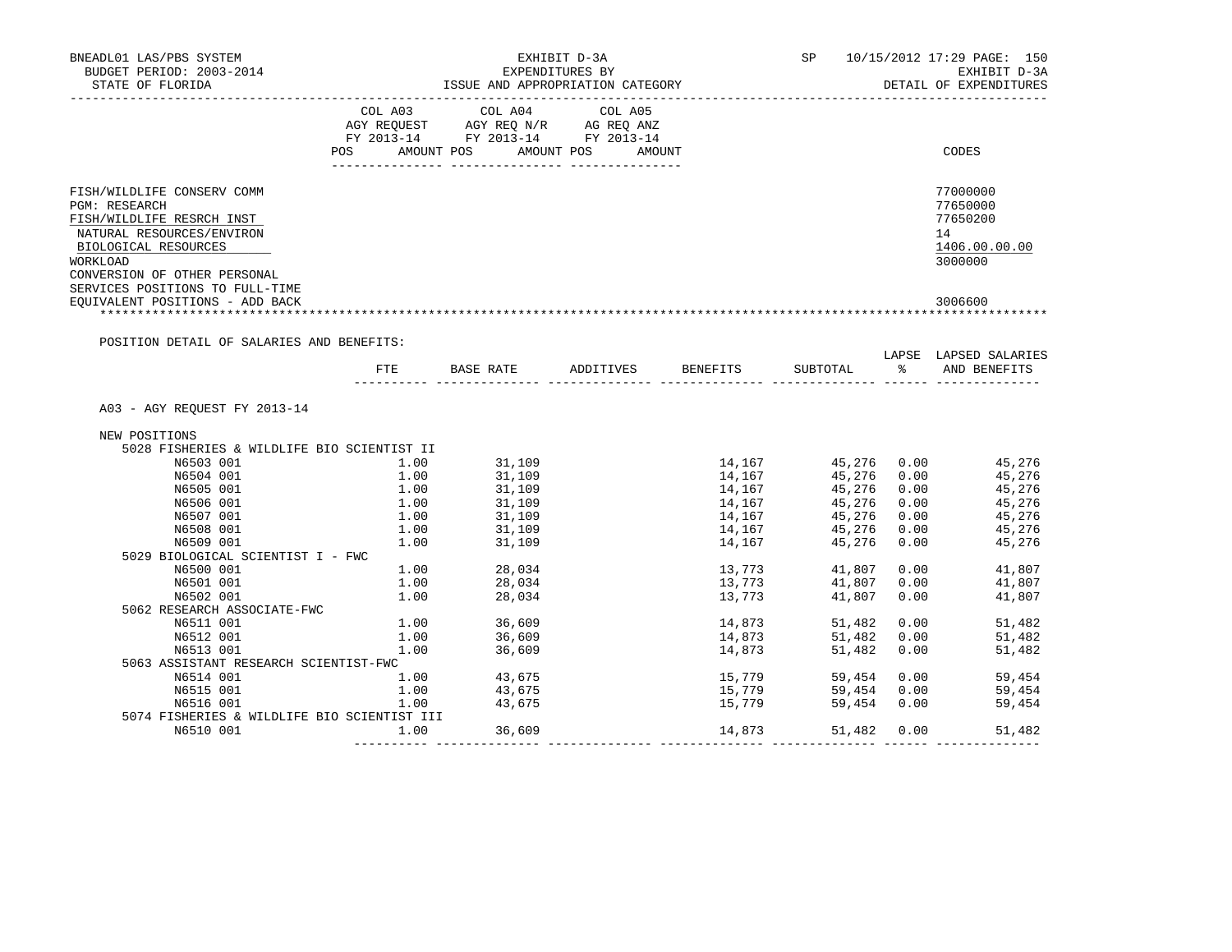| BNEADL01 LAS/PBS SYSTEM<br>BUDGET PERIOD: 2003-2014<br>STATE OF FLORIDA<br>__________________                                                                                                                       |            |                       | ISSUE AND APPROPRIATION CATEGORY                                                                                                                                                                                                                                              | EXHIBIT D-3A<br>EXPENDITURES BY |                 | SP              |   | 10/15/2012 17:29 PAGE: 151<br>EXHIBIT D-3A<br>DETAIL OF EXPENDITURES |
|---------------------------------------------------------------------------------------------------------------------------------------------------------------------------------------------------------------------|------------|-----------------------|-------------------------------------------------------------------------------------------------------------------------------------------------------------------------------------------------------------------------------------------------------------------------------|---------------------------------|-----------------|-----------------|---|----------------------------------------------------------------------|
|                                                                                                                                                                                                                     | <b>POS</b> | COL A03<br>AMOUNT POS | COL A04<br>$\begin{tabular}{lllllll} \bf AGY \,\, &\bf REQUEST \,\, &\bf AGY \,\, &\bf REQ \,\, &\bf N/R \,\, &\bf AG \,\, &\bf REQ \,\, &\bf ANZ \,\, \\ \bf FY \,\, &\bf 2013-14 \,\, &\bf FY \,\, &\bf 2013-14 \,\, &\bf FY \,\, &\bf 2013-14 \end{tabular}$<br>AMOUNT POS | COL A05<br>AMOUNT               |                 |                 |   | CODES                                                                |
| FISH/WILDLIFE CONSERV COMM<br><b>PGM: RESEARCH</b><br>FISH/WILDLIFE RESRCH INST<br>NATURAL RESOURCES/ENVIRON<br>BIOLOGICAL RESOURCES<br>WORKLOAD<br>CONVERSION OF OTHER PERSONAL<br>SERVICES POSITIONS TO FULL-TIME |            |                       |                                                                                                                                                                                                                                                                               |                                 |                 |                 |   | 77000000<br>77650000<br>77650200<br>14<br>1406.00.00.00<br>3000000   |
| EQUIVALENT POSITIONS - ADD BACK                                                                                                                                                                                     |            |                       |                                                                                                                                                                                                                                                                               |                                 |                 |                 |   | 3006600                                                              |
| POSITION DETAIL OF SALARIES AND BENEFITS:                                                                                                                                                                           |            | $_{\rm FTE}$          | BASE RATE                                                                                                                                                                                                                                                                     | ADDITIVES                       | <b>BENEFITS</b> | SUBTOTAL        | ႜ | LAPSE LAPSED SALARIES<br>AND BENEFITS                                |
| A03 - AGY REOUEST FY 2013-14                                                                                                                                                                                        |            |                       |                                                                                                                                                                                                                                                                               |                                 |                 |                 |   |                                                                      |
| NEW POSITIONS                                                                                                                                                                                                       |            |                       |                                                                                                                                                                                                                                                                               |                                 |                 |                 |   |                                                                      |
| TOTALS FOR ISSUE BY FUND<br>2261 FEDERAL GRANTS TRUST FUND                                                                                                                                                          |            |                       |                                                                                                                                                                                                                                                                               |                                 |                 |                 |   | 826,643<br>-------------                                             |
|                                                                                                                                                                                                                     |            | 17.00                 | 579,326                                                                                                                                                                                                                                                                       |                                 |                 | 247,317 826,643 |   | 826,643<br>==============                                            |
|                                                                                                                                                                                                                     |            |                       |                                                                                                                                                                                                                                                                               |                                 |                 |                 |   |                                                                      |
| PROTECTION OF NATURAL SYSTEMS<br>THREATENED SPECIES MANAGEMENT PLANS<br>OTHER PERSONAL SERVICES                                                                                                                     |            |                       |                                                                                                                                                                                                                                                                               |                                 |                 |                 |   | 4400000<br>4402000<br>030000                                         |
| NON-GAME WILDLIFE TF                                                                                                                                                                                                |            | $-$ STATE 150,000     |                                                                                                                                                                                                                                                                               |                                 |                 |                 |   | 2504 1                                                               |
| EXPENSES                                                                                                                                                                                                            |            |                       |                                                                                                                                                                                                                                                                               |                                 |                 |                 |   | 040000                                                               |
| NON-GAME WILDLIFE TF                                                                                                                                                                                                | $-STATE$   | 73,387                |                                                                                                                                                                                                                                                                               |                                 |                 |                 |   | 2504 1                                                               |
| OPERATING CAPITAL OUTLAY                                                                                                                                                                                            |            |                       |                                                                                                                                                                                                                                                                               |                                 |                 |                 |   | 060000                                                               |
| NON-GAME WILDLIFE TF                                                                                                                                                                                                | $-$ STATE  |                       | 7,000 7,000                                                                                                                                                                                                                                                                   |                                 |                 |                 |   | 2504 1                                                               |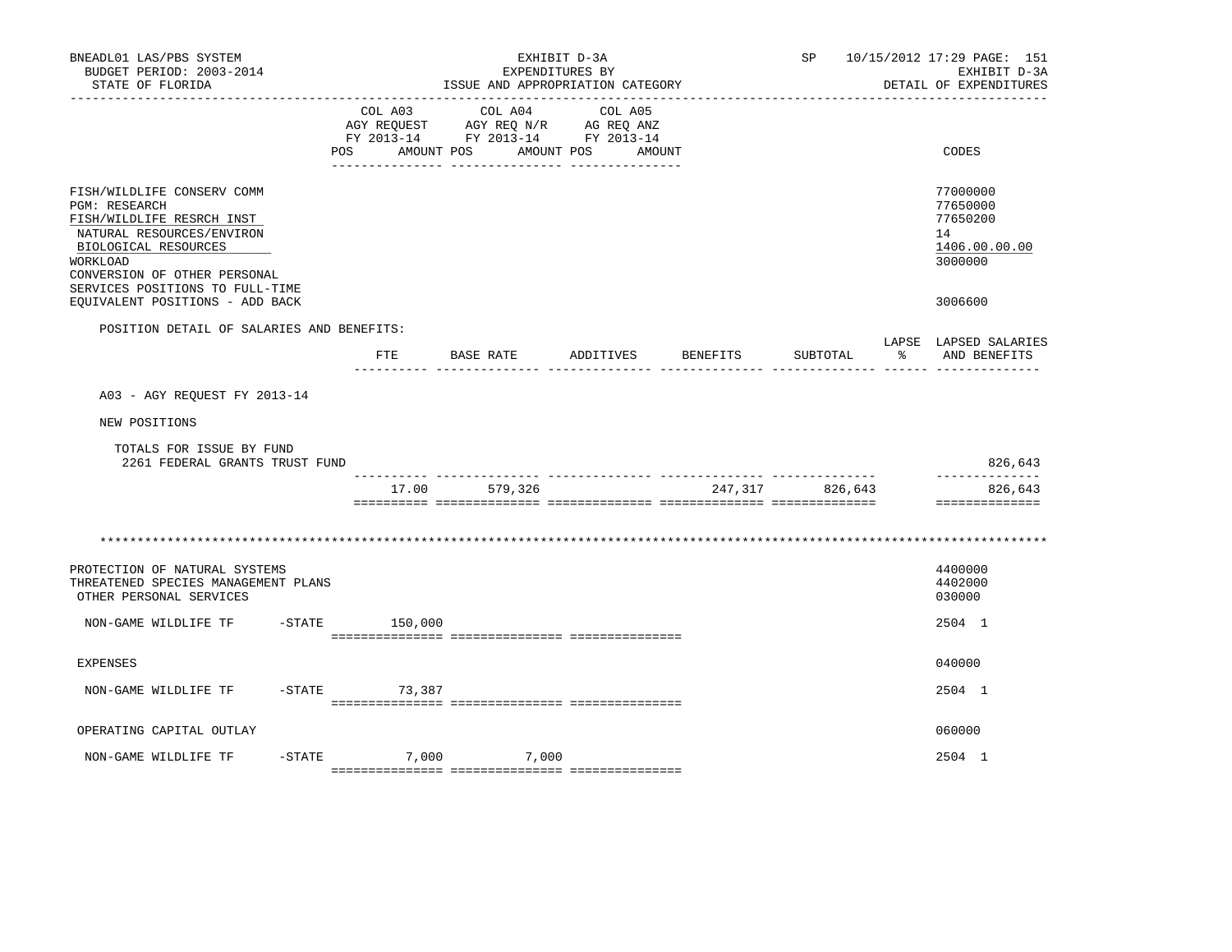| BNEADL01 LAS/PBS SYSTEM<br>BUDGET PERIOD: 2003-2014<br>STATE OF FLORIDA                                                                                                                                                                                          |               | EXHIBIT D-3A<br>EXPENDITURES BY                                                                                                                                                                | ISSUE AND APPROPRIATION CATEGORY                                                                                                              | <b>SP</b> | 10/15/2012 17:29 PAGE: 152<br>EXHIBIT D-3A<br>DETAIL OF EXPENDITURES                              |
|------------------------------------------------------------------------------------------------------------------------------------------------------------------------------------------------------------------------------------------------------------------|---------------|------------------------------------------------------------------------------------------------------------------------------------------------------------------------------------------------|-----------------------------------------------------------------------------------------------------------------------------------------------|-----------|---------------------------------------------------------------------------------------------------|
|                                                                                                                                                                                                                                                                  |               | $\begin{tabular}{lcccc} COL A03 & COL A04 & COL A05 \\ AGY REQUEST & AGY REQ N/R & AG REQ ANZ \\ FY & 2013-14 & FY & 2013-14 & FY & 2013-14 \end{tabular}$<br>POS AMOUNT POS AMOUNT POS AMOUNT |                                                                                                                                               |           | CODES                                                                                             |
|                                                                                                                                                                                                                                                                  |               |                                                                                                                                                                                                |                                                                                                                                               |           |                                                                                                   |
| FISH/WILDLIFE CONSERV COMM<br><b>PGM: RESEARCH</b><br>FISH/WILDLIFE RESRCH INST<br>NATURAL RESOURCES/ENVIRON<br>BIOLOGICAL RESOURCES<br>PROTECTION OF NATURAL SYSTEMS<br>THREATENED SPECIES MANAGEMENT PLANS<br>SPECIAL CATEGORIES<br>ACOUISITION/MOTOR VEHICLES |               |                                                                                                                                                                                                |                                                                                                                                               |           | 77000000<br>77650000<br>77650200<br>14<br>1406.00.00.00<br>4400000<br>4402000<br>100000<br>100021 |
| NON-GAME WILDLIFE TF                                                                                                                                                                                                                                             |               | $-$ STATE 61,564 61,564                                                                                                                                                                        |                                                                                                                                               |           | 2504 1                                                                                            |
| TR/DMS/HR SVCS/STW CONTRCT                                                                                                                                                                                                                                       |               |                                                                                                                                                                                                |                                                                                                                                               |           | 107040                                                                                            |
| NON-GAME WILDLIFE TF                                                                                                                                                                                                                                             | $-$ STATE 236 |                                                                                                                                                                                                |                                                                                                                                               |           | 2504 1                                                                                            |
| TOTAL: THREATENED SPECIES MANAGEMENT PLANS<br>TOTAL ISSUE                                                                                                                                                                                                        |               | 292,187 68,564                                                                                                                                                                                 |                                                                                                                                               |           | 4402000                                                                                           |
|                                                                                                                                                                                                                                                                  |               |                                                                                                                                                                                                |                                                                                                                                               |           |                                                                                                   |
| AGENCY ISSUE NARRATIVE:<br>2013-2014 BUDGET YEAR NARRATIVE:<br>Request:                                                                                                                                                                                          |               |                                                                                                                                                                                                | IT COMPONENT? NO<br>This request is for spending authority from the Nongame Wildlife Trust Fund to improve the Commission's ability to manage |           |                                                                                                   |
|                                                                                                                                                                                                                                                                  |               |                                                                                                                                                                                                | and conserve Florida's threatened and nongame fish and wildlife species, thereby reducing Florida's threatened species                        |           |                                                                                                   |

Current Situation:

 Wildlife viewing contributes over \$3 billion and 50,000 jobs to Florida's economy each year, and maintaining Florida's wildlife diversity by managing for healthy wildlife populations is critical to supporting this industry. Managing wildlife populations so they do not meet the criteria for listing as threatened is much more cost effective than trying to recover species once they become listed. Additionally, effective management of Florida's threatened species lowers the economic and administrative burdens of imperiled species by preventing them from becoming federally listed.

list. The total request from Habitat and Species Conservation (HSC) and the Fish and Wildlife Research Institute (FWRI)

is for \$735,223, with \$136,128 of this as non-recurring and \$599,095 as recurring.

 The Commission recently established explicit criteria for determining when a species is recognized by the State as threatened. As a result, the opportunity exists to implement management actions specifically directed toward removing State threatened species from the list, preventing new species from meeting the criteria for listing, and managing State threatened species to prevent Federal listing under the Endangered Species Act.

 Trust fund spending authority is needed to contract with universities and private firms, to hire Other Personal Services staff, and to purchase supplies, equipment, and vehicles to:

 1) Develop and implement management plans that will result in effective management of State threatened species, removal of species from the State threatened and species of special concern lists, and prevention of new listings;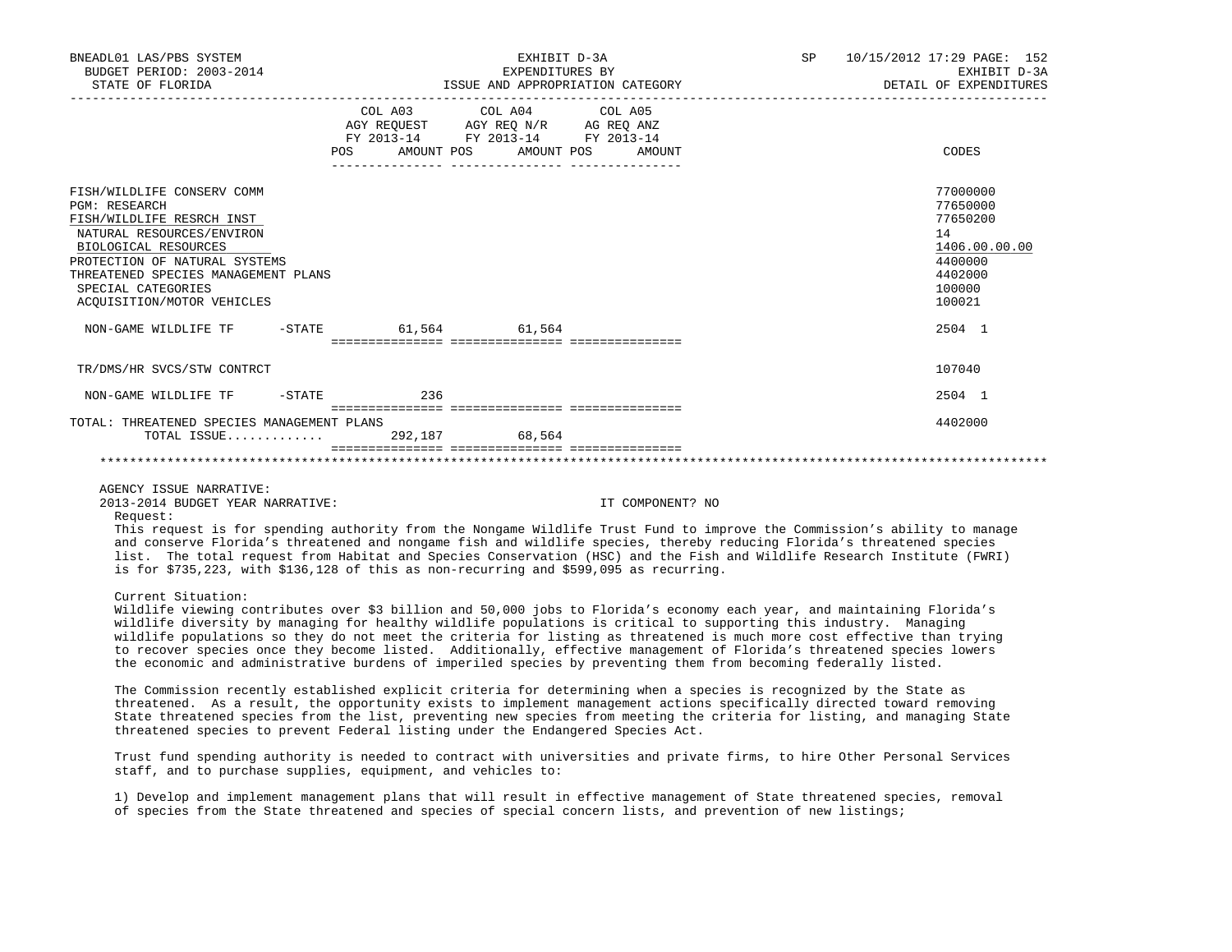| BNEADL01 LAS/PBS SYSTEM<br>BUDGET PERIOD: 2003-2014<br>STATE OF FLORIDA | EXHIBIT D-3A<br>EXPENDITURES BY<br>ISSUE AND APPROPRIATION CATEGORY                                                                                  | SP<br>10/15/2012 17:29 PAGE: 153<br>EXHIBIT D-3A<br>DETAIL OF EXPENDITURES |
|-------------------------------------------------------------------------|------------------------------------------------------------------------------------------------------------------------------------------------------|----------------------------------------------------------------------------|
|                                                                         | COL A03 COL A04 COL A05<br>AGY REOUEST<br>AGY REO N/R<br>AG REO ANZ<br>FY 2013-14 FY 2013-14 FY 2013-14<br>AMOUNT POS<br>POS<br>AMOUNT POS<br>AMOUNT | CODES                                                                      |
| FISH/WILDLIFE CONSERV COMM<br><b>PGM: RESEARCH</b>                      |                                                                                                                                                      | 77000000<br>77650000                                                       |
| FISH/WILDLIFE RESRCH INST                                               |                                                                                                                                                      | 77650200                                                                   |
| NATURAL RESOURCES/ENVIRON                                               |                                                                                                                                                      | 14                                                                         |
| BIOLOGICAL RESOURCES                                                    |                                                                                                                                                      | 1406.00.00.00                                                              |
| PROTECTION OF NATURAL SYSTEMS                                           |                                                                                                                                                      | 4400000                                                                    |
| THREATENED SPECIES MANAGEMENT PLANS                                     |                                                                                                                                                      | 4402000                                                                    |

 2) Develop and implement research and monitoring programs to determine the status of wildlife populations that are threatened or in danger of becoming threatened and develop effective management actions to ensure their recovery and conservation; and

 3) Implement conservation actions, such as habitat management, population management, and providing landowner incentives that will result in the recovery and conservation of these species.

#### Explanation of Costs:

 Four Other Personal Services (OPS) positions will be needed within the Division of Habitat and Species Conservation to coordinate, develop, and implement management plans for threatened and nongame species. Two OPS positions will be needed by the Fish and Wildlife Research Institute to provide research and survey support for management and conservation of threatened and nongame species. Activities include management plan development, implementation, and coordination; stakeholder engagement; human dimension surveys and other human dimensions work; species and habitat management and conservation actions; survey design and implementation; monitoring programs development and implementation; and research on species' life histories, habitat requirements, distributions, genetics, and other information needed to effectively manage and conserve threatened and nongame species. Partnerships with other federal and state agencies, businesses and industries, and non-governmental groups will be developed and/or enhanced to assist in the development and implementation of threatened and nongame species management plans.

| Other Personal Services                                                 | HSC       | FWRI         |
|-------------------------------------------------------------------------|-----------|--------------|
| Fish & Wildlife Biological Scientist III                                |           |              |
| $(3 \times 2,080$ hrs $x \sin 52$ /hr $x \sin 45$ )                     | \$111,543 |              |
| Fish & Wildlife Biological Scientist IV                                 |           |              |
| $(1 \times 2,080$ hrs $x \text{ } $20.92/\text{hr} \times 1.45\text{*}$ | 44,145    |              |
| Contracts - fish & wildlife surveys, human                              |           |              |
| dimensions work, monitoring, research,                                  |           |              |
| consultations, management plan development,                             |           |              |
| species and habitat management, information                             |           |              |
| development and management                                              | 199,312   |              |
| Assistant Research Scientist (1 x 2,080 hrs x                           |           |              |
| $$29.63/hr \times 1.45%$                                                |           | 62,524<br>Ŝ. |
| Research Assistant (1 x 1,040 hrs x                                     |           |              |
| $$20.91/hr \times 1.45%$                                                |           | 22,062       |
| Contract - UF Center for Biostatistics for                              |           |              |
| statistical support                                                     |           | 5,000        |
| Contracts - wildlife research                                           |           | 60,414       |
| Total Other Personal Services                                           | \$355,000 | \$150,000    |
|                                                                         |           |              |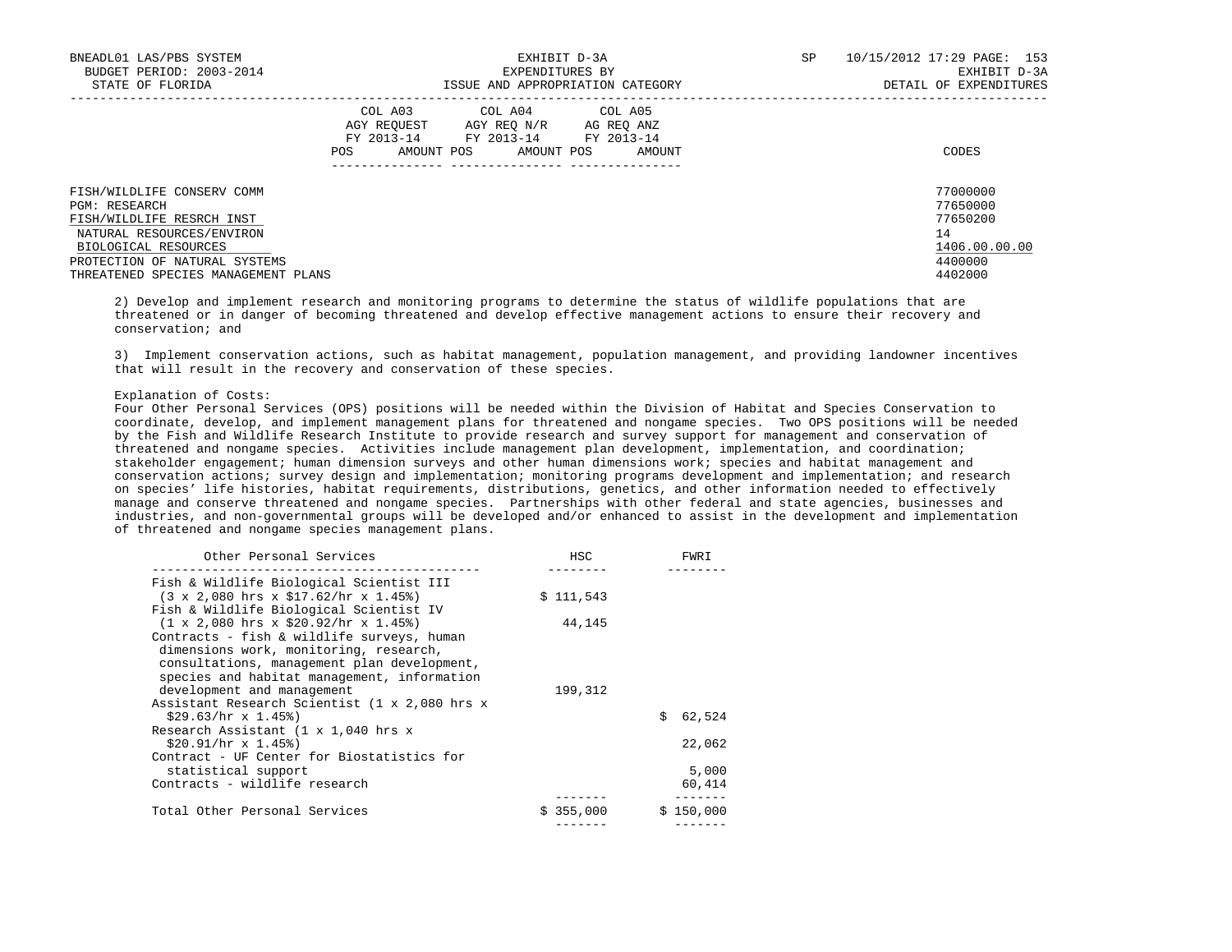|                                                                                                                                                                                                              | COL A03<br>AGY REQUEST<br>FY 2013-14<br>POS<br>AMOUNT POS | COL A04 COL A05<br>AGY REQ N/R<br>FY 2013-14<br>AMOUNT POS | AG REQ ANZ<br>FY 2013-14 | AMOUNT | CODES                                                                         |
|--------------------------------------------------------------------------------------------------------------------------------------------------------------------------------------------------------------|-----------------------------------------------------------|------------------------------------------------------------|--------------------------|--------|-------------------------------------------------------------------------------|
| FISH/WILDLIFE CONSERV COMM<br><b>PGM: RESEARCH</b><br>FISH/WILDLIFE RESRCH INST<br>NATURAL RESOURCES/ENVIRON<br>BIOLOGICAL RESOURCES<br>PROTECTION OF NATURAL SYSTEMS<br>THREATENED SPECIES MANAGEMENT PLANS |                                                           |                                                            |                          |        | 77000000<br>77650000<br>77650200<br>14<br>1406.00.00.00<br>4400000<br>4402000 |
| Expenses                                                                                                                                                                                                     |                                                           |                                                            | <b>HSC</b>               | FWRI   |                                                                               |

| Expenses                                                                                                                                                                                                                                                                         | HSC                  | FWRI<br>--------                                     |                                                                                                                                                                                                                                                                                                                                                                                                                                                                                                     |
|----------------------------------------------------------------------------------------------------------------------------------------------------------------------------------------------------------------------------------------------------------------------------------|----------------------|------------------------------------------------------|-----------------------------------------------------------------------------------------------------------------------------------------------------------------------------------------------------------------------------------------------------------------------------------------------------------------------------------------------------------------------------------------------------------------------------------------------------------------------------------------------------|
| Travel<br>Vehicle maintenance and gas                                                                                                                                                                                                                                            | $\mathsf{S}$         | $5,200$ $\frac{2}{9}$ $\frac{3}{200}$<br>5,800 6,746 |                                                                                                                                                                                                                                                                                                                                                                                                                                                                                                     |
| Field equipment (binoculars, cameras, data<br>loggers, GPS, etc.)                                                                                                                                                                                                                | 3,000                |                                                      |                                                                                                                                                                                                                                                                                                                                                                                                                                                                                                     |
| Field equipment (radio collars, loggers,<br>GPS, etc.)<br>Office (supplies, office rental, utilities)<br>DNA analyses (125 samples x \$160)<br>GIS equipment, software & supplies<br>Training (GIS, database mgt, remote sensing)<br>Admin Cost Adjustment (5% of OPS & Expense) | 6,000                | 22,000<br>6,554<br>20,000<br>3,750<br>500<br>10,637  |                                                                                                                                                                                                                                                                                                                                                                                                                                                                                                     |
| Total Expenses                                                                                                                                                                                                                                                                   | --------<br>\$20,000 | \$73,387                                             |                                                                                                                                                                                                                                                                                                                                                                                                                                                                                                     |
| Operating Capital Outlay                                                                                                                                                                                                                                                         | HSC<br>---------     | FWRI<br>---------                                    | Non-Recurring<br>-----------                                                                                                                                                                                                                                                                                                                                                                                                                                                                        |
| Laptop computers $(4 \times $1,500)$<br>Ruggedized tablet computers $(2 \times $3,500)$                                                                                                                                                                                          | \$6,000<br>--------  | \$7,000                                              | \$6,000<br>7,000<br>_________                                                                                                                                                                                                                                                                                                                                                                                                                                                                       |
| Total Operating Capital Outlay                                                                                                                                                                                                                                                   | \$6,000<br>--------  | \$7,000<br>-------                                   | \$13,000<br>$- - - - - - -$                                                                                                                                                                                                                                                                                                                                                                                                                                                                         |
| Acquisition of Motor Vehicles                                                                                                                                                                                                                                                    | HSC<br>---------     | FWRI<br>_________                                    | Non-Recurring<br>__________                                                                                                                                                                                                                                                                                                                                                                                                                                                                         |
| Pickup Trucks $(4x4, Ext Cab)$ $(4 x $30,782)$                                                                                                                                                                                                                                   |                      | $$61,564$ $$61,564$ $$123,128$                       |                                                                                                                                                                                                                                                                                                                                                                                                                                                                                                     |
| Transfer to DMS/Human Resources Svcs                                                                                                                                                                                                                                             | HSC<br>---------     | FWRI<br>---------                                    |                                                                                                                                                                                                                                                                                                                                                                                                                                                                                                     |
| 4 OPS positions x \$118<br>2 OPS positions x \$118                                                                                                                                                                                                                               | $\sin 472$           | \$236<br>--------                                    |                                                                                                                                                                                                                                                                                                                                                                                                                                                                                                     |
| Total Request                                                                                                                                                                                                                                                                    |                      | $$443,036$ $$292,187$<br>=======     =======         | \$136,128<br>$\begin{array}{cccccccccc} \multicolumn{2}{c}{} & \multicolumn{2}{c}{} & \multicolumn{2}{c}{} & \multicolumn{2}{c}{} & \multicolumn{2}{c}{} & \multicolumn{2}{c}{} & \multicolumn{2}{c}{} & \multicolumn{2}{c}{} & \multicolumn{2}{c}{} & \multicolumn{2}{c}{} & \multicolumn{2}{c}{} & \multicolumn{2}{c}{} & \multicolumn{2}{c}{} & \multicolumn{2}{c}{} & \multicolumn{2}{c}{} & \multicolumn{2}{c}{} & \multicolumn{2}{c}{} & \multicolumn{2}{c}{} & \multicolumn{2}{c}{} & \mult$ |
|                                                                                                                                                                                                                                                                                  |                      |                                                      |                                                                                                                                                                                                                                                                                                                                                                                                                                                                                                     |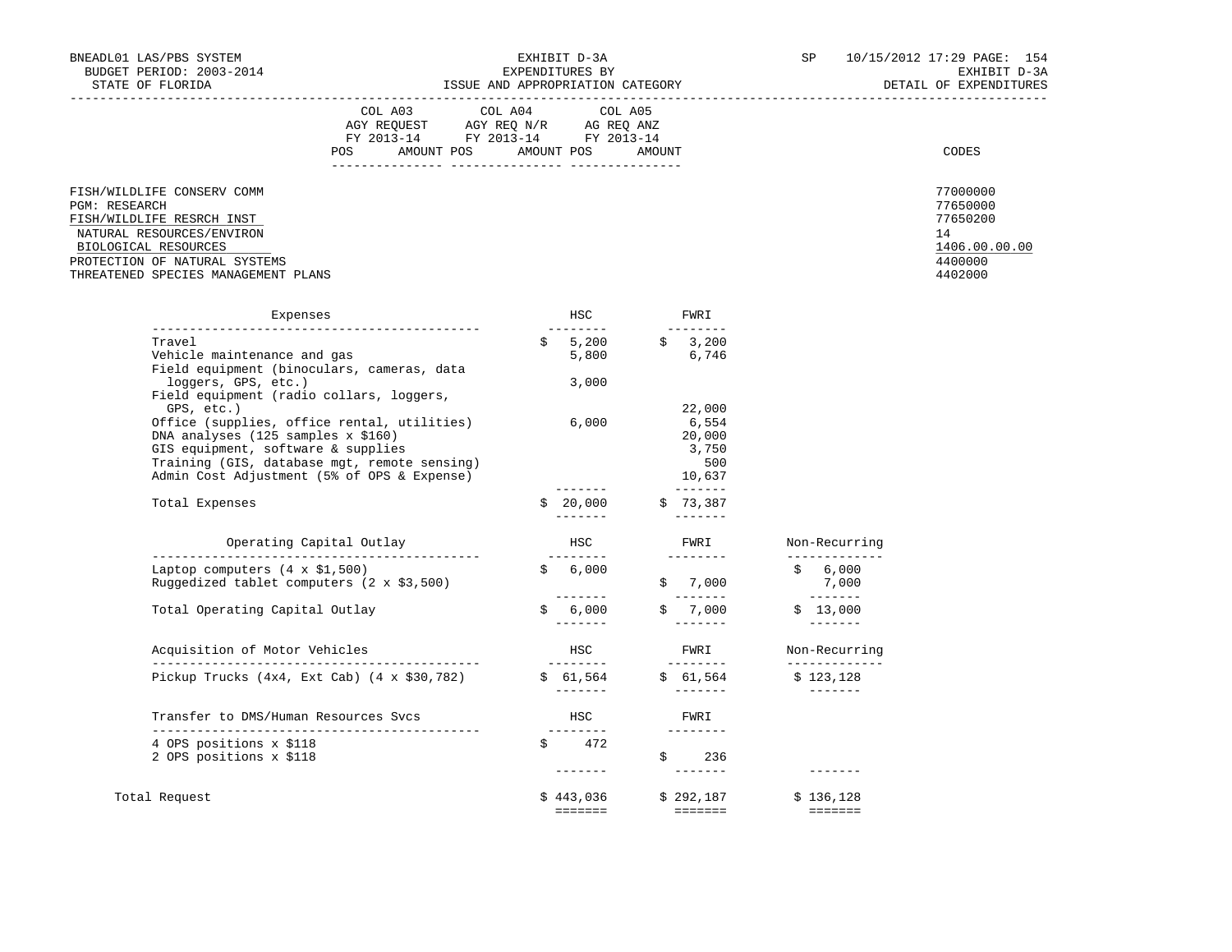| BNEADL01 LAS/PBS SYSTEM<br>BUDGET PERIOD: 2003-2014<br>STATE OF FLORIDA<br>_____________________                                                                                                                                                       |                                              | EXHIBIT D-3A<br>EXPENDITURES BY<br>ISSUE AND APPROPRIATION CATEGORY                                                                                                                                                                                                                                                                                                                                                               | SP     | 10/15/2012 17:29 PAGE: 155<br>EXHIBIT D-3A<br>DETAIL OF EXPENDITURES<br>__________________________                       |
|--------------------------------------------------------------------------------------------------------------------------------------------------------------------------------------------------------------------------------------------------------|----------------------------------------------|-----------------------------------------------------------------------------------------------------------------------------------------------------------------------------------------------------------------------------------------------------------------------------------------------------------------------------------------------------------------------------------------------------------------------------------|--------|--------------------------------------------------------------------------------------------------------------------------|
|                                                                                                                                                                                                                                                        | COL A03<br>AGY REOUEST<br>AMOUNT POS<br>POS. | COL A04<br>COL A05<br>AGY REQ N/R AG REQ ANZ<br>FY 2013-14 FY 2013-14 FY 2013-14<br>AMOUNT POS                                                                                                                                                                                                                                                                                                                                    | AMOUNT | CODES                                                                                                                    |
| FISH/WILDLIFE CONSERV COMM<br><b>PGM: RESEARCH</b><br>FISH/WILDLIFE RESRCH INST<br>NATURAL RESOURCES/ENVIRON<br>BIOLOGICAL RESOURCES<br>PROTECTION OF NATURAL SYSTEMS<br>THREATENED SPECIES MANAGEMENT PLANS                                           |                                              |                                                                                                                                                                                                                                                                                                                                                                                                                                   |        | 77000000<br>77650000<br>77650200<br>14<br>1406.00.00.00<br>4400000<br>4402000                                            |
| Benefits:<br>list. For managed species not currently listed, the goal will be to maintain or improve species' status so that listing<br>on the threatened species list is never needed.<br>Activities: (HSC) Protect Nongame Fish & Wildlife - ACT3700 |                                              | Approval of this issue will improve the Commission's ability to manage and conserve Florida's threatened and nongame<br>the public to guide the management and conservation of species by all entities. Goals for the most threatened species<br>will be to improve the status of species' so they may be removed from the threatened species list and remain off the                                                             |        | wildlife species. Management plans will be developed and implemented in conjunction with our partners, stakeholders, and |
| Governor's Initiatives:<br>Development.<br>decisions.                                                                                                                                                                                                  |                                              | (FWRI) Imperiled Species and Wildlife Assessment - ACT0515<br>This request supports the Quality of Life and Quality Places strategies in the Governor's Strategic Plan for Economic<br>(28) Ensure Florida's environment and quality of life are sustained and enhanced by future growth plans and development<br>(29) Promote, develop, protect and leverage Florida's natural, art and cultural assets in a sustainable manner. |        |                                                                                                                          |
| FLORIDA BLACK BEAR CONSERVATION AND<br>MANAGEMENT<br>OTHER PERSONAL SERVICES                                                                                                                                                                           |                                              |                                                                                                                                                                                                                                                                                                                                                                                                                                   |        | 4402400<br>030000                                                                                                        |
| NON-GAME WILDLIFE TF                                                                                                                                                                                                                                   | $-$ STATE<br>83,428                          |                                                                                                                                                                                                                                                                                                                                                                                                                                   |        | 2504 1                                                                                                                   |
| <b>EXPENSES</b>                                                                                                                                                                                                                                        |                                              |                                                                                                                                                                                                                                                                                                                                                                                                                                   |        | 040000                                                                                                                   |
| NON-GAME WILDLIFE TF                                                                                                                                                                                                                                   | $-$ STATE<br>14,073                          |                                                                                                                                                                                                                                                                                                                                                                                                                                   |        | 2504 1                                                                                                                   |
| OPERATING CAPITAL OUTLAY                                                                                                                                                                                                                               |                                              |                                                                                                                                                                                                                                                                                                                                                                                                                                   |        | 060000                                                                                                                   |
| NON-GAME WILDLIFE TF                                                                                                                                                                                                                                   | $-STATE$<br>3,200                            | 3,200                                                                                                                                                                                                                                                                                                                                                                                                                             |        | 2504 1                                                                                                                   |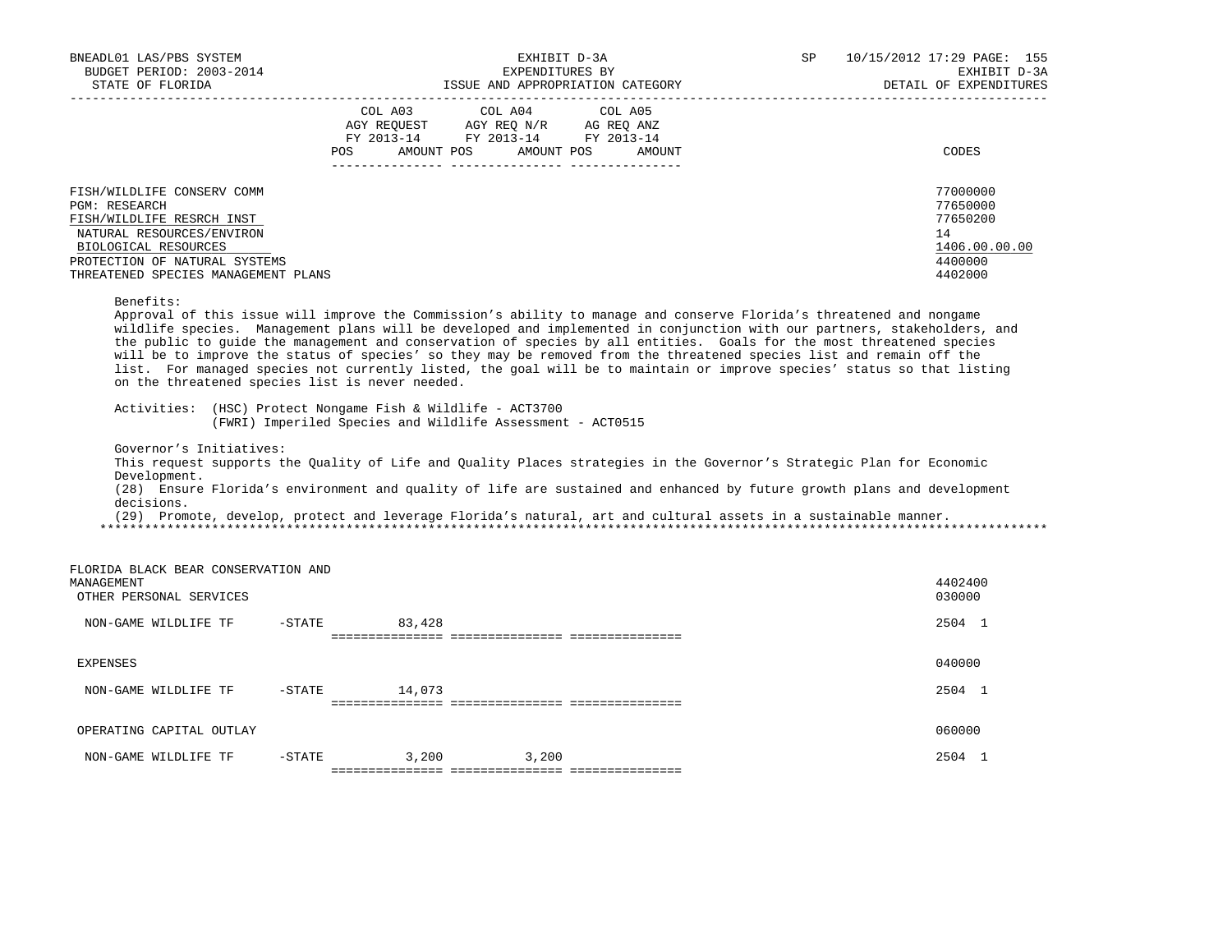| BNEADL01 LAS/PBS SYSTEM<br>BUDGET PERIOD: 2003-2014<br>STATE OF FLORIDA<br>_____________________                                                                                                                                                                                                                                                                                                                                                                                                                                                                          |                              | EXHIBIT D-3A<br>EXPENDITURES BY<br>__________________________________                           | ISSUE AND APPROPRIATION CATEGORY | SP | 10/15/2012 17:29 PAGE: 156<br>EXHIBIT D-3A<br>DETAIL OF EXPENDITURES                    |
|---------------------------------------------------------------------------------------------------------------------------------------------------------------------------------------------------------------------------------------------------------------------------------------------------------------------------------------------------------------------------------------------------------------------------------------------------------------------------------------------------------------------------------------------------------------------------|------------------------------|-------------------------------------------------------------------------------------------------|----------------------------------|----|-----------------------------------------------------------------------------------------|
|                                                                                                                                                                                                                                                                                                                                                                                                                                                                                                                                                                           | COL A03<br>POS<br>AMOUNT POS | COL A04<br>AGY REQUEST AGY REQ N/R AG REQ ANZ<br>FY 2013-14 FY 2013-14 FY 2013-14<br>AMOUNT POS | COL A05<br>AMOUNT                |    | CODES                                                                                   |
| FISH/WILDLIFE CONSERV COMM<br><b>PGM: RESEARCH</b><br>FISH/WILDLIFE RESRCH INST<br>NATURAL RESOURCES/ENVIRON<br>BIOLOGICAL RESOURCES<br>PROTECTION OF NATURAL SYSTEMS<br>FLORIDA BLACK BEAR CONSERVATION AND<br>MANAGEMENT<br>SPECIAL CATEGORIES                                                                                                                                                                                                                                                                                                                          |                              |                                                                                                 |                                  |    | 77000000<br>77650000<br>77650200<br>14<br>1406.00.00.00<br>4400000<br>4402400<br>100000 |
| ACQUISITION/MOTOR VEHICLES                                                                                                                                                                                                                                                                                                                                                                                                                                                                                                                                                |                              |                                                                                                 |                                  |    | 100021                                                                                  |
| NON-GAME WILDLIFE TF                                                                                                                                                                                                                                                                                                                                                                                                                                                                                                                                                      | $-STATE$                     | 75,532 75,532                                                                                   |                                  |    | 2504 1                                                                                  |
| ACQ & REPL BOAT/MOT/TRAIL                                                                                                                                                                                                                                                                                                                                                                                                                                                                                                                                                 |                              |                                                                                                 |                                  |    | 100052                                                                                  |
| $-$ STATE<br>NON-GAME WILDLIFE TF                                                                                                                                                                                                                                                                                                                                                                                                                                                                                                                                         |                              | 3,848 3,848                                                                                     |                                  |    | 2504 1                                                                                  |
| TR/DMS/HR SVCS/STW CONTRCT                                                                                                                                                                                                                                                                                                                                                                                                                                                                                                                                                |                              |                                                                                                 |                                  |    | 107040                                                                                  |
| $-STATE$<br>NON-GAME WILDLIFE TF                                                                                                                                                                                                                                                                                                                                                                                                                                                                                                                                          | 236                          |                                                                                                 |                                  |    | 2504 1                                                                                  |
| TOTAL: FLORIDA BLACK BEAR CONSERVATION AND<br>MANAGEMENT<br>TOTAL ISSUE 180,317 82,580                                                                                                                                                                                                                                                                                                                                                                                                                                                                                    |                              |                                                                                                 |                                  |    | 4402400                                                                                 |
|                                                                                                                                                                                                                                                                                                                                                                                                                                                                                                                                                                           |                              |                                                                                                 |                                  |    |                                                                                         |
| AGENCY ISSUE NARRATIVE:<br>2013-2014 BUDGET YEAR NARRATIVE:<br>Request:<br>This request is for spending authority from the Nongame Wildlife Trust Fund to implement critical parts of the newly<br>approved Florida Black Bear Management Plan, which will enhance Florida black bear conservation and reduce human-bear<br>conflicts. The total request from Habitat and Species Conservation (HSC) and the Fish and Wildlife Research Institute<br>(FWRI) is for \$376,532, with \$118,084 of this as non-recurring, requesting a recurring appropriation of \$258,448. |                              |                                                                                                 | IT COMPONENT? NO                 |    |                                                                                         |
| Current Situation:<br>In 2011, the Commission conducted an evaluation of all species listed as State Threatened or Species of Special Concern.<br>The Florida black bear was found not to be at a high risk of extinction, and therefore recommended to be removed from<br>the State list. As part of the removal process, the Florida Black Bear Management Plan was developed and brought to the                                                                                                                                                                        |                              |                                                                                                 |                                  |    |                                                                                         |

 Updating bear subpopulation abundance and range estimates is a top priority in the Plan. Statewide population abundance and range estimates for bears are ideally conducted at least once per generation length (i.e., every 8 years), and five of the seven subpopulations were last estimated in 2002. While available evidence suggests that bear range and bear numbers have increased since 2002, it is critically important that the Commission monitor changes in abundance to ensure

agency Commissioners for their final approval on June 27, 2012. The Plan provides a goal, objectives and detailed

strategies and actions for bear management and conservation efforts for the next ten years.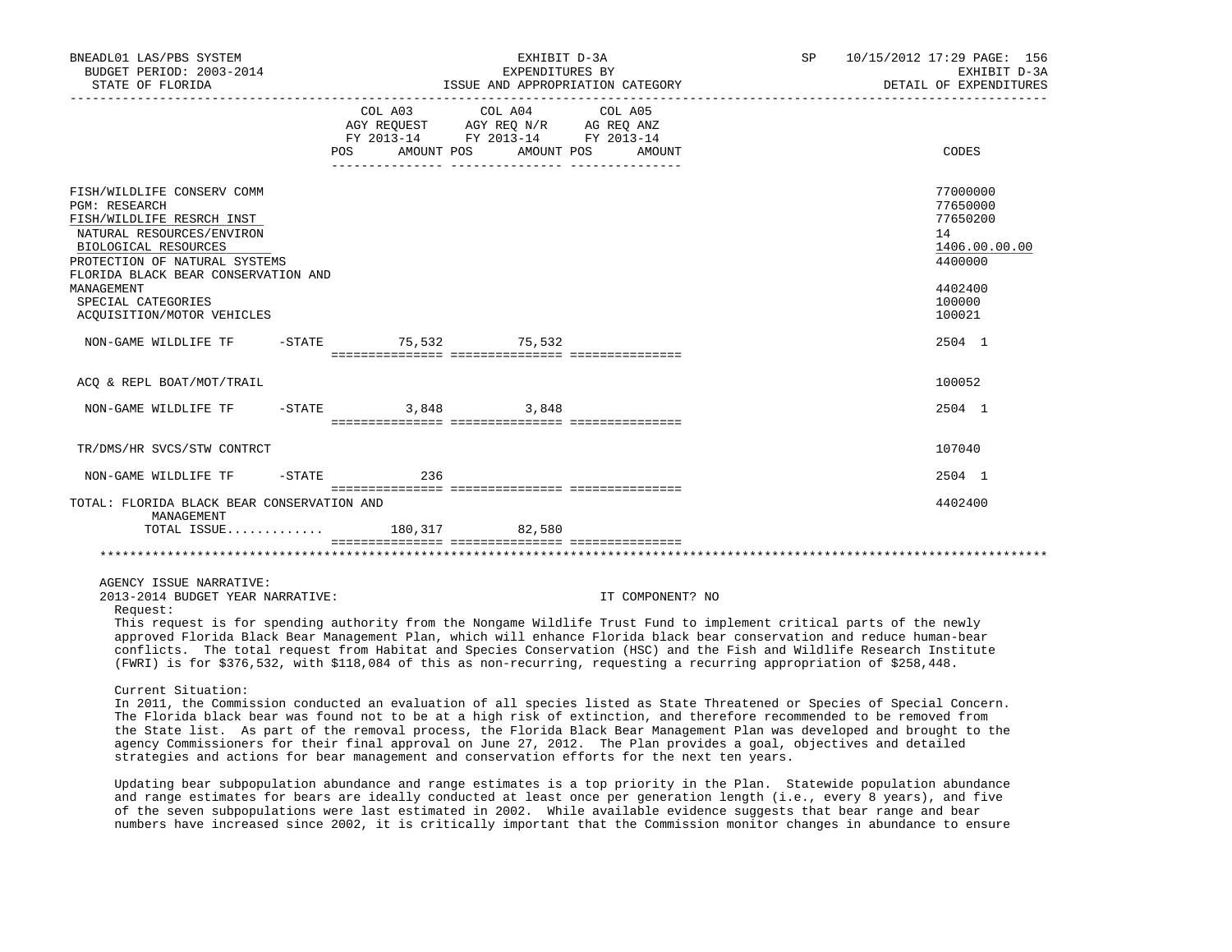| BNEADL01 LAS/PBS SYSTEM<br>BUDGET PERIOD: 2003-2014<br>STATE OF FLORIDA                                                                                                                                      | EXHIBIT D-3A<br>EXPENDITURES BY<br>ISSUE AND APPROPRIATION CATEGORY                                                                            | 10/15/2012 17:29 PAGE: 157<br>SP<br>EXHIBIT D-3A<br>DETAIL OF EXPENDITURES |
|--------------------------------------------------------------------------------------------------------------------------------------------------------------------------------------------------------------|------------------------------------------------------------------------------------------------------------------------------------------------|----------------------------------------------------------------------------|
|                                                                                                                                                                                                              | COL A03 COL A04 COL A05<br>AGY REQUEST AGY REO N/R AG REO ANZ<br>FY 2013-14 FY 2013-14 FY 2013-14<br>AMOUNT POS<br>AMOUNT POS<br>POS<br>AMOUNT | CODES                                                                      |
| FISH/WILDLIFE CONSERV COMM<br><b>PGM: RESEARCH</b><br>FISH/WILDLIFE RESRCH INST<br>NATURAL RESOURCES/ENVIRON<br>BIOLOGICAL RESOURCES<br>PROTECTION OF NATURAL SYSTEMS<br>FLORIDA BLACK BEAR CONSERVATION AND |                                                                                                                                                | 77000000<br>77650000<br>77650200<br>14<br>1406.00.00.00<br>4400000         |
| MANAGEMENT                                                                                                                                                                                                   |                                                                                                                                                | 4402400                                                                    |

 the bear does not again meet the criteria for being a State Threatened Species. In addition, the conservation strategies outlined in the Plan regarding acceptable population size, determining carrying capacity, and selecting appropriate actions to resolve human-bear conflicts require sound and up-to-date population data. The recurring funding will allow the Commission to survey subpopulations separately so that each subpopulation will be assessed once every 7-8 years.

 The Bear Response Program began as a pilot study in 2002, funded through Wildlife Foundation grants supported by proceeds from the Conserve Wildlife specialty tag license plate. The program has been funded at a low level with these grants, but there are no assurances that funds will be available from year to year. The need for this program continues to increase every year, as bear-related calls to the Commission have increased by 111% from 2005 (1,918 calls) to 2011 (4,038 calls). Contractors with the Bear Response Program operate on an on-call basis and therefore are able to address public requests quickly and efficiently. In addition, the data collected provides information needed to make informed bear management decisions. The majority of responses are proactive measures designed to assist the public in preventing future conflicts. Additional funding for this program will provide the resources needed to meet growing public demand for human-bear conflict assistance.

### Explanation of Costs:

 Bear management actions that effectively address challenges differ from one part of the state to another. In order to promote flexibility and account for regional differences, the creation of seven locally based stakeholder groups (one for each of the 7 bear subpopulations) is called for in the Florida Black Bear Management Plan. These local groups will provide their input and feedback on bear management and conservation efforts. In order to recruit local stakeholder participation, develop local government buy in, and organize and facilitate these new groups, two Other Personal Services (OPS) positions will be created to serve as a statewide coordinator. One of the group's objectives will be to target communities or neighborhoods in each subpopulation to become 'Bear Smart'. A 'Bear Smart' community enacts rigorous education and response activities, coupled with secure waste management practices, to drastically reduce their human-bear conflicts. The Commission will assist the communities in planning processes to be 'Bear Smart' as well as provide demonstration projects to provide community members an opportunity to see bear-resistant practices and equipment in action.

| Other Personal Services                                                                                                                                                    | <b>HSC</b>         | FWRI     |
|----------------------------------------------------------------------------------------------------------------------------------------------------------------------------|--------------------|----------|
| Coordinators $(2 \times 2,080$ hrs $x \sin 21/\text{hr} \times 1.45\text{*}$<br>Contract - Bear Response Program contractors<br>Fish & Wildlife Technicians (2 x 480 hrs x | \$59,971<br>75,000 |          |
| $$12.76/hr \times 1.45%$                                                                                                                                                   |                    | \$12,428 |
| Contract - Masters student                                                                                                                                                 |                    | 23,000   |
| Contract - UF Center for Biostatistics for                                                                                                                                 |                    |          |
| statistical support                                                                                                                                                        |                    | 5,000    |
| Contract - range mapping platform                                                                                                                                          |                    | 7,000    |
| DNA analyses (800 samples x \$45/sample)                                                                                                                                   |                    | 36,000   |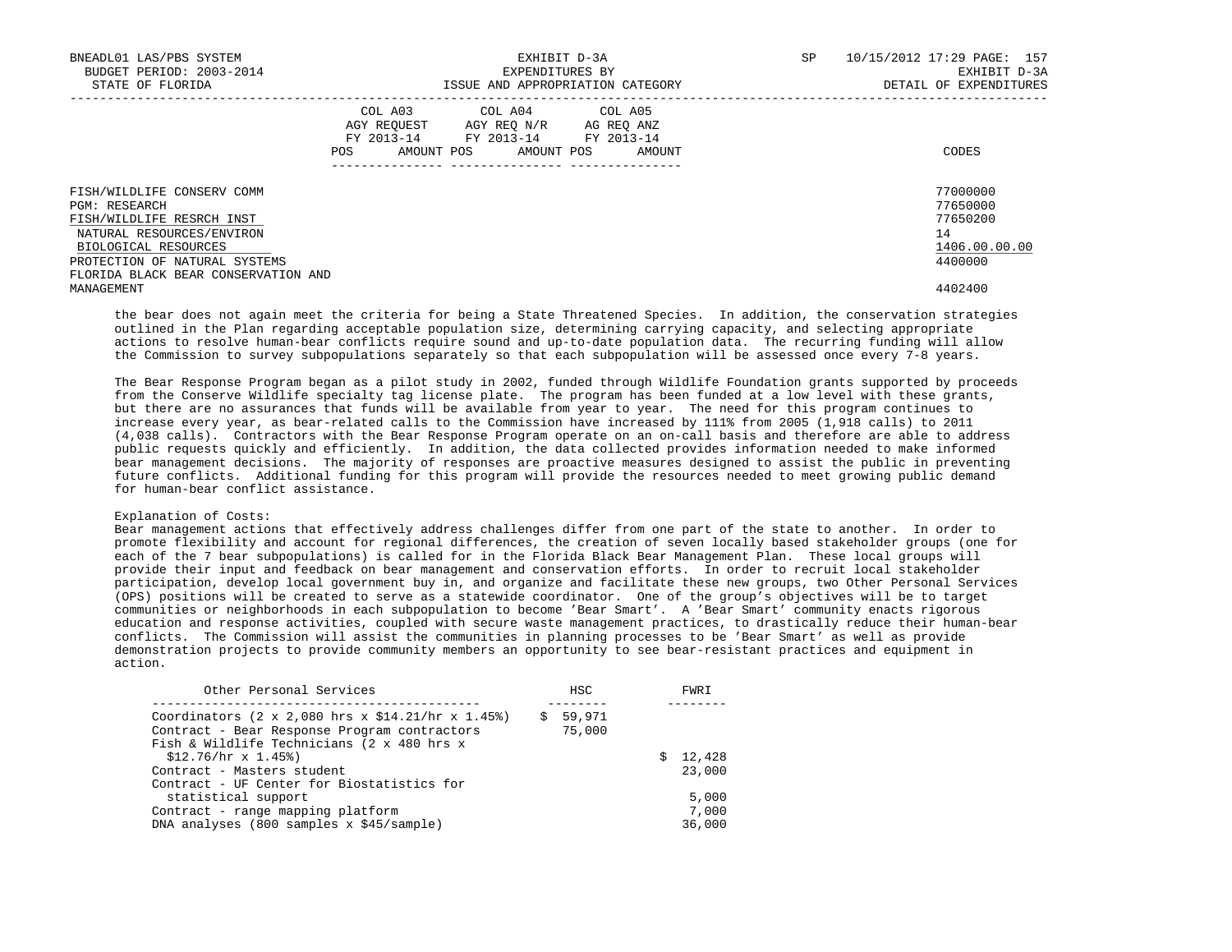| BNEADL01 LAS/PBS SYSTEM<br>BUDGET PERIOD: 2003-2014<br>STATE OF FLORIDA                                                                                                                                             | EXHIBIT D-3A<br>EXPENDITURES BY<br>ISSUE AND APPROPRIATION CATEGORY                                                   |         |                                                                                                                                                                                                                                                                                                                                                                                                                                                                                                              |  |                                                                                                                                                                                                                                                                                                                                                                                                                                                                                                                           | SP                                           |                                                                                                                                                                                                                                                                                                                                                                                                                                                                                                                | 10/15/2012 17:29 PAGE: 158<br>EXHIBIT D-3A<br>DETAIL OF EXPENDITURES          |
|---------------------------------------------------------------------------------------------------------------------------------------------------------------------------------------------------------------------|-----------------------------------------------------------------------------------------------------------------------|---------|--------------------------------------------------------------------------------------------------------------------------------------------------------------------------------------------------------------------------------------------------------------------------------------------------------------------------------------------------------------------------------------------------------------------------------------------------------------------------------------------------------------|--|---------------------------------------------------------------------------------------------------------------------------------------------------------------------------------------------------------------------------------------------------------------------------------------------------------------------------------------------------------------------------------------------------------------------------------------------------------------------------------------------------------------------------|----------------------------------------------|----------------------------------------------------------------------------------------------------------------------------------------------------------------------------------------------------------------------------------------------------------------------------------------------------------------------------------------------------------------------------------------------------------------------------------------------------------------------------------------------------------------|-------------------------------------------------------------------------------|
|                                                                                                                                                                                                                     | COL A03<br>AGY REQUEST AGY REQ N/R AG REQ ANZ<br>FY 2013-14 FY 2013-14 FY 2013-14<br>POS AMOUNT POS AMOUNT POS AMOUNT | COL A04 | COL A05                                                                                                                                                                                                                                                                                                                                                                                                                                                                                                      |  |                                                                                                                                                                                                                                                                                                                                                                                                                                                                                                                           |                                              |                                                                                                                                                                                                                                                                                                                                                                                                                                                                                                                | CODES                                                                         |
| FISH/WILDLIFE CONSERV COMM<br>PGM: RESEARCH<br>FISH/WILDLIFE RESRCH INST<br>NATURAL RESOURCES/ENVIRON<br>BIOLOGICAL RESOURCES<br>PROTECTION OF NATURAL SYSTEMS<br>FLORIDA BLACK BEAR CONSERVATION AND<br>MANAGEMENT |                                                                                                                       |         |                                                                                                                                                                                                                                                                                                                                                                                                                                                                                                              |  |                                                                                                                                                                                                                                                                                                                                                                                                                                                                                                                           |                                              |                                                                                                                                                                                                                                                                                                                                                                                                                                                                                                                | 77000000<br>77650000<br>77650200<br>14<br>1406.00.00.00<br>4400000<br>4402400 |
|                                                                                                                                                                                                                     |                                                                                                                       |         | $- - - - - - - -$                                                                                                                                                                                                                                                                                                                                                                                                                                                                                            |  |                                                                                                                                                                                                                                                                                                                                                                                                                                                                                                                           |                                              |                                                                                                                                                                                                                                                                                                                                                                                                                                                                                                                |                                                                               |
| Total Other Personal Services                                                                                                                                                                                       |                                                                                                                       |         | \$134,971                                                                                                                                                                                                                                                                                                                                                                                                                                                                                                    |  | \$83,428                                                                                                                                                                                                                                                                                                                                                                                                                                                                                                                  |                                              |                                                                                                                                                                                                                                                                                                                                                                                                                                                                                                                |                                                                               |
| Expenses                                                                                                                                                                                                            |                                                                                                                       |         | <b>HSC</b>                                                                                                                                                                                                                                                                                                                                                                                                                                                                                                   |  | FWRI                                                                                                                                                                                                                                                                                                                                                                                                                                                                                                                      |                                              |                                                                                                                                                                                                                                                                                                                                                                                                                                                                                                                |                                                                               |
| Travel<br>Vehicle maintenance and gas<br>Field supplies (barbed wire, tools, staples,                                                                                                                               |                                                                                                                       |         | ---------<br>$$5,040$<br>17,764                                                                                                                                                                                                                                                                                                                                                                                                                                                                              |  | ---------<br>\$1,680<br>6,000                                                                                                                                                                                                                                                                                                                                                                                                                                                                                             |                                              |                                                                                                                                                                                                                                                                                                                                                                                                                                                                                                                |                                                                               |
| GPS, signs, etc.)<br>Office supplies<br>Cell phone service<br>Public & Stakeholder group meeting costs<br>Admin Cost Adjustment (5% of OPS & Expense)                                                               |                                                                                                                       |         | 500<br>960<br>1,240                                                                                                                                                                                                                                                                                                                                                                                                                                                                                          |  | 1,230<br>200<br>320<br>4,643                                                                                                                                                                                                                                                                                                                                                                                                                                                                                              |                                              |                                                                                                                                                                                                                                                                                                                                                                                                                                                                                                                |                                                                               |
| Total Expenses                                                                                                                                                                                                      |                                                                                                                       |         | $\begin{tabular}{cccccc} \multicolumn{2}{c}{} & \multicolumn{2}{c}{} & \multicolumn{2}{c}{} & \multicolumn{2}{c}{} & \multicolumn{2}{c}{} & \multicolumn{2}{c}{} & \multicolumn{2}{c}{} & \multicolumn{2}{c}{} & \multicolumn{2}{c}{} & \multicolumn{2}{c}{} & \multicolumn{2}{c}{} & \multicolumn{2}{c}{} & \multicolumn{2}{c}{} & \multicolumn{2}{c}{} & \multicolumn{2}{c}{} & \multicolumn{2}{c}{} & \multicolumn{2}{c}{} & \multicolumn{2}{c}{} & \multicolumn{2}{c}{} & \mult$<br>\$25,504<br>-------- |  | \$14,073                                                                                                                                                                                                                                                                                                                                                                                                                                                                                                                  |                                              |                                                                                                                                                                                                                                                                                                                                                                                                                                                                                                                |                                                                               |
| Operating Capital Outlay                                                                                                                                                                                            |                                                                                                                       |         | HSC<br>________                                                                                                                                                                                                                                                                                                                                                                                                                                                                                              |  | FWRI<br><u>________</u>                                                                                                                                                                                                                                                                                                                                                                                                                                                                                                   | Non-Recurring                                | ______________                                                                                                                                                                                                                                                                                                                                                                                                                                                                                                 |                                                                               |
| 2 Laptop computers<br>Winches $(2 \times $1,600)$                                                                                                                                                                   |                                                                                                                       |         | \$3,000                                                                                                                                                                                                                                                                                                                                                                                                                                                                                                      |  | \$3,200                                                                                                                                                                                                                                                                                                                                                                                                                                                                                                                   | 3,200                                        | \$3,000                                                                                                                                                                                                                                                                                                                                                                                                                                                                                                        |                                                                               |
| Total Operating Capital Outlay                                                                                                                                                                                      |                                                                                                                       |         | 3,000<br>$- - - - - - -$                                                                                                                                                                                                                                                                                                                                                                                                                                                                                     |  | $\begin{array}{cccccccccccccc} \multicolumn{2}{c}{} & \multicolumn{2}{c}{} & \multicolumn{2}{c}{} & \multicolumn{2}{c}{} & \multicolumn{2}{c}{} & \multicolumn{2}{c}{} & \multicolumn{2}{c}{} & \multicolumn{2}{c}{} & \multicolumn{2}{c}{} & \multicolumn{2}{c}{} & \multicolumn{2}{c}{} & \multicolumn{2}{c}{} & \multicolumn{2}{c}{} & \multicolumn{2}{c}{} & \multicolumn{2}{c}{} & \multicolumn{2}{c}{} & \multicolumn{2}{c}{} & \multicolumn{2}{c}{} & \multicolumn{2}{c}{} & \$<br>\$3,200                         |                                              | ________<br>\$ 6,200<br>$\begin{array}{cccccccccc} \multicolumn{2}{c}{} & \multicolumn{2}{c}{} & \multicolumn{2}{c}{} & \multicolumn{2}{c}{} & \multicolumn{2}{c}{} & \multicolumn{2}{c}{} & \multicolumn{2}{c}{} & \multicolumn{2}{c}{} & \multicolumn{2}{c}{} & \multicolumn{2}{c}{} & \multicolumn{2}{c}{} & \multicolumn{2}{c}{} & \multicolumn{2}{c}{} & \multicolumn{2}{c}{} & \multicolumn{2}{c}{} & \multicolumn{2}{c}{} & \multicolumn{2}{c}{} & \multicolumn{2}{c}{} & \multicolumn{2}{c}{} & \mult$ |                                                                               |
| Acquisition of Motor Vehicles                                                                                                                                                                                       |                                                                                                                       |         | HSC                                                                                                                                                                                                                                                                                                                                                                                                                                                                                                          |  | FWRI                                                                                                                                                                                                                                                                                                                                                                                                                                                                                                                      |                                              | Non-Recurring                                                                                                                                                                                                                                                                                                                                                                                                                                                                                                  |                                                                               |
| Sport Utility Vehicle (large, 4x2)<br>Pickup Trucks $(4x4, \text{Heavy Duty})$ $(2 \times $30,071)$<br>ATV's (2 x\$7,695)                                                                                           |                                                                                                                       |         | ---------<br>\$32,504<br>________                                                                                                                                                                                                                                                                                                                                                                                                                                                                            |  | $\begin{array}{cccccccccc} \multicolumn{2}{c}{} & \multicolumn{2}{c}{} & \multicolumn{2}{c}{} & \multicolumn{2}{c}{} & \multicolumn{2}{c}{} & \multicolumn{2}{c}{} & \multicolumn{2}{c}{} & \multicolumn{2}{c}{} & \multicolumn{2}{c}{} & \multicolumn{2}{c}{} & \multicolumn{2}{c}{} & \multicolumn{2}{c}{} & \multicolumn{2}{c}{} & \multicolumn{2}{c}{} & \multicolumn{2}{c}{} & \multicolumn{2}{c}{} & \multicolumn{2}{c}{} & \multicolumn{2}{c}{} & \multicolumn{2}{c}{} & \mult$<br>\$60,142<br>15,390<br>_________ | 15,390                                       | _____________<br>\$32,504<br>60,142                                                                                                                                                                                                                                                                                                                                                                                                                                                                            |                                                                               |
| Total Acquisition of Motor Vehicles                                                                                                                                                                                 |                                                                                                                       |         | \$32,504                                                                                                                                                                                                                                                                                                                                                                                                                                                                                                     |  | \$75,532                                                                                                                                                                                                                                                                                                                                                                                                                                                                                                                  | \$108,036                                    | ________                                                                                                                                                                                                                                                                                                                                                                                                                                                                                                       |                                                                               |
| Acquisition of Boats, Motors, Trailers                                                                                                                                                                              |                                                                                                                       |         | <b>HSC</b>                                                                                                                                                                                                                                                                                                                                                                                                                                                                                                   |  | FWRI Non-Recurring                                                                                                                                                                                                                                                                                                                                                                                                                                                                                                        |                                              |                                                                                                                                                                                                                                                                                                                                                                                                                                                                                                                |                                                                               |
| ATV Trailers $(2 \times $1,924)$                                                                                                                                                                                    |                                                                                                                       |         | ---------<br>$- - - - - - -$                                                                                                                                                                                                                                                                                                                                                                                                                                                                                 |  | $\frac{2}{5}$ 3,848                                                                                                                                                                                                                                                                                                                                                                                                                                                                                                       | \$3,848<br><u> 1999 – Albert Albert III.</u> | _______________                                                                                                                                                                                                                                                                                                                                                                                                                                                                                                |                                                                               |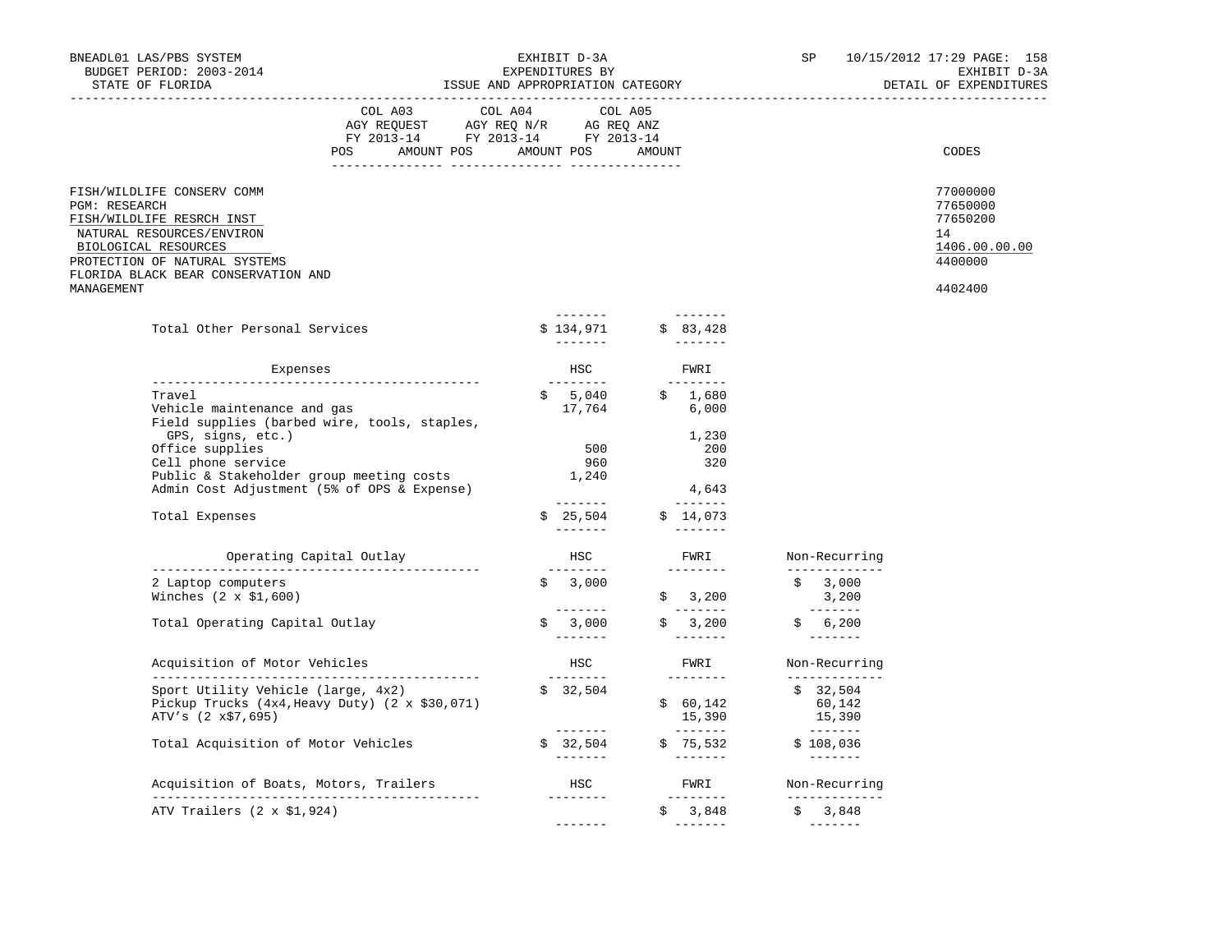| BNEADL01 LAS/PBS SYSTEM<br>BUDGET PERIOD: 2003-2014<br>STATE OF FLORIDA                                                                                                                                                    | EXHIBIT D-3A<br>EXPENDITURES BY<br>ISSUE AND APPROPRIATION CATEGORY |                                                                                                   |    |                         |      |                                   |                     | SP 10/15/2012 17:29 PAGE: 159<br>EXHIBIT D-3A<br>DETAIL OF EXPENDITURES       |
|----------------------------------------------------------------------------------------------------------------------------------------------------------------------------------------------------------------------------|---------------------------------------------------------------------|---------------------------------------------------------------------------------------------------|----|-------------------------|------|-----------------------------------|---------------------|-------------------------------------------------------------------------------|
|                                                                                                                                                                                                                            | POS AMOUNT POS AMOUNT POS AMOUNT                                    | COL A03 COL A04 COL A05<br>AGY REQUEST AGY REQ N/R AG REQ ANZ<br>FY 2013-14 FY 2013-14 FY 2013-14 |    |                         |      |                                   |                     | CODES                                                                         |
| FISH/WILDLIFE CONSERV COMM<br><b>PGM: RESEARCH</b><br>FISH/WILDLIFE RESRCH INST<br>NATURAL RESOURCES/ENVIRON<br>BIOLOGICAL RESOURCES<br>PROTECTION OF NATURAL SYSTEMS<br>FLORIDA BLACK BEAR CONSERVATION AND<br>MANAGEMENT |                                                                     |                                                                                                   |    |                         |      |                                   |                     | 77000000<br>77650000<br>77650200<br>14<br>1406.00.00.00<br>4400000<br>4402400 |
| Transfer to DMS/Human Resources Sycs                                                                                                                                                                                       |                                                                     |                                                                                                   |    | <b>HSC</b><br>--------- | FWRI |                                   |                     |                                                                               |
| 2 OPS positions x \$118                                                                                                                                                                                                    |                                                                     |                                                                                                   | \$ | 236                     |      | 236                               |                     |                                                                               |
| Total Request                                                                                                                                                                                                              |                                                                     |                                                                                                   |    | --------                |      | $$196,215$ $$180,317$<br>-------- | \$118,084<br>eeeeee |                                                                               |

 Legislative funding will allow the Commission to monitor changes in bear abundance and range that is critical to ensure the bear does not again meet the criteria for being a State Threatened Species. Sound and up-to-date population data is extremely important in determining the acceptable population size and carrying capacity, and selecting appropriate actions to resolve human-bear conflicts. Funding will allow the Commission to meet the growing public needs for response to human-bear conflicts and reach out and engage local groups to be involved with bear management and conservation efforts, as well as work with the local stakeholder groups to advertise and assist local communities in each Bear Management Unit to become 'Bear Smart'.

 Activities: (HSC) Protect Manatees, Sea Turtles, Panthers & Black Bears - ACT3570 (FWRI) Imperiled Species and Wildlife Assessment - ACT0515

Governor's Initiatives:

 This request supports the Quality of Life and Quality Places strategies in the Governor's Strategic Plan for Economic Development.

(27) Create and sustain vibrant, safe and healthy communities that attract workers, businesses, residents and visitors.

 (28) Ensure Florida's environment and quality of life are sustained and enhanced by future growth plans and development decisions.

(29) Promote, develop, protect and leverage Florida's natural, art and cultural assets in a sustainable manner.

\*\*\*\*\*\*\*\*\*\*\*\*\*\*\*\*\*\*\*\*\*\*\*\*\*\*\*\*\*\*\*\*\*\*\*\*\*\*\*\*\*\*\*\*\*\*\*\*\*\*\*\*\*\*\*\*\*\*\*\*\*\*\*\*\*\*\*\*\*\*\*\*\*\*\*\*\*\*\*\*\*\*\*\*\*\*\*\*\*\*\*\*\*\*\*\*\*\*\*\*\*\*\*\*\*\*\*\*\*\*\*\*\*\*\*\*\*\*\*\*\*\*\*\*\*\*\*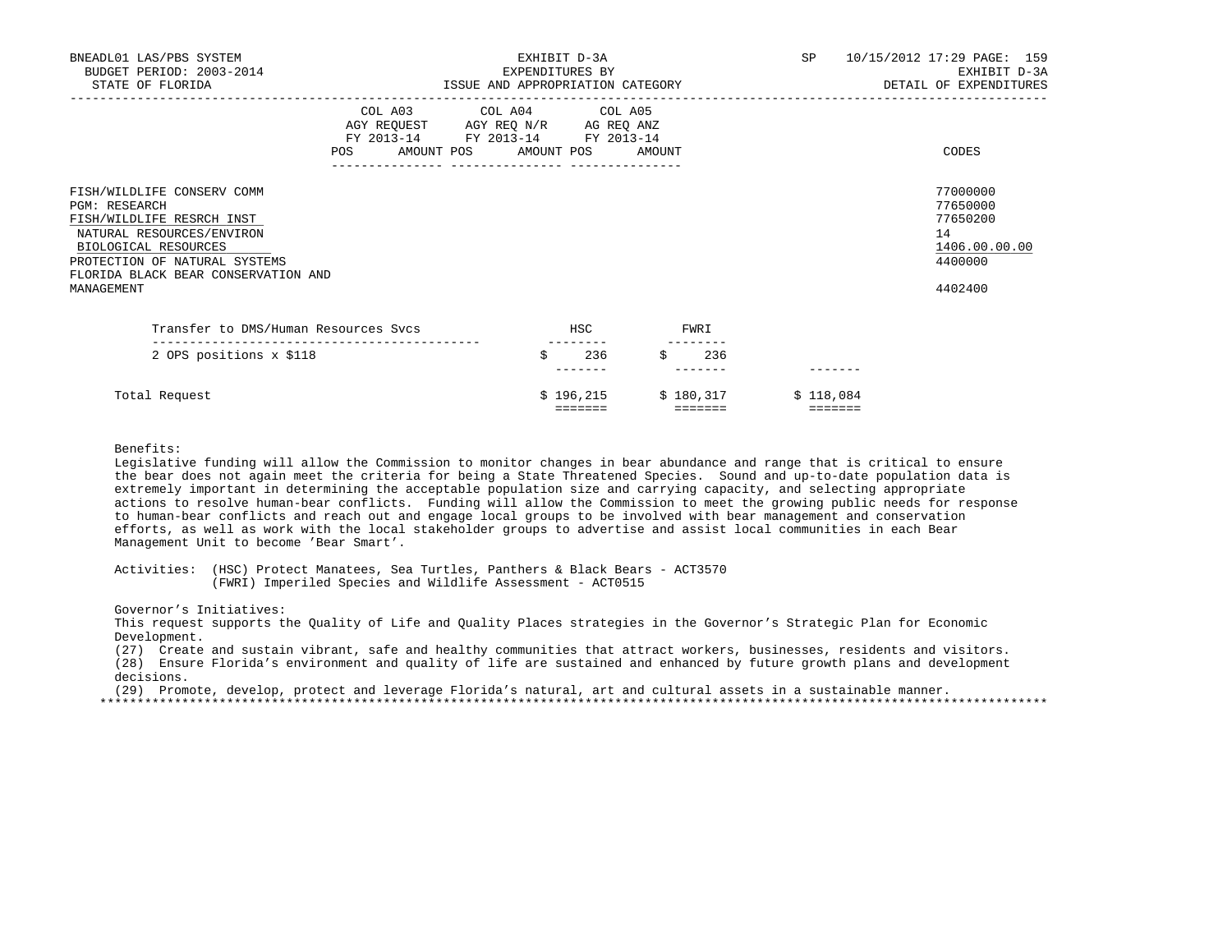| BNEADL01 LAS/PBS SYSTEM<br>BUDGET PERIOD: 2003-2014<br>STATE OF FLORIDA                                                                                                                                                                                            |          |         |                                                                                                                       | EXHIBIT D-3A<br>EXPENDITURES BY | ISSUE AND APPROPRIATION CATEGORY | SP | 10/15/2012 17:29 PAGE: 160<br>EXHIBIT D-3A<br>DETAIL OF EXPENDITURES                    |
|--------------------------------------------------------------------------------------------------------------------------------------------------------------------------------------------------------------------------------------------------------------------|----------|---------|-----------------------------------------------------------------------------------------------------------------------|---------------------------------|----------------------------------|----|-----------------------------------------------------------------------------------------|
|                                                                                                                                                                                                                                                                    |          | COL A03 | COL A04<br>AGY REQUEST AGY REQ N/R AG REQ ANZ<br>FY 2013-14 FY 2013-14 FY 2013-14<br>POS AMOUNT POS AMOUNT POS AMOUNT |                                 | COL A05                          |    | CODES                                                                                   |
| FISH/WILDLIFE CONSERV COMM<br><b>PGM: RESEARCH</b><br>FISH/WILDLIFE RESRCH INST<br>NATURAL RESOURCES/ENVIRON<br>BIOLOGICAL RESOURCES<br>PROTECTION OF NATURAL SYSTEMS<br>BIOMONITORING SYSTEM FOR WATER<br><b>OUALITY</b><br>OTHER PERSONAL SERVICES               |          |         |                                                                                                                       |                                 |                                  |    | 77000000<br>77650000<br>77650200<br>14<br>1406.00.00.00<br>4400000<br>4402700<br>030000 |
| NON-GAME WILDLIFE TF -STATE 66,850                                                                                                                                                                                                                                 |          |         |                                                                                                                       |                                 |                                  |    | 2504 1                                                                                  |
| <b>EXPENSES</b>                                                                                                                                                                                                                                                    |          |         |                                                                                                                       |                                 |                                  |    | 040000                                                                                  |
| NON-GAME WILDLIFE TF                                                                                                                                                                                                                                               |          |         | -STATE 25,392 5,509                                                                                                   |                                 |                                  |    | 2504 1                                                                                  |
| SPECIAL CATEGORIES<br>TR/DMS/HR SVCS/STW CONTRCT                                                                                                                                                                                                                   |          |         |                                                                                                                       |                                 |                                  |    | 100000<br>107040                                                                        |
| NON-GAME WILDLIFE TF                                                                                                                                                                                                                                               | $-STATE$ | 236     |                                                                                                                       |                                 |                                  |    | 2504 1                                                                                  |
| TOTAL: BIOMONITORING SYSTEM FOR WATER<br>OUALITY<br>TOTAL ISSUE                                                                                                                                                                                                    |          |         | 92,478 5,509                                                                                                          |                                 |                                  |    | 4402700                                                                                 |
|                                                                                                                                                                                                                                                                    |          |         |                                                                                                                       |                                 |                                  |    |                                                                                         |
|                                                                                                                                                                                                                                                                    |          |         |                                                                                                                       |                                 |                                  |    |                                                                                         |
| AGENCY ISSUE NARRATIVE:<br>2013-2014 BUDGET YEAR NARRATIVE:<br>Request:                                                                                                                                                                                            |          |         |                                                                                                                       |                                 | IT COMPONENT? NO                 |    |                                                                                         |
| This request is for spending authority from the Non-game Wildlife Trust Fund to monitor sensitive freshwater mussel<br>species as indicators of water quantity and water quality problems in Florida's rivers.                                                     |          |         |                                                                                                                       |                                 |                                  |    |                                                                                         |
| Current Situation:<br>Freshwater mussels are among the most sensitive inhabitants of Florida rivers and are among the first species to be<br>impacted by deterioration in water quality. flow, and babitat alterations. Monitoring of these species can provide an |          |         |                                                                                                                       |                                 |                                  |    |                                                                                         |

 impacted by deterioration in water quality, flow, and habitat alterations. Monitoring of these species can provide an early warning system for deleterious changes in our state's rivers. Mussel monitoring in the Apalachicola River has provided valuable information in support of management decisions regarding water quality and flow, but additional funding is needed to continue this work.

 The recent discovery of previously believed extinct mussels in the Suwannee River provides information about the water quality in one of the state's most important river systems. Decreases in abundance and distributions of freshwater mussels can help forewarn of potential decreases in important sportfish and imperiled non-game fish populations. Using mussels as an early warning system will allow the Commission to assist Water Management Districts and others in establishing and evaluating minimum flows and levels which are required by s. 373.042, Florida Statutes. In addition, assistance will be provided to the Department of Environmental Protection and others with regards to water quality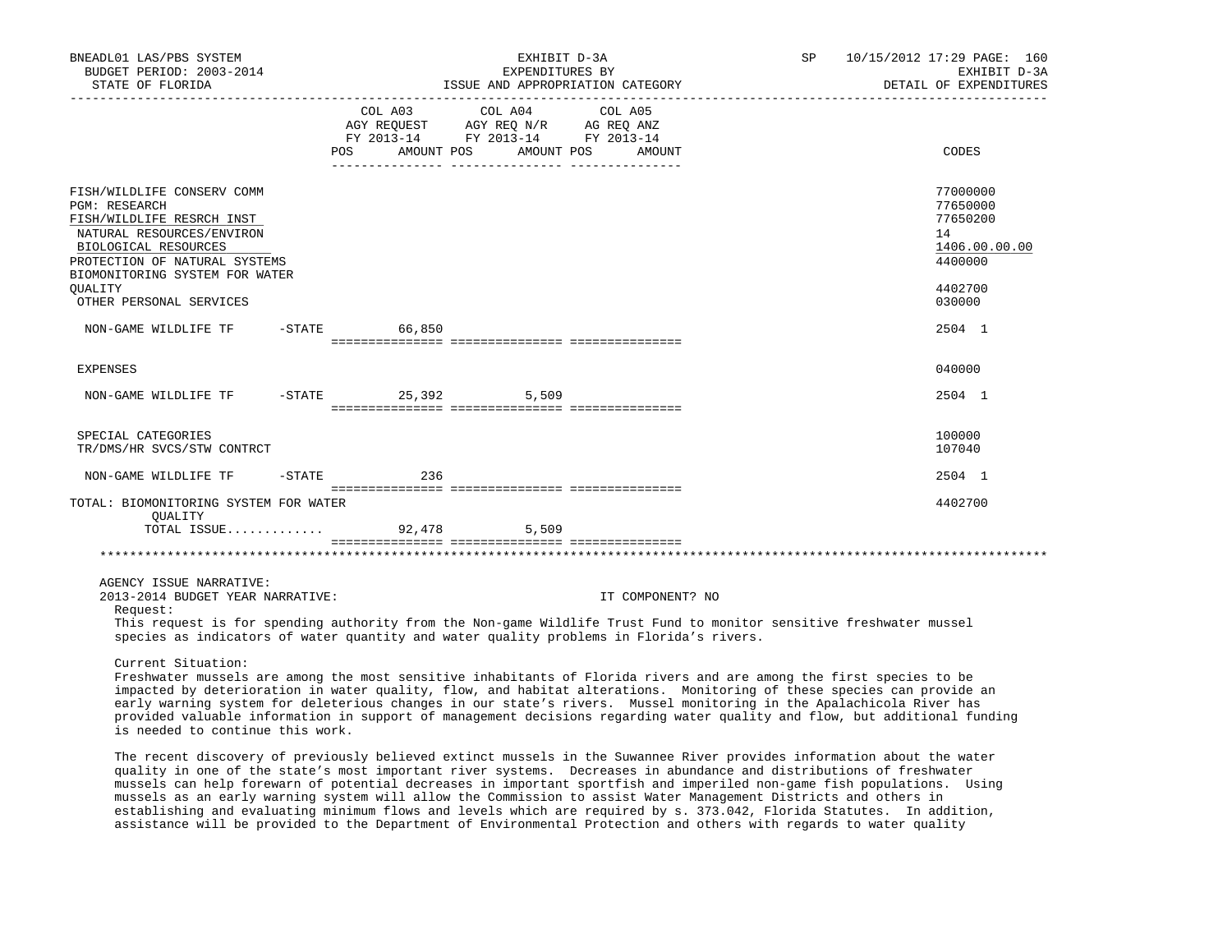| BNEADL01 LAS/PBS SYSTEM<br>BUDGET PERIOD: 2003-2014                                                                                                                                                           | EXHIBIT D-3A<br>EXPENDITURES BY  |                                                                                                                                                                                                                                                                                                      |                                                                                                                                                                                                                                                                                                                                                                                                                                                                                                  |  |                                                                                                                                                                                                                                                                                                                                                                                              |  | 10/15/2012 17:29 PAGE: 161<br>EXHIBIT D-3A                                    |
|---------------------------------------------------------------------------------------------------------------------------------------------------------------------------------------------------------------|----------------------------------|------------------------------------------------------------------------------------------------------------------------------------------------------------------------------------------------------------------------------------------------------------------------------------------------------|--------------------------------------------------------------------------------------------------------------------------------------------------------------------------------------------------------------------------------------------------------------------------------------------------------------------------------------------------------------------------------------------------------------------------------------------------------------------------------------------------|--|----------------------------------------------------------------------------------------------------------------------------------------------------------------------------------------------------------------------------------------------------------------------------------------------------------------------------------------------------------------------------------------------|--|-------------------------------------------------------------------------------|
| STATE OF FLORIDA                                                                                                                                                                                              |                                  | ISSUE AND APPROPRIATION CATEGORY                                                                                                                                                                                                                                                                     |                                                                                                                                                                                                                                                                                                                                                                                                                                                                                                  |  |                                                                                                                                                                                                                                                                                                                                                                                              |  | DETAIL OF EXPENDITURES                                                        |
|                                                                                                                                                                                                               |                                  | COL A03 COL A04<br>$\begin{tabular}{lllllll} \bf AGY \;\; RegUEST \hspace{1cm} AGY \;\; REG \;\; N/R \hspace{1cm} \bf AG \;\; REG \;\; ANZ \\ \hline \texttt{FY} \;\; 2013\text{--}14 \hspace{1cm} & \texttt{FY} \;\; 2013\text{--}14 \hspace{1cm} & \texttt{FY} \;\; 2013\text{--}14 \end{tabular}$ | COL A05                                                                                                                                                                                                                                                                                                                                                                                                                                                                                          |  |                                                                                                                                                                                                                                                                                                                                                                                              |  |                                                                               |
|                                                                                                                                                                                                               | POS AMOUNT POS AMOUNT POS AMOUNT |                                                                                                                                                                                                                                                                                                      |                                                                                                                                                                                                                                                                                                                                                                                                                                                                                                  |  |                                                                                                                                                                                                                                                                                                                                                                                              |  | CODES                                                                         |
| FISH/WILDLIFE CONSERV COMM<br>PGM: RESEARCH<br>FISH/WILDLIFE RESRCH INST<br>NATURAL RESOURCES/ENVIRON<br>BIOLOGICAL RESOURCES<br>PROTECTION OF NATURAL SYSTEMS<br>BIOMONITORING SYSTEM FOR WATER<br>QUALITY   |                                  |                                                                                                                                                                                                                                                                                                      |                                                                                                                                                                                                                                                                                                                                                                                                                                                                                                  |  |                                                                                                                                                                                                                                                                                                                                                                                              |  | 77000000<br>77650000<br>77650200<br>14<br>1406.00.00.00<br>4400000<br>4402700 |
| protections.                                                                                                                                                                                                  |                                  |                                                                                                                                                                                                                                                                                                      |                                                                                                                                                                                                                                                                                                                                                                                                                                                                                                  |  |                                                                                                                                                                                                                                                                                                                                                                                              |  |                                                                               |
| Explanation of Costs:                                                                                                                                                                                         |                                  |                                                                                                                                                                                                                                                                                                      |                                                                                                                                                                                                                                                                                                                                                                                                                                                                                                  |  |                                                                                                                                                                                                                                                                                                                                                                                              |  |                                                                               |
|                                                                                                                                                                                                               | Other Personal Services          |                                                                                                                                                                                                                                                                                                      | Amount Non-Recurring<br>__________                                                                                                                                                                                                                                                                                                                                                                                                                                                               |  | ______________                                                                                                                                                                                                                                                                                                                                                                               |  |                                                                               |
| Fish/Wildlife Biological Scientist II<br>$(2 \times 2,080$ hrs $x \ $15.84$ /hr $x \ 1.45$ °)                                                                                                                 |                                  |                                                                                                                                                                                                                                                                                                      | \$66,850<br>-------                                                                                                                                                                                                                                                                                                                                                                                                                                                                              |  |                                                                                                                                                                                                                                                                                                                                                                                              |  |                                                                               |
| Expenses                                                                                                                                                                                                      |                                  |                                                                                                                                                                                                                                                                                                      |                                                                                                                                                                                                                                                                                                                                                                                                                                                                                                  |  |                                                                                                                                                                                                                                                                                                                                                                                              |  |                                                                               |
| Telephone, line/use $(2 \times $625)$<br>Telephone, purchase (2 x \$134)<br>Postage $(2 \times $132)$<br>Printing and Reproduction (2 x \$121)<br>Repair and Maintenance $(2 \times $121)$<br>Office supplies |                                  |                                                                                                                                                                                                                                                                                                      | \$1,250<br>268<br>264<br>242<br>242<br>770                                                                                                                                                                                                                                                                                                                                                                                                                                                       |  | 198<br>\$<br>268                                                                                                                                                                                                                                                                                                                                                                             |  |                                                                               |
| File Cabinet<br>Bookcase                                                                                                                                                                                      |                                  |                                                                                                                                                                                                                                                                                                      | 450<br>355                                                                                                                                                                                                                                                                                                                                                                                                                                                                                       |  | 450<br>355                                                                                                                                                                                                                                                                                                                                                                                   |  |                                                                               |
| Desk (2 x \$625)                                                                                                                                                                                              |                                  |                                                                                                                                                                                                                                                                                                      | 1,250                                                                                                                                                                                                                                                                                                                                                                                                                                                                                            |  | 1,250                                                                                                                                                                                                                                                                                                                                                                                        |  |                                                                               |
| Chair, side arm $(2 \times $297)$                                                                                                                                                                             |                                  |                                                                                                                                                                                                                                                                                                      | 594                                                                                                                                                                                                                                                                                                                                                                                                                                                                                              |  | 594                                                                                                                                                                                                                                                                                                                                                                                          |  |                                                                               |
| Software and Training $(2 \times $801)$<br>Data communications (2 x \$682)                                                                                                                                    |                                  |                                                                                                                                                                                                                                                                                                      | 1,602<br>1,364                                                                                                                                                                                                                                                                                                                                                                                                                                                                                   |  | 846                                                                                                                                                                                                                                                                                                                                                                                          |  |                                                                               |
| Computing Equipment $(2 \times \frac{2774}{3})$<br>Travel (fuel, lodging, per-diem for 2:                                                                                                                     |                                  |                                                                                                                                                                                                                                                                                                      | 1,548                                                                                                                                                                                                                                                                                                                                                                                                                                                                                            |  | 1,548                                                                                                                                                                                                                                                                                                                                                                                        |  |                                                                               |
| 15 trips x \$720)<br>Administrative Cost Adjustment (5% of OPS & Exp)                                                                                                                                         |                                  |                                                                                                                                                                                                                                                                                                      | 10,800<br>4,393                                                                                                                                                                                                                                                                                                                                                                                                                                                                                  |  |                                                                                                                                                                                                                                                                                                                                                                                              |  |                                                                               |
|                                                                                                                                                                                                               |                                  |                                                                                                                                                                                                                                                                                                      | $\begin{tabular}{cccccc} \multicolumn{2}{c}{} & \multicolumn{2}{c}{} & \multicolumn{2}{c}{} & \multicolumn{2}{c}{} & \multicolumn{2}{c}{} & \multicolumn{2}{c}{} & \multicolumn{2}{c}{} & \multicolumn{2}{c}{} & \multicolumn{2}{c}{} & \multicolumn{2}{c}{} & \multicolumn{2}{c}{} & \multicolumn{2}{c}{} & \multicolumn{2}{c}{} & \multicolumn{2}{c}{} & \multicolumn{2}{c}{} & \multicolumn{2}{c}{} & \multicolumn{2}{c}{} & \multicolumn{2}{c}{} & \multicolumn{2}{c}{} & \mult$             |  | -------                                                                                                                                                                                                                                                                                                                                                                                      |  |                                                                               |
| Total Expenses                                                                                                                                                                                                |                                  |                                                                                                                                                                                                                                                                                                      | \$25,392<br>$\begin{tabular}{cccccc} \multicolumn{2}{c}{} & \multicolumn{2}{c}{} & \multicolumn{2}{c}{} & \multicolumn{2}{c}{} & \multicolumn{2}{c}{} & \multicolumn{2}{c}{} & \multicolumn{2}{c}{} & \multicolumn{2}{c}{} & \multicolumn{2}{c}{} & \multicolumn{2}{c}{} & \multicolumn{2}{c}{} & \multicolumn{2}{c}{} & \multicolumn{2}{c}{} & \multicolumn{2}{c}{} & \multicolumn{2}{c}{} & \multicolumn{2}{c}{} & \multicolumn{2}{c}{} & \multicolumn{2}{c}{} & \multicolumn{2}{c}{} & \mult$ |  | \$ 5,509<br><b>Contract Contract Contract Contract</b>                                                                                                                                                                                                                                                                                                                                       |  |                                                                               |
| Transfer to DMS/Human Resources Svcs                                                                                                                                                                          |                                  |                                                                                                                                                                                                                                                                                                      |                                                                                                                                                                                                                                                                                                                                                                                                                                                                                                  |  |                                                                                                                                                                                                                                                                                                                                                                                              |  |                                                                               |
| 2 OPS x \$118                                                                                                                                                                                                 |                                  |                                                                                                                                                                                                                                                                                                      | 236                                                                                                                                                                                                                                                                                                                                                                                                                                                                                              |  | $\frac{1}{2} \frac{1}{2} \frac{1}{2} \frac{1}{2} \frac{1}{2} \frac{1}{2} \frac{1}{2} \frac{1}{2} \frac{1}{2} \frac{1}{2} \frac{1}{2} \frac{1}{2} \frac{1}{2} \frac{1}{2} \frac{1}{2} \frac{1}{2} \frac{1}{2} \frac{1}{2} \frac{1}{2} \frac{1}{2} \frac{1}{2} \frac{1}{2} \frac{1}{2} \frac{1}{2} \frac{1}{2} \frac{1}{2} \frac{1}{2} \frac{1}{2} \frac{1}{2} \frac{1}{2} \frac{1}{2} \frac{$ |  |                                                                               |
| Total Request                                                                                                                                                                                                 |                                  |                                                                                                                                                                                                                                                                                                      | \$92,478<br>======                                                                                                                                                                                                                                                                                                                                                                                                                                                                               |  | \$5,509<br><b>CEESSE</b>                                                                                                                                                                                                                                                                                                                                                                     |  |                                                                               |
|                                                                                                                                                                                                               |                                  |                                                                                                                                                                                                                                                                                                      |                                                                                                                                                                                                                                                                                                                                                                                                                                                                                                  |  |                                                                                                                                                                                                                                                                                                                                                                                              |  |                                                                               |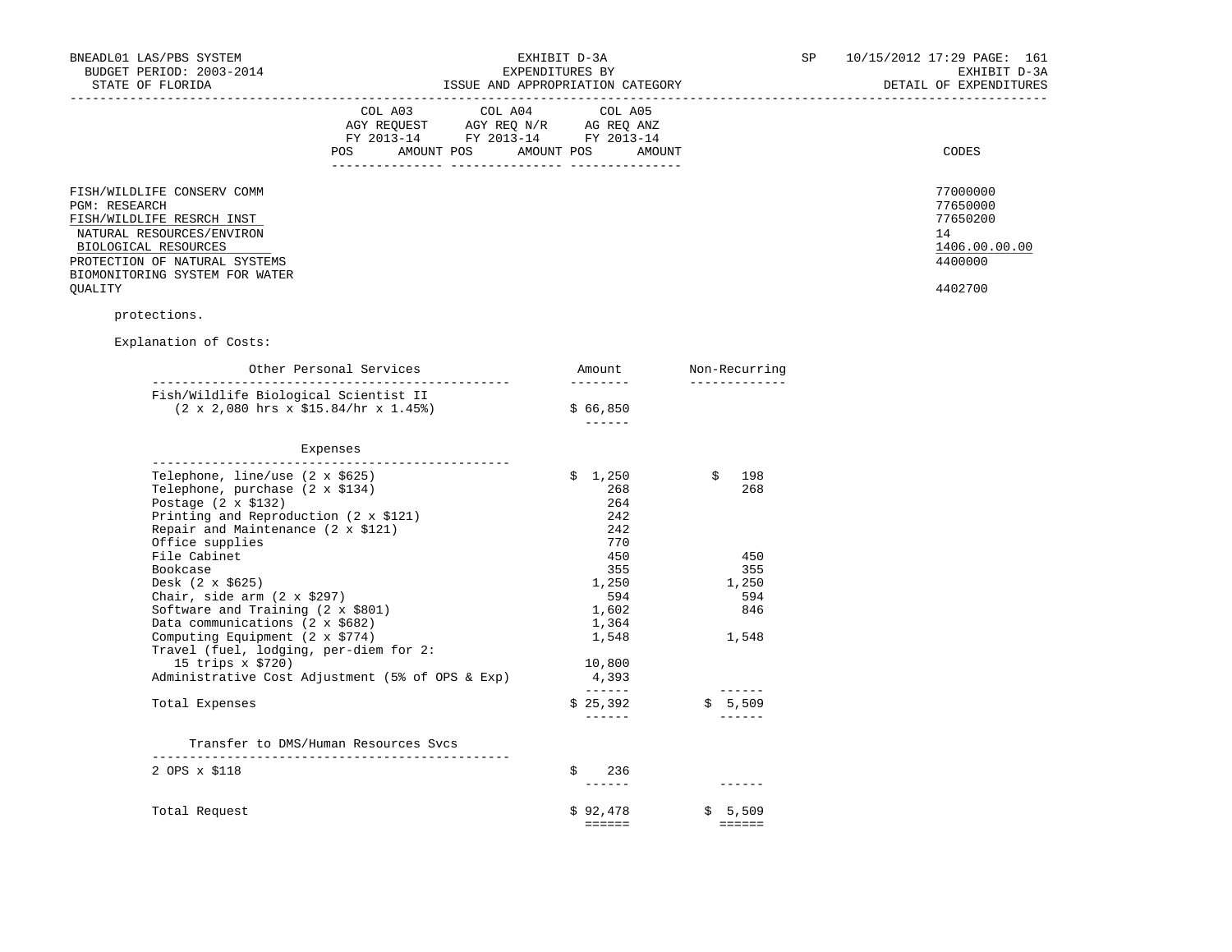| BNEADL01 LAS/PBS SYSTEM<br>BUDGET PERIOD: 2003-2014<br>STATE OF FLORIDA                                                                                                                          | EXHIBIT D-3A<br>EXPENDITURES BY<br>ISSUE AND APPROPRIATION CATEGORY                                                                            | 10/15/2012 17:29 PAGE: 162<br>SP<br>EXHIBIT D-3A<br>DETAIL OF EXPENDITURES |
|--------------------------------------------------------------------------------------------------------------------------------------------------------------------------------------------------|------------------------------------------------------------------------------------------------------------------------------------------------|----------------------------------------------------------------------------|
|                                                                                                                                                                                                  | COL A03 COL A04 COL A05<br>AGY REQUEST AGY REO N/R AG REO ANZ<br>FY 2013-14 FY 2013-14 FY 2013-14<br>AMOUNT POS<br>AMOUNT POS<br>POS<br>AMOUNT | CODES                                                                      |
| FISH/WILDLIFE CONSERV COMM<br>PGM: RESEARCH<br>FISH/WILDLIFE RESRCH INST<br>NATURAL RESOURCES/ENVIRON<br>BIOLOGICAL RESOURCES<br>PROTECTION OF NATURAL SYSTEMS<br>BIOMONITORING SYSTEM FOR WATER |                                                                                                                                                | 77000000<br>77650000<br>77650200<br>14<br>1406.00.00.00<br>4400000         |
| OUALITY                                                                                                                                                                                          |                                                                                                                                                | 4402700                                                                    |

 Legislative funding of this issue will allow the Commission to assist water management districts in setting minimum flows and levels and accomplishing their mission to develop water resources without significantly impacting fish and wildlife populations. Implementation of the program can ensure that problems associated with reduced stream flows, water quality, and loss of habitat will be detected prior to necessitating costly remediation. Additionally, identifying potential problems with mussel populations prior to their decline will allow for interceding management actions that could preclude the need for federal or state listing. The mussel program will provide information needed for the implementation of habitat restoration or improvement that promotes sustainable mussel populations and healthy stream environments for fish and other aquatic organisms.

Activity: Fisheries Assessment - ACT0500

Governor's Initiatives:

(16) Ensure the future supply and quality of water to meet Florida's economic and quality of life goals.

 (27) Create and sustain vibrant, safe and healthy communities that attract workers, businesses, residents and visitors. \*\*\*\*\*\*\*\*\*\*\*\*\*\*\*\*\*\*\*\*\*\*\*\*\*\*\*\*\*\*\*\*\*\*\*\*\*\*\*\*\*\*\*\*\*\*\*\*\*\*\*\*\*\*\*\*\*\*\*\*\*\*\*\*\*\*\*\*\*\*\*\*\*\*\*\*\*\*\*\*\*\*\*\*\*\*\*\*\*\*\*\*\*\*\*\*\*\*\*\*\*\*\*\*\*\*\*\*\*\*\*\*\*\*\*\*\*\*\*\*\*\*\*\*\*\*\*

SNOOK RESEARCH AND MONITORING<br>PROGRAM PROGRAM 4403200 OTHER PERSONAL SERVICES 030000 MARINE RESOURCES CONSV TF -STATE 206,850 2000 2000 2000 2467 1 =============== =============== =============== EXPENSES 040000 MARINE RESOURCES CONSV TF -STATE 86,923 4,048 2467 1 =============== =============== =============== SPECIAL CATEGORIES 100000 TR/DMS/HR SVCS/STW CONTRCT MARINE RESOURCES CONSV TF -STATE 236 236 225 236 2267 1 =============== =============== ===============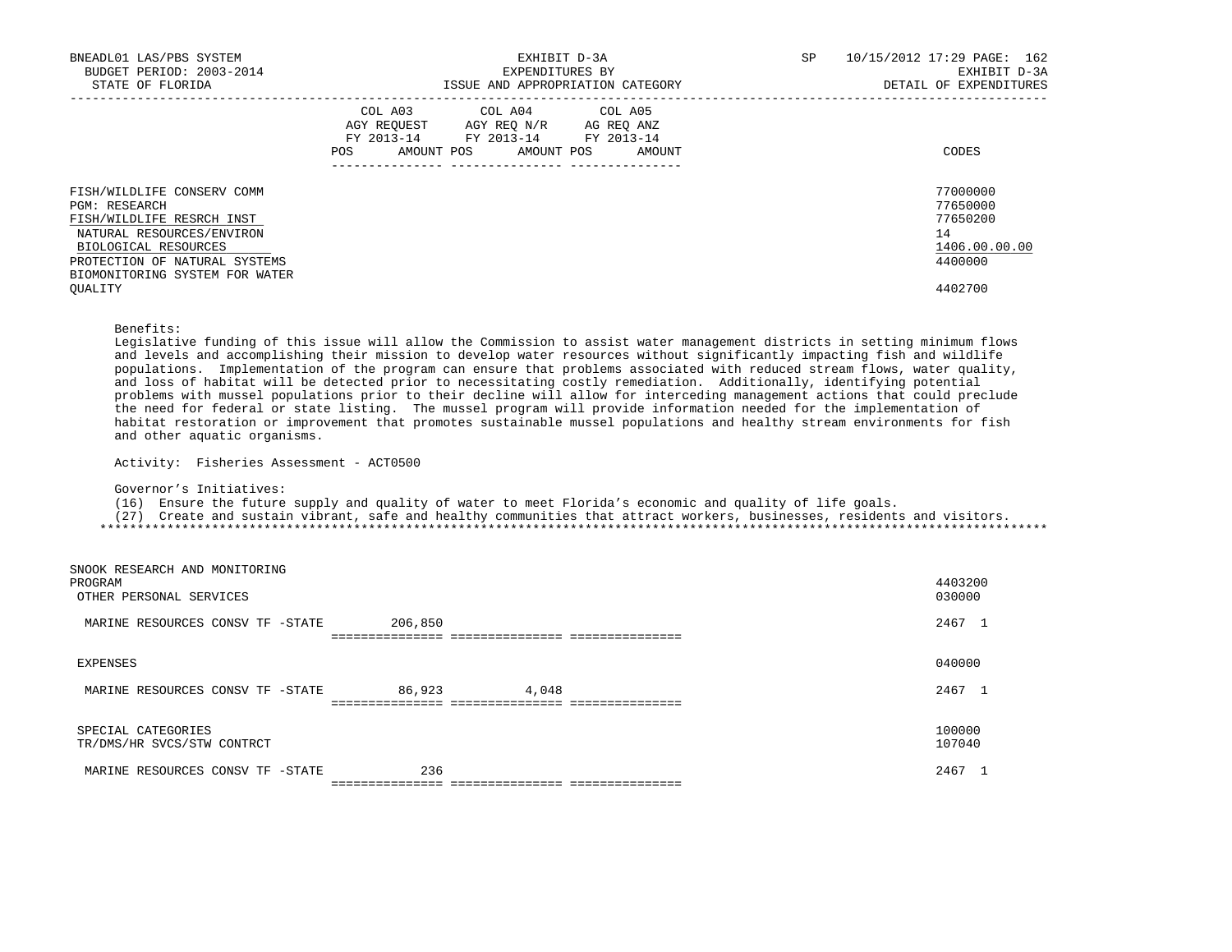| BNEADL01 LAS/PBS SYSTEM<br>BUDGET PERIOD: 2003-2014<br>STATE OF FLORIDA                                                                                                                                    |                   | EXHIBIT D-3A<br>EXPENDITURES BY<br>ISSUE AND APPROPRIATION CATEGORY                                                    |  | SP | 10/15/2012 17:29 PAGE: 163<br>EXHIBIT D-3A<br>DETAIL OF EXPENDITURES          |
|------------------------------------------------------------------------------------------------------------------------------------------------------------------------------------------------------------|-------------------|------------------------------------------------------------------------------------------------------------------------|--|----|-------------------------------------------------------------------------------|
|                                                                                                                                                                                                            | FY 2013-14<br>POS | COL A03 COL A04 COL A05<br>AGY REQUEST AGY REQ N/R AG REQ ANZ<br>FY 2013-14 FY 2013-14<br>AMOUNT POS AMOUNT POS AMOUNT |  |    | CODES                                                                         |
| FISH/WILDLIFE CONSERV COMM<br>PGM: RESEARCH<br>FISH/WILDLIFE RESRCH INST<br>NATURAL RESOURCES/ENVIRON<br>BIOLOGICAL RESOURCES<br>PROTECTION OF NATURAL SYSTEMS<br>SNOOK RESEARCH AND MONITORING<br>PROGRAM |                   |                                                                                                                        |  |    | 77000000<br>77650000<br>77650200<br>14<br>1406.00.00.00<br>4400000<br>4403200 |
| TOTAL: SNOOK RESEARCH AND MONITORING<br>PROGRAM                                                                                                                                                            |                   | 4,048                                                                                                                  |  |    | 4403200                                                                       |
|                                                                                                                                                                                                            |                   |                                                                                                                        |  |    |                                                                               |

AGENCY ISSUE NARRATIVE:

2013-2014 BUDGET YEAR NARRATIVE: IT COMPONENT? NO

Request:

 This request is for spending authority from the Marine Resources Conservation Trust Fund to expand the geographic range and the scope of activities conducted by the Commission's snook research and monitoring program. This funding will provide OPS staff, equipment, and operational budget to expand fishery-independent surveys, tagging, and other relevant research projects focused on assessing snook populations in Florida.

### Current Situation:

 Snook is one of Florida's most coveted saltwater gamefish, supporting a multi-million dollar sport fishery from central to south Florida on both the Atlantic and Gulf coasts. In 1989, the Florida Legislature amended Chapter 370.1111, Florida Statutes, to require the purchase of a snook stamp, for a \$2 fee, in order to take and possess any snook from any waters of the state. A projected increase in fishing license sales and snook permit sales are expected to cover this request.

 Our current ability to expand snook surveys is limited by the number of trained biological staff available as well as the necessary equipment and operational budget available to conduct field and laboratory work. These surveys are necessary to provide the basis for more complete population assessment and provide managers with information needed to fine tune management of this valuable fishery.

| Explanation of Costs:<br>Other Personal Services            | Amount    | Non-Recurring |
|-------------------------------------------------------------|-----------|---------------|
| Fish & Wildlife Biological Scientist II                     |           |               |
| $(2 \times $15.84 \times 2,080$ hrs $x 1.45$ <sup>9</sup> ) | \$66,850  |               |
| Contracts (statewide cooperative tagging prog)              | 140,000   |               |
| Total Other Personal Services                               | \$206,850 |               |
|                                                             |           |               |
| Expenses                                                    |           |               |
| Field equipment & supplies (sampling nets, etc)             | 22,222    |               |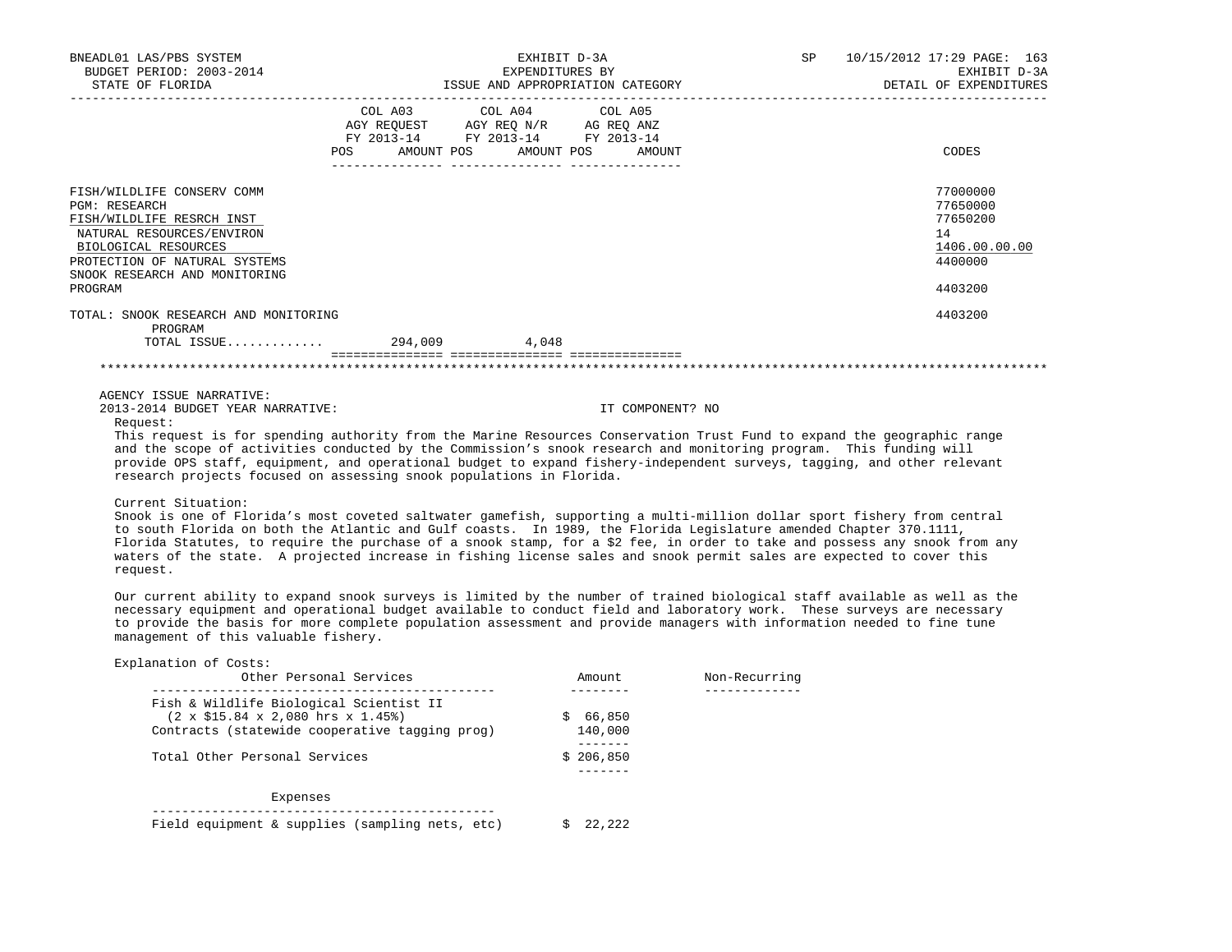| BNEADL01 LAS/PBS SYSTEM<br>BUDGET PERIOD: 2003-2014<br>STATE OF FLORIDA                                                                                                                                                                                                                    | EXHIBIT D-3A<br>EXPENDITURES BY<br>ISSUE AND APPROPRIATION CATEGORY |                                                                                                                            |                                                                                                            |                                              | SP<br>10/15/2012 17:29 PAGE: 164<br>EXHIBIT D-3A<br>DETAIL OF EXPENDITURES    |
|--------------------------------------------------------------------------------------------------------------------------------------------------------------------------------------------------------------------------------------------------------------------------------------------|---------------------------------------------------------------------|----------------------------------------------------------------------------------------------------------------------------|------------------------------------------------------------------------------------------------------------|----------------------------------------------|-------------------------------------------------------------------------------|
|                                                                                                                                                                                                                                                                                            | <b>POS</b>                                                          | COL A03 COL A04 COL A05<br>AGY REQUEST AGY REQ N/R AG REQ ANZ<br>FY 2013-14 FY 2013-14 FY 2013-14<br>AMOUNT POS AMOUNT POS | AMOUNT                                                                                                     |                                              | CODES                                                                         |
| FISH/WILDLIFE CONSERV COMM<br><b>PGM: RESEARCH</b><br>FISH/WILDLIFE RESRCH INST<br>NATURAL RESOURCES/ENVIRON<br>BIOLOGICAL RESOURCES<br>PROTECTION OF NATURAL SYSTEMS<br>SNOOK RESEARCH AND MONITORING<br>PROGRAM                                                                          |                                                                     |                                                                                                                            |                                                                                                            |                                              | 77000000<br>77650000<br>77650200<br>14<br>1406.00.00.00<br>4400000<br>4403200 |
| Vehicle repair and maintenance<br>Fuel (field sampling vehicles and boats)<br>Office supplies<br>Software and training<br>Data communications (2 x \$682)<br>Computing equipment $(2 \times $774)$<br>Travel (fuel, lodging, per-diem)<br>Administrative cost adjustment<br>Total Expenses |                                                                     |                                                                                                                            | 15,000<br>15,000<br>2,000<br>5,000<br>1,364<br>1,548<br>10,800<br>13,989<br>--------<br>86,923<br>-------- | \$2,500<br>1,548<br>$- - - - - -$<br>\$4,048 |                                                                               |
|                                                                                                                                                                                                                                                                                            | Transfer to DMS/Human Resources Sycs                                |                                                                                                                            |                                                                                                            |                                              |                                                                               |
| 2 OPS x \$118                                                                                                                                                                                                                                                                              |                                                                     |                                                                                                                            | 236<br>S                                                                                                   |                                              |                                                                               |
| Total Request                                                                                                                                                                                                                                                                              |                                                                     |                                                                                                                            | \$294,009<br>=======                                                                                       | \$4,048<br>$= = = = =$                       |                                                                               |

 Funding this request ensures that a thorough and properly scaled fishery-independent monitoring program is established for the Florida snook fishery, one of the most valuable fisheries in the State. The lack of this type of fishery information is a recognized deficit in assessing the current status of snook populations in Florida. Data generated by the fishery-independent monitoring program proposed in this request will resolve this problem. In addition, funding this request will increase the Commission's ability to be responsive to management and data needs identified by key stakeholders and industry representatives.

Activity: Fisheries Assessment - ACT0500

Governor's Initiatives:

 This request supports the Quality of Life and Quality Places strategies in the Governor's Strategic Plan for Economic Development.

(27) Create and sustain vibrant, safe and healthy communities that attract workers, businesses, residents and visitors.

(29) Promote, develop, protect and leverage Florida's natural, art and cultural assets in a sustainable manner.

\*\*\*\*\*\*\*\*\*\*\*\*\*\*\*\*\*\*\*\*\*\*\*\*\*\*\*\*\*\*\*\*\*\*\*\*\*\*\*\*\*\*\*\*\*\*\*\*\*\*\*\*\*\*\*\*\*\*\*\*\*\*\*\*\*\*\*\*\*\*\*\*\*\*\*\*\*\*\*\*\*\*\*\*\*\*\*\*\*\*\*\*\*\*\*\*\*\*\*\*\*\*\*\*\*\*\*\*\*\*\*\*\*\*\*\*\*\*\*\*\*\*\*\*\*\*\*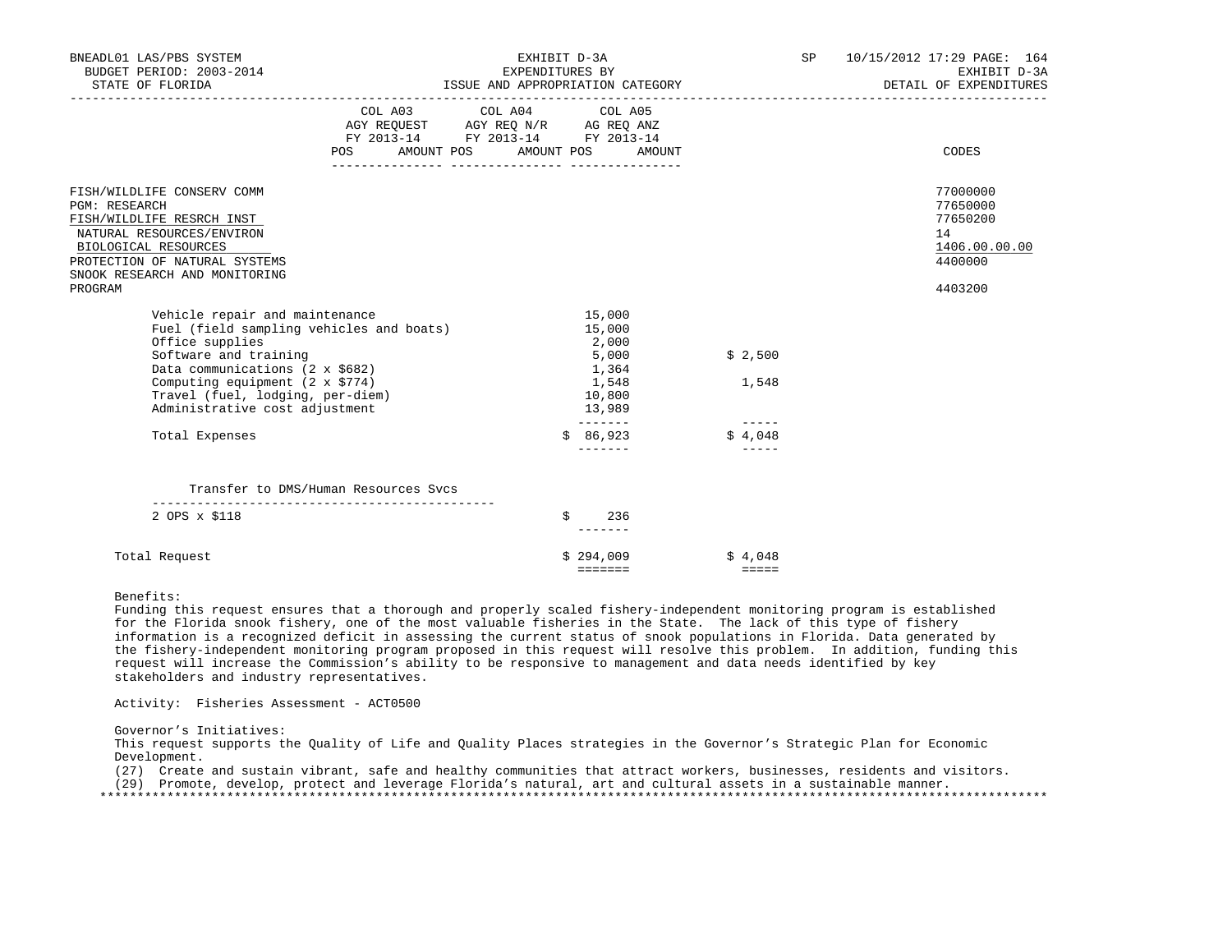| BNEADL01 LAS/PBS SYSTEM<br>BUDGET PERIOD: 2003-2014<br>STATE OF FLORIDA                                                                                                                                                          | EXHIBIT D-3A<br>EXPENDITURES BY<br>ISSUE AND APPROPRIATION CATEGORY |                                                                                                           |  | 10/15/2012 17:29 PAGE: 165<br>EXHIBIT D-3A<br>DETAIL OF EXPENDITURES                              |
|----------------------------------------------------------------------------------------------------------------------------------------------------------------------------------------------------------------------------------|---------------------------------------------------------------------|-----------------------------------------------------------------------------------------------------------|--|---------------------------------------------------------------------------------------------------|
| POS                                                                                                                                                                                                                              | AGY REQUEST AGY REQ N/R                                             | COL A03 COL A04 COL A05<br>AG REO ANZ<br>FY 2013-14 FY 2013-14 FY 2013-14<br>AMOUNT POS AMOUNT POS AMOUNT |  | CODES                                                                                             |
| FISH/WILDLIFE CONSERV COMM<br>PGM: RESEARCH<br>FISH/WILDLIFE RESRCH INST<br>NATURAL RESOURCES/ENVIRON<br>BIOLOGICAL RESOURCES<br>CAPITAL IMPROVEMENT PLAN<br>SPECIAL PURPOSE<br>FIXED CAPITAL OUTLAY<br>MARINE YOUTH CONSERV FAC |                                                                     |                                                                                                           |  | 77000000<br>77650000<br>77650200<br>14<br>1406.00.00.00<br>9900000<br>990S000<br>080000<br>089800 |
| MARINE RESOURCES CONSV TF -STATE                                                                                                                                                                                                 | 2,000,000                                                           | 2,000,000                                                                                                 |  | 2467 1                                                                                            |
|                                                                                                                                                                                                                                  |                                                                     |                                                                                                           |  |                                                                                                   |

AGENCY NARRATIVE:

 2013-2014 BUDGET YEAR NARRATIVE: MARINE YOUTH CONSERV FAC IT COMPONENT? NO Request:

 This issue is for spending authority from the Marine Resources conservation Trust Fund to construct an 8,000 square foot youth conservation facility to provide conservation education and outdoor skills programs for youth in west central Florida. Outdoor support facilities, including an outdoor classroom pavilion and small storage building for paddling equipment will occupy an additional 1,000 square feet.

\*\*\*\*\*\*\*\*\*\*\*\*\*\*\*\*\*\*\*\*\*\*\*\*\*\*\*\*\*\*\*\*\*\*\*\*\*\*\*\*\*\*\*\*\*\*\*\*\*\*\*\*\*\*\*\*\*\*\*\*\*\*\*\*\*\*\*\*\*\*\*\*\*\*\*\*\*\*\*\*\*\*\*\*\*\*\*\*\*\*\*\*\*\*\*\*\*\*\*\*\*\*\*\*\*\*\*\*\*\*\*\*\*\*\*\*\*\*\*\*\*\*\*\*\*\*\*

# Current Situation:

 Today's children devote nearly eight hours a day to entertainment media and "media multi-tasking", while the number of children who spend time hunting and fishing continues to decline dramatically. It is well documented that kids who do not directly engage in the outdoors are less likely to develop a strong stewardship ethic for conserving America's wildlife and their habitats.

 The Commission has implemented a new initiative to increase young people's outdoor knowledge and experience. The Florida Youth Center Conservation Network (FYCCN) is a statewide network that employs a "Hub and Spoke" design model. The Hubs (eight sites to date) are Wild Outdoor Centers located within a 45-minute drive of major urban areas that provide deep woods experiences. The Spokes (35 sites to date) are Near Outdoor Centers that offer outdoor experiences that are closest to children in their day-to-day setting. Through effective partnering with schools, communities, youth organizations, volunteers, land owners, and donors, we "connect the dots" between our partner programs in the Near Outdoors programs and the Wild Outdoors centers to enrich and expand participants' understanding of conservation and natural Florida.

 There is a 30 year agreement between the Commission, the Tampa Electric Company (TECO), and the Florida Aquarium to build the facility on TECO property; therefore, no additional land purchase is required. The proposed facility will be the first marine-focused location in the Commission's Youth Conservation Centers Network (YCCN), and will be part of a larger Conservation and Technology Park created through an innovative partnership with a private landowner, TECO, the Florida Aquarium, and the Commission. TECO and the Florida Aquarium are creating a number of recreational and educational elements for the proposed facility including canoe/kayak trails, a wildlife viewing tower, wetlands boardwalks, fishing ponds and exhibits associated with coral restoration and marine animal rescue and rehabilitation.

#### Explanation of Costs:

| .                   | $\sim$           | Amı                    | $\frac{1}{2}$                   |
|---------------------|------------------|------------------------|---------------------------------|
| ------------------- | ______<br>______ | _________<br>_________ | _____________<br>-------------- |